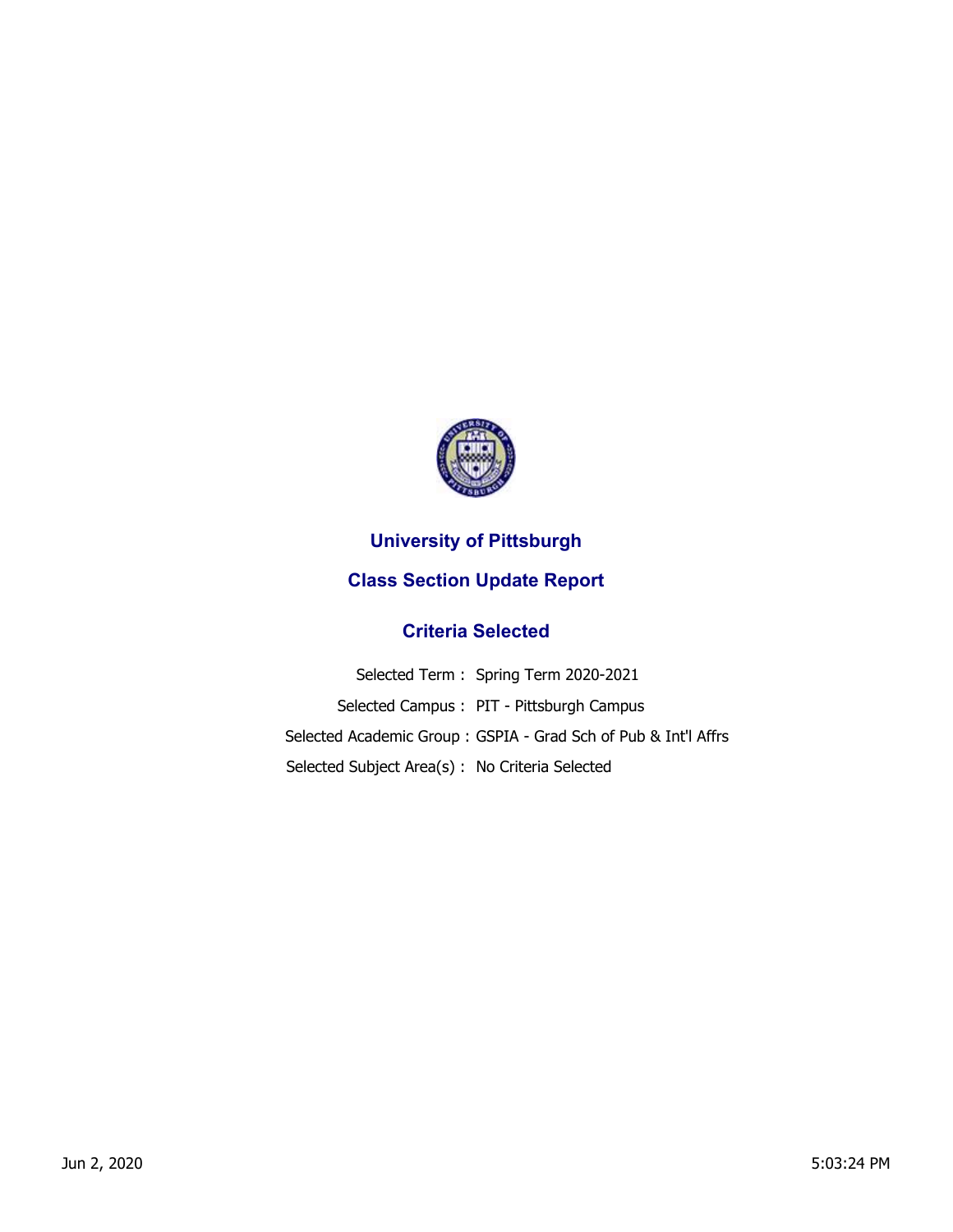| Jun 2, 2020 5:03:24 PM                                                                                                                                                                         | <b>Class Section Update Report</b>                                                                             | Cancel<br>Change                                                                                                                                           |
|------------------------------------------------------------------------------------------------------------------------------------------------------------------------------------------------|----------------------------------------------------------------------------------------------------------------|------------------------------------------------------------------------------------------------------------------------------------------------------------|
| Page 1 of 138                                                                                                                                                                                  | University of Pittsburgh                                                                                       |                                                                                                                                                            |
| Term: 2214 Campus: PIT - Pittsburgh Campus                                                                                                                                                     |                                                                                                                | Academic Group: GSPIA - Grad Sch of Pub & Int'l Affrs                                                                                                      |
| <b>Course ID: 109381</b><br><b>Subject Area: FTDK</b><br>Catalog Nbr: 0000<br><b>Class Nbr: 13018</b><br><b>Course Offering Nbr: 1</b><br>Academic Organization: GSPIA-ALL - GSPIA - Allocable | Class Section: 1010<br><b>Component: FTD - Full Time Dissertation</b><br><b>Class Type: Enrollment Section</b> | <b>Minimum</b><br><b>Maximum</b><br><b>Units: 0.00</b><br><b>Units: 0.00</b><br><b>Academic Progress</b><br><b>FA Units:</b><br><b>Units: 9.00</b><br>9.00 |
| Short Title: FULL-TIME DISSERTATION STUDY                                                                                                                                                      |                                                                                                                |                                                                                                                                                            |
| Free Format Topic: (30 Characters)                                                                                                                                                             |                                                                                                                | Fee Type:<br>Fee Amount:                                                                                                                                   |
| <b>Start Date: 1/11/2021</b><br><b>Session: AT</b>                                                                                                                                             | End Date: 5/1/2021                                                                                             | <b>Associated Class: 1010</b><br>Location: PGH                                                                                                             |
| <b>Schedule</b><br>Y/N<br><b>Print: N</b><br>ID:                                                                                                                                               | <b>Instructor Role</b><br><b>Instructor</b><br>2912844<br>Primary Instructor                                   | <b>Instructor Name:</b><br>Rizzi, Michael T                                                                                                                |
| <b>Facility ID:</b><br>Room:<br><b>TBATBA</b><br><b>TBA</b><br>0                                                                                                                               | <b>Room Capacity: Mtg Start:</b><br><b>Mtg End:</b><br>Day:                                                    | <b>Start Date:</b><br><b>End Date:</b><br>1/11/2021<br>5/1/2021                                                                                            |
| Consent:<br><b>Grading Basis:</b><br><b>Department Consent</b><br><b>Print No Grade</b><br>Required                                                                                            | <b>Enrollment</b><br><b>Instructor Edit:</b><br>No Enrollment<br>Capacity: 999<br>Choice                       |                                                                                                                                                            |
| Course<br>Course<br><b>Attribute:</b><br><b>Attribute Value: Subject:</b>                                                                                                                      | <b>Combined Section</b><br><b>Combined Section</b><br><b>Catalog Nbr:</b>                                      | <b>Combined Section</b><br><b>Combined Section</b><br><b>Class Number:</b><br><b>Enrollment Capacity:</b>                                                  |
|                                                                                                                                                                                                |                                                                                                                |                                                                                                                                                            |
| <b>Room Characteristic</b>                                                                                                                                                                     |                                                                                                                |                                                                                                                                                            |
|                                                                                                                                                                                                |                                                                                                                |                                                                                                                                                            |
| <b>Start Date</b><br><b>Reserve Capacity Requirement</b>                                                                                                                                       | <b>Cap Enrl</b>                                                                                                |                                                                                                                                                            |
|                                                                                                                                                                                                |                                                                                                                |                                                                                                                                                            |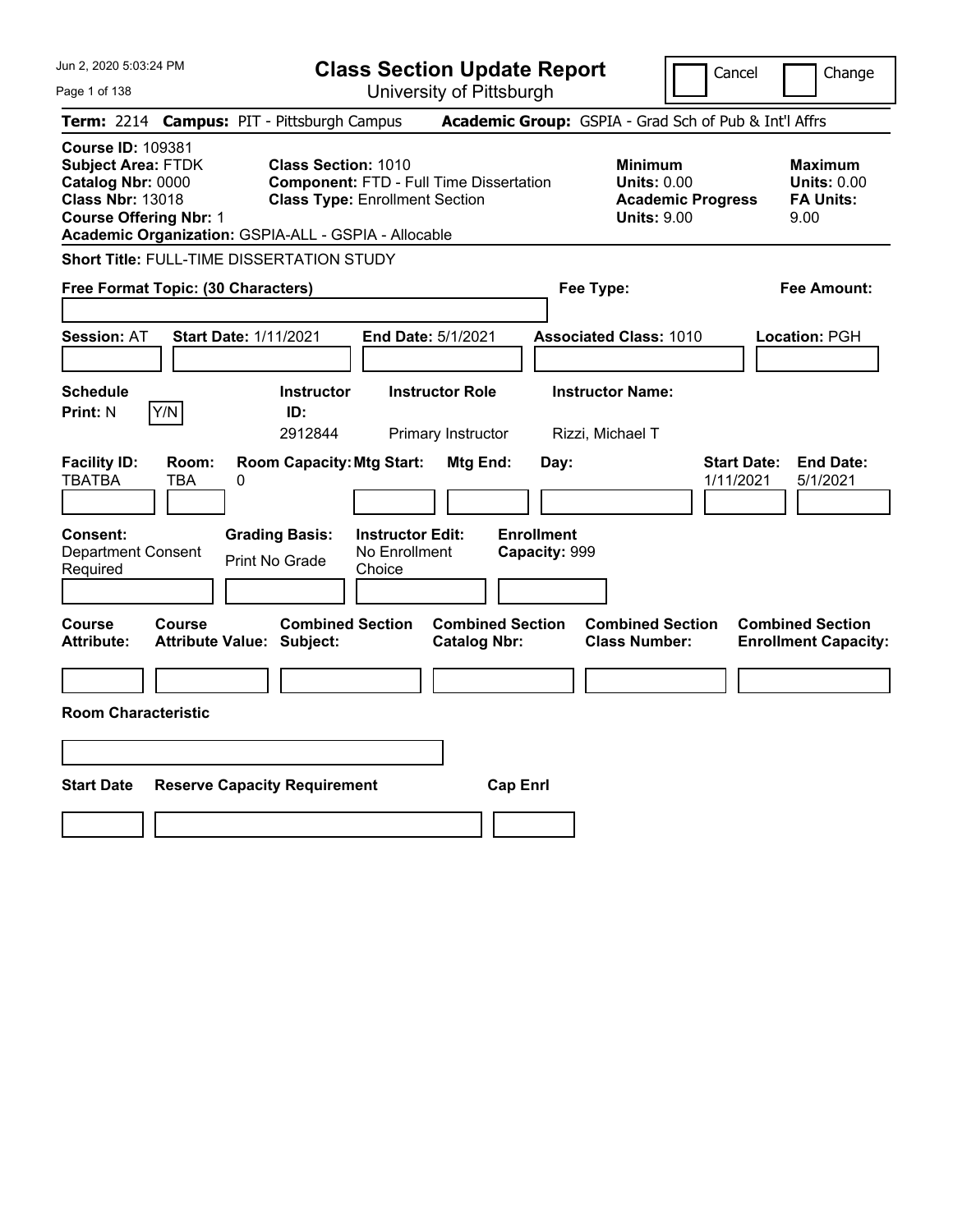| Jun 2, 2020 5:03:24 PM                                                                                                                                                                  | <b>Class Section Update Report</b>                                                                                                            | Cancel                                                                                 | Change                                                           |  |  |
|-----------------------------------------------------------------------------------------------------------------------------------------------------------------------------------------|-----------------------------------------------------------------------------------------------------------------------------------------------|----------------------------------------------------------------------------------------|------------------------------------------------------------------|--|--|
| Page 2 of 138                                                                                                                                                                           | University of Pittsburgh                                                                                                                      |                                                                                        |                                                                  |  |  |
| Term: 2214 Campus: PIT - Pittsburgh Campus                                                                                                                                              |                                                                                                                                               | Academic Group: GSPIA - Grad Sch of Pub & Int'l Affrs                                  |                                                                  |  |  |
| <b>Course ID: 177313</b><br>Subject Area: FTIK<br>Catalog Nbr: 0000<br><b>Class Nbr: 15418</b><br><b>Course Offering Nbr: 1</b><br>Academic Organization: GSPIA-ALL - GSPIA - Allocable | <b>Class Section: 1010</b><br><b>Component: INT - Internship</b><br><b>Class Type: Enrollment Section</b>                                     | <b>Minimum</b><br><b>Units: 0.00</b><br><b>Academic Progress</b><br><b>Units: 9.00</b> | <b>Maximum</b><br><b>Units: 0.00</b><br><b>FA Units:</b><br>9.00 |  |  |
| <b>Short Title: FULL-TIME INTERNSHIP STUDY</b>                                                                                                                                          |                                                                                                                                               |                                                                                        |                                                                  |  |  |
| Free Format Topic: (30 Characters)                                                                                                                                                      |                                                                                                                                               | Fee Type:                                                                              | Fee Amount:                                                      |  |  |
| <b>Start Date: 1/11/2021</b><br><b>Session:</b> AT                                                                                                                                      | End Date: 5/1/2021                                                                                                                            | <b>Associated Class: 1010</b>                                                          | Location: PGH                                                    |  |  |
| <b>Schedule</b><br><b>Print: N</b><br>Y/N                                                                                                                                               | <b>Instructor Role</b><br><b>Instructor</b><br>ID:<br>1501976<br>Primary Instructor<br>2937647<br>Primary Instructor                          | <b>Instructor Name:</b><br>Dick, Emmylou Dawn<br>Williams, Natasha Dana                |                                                                  |  |  |
| <b>Facility ID:</b><br>Room:<br><b>TBATBA</b><br>TBA<br>0<br><b>Consent:</b><br><b>Department Consent</b><br>Required                                                                   | <b>Room Capacity: Mtg Start:</b><br>Mtg End:<br><b>Grading Basis:</b><br><b>Instructor Edit:</b><br>No Enrollment<br>Print No Grade<br>Choice | Day:<br>1/11/2021<br><b>Enrollment</b><br>Capacity: 999                                | <b>End Date:</b><br><b>Start Date:</b><br>5/1/2021               |  |  |
| <b>Course</b><br>Course<br><b>Attribute:</b><br><b>Attribute Value: Subject:</b>                                                                                                        | <b>Combined Section</b><br><b>Combined Section</b><br><b>Catalog Nbr:</b>                                                                     | <b>Combined Section</b><br><b>Class Number:</b>                                        | <b>Combined Section</b><br><b>Enrollment Capacity:</b>           |  |  |
|                                                                                                                                                                                         |                                                                                                                                               |                                                                                        |                                                                  |  |  |
| <b>Room Characteristic</b>                                                                                                                                                              |                                                                                                                                               |                                                                                        |                                                                  |  |  |
|                                                                                                                                                                                         |                                                                                                                                               |                                                                                        |                                                                  |  |  |
|                                                                                                                                                                                         |                                                                                                                                               |                                                                                        |                                                                  |  |  |
| <b>Start Date</b><br><b>Reserve Capacity Requirement</b><br><b>Cap Enrl</b>                                                                                                             |                                                                                                                                               |                                                                                        |                                                                  |  |  |
|                                                                                                                                                                                         |                                                                                                                                               |                                                                                        |                                                                  |  |  |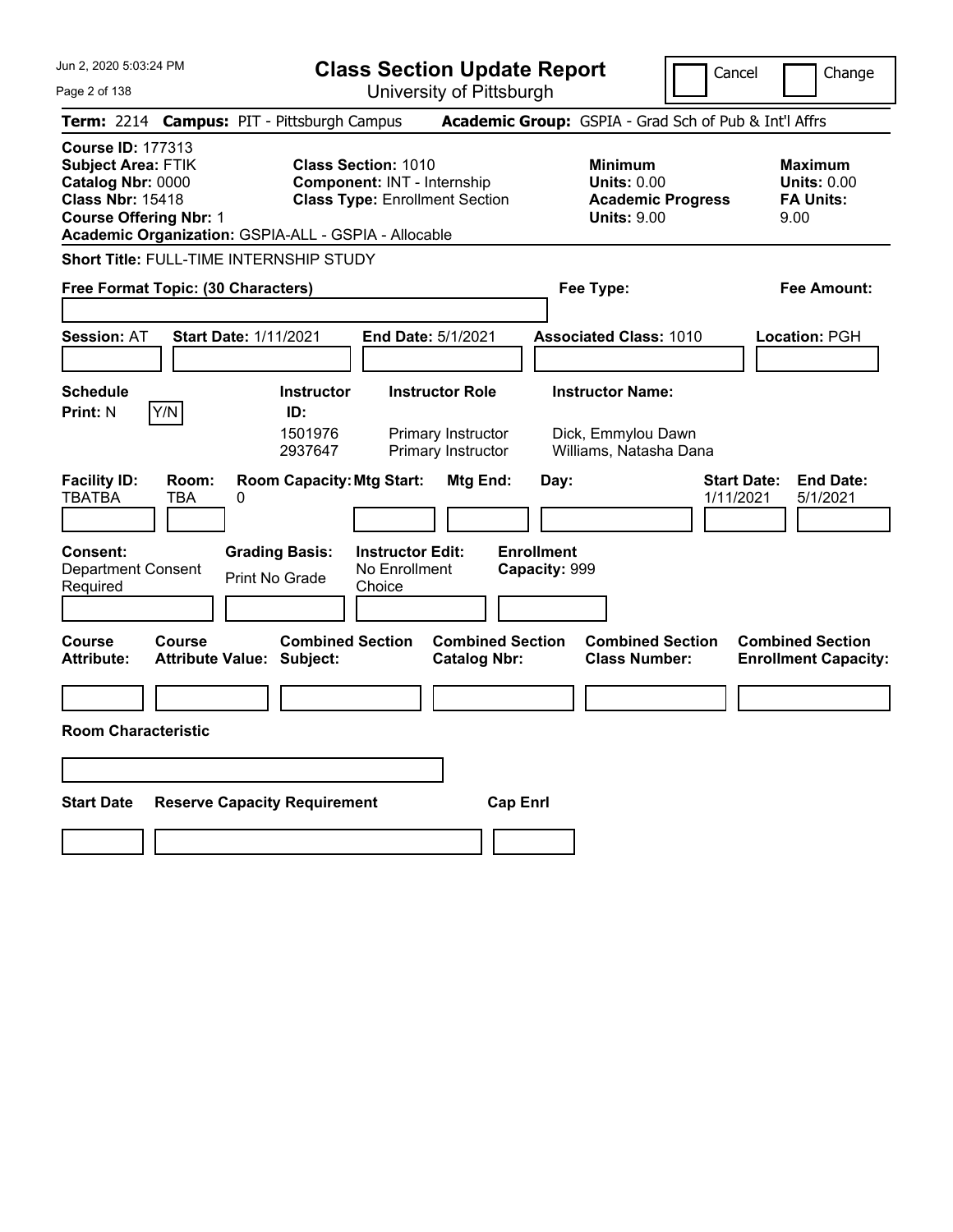Jun 2, 2020 5:03:24 PM Page 3 of 138 **Class Section Update Report Course ID:** 182509

|  |                                  |  | a aaanan ahaam maham |  |
|--|----------------------------------|--|----------------------|--|
|  | <b>Llniversity of Dittshurgh</b> |  |                      |  |

Cancel Change

University of Pittsburgh **Term:** 2214 **Campus:** PIT - Pittsburgh Campus **Academic Group:** GSPIA - Grad Sch of Pub & Int'l Affrs **Subject Area: PIA Class Section: 1050 Minimum Maximum Maximum Catalog Nbr:** 2020 **Component:** LEC - Lecture **Units:** 3.00 **Units:** 3.00 **Class Nbr:** 29328 **Class Type:** Enrollment Section **Academic Progress FA Units: Course Offering Nbr:** 1 **Units:** 3.00 3.00 **Academic Organization:** PIA - Public & Int'l Affairs **Short Title:** ADMINSTRTN OF PUBLIC AFFAIRS **Free Format Topic: (30 Characters) Fee Type: Fee Amount: Session:** AT **Start Date:** 1/11/2021 **End Date:** 5/1/2021 **Associated Class:** 1050 **Location:** PGH **Schedule Instructor Instructor Role Instructor Name: Print:**  $Y$   $|Y/N|$  **ID:** 2900485 Primary Instructor Miller, David Young **Facility ID: Room: Room Capacity:Mtg Start: Mtg End: Day: Start Date: End Date:** WWPH03415 03415 40 12:00 PM 2:55 PM Mo 1/11/2021 5/1/2021 **Consent: Grading Basis: Instructor Edit: Enrollment** No Special Consent No Special Consent Grad Letter Grade No Enrollment<br>Required Choice Choice **Capacity:** 15 **Course Course Combined Section Combined Section Combined Section Combined Section Attribute: Attribute Value: Subject: Catalog Nbr: Class Number: Enrollment Capacity: Room Characteristic** PeopleSoft - Scheduled (PS) **Start Date Reserve Capacity Requirement Cap Enrl**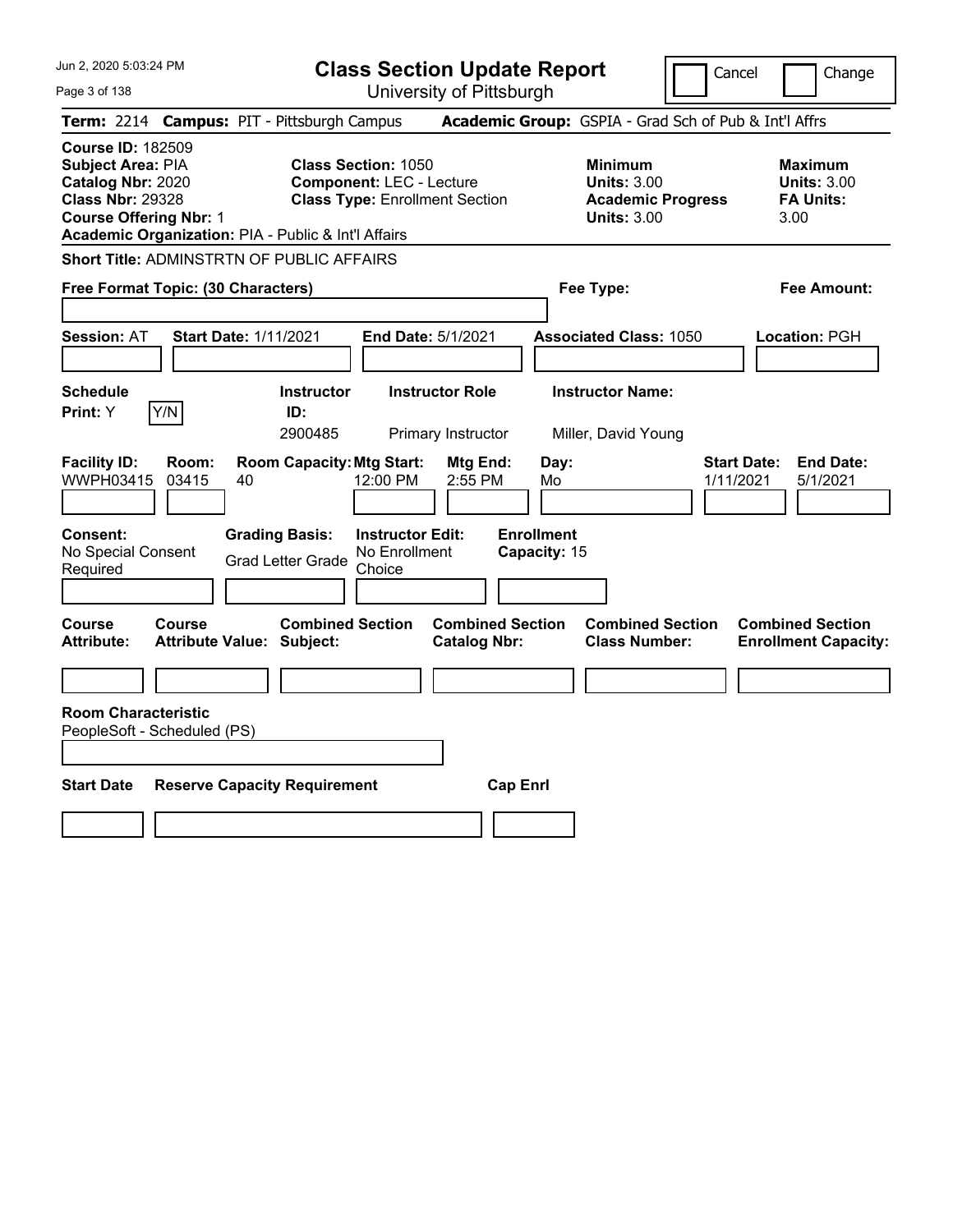| Jun 2, 2020 5:03:24 PM |  |
|------------------------|--|
|------------------------|--|

Page 4 of 138

**Class Section Update Report**

Cancel **Change** 

|                                                                                                                                       |                | Term: 2214 Campus: PIT - Pittsburgh Campus                  |                                                                                                        | Academic Group: GSPIA - Grad Sch of Pub & Int'l Affrs                                  |                                                                  |  |
|---------------------------------------------------------------------------------------------------------------------------------------|----------------|-------------------------------------------------------------|--------------------------------------------------------------------------------------------------------|----------------------------------------------------------------------------------------|------------------------------------------------------------------|--|
| <b>Course ID: 182509</b><br><b>Subject Area: PIA</b><br>Catalog Nbr: 2020<br><b>Class Nbr: 26439</b><br><b>Course Offering Nbr: 1</b> |                | Academic Organization: PIA - Public & Int'l Affairs         | <b>Class Section: 1130</b><br><b>Component: LEC - Lecture</b><br><b>Class Type: Enrollment Section</b> | <b>Minimum</b><br><b>Units: 3.00</b><br><b>Academic Progress</b><br><b>Units: 3.00</b> | <b>Maximum</b><br><b>Units: 3.00</b><br><b>FA Units:</b><br>3.00 |  |
|                                                                                                                                       |                | <b>Short Title: ADMINSTRTN OF PUBLIC AFFAIRS</b>            |                                                                                                        |                                                                                        |                                                                  |  |
| Free Format Topic: (30 Characters)                                                                                                    |                |                                                             |                                                                                                        | Fee Type:                                                                              | Fee Amount:                                                      |  |
| <b>Session: AT</b>                                                                                                                    |                | <b>Start Date: 1/11/2021</b>                                | End Date: 5/1/2021                                                                                     | <b>Associated Class: 1130</b>                                                          | Location: PGH                                                    |  |
| <b>Schedule</b><br><b>Print:</b> Y                                                                                                    | Y/N            | <b>Instructor</b><br>ID:<br>2963213                         | <b>Instructor Role</b><br>Primary Instructor                                                           | <b>Instructor Name:</b><br>Hollibaugh, Gary E                                          |                                                                  |  |
| <b>Facility ID:</b><br>WWPH03431                                                                                                      | Room:<br>03431 | <b>Room Capacity: Mtg Start:</b><br>30                      | Mtg End:<br>6:00 PM<br>9:00 PM                                                                         | Day:<br>We                                                                             | <b>Start Date:</b><br><b>End Date:</b><br>1/11/2021<br>5/1/2021  |  |
| Consent:<br>No Special Consent<br>Required                                                                                            |                | <b>Grading Basis:</b><br><b>Grad Letter Grade</b>           | <b>Instructor Edit:</b><br>No Enrollment<br>Choice                                                     | <b>Enrollment</b><br>Capacity: 30                                                      |                                                                  |  |
| Course<br><b>Attribute:</b>                                                                                                           | Course         | <b>Combined Section</b><br><b>Attribute Value: Subject:</b> | <b>Catalog Nbr:</b>                                                                                    | <b>Combined Section</b><br><b>Combined Section</b><br><b>Class Number:</b>             | <b>Combined Section</b><br><b>Enrollment Capacity:</b>           |  |
|                                                                                                                                       |                |                                                             |                                                                                                        |                                                                                        |                                                                  |  |
| <b>Room Characteristic</b><br>PeopleSoft - Scheduled (PS)                                                                             |                |                                                             |                                                                                                        |                                                                                        |                                                                  |  |
| <b>Start Date</b><br><b>Reserve Capacity Requirement</b><br><b>Cap Enrl</b>                                                           |                |                                                             |                                                                                                        |                                                                                        |                                                                  |  |
|                                                                                                                                       |                |                                                             |                                                                                                        |                                                                                        |                                                                  |  |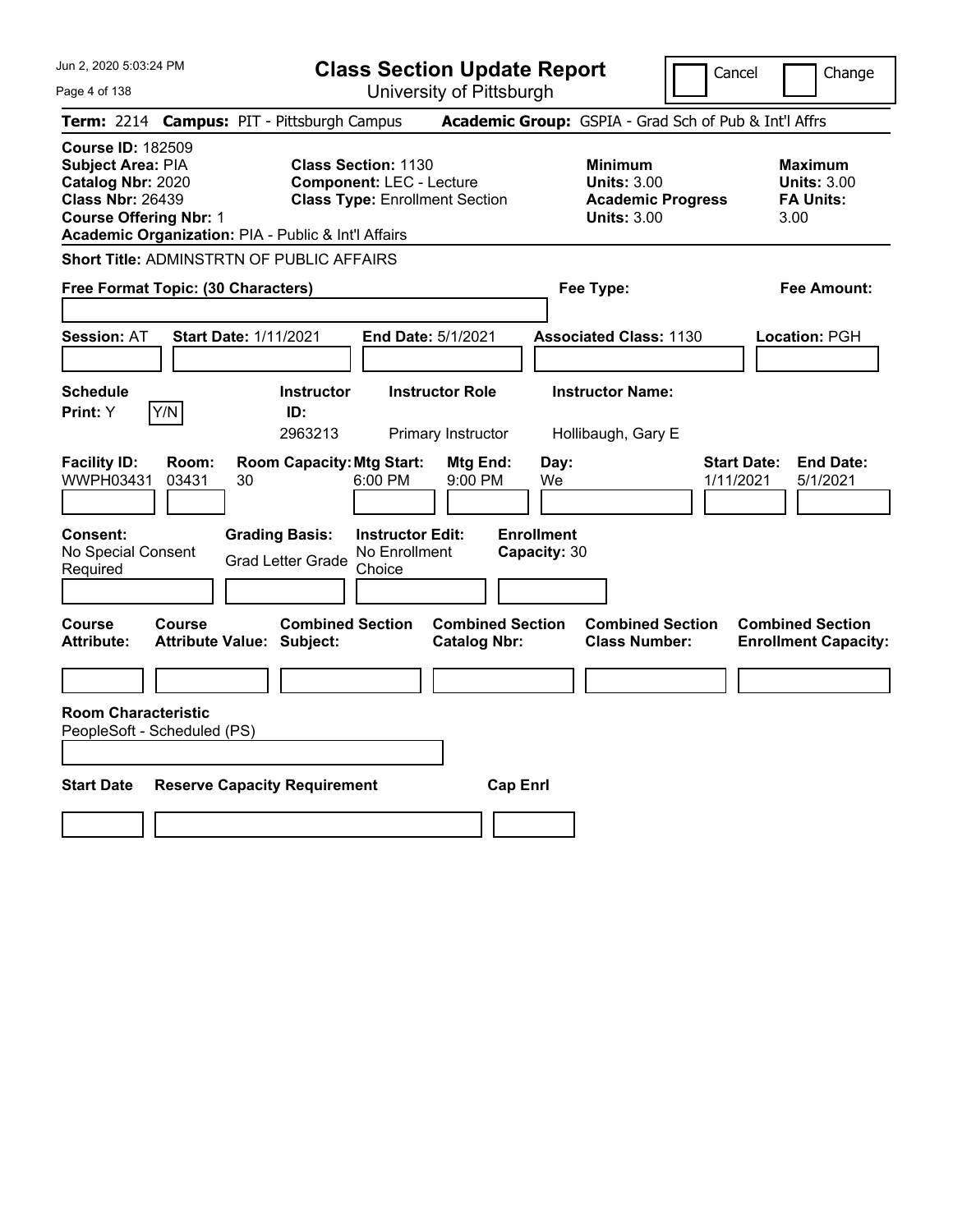| Jun 2, 2020 5:03:24 PM |  |
|------------------------|--|
|------------------------|--|

Page 5 of 138

**Class Section Update Report**

Cancel **Change** 

|                                                                                                                                |                                                                    | Term: 2214 Campus: PIT - Pittsburgh Campus                  |                                                                                                        |                                   | Academic Group: GSPIA - Grad Sch of Pub & Int'l Affrs                                  |                                 |                                                                  |
|--------------------------------------------------------------------------------------------------------------------------------|--------------------------------------------------------------------|-------------------------------------------------------------|--------------------------------------------------------------------------------------------------------|-----------------------------------|----------------------------------------------------------------------------------------|---------------------------------|------------------------------------------------------------------|
| <b>Course ID: 182510</b><br>Subject Area: PIA<br>Catalog Nbr: 2021<br><b>Class Nbr: 18297</b><br><b>Course Offering Nbr: 1</b> |                                                                    | Academic Organization: PIA - Public & Int'l Affairs         | <b>Class Section: 1060</b><br><b>Component: LEC - Lecture</b><br><b>Class Type: Enrollment Section</b> |                                   | <b>Minimum</b><br><b>Units: 3.00</b><br><b>Academic Progress</b><br><b>Units: 3.00</b> |                                 | <b>Maximum</b><br><b>Units: 3.00</b><br><b>FA Units:</b><br>3.00 |
|                                                                                                                                |                                                                    | <b>Short Title: INTERNATIONAL AFFAIRS</b>                   |                                                                                                        |                                   |                                                                                        |                                 |                                                                  |
| Free Format Topic: (30 Characters)                                                                                             |                                                                    |                                                             |                                                                                                        |                                   | Fee Type:                                                                              |                                 | Fee Amount:                                                      |
| <b>Session: AT</b>                                                                                                             |                                                                    | <b>Start Date: 1/11/2021</b>                                | <b>End Date: 5/1/2021</b>                                                                              |                                   | <b>Associated Class: 1060</b>                                                          |                                 | Location: PGH                                                    |
| <b>Schedule</b><br>Print: Y                                                                                                    | Y/N                                                                | <b>Instructor</b><br>ID:<br>2912844                         | <b>Instructor Role</b><br>Primary Instructor                                                           |                                   | <b>Instructor Name:</b><br>Rizzi, Michael T                                            |                                 |                                                                  |
| <b>Facility ID:</b><br>WWPH03800                                                                                               | Room:<br>03800                                                     | <b>Room Capacity: Mtg Start:</b><br>30                      | Mtg End:<br>3:00 PM<br>5:55 PM                                                                         | Day:<br>Th                        |                                                                                        | <b>Start Date:</b><br>1/11/2021 | <b>End Date:</b><br>5/1/2021                                     |
| Consent:<br>No Special Consent<br>Required                                                                                     |                                                                    | <b>Grading Basis:</b><br><b>Grad Letter Grade</b>           | <b>Instructor Edit:</b><br>No Enrollment<br>Choice                                                     | <b>Enrollment</b><br>Capacity: 40 |                                                                                        |                                 |                                                                  |
| Course<br><b>Attribute:</b><br><b>UCIS</b><br><b>UCIS</b><br><b>UCIS</b><br>UCIS<br>UCIS                                       | Course<br><b>AFRST</b><br><b>ASP</b><br>ECC<br>GLBST<br><b>WES</b> | <b>Combined Section</b><br><b>Attribute Value: Subject:</b> | <b>Catalog Nbr:</b>                                                                                    | <b>Combined Section</b>           | <b>Combined Section</b><br><b>Class Number:</b>                                        |                                 | <b>Combined Section</b><br><b>Enrollment Capacity:</b>           |
| <b>Room Characteristic</b><br>PeopleSoft - Scheduled (PS)                                                                      |                                                                    |                                                             |                                                                                                        |                                   |                                                                                        |                                 |                                                                  |
| <b>Start Date</b>                                                                                                              |                                                                    | <b>Reserve Capacity Requirement</b>                         |                                                                                                        | <b>Cap Enri</b>                   |                                                                                        |                                 |                                                                  |
|                                                                                                                                |                                                                    |                                                             |                                                                                                        |                                   |                                                                                        |                                 |                                                                  |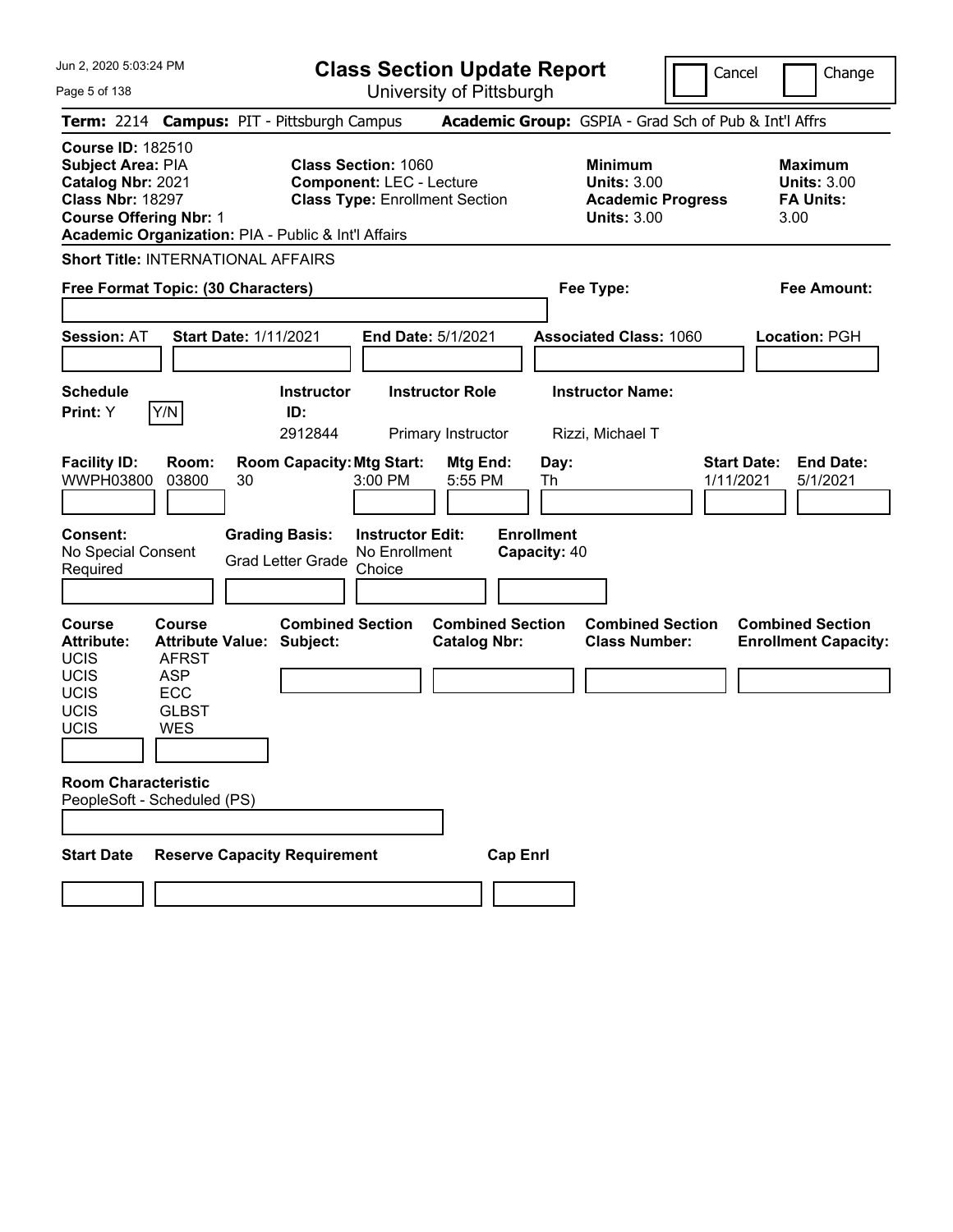Jun 2, 2020 5:03:24 PM Page 6 of 138 **Class Section Update Report** University of Pittsburgh Cancel Change **Term:** 2214 **Campus:** PIT - Pittsburgh Campus **Academic Group:** GSPIA - Grad Sch of Pub & Int'l Affrs **Course ID:** 182511 **Subject Area: PIA Class Section: 1030 Minimum Maximum Maximum Catalog Nbr:** 2022 **Component:** LEC - Lecture **Units:** 3.00 **Units:** 3.00 **Class Nbr:** 18298 **Class Type:** Enrollment Section **Academic Progress FA Units: Course Offering Nbr:** 1 **Units:** 3.00 3.00 **Academic Organization:** PIA - Public & Int'l Affairs **Short Title:** QUANTITATIVE METHODS **Free Format Topic: (30 Characters) Fee Type: Fee Amount: Session:** AT **Start Date:** 1/11/2021 **End Date:** 5/1/2021 **Associated Class:** 1030 **Location:** PGH **Schedule Instructor Instructor Role Instructor Name: Print:**  $Y$   $|Y/N|$  **ID:** 2963211 Primary Instructor Palmer, Erica Owen **Facility ID: Room: Room Capacity:Mtg Start: Mtg End: Day: Start Date: End Date:** WWPH03800 03800 30 9:00 AM 12:00 PM We 1/11/2021 5/1/2021 **Consent: Grading Basis: Instructor Edit: Enrollment** No Special Consent No Special Consent Grad Letter Grade No Enrollment<br>Required Choice Choice **Capacity:** 30 **Course Course Combined Section Combined Section Combined Section Combined Section**  Attribute: Attribute Value: Subject: Catalog Nbr: Class Number: Enrollment Capacity: UCIS AFRST **Room Characteristic** PeopleSoft - Scheduled (PS) **Start Date Reserve Capacity Requirement Cap Enrl**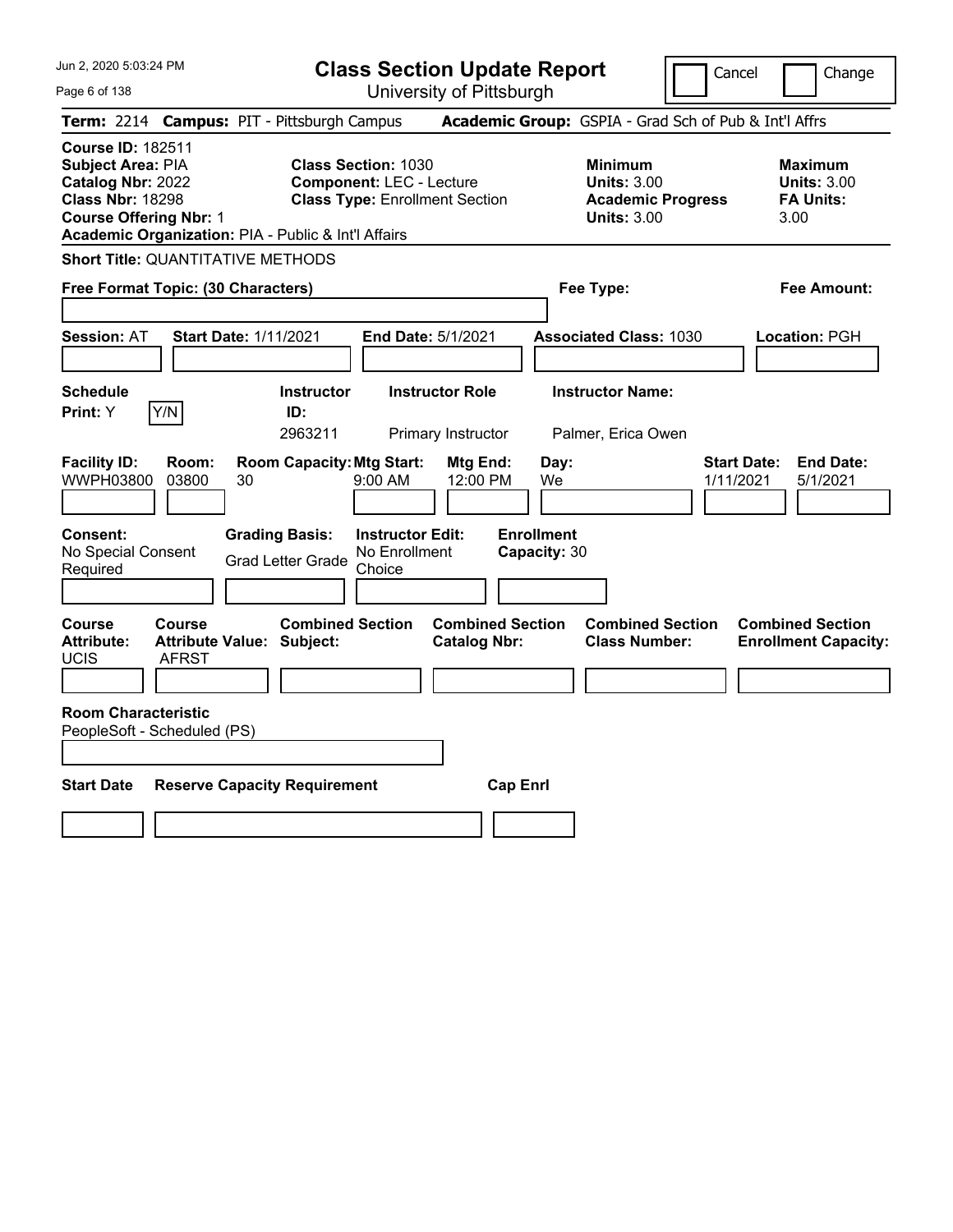| Jun 2, 2020 5:03:24 PM<br>Page 7 of 138                                                                                                                                               | <b>Class Section Update Report</b><br>University of Pittsburgh                                                | Cancel                                                                                 | Change                                                           |
|---------------------------------------------------------------------------------------------------------------------------------------------------------------------------------------|---------------------------------------------------------------------------------------------------------------|----------------------------------------------------------------------------------------|------------------------------------------------------------------|
| Term: 2214 Campus: PIT - Pittsburgh Campus                                                                                                                                            |                                                                                                               | Academic Group: GSPIA - Grad Sch of Pub & Int'l Affrs                                  |                                                                  |
| <b>Course ID: 182511</b><br>Subject Area: PIA<br>Catalog Nbr: 2022<br><b>Class Nbr: 21805</b><br><b>Course Offering Nbr: 1</b><br>Academic Organization: PIA - Public & Int'l Affairs | <b>Class Section: 1040</b><br><b>Component: REC - Recitation</b><br><b>Class Type: Non-Enrollment Section</b> | <b>Minimum</b><br><b>Units: 3.00</b><br><b>Academic Progress</b><br><b>Units: 3.00</b> | <b>Maximum</b><br><b>Units: 3.00</b><br><b>FA Units:</b><br>3.00 |
| <b>Short Title: QUANTITATIVE METHODS</b>                                                                                                                                              |                                                                                                               |                                                                                        |                                                                  |
| Free Format Topic: (30 Characters)                                                                                                                                                    |                                                                                                               | Fee Type:                                                                              | Fee Amount:                                                      |
| <b>Session: AT</b><br>Start Date: 1/11/2021                                                                                                                                           | End Date: 5/1/2021                                                                                            | <b>Associated Class: 1030</b>                                                          | Location: PGH                                                    |
| <b>Schedule</b><br>Y/N<br>Print: Y                                                                                                                                                    | <b>Instructor</b><br><b>Instructor Role</b><br>ID:<br>4225642<br>Primary Instructor                           | <b>Instructor Name:</b><br>Modic, Blaire C.                                            |                                                                  |
| <b>Facility ID:</b><br>Room:<br>WWPH03431<br>03431<br>30                                                                                                                              | <b>Room Capacity: Mtg Start:</b><br>Mtg End:<br>1:00 PM<br>2:55 PM                                            | Day:<br>Th<br>1/11/2021                                                                | <b>Start Date:</b><br><b>End Date:</b><br>5/1/2021               |
| <b>Consent:</b><br>No Special Consent<br>Required                                                                                                                                     | <b>Grading Basis:</b><br><b>Instructor Edit:</b><br>No Enrollment<br><b>Grad Letter Grade</b><br>Choice       | <b>Enrollment</b><br>Capacity: 30                                                      |                                                                  |
| Course<br>Course<br><b>Attribute:</b><br><b>Attribute Value: Subject:</b>                                                                                                             | <b>Combined Section</b><br><b>Combined Section</b><br><b>Catalog Nbr:</b>                                     | <b>Combined Section</b><br><b>Class Number:</b>                                        | <b>Combined Section</b><br><b>Enrollment Capacity:</b>           |
| <b>Room Characteristic</b><br>PeopleSoft - Scheduled (PS)                                                                                                                             |                                                                                                               |                                                                                        |                                                                  |
|                                                                                                                                                                                       |                                                                                                               |                                                                                        |                                                                  |
| <b>Start Date</b><br><b>Reserve Capacity Requirement</b>                                                                                                                              | <b>Cap Enrl</b>                                                                                               |                                                                                        |                                                                  |
|                                                                                                                                                                                       |                                                                                                               |                                                                                        |                                                                  |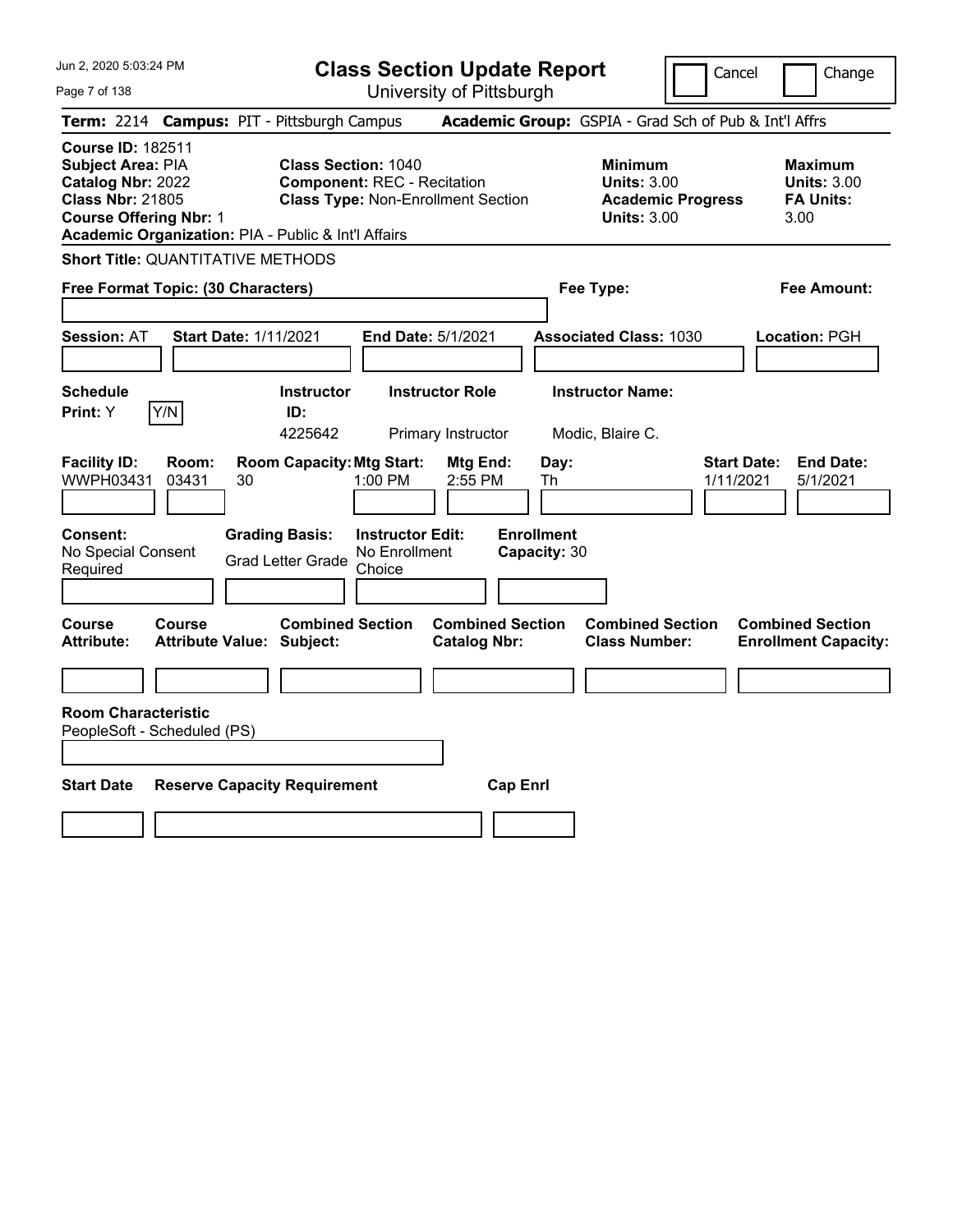| Jun 2, 2020 5:03:24 PM |  |
|------------------------|--|
|------------------------|--|

Page 8 of 138

**Class Section Update Report**

Cancel Change

|                                                                                                                                       |                |                                                             |                                                                                                        | UNIVUUTIY ULI ILLUUULYII                       |                                            |                                                                      |                                                                  |
|---------------------------------------------------------------------------------------------------------------------------------------|----------------|-------------------------------------------------------------|--------------------------------------------------------------------------------------------------------|------------------------------------------------|--------------------------------------------|----------------------------------------------------------------------|------------------------------------------------------------------|
|                                                                                                                                       |                | Term: 2214 Campus: PIT - Pittsburgh Campus                  |                                                                                                        |                                                |                                            | Academic Group: GSPIA - Grad Sch of Pub & Int'l Affrs                |                                                                  |
| <b>Course ID: 182512</b><br><b>Subject Area: PIA</b><br>Catalog Nbr: 2023<br><b>Class Nbr: 27480</b><br><b>Course Offering Nbr: 1</b> |                | Academic Organization: PIA - Public & Int'l Affairs         | <b>Class Section: 1010</b><br><b>Component: LEC - Lecture</b><br><b>Class Type: Enrollment Section</b> |                                                | <b>Minimum</b>                             | <b>Units: 3.00</b><br><b>Academic Progress</b><br><b>Units: 3.00</b> | <b>Maximum</b><br><b>Units: 3.00</b><br><b>FA Units:</b><br>3.00 |
|                                                                                                                                       |                | Short Title: INTERMEDT QUANTITATIVE METHS                   |                                                                                                        |                                                |                                            |                                                                      |                                                                  |
| Free Format Topic: (30 Characters)                                                                                                    |                |                                                             |                                                                                                        |                                                | Fee Type:                                  |                                                                      | Fee Amount:                                                      |
| <b>Session: AT</b>                                                                                                                    |                | <b>Start Date: 1/11/2021</b>                                | End Date: 5/1/2021                                                                                     |                                                | <b>Associated Class: 1010</b>              |                                                                      | Location: PGH                                                    |
| <b>Schedule</b><br>Print: Y                                                                                                           | Y/N            | <b>Instructor</b><br>ID:<br>3511568                         |                                                                                                        | <b>Instructor Role</b><br>Primary Instructor   | <b>Instructor Name:</b><br>Jones, Daniel B |                                                                      |                                                                  |
| <b>Facility ID:</b><br>WWPH03911                                                                                                      | Room:<br>03911 | <b>Room Capacity: Mtg Start:</b><br>70                      | 9:00 AM                                                                                                | Mtg End:<br>11:55 AM                           | Day:<br>We                                 | <b>Start Date:</b><br>1/11/2021                                      | <b>End Date:</b><br>5/1/2021                                     |
| Consent:<br>No Special Consent<br>Required                                                                                            |                | <b>Grading Basis:</b><br><b>Grad Letter Grade</b>           | <b>Instructor Edit:</b><br>No Enrollment<br>Choice                                                     |                                                | <b>Enrollment</b><br>Capacity: 60          |                                                                      |                                                                  |
| <b>Course</b><br><b>Attribute:</b>                                                                                                    | Course         | <b>Combined Section</b><br><b>Attribute Value: Subject:</b> |                                                                                                        | <b>Combined Section</b><br><b>Catalog Nbr:</b> |                                            | <b>Combined Section</b><br><b>Class Number:</b>                      | <b>Combined Section</b><br><b>Enrollment Capacity:</b>           |
|                                                                                                                                       |                |                                                             |                                                                                                        |                                                |                                            |                                                                      |                                                                  |
| <b>Room Characteristic</b><br>PeopleSoft - Scheduled (PS)                                                                             |                |                                                             |                                                                                                        |                                                |                                            |                                                                      |                                                                  |
| <b>Start Date</b>                                                                                                                     |                | <b>Reserve Capacity Requirement</b>                         |                                                                                                        | <b>Cap Enrl</b>                                |                                            |                                                                      |                                                                  |
|                                                                                                                                       |                |                                                             |                                                                                                        |                                                |                                            |                                                                      |                                                                  |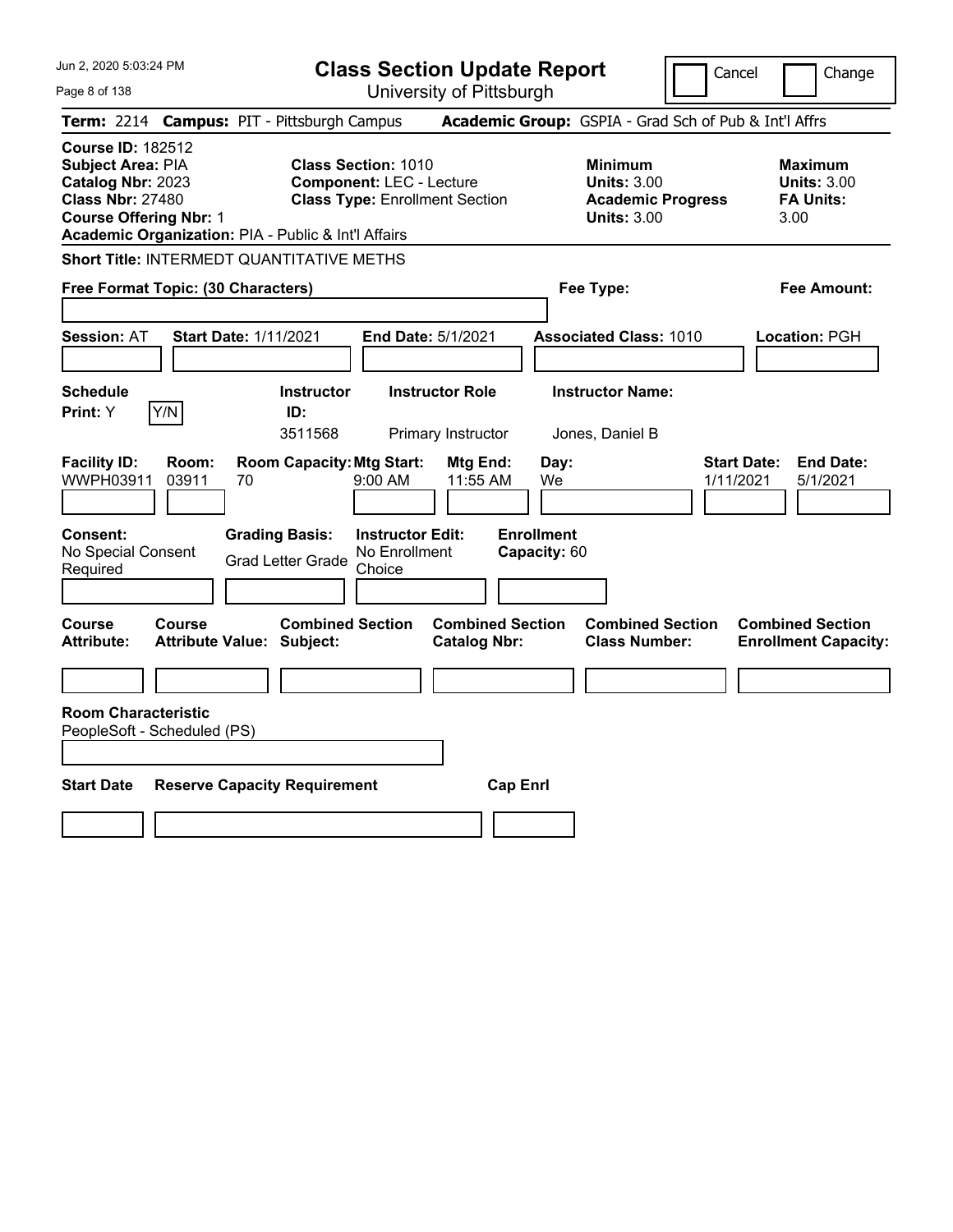|  |  | Jun 2, 2020 5:03:24 PM |  |
|--|--|------------------------|--|
|--|--|------------------------|--|

**Class Section Update Report** University of Pittsburgh

Cancel Change

Page 9 of 138

|                                                                                                                                |                | Term: 2214 Campus: PIT - Pittsburgh Campus                                        |                                                                                 | Academic Group: GSPIA - Grad Sch of Pub & Int'l Affrs                                  |                                                                  |
|--------------------------------------------------------------------------------------------------------------------------------|----------------|-----------------------------------------------------------------------------------|---------------------------------------------------------------------------------|----------------------------------------------------------------------------------------|------------------------------------------------------------------|
| <b>Course ID: 182512</b><br>Subject Area: PIA<br>Catalog Nbr: 2023<br><b>Class Nbr: 28085</b><br><b>Course Offering Nbr: 1</b> |                | <b>Class Section: 1020</b><br>Academic Organization: PIA - Public & Int'l Affairs | <b>Component: REC - Recitation</b><br><b>Class Type: Non-Enrollment Section</b> | <b>Minimum</b><br><b>Units: 3.00</b><br><b>Academic Progress</b><br><b>Units: 3.00</b> | <b>Maximum</b><br><b>Units: 3.00</b><br><b>FA Units:</b><br>3.00 |
|                                                                                                                                |                | Short Title: INTERMEDT QUANTITATIVE METHS                                         |                                                                                 |                                                                                        |                                                                  |
| Free Format Topic: (30 Characters)                                                                                             |                |                                                                                   |                                                                                 | Fee Type:                                                                              | Fee Amount:                                                      |
| <b>Session: AT</b>                                                                                                             |                | <b>Start Date: 1/11/2021</b>                                                      | <b>End Date: 5/1/2021</b>                                                       | <b>Associated Class: 1010</b>                                                          | Location: PGH                                                    |
| <b>Schedule</b><br><b>Print:</b> Y                                                                                             | Y/N            | <b>Instructor</b><br>ID:<br>1884352                                               | <b>Instructor Role</b><br>Primary Instructor                                    | <b>Instructor Name:</b><br>Gillespie, Lucy Elizabeth Sheldon                           |                                                                  |
| <b>Facility ID:</b><br>WWPH03911                                                                                               | Room:<br>03911 | <b>Room Capacity: Mtg Start:</b><br>70                                            | Mtg End:<br>2:30 PM<br>3:30 PM                                                  | <b>Start Date:</b><br>Day:<br>1/11/2021<br>Fr                                          | <b>End Date:</b><br>5/1/2021                                     |
| Consent:<br>No Special Consent<br>Required                                                                                     |                | <b>Grading Basis:</b><br><b>Grad Letter Grade</b>                                 | <b>Instructor Edit:</b><br>No Enrollment<br>Choice                              | <b>Enrollment</b><br>Capacity: 60                                                      |                                                                  |
| Course<br>Attribute:                                                                                                           | <b>Course</b>  | <b>Combined Section</b><br><b>Attribute Value: Subject:</b>                       | <b>Combined Section</b><br><b>Catalog Nbr:</b>                                  | <b>Combined Section</b><br><b>Class Number:</b>                                        | <b>Combined Section</b><br><b>Enrollment Capacity:</b>           |
| <b>Room Characteristic</b><br>PeopleSoft - Scheduled (PS)<br><b>Start Date</b>                                                 |                | <b>Reserve Capacity Requirement</b>                                               | <b>Cap Enrl</b>                                                                 |                                                                                        |                                                                  |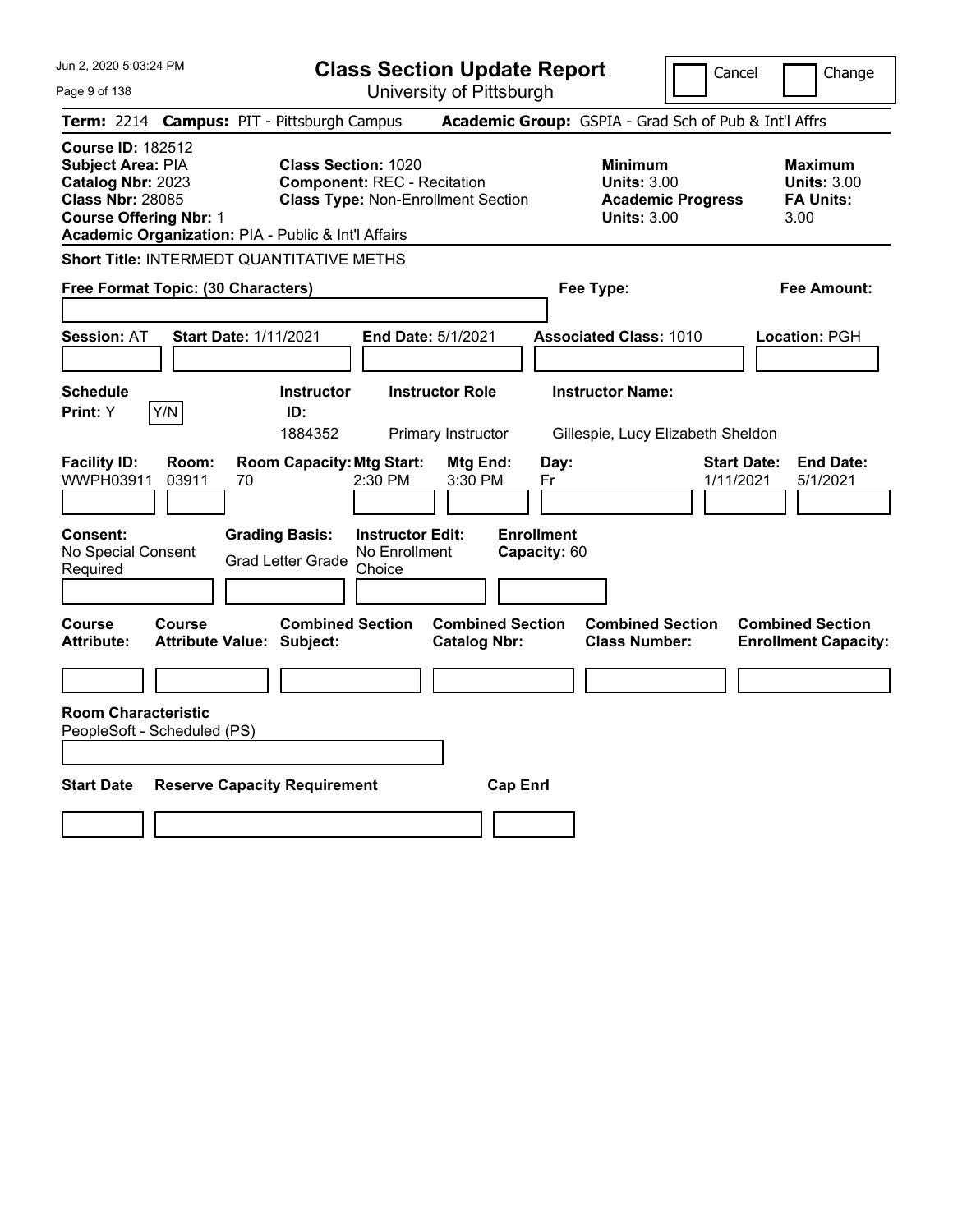**Class Section Update Report**

Cancel Change

| Page 10 of 138                                                                                                                 |                                                                                                                                                               | University of Pittsburgh                                   |                                                 |                                                                  |
|--------------------------------------------------------------------------------------------------------------------------------|---------------------------------------------------------------------------------------------------------------------------------------------------------------|------------------------------------------------------------|-------------------------------------------------|------------------------------------------------------------------|
|                                                                                                                                | Term: 2214 Campus: PIT - Pittsburgh Campus                                                                                                                    | Academic Group: GSPIA - Grad Sch of Pub & Int'l Affrs      |                                                 |                                                                  |
| <b>Course ID: 182514</b><br>Subject Area: PIA<br>Catalog Nbr: 2025<br><b>Class Nbr: 18299</b><br><b>Course Offering Nbr: 1</b> | <b>Class Section: 1050</b><br><b>Component: LEC - Lecture</b><br><b>Class Type: Enrollment Section</b><br>Academic Organization: PIA - Public & Int'l Affairs | <b>Minimum</b><br><b>Units: 3.00</b><br><b>Units: 3.00</b> | <b>Academic Progress</b>                        | <b>Maximum</b><br><b>Units: 3.00</b><br><b>FA Units:</b><br>3.00 |
| <b>Short Title: MICROECONOMICS</b>                                                                                             |                                                                                                                                                               |                                                            |                                                 |                                                                  |
| Free Format Topic: (30 Characters)                                                                                             |                                                                                                                                                               | Fee Type:                                                  |                                                 | Fee Amount:                                                      |
| <b>Session: AT</b>                                                                                                             | <b>Start Date: 1/11/2021</b><br>End Date: 5/1/2021                                                                                                            | <b>Associated Class: 1050</b>                              |                                                 | Location: PGH                                                    |
| <b>Schedule</b><br>Y/N<br>Print: Y                                                                                             | <b>Instructor</b><br><b>Instructor Role</b><br>ID:<br>2953420<br>Primary Instructor                                                                           | <b>Instructor Name:</b><br>Lewin, Michael                  |                                                 |                                                                  |
| <b>Facility ID:</b><br>Room:<br>WWPH03911<br>03911                                                                             | <b>Room Capacity: Mtg Start:</b><br>6:00 PM<br>70                                                                                                             | Mtg End:<br>Day:<br>8:55 PM<br>Th                          | <b>Start Date:</b><br>1/11/2021                 | <b>End Date:</b><br>5/1/2021                                     |
| Consent:<br>No Special Consent<br>Required                                                                                     | <b>Grading Basis:</b><br><b>Instructor Edit:</b><br>No Enrollment<br><b>Grad Letter Grade</b><br>Choice                                                       | <b>Enrollment</b><br>Capacity: 30                          |                                                 |                                                                  |
| <b>Course</b><br>Course<br>Attribute:                                                                                          | <b>Combined Section</b><br><b>Attribute Value: Subject:</b>                                                                                                   | <b>Combined Section</b><br><b>Catalog Nbr:</b>             | <b>Combined Section</b><br><b>Class Number:</b> | <b>Combined Section</b><br><b>Enrollment Capacity:</b>           |
|                                                                                                                                |                                                                                                                                                               |                                                            |                                                 |                                                                  |
| <b>Room Characteristic</b><br>PeopleSoft - Scheduled (PS)<br><b>Start Date</b>                                                 | <b>Reserve Capacity Requirement</b>                                                                                                                           | <b>Cap Enrl</b>                                            |                                                 |                                                                  |
|                                                                                                                                |                                                                                                                                                               |                                                            |                                                 |                                                                  |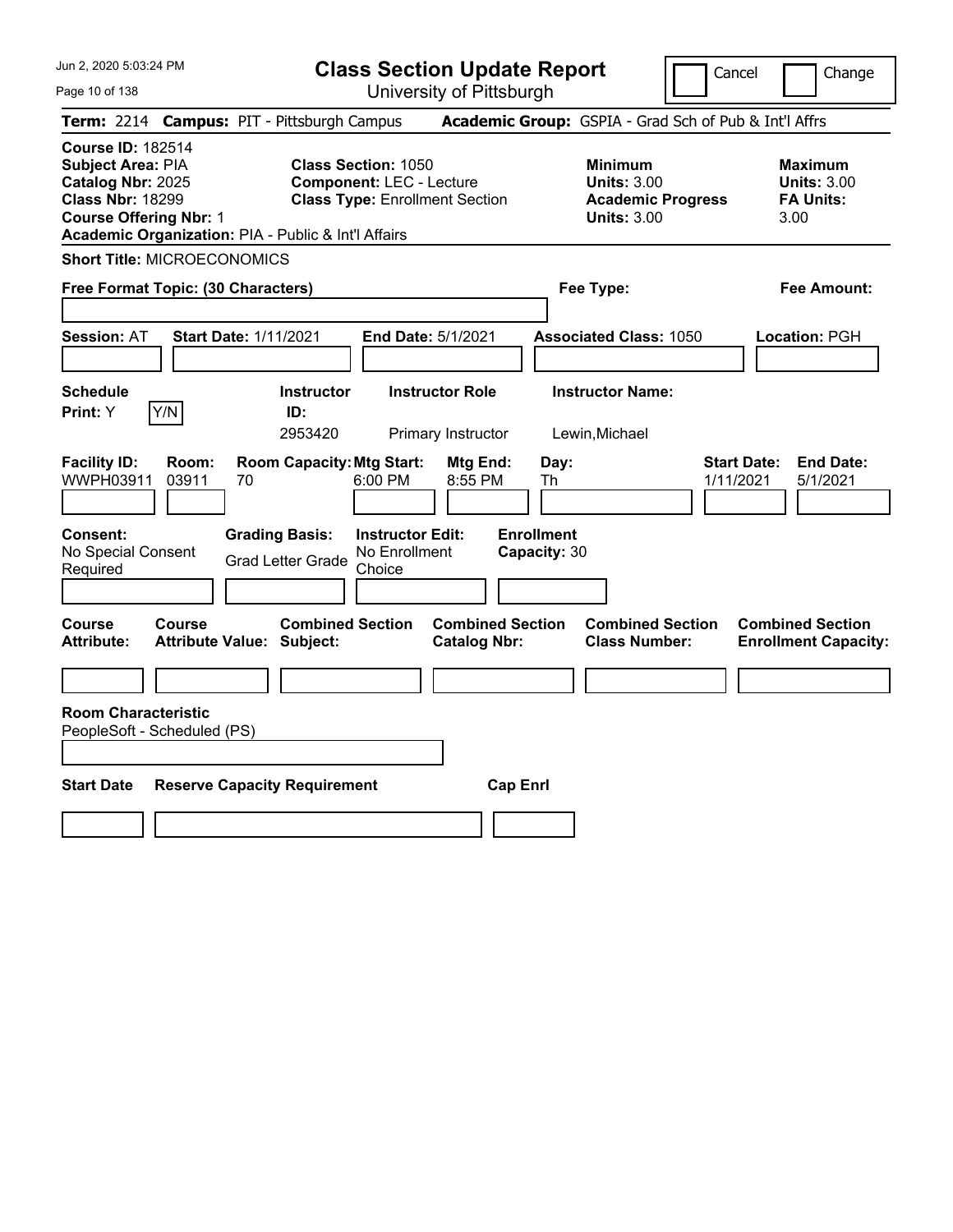**Class Section Update Report**

Cancel Change

| Page 11 of 138                                                                                                                                                                               |                                                                                                         | University of Pittsburgh                       |                                                                                        |                                                                  |
|----------------------------------------------------------------------------------------------------------------------------------------------------------------------------------------------|---------------------------------------------------------------------------------------------------------|------------------------------------------------|----------------------------------------------------------------------------------------|------------------------------------------------------------------|
| <b>Term: 2214</b>                                                                                                                                                                            | <b>Campus: PIT - Pittsburgh Campus</b>                                                                  |                                                | Academic Group: GSPIA - Grad Sch of Pub & Int'l Affrs                                  |                                                                  |
| <b>Course ID: 182514</b><br><b>Subject Area: PIA</b><br>Catalog Nbr: 2025<br><b>Class Nbr: 28170</b><br><b>Course Offering Nbr: 1</b><br>Academic Organization: PIA - Public & Int'l Affairs | <b>Class Section: 1055</b><br><b>Component: LEC - Lecture</b><br><b>Class Type: Enrollment Section</b>  |                                                | <b>Minimum</b><br><b>Units: 3.00</b><br><b>Academic Progress</b><br><b>Units: 3.00</b> | <b>Maximum</b><br><b>Units: 3.00</b><br><b>FA Units:</b><br>3.00 |
| <b>Short Title: MICROECONOMICS</b>                                                                                                                                                           |                                                                                                         |                                                |                                                                                        |                                                                  |
| Free Format Topic: (30 Characters)                                                                                                                                                           |                                                                                                         |                                                | Fee Type:                                                                              | Fee Amount:                                                      |
| <b>Session: AT</b>                                                                                                                                                                           | <b>Start Date: 1/11/2021</b>                                                                            | End Date: 5/1/2021                             | <b>Associated Class: 1055</b>                                                          | Location: PGH                                                    |
| <b>Schedule</b><br>Y/N<br><b>Print:</b> Y                                                                                                                                                    | <b>Instructor</b><br>ID:<br>2934735                                                                     | <b>Instructor Role</b><br>Primary Instructor   | <b>Instructor Name:</b><br>Maksymenko, Svitlana                                        |                                                                  |
| <b>Facility ID:</b><br>Room:<br>WWPH03800<br>03800<br>30                                                                                                                                     | <b>Room Capacity: Mtg Start:</b><br>12:00 PM                                                            | Mtg End:<br>2:55 PM                            | Day:<br>Mo                                                                             | <b>End Date:</b><br><b>Start Date:</b><br>1/11/2021<br>5/1/2021  |
| <b>Consent:</b><br>No Special Consent<br>Required                                                                                                                                            | <b>Grading Basis:</b><br><b>Instructor Edit:</b><br>No Enrollment<br><b>Grad Letter Grade</b><br>Choice | <b>Enrollment</b>                              | Capacity: 30                                                                           |                                                                  |
| <b>Course</b><br>Course<br>Attribute:                                                                                                                                                        | <b>Combined Section</b><br><b>Attribute Value: Subject:</b>                                             | <b>Combined Section</b><br><b>Catalog Nbr:</b> | <b>Combined Section</b><br><b>Class Number:</b>                                        | <b>Combined Section</b><br><b>Enrollment Capacity:</b>           |
|                                                                                                                                                                                              |                                                                                                         |                                                |                                                                                        |                                                                  |
| <b>Room Characteristic</b><br>PeopleSoft - Scheduled (PS)<br><b>Start Date</b>                                                                                                               | <b>Reserve Capacity Requirement</b>                                                                     | <b>Cap Enrl</b>                                |                                                                                        |                                                                  |
|                                                                                                                                                                                              |                                                                                                         |                                                |                                                                                        |                                                                  |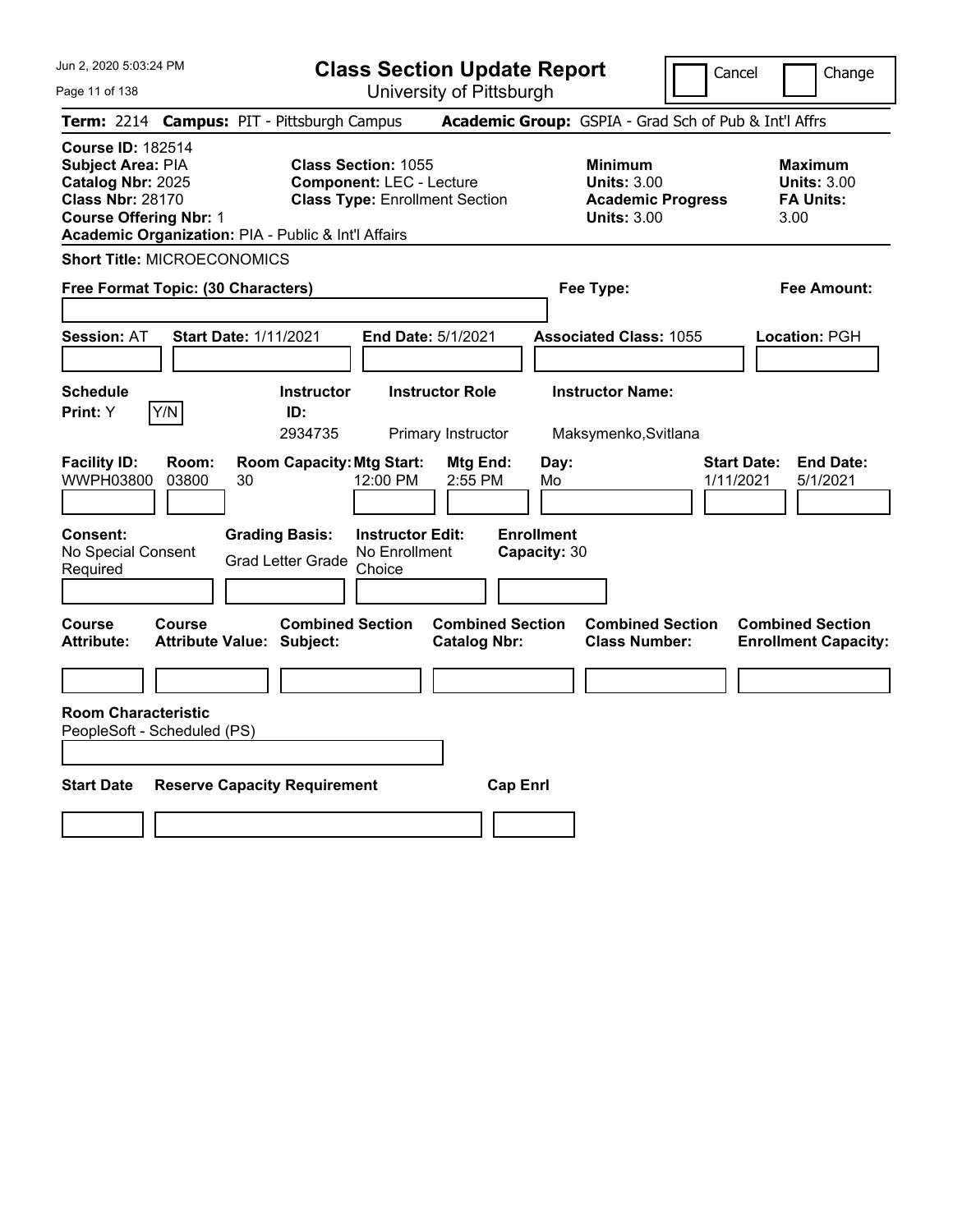Jun 2, 2020 5:03:24 PM Page 12 of 138 **Class Section Update Report** University of Pittsburgh Cancel Change **Term:** 2214 **Campus:** PIT - Pittsburgh Campus **Academic Group:** GSPIA - Grad Sch of Pub & Int'l Affrs **Course ID:** 182516 **Subject Area:** PIA **Class Section:** 1060 **Minimum Maximum Catalog Nbr:** 2027 **Component:** LEC - Lecture **Units:** 3.00 **Units:** 3.00 **Class Nbr:** 18300 **Class Type:** Enrollment Section **Academic Progress FA Units: Course Offering Nbr:** 1 **Units:** 3.00 3.00 **Academic Organization:** PIA - Public & Int'l Affairs **Short Title:** MACROECONOMICS **Free Format Topic: (30 Characters) Fee Type: Fee Amount: Session:** AT **Start Date:** 1/11/2021 **End Date:** 5/1/2021 **Associated Class:** 1060 **Location:** PGH **Schedule Instructor Instructor Role Instructor Name: Print:**  $Y$   $|Y/N|$  **ID:** 2953420 Primary Instructor Lewin,Michael **Facility ID: Room: Room Capacity:Mtg Start: Mtg End: Day: Start Date: End Date:** WWPH03911 03911 70 6:00 PM 9:00 PM We 1/11/2021 5/1/2021 **Consent: Grading Basis: Instructor Edit: Enrollment** No Special Consent No Special Consent Grad Letter Grade No Enrollment<br>Required Choice Choice **Capacity:** 40 **Course Course Combined Section Combined Section Combined Section Combined Section Attribute: Attribute Value: Subject: Catalog Nbr: Class Number: Enrollment Capacity: Room Characteristic** PeopleSoft - Scheduled (PS) **Start Date Reserve Capacity Requirement Cap Enrl**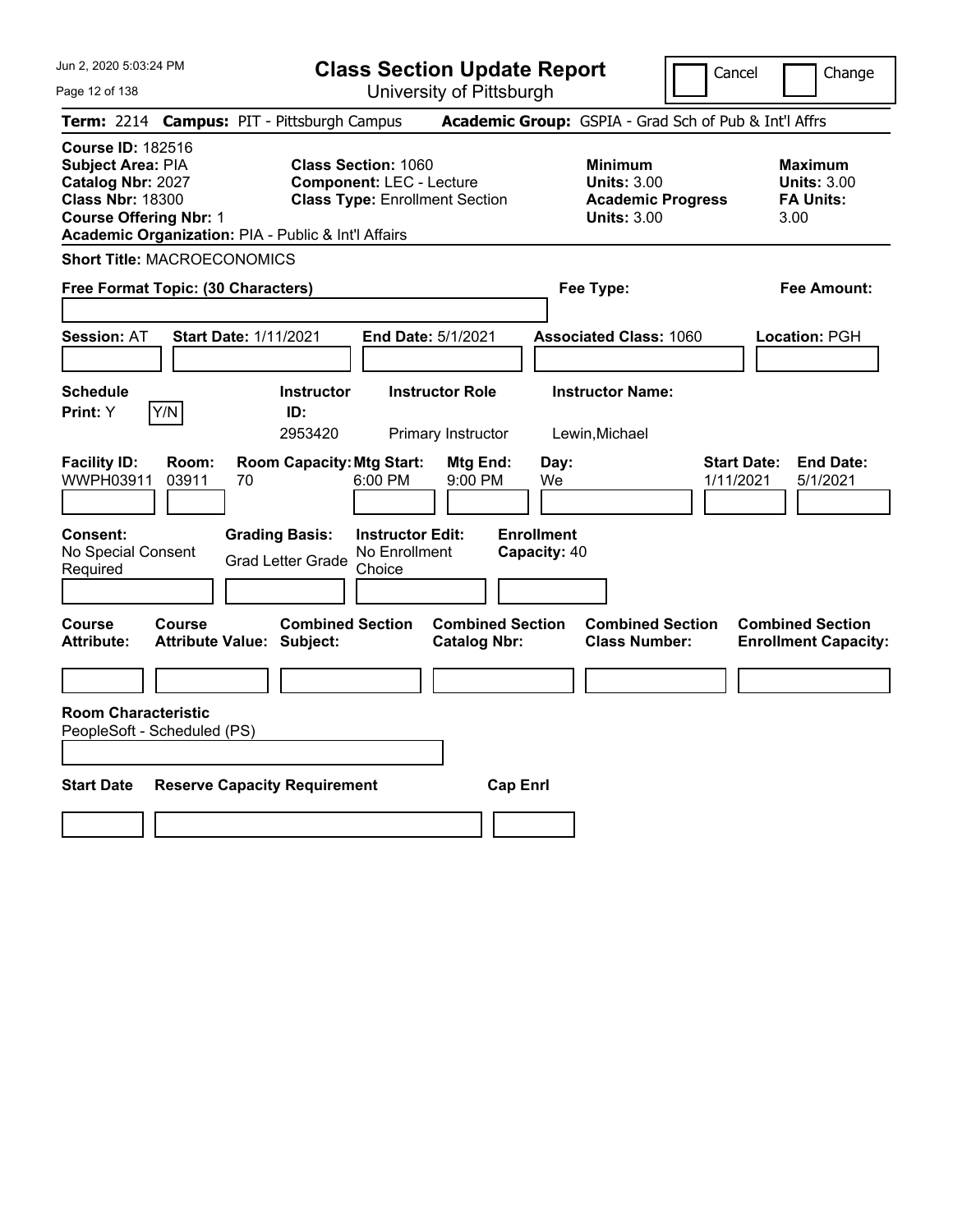Page 13 of 138

**Class Section Update Report**

Cancel Change

| Term: 2214 Campus: PIT - Pittsburgh Campus                                                                                                                                            |                                                                                                         | Academic Group: GSPIA - Grad Sch of Pub & Int'l Affrs                                  |                                                                  |
|---------------------------------------------------------------------------------------------------------------------------------------------------------------------------------------|---------------------------------------------------------------------------------------------------------|----------------------------------------------------------------------------------------|------------------------------------------------------------------|
| <b>Course ID: 182517</b><br>Subject Area: PIA<br>Catalog Nbr: 2028<br><b>Class Nbr: 18301</b><br><b>Course Offering Nbr: 1</b><br>Academic Organization: PIA - Public & Int'l Affairs | <b>Class Section: 1100</b><br><b>Component: LEC - Lecture</b><br><b>Class Type: Enrollment Section</b>  | <b>Minimum</b><br><b>Units: 3.00</b><br><b>Academic Progress</b><br><b>Units: 3.00</b> | <b>Maximum</b><br><b>Units: 3.00</b><br><b>FA Units:</b><br>3.00 |
| <b>Short Title: PUBLIC POLICY ANALYSIS</b>                                                                                                                                            |                                                                                                         |                                                                                        |                                                                  |
| Free Format Topic: (30 Characters)                                                                                                                                                    |                                                                                                         | Fee Type:                                                                              | <b>Fee Amount:</b>                                               |
| <b>Session: AT</b><br><b>Start Date: 1/11/2021</b>                                                                                                                                    | End Date: 5/1/2021                                                                                      | <b>Associated Class: 1100</b>                                                          | Location: PGH                                                    |
| <b>Schedule</b><br>Y/N<br>Print: Y                                                                                                                                                    | <b>Instructor Role</b><br><b>Instructor</b><br>ID:<br>2900570<br>Primary Instructor                     | <b>Instructor Name:</b><br>Mendeloff, John                                             |                                                                  |
| <b>Facility ID:</b><br>Room:<br>WWPH03431<br>03431<br>30                                                                                                                              | <b>Room Capacity: Mtg Start:</b><br>Mtg End:<br>12:00 PM<br>2:50 PM                                     | Day:<br><b>Start Date:</b><br>1/11/2021<br>Tu                                          | <b>End Date:</b><br>5/1/2021                                     |
| Consent:<br>No Special Consent<br>Required                                                                                                                                            | <b>Grading Basis:</b><br><b>Instructor Edit:</b><br>No Enrollment<br><b>Grad Letter Grade</b><br>Choice | <b>Enrollment</b><br>Capacity: 30                                                      |                                                                  |
| <b>Course</b><br>Course<br><b>Attribute:</b><br><b>Attribute Value: Subject:</b>                                                                                                      | <b>Combined Section</b><br><b>Catalog Nbr:</b>                                                          | <b>Combined Section</b><br><b>Combined Section</b><br><b>Class Number:</b>             | <b>Combined Section</b><br><b>Enrollment Capacity:</b>           |
|                                                                                                                                                                                       |                                                                                                         |                                                                                        |                                                                  |
| <b>Room Characteristic</b><br>PeopleSoft - Scheduled (PS)                                                                                                                             |                                                                                                         |                                                                                        |                                                                  |
| <b>Start Date</b>                                                                                                                                                                     | <b>Reserve Capacity Requirement</b>                                                                     | <b>Cap Enrl</b>                                                                        |                                                                  |
|                                                                                                                                                                                       |                                                                                                         |                                                                                        |                                                                  |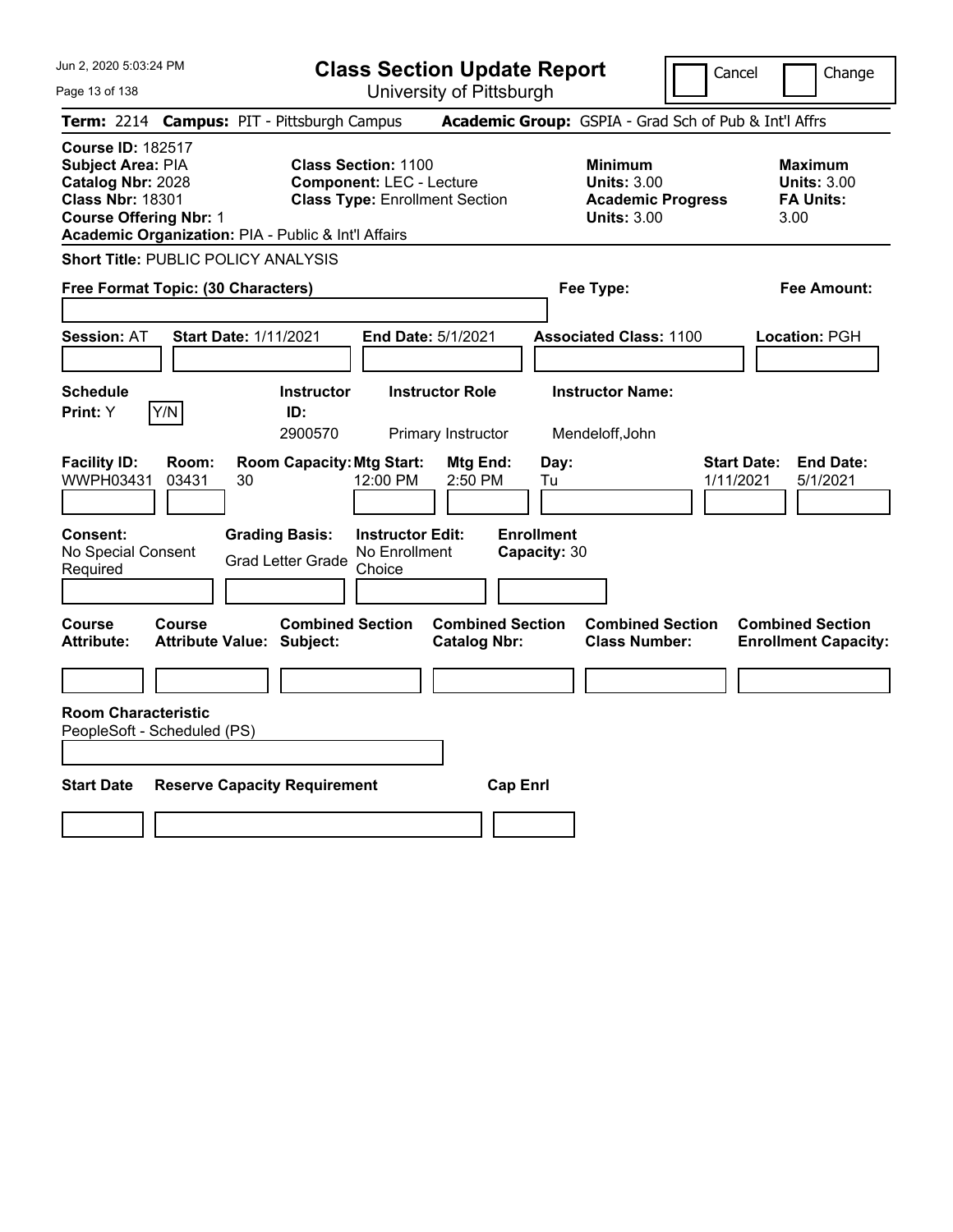Page 14 of 138

**Class Section Update Report**

Cancel Change

| Term: 2214 Campus: PIT - Pittsburgh Campus                                                                                                                                            |                                            |    |                                                                                                        |                                                    |                                                |                                                                                        |                                   |           | <b>Academic Group:</b> GSPIA - Grad Sch of Pub & Int'l Affrs     |                                 |                                                        |
|---------------------------------------------------------------------------------------------------------------------------------------------------------------------------------------|--------------------------------------------|----|--------------------------------------------------------------------------------------------------------|----------------------------------------------------|------------------------------------------------|----------------------------------------------------------------------------------------|-----------------------------------|-----------|------------------------------------------------------------------|---------------------------------|--------------------------------------------------------|
| <b>Course ID: 182517</b><br>Subject Area: PIA<br>Catalog Nbr: 2028<br><b>Class Nbr: 18302</b><br><b>Course Offering Nbr: 1</b><br>Academic Organization: PIA - Public & Int'l Affairs |                                            |    | <b>Class Section: 1190</b><br><b>Component: LEC - Lecture</b><br><b>Class Type: Enrollment Section</b> |                                                    |                                                | <b>Minimum</b><br><b>Units: 3.00</b><br><b>Academic Progress</b><br><b>Units: 3.00</b> |                                   |           | <b>Maximum</b><br><b>Units: 3.00</b><br><b>FA Units:</b><br>3.00 |                                 |                                                        |
| <b>Short Title: PUBLIC POLICY ANALYSIS</b>                                                                                                                                            |                                            |    |                                                                                                        |                                                    |                                                |                                                                                        |                                   |           |                                                                  |                                 |                                                        |
| Free Format Topic: (30 Characters)                                                                                                                                                    |                                            |    |                                                                                                        |                                                    |                                                |                                                                                        |                                   | Fee Type: |                                                                  |                                 | Fee Amount:                                            |
| <b>Session: AT</b>                                                                                                                                                                    | <b>Start Date: 1/11/2021</b>               |    |                                                                                                        |                                                    | <b>End Date: 5/1/2021</b>                      |                                                                                        |                                   |           | <b>Associated Class: 1190</b>                                    |                                 | Location: PGH                                          |
| <b>Schedule</b><br>Print: Y                                                                                                                                                           | Y/N                                        |    | <b>Instructor</b><br>ID:<br>2963213                                                                    |                                                    | <b>Instructor Role</b><br>Primary Instructor   |                                                                                        |                                   |           | <b>Instructor Name:</b><br>Hollibaugh, Gary E                    |                                 |                                                        |
| <b>Facility ID:</b><br><b>WWPH03431</b>                                                                                                                                               | Room:<br>03431                             | 30 | <b>Room Capacity: Mtg Start:</b>                                                                       | 6:00 PM                                            | Mtg End:<br>9:00 PM                            |                                                                                        | Day:<br>Tu                        |           |                                                                  | <b>Start Date:</b><br>1/11/2021 | <b>End Date:</b><br>5/1/2021                           |
| Consent:<br>No Special Consent<br>Required                                                                                                                                            |                                            |    | <b>Grading Basis:</b><br><b>Grad Letter Grade</b>                                                      | <b>Instructor Edit:</b><br>No Enrollment<br>Choice |                                                |                                                                                        | <b>Enrollment</b><br>Capacity: 30 |           |                                                                  |                                 |                                                        |
| Course<br><b>Attribute:</b>                                                                                                                                                           | Course<br><b>Attribute Value: Subject:</b> |    | <b>Combined Section</b>                                                                                |                                                    | <b>Combined Section</b><br><b>Catalog Nbr:</b> |                                                                                        |                                   |           | <b>Combined Section</b><br><b>Class Number:</b>                  |                                 | <b>Combined Section</b><br><b>Enrollment Capacity:</b> |
|                                                                                                                                                                                       |                                            |    |                                                                                                        |                                                    |                                                |                                                                                        |                                   |           |                                                                  |                                 |                                                        |
| <b>Room Characteristic</b><br>PeopleSoft - Scheduled (PS)                                                                                                                             |                                            |    |                                                                                                        |                                                    |                                                |                                                                                        |                                   |           |                                                                  |                                 |                                                        |
| <b>Start Date</b><br><b>Reserve Capacity Requirement</b><br><b>Cap Enrl</b>                                                                                                           |                                            |    |                                                                                                        |                                                    |                                                |                                                                                        |                                   |           |                                                                  |                                 |                                                        |
|                                                                                                                                                                                       |                                            |    |                                                                                                        |                                                    |                                                |                                                                                        |                                   |           |                                                                  |                                 |                                                        |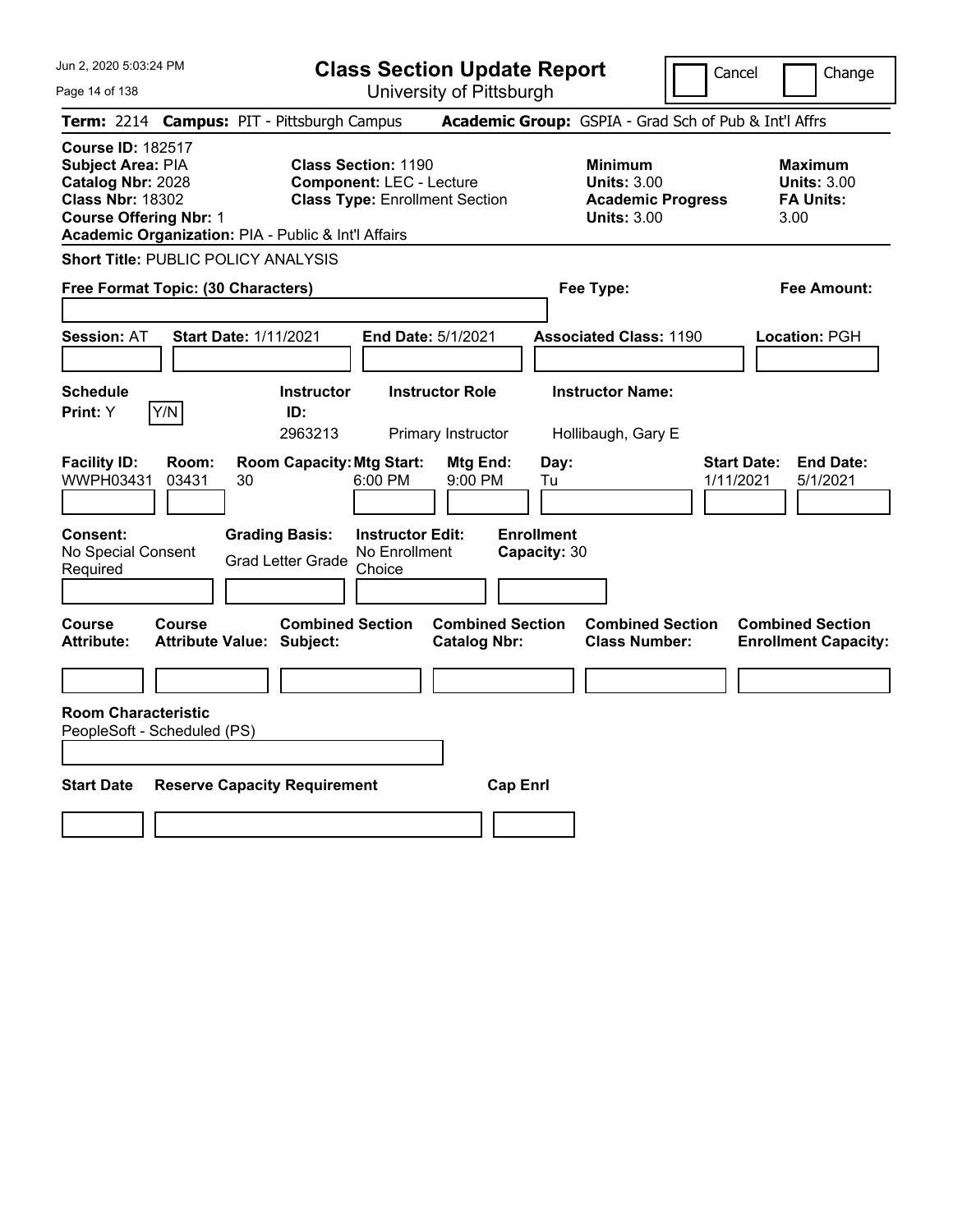| Jun 2, 2020 5:03:24 PM                                                                                                                                                                |                                                             | <b>Class Section Update Report</b>                                                                              |                                                |                                                                                        | Cancel<br>Change                                                  |
|---------------------------------------------------------------------------------------------------------------------------------------------------------------------------------------|-------------------------------------------------------------|-----------------------------------------------------------------------------------------------------------------|------------------------------------------------|----------------------------------------------------------------------------------------|-------------------------------------------------------------------|
| Page 15 of 138                                                                                                                                                                        |                                                             | University of Pittsburgh                                                                                        |                                                |                                                                                        |                                                                   |
| Term: 2214 Campus: PIT - Pittsburgh Campus                                                                                                                                            |                                                             |                                                                                                                 |                                                | Academic Group: GSPIA - Grad Sch of Pub & Int'l Affrs                                  |                                                                   |
| <b>Course ID: 119800</b><br>Subject Area: PIA<br>Catalog Nbr: 2090<br><b>Class Nbr: 13019</b><br><b>Course Offering Nbr: 1</b><br>Academic Organization: PIA - Public & Int'l Affairs |                                                             | <b>Class Section: 1010</b><br><b>Component: DIR - Directed Studies</b><br><b>Class Type: Enrollment Section</b> |                                                | <b>Minimum</b><br><b>Units: 3.00</b><br><b>Academic Progress</b><br><b>Units: 3.00</b> | <b>Maximum</b><br><b>Units: 12.00</b><br><b>FA Units:</b><br>3.00 |
| <b>Short Title: FOREIGN STUDY</b>                                                                                                                                                     |                                                             |                                                                                                                 |                                                |                                                                                        |                                                                   |
| Free Format Topic: (30 Characters)                                                                                                                                                    |                                                             |                                                                                                                 |                                                | Fee Type:                                                                              | Fee Amount:                                                       |
| <b>Session: AT</b>                                                                                                                                                                    | <b>Start Date: 1/11/2021</b>                                | End Date: 5/1/2021                                                                                              |                                                | <b>Associated Class: 1010</b>                                                          | Location: PGH                                                     |
| <b>Schedule</b><br>Y/N<br><b>Print: Y</b>                                                                                                                                             | <b>Instructor</b><br>ID:<br>2912844                         | <b>Instructor Role</b><br>Primary Instructor                                                                    |                                                | <b>Instructor Name:</b><br>Rizzi, Michael T                                            |                                                                   |
| <b>Facility ID:</b><br>Room:<br><b>TBATBA</b><br>TBA                                                                                                                                  | <b>Room Capacity: Mtg Start:</b><br>0                       |                                                                                                                 | Mtg End:<br>Day:                               |                                                                                        | <b>Start Date:</b><br><b>End Date:</b><br>1/11/2021<br>5/1/2021   |
| Consent:<br>No Special Consent<br>Required                                                                                                                                            | <b>Grading Basis:</b><br><b>Grad Letter Grade</b>           | <b>Instructor Edit:</b><br>No Enrollment<br>Choice                                                              | <b>Enrollment</b><br>Capacity: 25              |                                                                                        |                                                                   |
| Course<br>Course<br><b>Attribute:</b>                                                                                                                                                 | <b>Combined Section</b><br><b>Attribute Value: Subject:</b> |                                                                                                                 | <b>Combined Section</b><br><b>Catalog Nbr:</b> | <b>Combined Section</b><br><b>Class Number:</b>                                        | <b>Combined Section</b><br><b>Enrollment Capacity:</b>            |
|                                                                                                                                                                                       |                                                             |                                                                                                                 |                                                |                                                                                        |                                                                   |
| <b>Room Characteristic</b>                                                                                                                                                            |                                                             |                                                                                                                 |                                                |                                                                                        |                                                                   |
|                                                                                                                                                                                       |                                                             |                                                                                                                 |                                                |                                                                                        |                                                                   |
| <b>Start Date</b>                                                                                                                                                                     | <b>Reserve Capacity Requirement</b>                         |                                                                                                                 | <b>Cap Enrl</b>                                |                                                                                        |                                                                   |
|                                                                                                                                                                                       |                                                             |                                                                                                                 |                                                |                                                                                        |                                                                   |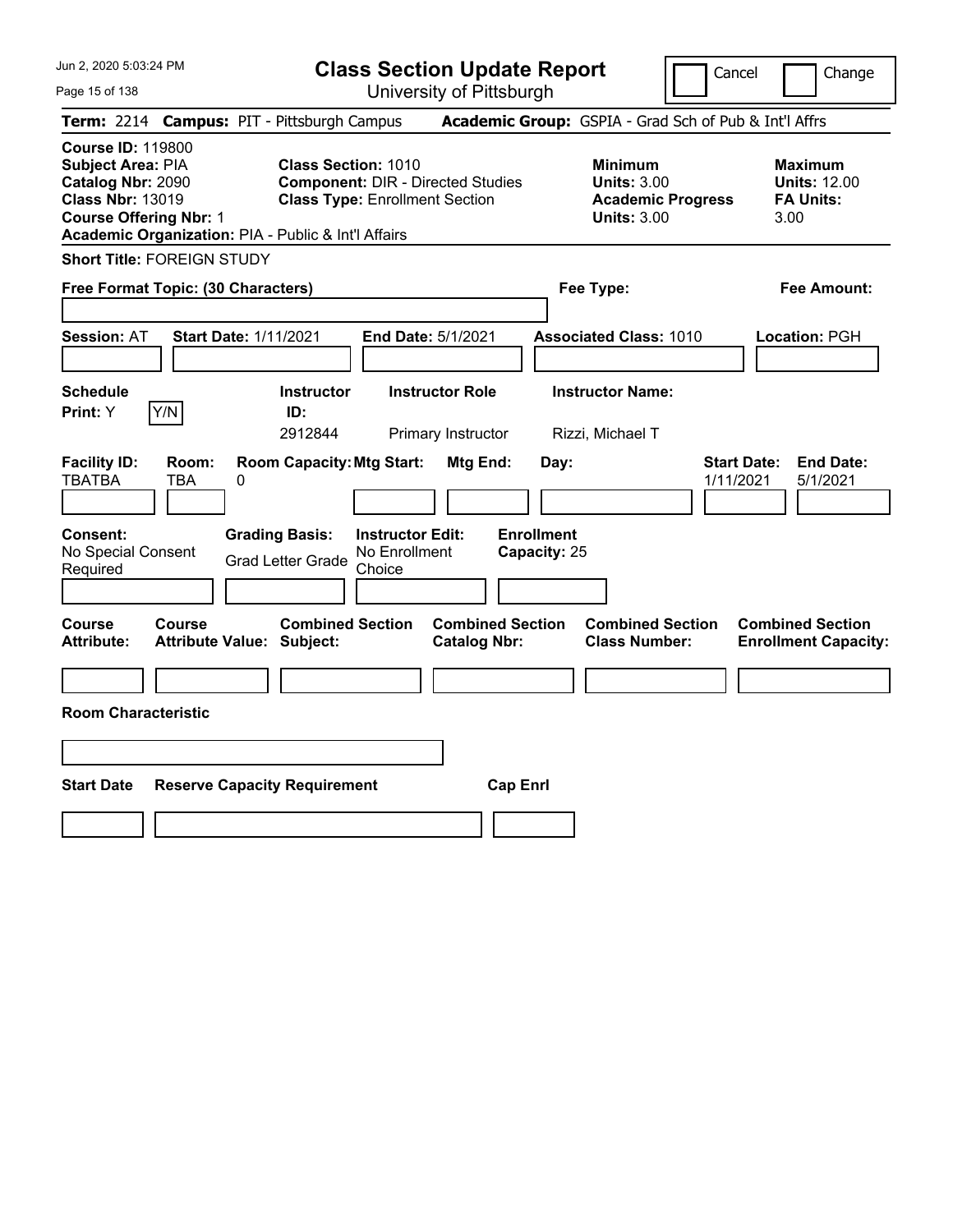| Jun 2, 2020 5:03:24 PM                                                                                                                                                                       | <b>Class Section Update Report</b>                                                                                                        |                                                                                        | Change<br>Cancel                                                  |
|----------------------------------------------------------------------------------------------------------------------------------------------------------------------------------------------|-------------------------------------------------------------------------------------------------------------------------------------------|----------------------------------------------------------------------------------------|-------------------------------------------------------------------|
| Page 16 of 138                                                                                                                                                                               | University of Pittsburgh                                                                                                                  |                                                                                        |                                                                   |
| Term: 2214 Campus: PIT - Pittsburgh Campus                                                                                                                                                   |                                                                                                                                           | Academic Group: GSPIA - Grad Sch of Pub & Int'l Affrs                                  |                                                                   |
| <b>Course ID: 184122</b><br><b>Subject Area: PIA</b><br>Catalog Nbr: 2091<br><b>Class Nbr: 21417</b><br><b>Course Offering Nbr: 1</b><br>Academic Organization: PIA - Public & Int'l Affairs | <b>Class Section: 1520</b><br><b>Component: DIR - Directed Studies</b><br><b>Class Type: Enrollment Section</b>                           | <b>Minimum</b><br><b>Units: 1.00</b><br><b>Academic Progress</b><br><b>Units: 1.00</b> | <b>Maximum</b><br><b>Units: 12.00</b><br><b>FA Units:</b><br>1.00 |
| Short Title: FOREIGN EXCHANGE STUDY                                                                                                                                                          |                                                                                                                                           |                                                                                        |                                                                   |
| Free Format Topic: (30 Characters)                                                                                                                                                           |                                                                                                                                           | Fee Type:                                                                              | Fee Amount:                                                       |
| <b>Start Date: 1/11/2021</b><br><b>Session: AT</b>                                                                                                                                           | End Date: 5/1/2021                                                                                                                        | <b>Associated Class: 1520</b>                                                          | Location: PGH                                                     |
| <b>Schedule</b><br>Y/N<br>Print: Y                                                                                                                                                           | <b>Instructor Role</b><br><b>Instructor</b><br>ID:<br>2912844<br>Primary Instructor                                                       | <b>Instructor Name:</b><br>Rizzi, Michael T                                            |                                                                   |
| <b>Facility ID:</b><br>Room:<br><b>TBATBA</b><br><b>TBA</b><br>0                                                                                                                             | <b>Room Capacity: Mtg Start:</b><br>Mtg End:                                                                                              | Day:                                                                                   | <b>Start Date:</b><br><b>End Date:</b><br>1/11/2021<br>5/1/2021   |
| Consent:<br><b>Department Consent</b><br>Required                                                                                                                                            | <b>Enrollment</b><br><b>Grading Basis:</b><br><b>Instructor Edit:</b><br>No Enrollment<br>Capacity: 35<br><b>Grad HSU Basis</b><br>Choice |                                                                                        |                                                                   |
| <b>Course</b><br>Course<br><b>Attribute:</b><br><b>Attribute Value: Subject:</b><br><b>SAB</b><br><b>SAB</b>                                                                                 | <b>Combined Section</b><br><b>Combined Section</b><br><b>Catalog Nbr:</b>                                                                 | <b>Combined Section</b><br><b>Class Number:</b>                                        | <b>Combined Section</b><br><b>Enrollment Capacity:</b>            |
|                                                                                                                                                                                              |                                                                                                                                           |                                                                                        |                                                                   |
| <b>Room Characteristic</b>                                                                                                                                                                   |                                                                                                                                           |                                                                                        |                                                                   |
|                                                                                                                                                                                              |                                                                                                                                           |                                                                                        |                                                                   |
| <b>Start Date</b>                                                                                                                                                                            | <b>Reserve Capacity Requirement</b><br><b>Cap Enrl</b>                                                                                    |                                                                                        |                                                                   |
|                                                                                                                                                                                              |                                                                                                                                           |                                                                                        |                                                                   |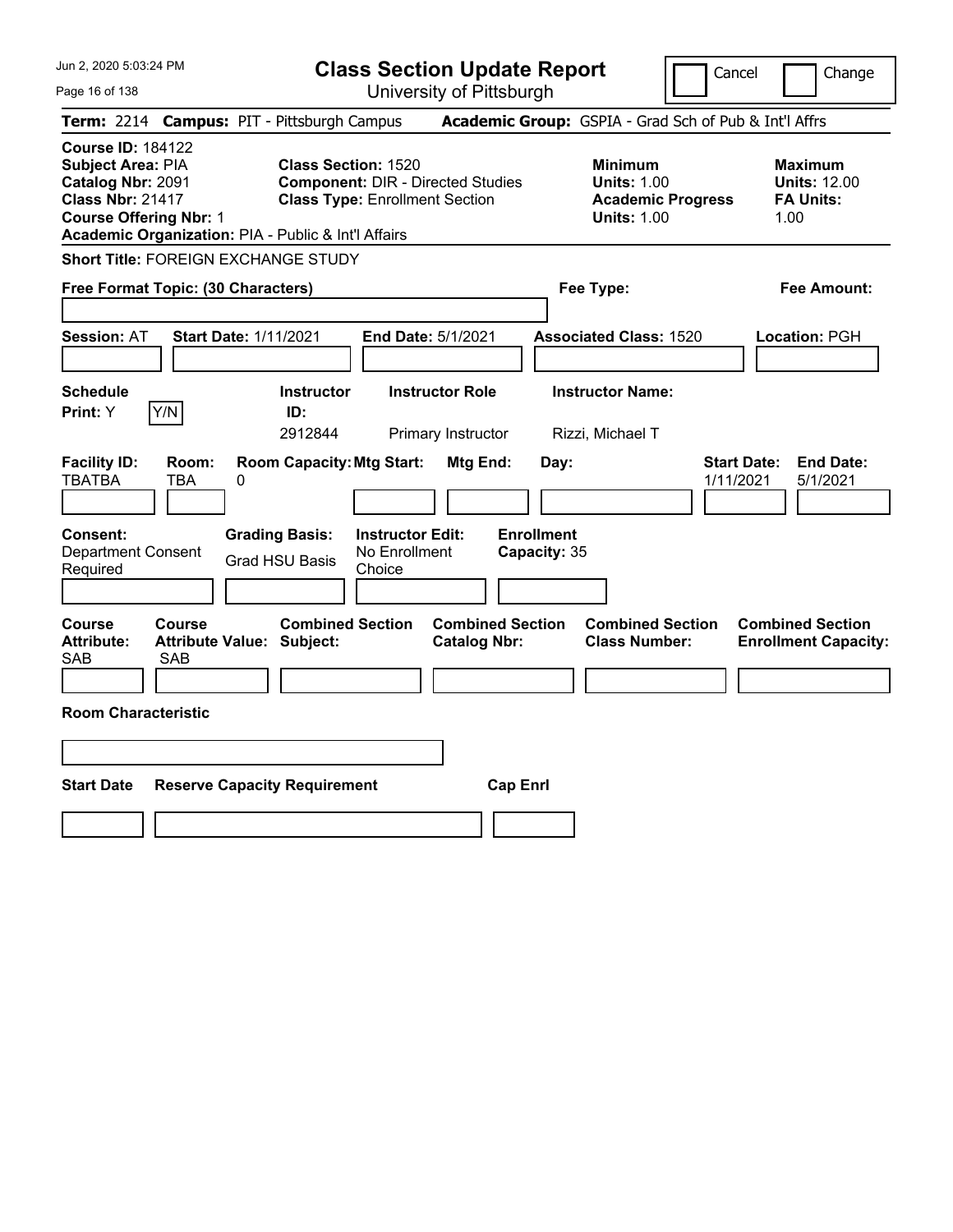| Jun 2, 2020 5:03:24 PM                                                                                                                                                                | <b>Class Section Update Report</b><br>Change<br>Cancel                                                 |                                                                                        |                                                                  |  |  |  |
|---------------------------------------------------------------------------------------------------------------------------------------------------------------------------------------|--------------------------------------------------------------------------------------------------------|----------------------------------------------------------------------------------------|------------------------------------------------------------------|--|--|--|
| Page 17 of 138                                                                                                                                                                        |                                                                                                        | University of Pittsburgh                                                               |                                                                  |  |  |  |
| Term: 2214 Campus: PIT - Pittsburgh Campus                                                                                                                                            |                                                                                                        | Academic Group: GSPIA - Grad Sch of Pub & Int'l Affrs                                  |                                                                  |  |  |  |
| <b>Course ID: 177257</b><br>Subject Area: PIA<br>Catalog Nbr: 2094<br><b>Class Nbr: 16268</b><br><b>Course Offering Nbr: 1</b><br>Academic Organization: PIA - Public & Int'l Affairs | <b>Class Section: 1070</b><br><b>Component: LEC - Lecture</b><br><b>Class Type: Enrollment Section</b> | <b>Minimum</b><br><b>Units: 0.00</b><br><b>Academic Progress</b><br><b>Units: 0.00</b> | <b>Maximum</b><br><b>Units: 0.00</b><br><b>FA Units:</b><br>0.00 |  |  |  |
| Short Title: PROFESSIONAL DEVELOPMENT PROGM                                                                                                                                           |                                                                                                        |                                                                                        |                                                                  |  |  |  |
| Free Format Topic: (30 Characters)                                                                                                                                                    |                                                                                                        | Fee Type:                                                                              | Fee Amount:                                                      |  |  |  |
| <b>Session: PA1</b><br><b>Start Date: 1/11/2021</b>                                                                                                                                   | End Date: 3/6/2021                                                                                     | <b>Associated Class: 1070</b>                                                          | Location: PGH                                                    |  |  |  |
| <b>Schedule</b><br>Y/N<br>Print: Y                                                                                                                                                    | <b>Instructor</b><br><b>Instructor Role</b><br>ID:<br>0                                                | <b>Instructor Name:</b><br>No Instructor Assigned                                      |                                                                  |  |  |  |
| <b>Facility ID:</b><br>Room:<br>WWPH03200<br>03200<br>15                                                                                                                              | <b>Room Capacity: Mtg Start:</b><br>Mtg End:<br>$9:00$ AM<br>10:00 AM                                  | Day:<br>Fr                                                                             | <b>Start Date:</b><br><b>End Date:</b><br>1/11/2021<br>3/6/2021  |  |  |  |
| Consent:<br>No Special Consent<br>Required                                                                                                                                            | <b>Grading Basis:</b><br><b>Instructor Edit:</b><br>No Enrollment<br><b>Grad HSU Basis</b><br>Choice   | <b>Enrollment</b><br>Capacity: 15                                                      |                                                                  |  |  |  |
| Course<br>Course<br><b>Attribute:</b><br><b>Attribute Value: Subject:</b>                                                                                                             | <b>Combined Section</b><br><b>Combined Section</b><br><b>Catalog Nbr:</b>                              | <b>Combined Section</b><br><b>Class Number:</b>                                        | <b>Combined Section</b><br><b>Enrollment Capacity:</b>           |  |  |  |
|                                                                                                                                                                                       |                                                                                                        |                                                                                        |                                                                  |  |  |  |
| <b>Room Characteristic</b><br>PeopleSoft - Scheduled (PS)                                                                                                                             |                                                                                                        |                                                                                        |                                                                  |  |  |  |
| <b>Start Date</b><br><b>Reserve Capacity Requirement</b>                                                                                                                              | <b>Cap Enrl</b>                                                                                        |                                                                                        |                                                                  |  |  |  |
|                                                                                                                                                                                       |                                                                                                        |                                                                                        |                                                                  |  |  |  |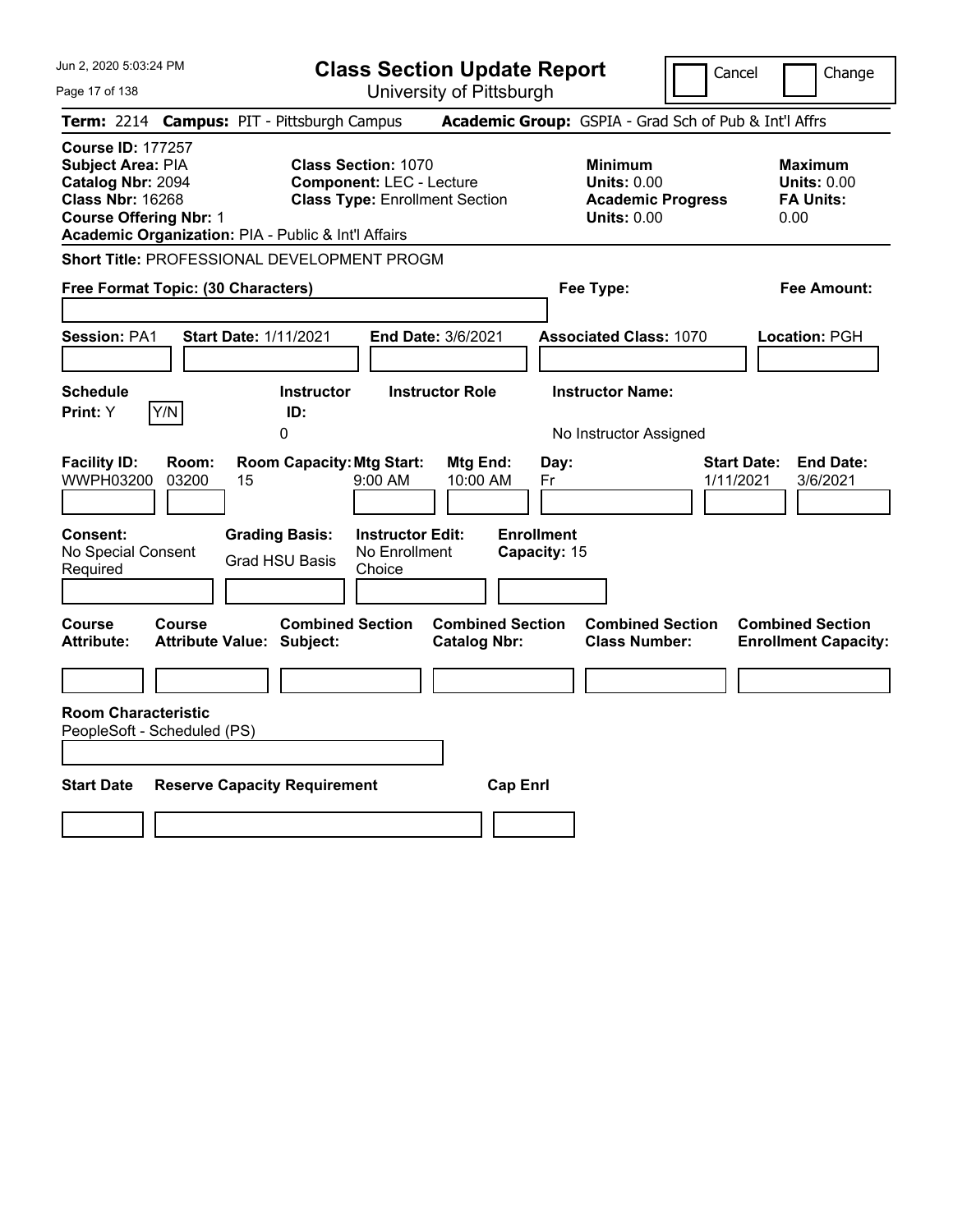| Jun 2, 2020 5:03:24 PM                                                                                                                                                                |                              |                                                             |                                                               | <b>Class Section Update Report</b>             |                                   |                                                                                        | Cancel<br>Change                                                 |
|---------------------------------------------------------------------------------------------------------------------------------------------------------------------------------------|------------------------------|-------------------------------------------------------------|---------------------------------------------------------------|------------------------------------------------|-----------------------------------|----------------------------------------------------------------------------------------|------------------------------------------------------------------|
| Page 18 of 138                                                                                                                                                                        |                              |                                                             |                                                               | University of Pittsburgh                       |                                   |                                                                                        |                                                                  |
| Term: 2214 Campus: PIT - Pittsburgh Campus                                                                                                                                            |                              |                                                             |                                                               |                                                |                                   |                                                                                        | Academic Group: GSPIA - Grad Sch of Pub & Int'l Affrs            |
| <b>Course ID: 119803</b><br>Subject Area: PIA<br>Catalog Nbr: 2096<br><b>Class Nbr: 17708</b><br><b>Course Offering Nbr: 1</b><br>Academic Organization: PIA - Public & Int'l Affairs |                              |                                                             | <b>Class Section: 1030</b><br><b>Component: SEM - Seminar</b> | <b>Class Type: Enrollment Section</b>          |                                   | <b>Minimum</b><br><b>Units: 3.00</b><br><b>Academic Progress</b><br><b>Units: 3.00</b> | <b>Maximum</b><br><b>Units: 3.00</b><br><b>FA Units:</b><br>3.00 |
| <b>Short Title: CAPSTONE SEMINAR:</b>                                                                                                                                                 |                              |                                                             |                                                               |                                                |                                   |                                                                                        |                                                                  |
| Free Format Topic: (30 Characters)<br>NONPROFIT CLINIC                                                                                                                                |                              |                                                             |                                                               |                                                |                                   | Fee Type:                                                                              | Fee Amount:                                                      |
| <b>Session: AT</b>                                                                                                                                                                    | <b>Start Date: 1/11/2021</b> |                                                             |                                                               | End Date: 5/1/2021                             |                                   | <b>Associated Class: 1030</b>                                                          | Location: PGH                                                    |
| <b>Schedule</b><br>Y/N<br><b>Print:</b> Y                                                                                                                                             |                              | <b>Instructor</b><br>ID:<br>2908661                         |                                                               | <b>Instructor Role</b><br>Primary Instructor   |                                   | <b>Instructor Name:</b><br>Kearns, Kevin P                                             |                                                                  |
| <b>Facility ID:</b><br>Room:<br>WWPH03911<br>03911                                                                                                                                    | 70                           | <b>Room Capacity: Mtg Start:</b>                            | 3:00 PM                                                       | Mtg End:<br>5:50 PM                            | Day:<br>Mo                        |                                                                                        | <b>Start Date:</b><br><b>End Date:</b><br>1/11/2021<br>5/1/2021  |
| Consent:<br>No Special Consent<br>Required                                                                                                                                            | Basis                        | <b>Grading Basis:</b><br>Grad LG/SU3                        | <b>Instructor Edit:</b><br>No Enrollment<br>Choice            |                                                | <b>Enrollment</b><br>Capacity: 20 |                                                                                        |                                                                  |
| <b>Course</b><br>Course<br><b>Attribute:</b>                                                                                                                                          |                              | <b>Combined Section</b><br><b>Attribute Value: Subject:</b> |                                                               | <b>Combined Section</b><br><b>Catalog Nbr:</b> |                                   | <b>Combined Section</b><br><b>Class Number:</b>                                        | <b>Combined Section</b><br><b>Enrollment Capacity:</b>           |
|                                                                                                                                                                                       |                              |                                                             |                                                               |                                                |                                   |                                                                                        |                                                                  |
| <b>Room Characteristic</b><br>PeopleSoft - Scheduled (PS)                                                                                                                             |                              |                                                             |                                                               |                                                |                                   |                                                                                        |                                                                  |
| <b>Start Date</b>                                                                                                                                                                     |                              | <b>Reserve Capacity Requirement</b>                         |                                                               |                                                | <b>Cap Enri</b>                   |                                                                                        |                                                                  |
|                                                                                                                                                                                       |                              |                                                             |                                                               |                                                |                                   |                                                                                        |                                                                  |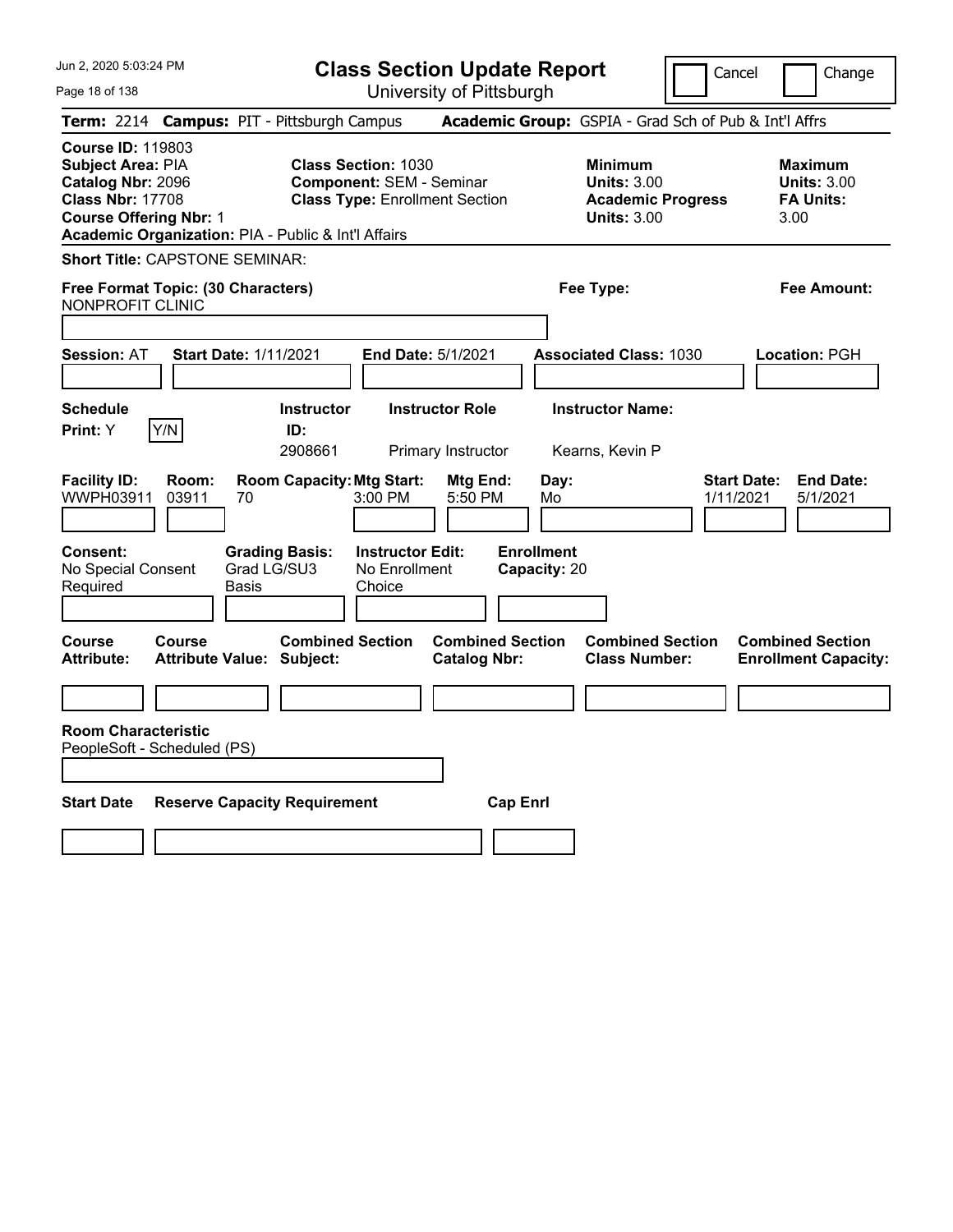Jun 2, 2020 5:03:24 PM Page 19 of 138 **Class Section Update Report** University of Pittsburgh Cancel Change **Term:** 2214 **Campus:** PIT - Pittsburgh Campus **Academic Group:** GSPIA - Grad Sch of Pub & Int'l Affrs **Course ID:** 119803 **Subject Area: PIA Class Section: 1035 Minimum Maximum Maximum Catalog Nbr:** 2096 **Component:** SEM - Seminar **Units:** 3.00 **Units:** 3.00 **Class Nbr:** 25196 **Class Type:** Enrollment Section **Academic Progress FA Units: Course Offering Nbr:** 1 **Units:** 3.00 3.00 **Academic Organization:** PIA - Public & Int'l Affairs **Short Title:** CAPSTONE SEMINAR: **Free Format Topic: (30 Characters) Fee Type: Fee Amount:**  PROJECT & DESIGN EVALUATION **Session:** AT **Start Date:** 1/11/2021 **End Date:** 5/1/2021 **Associated Class:** 1035 **Location:** PGH **Schedule Instructor Instructor Role Instructor Name: Print:**  $Y$   $|Y/N|$  **ID:** 2934686 Primary Instructor Finkel, Mihriban Muge **Facility ID: Room: Room Capacity:Mtg Start: Mtg End: Day: Start Date: End Date:** WWPH03800 03800 30 9:00 AM 11:50 AM Fr 1/11/2021 5/1/2021 **Consent: Grading Basis: Instructor Edit: Enrollment** No Special Consent Required Grad LG/SU3 Basis No Enrollment **Choice Capacity:** 20 **Course Course Combined Section Combined Section Combined Section Combined Section**  Attribute: Attribute Value: Subject: Catalog Nbr: Class Number: Enrollment Capacity: UCIS GLBST **Room Characteristic** PeopleSoft - Scheduled (PS) **Start Date Reserve Capacity Requirement Cap Enrl**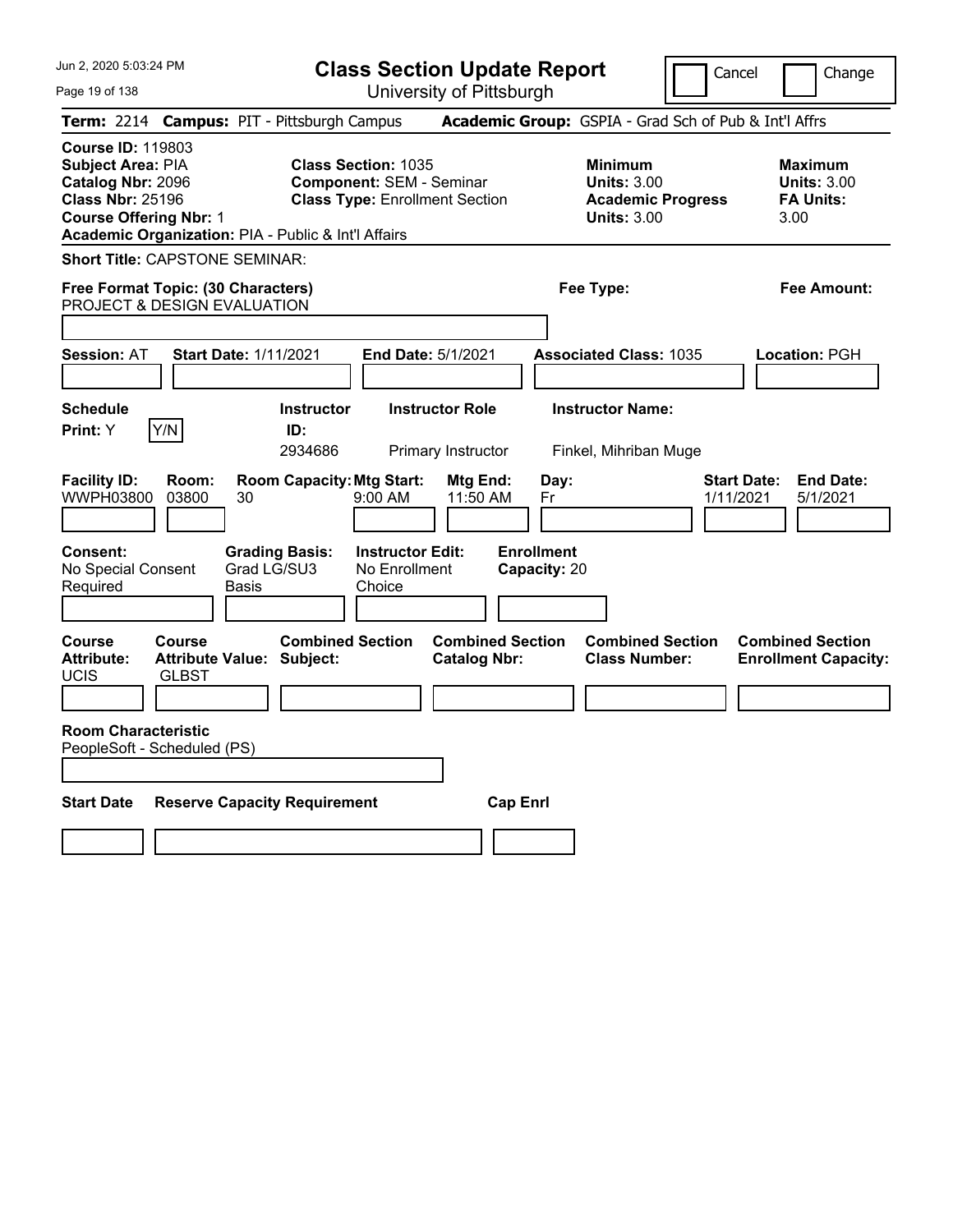| Jun 2. 2020 5:03:24 PM                                                                                                                |                                                                        |                                                     |                                                               | <b>Class Section Update Report</b>             |                                   |                                                                                        | Cancel | Change                                                           |
|---------------------------------------------------------------------------------------------------------------------------------------|------------------------------------------------------------------------|-----------------------------------------------------|---------------------------------------------------------------|------------------------------------------------|-----------------------------------|----------------------------------------------------------------------------------------|--------|------------------------------------------------------------------|
| Page 20 of 138                                                                                                                        |                                                                        |                                                     |                                                               | University of Pittsburgh                       |                                   |                                                                                        |        |                                                                  |
|                                                                                                                                       |                                                                        | Term: 2214 Campus: PIT - Pittsburgh Campus          |                                                               |                                                |                                   |                                                                                        |        | Academic Group: GSPIA - Grad Sch of Pub & Int'l Affrs            |
| <b>Course ID: 119803</b><br><b>Subject Area: PIA</b><br>Catalog Nbr: 2096<br><b>Class Nbr: 29587</b><br><b>Course Offering Nbr: 1</b> |                                                                        | Academic Organization: PIA - Public & Int'l Affairs | <b>Class Section: 1036</b><br><b>Component: SEM - Seminar</b> | <b>Class Type: Enrollment Section</b>          |                                   | <b>Minimum</b><br><b>Units: 3.00</b><br><b>Academic Progress</b><br><b>Units: 3.00</b> |        | <b>Maximum</b><br><b>Units: 3.00</b><br><b>FA Units:</b><br>3.00 |
| <b>Short Title: CAPSTONE SEMINAR:</b>                                                                                                 |                                                                        |                                                     |                                                               |                                                |                                   |                                                                                        |        |                                                                  |
| Free Format Topic: (30 Characters)<br>INTERNATIONAL FINANCIAL POLICY                                                                  |                                                                        |                                                     |                                                               |                                                |                                   | Fee Type:                                                                              |        | Fee Amount:                                                      |
| <b>Session: AT</b>                                                                                                                    | <b>Start Date: 1/11/2021</b>                                           |                                                     |                                                               | <b>End Date: 5/1/2021</b>                      |                                   | <b>Associated Class: 1036</b>                                                          |        | Location: PGH                                                    |
| <b>Schedule</b><br>Print: Y                                                                                                           | Y/N                                                                    | <b>Instructor</b><br>ID:<br>2953420                 |                                                               | <b>Instructor Role</b><br>Primary Instructor   |                                   | <b>Instructor Name:</b><br>Lewin, Michael                                              |        |                                                                  |
| <b>Facility ID:</b><br>WWPH03911                                                                                                      | Room:<br>03911<br>70                                                   | <b>Room Capacity: Mtg Start:</b>                    | 9:00 AM                                                       | Mtg End:<br>11:55 AM                           | Day:<br>Th                        |                                                                                        |        | <b>Start Date:</b><br><b>End Date:</b><br>5/1/2021<br>1/11/2021  |
| <b>Consent:</b><br>No Special Consent<br>Required                                                                                     | Basis                                                                  | <b>Grading Basis:</b><br>Grad LG/SU3                | <b>Instructor Edit:</b><br>No Enrollment<br>Choice            |                                                | <b>Enrollment</b><br>Capacity: 20 |                                                                                        |        |                                                                  |
| <b>Course</b><br><b>Attribute:</b><br><b>UCIS</b><br>UCIS                                                                             | Course<br><b>Attribute Value: Subject:</b><br><b>ASP</b><br><b>WES</b> | <b>Combined Section</b>                             |                                                               | <b>Combined Section</b><br><b>Catalog Nbr:</b> |                                   | <b>Combined Section</b><br><b>Class Number:</b>                                        |        | <b>Combined Section</b><br><b>Enrollment Capacity:</b>           |
| <b>Room Characteristic</b><br>PeopleSoft - Scheduled (PS)                                                                             |                                                                        |                                                     |                                                               |                                                |                                   |                                                                                        |        |                                                                  |
| <b>Start Date</b>                                                                                                                     |                                                                        | <b>Reserve Capacity Requirement</b>                 |                                                               | <b>Cap Enrl</b>                                |                                   |                                                                                        |        |                                                                  |
|                                                                                                                                       |                                                                        |                                                     |                                                               |                                                |                                   |                                                                                        |        |                                                                  |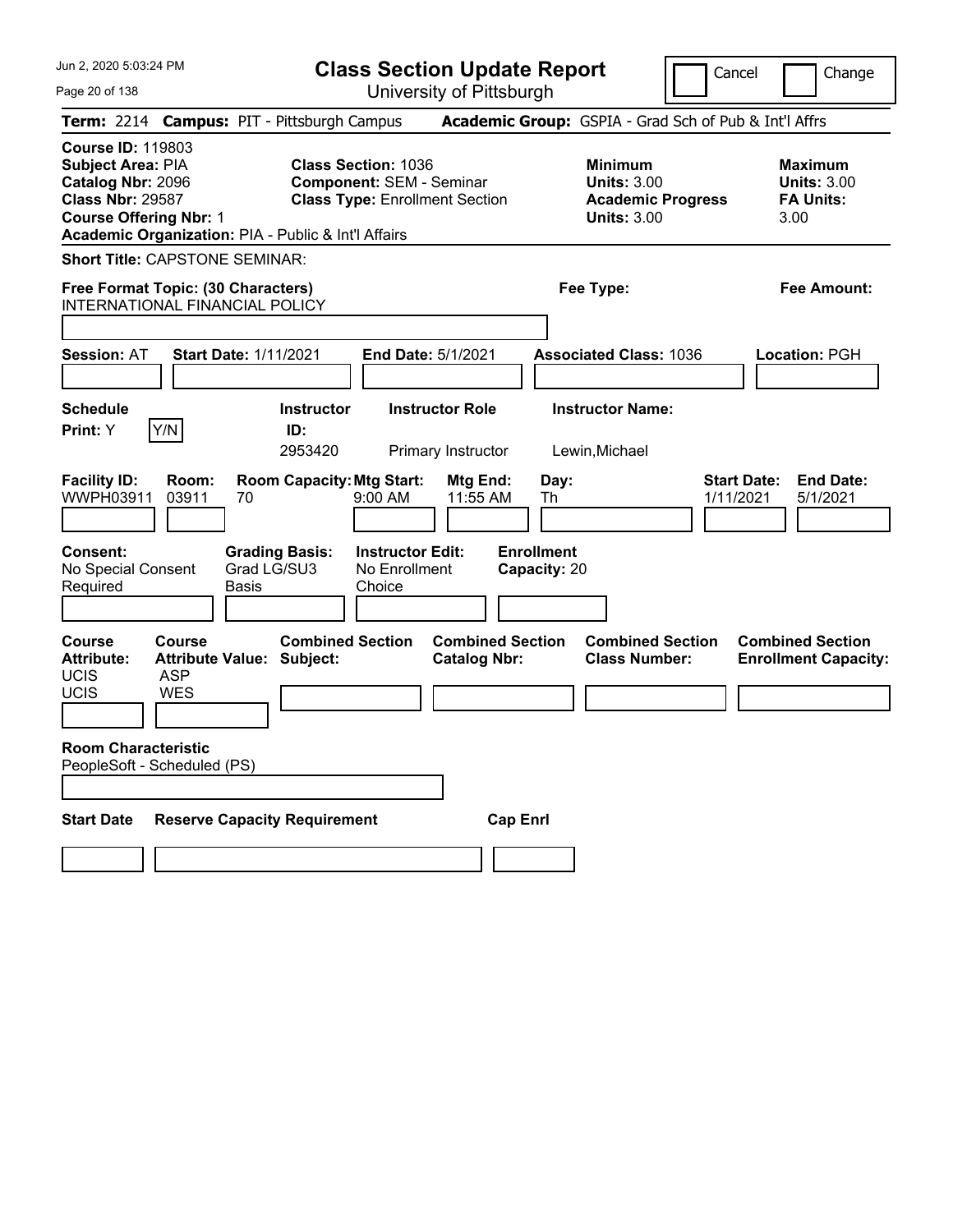| Jun 2, 2020 5:03:24 PM<br>Page 21 of 138                                                                                                                                              | <b>Class Section Update Report</b><br>University of Pittsburgh                                                          |                                                                                        | Cancel<br>Change                                                 |
|---------------------------------------------------------------------------------------------------------------------------------------------------------------------------------------|-------------------------------------------------------------------------------------------------------------------------|----------------------------------------------------------------------------------------|------------------------------------------------------------------|
| Term: 2214 Campus: PIT - Pittsburgh Campus                                                                                                                                            |                                                                                                                         | Academic Group: GSPIA - Grad Sch of Pub & Int'l Affrs                                  |                                                                  |
| <b>Course ID: 119803</b><br>Subject Area: PIA<br>Catalog Nbr: 2096<br><b>Class Nbr: 29338</b><br><b>Course Offering Nbr: 1</b><br>Academic Organization: PIA - Public & Int'l Affairs | <b>Class Section: 1050</b><br><b>Component: SEM - Seminar</b><br><b>Class Type: Enrollment Section</b>                  | <b>Minimum</b><br><b>Units: 3.00</b><br><b>Academic Progress</b><br><b>Units: 3.00</b> | <b>Maximum</b><br><b>Units: 3.00</b><br><b>FA Units:</b><br>3.00 |
| <b>Short Title: CAPSTONE SEMINAR:</b>                                                                                                                                                 |                                                                                                                         |                                                                                        |                                                                  |
| Free Format Topic: (30 Characters)<br>PLN&GVRNC: CLTL REGN INTL PERSP                                                                                                                 |                                                                                                                         | Fee Type:                                                                              | Fee Amount:                                                      |
|                                                                                                                                                                                       |                                                                                                                         |                                                                                        |                                                                  |
| <b>Session: AT</b>                                                                                                                                                                    | <b>Start Date: 1/11/2021</b><br>End Date: 5/1/2021                                                                      | <b>Associated Class: 1050</b>                                                          | Location: PGH                                                    |
|                                                                                                                                                                                       |                                                                                                                         |                                                                                        |                                                                  |
| <b>Schedule</b><br>Y/N<br>Print: Y                                                                                                                                                    | <b>Instructor Role</b><br><b>Instructor</b><br>ID:<br>2901843<br>Primary Instructor                                     | <b>Instructor Name:</b><br>Deitrick, Sabina Eva                                        |                                                                  |
| <b>Facility ID:</b><br>Room:<br>WWPH03430<br>03430<br>15<br>Consent:                                                                                                                  | <b>Room Capacity: Mtg Start:</b><br>Mtg End:<br>12:00 PM<br>3:00 PM<br><b>Grading Basis:</b><br><b>Instructor Edit:</b> | Day:<br>Mo<br><b>Enrollment</b>                                                        | <b>End Date:</b><br><b>Start Date:</b><br>1/11/2021<br>5/1/2021  |
| <b>Instructor Consent</b><br>Required<br><b>Basis</b>                                                                                                                                 | Grad LG/SU3<br>No Enrollment<br>Choice                                                                                  | Capacity: 9                                                                            |                                                                  |
| <b>Course</b><br><b>Course</b><br><b>Attribute:</b><br><b>UCIS</b><br><b>ASP</b><br><b>UCIS</b><br><b>WES</b>                                                                         | <b>Combined Section</b><br><b>Attribute Value: Subject:</b><br><b>Catalog Nbr:</b>                                      | <b>Combined Section</b><br><b>Combined Section</b><br><b>Class Number:</b>             | <b>Combined Section</b><br><b>Enrollment Capacity:</b>           |
| <b>Room Characteristic</b><br>PeopleSoft - Scheduled (PS)                                                                                                                             |                                                                                                                         |                                                                                        |                                                                  |
| <b>Start Date</b>                                                                                                                                                                     | <b>Reserve Capacity Requirement</b>                                                                                     | <b>Cap Enrl</b>                                                                        |                                                                  |
|                                                                                                                                                                                       |                                                                                                                         |                                                                                        |                                                                  |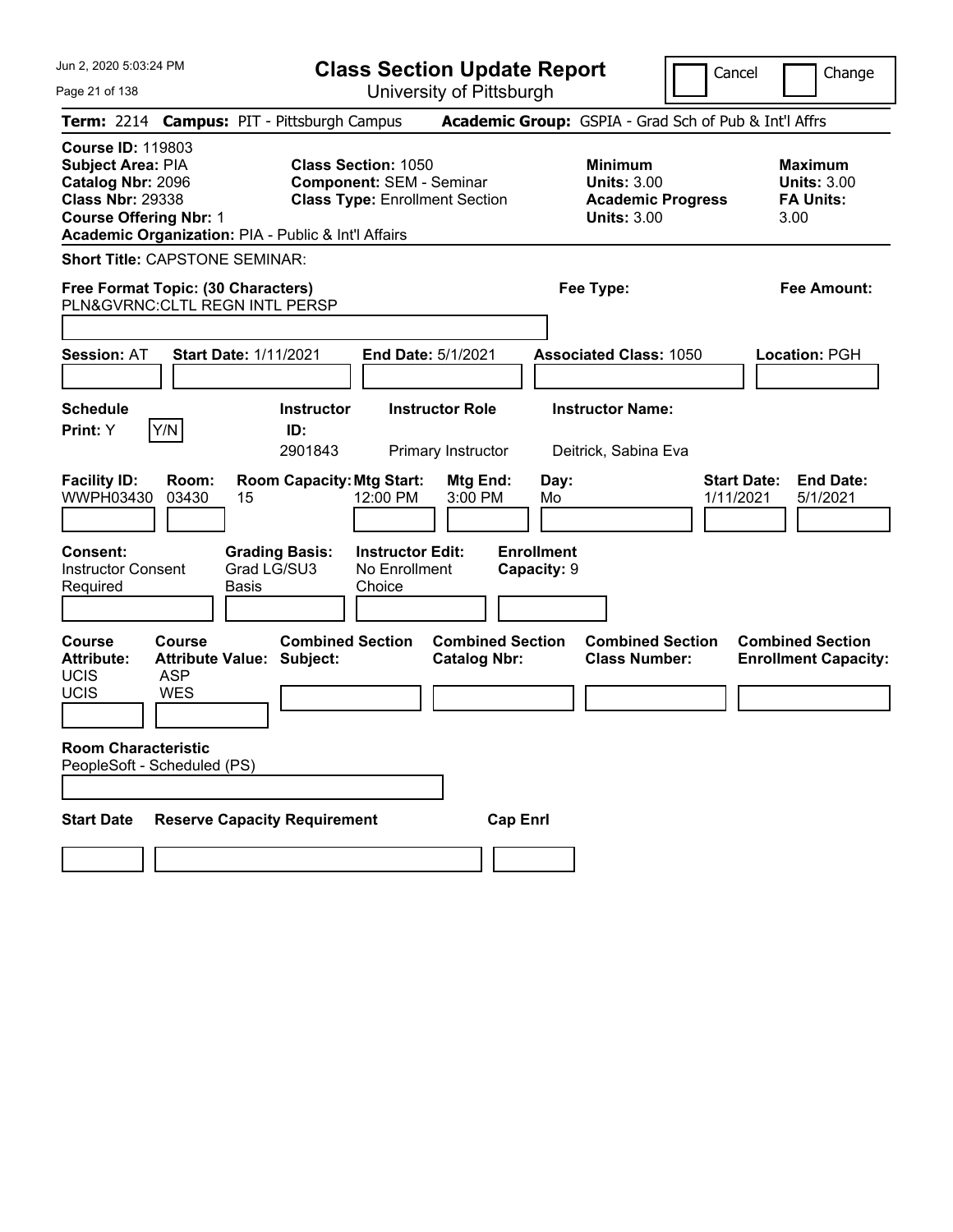| Jun 2, 2020 5:03:24 PM                                                                                                                                                                | <b>Class Section Update Report</b>                                                                     |                                                                                        | Cancel<br>Change                                                 |
|---------------------------------------------------------------------------------------------------------------------------------------------------------------------------------------|--------------------------------------------------------------------------------------------------------|----------------------------------------------------------------------------------------|------------------------------------------------------------------|
| Page 22 of 138                                                                                                                                                                        | University of Pittsburgh                                                                               |                                                                                        |                                                                  |
| Term: 2214 Campus: PIT - Pittsburgh Campus                                                                                                                                            |                                                                                                        | <b>Academic Group:</b> GSPIA - Grad Sch of Pub & Int'l Affrs                           |                                                                  |
| <b>Course ID: 119803</b><br>Subject Area: PIA<br>Catalog Nbr: 2096<br><b>Class Nbr: 23512</b><br><b>Course Offering Nbr: 1</b><br>Academic Organization: PIA - Public & Int'l Affairs | <b>Class Section: 1070</b><br><b>Component: SEM - Seminar</b><br><b>Class Type: Enrollment Section</b> | <b>Minimum</b><br><b>Units: 3.00</b><br><b>Academic Progress</b><br><b>Units: 3.00</b> | <b>Maximum</b><br><b>Units: 3.00</b><br><b>FA Units:</b><br>3.00 |
| <b>Short Title: CAPSTONE SEMINAR:</b>                                                                                                                                                 |                                                                                                        |                                                                                        |                                                                  |
| Free Format Topic: (30 Characters)<br><b>UNDST &amp; PREVNTG MASS ATROCIES</b>                                                                                                        |                                                                                                        | Fee Type:                                                                              | <b>Fee Amount:</b>                                               |
|                                                                                                                                                                                       |                                                                                                        |                                                                                        |                                                                  |
| <b>Session: AT</b><br><b>Start Date: 1/11/2021</b>                                                                                                                                    | End Date: 5/1/2021                                                                                     | <b>Associated Class: 1070</b>                                                          | Location: PGH                                                    |
| <b>Schedule</b><br>Y/N<br>Print: Y                                                                                                                                                    | <b>Instructor Role</b><br><b>Instructor</b><br>ID:<br>2939653<br>Primary Instructor                    | <b>Instructor Name:</b><br>Seybolt, Taylor B                                           |                                                                  |
| <b>Facility ID:</b><br>Room:<br>WWPH03600<br>03600<br>15                                                                                                                              | <b>Room Capacity: Mtg Start:</b><br>Mtg End:<br>5:50 PM<br>3:00 PM                                     | Day:<br>Mo                                                                             | <b>End Date:</b><br><b>Start Date:</b><br>1/11/2021<br>5/1/2021  |
| Consent:<br>No Special Consent<br>Required<br><b>Basis</b>                                                                                                                            | <b>Grading Basis:</b><br><b>Instructor Edit:</b><br>Grad LG/SU3<br>No Enrollment<br>Choice             | <b>Enrollment</b><br>Capacity: 15                                                      |                                                                  |
| <b>Course</b><br>Course<br><b>Attribute Value:</b><br><b>Attribute:</b><br><b>HIP</b><br><b>CAPSTONE</b><br><b>UCIS</b><br><b>ASP</b><br>UCIS<br><b>GLBST</b>                         | <b>Combined Section</b><br><b>Combined Section</b><br>Subject:<br><b>Catalog Nbr:</b>                  | <b>Combined Section</b><br><b>Class Number:</b>                                        | <b>Combined Section</b><br><b>Enrollment Capacity:</b>           |
|                                                                                                                                                                                       |                                                                                                        |                                                                                        |                                                                  |
| <b>Room Characteristic</b><br>PeopleSoft - Scheduled (PS)                                                                                                                             |                                                                                                        |                                                                                        |                                                                  |
| <b>Start Date</b>                                                                                                                                                                     | <b>Reserve Capacity Requirement</b>                                                                    | <b>Cap Enrl</b>                                                                        |                                                                  |
|                                                                                                                                                                                       |                                                                                                        |                                                                                        |                                                                  |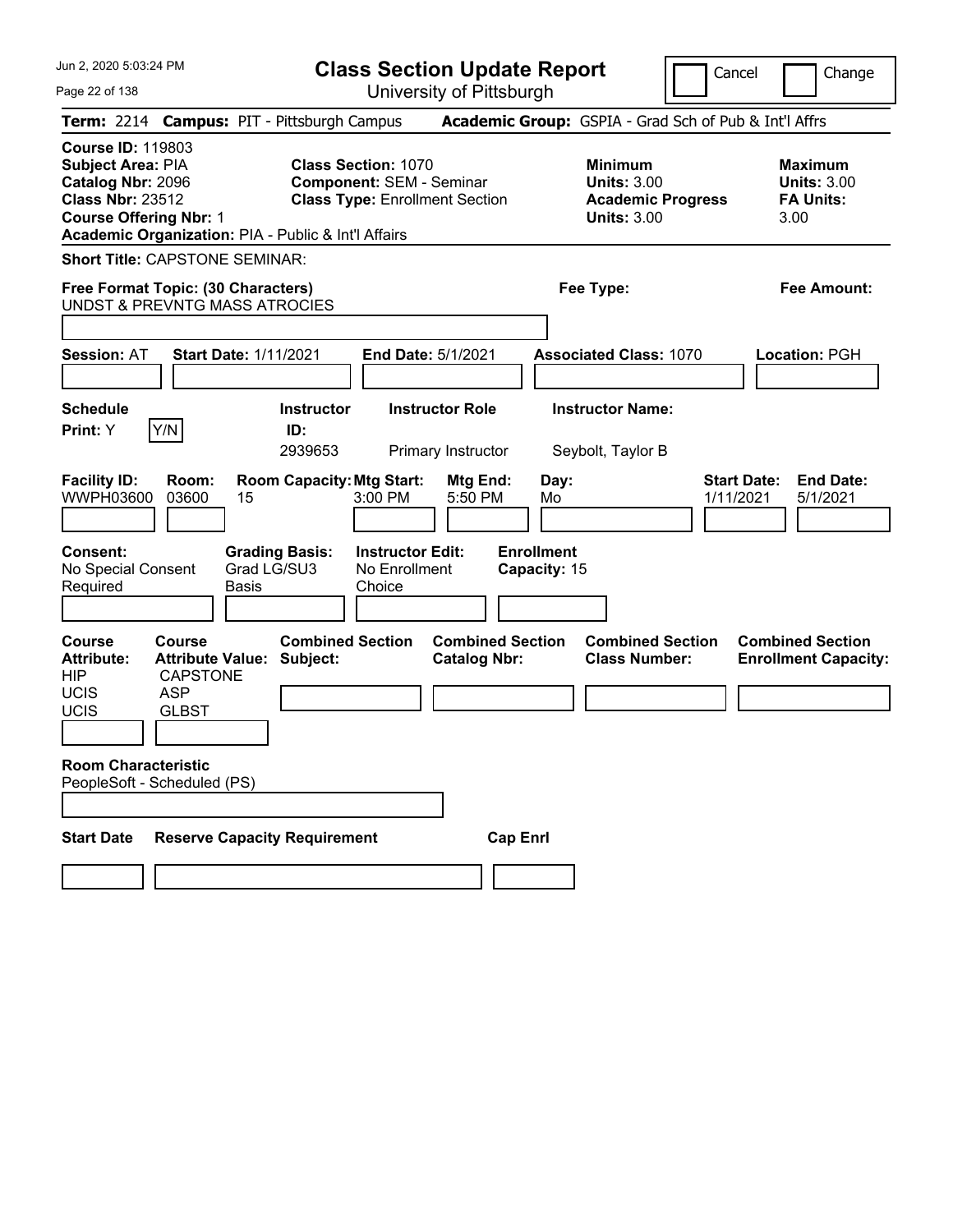| Jun 2, 2020 5:03:24 PM<br>Page 23 of 138                                                                                                                                              |                                                             | <b>Class Section Update Report</b><br>University of Pittsburgh           |                                                            | Cancel                          | Change                                                           |
|---------------------------------------------------------------------------------------------------------------------------------------------------------------------------------------|-------------------------------------------------------------|--------------------------------------------------------------------------|------------------------------------------------------------|---------------------------------|------------------------------------------------------------------|
| Term: 2214 Campus: PIT - Pittsburgh Campus                                                                                                                                            |                                                             |                                                                          | Academic Group: GSPIA - Grad Sch of Pub & Int'l Affrs      |                                 |                                                                  |
| <b>Course ID: 119803</b><br>Subject Area: PIA<br>Catalog Nbr: 2096<br><b>Class Nbr: 26890</b><br><b>Course Offering Nbr: 1</b><br>Academic Organization: PIA - Public & Int'l Affairs | <b>Class Section: 1500</b>                                  | <b>Component: SEM - Seminar</b><br><b>Class Type: Enrollment Section</b> | <b>Minimum</b><br><b>Units: 3.00</b><br><b>Units: 3.00</b> | <b>Academic Progress</b>        | <b>Maximum</b><br><b>Units: 3.00</b><br><b>FA Units:</b><br>3.00 |
| <b>Short Title: CAPSTONE SEMINAR:</b>                                                                                                                                                 |                                                             |                                                                          |                                                            |                                 |                                                                  |
| Free Format Topic: (30 Characters)<br><b>WATER RESOURCE MANAGEMENT</b>                                                                                                                |                                                             |                                                                          | Fee Type:                                                  |                                 | Fee Amount:                                                      |
|                                                                                                                                                                                       |                                                             |                                                                          |                                                            |                                 |                                                                  |
| <b>Session: AT</b>                                                                                                                                                                    | <b>Start Date: 1/11/2021</b>                                | End Date: 5/1/2021                                                       | <b>Associated Class: 1500</b>                              |                                 | Location: PGH                                                    |
| <b>Schedule</b><br>Y/N<br>Print: Y                                                                                                                                                    | <b>Instructor</b><br>ID:<br>2951149                         | <b>Instructor Role</b><br>Primary Instructor                             | <b>Instructor Name:</b><br>Gonzalez Rivas, Marcela         |                                 |                                                                  |
| <b>Facility ID:</b><br>Room:<br>WWPH03200<br>03200                                                                                                                                    | <b>Room Capacity: Mtg Start:</b><br>15                      | Mtg End:<br>12:00 PM<br>3:00 PM                                          | Day:<br>Mo                                                 | <b>Start Date:</b><br>1/11/2021 | <b>End Date:</b><br>5/1/2021                                     |
| <b>Consent:</b><br>No Special Consent<br>Required                                                                                                                                     | <b>Grading Basis:</b><br>Grad LG/SU3<br><b>Basis</b>        | <b>Instructor Edit:</b><br>No Enrollment<br>Choice                       | <b>Enrollment</b><br>Capacity: 20                          |                                 |                                                                  |
| <b>Course</b><br><b>Course</b><br><b>Attribute:</b><br>UCIS<br>ASP                                                                                                                    | <b>Combined Section</b><br><b>Attribute Value: Subject:</b> | <b>Combined Section</b><br><b>Catalog Nbr:</b>                           | <b>Combined Section</b><br><b>Class Number:</b>            |                                 | <b>Combined Section</b><br><b>Enrollment Capacity:</b>           |
| <b>Room Characteristic</b><br>PeopleSoft - Scheduled (PS)                                                                                                                             |                                                             |                                                                          |                                                            |                                 |                                                                  |
| <b>Start Date</b>                                                                                                                                                                     | <b>Reserve Capacity Requirement</b>                         |                                                                          | <b>Cap Enrl</b>                                            |                                 |                                                                  |
|                                                                                                                                                                                       |                                                             |                                                                          |                                                            |                                 |                                                                  |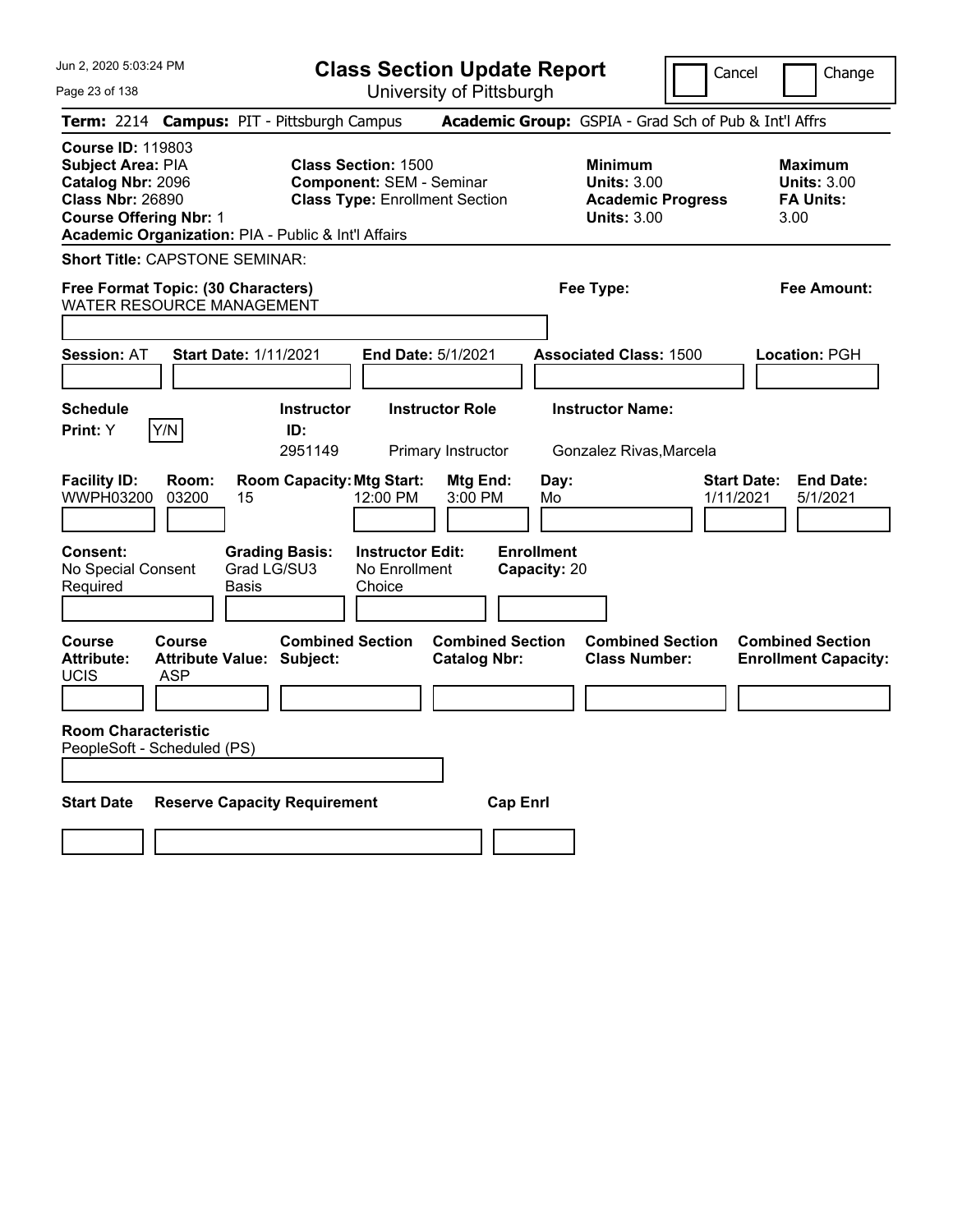| Jun 2, 2020 5:03:24 PM<br>Page 24 of 138                                                                                                                                                     | <b>Class Section Update Report</b><br>University of Pittsburgh                                         | Cancel                                                                                 | Change                                                           |
|----------------------------------------------------------------------------------------------------------------------------------------------------------------------------------------------|--------------------------------------------------------------------------------------------------------|----------------------------------------------------------------------------------------|------------------------------------------------------------------|
| <b>Term:</b> 2214                                                                                                                                                                            | <b>Campus: PIT - Pittsburgh Campus</b>                                                                 | Academic Group: GSPIA - Grad Sch of Pub & Int'l Affrs                                  |                                                                  |
| <b>Course ID: 119803</b><br><b>Subject Area: PIA</b><br>Catalog Nbr: 2096<br><b>Class Nbr: 30056</b><br><b>Course Offering Nbr: 1</b><br>Academic Organization: PIA - Public & Int'l Affairs | <b>Class Section: 1504</b><br><b>Component: SEM - Seminar</b><br><b>Class Type: Enrollment Section</b> | <b>Minimum</b><br><b>Units: 3.00</b><br><b>Academic Progress</b><br><b>Units: 3.00</b> | <b>Maximum</b><br><b>Units: 3.00</b><br><b>FA Units:</b><br>3.00 |
| <b>Short Title: CAPSTONE SEMINAR:</b>                                                                                                                                                        |                                                                                                        |                                                                                        |                                                                  |
| Free Format Topic: (30 Characters)<br>GANGS, DRUGS, GOV IN CENTRL AMER                                                                                                                       |                                                                                                        | Fee Type:                                                                              | Fee Amount:                                                      |
| <b>Session: AT</b><br><b>Start Date: 1/11/2021</b>                                                                                                                                           | End Date: 5/1/2021                                                                                     | <b>Associated Class: 1504</b>                                                          | <b>Location: PGH</b>                                             |
| <b>Schedule</b><br>Y/N<br><b>Print:</b> Y                                                                                                                                                    | <b>Instructor Role</b><br><b>Instructor</b><br>ID:<br>2910092<br>Primary Instructor                    | <b>Instructor Name:</b><br>Williams, Philip                                            |                                                                  |
| <b>Facility ID:</b><br>Room:<br>WWPH03431<br>03431<br>30                                                                                                                                     | <b>Room Capacity: Mtg Start:</b><br>Mtg End:<br>9:00 AM<br>11:55 AM                                    | Day:<br>1/11/2021<br>Th                                                                | <b>Start Date:</b><br><b>End Date:</b><br>5/1/2021               |
| <b>Consent:</b><br>No Special Consent<br>Required<br><b>Basis</b>                                                                                                                            | <b>Grading Basis:</b><br><b>Instructor Edit:</b><br>Grad LG/SU3<br>No Enrollment<br>Choice             | <b>Enrollment</b><br>Capacity: 20                                                      |                                                                  |
| Course<br>Course<br><b>Attribute:</b><br><b>Attribute Value: Subject:</b><br>UCIS<br>ASP                                                                                                     | <b>Combined Section</b><br><b>Combined Section</b><br><b>Catalog Nbr:</b>                              | <b>Combined Section</b><br><b>Class Number:</b>                                        | <b>Combined Section</b><br><b>Enrollment Capacity:</b>           |
| <b>Room Characteristic</b><br>PeopleSoft - Scheduled (PS)                                                                                                                                    |                                                                                                        |                                                                                        |                                                                  |
| <b>Start Date</b>                                                                                                                                                                            | <b>Reserve Capacity Requirement</b>                                                                    | <b>Cap Enri</b>                                                                        |                                                                  |
|                                                                                                                                                                                              |                                                                                                        |                                                                                        |                                                                  |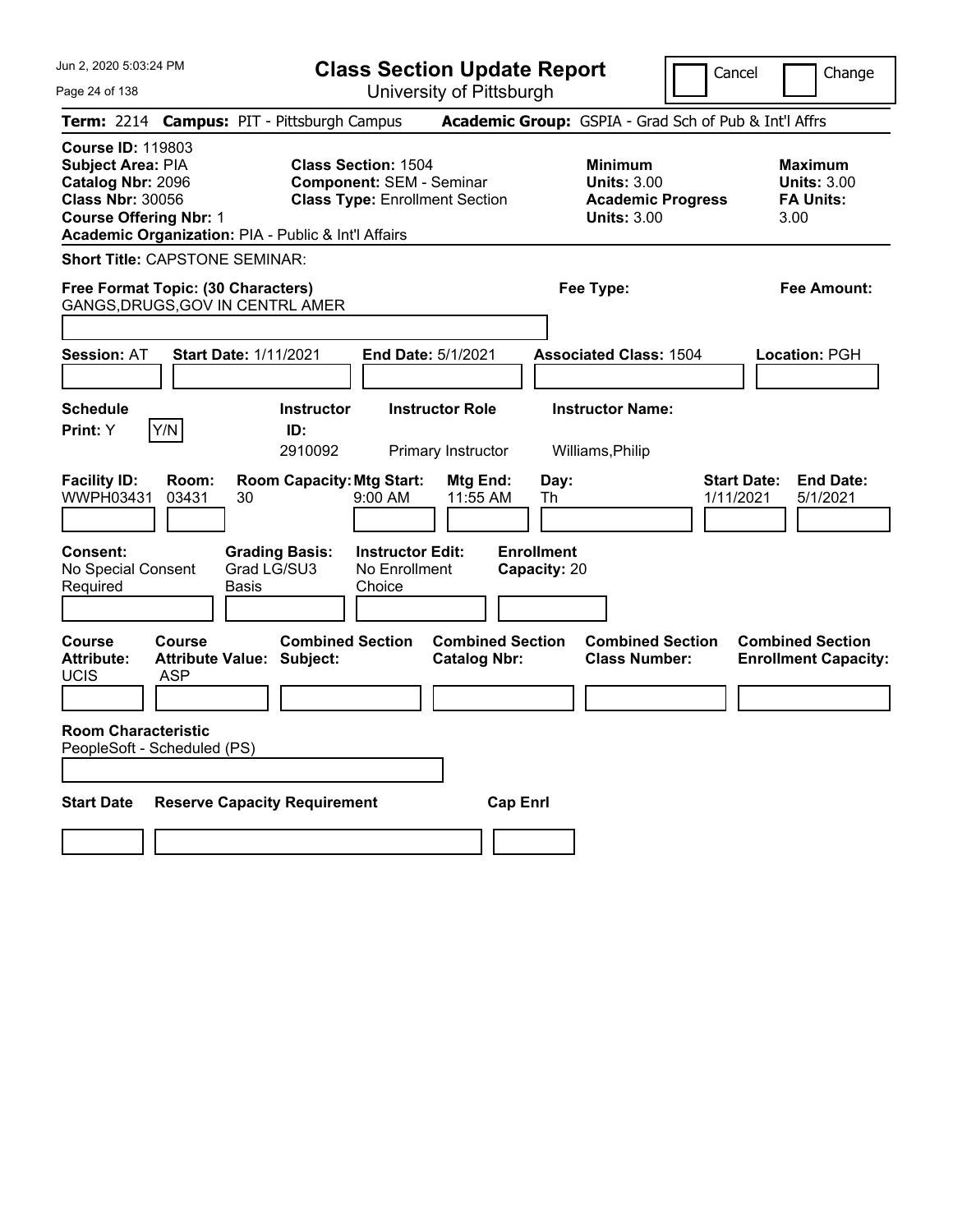| Jun 2, 2020 5:03:24 PM                                                                                                         |                                                                        |                                      |                                                               | <b>Class Section Update Report</b>             |                                   |                                                            |                          | Cancel                                                           | Change                       |
|--------------------------------------------------------------------------------------------------------------------------------|------------------------------------------------------------------------|--------------------------------------|---------------------------------------------------------------|------------------------------------------------|-----------------------------------|------------------------------------------------------------|--------------------------|------------------------------------------------------------------|------------------------------|
| Page 25 of 138                                                                                                                 |                                                                        |                                      |                                                               | University of Pittsburgh                       |                                   |                                                            |                          |                                                                  |                              |
|                                                                                                                                | Term: 2214 Campus: PIT - Pittsburgh Campus                             |                                      |                                                               |                                                |                                   |                                                            |                          | <b>Academic Group:</b> GSPIA - Grad Sch of Pub & Int'l Affrs     |                              |
| <b>Course ID: 119803</b><br>Subject Area: PIA<br>Catalog Nbr: 2096<br><b>Class Nbr: 30380</b><br><b>Course Offering Nbr: 1</b> | Academic Organization: PIA - Public & Int'l Affairs                    |                                      | <b>Class Section: 1505</b><br><b>Component: SEM - Seminar</b> | <b>Class Type: Enrollment Section</b>          |                                   | <b>Minimum</b><br><b>Units: 3.00</b><br><b>Units: 3.00</b> | <b>Academic Progress</b> | <b>Maximum</b><br><b>Units: 3.00</b><br><b>FA Units:</b><br>3.00 |                              |
|                                                                                                                                | <b>Short Title: CAPSTONE SEMINAR:</b>                                  |                                      |                                                               |                                                |                                   |                                                            |                          |                                                                  |                              |
|                                                                                                                                | Free Format Topic: (30 Characters)<br>DATA VISUALIZATION IN R          |                                      |                                                               |                                                |                                   | Fee Type:                                                  |                          |                                                                  | Fee Amount:                  |
| <b>Session: AT</b>                                                                                                             | <b>Start Date: 1/11/2021</b>                                           |                                      |                                                               | End Date: 5/1/2021                             |                                   | <b>Associated Class: 1505</b>                              |                          | Location: PGH                                                    |                              |
| <b>Schedule</b><br>Print: Y                                                                                                    | Y/N                                                                    | <b>Instructor</b><br>ID:<br>2944347  |                                                               | <b>Instructor Role</b><br>Primary Instructor   |                                   | <b>Instructor Name:</b><br>Linardi, Sera                   |                          |                                                                  |                              |
| <b>Facility ID:</b><br>WWPH03600                                                                                               | Room:<br>03600<br>15                                                   | <b>Room Capacity: Mtg Start:</b>     | 12:00 PM                                                      | Mtg End:<br>2:55 PM                            | Day:<br>Th                        |                                                            |                          | <b>Start Date:</b><br>1/11/2021                                  | <b>End Date:</b><br>5/1/2021 |
| Consent:<br>No Special Consent<br>Required                                                                                     | <b>Basis</b>                                                           | <b>Grading Basis:</b><br>Grad LG/SU3 | <b>Instructor Edit:</b><br>No Enrollment<br>Choice            |                                                | <b>Enrollment</b><br>Capacity: 15 |                                                            |                          |                                                                  |                              |
| <b>Course</b><br><b>Attribute:</b><br><b>UCIS</b><br><b>UCIS</b>                                                               | Course<br><b>Attribute Value: Subject:</b><br><b>ASP</b><br><b>WES</b> | <b>Combined Section</b>              |                                                               | <b>Combined Section</b><br><b>Catalog Nbr:</b> |                                   | <b>Combined Section</b><br><b>Class Number:</b>            |                          | <b>Combined Section</b><br><b>Enrollment Capacity:</b>           |                              |
| <b>Room Characteristic</b>                                                                                                     | PeopleSoft - Scheduled (PS)                                            |                                      |                                                               |                                                |                                   |                                                            |                          |                                                                  |                              |
| <b>Start Date</b>                                                                                                              | <b>Reserve Capacity Requirement</b>                                    |                                      |                                                               |                                                | <b>Cap Enrl</b>                   |                                                            |                          |                                                                  |                              |
|                                                                                                                                |                                                                        |                                      |                                                               |                                                |                                   |                                                            |                          |                                                                  |                              |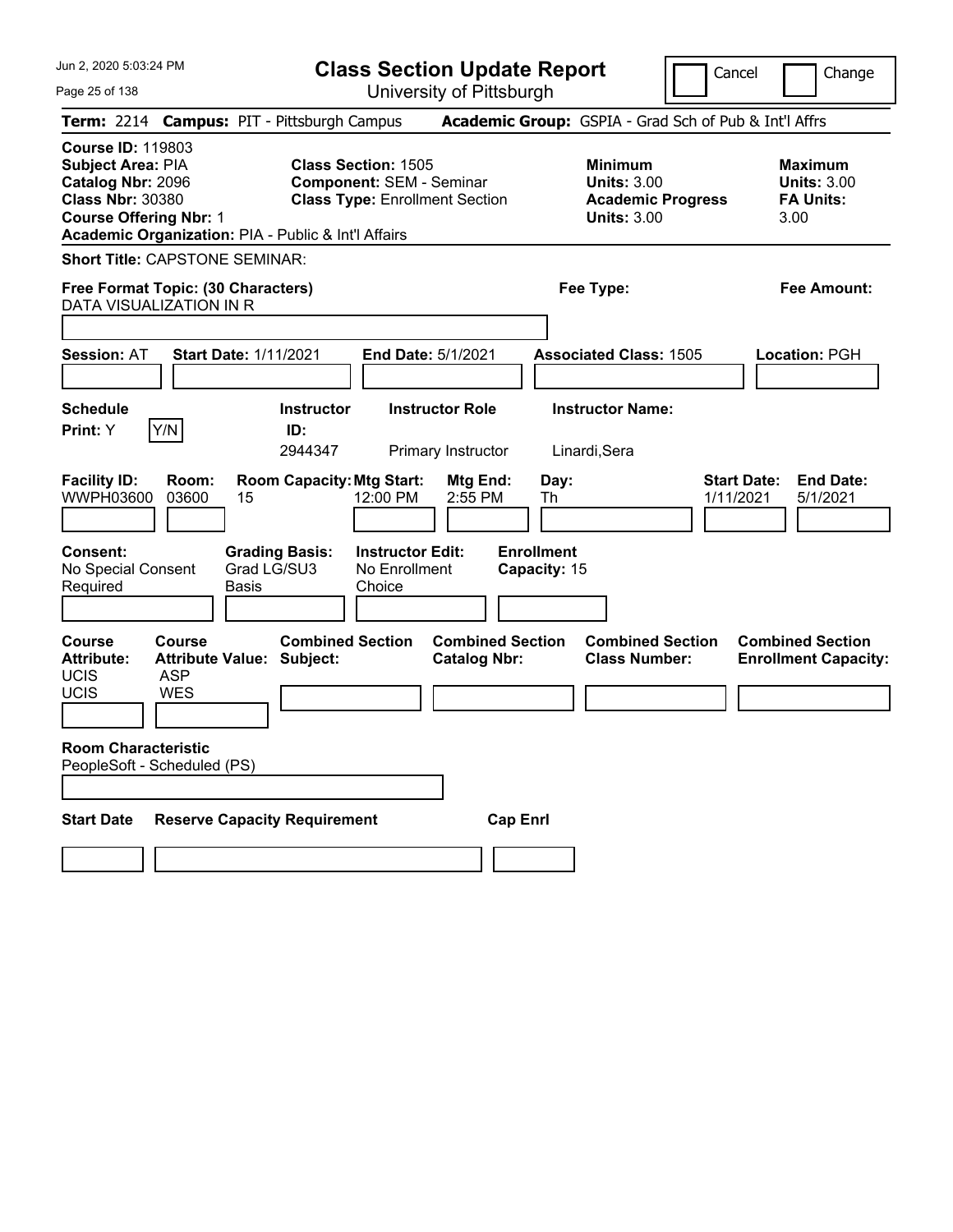| Jun 2, 2020 5:03:24 PM                                                                                                                                                                       |                                                   |                                                                                                           |                                                    | <b>Class Section Update Report</b>             |                                   |                                                            | Cancel                   | Change                                                           |
|----------------------------------------------------------------------------------------------------------------------------------------------------------------------------------------------|---------------------------------------------------|-----------------------------------------------------------------------------------------------------------|----------------------------------------------------|------------------------------------------------|-----------------------------------|------------------------------------------------------------|--------------------------|------------------------------------------------------------------|
| Page 26 of 138                                                                                                                                                                               |                                                   |                                                                                                           |                                                    | University of Pittsburgh                       |                                   |                                                            |                          |                                                                  |
| Term: 2214 Campus: PIT - Pittsburgh Campus                                                                                                                                                   |                                                   |                                                                                                           |                                                    |                                                |                                   |                                                            |                          | Academic Group: GSPIA - Grad Sch of Pub & Int'l Affrs            |
| <b>Course ID: 119804</b><br><b>Subject Area: PIA</b><br>Catalog Nbr: 2097<br><b>Class Nbr: 13026</b><br><b>Course Offering Nbr: 1</b><br>Academic Organization: PIA - Public & Int'l Affairs |                                                   | <b>Class Section: 1010</b><br>Component: IND - Independent Study<br><b>Class Type: Enrollment Section</b> |                                                    |                                                |                                   | <b>Minimum</b><br><b>Units: 1.00</b><br><b>Units: 1.00</b> | <b>Academic Progress</b> | <b>Maximum</b><br><b>Units: 6.00</b><br><b>FA Units:</b><br>1.00 |
| Short Title: INDEPENDENT STUDY                                                                                                                                                               |                                                   |                                                                                                           |                                                    |                                                |                                   |                                                            |                          |                                                                  |
| Free Format Topic: (30 Characters)                                                                                                                                                           |                                                   |                                                                                                           |                                                    |                                                |                                   | Fee Type:                                                  |                          | Fee Amount:                                                      |
| <b>Session: AT</b>                                                                                                                                                                           | <b>Start Date: 1/11/2021</b>                      |                                                                                                           |                                                    | End Date: 5/1/2021                             |                                   | <b>Associated Class: 1010</b>                              |                          | Location: PGH                                                    |
| <b>Schedule</b><br>Y/N<br>Print: Y                                                                                                                                                           |                                                   | <b>Instructor</b><br>ID:<br>2912844                                                                       |                                                    | <b>Instructor Role</b><br>Primary Instructor   |                                   | <b>Instructor Name:</b><br>Rizzi, Michael T                |                          |                                                                  |
| <b>Facility ID:</b><br><b>TBATBA</b>                                                                                                                                                         | Room:<br>TBA<br>0                                 | <b>Room Capacity: Mtg Start:</b>                                                                          |                                                    | Mtg End:                                       | Day:                              |                                                            | 1/11/2021                | <b>Start Date:</b><br><b>End Date:</b><br>5/1/2021               |
| Consent:<br><b>Department Consent</b><br>Required                                                                                                                                            |                                                   | <b>Grading Basis:</b><br><b>Grad HSU Basis</b>                                                            | <b>Instructor Edit:</b><br>No Enrollment<br>Choice |                                                | <b>Enrollment</b><br>Capacity: 18 |                                                            |                          |                                                                  |
| Course<br><b>Attribute:</b>                                                                                                                                                                  | <b>Course</b><br><b>Attribute Value: Subject:</b> | <b>Combined Section</b>                                                                                   |                                                    | <b>Combined Section</b><br><b>Catalog Nbr:</b> |                                   | <b>Combined Section</b><br><b>Class Number:</b>            |                          | <b>Combined Section</b><br><b>Enrollment Capacity:</b>           |
|                                                                                                                                                                                              |                                                   |                                                                                                           |                                                    |                                                |                                   |                                                            |                          |                                                                  |
| <b>Room Characteristic</b>                                                                                                                                                                   |                                                   |                                                                                                           |                                                    |                                                |                                   |                                                            |                          |                                                                  |
|                                                                                                                                                                                              |                                                   |                                                                                                           |                                                    |                                                |                                   |                                                            |                          |                                                                  |
| <b>Start Date</b>                                                                                                                                                                            | <b>Reserve Capacity Requirement</b>               |                                                                                                           |                                                    |                                                | <b>Cap Enrl</b>                   |                                                            |                          |                                                                  |
|                                                                                                                                                                                              |                                                   |                                                                                                           |                                                    |                                                |                                   |                                                            |                          |                                                                  |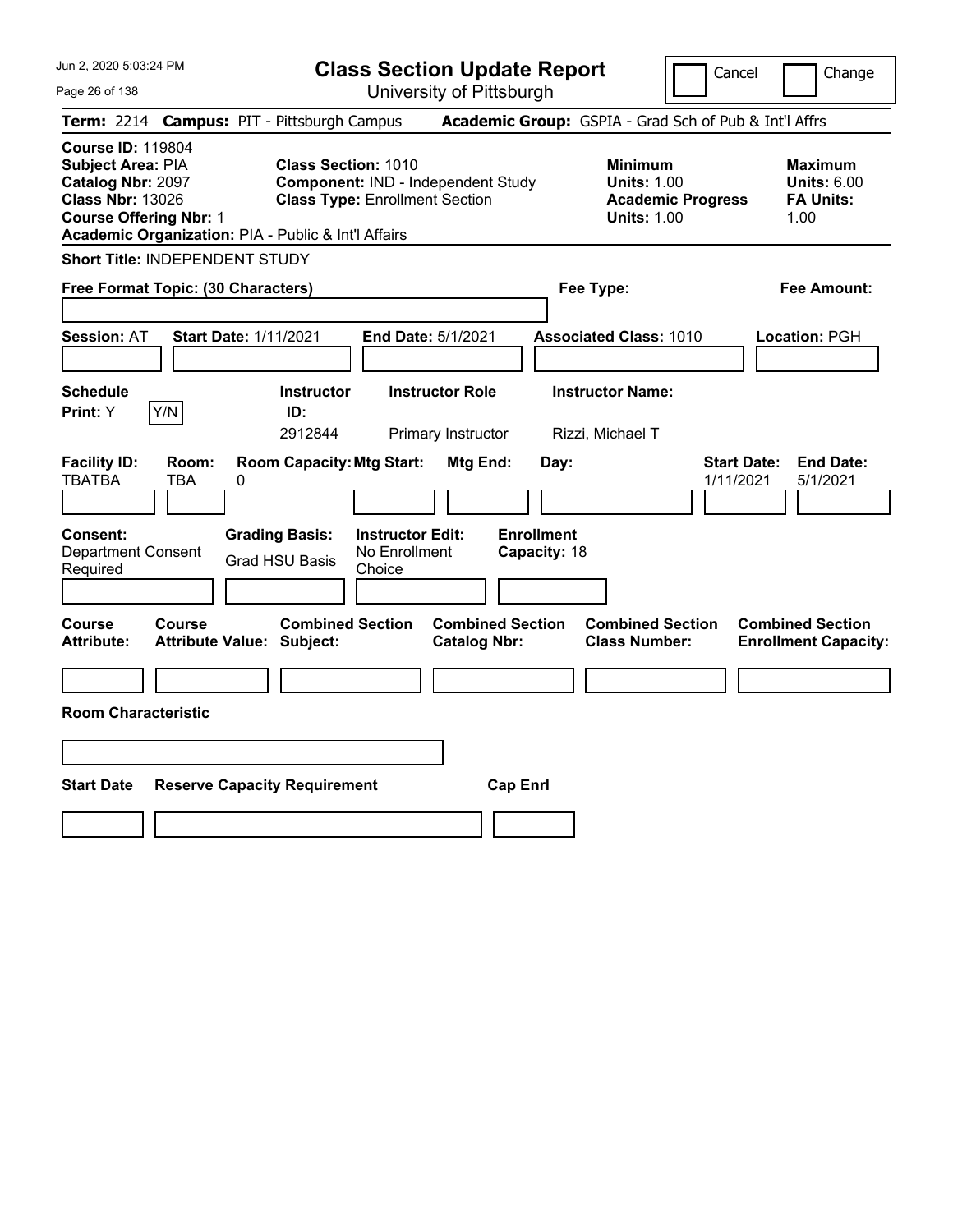| Jun 2, 2020 5:03:24 PM                                                                                                                                                                       |                                                                                                           | <b>Class Section Update Report</b>             |                                                                                        | Cancel<br>Change                                                 |
|----------------------------------------------------------------------------------------------------------------------------------------------------------------------------------------------|-----------------------------------------------------------------------------------------------------------|------------------------------------------------|----------------------------------------------------------------------------------------|------------------------------------------------------------------|
| Page 27 of 138                                                                                                                                                                               |                                                                                                           | University of Pittsburgh                       |                                                                                        |                                                                  |
| Term: 2214 Campus: PIT - Pittsburgh Campus                                                                                                                                                   |                                                                                                           |                                                | Academic Group: GSPIA - Grad Sch of Pub & Int'l Affrs                                  |                                                                  |
| <b>Course ID: 119804</b><br><b>Subject Area: PIA</b><br>Catalog Nbr: 2097<br><b>Class Nbr: 15693</b><br><b>Course Offering Nbr: 1</b><br>Academic Organization: PIA - Public & Int'l Affairs | <b>Class Section: 1020</b><br>Component: IND - Independent Study<br><b>Class Type: Enrollment Section</b> |                                                | <b>Minimum</b><br><b>Units: 1.00</b><br><b>Academic Progress</b><br><b>Units: 1.00</b> | <b>Maximum</b><br><b>Units: 6.00</b><br><b>FA Units:</b><br>1.00 |
| Short Title: INDEPENDENT STUDY                                                                                                                                                               |                                                                                                           |                                                |                                                                                        |                                                                  |
| Free Format Topic: (30 Characters)                                                                                                                                                           |                                                                                                           |                                                | Fee Type:                                                                              | Fee Amount:                                                      |
| <b>Start Date: 1/11/2021</b><br><b>Session: AT</b>                                                                                                                                           |                                                                                                           | End Date: 5/1/2021                             | <b>Associated Class: 1020</b>                                                          | Location: PGH                                                    |
| <b>Schedule</b><br>Y/N<br>Print: Y                                                                                                                                                           | <b>Instructor</b><br>ID:<br>2959248                                                                       | <b>Instructor Role</b><br>Primary Instructor   | <b>Instructor Name:</b><br>Poznansky, Michael                                          |                                                                  |
| <b>Facility ID:</b><br>Room:<br><b>TBATBA</b><br>TBA<br>0                                                                                                                                    | <b>Room Capacity: Mtg Start:</b>                                                                          | Mtg End:<br>Day:                               |                                                                                        | <b>Start Date:</b><br><b>End Date:</b><br>1/11/2021<br>5/1/2021  |
| Consent:<br><b>Department Consent</b><br>Required                                                                                                                                            | <b>Grading Basis:</b><br><b>Instructor Edit:</b><br>No Enrollment<br><b>Grad HSU Basis</b><br>Choice      | <b>Enrollment</b><br>Capacity: 35              |                                                                                        |                                                                  |
| Course<br><b>Course</b><br><b>Attribute:</b><br><b>Attribute Value: Subject:</b>                                                                                                             | <b>Combined Section</b>                                                                                   | <b>Combined Section</b><br><b>Catalog Nbr:</b> | <b>Combined Section</b><br><b>Class Number:</b>                                        | <b>Combined Section</b><br><b>Enrollment Capacity:</b>           |
|                                                                                                                                                                                              |                                                                                                           |                                                |                                                                                        |                                                                  |
| <b>Room Characteristic</b>                                                                                                                                                                   |                                                                                                           |                                                |                                                                                        |                                                                  |
|                                                                                                                                                                                              |                                                                                                           |                                                |                                                                                        |                                                                  |
| <b>Start Date</b>                                                                                                                                                                            | <b>Reserve Capacity Requirement</b>                                                                       | <b>Cap Enrl</b>                                |                                                                                        |                                                                  |
|                                                                                                                                                                                              |                                                                                                           |                                                |                                                                                        |                                                                  |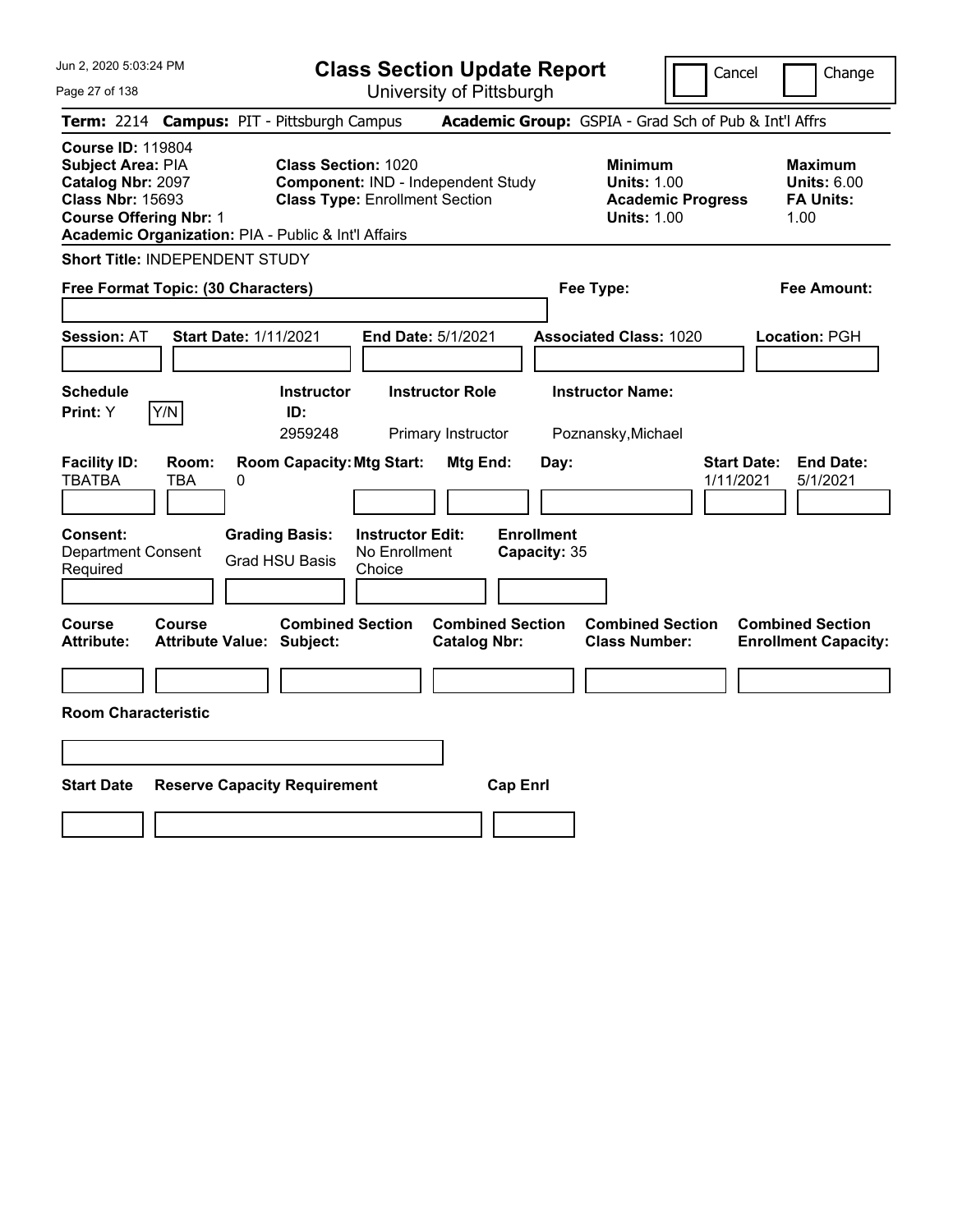| Jun 2, 2020 5:03:24 PM                                                                                                                                                                       |                                                                                                                                          | <b>Class Section Update Report</b>                    |                                                                                        | Cancel<br>Change                                                 |
|----------------------------------------------------------------------------------------------------------------------------------------------------------------------------------------------|------------------------------------------------------------------------------------------------------------------------------------------|-------------------------------------------------------|----------------------------------------------------------------------------------------|------------------------------------------------------------------|
| Page 28 of 138                                                                                                                                                                               |                                                                                                                                          | University of Pittsburgh                              |                                                                                        |                                                                  |
| Term: 2214 Campus: PIT - Pittsburgh Campus                                                                                                                                                   |                                                                                                                                          |                                                       | Academic Group: GSPIA - Grad Sch of Pub & Int'l Affrs                                  |                                                                  |
| <b>Course ID: 119804</b><br><b>Subject Area: PIA</b><br>Catalog Nbr: 2097<br><b>Class Nbr: 15694</b><br><b>Course Offering Nbr: 1</b><br>Academic Organization: PIA - Public & Int'l Affairs | <b>Class Section: 1030</b><br>Component: IND - Independent Study<br><b>Class Type: Enrollment Section</b>                                |                                                       | <b>Minimum</b><br><b>Units: 1.00</b><br><b>Academic Progress</b><br><b>Units: 1.00</b> | <b>Maximum</b><br><b>Units: 6.00</b><br><b>FA Units:</b><br>1.00 |
| Short Title: INDEPENDENT STUDY                                                                                                                                                               |                                                                                                                                          |                                                       |                                                                                        |                                                                  |
| Free Format Topic: (30 Characters)                                                                                                                                                           |                                                                                                                                          |                                                       | Fee Type:                                                                              | Fee Amount:                                                      |
| <b>Start Date: 1/11/2021</b><br><b>Session: AT</b>                                                                                                                                           |                                                                                                                                          | End Date: 5/1/2021                                    | <b>Associated Class: 1030</b>                                                          | Location: PGH                                                    |
| <b>Schedule</b>                                                                                                                                                                              | <b>Instructor</b>                                                                                                                        | <b>Instructor Role</b>                                | <b>Instructor Name:</b>                                                                |                                                                  |
| Y/N<br>Print: Y                                                                                                                                                                              | ID:<br>2963211                                                                                                                           | Primary Instructor                                    | Palmer, Erica Owen                                                                     |                                                                  |
| <b>Facility ID:</b><br>Room:<br><b>TBATBA</b><br>TBA<br>0<br>Consent:<br><b>Department Consent</b><br>Required                                                                               | <b>Room Capacity: Mtg Start:</b><br><b>Grading Basis:</b><br><b>Instructor Edit:</b><br>No Enrollment<br><b>Grad HSU Basis</b><br>Choice | Mtg End:<br>Day:<br><b>Enrollment</b><br>Capacity: 35 |                                                                                        | <b>Start Date:</b><br><b>End Date:</b><br>1/11/2021<br>5/1/2021  |
| Course<br><b>Course</b><br><b>Attribute:</b><br><b>Attribute Value: Subject:</b>                                                                                                             | <b>Combined Section</b>                                                                                                                  | <b>Combined Section</b><br><b>Catalog Nbr:</b>        | <b>Combined Section</b><br><b>Class Number:</b>                                        | <b>Combined Section</b><br><b>Enrollment Capacity:</b>           |
|                                                                                                                                                                                              |                                                                                                                                          |                                                       |                                                                                        |                                                                  |
| <b>Room Characteristic</b>                                                                                                                                                                   |                                                                                                                                          |                                                       |                                                                                        |                                                                  |
|                                                                                                                                                                                              |                                                                                                                                          |                                                       |                                                                                        |                                                                  |
| <b>Start Date</b>                                                                                                                                                                            | <b>Reserve Capacity Requirement</b>                                                                                                      | <b>Cap Enrl</b>                                       |                                                                                        |                                                                  |
|                                                                                                                                                                                              |                                                                                                                                          |                                                       |                                                                                        |                                                                  |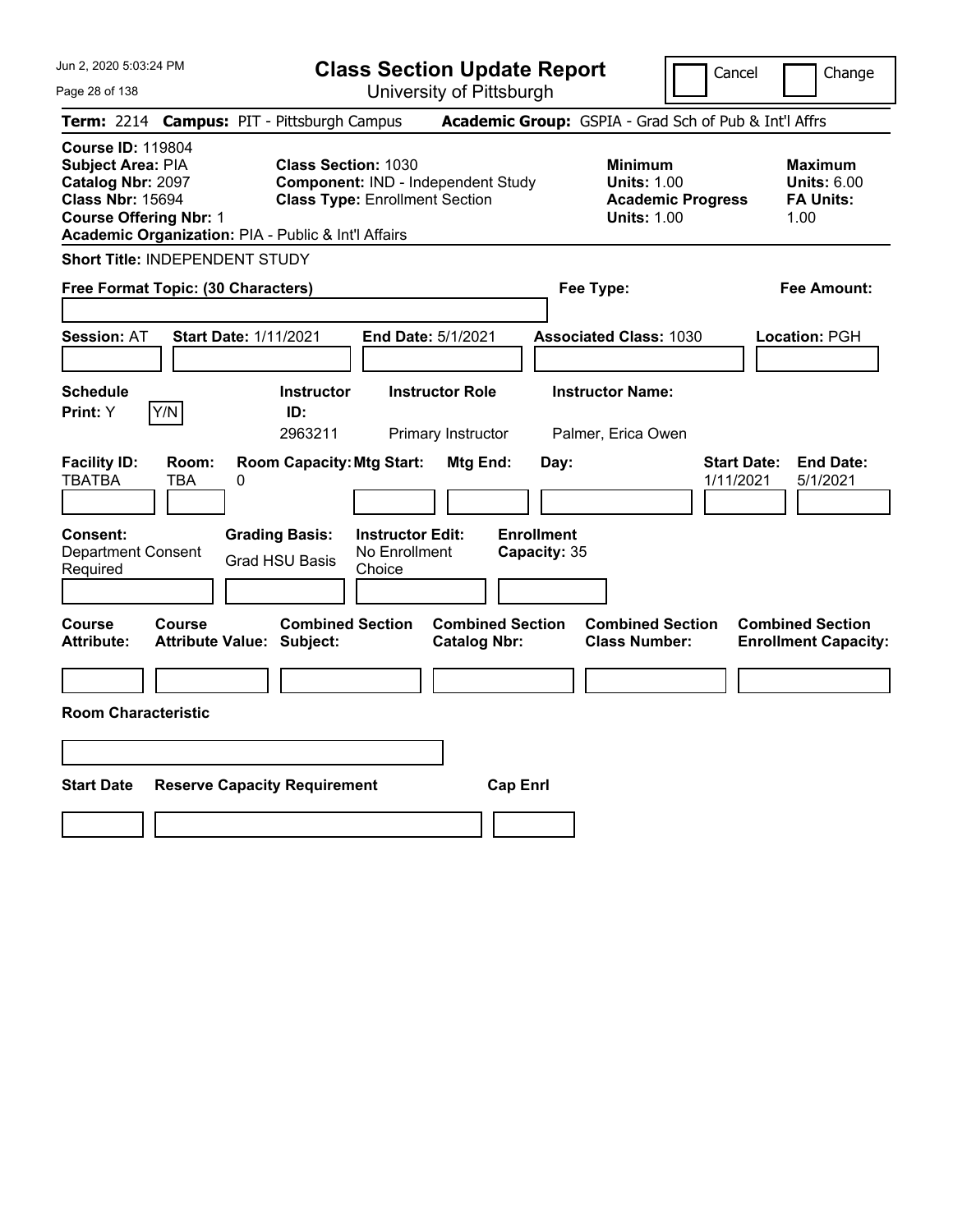| Jun 2, 2020 5:03:24 PM                                                                                                                                                                       |                                                                                                           | <b>Class Section Update Report</b>             |                                                                                        | Cancel<br>Change                                                 |
|----------------------------------------------------------------------------------------------------------------------------------------------------------------------------------------------|-----------------------------------------------------------------------------------------------------------|------------------------------------------------|----------------------------------------------------------------------------------------|------------------------------------------------------------------|
| Page 29 of 138                                                                                                                                                                               |                                                                                                           | University of Pittsburgh                       |                                                                                        |                                                                  |
| Term: 2214 Campus: PIT - Pittsburgh Campus                                                                                                                                                   |                                                                                                           |                                                | Academic Group: GSPIA - Grad Sch of Pub & Int'l Affrs                                  |                                                                  |
| <b>Course ID: 119804</b><br><b>Subject Area: PIA</b><br>Catalog Nbr: 2097<br><b>Class Nbr: 15695</b><br><b>Course Offering Nbr: 1</b><br>Academic Organization: PIA - Public & Int'l Affairs | <b>Class Section: 1045</b><br>Component: IND - Independent Study<br><b>Class Type: Enrollment Section</b> |                                                | <b>Minimum</b><br><b>Units: 1.00</b><br><b>Academic Progress</b><br><b>Units: 1.00</b> | <b>Maximum</b><br><b>Units: 6.00</b><br><b>FA Units:</b><br>1.00 |
| Short Title: INDEPENDENT STUDY                                                                                                                                                               |                                                                                                           |                                                |                                                                                        |                                                                  |
| Free Format Topic: (30 Characters)                                                                                                                                                           |                                                                                                           |                                                | Fee Type:                                                                              | Fee Amount:                                                      |
| <b>Start Date: 1/11/2021</b><br><b>Session: AT</b>                                                                                                                                           |                                                                                                           | End Date: 5/1/2021                             | <b>Associated Class: 1045</b>                                                          | Location: PGH                                                    |
| <b>Schedule</b><br>Y/N<br>Print: Y                                                                                                                                                           | <b>Instructor</b><br>ID:<br>2901843                                                                       | <b>Instructor Role</b><br>Primary Instructor   | <b>Instructor Name:</b><br>Deitrick, Sabina Eva                                        |                                                                  |
| <b>Facility ID:</b><br>Room:<br><b>TBATBA</b><br>TBA<br>0                                                                                                                                    | <b>Room Capacity: Mtg Start:</b>                                                                          | Mtg End:<br>Day:                               |                                                                                        | <b>Start Date:</b><br><b>End Date:</b><br>1/11/2021<br>5/1/2021  |
| Consent:<br><b>Department Consent</b><br>Required                                                                                                                                            | <b>Grading Basis:</b><br><b>Instructor Edit:</b><br>No Enrollment<br>Grad HSU Basis<br>Choice             | <b>Enrollment</b><br>Capacity: 35              |                                                                                        |                                                                  |
| Course<br><b>Course</b><br><b>Attribute:</b><br><b>Attribute Value: Subject:</b>                                                                                                             | <b>Combined Section</b>                                                                                   | <b>Combined Section</b><br><b>Catalog Nbr:</b> | <b>Combined Section</b><br><b>Class Number:</b>                                        | <b>Combined Section</b><br><b>Enrollment Capacity:</b>           |
|                                                                                                                                                                                              |                                                                                                           |                                                |                                                                                        |                                                                  |
| <b>Room Characteristic</b>                                                                                                                                                                   |                                                                                                           |                                                |                                                                                        |                                                                  |
|                                                                                                                                                                                              |                                                                                                           |                                                |                                                                                        |                                                                  |
| <b>Start Date</b>                                                                                                                                                                            | <b>Reserve Capacity Requirement</b>                                                                       | <b>Cap Enrl</b>                                |                                                                                        |                                                                  |
|                                                                                                                                                                                              |                                                                                                           |                                                |                                                                                        |                                                                  |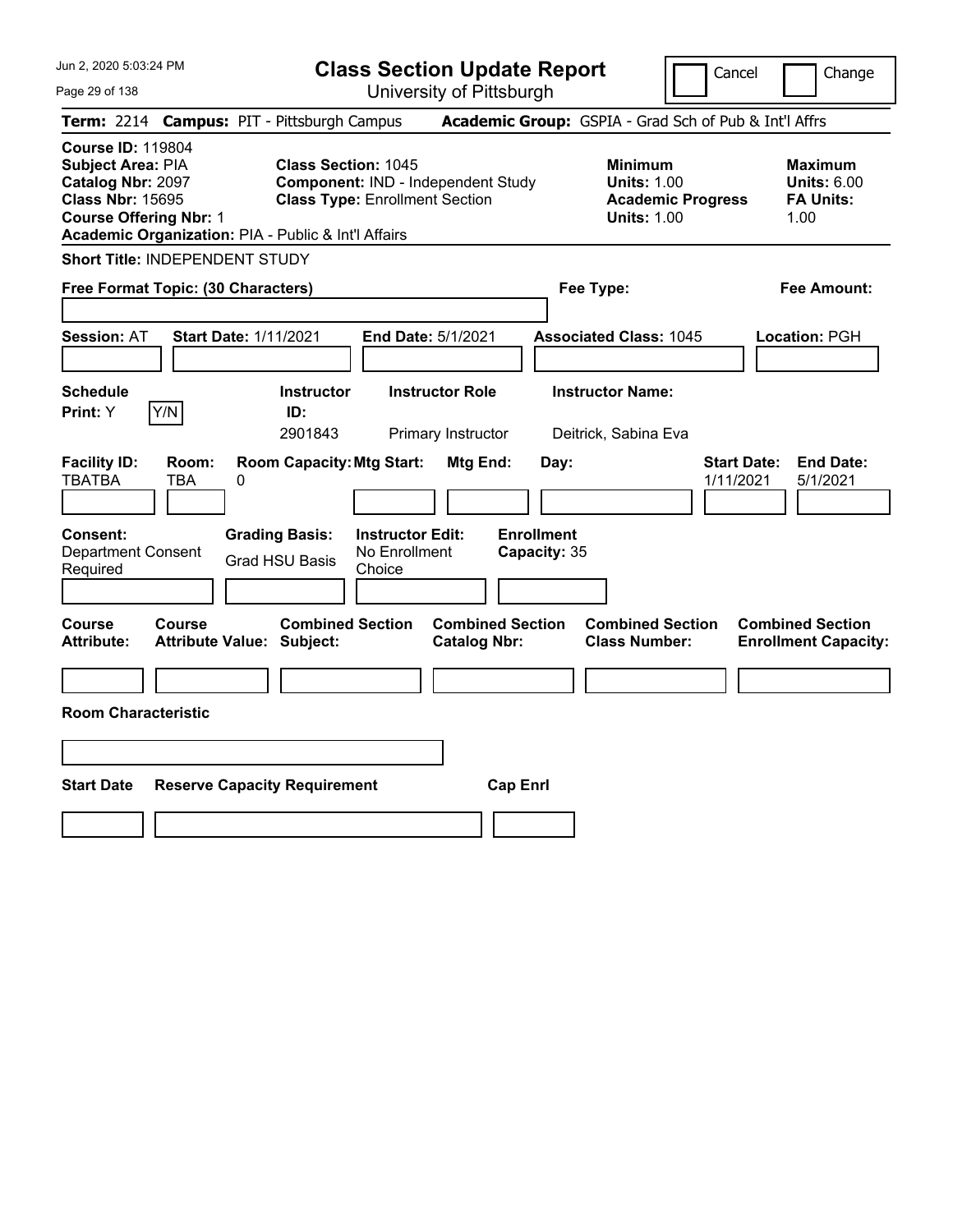| Jun 2, 2020 5:03:24 PM                                                                                                                                                                       | <b>Class Section Update Report</b>                                                                        | Cancel<br>Change                                                                                                                                           |
|----------------------------------------------------------------------------------------------------------------------------------------------------------------------------------------------|-----------------------------------------------------------------------------------------------------------|------------------------------------------------------------------------------------------------------------------------------------------------------------|
| Page 30 of 138                                                                                                                                                                               | University of Pittsburgh                                                                                  |                                                                                                                                                            |
| Term: 2214 Campus: PIT - Pittsburgh Campus                                                                                                                                                   |                                                                                                           | Academic Group: GSPIA - Grad Sch of Pub & Int'l Affrs                                                                                                      |
| <b>Course ID: 119804</b><br><b>Subject Area: PIA</b><br>Catalog Nbr: 2097<br><b>Class Nbr: 15696</b><br><b>Course Offering Nbr: 1</b><br>Academic Organization: PIA - Public & Int'l Affairs | <b>Class Section: 1050</b><br>Component: IND - Independent Study<br><b>Class Type: Enrollment Section</b> | <b>Minimum</b><br><b>Maximum</b><br><b>Units: 1.00</b><br><b>Units: 6.00</b><br><b>FA Units:</b><br><b>Academic Progress</b><br><b>Units: 1.00</b><br>1.00 |
| <b>Short Title: INDEPENDENT STUDY</b>                                                                                                                                                        |                                                                                                           |                                                                                                                                                            |
| Free Format Topic: (30 Characters)                                                                                                                                                           |                                                                                                           | Fee Type:<br>Fee Amount:                                                                                                                                   |
| <b>Start Date: 1/11/2021</b><br><b>Session: AT</b>                                                                                                                                           | End Date: 5/1/2021                                                                                        | <b>Associated Class: 1050</b><br>Location: PGH                                                                                                             |
| <b>Schedule</b><br>Y/N<br><b>Print:</b> Y                                                                                                                                                    | <b>Instructor</b><br><b>Instructor Role</b><br>ID:<br>2925060<br>Primary Instructor                       | <b>Instructor Name:</b><br>Dougherty, George William                                                                                                       |
| <b>Facility ID:</b><br>Room:<br><b>TBATBA</b><br>TBA<br>0                                                                                                                                    | <b>Room Capacity: Mtg Start:</b><br>Mtg End:<br>Day:                                                      | <b>Start Date:</b><br><b>End Date:</b><br>1/11/2021<br>5/1/2021                                                                                            |
| <b>Consent:</b><br><b>Grading Basis:</b><br><b>Department Consent</b><br><b>Grad HSU Basis</b><br>Required                                                                                   | <b>Enrollment</b><br><b>Instructor Edit:</b><br>No Enrollment<br>Capacity: 35<br>Choice                   |                                                                                                                                                            |
| Course<br><b>Course</b><br><b>Attribute:</b><br><b>Attribute Value: Subject:</b>                                                                                                             | <b>Combined Section</b><br><b>Combined Section</b><br><b>Catalog Nbr:</b>                                 | <b>Combined Section</b><br><b>Combined Section</b><br><b>Class Number:</b><br><b>Enrollment Capacity:</b>                                                  |
| <b>Room Characteristic</b>                                                                                                                                                                   |                                                                                                           |                                                                                                                                                            |
|                                                                                                                                                                                              |                                                                                                           |                                                                                                                                                            |
| <b>Start Date</b><br><b>Reserve Capacity Requirement</b>                                                                                                                                     | <b>Cap Enrl</b>                                                                                           |                                                                                                                                                            |
|                                                                                                                                                                                              |                                                                                                           |                                                                                                                                                            |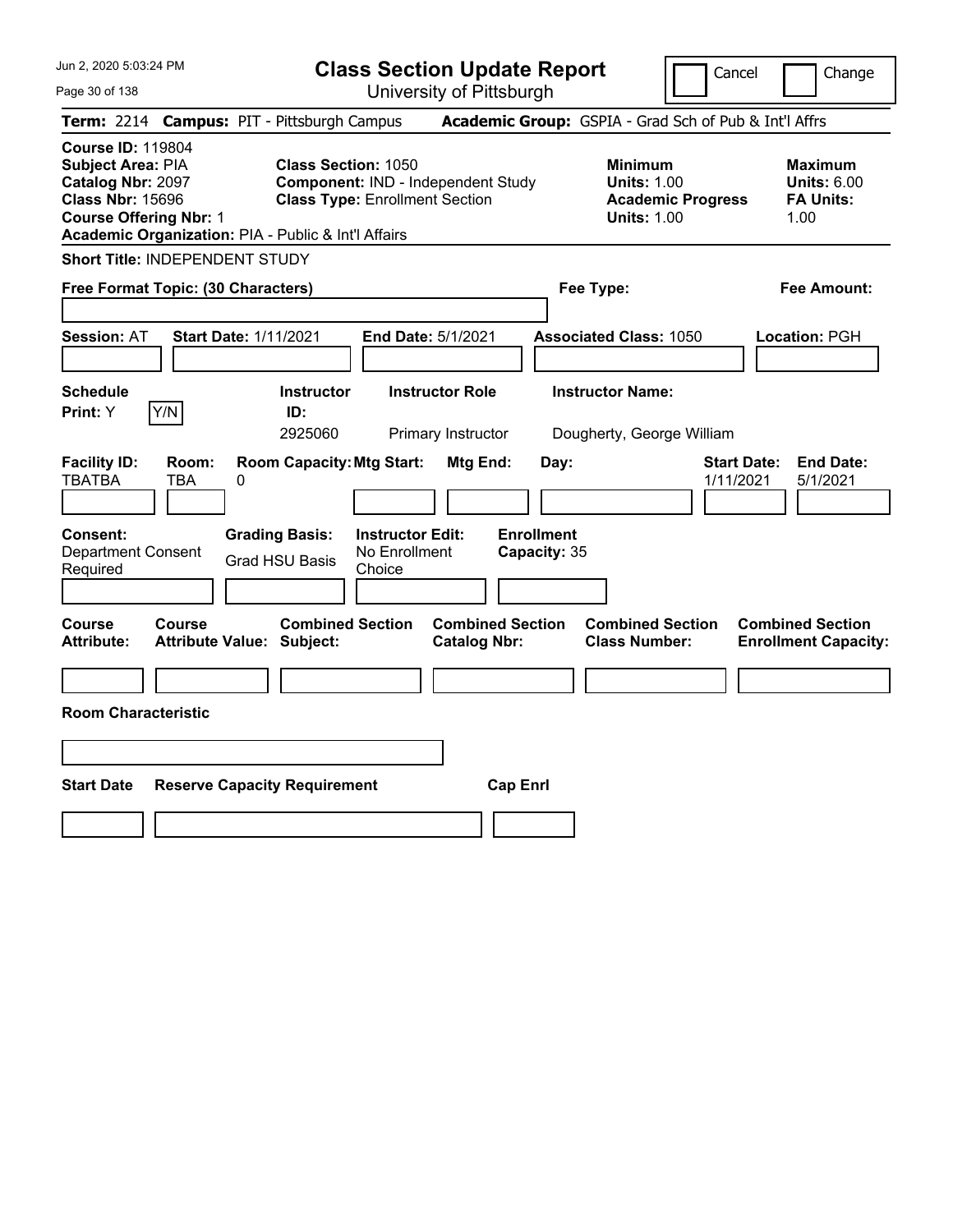| Jun 2, 2020 5:03:24 PM                                                                                                                                                                |                                                             | <b>Class Section Update Report</b>                                          |                                                |                                                                                        | Cancel                          | Change                                                           |
|---------------------------------------------------------------------------------------------------------------------------------------------------------------------------------------|-------------------------------------------------------------|-----------------------------------------------------------------------------|------------------------------------------------|----------------------------------------------------------------------------------------|---------------------------------|------------------------------------------------------------------|
| Page 31 of 138                                                                                                                                                                        |                                                             | University of Pittsburgh                                                    |                                                |                                                                                        |                                 |                                                                  |
| <b>Term: 2214</b>                                                                                                                                                                     | <b>Campus: PIT - Pittsburgh Campus</b>                      |                                                                             |                                                | Academic Group: GSPIA - Grad Sch of Pub & Int'l Affrs                                  |                                 |                                                                  |
| <b>Course ID: 119804</b><br>Subject Area: PIA<br>Catalog Nbr: 2097<br><b>Class Nbr: 15697</b><br><b>Course Offering Nbr: 1</b><br>Academic Organization: PIA - Public & Int'l Affairs | <b>Class Section: 1060</b>                                  | Component: IND - Independent Study<br><b>Class Type: Enrollment Section</b> |                                                | <b>Minimum</b><br><b>Units: 1.00</b><br><b>Academic Progress</b><br><b>Units: 1.00</b> |                                 | <b>Maximum</b><br><b>Units: 6.00</b><br><b>FA Units:</b><br>1.00 |
| Short Title: INDEPENDENT STUDY                                                                                                                                                        |                                                             |                                                                             |                                                |                                                                                        |                                 |                                                                  |
| Free Format Topic: (30 Characters)                                                                                                                                                    |                                                             |                                                                             |                                                | Fee Type:                                                                              |                                 | Fee Amount:                                                      |
| <b>Session: AT</b>                                                                                                                                                                    | <b>Start Date: 1/11/2021</b>                                | End Date: 5/1/2021                                                          |                                                | <b>Associated Class: 1060</b>                                                          |                                 | Location: PGH                                                    |
| <b>Schedule</b><br>Y/N<br>Print: Y                                                                                                                                                    | <b>Instructor</b><br>ID:<br>2930146                         | <b>Instructor Role</b><br>Primary Instructor                                |                                                | <b>Instructor Name:</b><br>Rabindran, Shanti                                           |                                 |                                                                  |
| <b>Facility ID:</b><br>Room:<br><b>TBATBA</b><br><b>TBA</b>                                                                                                                           | <b>Room Capacity: Mtg Start:</b><br>0                       |                                                                             | Mtg End:<br>Day:                               |                                                                                        | <b>Start Date:</b><br>1/11/2021 | <b>End Date:</b><br>5/1/2021                                     |
| Consent:<br><b>Department Consent</b><br>Required                                                                                                                                     | <b>Grading Basis:</b><br><b>Grad HSU Basis</b>              | <b>Instructor Edit:</b><br>No Enrollment<br>Choice                          | <b>Enrollment</b><br>Capacity: 35              |                                                                                        |                                 |                                                                  |
| <b>Course</b><br><b>Course</b><br><b>Attribute:</b>                                                                                                                                   | <b>Combined Section</b><br><b>Attribute Value: Subject:</b> |                                                                             | <b>Combined Section</b><br><b>Catalog Nbr:</b> | <b>Combined Section</b><br><b>Class Number:</b>                                        |                                 | <b>Combined Section</b><br><b>Enrollment Capacity:</b>           |
|                                                                                                                                                                                       |                                                             |                                                                             |                                                |                                                                                        |                                 |                                                                  |
| <b>Room Characteristic</b>                                                                                                                                                            |                                                             |                                                                             |                                                |                                                                                        |                                 |                                                                  |
|                                                                                                                                                                                       |                                                             |                                                                             |                                                |                                                                                        |                                 |                                                                  |
| <b>Start Date</b>                                                                                                                                                                     | <b>Reserve Capacity Requirement</b>                         |                                                                             | <b>Cap Enrl</b>                                |                                                                                        |                                 |                                                                  |
|                                                                                                                                                                                       |                                                             |                                                                             |                                                |                                                                                        |                                 |                                                                  |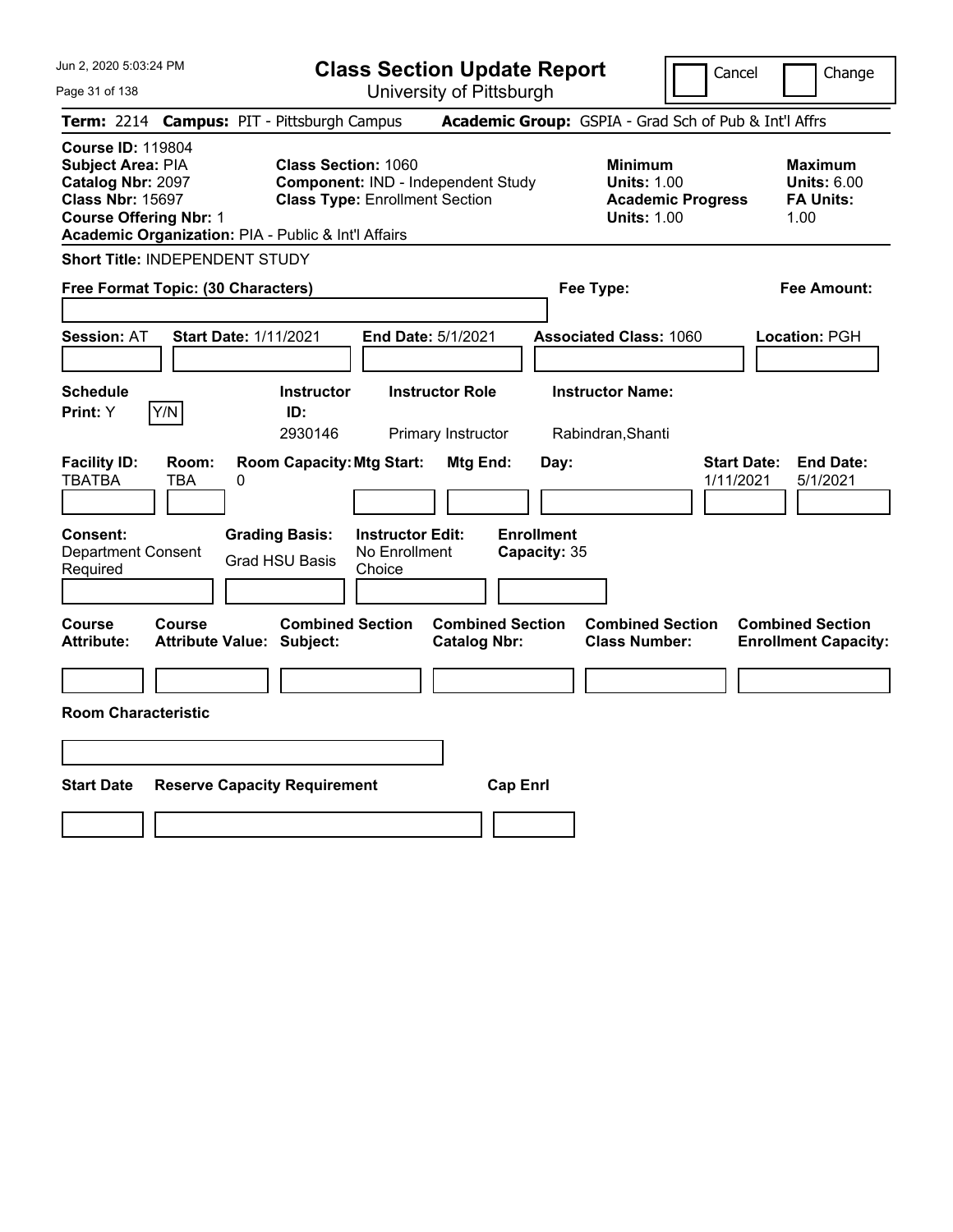| Jun 2, 2020 5:03:24 PM                                                                                                                                                                |                                                   |                                                                     |                                                    | <b>Class Section Update Report</b>             |                                   |                                                            | Cancel                   | Change                                                           |
|---------------------------------------------------------------------------------------------------------------------------------------------------------------------------------------|---------------------------------------------------|---------------------------------------------------------------------|----------------------------------------------------|------------------------------------------------|-----------------------------------|------------------------------------------------------------|--------------------------|------------------------------------------------------------------|
| Page 32 of 138                                                                                                                                                                        |                                                   |                                                                     |                                                    | University of Pittsburgh                       |                                   |                                                            |                          |                                                                  |
| <b>Term: 2214</b>                                                                                                                                                                     | <b>Campus: PIT - Pittsburgh Campus</b>            |                                                                     |                                                    |                                                |                                   |                                                            |                          | Academic Group: GSPIA - Grad Sch of Pub & Int'l Affrs            |
| <b>Course ID: 119804</b><br>Subject Area: PIA<br>Catalog Nbr: 2097<br><b>Class Nbr: 15698</b><br><b>Course Offering Nbr: 1</b><br>Academic Organization: PIA - Public & Int'l Affairs |                                                   | <b>Class Section: 1085</b><br><b>Class Type: Enrollment Section</b> |                                                    | Component: IND - Independent Study             |                                   | <b>Minimum</b><br><b>Units: 1.00</b><br><b>Units: 1.00</b> | <b>Academic Progress</b> | <b>Maximum</b><br><b>Units: 6.00</b><br><b>FA Units:</b><br>1.00 |
| Short Title: INDEPENDENT STUDY                                                                                                                                                        |                                                   |                                                                     |                                                    |                                                |                                   |                                                            |                          |                                                                  |
| Free Format Topic: (30 Characters)                                                                                                                                                    |                                                   |                                                                     |                                                    |                                                |                                   | Fee Type:                                                  |                          | Fee Amount:                                                      |
| <b>Session: AT</b>                                                                                                                                                                    | <b>Start Date: 1/11/2021</b>                      |                                                                     |                                                    | End Date: 5/1/2021                             |                                   | <b>Associated Class: 1085</b>                              |                          | Location: PGH                                                    |
| <b>Schedule</b><br>Y/N<br>Print: Y                                                                                                                                                    |                                                   | <b>Instructor</b><br>ID:<br>2908661                                 |                                                    | <b>Instructor Role</b><br>Primary Instructor   |                                   | <b>Instructor Name:</b><br>Kearns, Kevin P                 |                          |                                                                  |
| <b>Facility ID:</b><br><b>TBATBA</b>                                                                                                                                                  | Room:<br><b>TBA</b><br>0                          | <b>Room Capacity: Mtg Start:</b>                                    |                                                    | Mtg End:                                       | Day:                              |                                                            | 1/11/2021                | <b>Start Date:</b><br><b>End Date:</b><br>5/1/2021               |
| Consent:<br><b>Department Consent</b><br>Required                                                                                                                                     |                                                   | <b>Grading Basis:</b><br><b>Grad HSU Basis</b>                      | <b>Instructor Edit:</b><br>No Enrollment<br>Choice |                                                | <b>Enrollment</b><br>Capacity: 35 |                                                            |                          |                                                                  |
| Course<br><b>Attribute:</b>                                                                                                                                                           | <b>Course</b><br><b>Attribute Value: Subject:</b> | <b>Combined Section</b>                                             |                                                    | <b>Combined Section</b><br><b>Catalog Nbr:</b> |                                   | <b>Combined Section</b><br><b>Class Number:</b>            |                          | <b>Combined Section</b><br><b>Enrollment Capacity:</b>           |
|                                                                                                                                                                                       |                                                   |                                                                     |                                                    |                                                |                                   |                                                            |                          |                                                                  |
| <b>Room Characteristic</b>                                                                                                                                                            |                                                   |                                                                     |                                                    |                                                |                                   |                                                            |                          |                                                                  |
|                                                                                                                                                                                       |                                                   |                                                                     |                                                    |                                                |                                   |                                                            |                          |                                                                  |
| <b>Start Date</b>                                                                                                                                                                     | <b>Reserve Capacity Requirement</b>               |                                                                     |                                                    | <b>Cap Enrl</b>                                |                                   |                                                            |                          |                                                                  |
|                                                                                                                                                                                       |                                                   |                                                                     |                                                    |                                                |                                   |                                                            |                          |                                                                  |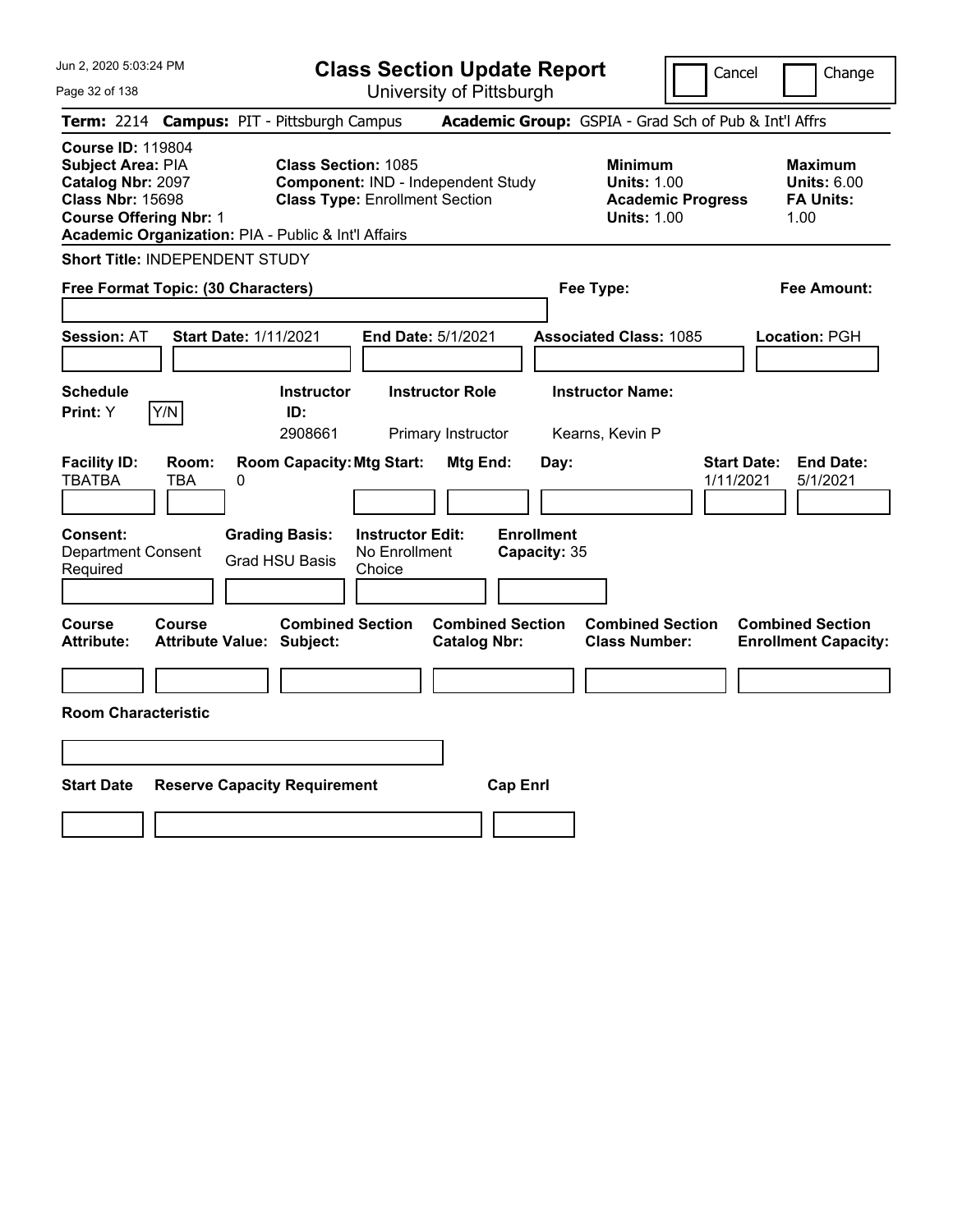| Jun 2, 2020 5:03:24 PM                                                                                                                                                                       | <b>Class Section Update Report</b>                                                                        | Cancel                                                                 | Change                          |                                                                  |
|----------------------------------------------------------------------------------------------------------------------------------------------------------------------------------------------|-----------------------------------------------------------------------------------------------------------|------------------------------------------------------------------------|---------------------------------|------------------------------------------------------------------|
| Page 33 of 138                                                                                                                                                                               | University of Pittsburgh                                                                                  |                                                                        |                                 |                                                                  |
| <b>Term: 2214</b>                                                                                                                                                                            | <b>Campus: PIT - Pittsburgh Campus</b>                                                                    | Academic Group: GSPIA - Grad Sch of Pub & Int'l Affrs                  |                                 |                                                                  |
| <b>Course ID: 119804</b><br><b>Subject Area: PIA</b><br>Catalog Nbr: 2097<br><b>Class Nbr: 15699</b><br><b>Course Offering Nbr: 1</b><br>Academic Organization: PIA - Public & Int'l Affairs | <b>Class Section: 1090</b><br>Component: IND - Independent Study<br><b>Class Type: Enrollment Section</b> | <b>Minimum</b><br><b>Units: 1.00</b><br><b>Units: 1.00</b>             | <b>Academic Progress</b>        | <b>Maximum</b><br><b>Units: 6.00</b><br><b>FA Units:</b><br>1.00 |
| Short Title: INDEPENDENT STUDY                                                                                                                                                               |                                                                                                           |                                                                        |                                 |                                                                  |
| Free Format Topic: (30 Characters)                                                                                                                                                           |                                                                                                           | Fee Type:                                                              |                                 | Fee Amount:                                                      |
| <b>Start Date: 1/11/2021</b><br><b>Session: AT</b>                                                                                                                                           | <b>End Date: 5/1/2021</b>                                                                                 | <b>Associated Class: 1090</b>                                          |                                 | Location: PGH                                                    |
| <b>Schedule</b><br>Y/N<br><b>Print:</b> Y                                                                                                                                                    | <b>Instructor Role</b><br><b>Instructor</b><br>ID:<br>2922611<br>Primary Instructor                       | <b>Instructor Name:</b><br>Alfredson, Lisa Stephanie                   |                                 |                                                                  |
| <b>Facility ID:</b><br>Room:<br><b>TBATBA</b><br>TBA<br>$\pmb{0}$                                                                                                                            | <b>Room Capacity: Mtg Start:</b>                                                                          | Mtg End:<br>Day:                                                       | <b>Start Date:</b><br>1/11/2021 | <b>End Date:</b><br>5/1/2021                                     |
| Consent:<br><b>Department Consent</b><br>Required                                                                                                                                            | <b>Grading Basis:</b><br><b>Instructor Edit:</b><br>No Enrollment<br><b>Grad HSU Basis</b><br>Choice      | <b>Enrollment</b><br>Capacity: 35                                      |                                 |                                                                  |
| Course<br><b>Course</b><br><b>Attribute:</b><br><b>Attribute Value: Subject:</b>                                                                                                             | <b>Combined Section</b>                                                                                   | <b>Combined Section</b><br><b>Catalog Nbr:</b><br><b>Class Number:</b> | <b>Combined Section</b>         | <b>Combined Section</b><br><b>Enrollment Capacity:</b>           |
| <b>Room Characteristic</b>                                                                                                                                                                   |                                                                                                           |                                                                        |                                 |                                                                  |
|                                                                                                                                                                                              |                                                                                                           |                                                                        |                                 |                                                                  |
|                                                                                                                                                                                              |                                                                                                           |                                                                        |                                 |                                                                  |
| <b>Start Date</b><br><b>Reserve Capacity Requirement</b>                                                                                                                                     |                                                                                                           | <b>Cap Enrl</b>                                                        |                                 |                                                                  |
|                                                                                                                                                                                              |                                                                                                           |                                                                        |                                 |                                                                  |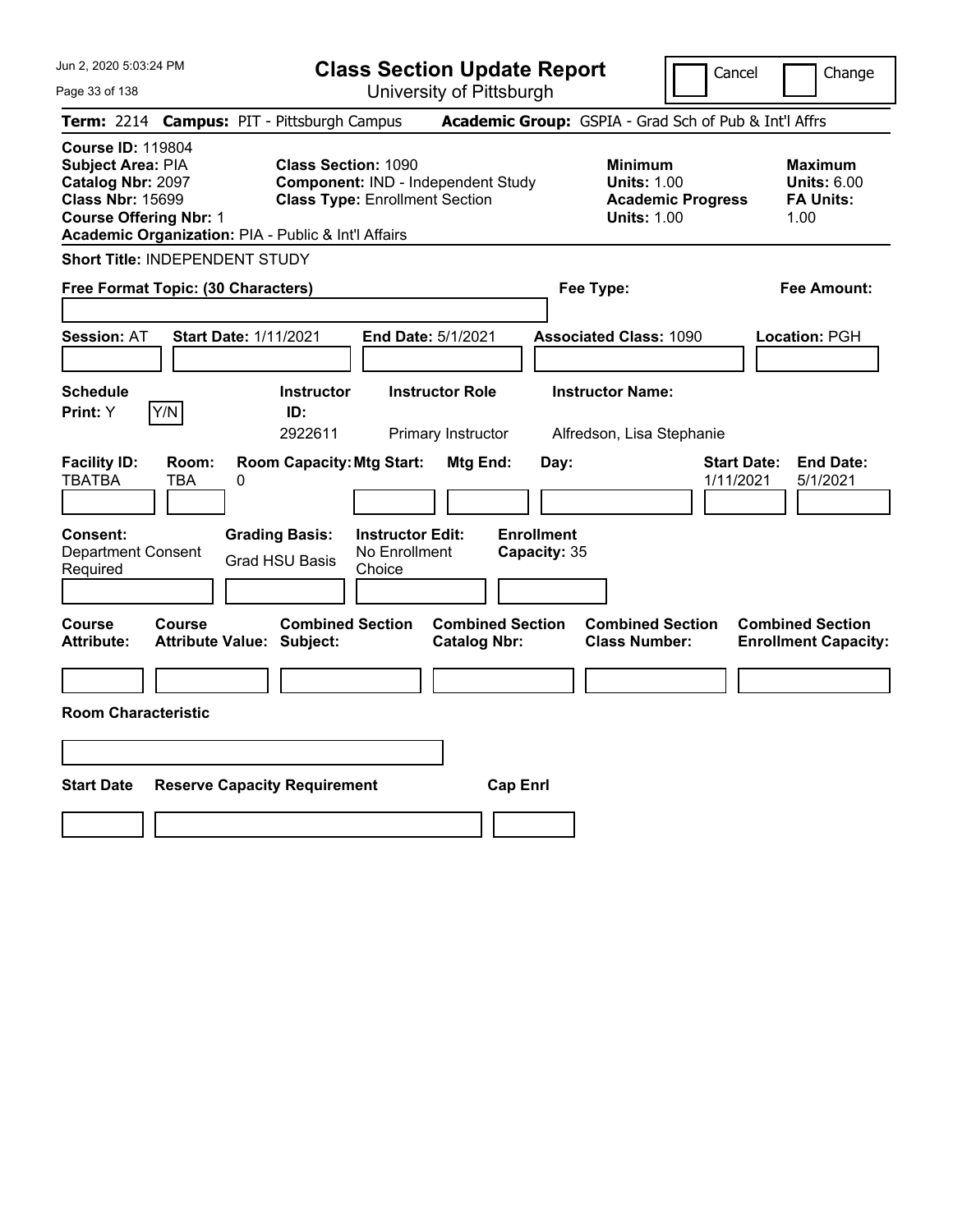| Jun 2, 2020 5:03:24 PM                                                                                                                                                                       |                                                                                                           | <b>Class Section Update Report</b>             |                                                                                        | Cancel<br>Change                                                 |
|----------------------------------------------------------------------------------------------------------------------------------------------------------------------------------------------|-----------------------------------------------------------------------------------------------------------|------------------------------------------------|----------------------------------------------------------------------------------------|------------------------------------------------------------------|
| Page 34 of 138                                                                                                                                                                               |                                                                                                           | University of Pittsburgh                       |                                                                                        |                                                                  |
| Term: 2214 Campus: PIT - Pittsburgh Campus                                                                                                                                                   |                                                                                                           |                                                | Academic Group: GSPIA - Grad Sch of Pub & Int'l Affrs                                  |                                                                  |
| <b>Course ID: 119804</b><br><b>Subject Area: PIA</b><br>Catalog Nbr: 2097<br><b>Class Nbr: 15700</b><br><b>Course Offering Nbr: 1</b><br>Academic Organization: PIA - Public & Int'l Affairs | <b>Class Section: 1105</b><br>Component: IND - Independent Study<br><b>Class Type: Enrollment Section</b> |                                                | <b>Minimum</b><br><b>Units: 1.00</b><br><b>Academic Progress</b><br><b>Units: 1.00</b> | <b>Maximum</b><br><b>Units: 6.00</b><br><b>FA Units:</b><br>1.00 |
| Short Title: INDEPENDENT STUDY                                                                                                                                                               |                                                                                                           |                                                |                                                                                        |                                                                  |
| Free Format Topic: (30 Characters)                                                                                                                                                           |                                                                                                           |                                                | Fee Type:                                                                              | Fee Amount:                                                      |
| <b>Start Date: 1/11/2021</b><br><b>Session: AT</b>                                                                                                                                           |                                                                                                           | End Date: 5/1/2021                             | <b>Associated Class: 1105</b>                                                          | Location: PGH                                                    |
| <b>Schedule</b><br>Y/N<br>Print: Y                                                                                                                                                           | <b>Instructor</b><br>ID:<br>2900485                                                                       | <b>Instructor Role</b><br>Primary Instructor   | <b>Instructor Name:</b><br>Miller, David Young                                         |                                                                  |
| <b>Facility ID:</b><br>Room:<br><b>TBATBA</b><br>TBA<br>0                                                                                                                                    | <b>Room Capacity: Mtg Start:</b>                                                                          | Mtg End:<br>Day:                               |                                                                                        | <b>Start Date:</b><br><b>End Date:</b><br>1/11/2021<br>5/1/2021  |
| Consent:<br><b>Department Consent</b><br>Required                                                                                                                                            | <b>Grading Basis:</b><br><b>Instructor Edit:</b><br>No Enrollment<br><b>Grad HSU Basis</b><br>Choice      | <b>Enrollment</b><br>Capacity: 35              |                                                                                        |                                                                  |
| Course<br><b>Course</b><br><b>Attribute:</b><br><b>Attribute Value: Subject:</b>                                                                                                             | <b>Combined Section</b>                                                                                   | <b>Combined Section</b><br><b>Catalog Nbr:</b> | <b>Combined Section</b><br><b>Class Number:</b>                                        | <b>Combined Section</b><br><b>Enrollment Capacity:</b>           |
|                                                                                                                                                                                              |                                                                                                           |                                                |                                                                                        |                                                                  |
| <b>Room Characteristic</b>                                                                                                                                                                   |                                                                                                           |                                                |                                                                                        |                                                                  |
|                                                                                                                                                                                              |                                                                                                           |                                                |                                                                                        |                                                                  |
| <b>Start Date</b>                                                                                                                                                                            | <b>Reserve Capacity Requirement</b>                                                                       | <b>Cap Enrl</b>                                |                                                                                        |                                                                  |
|                                                                                                                                                                                              |                                                                                                           |                                                |                                                                                        |                                                                  |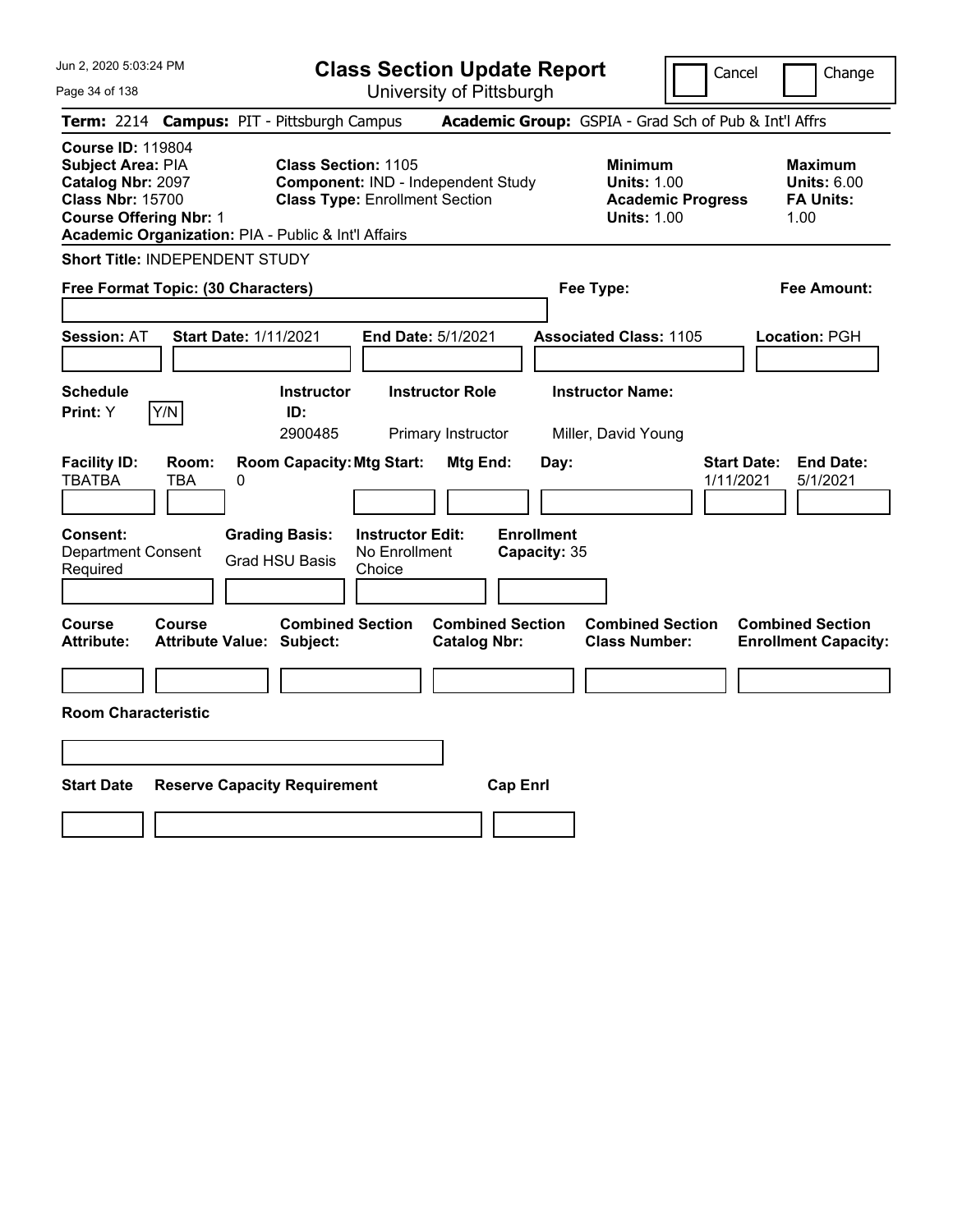| Jun 2, 2020 5:03:24 PM                                                                                                                                                                |                                                                |                                                                             | <b>Class Section Update Report</b>                    |                                                            | Cancel                          | Change                                                           |
|---------------------------------------------------------------------------------------------------------------------------------------------------------------------------------------|----------------------------------------------------------------|-----------------------------------------------------------------------------|-------------------------------------------------------|------------------------------------------------------------|---------------------------------|------------------------------------------------------------------|
| Page 35 of 138                                                                                                                                                                        |                                                                |                                                                             | University of Pittsburgh                              |                                                            |                                 |                                                                  |
| <b>Term: 2214</b>                                                                                                                                                                     | <b>Campus: PIT - Pittsburgh Campus</b>                         |                                                                             | Academic Group: GSPIA - Grad Sch of Pub & Int'l Affrs |                                                            |                                 |                                                                  |
| <b>Course ID: 119804</b><br>Subject Area: PIA<br>Catalog Nbr: 2097<br><b>Class Nbr: 15701</b><br><b>Course Offering Nbr: 1</b><br>Academic Organization: PIA - Public & Int'l Affairs | <b>Class Section: 1115</b>                                     | Component: IND - Independent Study<br><b>Class Type: Enrollment Section</b> |                                                       | <b>Minimum</b><br><b>Units: 1.00</b><br><b>Units: 1.00</b> | <b>Academic Progress</b>        | <b>Maximum</b><br><b>Units: 6.00</b><br><b>FA Units:</b><br>1.00 |
| Short Title: INDEPENDENT STUDY                                                                                                                                                        |                                                                |                                                                             |                                                       |                                                            |                                 |                                                                  |
| Free Format Topic: (30 Characters)                                                                                                                                                    |                                                                |                                                                             |                                                       | Fee Type:                                                  |                                 | Fee Amount:                                                      |
| <b>Session: AT</b>                                                                                                                                                                    | <b>Start Date: 1/11/2021</b>                                   | End Date: 5/1/2021                                                          |                                                       | <b>Associated Class: 1115</b>                              |                                 | Location: PGH                                                    |
| <b>Schedule</b><br>Y/N<br>Print: Y                                                                                                                                                    | <b>Instructor</b><br>ID:<br>2909099                            | <b>Instructor Role</b>                                                      | Primary Instructor                                    | <b>Instructor Name:</b><br>Nelson, Lisa S                  |                                 |                                                                  |
| <b>Facility ID:</b><br>Room:<br><b>TBATBA</b><br><b>TBA</b><br>Consent:<br><b>Department Consent</b>                                                                                  | <b>Room Capacity: Mtg Start:</b><br>0<br><b>Grading Basis:</b> | <b>Instructor Edit:</b><br>No Enrollment                                    | Mtg End:<br>Day:<br><b>Enrollment</b><br>Capacity: 35 |                                                            | <b>Start Date:</b><br>1/11/2021 | <b>End Date:</b><br>5/1/2021                                     |
| Required                                                                                                                                                                              | <b>Grad HSU Basis</b>                                          | Choice                                                                      |                                                       |                                                            |                                 |                                                                  |
| Course<br><b>Course</b><br><b>Attribute:</b><br><b>Room Characteristic</b>                                                                                                            | <b>Combined Section</b><br><b>Attribute Value: Subject:</b>    |                                                                             | <b>Combined Section</b><br><b>Catalog Nbr:</b>        | <b>Combined Section</b><br><b>Class Number:</b>            |                                 | <b>Combined Section</b><br><b>Enrollment Capacity:</b>           |
|                                                                                                                                                                                       |                                                                |                                                                             |                                                       |                                                            |                                 |                                                                  |
| <b>Start Date</b>                                                                                                                                                                     | <b>Reserve Capacity Requirement</b>                            |                                                                             | <b>Cap Enrl</b>                                       |                                                            |                                 |                                                                  |
|                                                                                                                                                                                       |                                                                |                                                                             |                                                       |                                                            |                                 |                                                                  |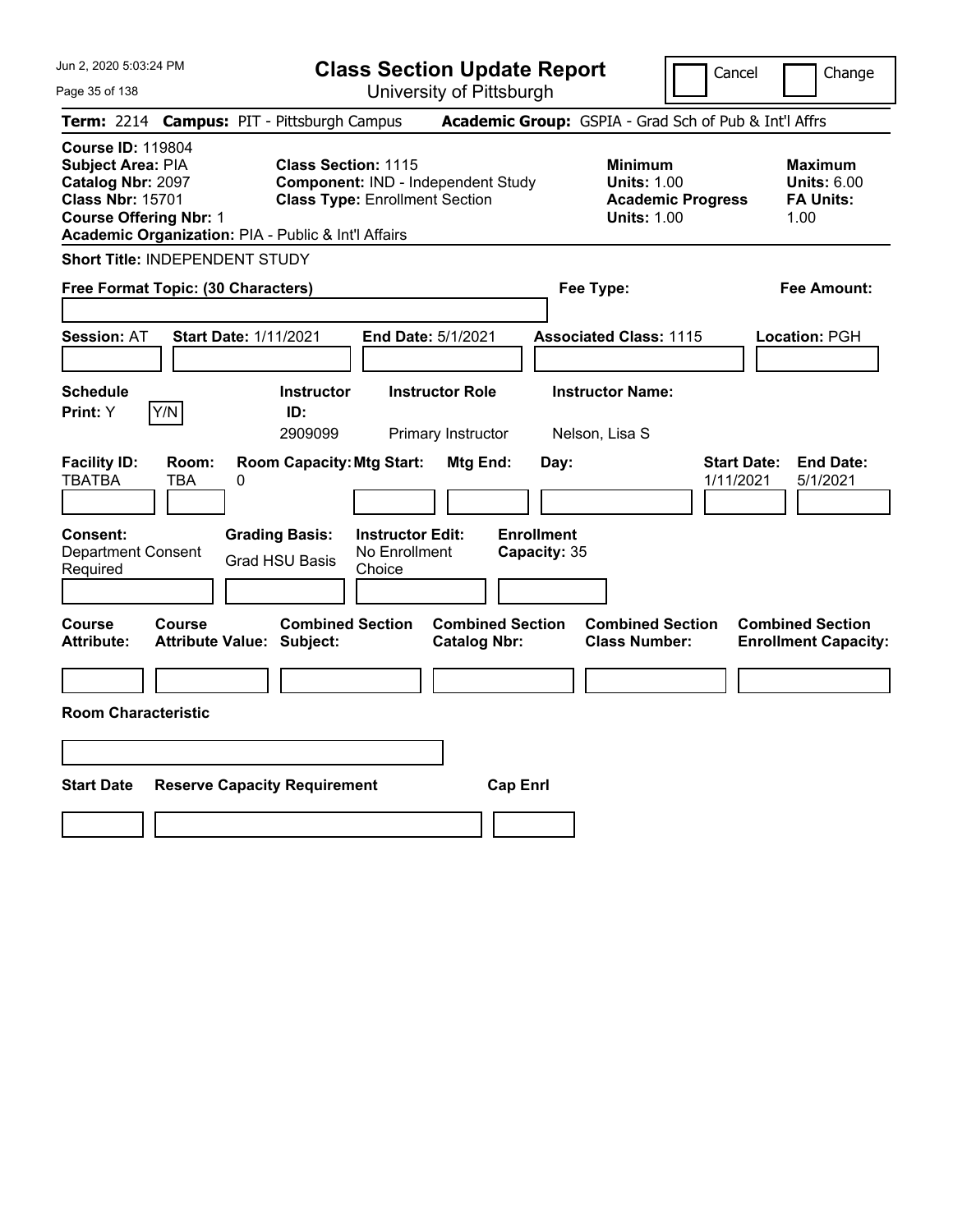| Jun 2, 2020 5:03:24 PM                                                                                                                                                                |                                                                                                           | <b>Class Section Update Report</b>             |                                                                                        | Cancel<br>Change                                                 |
|---------------------------------------------------------------------------------------------------------------------------------------------------------------------------------------|-----------------------------------------------------------------------------------------------------------|------------------------------------------------|----------------------------------------------------------------------------------------|------------------------------------------------------------------|
| Page 36 of 138                                                                                                                                                                        |                                                                                                           | University of Pittsburgh                       |                                                                                        |                                                                  |
| Term: 2214 Campus: PIT - Pittsburgh Campus                                                                                                                                            |                                                                                                           |                                                | Academic Group: GSPIA - Grad Sch of Pub & Int'l Affrs                                  |                                                                  |
| <b>Course ID: 119804</b><br>Subject Area: PIA<br>Catalog Nbr: 2097<br><b>Class Nbr: 15702</b><br><b>Course Offering Nbr: 1</b><br>Academic Organization: PIA - Public & Int'l Affairs | <b>Class Section: 1120</b><br>Component: IND - Independent Study<br><b>Class Type: Enrollment Section</b> |                                                | <b>Minimum</b><br><b>Units: 1.00</b><br><b>Academic Progress</b><br><b>Units: 1.00</b> | <b>Maximum</b><br><b>Units: 6.00</b><br><b>FA Units:</b><br>1.00 |
| Short Title: INDEPENDENT STUDY                                                                                                                                                        |                                                                                                           |                                                |                                                                                        |                                                                  |
| Free Format Topic: (30 Characters)                                                                                                                                                    |                                                                                                           |                                                | Fee Type:                                                                              | Fee Amount:                                                      |
| <b>Start Date: 1/11/2021</b><br><b>Session: AT</b>                                                                                                                                    |                                                                                                           | End Date: 5/1/2021                             | <b>Associated Class: 1120</b>                                                          | Location: PGH                                                    |
| <b>Schedule</b><br>Y/N<br>Print: Y                                                                                                                                                    | <b>Instructor</b><br>ID:<br>2946994                                                                       | <b>Instructor Role</b><br>Primary Instructor   | <b>Instructor Name:</b><br>Grauer, Ryan Daniel                                         |                                                                  |
| <b>Facility ID:</b><br>Room:<br><b>TBATBA</b><br>TBA<br>0                                                                                                                             | <b>Room Capacity: Mtg Start:</b>                                                                          | Mtg End:<br>Day:                               |                                                                                        | <b>Start Date:</b><br><b>End Date:</b><br>1/11/2021<br>5/1/2021  |
| Consent:<br><b>Department Consent</b><br>Required                                                                                                                                     | <b>Grading Basis:</b><br><b>Instructor Edit:</b><br>No Enrollment<br><b>Grad HSU Basis</b><br>Choice      | <b>Enrollment</b><br>Capacity: 35              |                                                                                        |                                                                  |
| Course<br><b>Course</b><br><b>Attribute:</b><br><b>Attribute Value: Subject:</b>                                                                                                      | <b>Combined Section</b>                                                                                   | <b>Combined Section</b><br><b>Catalog Nbr:</b> | <b>Combined Section</b><br><b>Class Number:</b>                                        | <b>Combined Section</b><br><b>Enrollment Capacity:</b>           |
|                                                                                                                                                                                       |                                                                                                           |                                                |                                                                                        |                                                                  |
| <b>Room Characteristic</b>                                                                                                                                                            |                                                                                                           |                                                |                                                                                        |                                                                  |
|                                                                                                                                                                                       |                                                                                                           |                                                |                                                                                        |                                                                  |
| <b>Start Date</b>                                                                                                                                                                     | <b>Reserve Capacity Requirement</b>                                                                       | <b>Cap Enrl</b>                                |                                                                                        |                                                                  |
|                                                                                                                                                                                       |                                                                                                           |                                                |                                                                                        |                                                                  |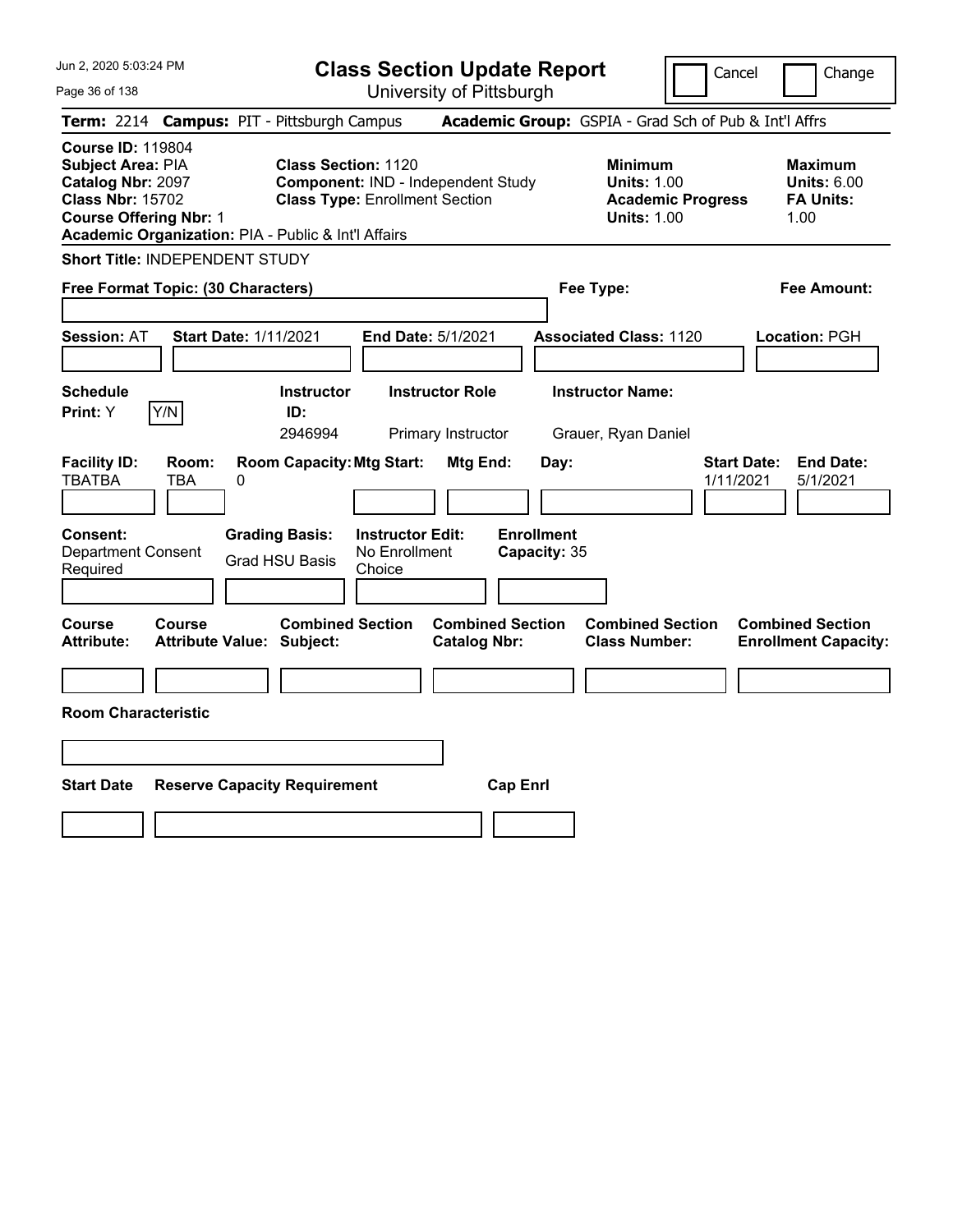| Jun 2, 2020 5:03:24 PM                                                                                                                                                                |                                                   |                                                                                    |                                                    | <b>Class Section Update Report</b>             |                                           |                                                            | Cancel                   | Change                                                           |
|---------------------------------------------------------------------------------------------------------------------------------------------------------------------------------------|---------------------------------------------------|------------------------------------------------------------------------------------|----------------------------------------------------|------------------------------------------------|-------------------------------------------|------------------------------------------------------------|--------------------------|------------------------------------------------------------------|
| Page 37 of 138                                                                                                                                                                        |                                                   |                                                                                    |                                                    | University of Pittsburgh                       |                                           |                                                            |                          |                                                                  |
| <b>Term: 2214</b>                                                                                                                                                                     | <b>Campus: PIT - Pittsburgh Campus</b>            |                                                                                    |                                                    |                                                |                                           |                                                            |                          | Academic Group: GSPIA - Grad Sch of Pub & Int'l Affrs            |
| <b>Course ID: 119804</b><br>Subject Area: PIA<br>Catalog Nbr: 2097<br><b>Class Nbr: 15703</b><br><b>Course Offering Nbr: 1</b><br>Academic Organization: PIA - Public & Int'l Affairs |                                                   | <b>Class Section: 1125</b><br><b>Class Type: Enrollment Section</b>                |                                                    | Component: IND - Independent Study             |                                           | <b>Minimum</b><br><b>Units: 1.00</b><br><b>Units: 1.00</b> | <b>Academic Progress</b> | <b>Maximum</b><br><b>Units: 6.00</b><br><b>FA Units:</b><br>1.00 |
| Short Title: INDEPENDENT STUDY                                                                                                                                                        |                                                   |                                                                                    |                                                    |                                                |                                           |                                                            |                          |                                                                  |
| Free Format Topic: (30 Characters)                                                                                                                                                    |                                                   |                                                                                    |                                                    |                                                |                                           | Fee Type:                                                  |                          | Fee Amount:                                                      |
| <b>Session: AT</b>                                                                                                                                                                    | <b>Start Date: 1/11/2021</b>                      |                                                                                    |                                                    | End Date: 5/1/2021                             |                                           | <b>Associated Class: 1125</b>                              |                          | Location: PGH                                                    |
| <b>Schedule</b>                                                                                                                                                                       |                                                   | <b>Instructor</b>                                                                  |                                                    | <b>Instructor Role</b>                         |                                           | <b>Instructor Name:</b>                                    |                          |                                                                  |
| Print: Y                                                                                                                                                                              | Y/N                                               | ID:<br>2939432                                                                     |                                                    | Primary Instructor                             |                                           | Buechel, Kathleen                                          |                          |                                                                  |
| <b>Facility ID:</b><br><b>TBATBA</b><br>Consent:<br><b>Department Consent</b><br>Required                                                                                             | Room:<br><b>TBA</b><br>0                          | <b>Room Capacity: Mtg Start:</b><br><b>Grading Basis:</b><br><b>Grad HSU Basis</b> | <b>Instructor Edit:</b><br>No Enrollment<br>Choice | Mtg End:                                       | Day:<br><b>Enrollment</b><br>Capacity: 35 |                                                            | 1/11/2021                | <b>Start Date:</b><br><b>End Date:</b><br>5/1/2021               |
| <b>Course</b><br><b>Attribute:</b>                                                                                                                                                    | <b>Course</b><br><b>Attribute Value: Subject:</b> | <b>Combined Section</b>                                                            |                                                    | <b>Combined Section</b><br><b>Catalog Nbr:</b> |                                           | <b>Combined Section</b><br><b>Class Number:</b>            |                          | <b>Combined Section</b><br><b>Enrollment Capacity:</b>           |
|                                                                                                                                                                                       |                                                   |                                                                                    |                                                    |                                                |                                           |                                                            |                          |                                                                  |
| <b>Room Characteristic</b>                                                                                                                                                            |                                                   |                                                                                    |                                                    |                                                |                                           |                                                            |                          |                                                                  |
|                                                                                                                                                                                       |                                                   |                                                                                    |                                                    |                                                |                                           |                                                            |                          |                                                                  |
| <b>Start Date</b>                                                                                                                                                                     | <b>Reserve Capacity Requirement</b>               |                                                                                    |                                                    | <b>Cap Enrl</b>                                |                                           |                                                            |                          |                                                                  |
|                                                                                                                                                                                       |                                                   |                                                                                    |                                                    |                                                |                                           |                                                            |                          |                                                                  |
|                                                                                                                                                                                       |                                                   |                                                                                    |                                                    |                                                |                                           |                                                            |                          |                                                                  |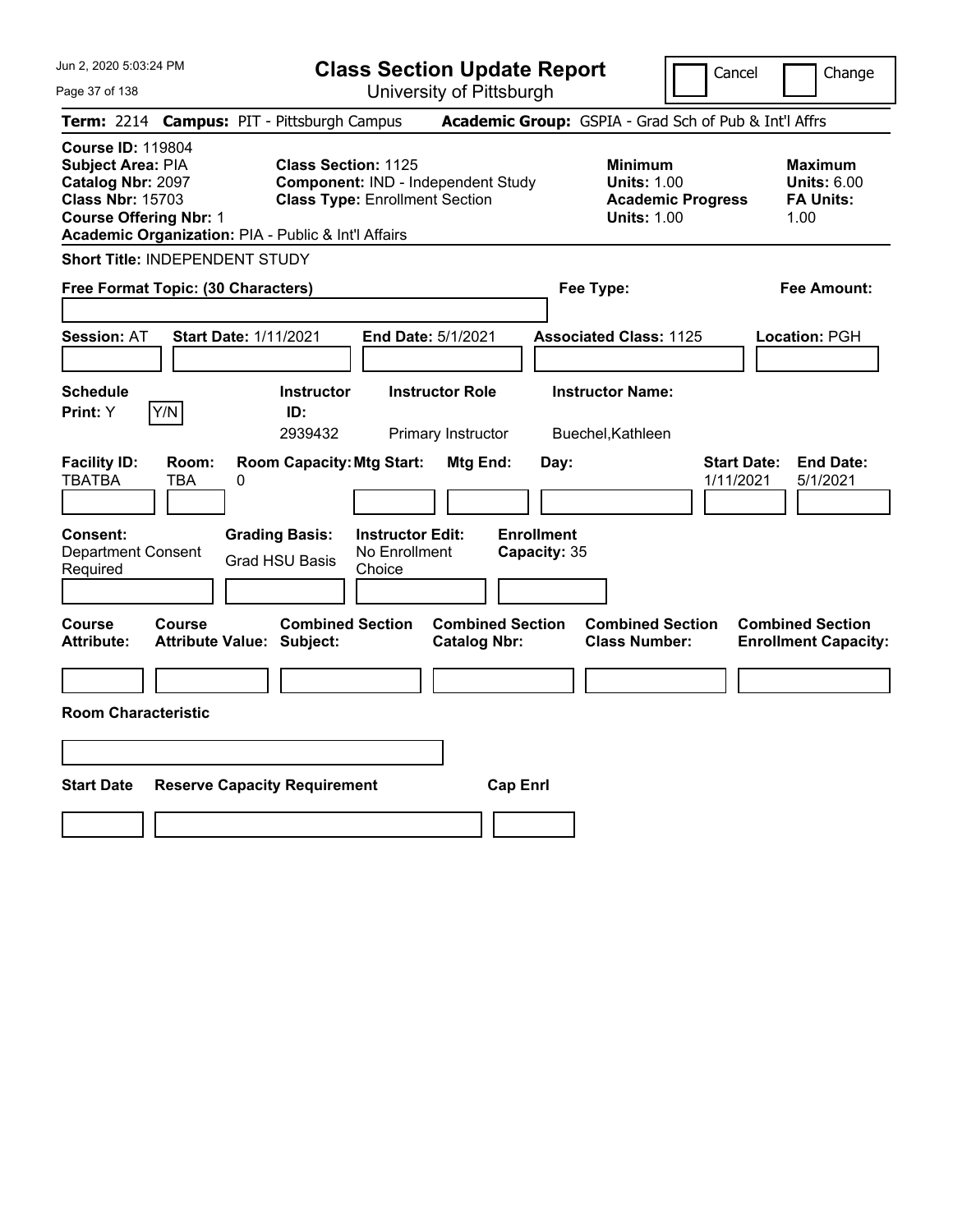| Jun 2, 2020 5:03:24 PM                                                                                                                                                                |                                                                                                           | <b>Class Section Update Report</b>             |                                                                                        | Cancel<br>Change                                                 |
|---------------------------------------------------------------------------------------------------------------------------------------------------------------------------------------|-----------------------------------------------------------------------------------------------------------|------------------------------------------------|----------------------------------------------------------------------------------------|------------------------------------------------------------------|
| Page 38 of 138                                                                                                                                                                        |                                                                                                           | University of Pittsburgh                       |                                                                                        |                                                                  |
| Term: 2214 Campus: PIT - Pittsburgh Campus                                                                                                                                            |                                                                                                           |                                                | Academic Group: GSPIA - Grad Sch of Pub & Int'l Affrs                                  |                                                                  |
| <b>Course ID: 119804</b><br>Subject Area: PIA<br>Catalog Nbr: 2097<br><b>Class Nbr: 15704</b><br><b>Course Offering Nbr: 1</b><br>Academic Organization: PIA - Public & Int'l Affairs | <b>Class Section: 1130</b><br>Component: IND - Independent Study<br><b>Class Type: Enrollment Section</b> |                                                | <b>Minimum</b><br><b>Units: 1.00</b><br><b>Academic Progress</b><br><b>Units: 1.00</b> | <b>Maximum</b><br><b>Units: 6.00</b><br><b>FA Units:</b><br>1.00 |
| Short Title: INDEPENDENT STUDY                                                                                                                                                        |                                                                                                           |                                                |                                                                                        |                                                                  |
| Free Format Topic: (30 Characters)                                                                                                                                                    |                                                                                                           |                                                | Fee Type:                                                                              | Fee Amount:                                                      |
| <b>Start Date: 1/11/2021</b><br><b>Session: AT</b>                                                                                                                                    |                                                                                                           | End Date: 5/1/2021                             | <b>Associated Class: 1130</b>                                                          | Location: PGH                                                    |
| <b>Schedule</b><br>Y/N<br>Print: Y                                                                                                                                                    | <b>Instructor</b><br>ID:<br>2908985                                                                       | <b>Instructor Role</b><br>Primary Instructor   | <b>Instructor Name:</b><br>Picard, Louis A                                             |                                                                  |
| <b>Facility ID:</b><br>Room:<br><b>TBATBA</b><br>TBA<br>0                                                                                                                             | <b>Room Capacity: Mtg Start:</b>                                                                          | Mtg End:<br>Day:                               |                                                                                        | <b>Start Date:</b><br><b>End Date:</b><br>1/11/2021<br>5/1/2021  |
| Consent:<br><b>Department Consent</b><br>Required                                                                                                                                     | <b>Grading Basis:</b><br><b>Instructor Edit:</b><br>No Enrollment<br><b>Grad HSU Basis</b><br>Choice      | <b>Enrollment</b><br>Capacity: 35              |                                                                                        |                                                                  |
| Course<br><b>Course</b><br><b>Attribute:</b><br><b>Attribute Value: Subject:</b>                                                                                                      | <b>Combined Section</b>                                                                                   | <b>Combined Section</b><br><b>Catalog Nbr:</b> | <b>Combined Section</b><br><b>Class Number:</b>                                        | <b>Combined Section</b><br><b>Enrollment Capacity:</b>           |
|                                                                                                                                                                                       |                                                                                                           |                                                |                                                                                        |                                                                  |
| <b>Room Characteristic</b>                                                                                                                                                            |                                                                                                           |                                                |                                                                                        |                                                                  |
|                                                                                                                                                                                       |                                                                                                           |                                                |                                                                                        |                                                                  |
| <b>Start Date</b>                                                                                                                                                                     | <b>Reserve Capacity Requirement</b>                                                                       | <b>Cap Enrl</b>                                |                                                                                        |                                                                  |
|                                                                                                                                                                                       |                                                                                                           |                                                |                                                                                        |                                                                  |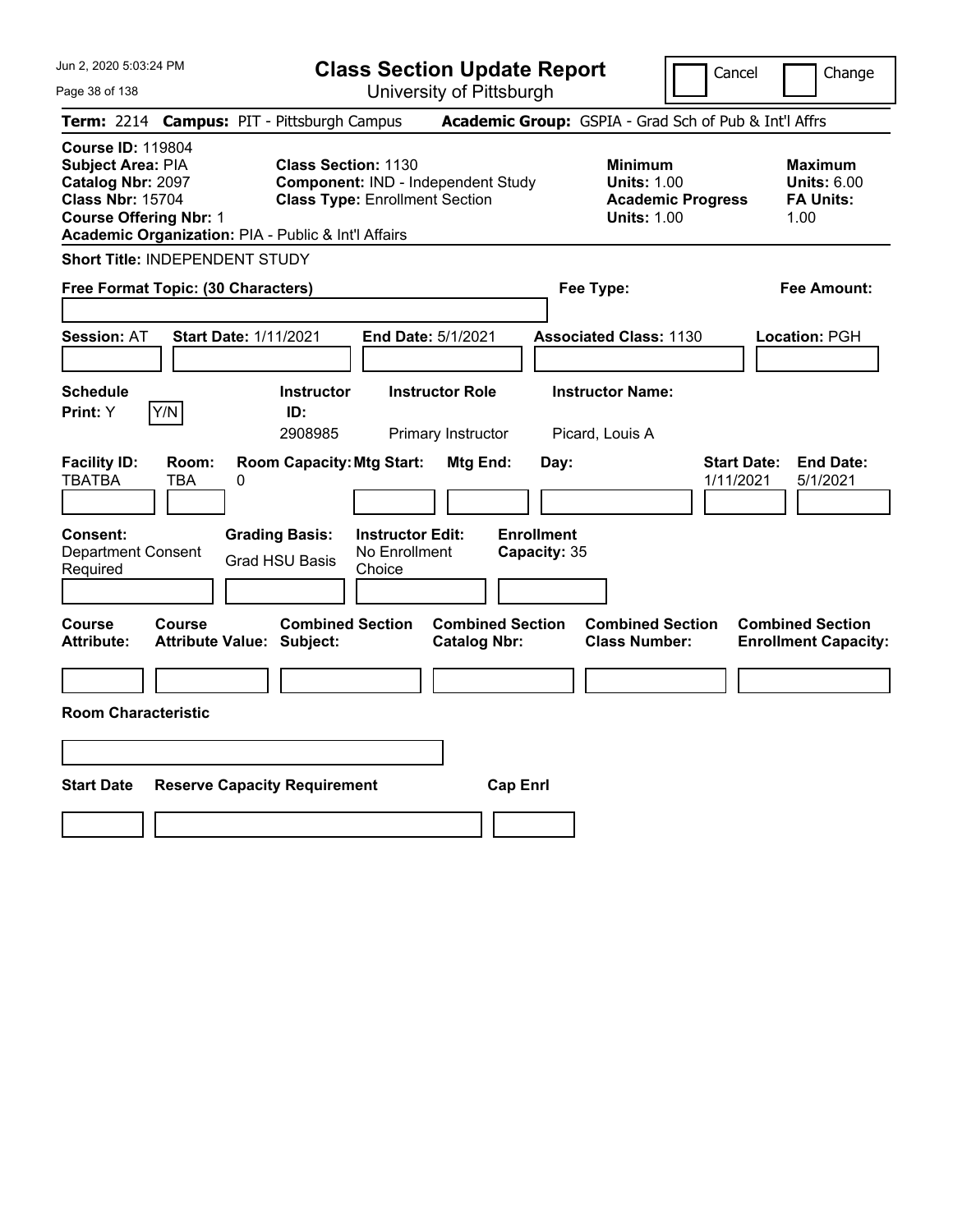| Jun 2, 2020 5:03:24 PM                                                                                                                                                                |                                        |                                                                     |                                                    | <b>Class Section Update Report</b>             |                                           |                                                            | Cancel                   |                                 | Change                                                           |
|---------------------------------------------------------------------------------------------------------------------------------------------------------------------------------------|----------------------------------------|---------------------------------------------------------------------|----------------------------------------------------|------------------------------------------------|-------------------------------------------|------------------------------------------------------------|--------------------------|---------------------------------|------------------------------------------------------------------|
| Page 39 of 138                                                                                                                                                                        |                                        |                                                                     |                                                    | University of Pittsburgh                       |                                           |                                                            |                          |                                 |                                                                  |
| <b>Term: 2214</b>                                                                                                                                                                     | <b>Campus: PIT - Pittsburgh Campus</b> |                                                                     |                                                    |                                                |                                           | Academic Group: GSPIA - Grad Sch of Pub & Int'l Affrs      |                          |                                 |                                                                  |
| <b>Course ID: 119804</b><br>Subject Area: PIA<br>Catalog Nbr: 2097<br><b>Class Nbr: 15705</b><br><b>Course Offering Nbr: 1</b><br>Academic Organization: PIA - Public & Int'l Affairs |                                        | <b>Class Section: 1140</b><br><b>Class Type: Enrollment Section</b> |                                                    | Component: IND - Independent Study             |                                           | <b>Minimum</b><br><b>Units: 1.00</b><br><b>Units: 1.00</b> | <b>Academic Progress</b> |                                 | <b>Maximum</b><br><b>Units: 6.00</b><br><b>FA Units:</b><br>1.00 |
| Short Title: INDEPENDENT STUDY                                                                                                                                                        |                                        |                                                                     |                                                    |                                                |                                           |                                                            |                          |                                 |                                                                  |
| Free Format Topic: (30 Characters)                                                                                                                                                    |                                        |                                                                     |                                                    |                                                |                                           | Fee Type:                                                  |                          |                                 | Fee Amount:                                                      |
| <b>Session: AT</b>                                                                                                                                                                    | <b>Start Date: 1/11/2021</b>           |                                                                     | End Date: 5/1/2021                                 |                                                |                                           | <b>Associated Class: 1140</b>                              |                          |                                 | Location: PGH                                                    |
| <b>Schedule</b>                                                                                                                                                                       |                                        | <b>Instructor</b>                                                   |                                                    | <b>Instructor Role</b>                         |                                           | <b>Instructor Name:</b>                                    |                          |                                 |                                                                  |
| Y/N<br>Print: Y                                                                                                                                                                       |                                        | ID:<br>2910092                                                      |                                                    | Primary Instructor                             |                                           | Williams, Philip                                           |                          |                                 |                                                                  |
| <b>Facility ID:</b><br><b>TBATBA</b><br><b>TBA</b><br>Consent:<br><b>Department Consent</b><br>Required                                                                               | Room:<br>0<br><b>Grading Basis:</b>    | <b>Room Capacity: Mtg Start:</b><br><b>Grad HSU Basis</b>           | <b>Instructor Edit:</b><br>No Enrollment<br>Choice | Mtg End:                                       | Day:<br><b>Enrollment</b><br>Capacity: 35 |                                                            |                          | <b>Start Date:</b><br>1/11/2021 | <b>End Date:</b><br>5/1/2021                                     |
| <b>Course</b><br><b>Course</b><br><b>Attribute:</b>                                                                                                                                   | <b>Attribute Value: Subject:</b>       | <b>Combined Section</b>                                             |                                                    | <b>Combined Section</b><br><b>Catalog Nbr:</b> |                                           | <b>Combined Section</b><br><b>Class Number:</b>            |                          |                                 | <b>Combined Section</b><br><b>Enrollment Capacity:</b>           |
|                                                                                                                                                                                       |                                        |                                                                     |                                                    |                                                |                                           |                                                            |                          |                                 |                                                                  |
| <b>Room Characteristic</b>                                                                                                                                                            |                                        |                                                                     |                                                    |                                                |                                           |                                                            |                          |                                 |                                                                  |
|                                                                                                                                                                                       |                                        |                                                                     |                                                    |                                                |                                           |                                                            |                          |                                 |                                                                  |
| <b>Start Date</b>                                                                                                                                                                     | <b>Reserve Capacity Requirement</b>    |                                                                     |                                                    | <b>Cap Enrl</b>                                |                                           |                                                            |                          |                                 |                                                                  |
|                                                                                                                                                                                       |                                        |                                                                     |                                                    |                                                |                                           |                                                            |                          |                                 |                                                                  |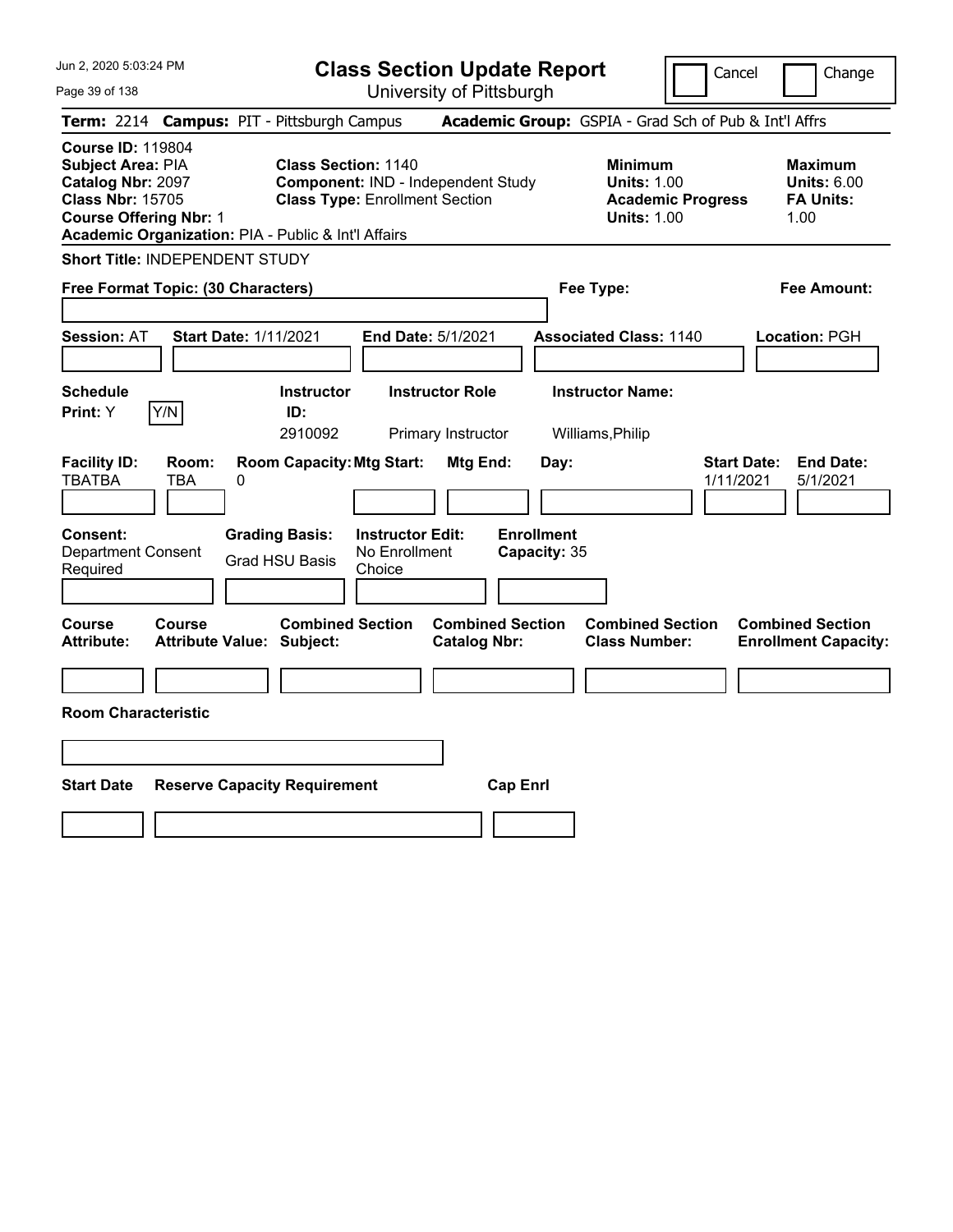| Jun 2, 2020 5:03:24 PM                                                                                                                                                                |                                                             | <b>Class Section Update Report</b>                                          |                                                |                                                                                        | Cancel<br>Change                                                 |
|---------------------------------------------------------------------------------------------------------------------------------------------------------------------------------------|-------------------------------------------------------------|-----------------------------------------------------------------------------|------------------------------------------------|----------------------------------------------------------------------------------------|------------------------------------------------------------------|
| Page 40 of 138                                                                                                                                                                        |                                                             | University of Pittsburgh                                                    |                                                |                                                                                        |                                                                  |
| Term: 2214 Campus: PIT - Pittsburgh Campus                                                                                                                                            |                                                             |                                                                             |                                                |                                                                                        | Academic Group: GSPIA - Grad Sch of Pub & Int'l Affrs            |
| <b>Course ID: 119804</b><br>Subject Area: PIA<br>Catalog Nbr: 2097<br><b>Class Nbr: 15706</b><br><b>Course Offering Nbr: 1</b><br>Academic Organization: PIA - Public & Int'l Affairs | <b>Class Section: 1155</b>                                  | Component: IND - Independent Study<br><b>Class Type: Enrollment Section</b> |                                                | <b>Minimum</b><br><b>Units: 1.00</b><br><b>Academic Progress</b><br><b>Units: 1.00</b> | <b>Maximum</b><br><b>Units: 6.00</b><br><b>FA Units:</b><br>1.00 |
| Short Title: INDEPENDENT STUDY                                                                                                                                                        |                                                             |                                                                             |                                                |                                                                                        |                                                                  |
| Free Format Topic: (30 Characters)                                                                                                                                                    |                                                             |                                                                             |                                                | Fee Type:                                                                              | Fee Amount:                                                      |
| <b>Session: AT</b>                                                                                                                                                                    | <b>Start Date: 1/11/2021</b>                                | End Date: 5/1/2021                                                          |                                                | <b>Associated Class: 1155</b>                                                          | Location: PGH                                                    |
| <b>Schedule</b><br>Y/N<br>Print: Y                                                                                                                                                    | <b>Instructor</b><br>ID:<br>2922829                         | <b>Instructor Role</b><br>Primary Instructor                                |                                                | <b>Instructor Name:</b><br>Themudo, Nuno Da Silva                                      |                                                                  |
| <b>Facility ID:</b><br>Room:<br><b>TBATBA</b><br>TBA                                                                                                                                  | <b>Room Capacity: Mtg Start:</b><br>0                       |                                                                             | Mtg End:<br>Day:                               |                                                                                        | <b>Start Date:</b><br><b>End Date:</b><br>1/11/2021<br>5/1/2021  |
| Consent:<br><b>Department Consent</b><br>Required                                                                                                                                     | <b>Grading Basis:</b><br><b>Grad HSU Basis</b>              | <b>Instructor Edit:</b><br>No Enrollment<br>Choice                          | <b>Enrollment</b><br>Capacity: 35              |                                                                                        |                                                                  |
| Course<br><b>Course</b><br><b>Attribute:</b>                                                                                                                                          | <b>Combined Section</b><br><b>Attribute Value: Subject:</b> |                                                                             | <b>Combined Section</b><br><b>Catalog Nbr:</b> | <b>Combined Section</b><br><b>Class Number:</b>                                        | <b>Combined Section</b><br><b>Enrollment Capacity:</b>           |
|                                                                                                                                                                                       |                                                             |                                                                             |                                                |                                                                                        |                                                                  |
| <b>Room Characteristic</b>                                                                                                                                                            |                                                             |                                                                             |                                                |                                                                                        |                                                                  |
|                                                                                                                                                                                       |                                                             |                                                                             |                                                |                                                                                        |                                                                  |
| <b>Start Date</b>                                                                                                                                                                     | <b>Reserve Capacity Requirement</b>                         |                                                                             | <b>Cap Enrl</b>                                |                                                                                        |                                                                  |
|                                                                                                                                                                                       |                                                             |                                                                             |                                                |                                                                                        |                                                                  |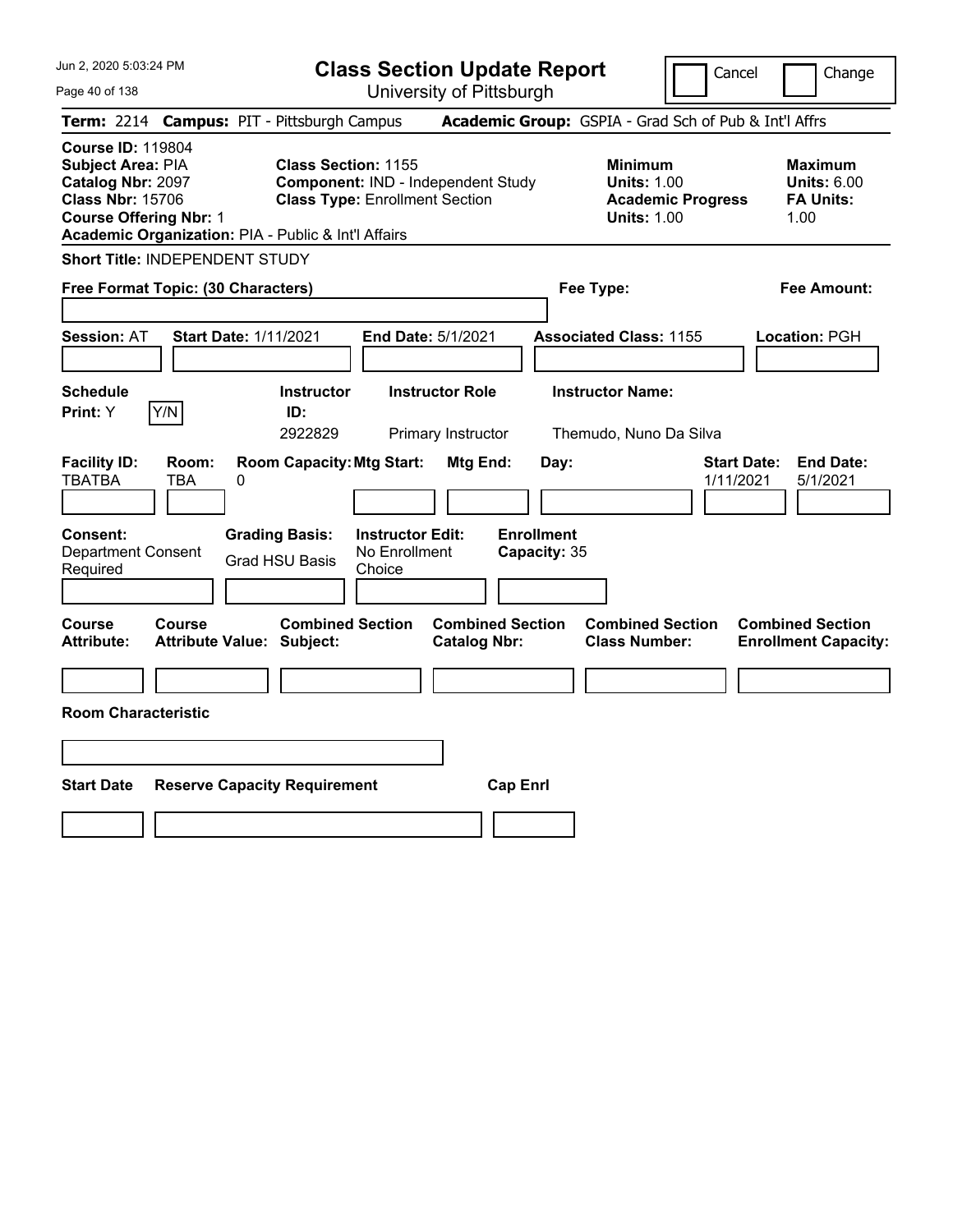| Jun 2, 2020 5:03:24 PM                                                                                                                                                                       |                                                                                                           | <b>Class Section Update Report</b>             |                                                                                        | Cancel<br>Change                                                 |
|----------------------------------------------------------------------------------------------------------------------------------------------------------------------------------------------|-----------------------------------------------------------------------------------------------------------|------------------------------------------------|----------------------------------------------------------------------------------------|------------------------------------------------------------------|
| Page 41 of 138                                                                                                                                                                               |                                                                                                           | University of Pittsburgh                       |                                                                                        |                                                                  |
| Term: 2214 Campus: PIT - Pittsburgh Campus                                                                                                                                                   |                                                                                                           |                                                | Academic Group: GSPIA - Grad Sch of Pub & Int'l Affrs                                  |                                                                  |
| <b>Course ID: 119804</b><br>Subject Area: PIA<br><b>Catalog Nbr: 2097</b><br><b>Class Nbr: 17357</b><br><b>Course Offering Nbr: 1</b><br>Academic Organization: PIA - Public & Int'l Affairs | <b>Class Section: 1170</b><br>Component: IND - Independent Study<br><b>Class Type: Enrollment Section</b> |                                                | <b>Minimum</b><br><b>Units: 1.00</b><br><b>Academic Progress</b><br><b>Units: 1.00</b> | <b>Maximum</b><br><b>Units: 6.00</b><br><b>FA Units:</b><br>1.00 |
| Short Title: INDEPENDENT STUDY                                                                                                                                                               |                                                                                                           |                                                |                                                                                        |                                                                  |
| Free Format Topic: (30 Characters)                                                                                                                                                           |                                                                                                           |                                                | Fee Type:                                                                              | Fee Amount:                                                      |
| Session: AT<br><b>Start Date: 1/11/2021</b>                                                                                                                                                  |                                                                                                           | End Date: 5/1/2021                             | <b>Associated Class: 1170</b>                                                          | Location: PGH                                                    |
| <b>Schedule</b><br>Y/N<br>Print: Y                                                                                                                                                           | <b>Instructor</b><br>ID:<br>2953420                                                                       | <b>Instructor Role</b><br>Primary Instructor   | <b>Instructor Name:</b><br>Lewin, Michael                                              |                                                                  |
| <b>Facility ID:</b><br>Room:<br><b>TBATBA</b><br>TBA<br>0                                                                                                                                    | <b>Room Capacity: Mtg Start:</b>                                                                          | Mtg End:<br>Day:                               |                                                                                        | <b>Start Date:</b><br><b>End Date:</b><br>1/11/2021<br>5/1/2021  |
| <b>Consent:</b><br><b>Department Consent</b><br>Required                                                                                                                                     | <b>Instructor Edit:</b><br><b>Grading Basis:</b><br>No Enrollment<br><b>Grad HSU Basis</b><br>Choice      | <b>Enrollment</b><br>Capacity: 35              |                                                                                        |                                                                  |
| <b>Course</b><br><b>Course</b><br><b>Attribute:</b><br><b>Attribute Value: Subject:</b>                                                                                                      | <b>Combined Section</b>                                                                                   | <b>Combined Section</b><br><b>Catalog Nbr:</b> | <b>Combined Section</b><br><b>Class Number:</b>                                        | <b>Combined Section</b><br><b>Enrollment Capacity:</b>           |
| <b>Room Characteristic</b>                                                                                                                                                                   |                                                                                                           |                                                |                                                                                        |                                                                  |
|                                                                                                                                                                                              |                                                                                                           |                                                |                                                                                        |                                                                  |
| <b>Start Date</b>                                                                                                                                                                            | <b>Reserve Capacity Requirement</b>                                                                       | <b>Cap Enrl</b>                                |                                                                                        |                                                                  |
|                                                                                                                                                                                              |                                                                                                           |                                                |                                                                                        |                                                                  |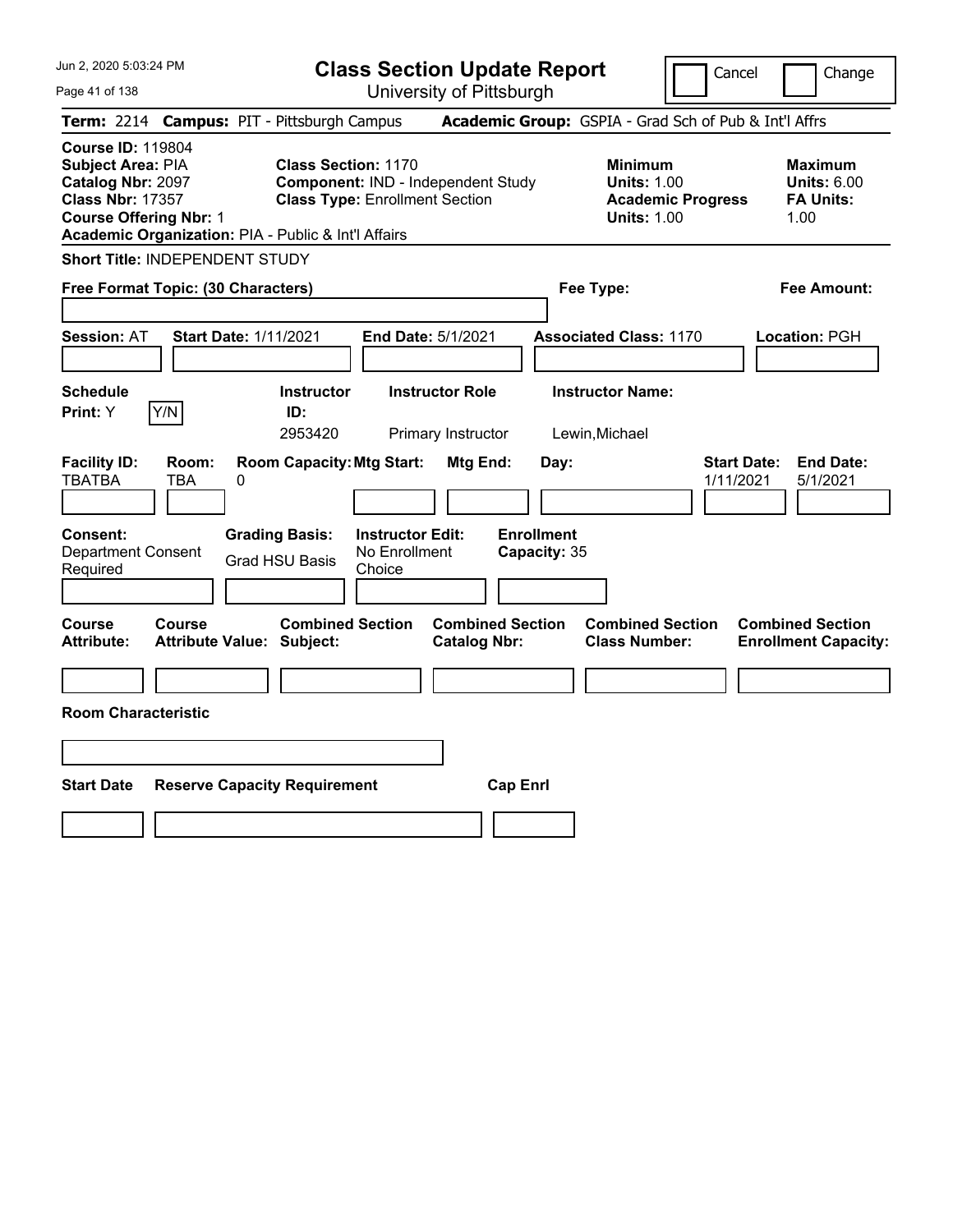| Jun 2, 2020 5:03:24 PM                                                                                                                                                                |                                                                                                           | <b>Class Section Update Report</b>             |                                                                                        | Cancel<br>Change                                                 |
|---------------------------------------------------------------------------------------------------------------------------------------------------------------------------------------|-----------------------------------------------------------------------------------------------------------|------------------------------------------------|----------------------------------------------------------------------------------------|------------------------------------------------------------------|
| Page 42 of 138                                                                                                                                                                        |                                                                                                           | University of Pittsburgh                       |                                                                                        |                                                                  |
| Term: 2214 Campus: PIT - Pittsburgh Campus                                                                                                                                            |                                                                                                           |                                                | Academic Group: GSPIA - Grad Sch of Pub & Int'l Affrs                                  |                                                                  |
| <b>Course ID: 119804</b><br>Subject Area: PIA<br>Catalog Nbr: 2097<br><b>Class Nbr: 17358</b><br><b>Course Offering Nbr: 1</b><br>Academic Organization: PIA - Public & Int'l Affairs | <b>Class Section: 1180</b><br>Component: IND - Independent Study<br><b>Class Type: Enrollment Section</b> |                                                | <b>Minimum</b><br><b>Units: 1.00</b><br><b>Academic Progress</b><br><b>Units: 1.00</b> | <b>Maximum</b><br><b>Units: 6.00</b><br><b>FA Units:</b><br>1.00 |
| Short Title: INDEPENDENT STUDY                                                                                                                                                        |                                                                                                           |                                                |                                                                                        |                                                                  |
| Free Format Topic: (30 Characters)                                                                                                                                                    |                                                                                                           |                                                | Fee Type:                                                                              | Fee Amount:                                                      |
| <b>Start Date: 1/11/2021</b><br><b>Session: AT</b>                                                                                                                                    |                                                                                                           | End Date: 5/1/2021                             | <b>Associated Class: 1180</b>                                                          | Location: PGH                                                    |
| <b>Schedule</b><br>Y/N<br>Print: Y                                                                                                                                                    | <b>Instructor</b><br>ID:<br>2909837                                                                       | <b>Instructor Role</b><br>Primary Instructor   | <b>Instructor Name:</b><br>Dunn, William N                                             |                                                                  |
| <b>Facility ID:</b><br>Room:<br><b>TBATBA</b><br>TBA<br>0                                                                                                                             | <b>Room Capacity: Mtg Start:</b>                                                                          | Mtg End:<br>Day:                               |                                                                                        | <b>Start Date:</b><br><b>End Date:</b><br>1/11/2021<br>5/1/2021  |
| Consent:<br><b>Department Consent</b><br>Required                                                                                                                                     | <b>Grading Basis:</b><br><b>Instructor Edit:</b><br>No Enrollment<br><b>Grad HSU Basis</b><br>Choice      | <b>Enrollment</b><br>Capacity: 35              |                                                                                        |                                                                  |
| Course<br><b>Course</b><br><b>Attribute:</b><br><b>Attribute Value: Subject:</b>                                                                                                      | <b>Combined Section</b>                                                                                   | <b>Combined Section</b><br><b>Catalog Nbr:</b> | <b>Combined Section</b><br><b>Class Number:</b>                                        | <b>Combined Section</b><br><b>Enrollment Capacity:</b>           |
|                                                                                                                                                                                       |                                                                                                           |                                                |                                                                                        |                                                                  |
| <b>Room Characteristic</b>                                                                                                                                                            |                                                                                                           |                                                |                                                                                        |                                                                  |
|                                                                                                                                                                                       |                                                                                                           |                                                |                                                                                        |                                                                  |
| <b>Start Date</b>                                                                                                                                                                     | <b>Reserve Capacity Requirement</b>                                                                       | <b>Cap Enrl</b>                                |                                                                                        |                                                                  |
|                                                                                                                                                                                       |                                                                                                           |                                                |                                                                                        |                                                                  |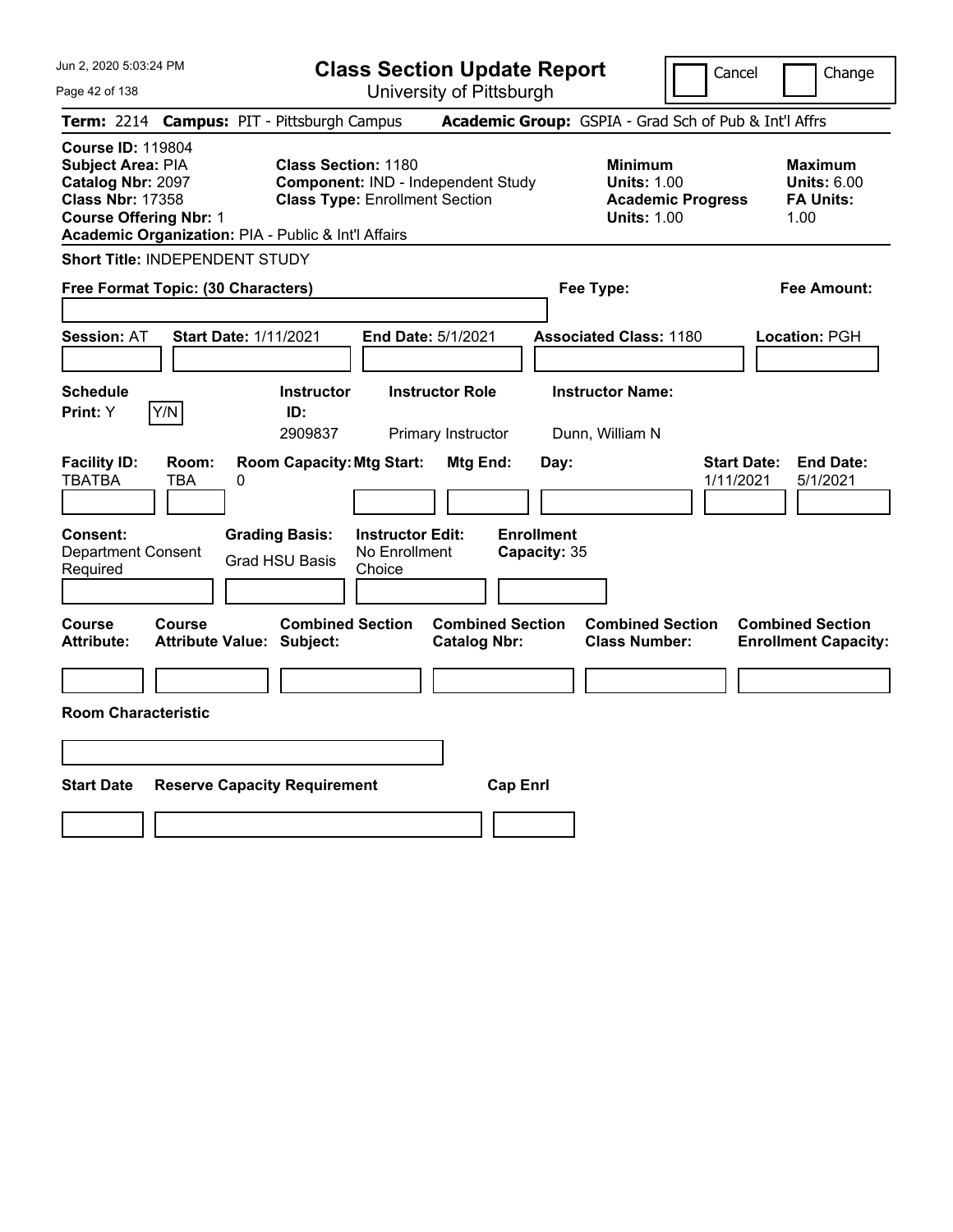| Jun 2, 2020 5:03:24 PM                                                                                                                                                                |                                                                                                           | <b>Class Section Update Report</b>             |                                                                                        | Cancel<br>Change                                                 |
|---------------------------------------------------------------------------------------------------------------------------------------------------------------------------------------|-----------------------------------------------------------------------------------------------------------|------------------------------------------------|----------------------------------------------------------------------------------------|------------------------------------------------------------------|
| Page 43 of 138                                                                                                                                                                        |                                                                                                           | University of Pittsburgh                       |                                                                                        |                                                                  |
| Term: 2214 Campus: PIT - Pittsburgh Campus                                                                                                                                            |                                                                                                           |                                                | Academic Group: GSPIA - Grad Sch of Pub & Int'l Affrs                                  |                                                                  |
| <b>Course ID: 119804</b><br>Subject Area: PIA<br>Catalog Nbr: 2097<br><b>Class Nbr: 17360</b><br><b>Course Offering Nbr: 1</b><br>Academic Organization: PIA - Public & Int'l Affairs | <b>Class Section: 1200</b><br>Component: IND - Independent Study<br><b>Class Type: Enrollment Section</b> |                                                | <b>Minimum</b><br><b>Units: 1.00</b><br><b>Academic Progress</b><br><b>Units: 1.00</b> | <b>Maximum</b><br><b>Units: 6.00</b><br><b>FA Units:</b><br>1.00 |
| Short Title: INDEPENDENT STUDY                                                                                                                                                        |                                                                                                           |                                                |                                                                                        |                                                                  |
| Free Format Topic: (30 Characters)                                                                                                                                                    |                                                                                                           |                                                | Fee Type:                                                                              | Fee Amount:                                                      |
| <b>Start Date: 1/11/2021</b><br><b>Session: AT</b>                                                                                                                                    |                                                                                                           | End Date: 5/1/2021                             | <b>Associated Class: 1200</b>                                                          | Location: PGH                                                    |
| <b>Schedule</b><br>Y/N<br>Print: Y                                                                                                                                                    | <b>Instructor</b><br>ID:<br>2960868                                                                       | <b>Instructor Role</b><br>Primary Instructor   | <b>Instructor Name:</b><br>Santucci, Julia M                                           |                                                                  |
| <b>Facility ID:</b><br>Room:<br><b>TBATBA</b><br>TBA<br>0                                                                                                                             | <b>Room Capacity: Mtg Start:</b>                                                                          | Mtg End:<br>Day:                               |                                                                                        | <b>Start Date:</b><br><b>End Date:</b><br>1/11/2021<br>5/1/2021  |
| Consent:<br><b>Department Consent</b><br>Required                                                                                                                                     | <b>Grading Basis:</b><br><b>Instructor Edit:</b><br>No Enrollment<br><b>Grad HSU Basis</b><br>Choice      | <b>Enrollment</b><br>Capacity: 35              |                                                                                        |                                                                  |
| Course<br><b>Course</b><br><b>Attribute:</b><br><b>Attribute Value: Subject:</b>                                                                                                      | <b>Combined Section</b>                                                                                   | <b>Combined Section</b><br><b>Catalog Nbr:</b> | <b>Combined Section</b><br><b>Class Number:</b>                                        | <b>Combined Section</b><br><b>Enrollment Capacity:</b>           |
|                                                                                                                                                                                       |                                                                                                           |                                                |                                                                                        |                                                                  |
| <b>Room Characteristic</b>                                                                                                                                                            |                                                                                                           |                                                |                                                                                        |                                                                  |
|                                                                                                                                                                                       |                                                                                                           |                                                |                                                                                        |                                                                  |
| <b>Start Date</b>                                                                                                                                                                     | <b>Reserve Capacity Requirement</b>                                                                       | <b>Cap Enrl</b>                                |                                                                                        |                                                                  |
|                                                                                                                                                                                       |                                                                                                           |                                                |                                                                                        |                                                                  |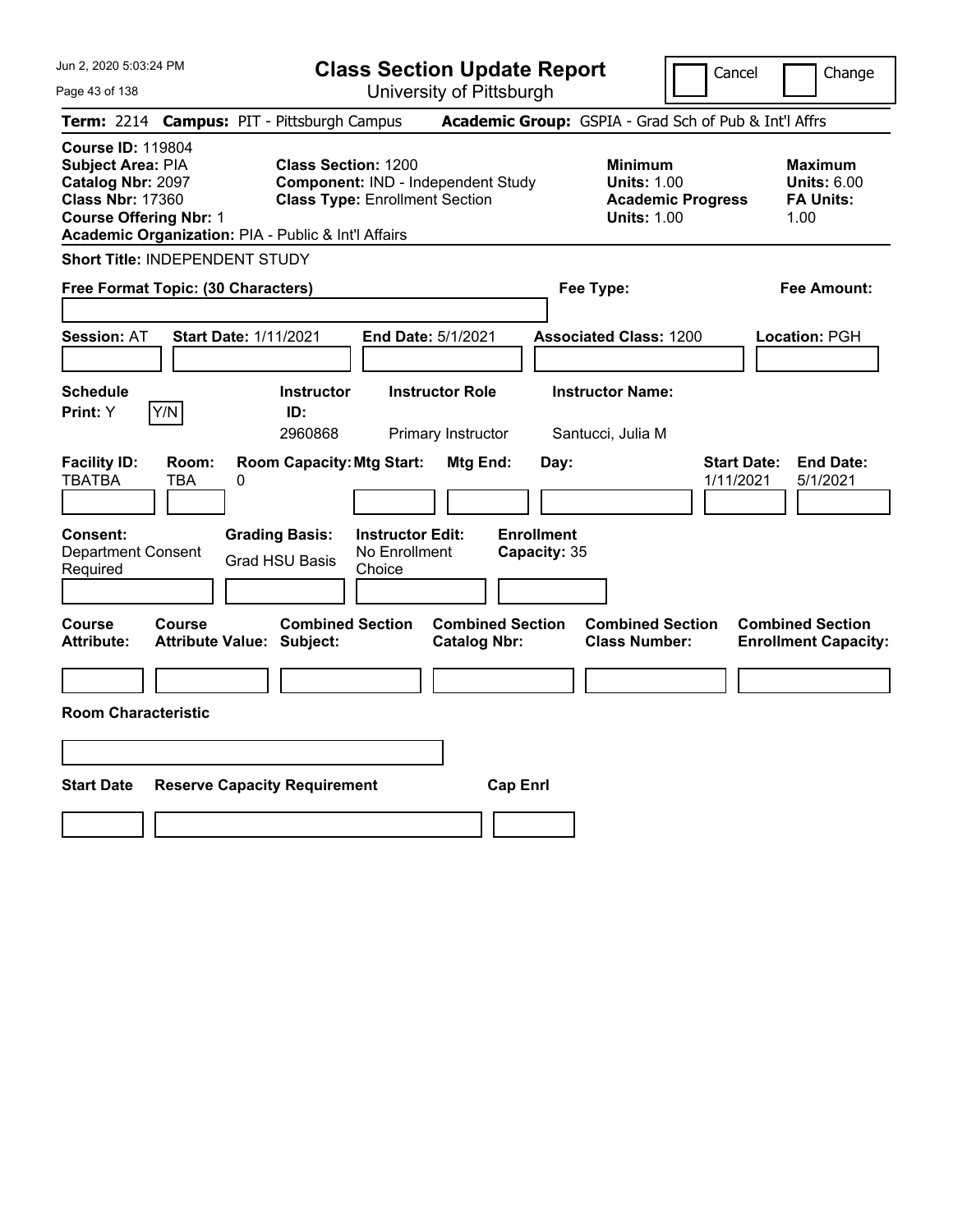| Jun 2, 2020 5:03:24 PM                                                                                                                                                                |                                            |                                                                     |                                                    | <b>Class Section Update Report</b>             |                                   |                                                            | Cancel                   | Change                                                           |
|---------------------------------------------------------------------------------------------------------------------------------------------------------------------------------------|--------------------------------------------|---------------------------------------------------------------------|----------------------------------------------------|------------------------------------------------|-----------------------------------|------------------------------------------------------------|--------------------------|------------------------------------------------------------------|
| Page 44 of 138                                                                                                                                                                        |                                            |                                                                     |                                                    | University of Pittsburgh                       |                                   |                                                            |                          |                                                                  |
| <b>Term: 2214</b>                                                                                                                                                                     | <b>Campus: PIT - Pittsburgh Campus</b>     |                                                                     |                                                    |                                                |                                   |                                                            |                          | Academic Group: GSPIA - Grad Sch of Pub & Int'l Affrs            |
| <b>Course ID: 119804</b><br>Subject Area: PIA<br>Catalog Nbr: 2097<br><b>Class Nbr: 17361</b><br><b>Course Offering Nbr: 1</b><br>Academic Organization: PIA - Public & Int'l Affairs |                                            | <b>Class Section: 1210</b><br><b>Class Type: Enrollment Section</b> |                                                    | Component: IND - Independent Study             |                                   | <b>Minimum</b><br><b>Units: 1.00</b><br><b>Units: 1.00</b> | <b>Academic Progress</b> | <b>Maximum</b><br><b>Units: 6.00</b><br><b>FA Units:</b><br>1.00 |
| <b>Short Title: INDEPENDENT STUDY</b>                                                                                                                                                 |                                            |                                                                     |                                                    |                                                |                                   |                                                            |                          |                                                                  |
| Free Format Topic: (30 Characters)                                                                                                                                                    |                                            |                                                                     |                                                    |                                                |                                   | Fee Type:                                                  |                          | Fee Amount:                                                      |
| <b>Session: AT</b>                                                                                                                                                                    | <b>Start Date: 1/11/2021</b>               |                                                                     |                                                    | End Date: 5/1/2021                             |                                   | <b>Associated Class: 1210</b>                              |                          | Location: PGH                                                    |
| <b>Schedule</b><br>Y/N<br><b>Print:</b> Y                                                                                                                                             |                                            | <b>Instructor</b><br>ID:<br>2941685                                 |                                                    | <b>Instructor Role</b><br>Primary Instructor   |                                   | <b>Instructor Name:</b><br>Murtazashvili, Ilia             |                          |                                                                  |
| <b>Facility ID:</b><br><b>TBATBA</b>                                                                                                                                                  | Room:<br>TBA<br>0                          | <b>Room Capacity: Mtg Start:</b>                                    |                                                    | Mtg End:                                       | Day:                              |                                                            | 1/11/2021                | <b>Start Date:</b><br><b>End Date:</b><br>5/1/2021               |
| Consent:<br><b>Department Consent</b><br>Required                                                                                                                                     |                                            | <b>Grading Basis:</b><br><b>Grad HSU Basis</b>                      | <b>Instructor Edit:</b><br>No Enrollment<br>Choice |                                                | <b>Enrollment</b><br>Capacity: 35 |                                                            |                          |                                                                  |
| Course<br><b>Attribute:</b>                                                                                                                                                           | Course<br><b>Attribute Value: Subject:</b> | <b>Combined Section</b>                                             |                                                    | <b>Combined Section</b><br><b>Catalog Nbr:</b> |                                   | <b>Combined Section</b><br><b>Class Number:</b>            |                          | <b>Combined Section</b><br><b>Enrollment Capacity:</b>           |
|                                                                                                                                                                                       |                                            |                                                                     |                                                    |                                                |                                   |                                                            |                          |                                                                  |
| <b>Room Characteristic</b>                                                                                                                                                            |                                            |                                                                     |                                                    |                                                |                                   |                                                            |                          |                                                                  |
|                                                                                                                                                                                       |                                            |                                                                     |                                                    |                                                |                                   |                                                            |                          |                                                                  |
| <b>Start Date</b>                                                                                                                                                                     | <b>Reserve Capacity Requirement</b>        |                                                                     |                                                    |                                                | <b>Cap Enrl</b>                   |                                                            |                          |                                                                  |
|                                                                                                                                                                                       |                                            |                                                                     |                                                    |                                                |                                   |                                                            |                          |                                                                  |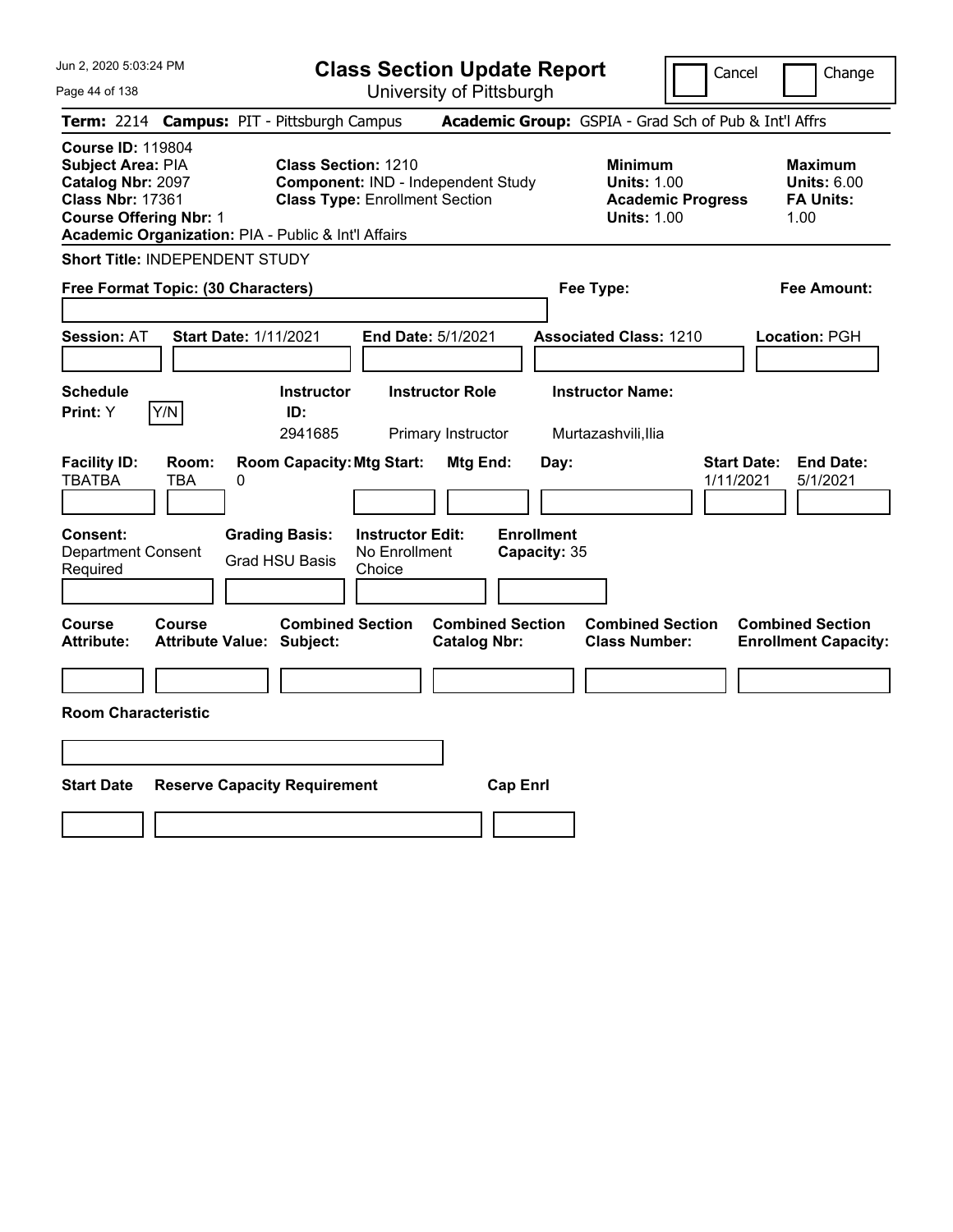| Jun 2, 2020 5:03:24 PM                                                                                                                                                                |                                            |                                                                     |                                                    | <b>Class Section Update Report</b>             |                                   |                                                            | Cancel                   | Change                                                           |
|---------------------------------------------------------------------------------------------------------------------------------------------------------------------------------------|--------------------------------------------|---------------------------------------------------------------------|----------------------------------------------------|------------------------------------------------|-----------------------------------|------------------------------------------------------------|--------------------------|------------------------------------------------------------------|
| Page 45 of 138                                                                                                                                                                        |                                            |                                                                     |                                                    | University of Pittsburgh                       |                                   |                                                            |                          |                                                                  |
| Term: 2214 Campus: PIT - Pittsburgh Campus                                                                                                                                            |                                            |                                                                     |                                                    |                                                |                                   |                                                            |                          | Academic Group: GSPIA - Grad Sch of Pub & Int'l Affrs            |
| <b>Course ID: 119804</b><br>Subject Area: PIA<br>Catalog Nbr: 2097<br><b>Class Nbr: 17362</b><br><b>Course Offering Nbr: 1</b><br>Academic Organization: PIA - Public & Int'l Affairs |                                            | <b>Class Section: 1220</b><br><b>Class Type: Enrollment Section</b> |                                                    | Component: IND - Independent Study             |                                   | <b>Minimum</b><br><b>Units: 1.00</b><br><b>Units: 1.00</b> | <b>Academic Progress</b> | <b>Maximum</b><br><b>Units: 6.00</b><br><b>FA Units:</b><br>1.00 |
| <b>Short Title: INDEPENDENT STUDY</b>                                                                                                                                                 |                                            |                                                                     |                                                    |                                                |                                   |                                                            |                          |                                                                  |
| Free Format Topic: (30 Characters)                                                                                                                                                    |                                            |                                                                     |                                                    |                                                |                                   | Fee Type:                                                  |                          | Fee Amount:                                                      |
| <b>Session: AT</b>                                                                                                                                                                    | <b>Start Date: 1/11/2021</b>               |                                                                     | End Date: 5/1/2021                                 |                                                |                                   | <b>Associated Class: 1220</b>                              |                          | Location: PGH                                                    |
| <b>Schedule</b><br>Y/N<br><b>Print:</b> Y                                                                                                                                             |                                            | <b>Instructor</b><br>ID:<br>2954711                                 |                                                    | <b>Instructor Role</b><br>Primary Instructor   |                                   | <b>Instructor Name:</b><br>Weber, Jeremy Glenn             |                          |                                                                  |
| <b>Facility ID:</b><br><b>TBATBA</b>                                                                                                                                                  | Room:<br>TBA<br>0                          | <b>Room Capacity: Mtg Start:</b>                                    |                                                    | Mtg End:                                       | Day:                              |                                                            | 1/11/2021                | <b>Start Date:</b><br><b>End Date:</b><br>5/1/2021               |
| Consent:<br><b>Department Consent</b><br>Required                                                                                                                                     |                                            | <b>Grading Basis:</b><br><b>Grad HSU Basis</b>                      | <b>Instructor Edit:</b><br>No Enrollment<br>Choice |                                                | <b>Enrollment</b><br>Capacity: 35 |                                                            |                          |                                                                  |
| Course<br><b>Attribute:</b>                                                                                                                                                           | Course<br><b>Attribute Value: Subject:</b> | <b>Combined Section</b>                                             |                                                    | <b>Combined Section</b><br><b>Catalog Nbr:</b> |                                   | <b>Combined Section</b><br><b>Class Number:</b>            |                          | <b>Combined Section</b><br><b>Enrollment Capacity:</b>           |
|                                                                                                                                                                                       |                                            |                                                                     |                                                    |                                                |                                   |                                                            |                          |                                                                  |
| <b>Room Characteristic</b>                                                                                                                                                            |                                            |                                                                     |                                                    |                                                |                                   |                                                            |                          |                                                                  |
|                                                                                                                                                                                       |                                            |                                                                     |                                                    |                                                |                                   |                                                            |                          |                                                                  |
| <b>Start Date</b>                                                                                                                                                                     | <b>Reserve Capacity Requirement</b>        |                                                                     |                                                    | <b>Cap Enrl</b>                                |                                   |                                                            |                          |                                                                  |
|                                                                                                                                                                                       |                                            |                                                                     |                                                    |                                                |                                   |                                                            |                          |                                                                  |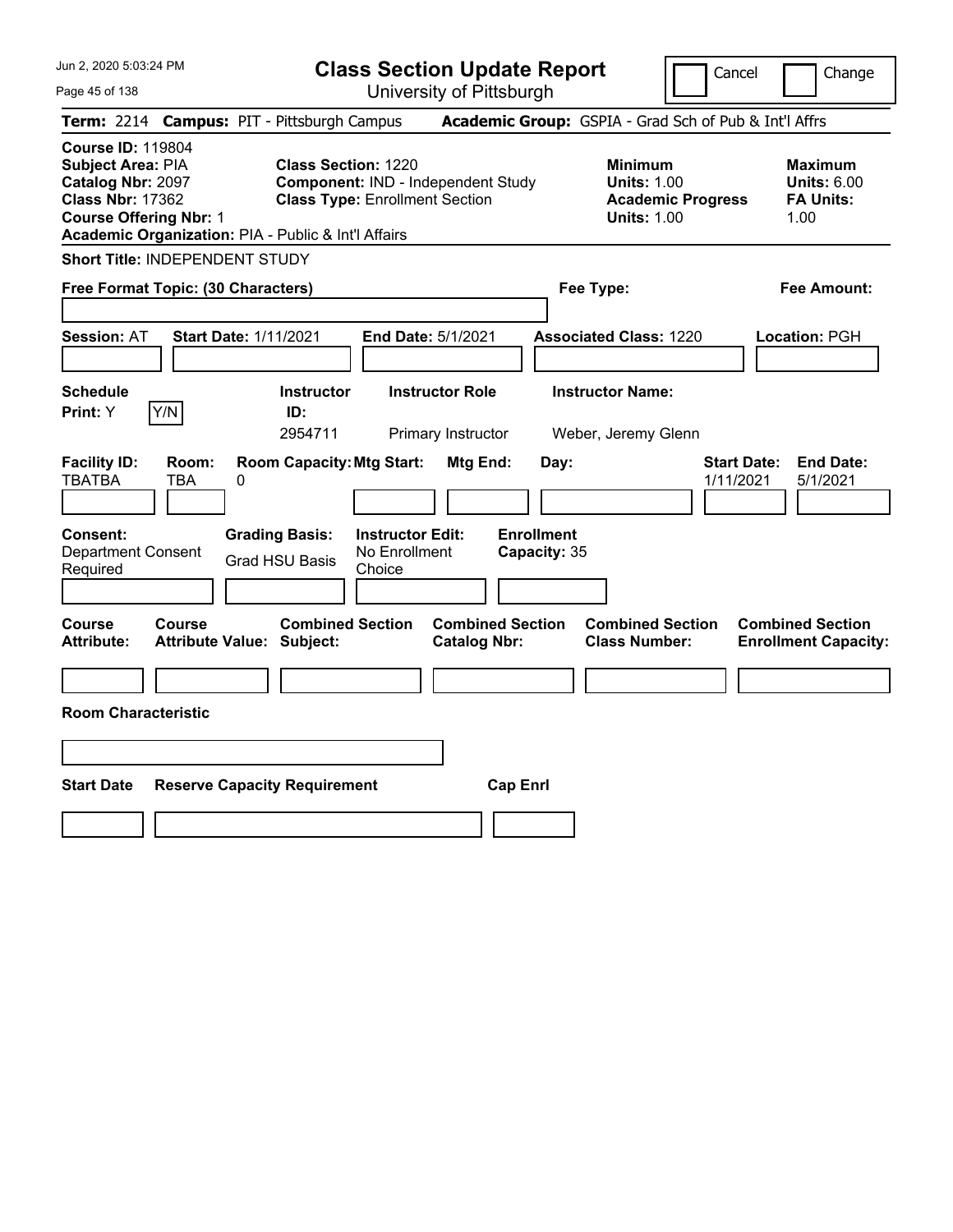| Jun 2, 2020 5:03:24 PM                                                                                                                                                                |                                                             | <b>Class Section Update Report</b>                                          |                                                |                                                                                        | Cancel<br>Change                                                 |
|---------------------------------------------------------------------------------------------------------------------------------------------------------------------------------------|-------------------------------------------------------------|-----------------------------------------------------------------------------|------------------------------------------------|----------------------------------------------------------------------------------------|------------------------------------------------------------------|
| Page 46 of 138                                                                                                                                                                        |                                                             | University of Pittsburgh                                                    |                                                |                                                                                        |                                                                  |
| Term: 2214 Campus: PIT - Pittsburgh Campus                                                                                                                                            |                                                             |                                                                             |                                                | Academic Group: GSPIA - Grad Sch of Pub & Int'l Affrs                                  |                                                                  |
| <b>Course ID: 119804</b><br>Subject Area: PIA<br>Catalog Nbr: 2097<br><b>Class Nbr: 17928</b><br><b>Course Offering Nbr: 1</b><br>Academic Organization: PIA - Public & Int'l Affairs | <b>Class Section: 1230</b>                                  | Component: IND - Independent Study<br><b>Class Type: Enrollment Section</b> |                                                | <b>Minimum</b><br><b>Units: 1.00</b><br><b>Academic Progress</b><br><b>Units: 1.00</b> | <b>Maximum</b><br><b>Units: 6.00</b><br><b>FA Units:</b><br>1.00 |
| Short Title: INDEPENDENT STUDY                                                                                                                                                        |                                                             |                                                                             |                                                |                                                                                        |                                                                  |
| Free Format Topic: (30 Characters)                                                                                                                                                    |                                                             |                                                                             |                                                | Fee Type:                                                                              | Fee Amount:                                                      |
| <b>Session: AT</b>                                                                                                                                                                    | <b>Start Date: 1/11/2021</b>                                | End Date: 5/1/2021                                                          |                                                | <b>Associated Class: 1230</b>                                                          | Location: PGH                                                    |
| <b>Schedule</b><br>Y/N<br>Print: Y                                                                                                                                                    | <b>Instructor</b><br>ID:<br>2951149                         | <b>Instructor Role</b><br>Primary Instructor                                |                                                | <b>Instructor Name:</b><br>Gonzalez Rivas, Marcela                                     |                                                                  |
| <b>Facility ID:</b><br>Room:<br><b>TBATBA</b><br>TBA                                                                                                                                  | <b>Room Capacity: Mtg Start:</b><br>0                       |                                                                             | Mtg End:<br>Day:                               |                                                                                        | <b>Start Date:</b><br><b>End Date:</b><br>1/11/2021<br>5/1/2021  |
| Consent:<br>No Special Consent<br>Required                                                                                                                                            | <b>Grading Basis:</b><br><b>Grad HSU Basis</b>              | <b>Instructor Edit:</b><br>No Enrollment<br>Choice                          | <b>Enrollment</b><br>Capacity: 35              |                                                                                        |                                                                  |
| Course<br><b>Course</b><br><b>Attribute:</b>                                                                                                                                          | <b>Combined Section</b><br><b>Attribute Value: Subject:</b> |                                                                             | <b>Combined Section</b><br><b>Catalog Nbr:</b> | <b>Combined Section</b><br><b>Class Number:</b>                                        | <b>Combined Section</b><br><b>Enrollment Capacity:</b>           |
|                                                                                                                                                                                       |                                                             |                                                                             |                                                |                                                                                        |                                                                  |
| <b>Room Characteristic</b>                                                                                                                                                            |                                                             |                                                                             |                                                |                                                                                        |                                                                  |
|                                                                                                                                                                                       |                                                             |                                                                             |                                                |                                                                                        |                                                                  |
| <b>Start Date</b>                                                                                                                                                                     | <b>Reserve Capacity Requirement</b>                         |                                                                             | <b>Cap Enrl</b>                                |                                                                                        |                                                                  |
|                                                                                                                                                                                       |                                                             |                                                                             |                                                |                                                                                        |                                                                  |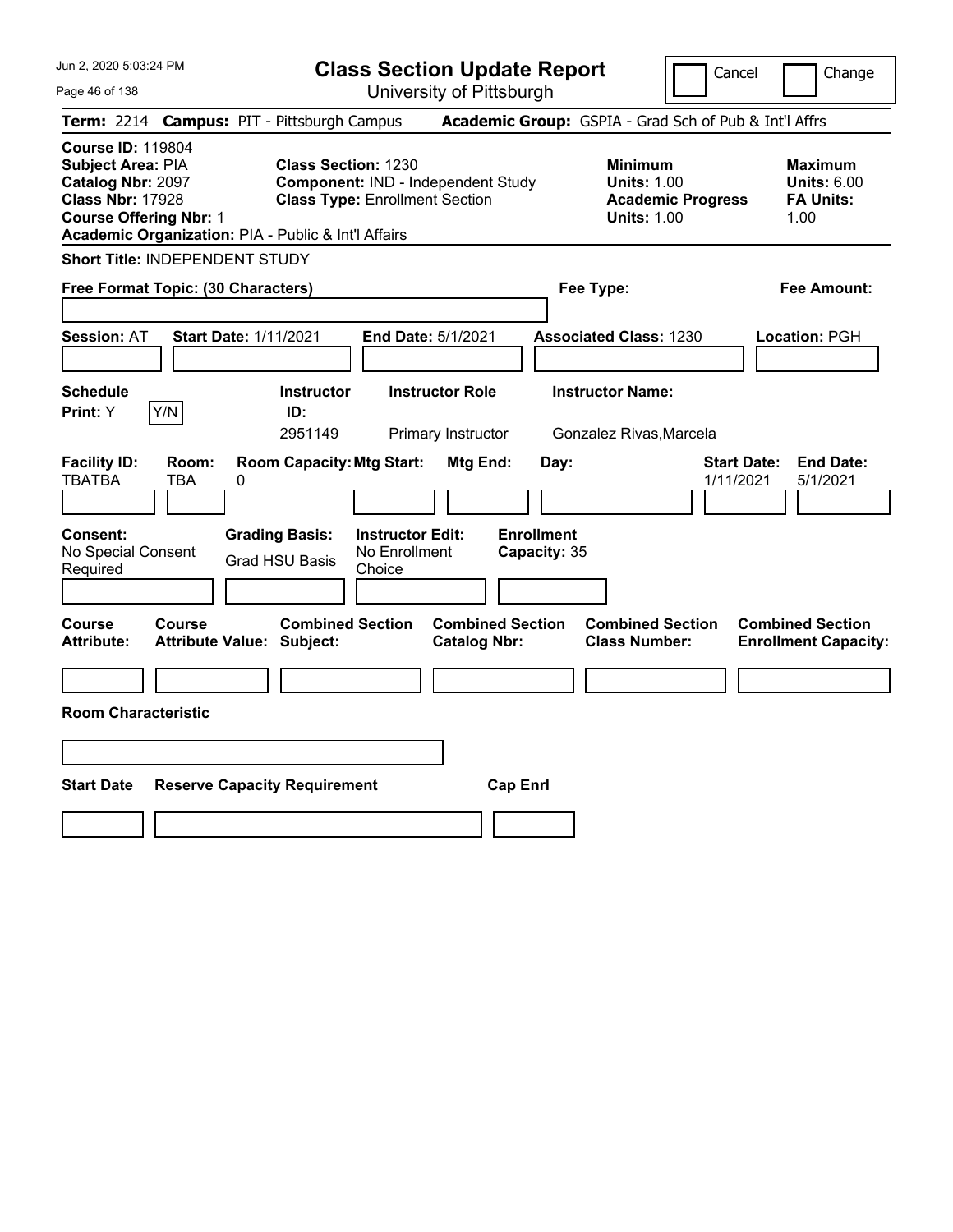| Jun 2, 2020 5:03:24 PM                                                                                                                                                                |                                                |                                                                                                           | <b>Class Section Update Report</b>             |                                                            | Cancel                          | Change                                                           |
|---------------------------------------------------------------------------------------------------------------------------------------------------------------------------------------|------------------------------------------------|-----------------------------------------------------------------------------------------------------------|------------------------------------------------|------------------------------------------------------------|---------------------------------|------------------------------------------------------------------|
| Page 47 of 138                                                                                                                                                                        |                                                |                                                                                                           | University of Pittsburgh                       |                                                            |                                 |                                                                  |
| <b>Term: 2214</b>                                                                                                                                                                     |                                                | <b>Campus: PIT - Pittsburgh Campus</b>                                                                    |                                                | Academic Group: GSPIA - Grad Sch of Pub & Int'l Affrs      |                                 |                                                                  |
| <b>Course ID: 119804</b><br>Subject Area: PIA<br>Catalog Nbr: 2097<br><b>Class Nbr: 17929</b><br><b>Course Offering Nbr: 1</b><br>Academic Organization: PIA - Public & Int'l Affairs |                                                | <b>Class Section: 1240</b><br>Component: IND - Independent Study<br><b>Class Type: Enrollment Section</b> |                                                | <b>Minimum</b><br><b>Units: 1.00</b><br><b>Units: 1.00</b> | <b>Academic Progress</b>        | <b>Maximum</b><br><b>Units: 6.00</b><br><b>FA Units:</b><br>1.00 |
| Short Title: INDEPENDENT STUDY                                                                                                                                                        |                                                |                                                                                                           |                                                |                                                            |                                 |                                                                  |
| Free Format Topic: (30 Characters)                                                                                                                                                    |                                                |                                                                                                           |                                                | Fee Type:                                                  |                                 | Fee Amount:                                                      |
| <b>Session: AT</b>                                                                                                                                                                    | <b>Start Date: 1/11/2021</b>                   |                                                                                                           | End Date: 5/1/2021                             | <b>Associated Class: 1240</b>                              |                                 | Location: PGH                                                    |
| <b>Schedule</b><br>Y/N<br>Print: Y                                                                                                                                                    |                                                | <b>Instructor</b><br>ID:<br>3511568                                                                       | <b>Instructor Role</b><br>Primary Instructor   | <b>Instructor Name:</b><br>Jones, Daniel B                 |                                 |                                                                  |
| <b>Facility ID:</b><br><b>TBATBA</b><br><b>TBA</b>                                                                                                                                    | Room:<br>0                                     | <b>Room Capacity: Mtg Start:</b>                                                                          | Mtg End:                                       | Day:                                                       | <b>Start Date:</b><br>1/11/2021 | <b>End Date:</b><br>5/1/2021                                     |
| Consent:<br>No Special Consent<br>Required                                                                                                                                            | <b>Grading Basis:</b><br><b>Grad HSU Basis</b> | <b>Instructor Edit:</b><br>No Enrollment<br>Choice                                                        |                                                | <b>Enrollment</b><br>Capacity: 35                          |                                 |                                                                  |
| Course<br><b>Course</b><br><b>Attribute:</b>                                                                                                                                          | <b>Attribute Value: Subject:</b>               | <b>Combined Section</b>                                                                                   | <b>Combined Section</b><br><b>Catalog Nbr:</b> | <b>Class Number:</b>                                       | <b>Combined Section</b>         | <b>Combined Section</b><br><b>Enrollment Capacity:</b>           |
|                                                                                                                                                                                       |                                                |                                                                                                           |                                                |                                                            |                                 |                                                                  |
| <b>Room Characteristic</b>                                                                                                                                                            |                                                |                                                                                                           |                                                |                                                            |                                 |                                                                  |
|                                                                                                                                                                                       |                                                |                                                                                                           |                                                |                                                            |                                 |                                                                  |
| <b>Start Date</b>                                                                                                                                                                     | <b>Reserve Capacity Requirement</b>            |                                                                                                           | <b>Cap Enrl</b>                                |                                                            |                                 |                                                                  |
|                                                                                                                                                                                       |                                                |                                                                                                           |                                                |                                                            |                                 |                                                                  |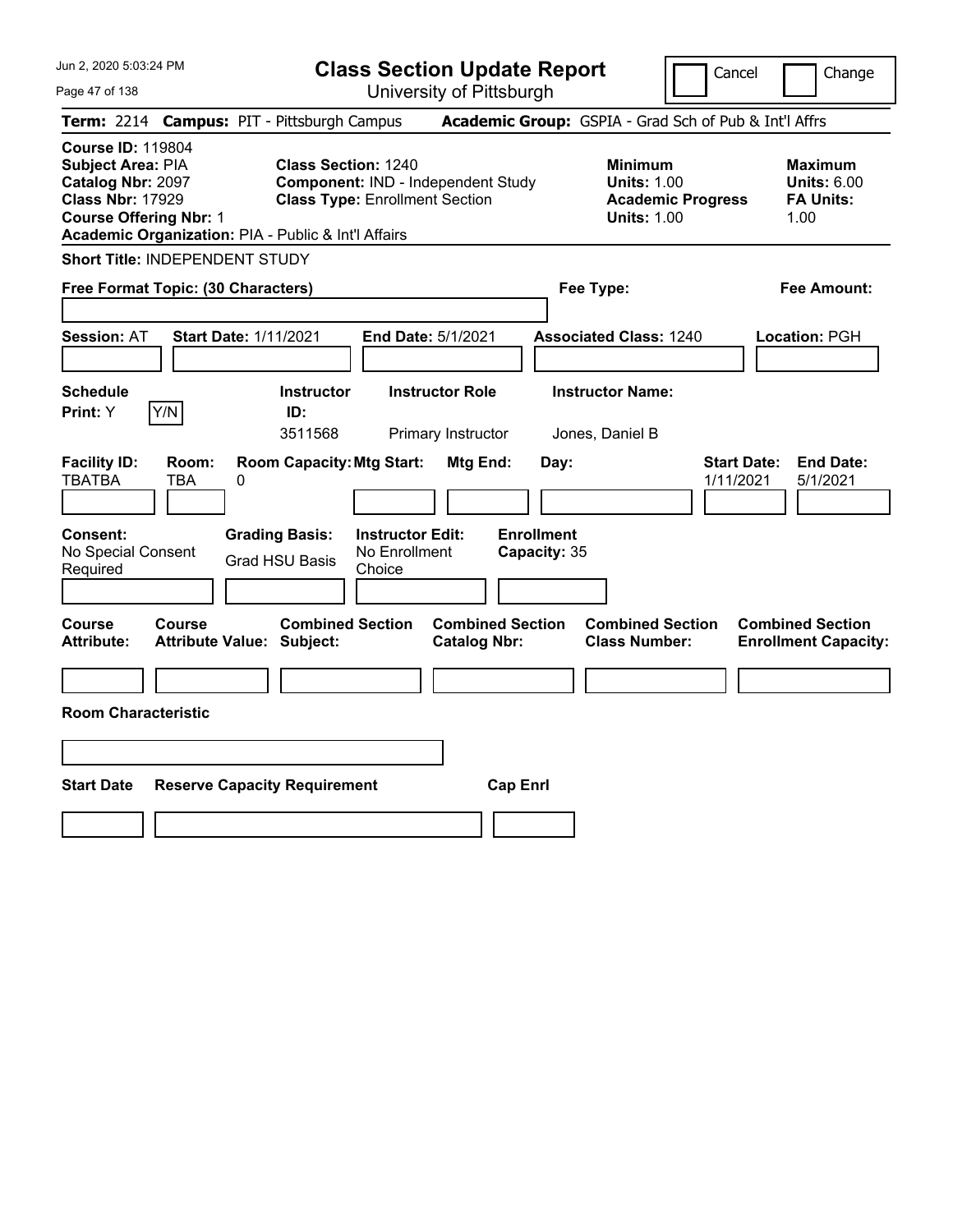| Jun 2, 2020 5:03:24 PM                                                                                                                                                                |                                                   |                                                                                                           | <b>Class Section Update Report</b>                 |                                                |                                   |                                                            | Cancel                   | Change                                                           |
|---------------------------------------------------------------------------------------------------------------------------------------------------------------------------------------|---------------------------------------------------|-----------------------------------------------------------------------------------------------------------|----------------------------------------------------|------------------------------------------------|-----------------------------------|------------------------------------------------------------|--------------------------|------------------------------------------------------------------|
| Page 48 of 138                                                                                                                                                                        |                                                   |                                                                                                           |                                                    | University of Pittsburgh                       |                                   |                                                            |                          |                                                                  |
| Term: 2214 Campus: PIT - Pittsburgh Campus                                                                                                                                            |                                                   |                                                                                                           |                                                    |                                                |                                   | Academic Group: GSPIA - Grad Sch of Pub & Int'l Affrs      |                          |                                                                  |
| <b>Course ID: 119804</b><br>Subject Area: PIA<br>Catalog Nbr: 2097<br><b>Class Nbr: 26763</b><br><b>Course Offering Nbr: 1</b><br>Academic Organization: PIA - Public & Int'l Affairs |                                                   | <b>Class Section: 1270</b><br>Component: IND - Independent Study<br><b>Class Type: Enrollment Section</b> |                                                    |                                                |                                   | <b>Minimum</b><br><b>Units: 1.00</b><br><b>Units: 1.00</b> | <b>Academic Progress</b> | <b>Maximum</b><br><b>Units: 6.00</b><br><b>FA Units:</b><br>1.00 |
| <b>Short Title: INDEPENDENT STUDY</b>                                                                                                                                                 |                                                   |                                                                                                           |                                                    |                                                |                                   |                                                            |                          |                                                                  |
| Free Format Topic: (30 Characters)                                                                                                                                                    |                                                   |                                                                                                           |                                                    |                                                |                                   | Fee Type:                                                  |                          | Fee Amount:                                                      |
| <b>Session: AT</b>                                                                                                                                                                    | <b>Start Date: 1/11/2021</b>                      |                                                                                                           |                                                    | End Date: 5/1/2021                             |                                   | <b>Associated Class: 1270</b>                              |                          | Location: PGH                                                    |
| <b>Schedule</b><br>Print: Y                                                                                                                                                           | Y/N                                               | <b>Instructor</b><br>ID:<br>2900570                                                                       |                                                    | <b>Instructor Role</b><br>Primary Instructor   |                                   | <b>Instructor Name:</b><br>Mendeloff, John                 |                          |                                                                  |
| <b>Facility ID:</b><br><b>TBATBA</b>                                                                                                                                                  | Room:<br>0<br>TBA                                 | <b>Room Capacity: Mtg Start:</b>                                                                          |                                                    | Mtg End:                                       | Day:                              |                                                            | 1/11/2021                | <b>Start Date:</b><br><b>End Date:</b><br>5/1/2021               |
| Consent:<br>No Special Consent<br>Required                                                                                                                                            |                                                   | <b>Grading Basis:</b><br><b>Grad HSU Basis</b>                                                            | <b>Instructor Edit:</b><br>No Enrollment<br>Choice |                                                | <b>Enrollment</b><br>Capacity: 35 |                                                            |                          |                                                                  |
| Course<br><b>Attribute:</b>                                                                                                                                                           | <b>Course</b><br><b>Attribute Value: Subject:</b> | <b>Combined Section</b>                                                                                   |                                                    | <b>Combined Section</b><br><b>Catalog Nbr:</b> |                                   | <b>Combined Section</b><br><b>Class Number:</b>            |                          | <b>Combined Section</b><br><b>Enrollment Capacity:</b>           |
|                                                                                                                                                                                       |                                                   |                                                                                                           |                                                    |                                                |                                   |                                                            |                          |                                                                  |
| <b>Room Characteristic</b>                                                                                                                                                            |                                                   |                                                                                                           |                                                    |                                                |                                   |                                                            |                          |                                                                  |
|                                                                                                                                                                                       |                                                   |                                                                                                           |                                                    |                                                |                                   |                                                            |                          |                                                                  |
| <b>Start Date</b>                                                                                                                                                                     | <b>Reserve Capacity Requirement</b>               |                                                                                                           |                                                    |                                                | <b>Cap Enrl</b>                   |                                                            |                          |                                                                  |
|                                                                                                                                                                                       |                                                   |                                                                                                           |                                                    |                                                |                                   |                                                            |                          |                                                                  |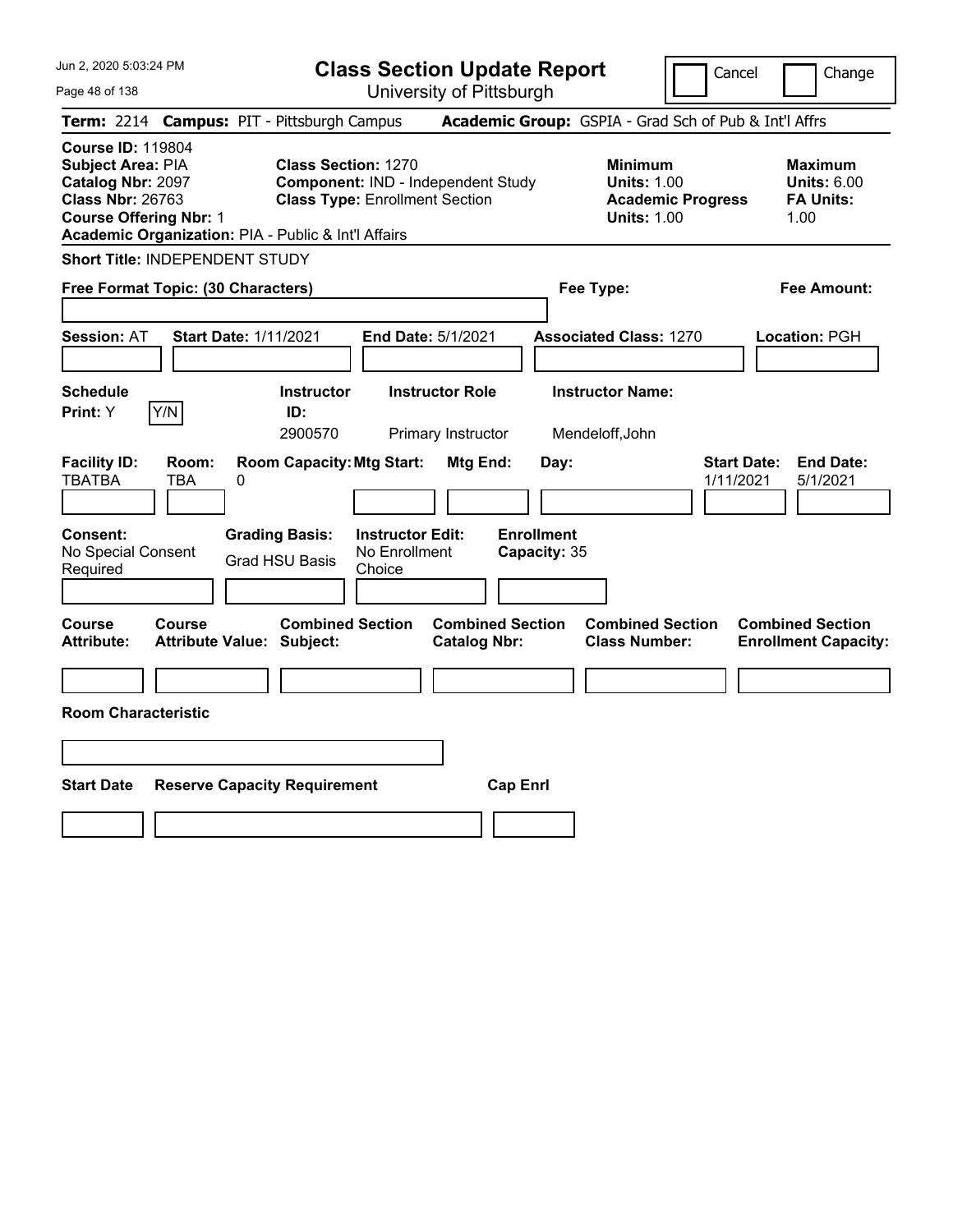| Jun 2, 2020 5:03:24 PM                                                                                                         |                                                     | <b>Class Section Update Report</b>                                                                        |                                                |                                                                                        | Cancel<br>Change                                                 |
|--------------------------------------------------------------------------------------------------------------------------------|-----------------------------------------------------|-----------------------------------------------------------------------------------------------------------|------------------------------------------------|----------------------------------------------------------------------------------------|------------------------------------------------------------------|
| Page 49 of 138                                                                                                                 |                                                     | University of Pittsburgh                                                                                  |                                                |                                                                                        |                                                                  |
| <b>Term: 2214</b>                                                                                                              | <b>Campus: PIT - Pittsburgh Campus</b>              |                                                                                                           |                                                |                                                                                        | Academic Group: GSPIA - Grad Sch of Pub & Int'l Affrs            |
| <b>Course ID: 119804</b><br>Subject Area: PIA<br>Catalog Nbr: 2097<br><b>Class Nbr: 26764</b><br><b>Course Offering Nbr: 1</b> | Academic Organization: PIA - Public & Int'l Affairs | <b>Class Section: 1275</b><br>Component: IND - Independent Study<br><b>Class Type: Enrollment Section</b> |                                                | <b>Minimum</b><br><b>Units: 1.00</b><br><b>Academic Progress</b><br><b>Units: 1.00</b> | <b>Maximum</b><br><b>Units: 6.00</b><br><b>FA Units:</b><br>1.00 |
| Short Title: INDEPENDENT STUDY                                                                                                 |                                                     |                                                                                                           |                                                |                                                                                        |                                                                  |
| Free Format Topic: (30 Characters)                                                                                             |                                                     |                                                                                                           |                                                | Fee Type:                                                                              | Fee Amount:                                                      |
| <b>Session: AT</b>                                                                                                             | <b>Start Date: 1/11/2021</b>                        | End Date: 5/1/2021                                                                                        |                                                | <b>Associated Class: 1275</b>                                                          | Location: PGH                                                    |
| <b>Schedule</b><br>Y/N<br>Print: Y                                                                                             | <b>Instructor</b><br>ID:<br>1154615                 | <b>Instructor Role</b><br>Primary Instructor                                                              |                                                | <b>Instructor Name:</b><br>Murtazashvili, Jennifer Catherine                           |                                                                  |
| <b>Facility ID:</b><br>Room:<br><b>TBATBA</b><br><b>TBA</b>                                                                    | <b>Room Capacity: Mtg Start:</b><br>0               |                                                                                                           | Mtg End:<br>Day:                               |                                                                                        | <b>Start Date:</b><br><b>End Date:</b><br>1/11/2021<br>5/1/2021  |
| Consent:<br>No Special Consent<br>Required                                                                                     | <b>Grading Basis:</b><br><b>Grad HSU Basis</b>      | <b>Instructor Edit:</b><br>No Enrollment<br>Choice                                                        | <b>Enrollment</b><br>Capacity: 35              |                                                                                        |                                                                  |
| <b>Course</b><br><b>Course</b><br><b>Attribute:</b>                                                                            | <b>Attribute Value: Subject:</b>                    | <b>Combined Section</b>                                                                                   | <b>Combined Section</b><br><b>Catalog Nbr:</b> | <b>Combined Section</b><br><b>Class Number:</b>                                        | <b>Combined Section</b><br><b>Enrollment Capacity:</b>           |
|                                                                                                                                |                                                     |                                                                                                           |                                                |                                                                                        |                                                                  |
| <b>Room Characteristic</b>                                                                                                     |                                                     |                                                                                                           |                                                |                                                                                        |                                                                  |
|                                                                                                                                |                                                     |                                                                                                           |                                                |                                                                                        |                                                                  |
| <b>Start Date</b>                                                                                                              | <b>Reserve Capacity Requirement</b>                 |                                                                                                           | <b>Cap Enrl</b>                                |                                                                                        |                                                                  |
|                                                                                                                                |                                                     |                                                                                                           |                                                |                                                                                        |                                                                  |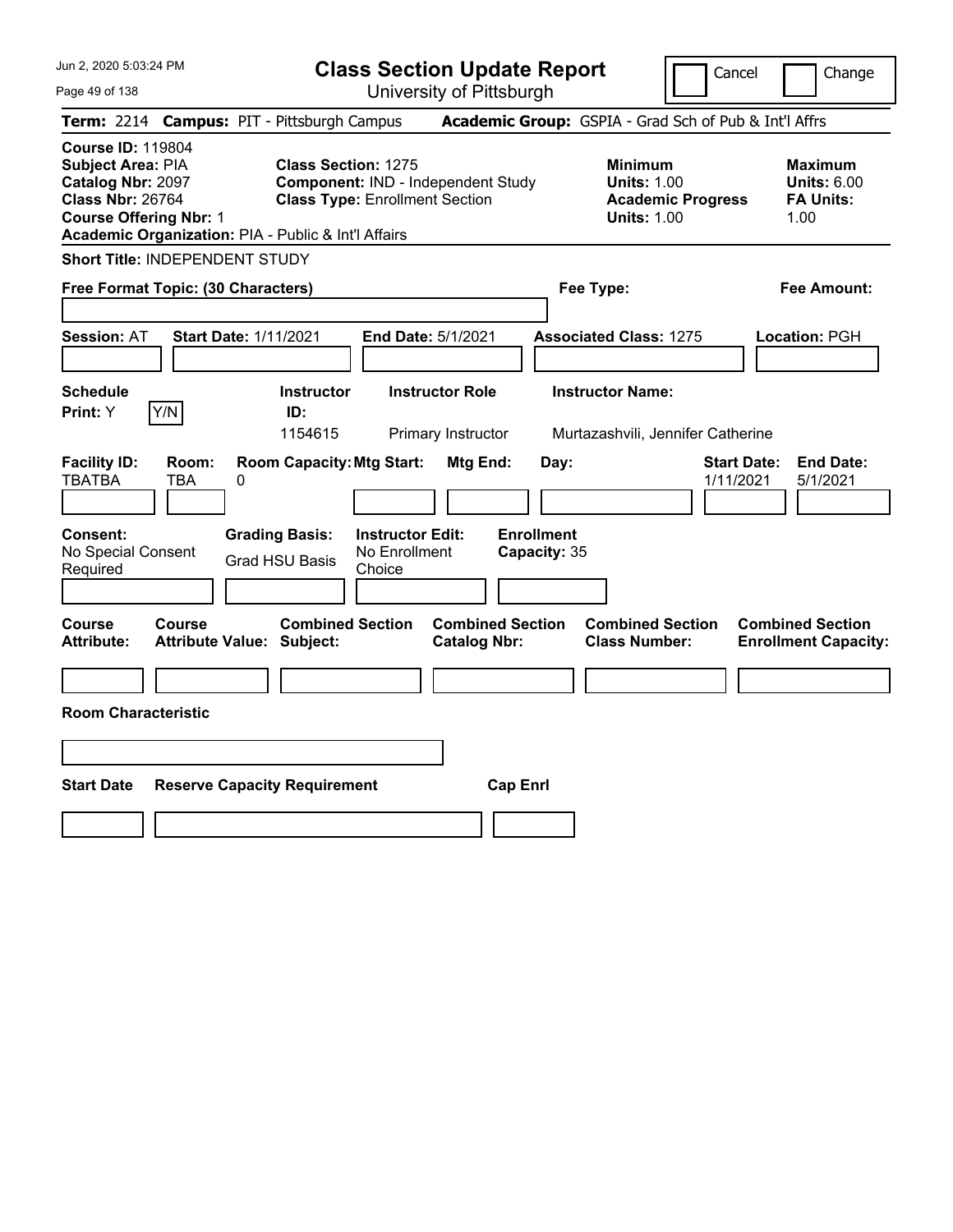| Jun 2, 2020 5:03:24 PM                                                                                                                                                                |                                                                                                           | <b>Class Section Update Report</b>             |                                                                                        | Cancel<br>Change                                                 |
|---------------------------------------------------------------------------------------------------------------------------------------------------------------------------------------|-----------------------------------------------------------------------------------------------------------|------------------------------------------------|----------------------------------------------------------------------------------------|------------------------------------------------------------------|
| Page 50 of 138                                                                                                                                                                        |                                                                                                           | University of Pittsburgh                       |                                                                                        |                                                                  |
| Term: 2214 Campus: PIT - Pittsburgh Campus                                                                                                                                            |                                                                                                           |                                                | Academic Group: GSPIA - Grad Sch of Pub & Int'l Affrs                                  |                                                                  |
| <b>Course ID: 119804</b><br>Subject Area: PIA<br>Catalog Nbr: 2097<br><b>Class Nbr: 26765</b><br><b>Course Offering Nbr: 1</b><br>Academic Organization: PIA - Public & Int'l Affairs | <b>Class Section: 1280</b><br>Component: IND - Independent Study<br><b>Class Type: Enrollment Section</b> |                                                | <b>Minimum</b><br><b>Units: 1.00</b><br><b>Academic Progress</b><br><b>Units: 1.00</b> | <b>Maximum</b><br><b>Units: 6.00</b><br><b>FA Units:</b><br>1.00 |
| Short Title: INDEPENDENT STUDY                                                                                                                                                        |                                                                                                           |                                                |                                                                                        |                                                                  |
| Free Format Topic: (30 Characters)                                                                                                                                                    |                                                                                                           |                                                | Fee Type:                                                                              | Fee Amount:                                                      |
| <b>Start Date: 1/11/2021</b><br><b>Session: AT</b>                                                                                                                                    |                                                                                                           | End Date: 5/1/2021                             | <b>Associated Class: 1280</b>                                                          | Location: PGH                                                    |
| <b>Schedule</b><br>Y/N<br>Print: Y                                                                                                                                                    | <b>Instructor</b><br>ID:<br>2939653                                                                       | <b>Instructor Role</b><br>Primary Instructor   | <b>Instructor Name:</b><br>Seybolt, Taylor B                                           |                                                                  |
| <b>Facility ID:</b><br>Room:<br><b>TBATBA</b><br>TBA<br>0                                                                                                                             | <b>Room Capacity: Mtg Start:</b>                                                                          | Mtg End:<br>Day:                               |                                                                                        | <b>Start Date:</b><br><b>End Date:</b><br>1/11/2021<br>5/1/2021  |
| Consent:<br>No Special Consent<br>Required                                                                                                                                            | <b>Grading Basis:</b><br><b>Instructor Edit:</b><br>No Enrollment<br><b>Grad HSU Basis</b><br>Choice      | <b>Enrollment</b><br>Capacity: 35              |                                                                                        |                                                                  |
| Course<br><b>Course</b><br><b>Attribute:</b><br><b>Attribute Value: Subject:</b>                                                                                                      | <b>Combined Section</b>                                                                                   | <b>Combined Section</b><br><b>Catalog Nbr:</b> | <b>Combined Section</b><br><b>Class Number:</b>                                        | <b>Combined Section</b><br><b>Enrollment Capacity:</b>           |
|                                                                                                                                                                                       |                                                                                                           |                                                |                                                                                        |                                                                  |
| <b>Room Characteristic</b>                                                                                                                                                            |                                                                                                           |                                                |                                                                                        |                                                                  |
|                                                                                                                                                                                       |                                                                                                           |                                                |                                                                                        |                                                                  |
| <b>Start Date</b>                                                                                                                                                                     | <b>Reserve Capacity Requirement</b>                                                                       | <b>Cap Enrl</b>                                |                                                                                        |                                                                  |
|                                                                                                                                                                                       |                                                                                                           |                                                |                                                                                        |                                                                  |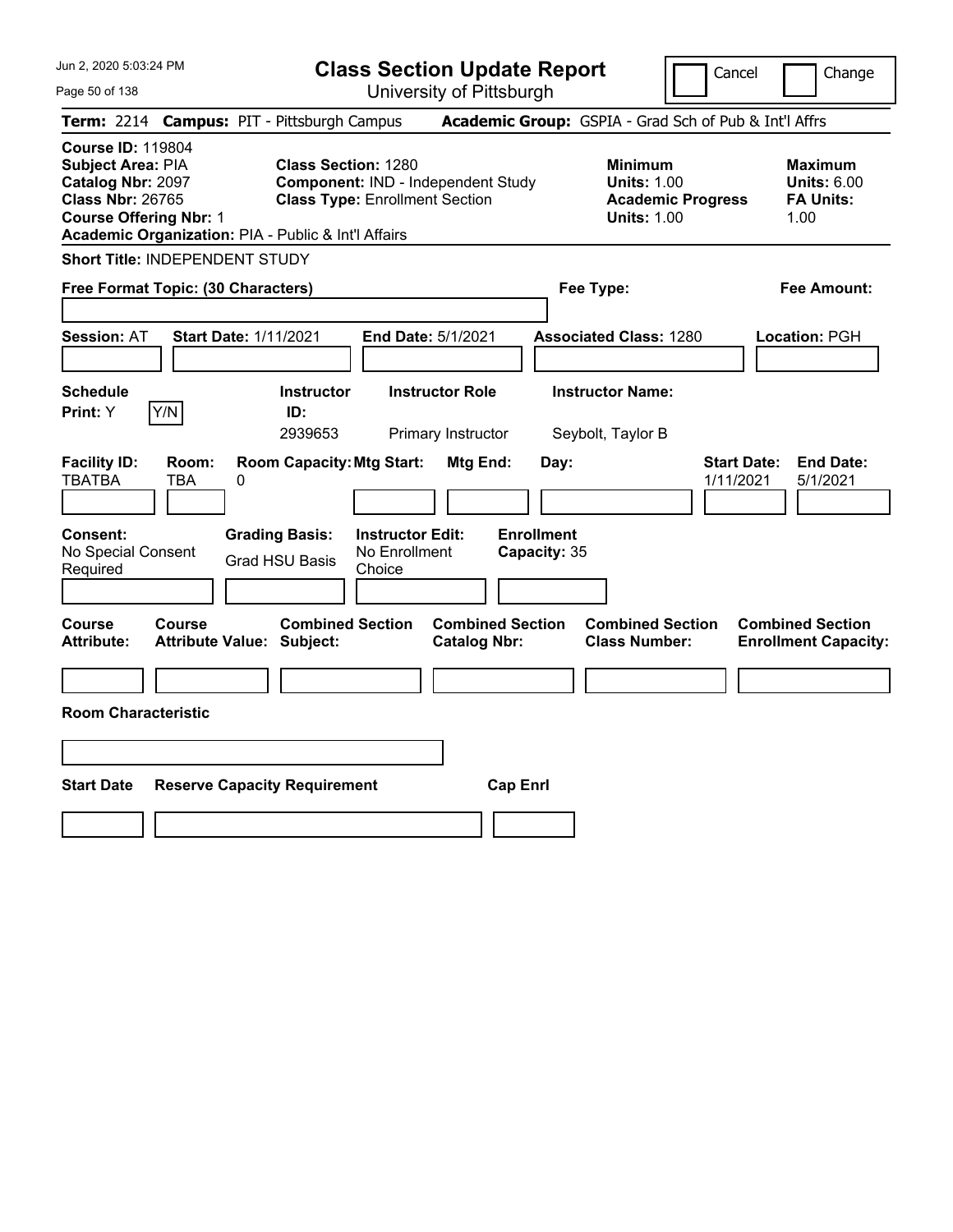| Jun 2, 2020 5:03:24 PM                                                                                                                                                                |                                                   |                                                                     |                                                    | <b>Class Section Update Report</b>             |                                   |                                                            |                          | Cancel<br>Change                                                 |
|---------------------------------------------------------------------------------------------------------------------------------------------------------------------------------------|---------------------------------------------------|---------------------------------------------------------------------|----------------------------------------------------|------------------------------------------------|-----------------------------------|------------------------------------------------------------|--------------------------|------------------------------------------------------------------|
| Page 51 of 138                                                                                                                                                                        |                                                   |                                                                     |                                                    | University of Pittsburgh                       |                                   |                                                            |                          |                                                                  |
| <b>Term: 2214</b>                                                                                                                                                                     | <b>Campus: PIT - Pittsburgh Campus</b>            |                                                                     |                                                    |                                                |                                   |                                                            |                          | Academic Group: GSPIA - Grad Sch of Pub & Int'l Affrs            |
| <b>Course ID: 119804</b><br>Subject Area: PIA<br>Catalog Nbr: 2097<br><b>Class Nbr: 26766</b><br><b>Course Offering Nbr: 1</b><br>Academic Organization: PIA - Public & Int'l Affairs |                                                   | <b>Class Section: 1285</b><br><b>Class Type: Enrollment Section</b> |                                                    | Component: IND - Independent Study             |                                   | <b>Minimum</b><br><b>Units: 1.00</b><br><b>Units: 1.00</b> | <b>Academic Progress</b> | <b>Maximum</b><br><b>Units: 6.00</b><br><b>FA Units:</b><br>1.00 |
| Short Title: INDEPENDENT STUDY                                                                                                                                                        |                                                   |                                                                     |                                                    |                                                |                                   |                                                            |                          |                                                                  |
| Free Format Topic: (30 Characters)                                                                                                                                                    |                                                   |                                                                     |                                                    |                                                |                                   | Fee Type:                                                  |                          | Fee Amount:                                                      |
| <b>Session: AT</b>                                                                                                                                                                    | <b>Start Date: 1/11/2021</b>                      |                                                                     |                                                    | End Date: 5/1/2021                             |                                   | <b>Associated Class: 1285</b>                              |                          | Location: PGH                                                    |
| <b>Schedule</b><br>Print: Y                                                                                                                                                           | Y/N                                               | <b>Instructor</b><br>ID:<br>2963213                                 |                                                    | <b>Instructor Role</b><br>Primary Instructor   |                                   | <b>Instructor Name:</b><br>Hollibaugh, Gary E              |                          |                                                                  |
| <b>Facility ID:</b><br><b>TBATBA</b>                                                                                                                                                  | Room:<br><b>TBA</b><br>0                          | <b>Room Capacity: Mtg Start:</b>                                    |                                                    | Mtg End:                                       | Day:                              |                                                            |                          | <b>Start Date:</b><br><b>End Date:</b><br>1/11/2021<br>5/1/2021  |
| Consent:<br>No Special Consent<br>Required                                                                                                                                            |                                                   | <b>Grading Basis:</b><br><b>Grad HSU Basis</b>                      | <b>Instructor Edit:</b><br>No Enrollment<br>Choice |                                                | <b>Enrollment</b><br>Capacity: 35 |                                                            |                          |                                                                  |
| Course<br><b>Attribute:</b>                                                                                                                                                           | <b>Course</b><br><b>Attribute Value: Subject:</b> | <b>Combined Section</b>                                             |                                                    | <b>Combined Section</b><br><b>Catalog Nbr:</b> |                                   | <b>Combined Section</b><br><b>Class Number:</b>            |                          | <b>Combined Section</b><br><b>Enrollment Capacity:</b>           |
|                                                                                                                                                                                       |                                                   |                                                                     |                                                    |                                                |                                   |                                                            |                          |                                                                  |
| <b>Room Characteristic</b>                                                                                                                                                            |                                                   |                                                                     |                                                    |                                                |                                   |                                                            |                          |                                                                  |
|                                                                                                                                                                                       |                                                   |                                                                     |                                                    |                                                |                                   |                                                            |                          |                                                                  |
| <b>Start Date</b>                                                                                                                                                                     | <b>Reserve Capacity Requirement</b>               |                                                                     |                                                    | <b>Cap Enrl</b>                                |                                   |                                                            |                          |                                                                  |
|                                                                                                                                                                                       |                                                   |                                                                     |                                                    |                                                |                                   |                                                            |                          |                                                                  |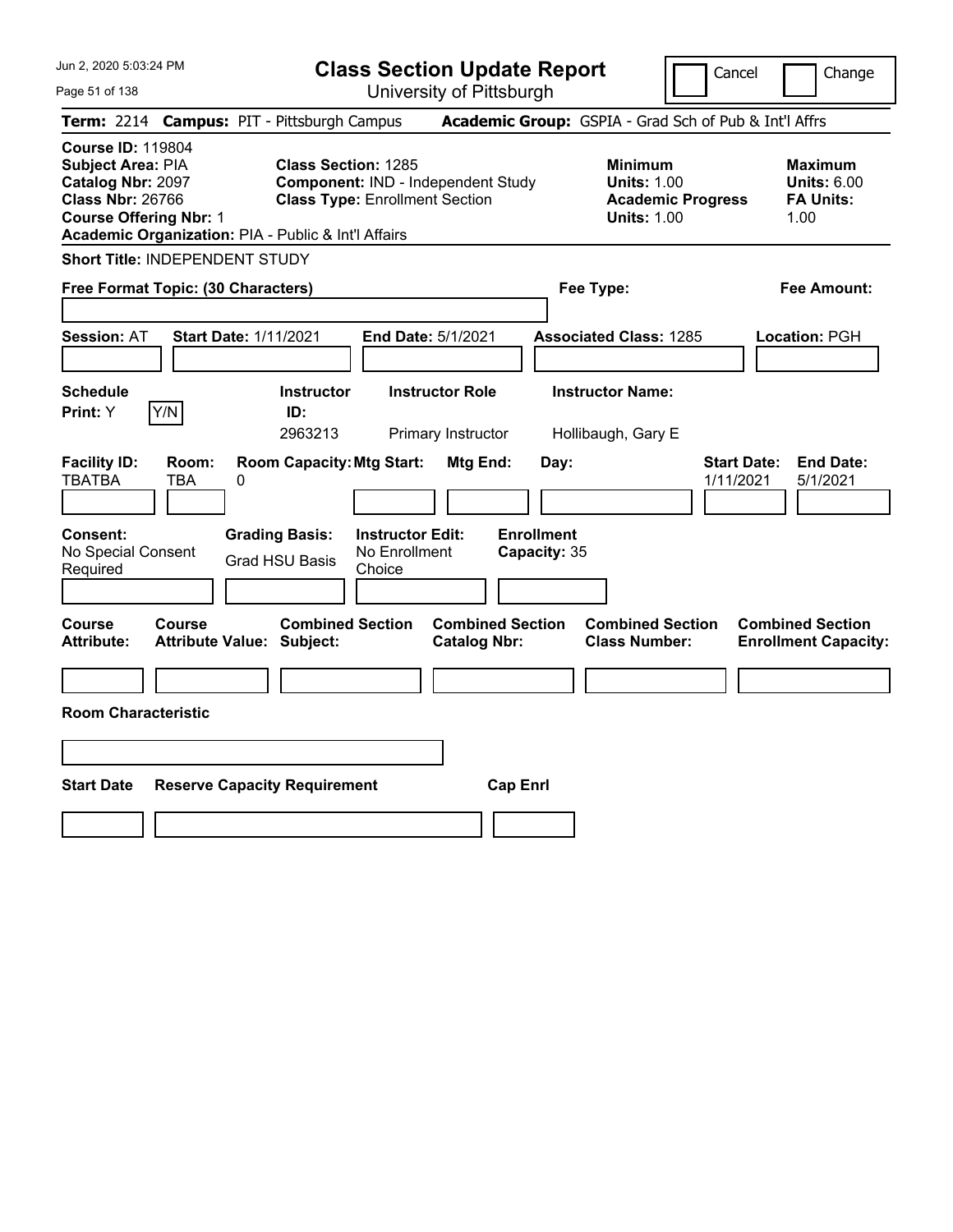| Jun 2, 2020 5:03:24 PM                                                                                                                                                                |                                                   |   |                                                                                                           |                                                    |                                              | <b>Class Section Update Report</b> |                                                            | Cancel                   | Change                                                           |
|---------------------------------------------------------------------------------------------------------------------------------------------------------------------------------------|---------------------------------------------------|---|-----------------------------------------------------------------------------------------------------------|----------------------------------------------------|----------------------------------------------|------------------------------------|------------------------------------------------------------|--------------------------|------------------------------------------------------------------|
| Page 52 of 138                                                                                                                                                                        |                                                   |   |                                                                                                           |                                                    | University of Pittsburgh                     |                                    |                                                            |                          |                                                                  |
| <b>Term: 2214</b>                                                                                                                                                                     |                                                   |   | <b>Campus: PIT - Pittsburgh Campus</b>                                                                    |                                                    |                                              |                                    |                                                            |                          | Academic Group: GSPIA - Grad Sch of Pub & Int'l Affrs            |
| <b>Course ID: 119804</b><br>Subject Area: PIA<br>Catalog Nbr: 2097<br><b>Class Nbr: 26767</b><br><b>Course Offering Nbr: 1</b><br>Academic Organization: PIA - Public & Int'l Affairs |                                                   |   | <b>Class Section: 1290</b><br>Component: IND - Independent Study<br><b>Class Type: Enrollment Section</b> |                                                    |                                              |                                    | <b>Minimum</b><br><b>Units: 1.00</b><br><b>Units: 1.00</b> | <b>Academic Progress</b> | <b>Maximum</b><br><b>Units: 6.00</b><br><b>FA Units:</b><br>1.00 |
| Short Title: INDEPENDENT STUDY                                                                                                                                                        |                                                   |   |                                                                                                           |                                                    |                                              |                                    |                                                            |                          |                                                                  |
| Free Format Topic: (30 Characters)                                                                                                                                                    |                                                   |   |                                                                                                           |                                                    |                                              |                                    | Fee Type:                                                  |                          | Fee Amount:                                                      |
| <b>Session: AT</b>                                                                                                                                                                    | <b>Start Date: 1/11/2021</b>                      |   |                                                                                                           |                                                    | End Date: 5/1/2021                           |                                    | <b>Associated Class: 1290</b>                              |                          | Location: PGH                                                    |
| <b>Schedule</b><br>Print: Y                                                                                                                                                           | Y/N                                               |   | <b>Instructor</b><br>ID:<br>3483927                                                                       |                                                    | <b>Instructor Role</b><br>Primary Instructor |                                    | <b>Instructor Name:</b><br>McCreery, John Andrew           |                          |                                                                  |
| <b>Facility ID:</b><br><b>TBATBA</b>                                                                                                                                                  | Room:<br><b>TBA</b>                               | 0 | <b>Room Capacity: Mtg Start:</b>                                                                          |                                                    | Mtg End:                                     | Day:                               |                                                            | 1/11/2021                | <b>Start Date:</b><br><b>End Date:</b><br>5/1/2021               |
| Consent:<br>No Special Consent<br>Required                                                                                                                                            |                                                   |   | <b>Grading Basis:</b><br><b>Grad HSU Basis</b>                                                            | <b>Instructor Edit:</b><br>No Enrollment<br>Choice |                                              | <b>Enrollment</b><br>Capacity: 35  |                                                            |                          |                                                                  |
| <b>Course</b><br><b>Attribute:</b>                                                                                                                                                    | <b>Course</b><br><b>Attribute Value: Subject:</b> |   | <b>Combined Section</b>                                                                                   |                                                    | <b>Catalog Nbr:</b>                          | <b>Combined Section</b>            | <b>Combined Section</b><br><b>Class Number:</b>            |                          | <b>Combined Section</b><br><b>Enrollment Capacity:</b>           |
|                                                                                                                                                                                       |                                                   |   |                                                                                                           |                                                    |                                              |                                    |                                                            |                          |                                                                  |
| <b>Room Characteristic</b>                                                                                                                                                            |                                                   |   |                                                                                                           |                                                    |                                              |                                    |                                                            |                          |                                                                  |
|                                                                                                                                                                                       |                                                   |   |                                                                                                           |                                                    |                                              |                                    |                                                            |                          |                                                                  |
| <b>Start Date</b>                                                                                                                                                                     |                                                   |   | <b>Reserve Capacity Requirement</b>                                                                       |                                                    |                                              | <b>Cap Enrl</b>                    |                                                            |                          |                                                                  |
|                                                                                                                                                                                       |                                                   |   |                                                                                                           |                                                    |                                              |                                    |                                                            |                          |                                                                  |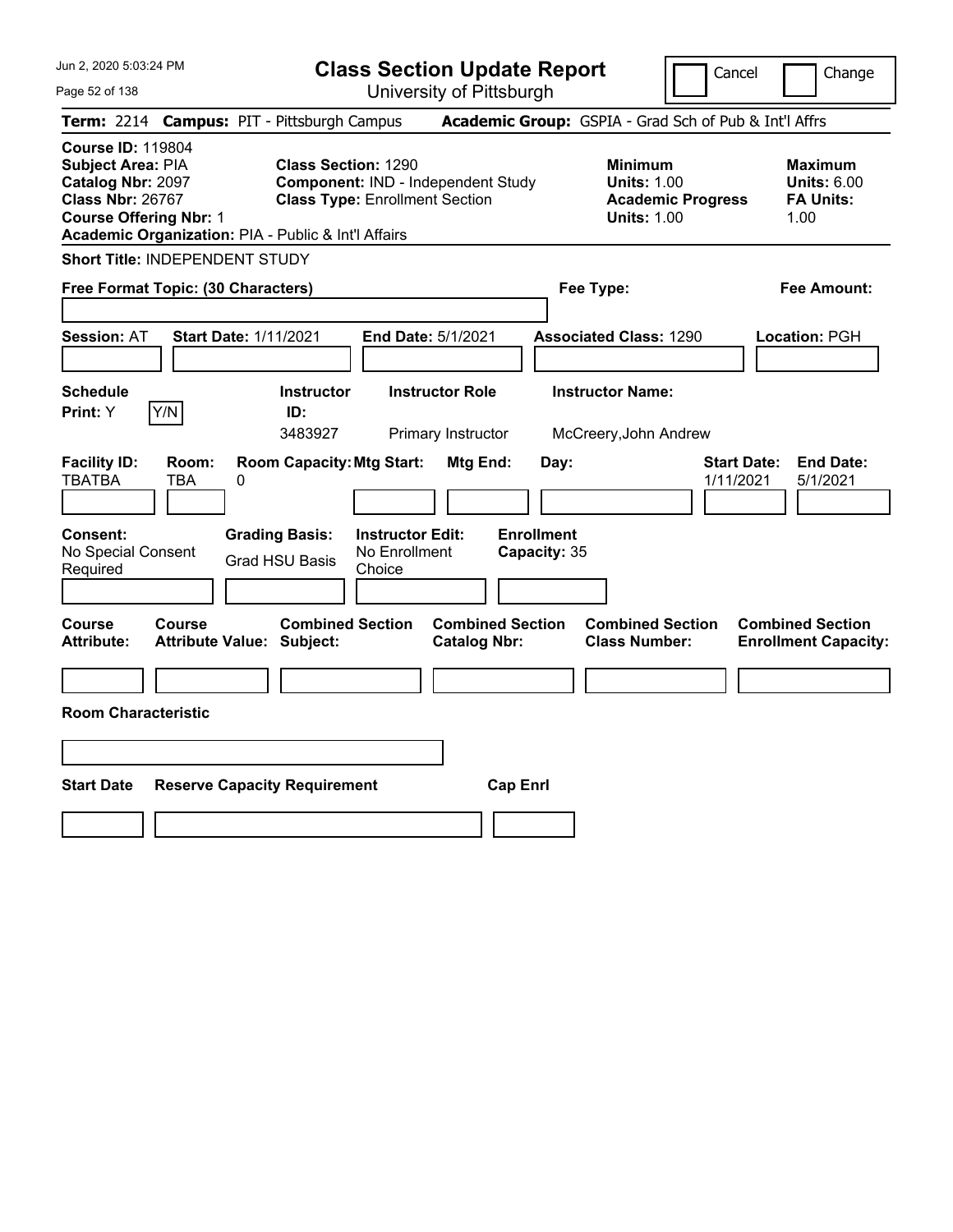| Jun 2, 2020 5:03:24 PM                                                                                                                                                                |                                            |   |                                                                                                           |                                                    |                                              | <b>Class Section Update Report</b> |                                                            |                          | Cancel<br>Change                                                 |
|---------------------------------------------------------------------------------------------------------------------------------------------------------------------------------------|--------------------------------------------|---|-----------------------------------------------------------------------------------------------------------|----------------------------------------------------|----------------------------------------------|------------------------------------|------------------------------------------------------------|--------------------------|------------------------------------------------------------------|
| Page 53 of 138                                                                                                                                                                        |                                            |   |                                                                                                           |                                                    | University of Pittsburgh                     |                                    |                                                            |                          |                                                                  |
| <b>Term: 2214</b>                                                                                                                                                                     |                                            |   | <b>Campus: PIT - Pittsburgh Campus</b>                                                                    |                                                    |                                              |                                    |                                                            |                          | Academic Group: GSPIA - Grad Sch of Pub & Int'l Affrs            |
| <b>Course ID: 119804</b><br>Subject Area: PIA<br>Catalog Nbr: 2097<br><b>Class Nbr: 26768</b><br><b>Course Offering Nbr: 1</b><br>Academic Organization: PIA - Public & Int'l Affairs |                                            |   | <b>Class Section: 1295</b><br>Component: IND - Independent Study<br><b>Class Type: Enrollment Section</b> |                                                    |                                              |                                    | <b>Minimum</b><br><b>Units: 1.00</b><br><b>Units: 1.00</b> | <b>Academic Progress</b> | <b>Maximum</b><br><b>Units: 6.00</b><br><b>FA Units:</b><br>1.00 |
| Short Title: INDEPENDENT STUDY                                                                                                                                                        |                                            |   |                                                                                                           |                                                    |                                              |                                    |                                                            |                          |                                                                  |
| Free Format Topic: (30 Characters)                                                                                                                                                    |                                            |   |                                                                                                           |                                                    |                                              |                                    | Fee Type:                                                  |                          | Fee Amount:                                                      |
| <b>Session: AT</b>                                                                                                                                                                    | <b>Start Date: 1/11/2021</b>               |   |                                                                                                           |                                                    | End Date: 5/1/2021                           |                                    | <b>Associated Class: 1295</b>                              |                          | Location: PGH                                                    |
| <b>Schedule</b><br>Print: Y                                                                                                                                                           | Y/N                                        |   | <b>Instructor</b><br>ID:<br>2934686                                                                       |                                                    | <b>Instructor Role</b><br>Primary Instructor |                                    | <b>Instructor Name:</b><br>Finkel, Mihriban Muge           |                          |                                                                  |
| <b>Facility ID:</b><br><b>TBATBA</b>                                                                                                                                                  | Room:<br>TBA                               | 0 | <b>Room Capacity: Mtg Start:</b>                                                                          |                                                    | <b>Mtg End:</b>                              | Day:                               |                                                            |                          | <b>End Date:</b><br><b>Start Date:</b><br>1/11/2021<br>5/1/2021  |
| Consent:<br>No Special Consent<br>Required                                                                                                                                            |                                            |   | <b>Grading Basis:</b><br><b>Grad HSU Basis</b>                                                            | <b>Instructor Edit:</b><br>No Enrollment<br>Choice |                                              | <b>Enrollment</b><br>Capacity: 35  |                                                            |                          |                                                                  |
| Course<br><b>Attribute:</b>                                                                                                                                                           | <b>Course</b><br>Attribute Value: Subject: |   | <b>Combined Section</b>                                                                                   |                                                    | <b>Catalog Nbr:</b>                          | <b>Combined Section</b>            | <b>Combined Section</b><br><b>Class Number:</b>            |                          | <b>Combined Section</b><br><b>Enrollment Capacity:</b>           |
|                                                                                                                                                                                       |                                            |   |                                                                                                           |                                                    |                                              |                                    |                                                            |                          |                                                                  |
| <b>Room Characteristic</b>                                                                                                                                                            |                                            |   |                                                                                                           |                                                    |                                              |                                    |                                                            |                          |                                                                  |
|                                                                                                                                                                                       |                                            |   |                                                                                                           |                                                    |                                              |                                    |                                                            |                          |                                                                  |
| <b>Start Date</b>                                                                                                                                                                     |                                            |   | <b>Reserve Capacity Requirement</b>                                                                       |                                                    |                                              | <b>Cap Enrl</b>                    |                                                            |                          |                                                                  |
|                                                                                                                                                                                       |                                            |   |                                                                                                           |                                                    |                                              |                                    |                                                            |                          |                                                                  |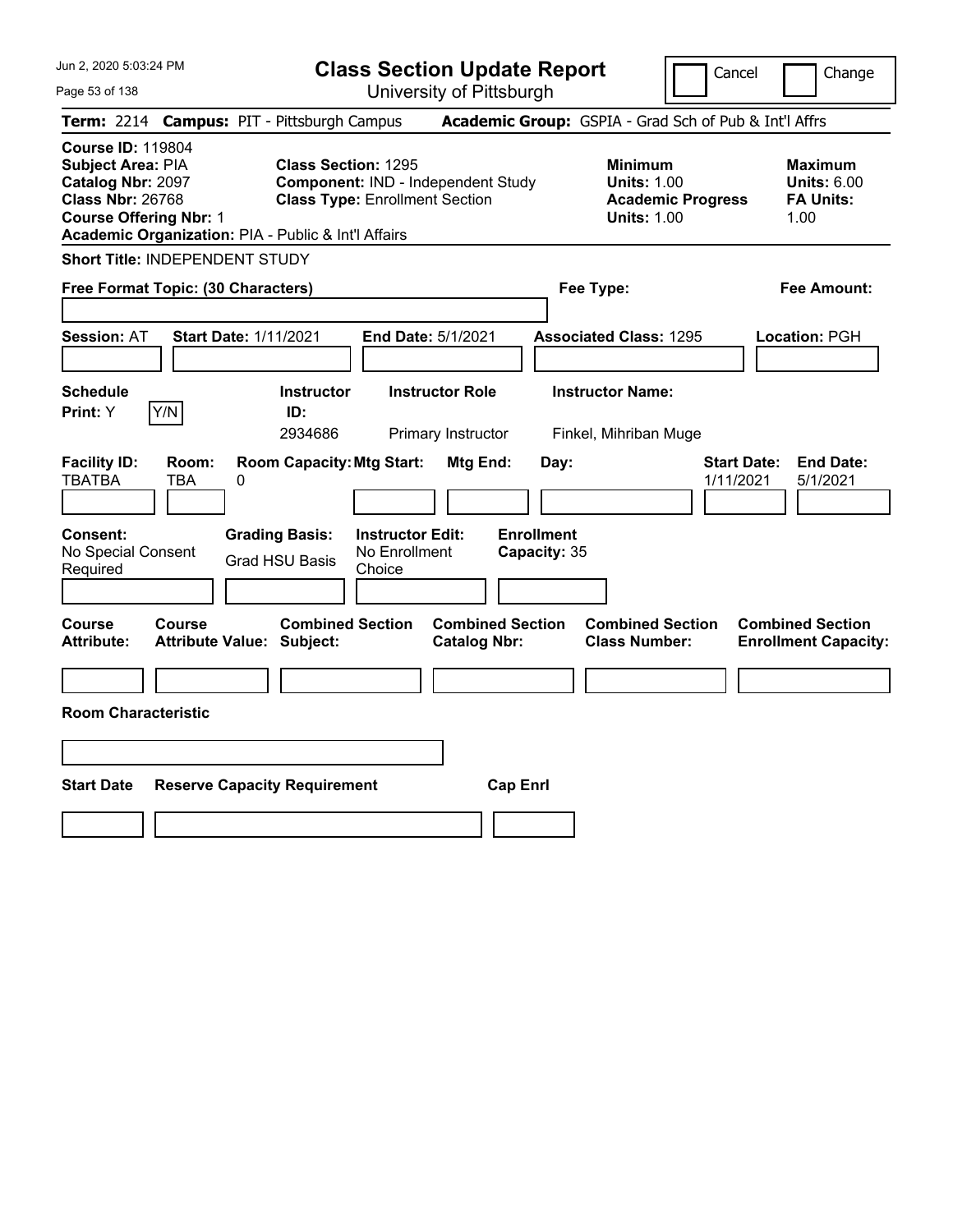Jun 2, 2020 5:03:24 PM

**Class Section Update Report** University of Pittsburgh

Cancel **Change** 

Page 54 of 138

|                                                                                                                                       |                     | Term: 2214 Campus: PIT - Pittsburgh Campus                  |                                                                  |                                                                    |                                   | Academic Group: GSPIA - Grad Sch of Pub & Int'l Affrs                                  |                                 |                                                                  |
|---------------------------------------------------------------------------------------------------------------------------------------|---------------------|-------------------------------------------------------------|------------------------------------------------------------------|--------------------------------------------------------------------|-----------------------------------|----------------------------------------------------------------------------------------|---------------------------------|------------------------------------------------------------------|
| <b>Course ID: 119805</b><br><b>Subject Area: PIA</b><br>Catalog Nbr: 2098<br><b>Class Nbr: 13023</b><br><b>Course Offering Nbr: 1</b> |                     | Academic Organization: PIA - Public & Int'l Affairs         | <b>Class Section: 1010</b><br><b>Component: INT - Internship</b> | <b>Class Type: Enrollment Section</b>                              |                                   | <b>Minimum</b><br><b>Units: 0.00</b><br><b>Academic Progress</b><br><b>Units: 0.50</b> |                                 | <b>Maximum</b><br><b>Units: 6.00</b><br><b>FA Units:</b><br>0.50 |
| <b>Short Title: INTERNSHIP</b>                                                                                                        |                     |                                                             |                                                                  |                                                                    |                                   |                                                                                        |                                 |                                                                  |
|                                                                                                                                       |                     | Free Format Topic: (30 Characters)                          |                                                                  |                                                                    |                                   | Fee Type:                                                                              |                                 | <b>Fee Amount:</b>                                               |
| <b>Session: AT</b>                                                                                                                    |                     | <b>Start Date: 1/11/2021</b>                                | <b>End Date: 5/1/2021</b>                                        |                                                                    |                                   | <b>Associated Class: 1010</b>                                                          |                                 | Location: PGH                                                    |
| <b>Schedule</b><br>Print: Y                                                                                                           | Y/N                 | <b>Instructor</b><br>ID:<br>1501976<br>2937647              |                                                                  | <b>Instructor Role</b><br>Primary Instructor<br>Primary Instructor |                                   | <b>Instructor Name:</b><br>Dick, Emmylou Dawn<br>Williams, Natasha Dana                |                                 |                                                                  |
| <b>Facility ID:</b><br><b>TBATBA</b>                                                                                                  | Room:<br><b>TBA</b> | <b>Room Capacity: Mtg Start:</b><br>0                       |                                                                  | Mtg End:                                                           | Day:                              |                                                                                        | <b>Start Date:</b><br>1/11/2021 | <b>End Date:</b><br>5/1/2021                                     |
| Consent:<br><b>Department Consent</b><br>Required                                                                                     |                     | <b>Grading Basis:</b><br><b>Grad HSU Basis</b>              | <b>Instructor Edit:</b><br>No Enrollment<br>Choice               |                                                                    | <b>Enrollment</b><br>Capacity: 35 |                                                                                        |                                 |                                                                  |
| <b>Course</b><br><b>Attribute:</b>                                                                                                    | Course              | <b>Combined Section</b><br><b>Attribute Value: Subject:</b> |                                                                  | <b>Combined Section</b><br><b>Catalog Nbr:</b>                     |                                   | <b>Combined Section</b><br><b>Class Number:</b>                                        |                                 | <b>Combined Section</b><br><b>Enrollment Capacity:</b>           |
| <b>Room Characteristic</b>                                                                                                            |                     |                                                             |                                                                  |                                                                    |                                   |                                                                                        |                                 |                                                                  |
|                                                                                                                                       |                     |                                                             |                                                                  |                                                                    |                                   |                                                                                        |                                 |                                                                  |
| <b>Start Date</b>                                                                                                                     |                     | <b>Reserve Capacity Requirement</b>                         |                                                                  | <b>Cap Enrl</b>                                                    |                                   |                                                                                        |                                 |                                                                  |
|                                                                                                                                       |                     |                                                             |                                                                  |                                                                    |                                   |                                                                                        |                                 |                                                                  |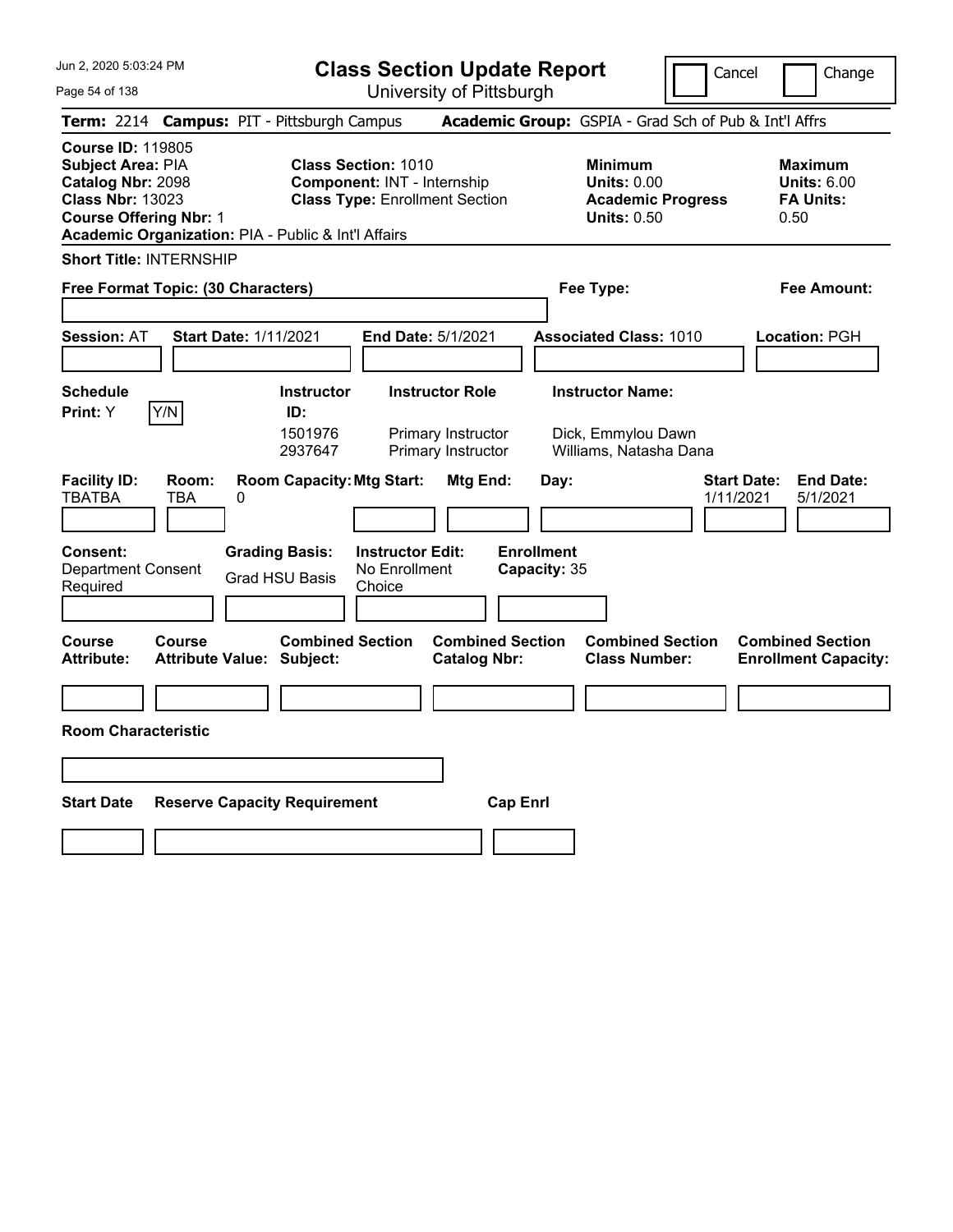| Jun 2, 2020 5:03:24 PM<br>Page 55 of 138                                                                                                                                                     | <b>Class Section Update Report</b><br>University of Pittsburgh                                                 |                                                                                        | Cancel<br>Change                                                |
|----------------------------------------------------------------------------------------------------------------------------------------------------------------------------------------------|----------------------------------------------------------------------------------------------------------------|----------------------------------------------------------------------------------------|-----------------------------------------------------------------|
| Term: 2214 Campus: PIT - Pittsburgh Campus                                                                                                                                                   |                                                                                                                | Academic Group: GSPIA - Grad Sch of Pub & Int'l Affrs                                  |                                                                 |
| <b>Course ID: 119806</b><br><b>Subject Area: PIA</b><br>Catalog Nbr: 2099<br><b>Class Nbr: 13021</b><br><b>Course Offering Nbr: 1</b><br>Academic Organization: PIA - Public & Int'l Affairs | <b>Class Section: 1010</b><br><b>Component: THE - Thesis Research</b><br><b>Class Type: Enrollment Section</b> | <b>Minimum</b><br><b>Units: 1.00</b><br><b>Academic Progress</b><br><b>Units: 1.00</b> | Maximum<br><b>Units: 3.00</b><br><b>FA Units:</b><br>1.00       |
| <b>Short Title: THESIS</b>                                                                                                                                                                   |                                                                                                                |                                                                                        |                                                                 |
| Free Format Topic: (30 Characters)                                                                                                                                                           |                                                                                                                | Fee Type:                                                                              | Fee Amount:                                                     |
| <b>Session: AT</b><br><b>Start Date: 1/11/2021</b>                                                                                                                                           | End Date: 5/1/2021                                                                                             | <b>Associated Class: 1010</b>                                                          | Location: PGH                                                   |
| <b>Schedule</b><br>Y/N<br><b>Print:</b> Y                                                                                                                                                    | <b>Instructor</b><br><b>Instructor Role</b><br>ID:<br>2912844<br>Primary Instructor                            | <b>Instructor Name:</b><br>Rizzi, Michael T                                            |                                                                 |
| Room:<br><b>Facility ID:</b><br><b>TBATBA</b><br>TBA<br>0                                                                                                                                    | <b>Room Capacity: Mtg Start:</b><br>Mtg End:                                                                   | Day:                                                                                   | <b>Start Date:</b><br><b>End Date:</b><br>1/11/2021<br>5/1/2021 |
| <b>Consent:</b><br><b>Department Consent</b><br>Required                                                                                                                                     | <b>Grading Basis:</b><br><b>Instructor Edit:</b><br>No Enrollment<br><b>Grad HSU Basis</b><br>Choice           | <b>Enrollment</b><br>Capacity: 35                                                      |                                                                 |
| Course<br><b>Course</b><br><b>Attribute:</b><br><b>Attribute Value: Subject:</b>                                                                                                             | <b>Combined Section</b><br><b>Combined Section</b><br><b>Catalog Nbr:</b>                                      | <b>Combined Section</b><br><b>Class Number:</b>                                        | <b>Combined Section</b><br><b>Enrollment Capacity:</b>          |
| <b>Room Characteristic</b>                                                                                                                                                                   |                                                                                                                |                                                                                        |                                                                 |
|                                                                                                                                                                                              |                                                                                                                |                                                                                        |                                                                 |
| <b>Start Date</b><br><b>Reserve Capacity Requirement</b>                                                                                                                                     |                                                                                                                | <b>Cap Enrl</b>                                                                        |                                                                 |
|                                                                                                                                                                                              |                                                                                                                |                                                                                        |                                                                 |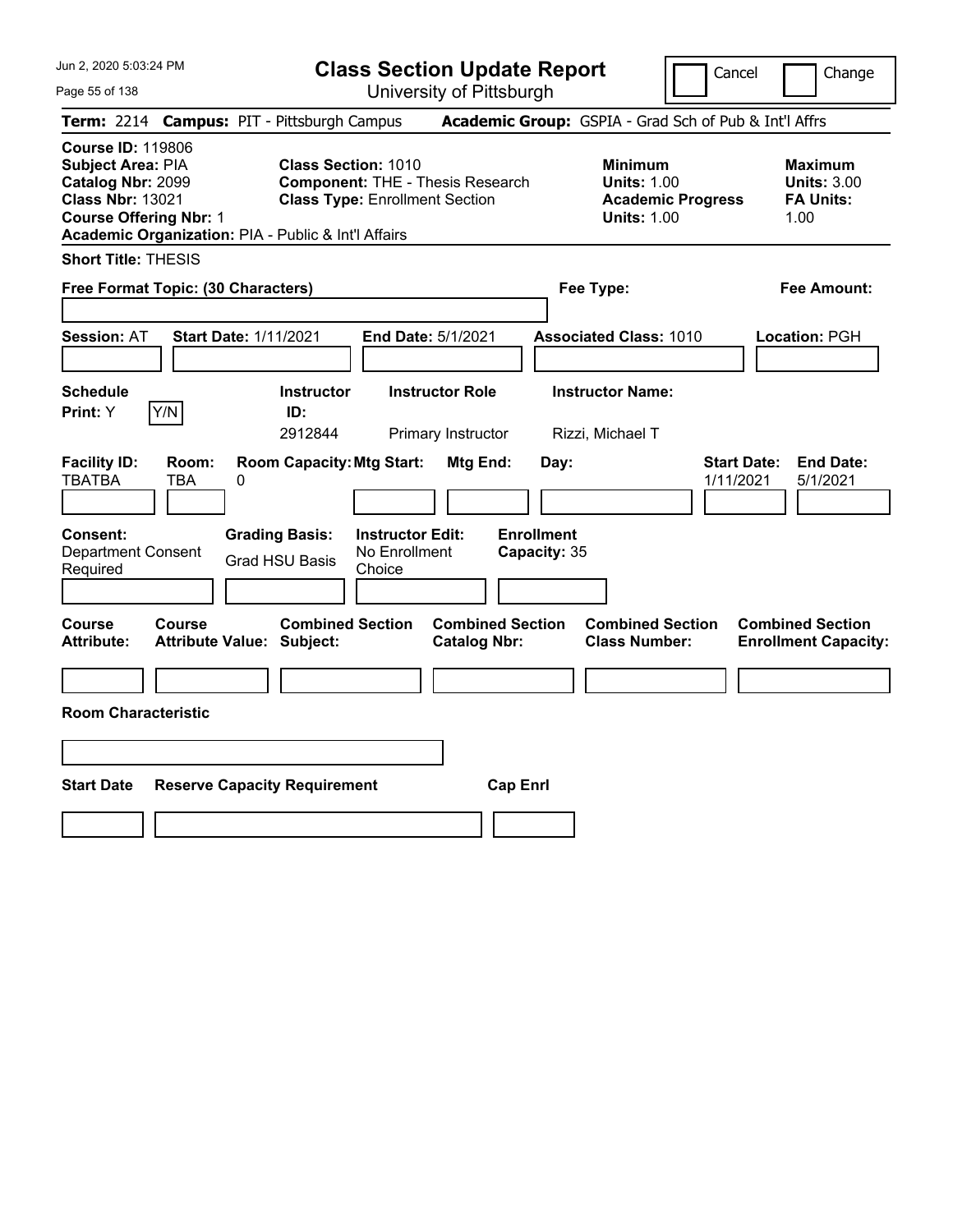Page 56 of 138

**Class Section Update Report**

Cancel Change

| Term: 2214 Campus: PIT - Pittsburgh Campus                                                                                                                                                   |                                                                                                                          | Academic Group: GSPIA - Grad Sch of Pub & Int'l Affrs                                  |                                                                  |  |
|----------------------------------------------------------------------------------------------------------------------------------------------------------------------------------------------|--------------------------------------------------------------------------------------------------------------------------|----------------------------------------------------------------------------------------|------------------------------------------------------------------|--|
| <b>Course ID: 119809</b><br><b>Subject Area: PIA</b><br>Catalog Nbr: 2103<br><b>Class Nbr: 27481</b><br><b>Course Offering Nbr: 1</b><br>Academic Organization: PIA - Public & Int'l Affairs | <b>Class Section: 1010</b><br><b>Component: LEC - Lecture</b><br><b>Class Type: Enrollment Section</b>                   | <b>Minimum</b><br><b>Units: 3.00</b><br><b>Academic Progress</b><br><b>Units: 3.00</b> | <b>Maximum</b><br><b>Units: 3.00</b><br><b>FA Units:</b><br>3.00 |  |
| Short Title: MGNG PEPL PBLC/NONPROFT SECT                                                                                                                                                    |                                                                                                                          |                                                                                        |                                                                  |  |
| Free Format Topic: (30 Characters)                                                                                                                                                           |                                                                                                                          | Fee Type:                                                                              | <b>Fee Amount:</b>                                               |  |
| <b>Session: AT</b><br><b>Start Date: 1/11/2021</b>                                                                                                                                           | <b>End Date: 5/1/2021</b>                                                                                                | <b>Associated Class: 1010</b>                                                          | Location: PGH                                                    |  |
| <b>Schedule</b><br>Y/N<br>Print: Y                                                                                                                                                           | <b>Instructor</b><br><b>Instructor Role</b><br>ID:<br>1183381<br>Primary Instructor                                      | <b>Instructor Name:</b><br>Risko, Katherine J.                                         |                                                                  |  |
| <b>Facility ID:</b><br>Room:<br><b>WWPH03800</b><br>03800<br>30<br>Consent:                                                                                                                  | <b>Room Capacity: Mtg Start:</b><br>Mtg End:<br>6:00 PM<br>$9:00$ PM<br><b>Grading Basis:</b><br><b>Instructor Edit:</b> | <b>Start Date:</b><br>Day:<br>1/11/2021<br>We<br><b>Enrollment</b>                     | <b>End Date:</b><br>5/1/2021                                     |  |
| No Special Consent<br>Required                                                                                                                                                               | No Enrollment<br><b>Grad Letter Grade</b><br>Choice                                                                      | Capacity: 30                                                                           |                                                                  |  |
| <b>Course</b><br><b>Course</b><br><b>Attribute:</b><br><b>Attribute Value: Subject:</b>                                                                                                      | <b>Combined Section</b><br><b>Combined Section</b><br><b>Catalog Nbr:</b>                                                | <b>Combined Section</b><br><b>Class Number:</b>                                        | <b>Combined Section</b><br><b>Enrollment Capacity:</b>           |  |
|                                                                                                                                                                                              |                                                                                                                          |                                                                                        |                                                                  |  |
| <b>Room Characteristic</b><br>PeopleSoft - Scheduled (PS)<br><b>Start Date</b>                                                                                                               | <b>Reserve Capacity Requirement</b>                                                                                      | <b>Cap Enrl</b>                                                                        |                                                                  |  |
|                                                                                                                                                                                              |                                                                                                                          |                                                                                        |                                                                  |  |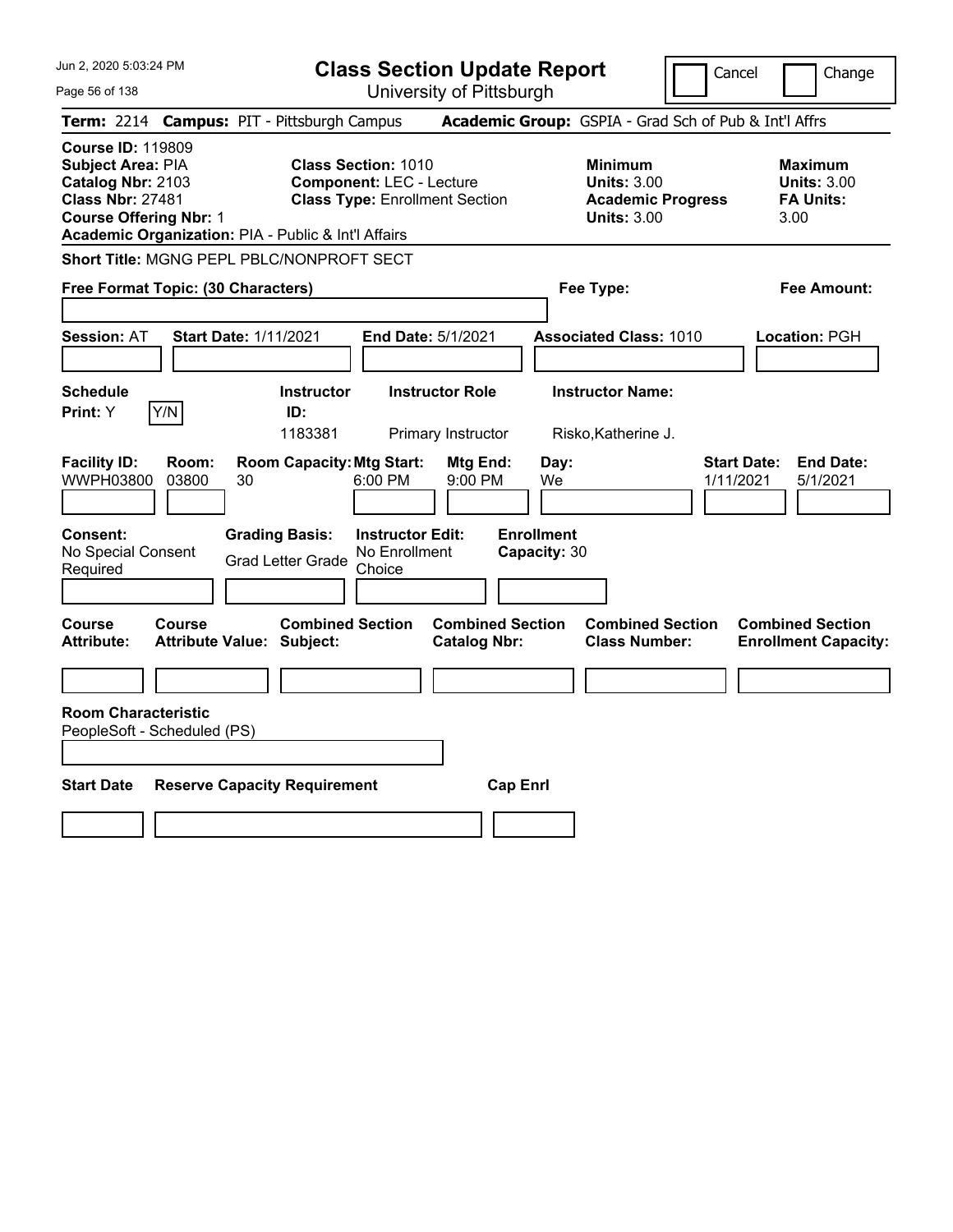Page 57 of 138

**Class Section Update Report**

Cancel Change

| Term: 2214 Campus: PIT - Pittsburgh Campus                                                                                                                                                                                                                                                      |                                  |                                                   |                                                    |                                                |                 |                                   |                                                            | <b>Academic Group:</b> GSPIA - Grad Sch of Pub & Int'l Affrs |                                 |                                                                  |
|-------------------------------------------------------------------------------------------------------------------------------------------------------------------------------------------------------------------------------------------------------------------------------------------------|----------------------------------|---------------------------------------------------|----------------------------------------------------|------------------------------------------------|-----------------|-----------------------------------|------------------------------------------------------------|--------------------------------------------------------------|---------------------------------|------------------------------------------------------------------|
| <b>Course ID: 119810</b><br><b>Class Section: 1050</b><br>Subject Area: PIA<br>Catalog Nbr: 2104<br><b>Component: LEC - Lecture</b><br><b>Class Nbr: 14807</b><br><b>Class Type: Enrollment Section</b><br><b>Course Offering Nbr: 1</b><br>Academic Organization: PIA - Public & Int'l Affairs |                                  |                                                   |                                                    |                                                |                 |                                   | <b>Minimum</b><br><b>Units: 3.00</b><br><b>Units: 3.00</b> | <b>Academic Progress</b>                                     |                                 | <b>Maximum</b><br><b>Units: 3.00</b><br><b>FA Units:</b><br>3.00 |
| <b>Short Title: FINANCIAL MANAGEMENT</b>                                                                                                                                                                                                                                                        |                                  |                                                   |                                                    |                                                |                 |                                   |                                                            |                                                              |                                 |                                                                  |
| Free Format Topic: (30 Characters)                                                                                                                                                                                                                                                              |                                  |                                                   |                                                    |                                                |                 |                                   | Fee Type:                                                  |                                                              |                                 | <b>Fee Amount:</b>                                               |
| <b>Session: AT</b>                                                                                                                                                                                                                                                                              | <b>Start Date: 1/11/2021</b>     |                                                   |                                                    | End Date: 5/1/2021                             |                 |                                   |                                                            | <b>Associated Class: 1050</b>                                |                                 | <b>Location: PGH</b>                                             |
| <b>Schedule</b><br>Y/N<br>Print: Y                                                                                                                                                                                                                                                              |                                  | <b>Instructor</b><br>ID:<br>3483927               |                                                    | <b>Instructor Role</b><br>Primary Instructor   |                 |                                   | <b>Instructor Name:</b>                                    | McCreery, John Andrew                                        |                                 |                                                                  |
| <b>Facility ID:</b><br>WWPH03800<br>03800                                                                                                                                                                                                                                                       | Room:<br>30                      | <b>Room Capacity: Mtg Start:</b>                  | 6:00 PM                                            | Mtg End:<br>9:00 PM                            |                 | Day:<br>Mo                        |                                                            |                                                              | <b>Start Date:</b><br>1/11/2021 | <b>End Date:</b><br>5/1/2021                                     |
| <b>Consent:</b><br>No Special Consent<br>Required                                                                                                                                                                                                                                               |                                  | <b>Grading Basis:</b><br><b>Grad Letter Grade</b> | <b>Instructor Edit:</b><br>No Enrollment<br>Choice |                                                |                 | <b>Enrollment</b><br>Capacity: 24 |                                                            |                                                              |                                 |                                                                  |
| <b>Course</b><br>Course<br><b>Attribute:</b>                                                                                                                                                                                                                                                    | <b>Attribute Value: Subject:</b> | <b>Combined Section</b>                           |                                                    | <b>Combined Section</b><br><b>Catalog Nbr:</b> |                 |                                   |                                                            | <b>Combined Section</b><br><b>Class Number:</b>              |                                 | <b>Combined Section</b><br><b>Enrollment Capacity:</b>           |
|                                                                                                                                                                                                                                                                                                 |                                  |                                                   |                                                    |                                                |                 |                                   |                                                            |                                                              |                                 |                                                                  |
| <b>Room Characteristic</b><br>PeopleSoft - Scheduled (PS)                                                                                                                                                                                                                                       |                                  |                                                   |                                                    |                                                |                 |                                   |                                                            |                                                              |                                 |                                                                  |
| <b>Start Date</b>                                                                                                                                                                                                                                                                               |                                  | <b>Reserve Capacity Requirement</b>               |                                                    |                                                | <b>Cap Enrl</b> |                                   |                                                            |                                                              |                                 |                                                                  |
|                                                                                                                                                                                                                                                                                                 |                                  |                                                   |                                                    |                                                |                 |                                   |                                                            |                                                              |                                 |                                                                  |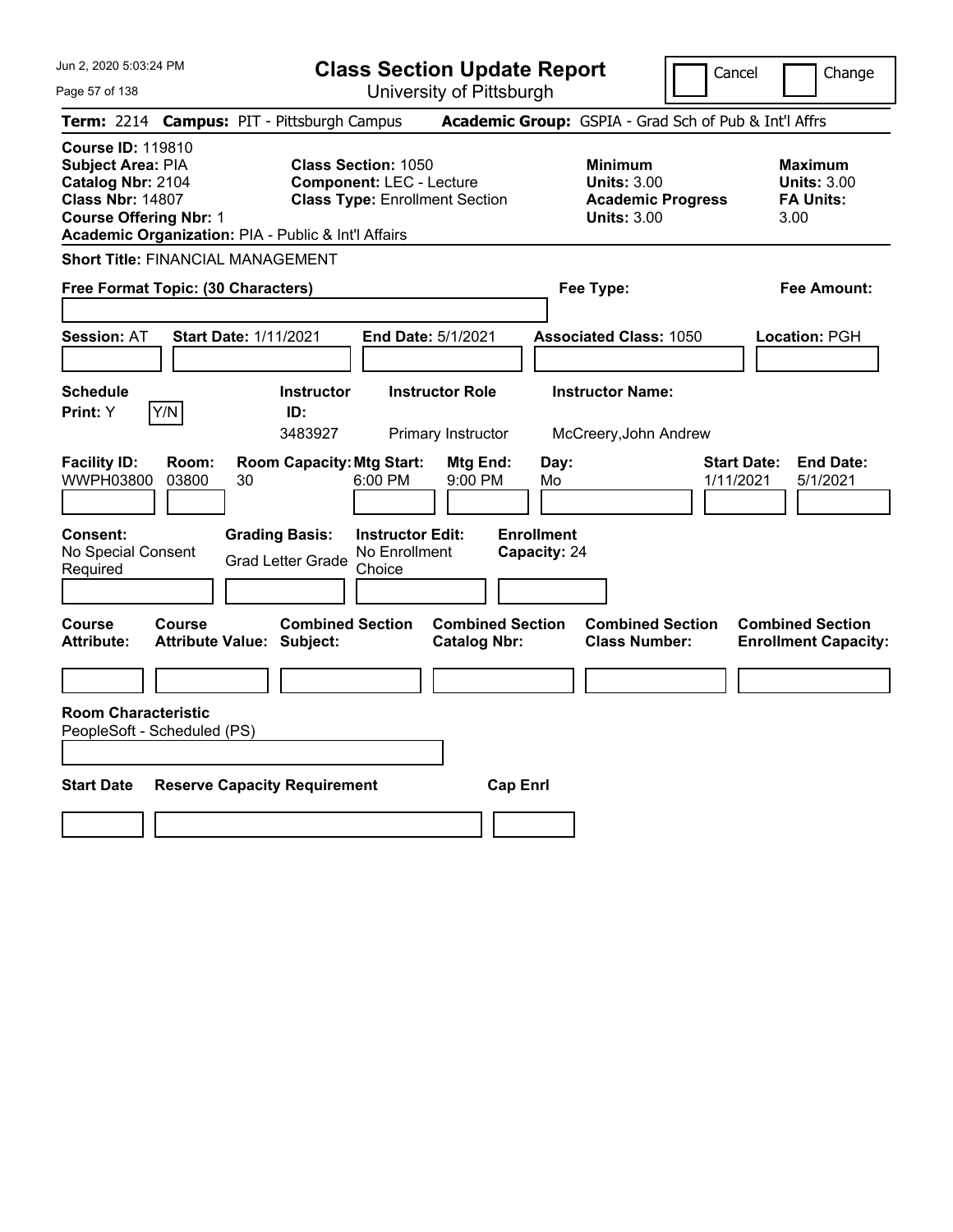Page 58 of 138

**Class Section Update Report**

Cancel Change

|                                                                                                                                       |                | Term: 2214 Campus: PIT - Pittsburgh Campus                  |                                                                                                        |                                   | Academic Group: GSPIA - Grad Sch of Pub & Int'l Affrs                                  |                                                                 |
|---------------------------------------------------------------------------------------------------------------------------------------|----------------|-------------------------------------------------------------|--------------------------------------------------------------------------------------------------------|-----------------------------------|----------------------------------------------------------------------------------------|-----------------------------------------------------------------|
| <b>Course ID: 178735</b><br><b>Subject Area: PIA</b><br>Catalog Nbr: 2109<br><b>Class Nbr: 29346</b><br><b>Course Offering Nbr: 1</b> |                | Academic Organization: PIA - Public & Int'l Affairs         | <b>Class Section: 1030</b><br><b>Component: SEM - Seminar</b><br><b>Class Type: Enrollment Section</b> |                                   | <b>Minimum</b><br><b>Units: 3.00</b><br><b>Academic Progress</b><br><b>Units: 3.00</b> | Maximum<br><b>Units: 3.00</b><br><b>FA Units:</b><br>3.00       |
|                                                                                                                                       |                | Short Title: REBLDG BLDG US PBLC INFRA                      |                                                                                                        |                                   |                                                                                        |                                                                 |
| Free Format Topic: (30 Characters)                                                                                                    |                |                                                             |                                                                                                        |                                   | Fee Type:                                                                              | <b>Fee Amount:</b>                                              |
| <b>Session: AT</b>                                                                                                                    |                | <b>Start Date: 1/11/2021</b>                                | End Date: 5/1/2021                                                                                     |                                   | <b>Associated Class: 1030</b>                                                          | Location: PGH                                                   |
| <b>Schedule</b><br>Print: Y                                                                                                           | Y/N            | <b>Instructor</b><br>ID:<br>2939100                         | <b>Instructor Role</b><br>Primary Instructor                                                           |                                   | <b>Instructor Name:</b><br>Glass, Michael Roy                                          |                                                                 |
| <b>Facility ID:</b><br>WWPH03610                                                                                                      | Room:<br>03610 | <b>Room Capacity: Mtg Start:</b><br>39                      | Mtg End:<br>9:00 AM<br>11:55 AM                                                                        | Day:<br>Th                        |                                                                                        | <b>End Date:</b><br><b>Start Date:</b><br>1/11/2021<br>5/1/2021 |
| Consent:<br>No Special Consent<br>Required                                                                                            |                | <b>Grading Basis:</b><br><b>Grad Letter Grade</b>           | <b>Instructor Edit:</b><br>No Enrollment<br>Choice                                                     | <b>Enrollment</b><br>Capacity: 30 |                                                                                        |                                                                 |
| Course<br><b>Attribute:</b>                                                                                                           | Course         | <b>Combined Section</b><br><b>Attribute Value: Subject:</b> | <b>Catalog Nbr:</b>                                                                                    | <b>Combined Section</b>           | <b>Combined Section</b><br><b>Class Number:</b>                                        | <b>Combined Section</b><br><b>Enrollment Capacity:</b>          |
|                                                                                                                                       |                |                                                             |                                                                                                        |                                   |                                                                                        |                                                                 |
| <b>Room Characteristic</b><br>PeopleSoft - Scheduled (PS)                                                                             |                |                                                             |                                                                                                        |                                   |                                                                                        |                                                                 |
| <b>Start Date</b>                                                                                                                     |                | <b>Reserve Capacity Requirement</b>                         |                                                                                                        | <b>Cap Enrl</b>                   |                                                                                        |                                                                 |
|                                                                                                                                       |                |                                                             |                                                                                                        |                                   |                                                                                        |                                                                 |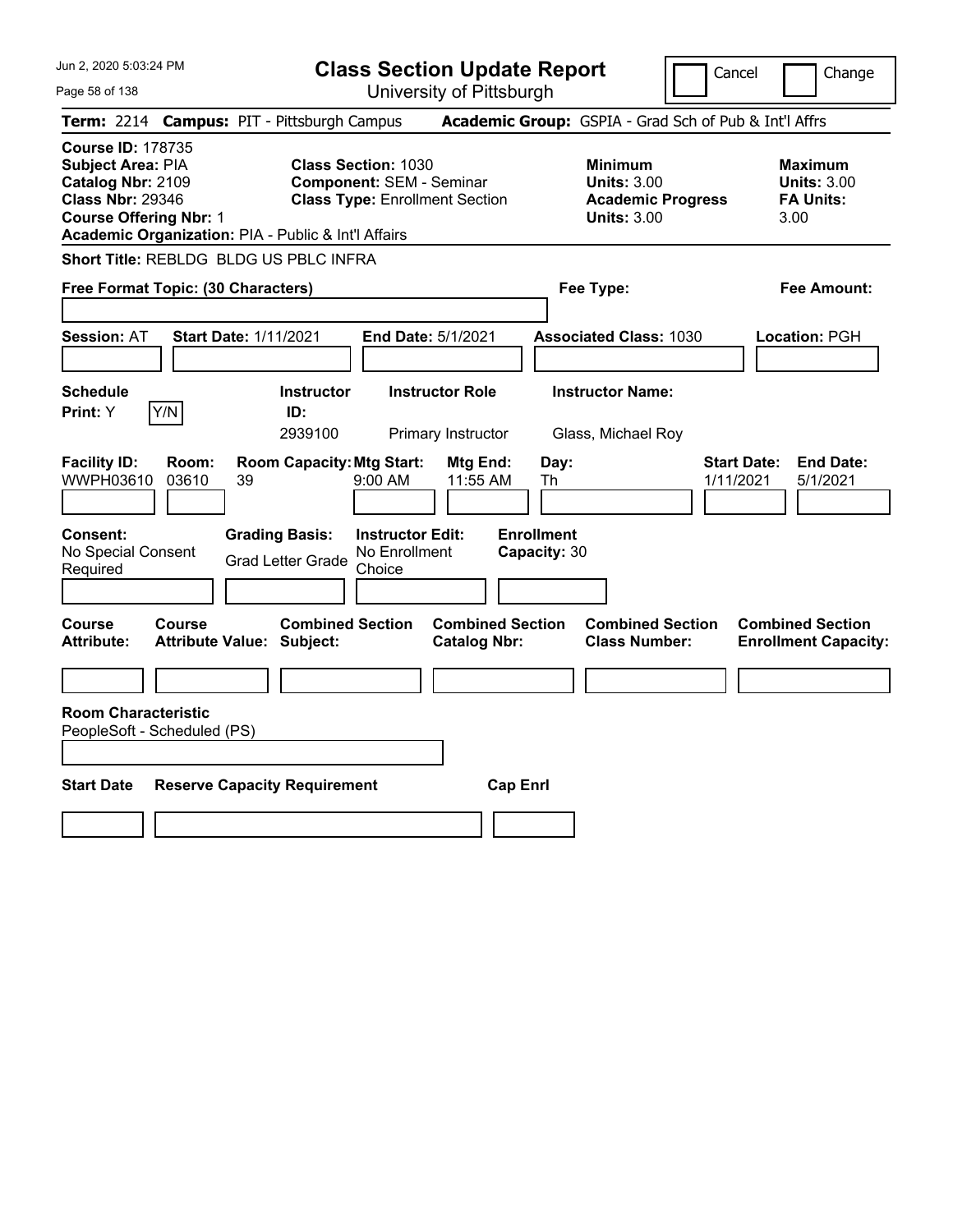**Class Section Update Report**

Cancel Change

| Page 59 of 138                                                                                                                 |                                                                                                                                                               | University of Pittsburgh                       |                                                                                        |                                                                  |
|--------------------------------------------------------------------------------------------------------------------------------|---------------------------------------------------------------------------------------------------------------------------------------------------------------|------------------------------------------------|----------------------------------------------------------------------------------------|------------------------------------------------------------------|
| <b>Term: 2214</b>                                                                                                              | <b>Campus: PIT - Pittsburgh Campus</b>                                                                                                                        |                                                | Academic Group: GSPIA - Grad Sch of Pub & Int'l Affrs                                  |                                                                  |
| <b>Course ID: 119818</b><br>Subject Area: PIA<br>Catalog Nbr: 2117<br><b>Class Nbr: 17364</b><br><b>Course Offering Nbr: 1</b> | <b>Class Section: 1050</b><br><b>Component: LEC - Lecture</b><br><b>Class Type: Enrollment Section</b><br>Academic Organization: PIA - Public & Int'l Affairs |                                                | <b>Minimum</b><br><b>Units: 3.00</b><br><b>Academic Progress</b><br><b>Units: 3.00</b> | <b>Maximum</b><br><b>Units: 3.00</b><br><b>FA Units:</b><br>3.00 |
| <b>Short Title: PROGRAM EVALUATION</b>                                                                                         |                                                                                                                                                               |                                                |                                                                                        |                                                                  |
| Free Format Topic: (30 Characters)                                                                                             |                                                                                                                                                               |                                                | Fee Type:                                                                              | Fee Amount:                                                      |
| <b>Session: AT</b>                                                                                                             | <b>Start Date: 1/11/2021</b>                                                                                                                                  | <b>End Date: 5/1/2021</b>                      | <b>Associated Class: 1050</b>                                                          | Location: PGH                                                    |
| <b>Schedule</b><br>Print: Y<br>Y/N                                                                                             | <b>Instructor</b><br>ID:<br>2910747                                                                                                                           | <b>Instructor Role</b><br>Primary Instructor   | <b>Instructor Name:</b><br>Belasco, Christopher A                                      |                                                                  |
| <b>Facility ID:</b><br>Room:<br>WWPH03610<br>03610                                                                             | <b>Room Capacity: Mtg Start:</b><br>6:00 PM<br>39                                                                                                             | Mtg End:<br>9:00 PM                            | Day:<br>Tu                                                                             | <b>Start Date:</b><br><b>End Date:</b><br>1/11/2021<br>5/1/2021  |
| Consent:<br>No Special Consent<br>Required                                                                                     | <b>Grading Basis:</b><br><b>Grad Letter Grade</b><br>Choice                                                                                                   | <b>Instructor Edit:</b><br>No Enrollment       | <b>Enrollment</b><br>Capacity: 30                                                      |                                                                  |
| <b>Course</b><br>Course<br><b>Attribute:</b><br>UCIS<br>AFRST                                                                  | <b>Combined Section</b><br><b>Attribute Value: Subject:</b>                                                                                                   | <b>Combined Section</b><br><b>Catalog Nbr:</b> | <b>Combined Section</b><br><b>Class Number:</b>                                        | <b>Combined Section</b><br><b>Enrollment Capacity:</b>           |
| <b>Room Characteristic</b><br>PeopleSoft - Scheduled (PS)                                                                      |                                                                                                                                                               |                                                |                                                                                        |                                                                  |
| <b>Start Date</b>                                                                                                              | <b>Reserve Capacity Requirement</b>                                                                                                                           | <b>Cap Enrl</b>                                |                                                                                        |                                                                  |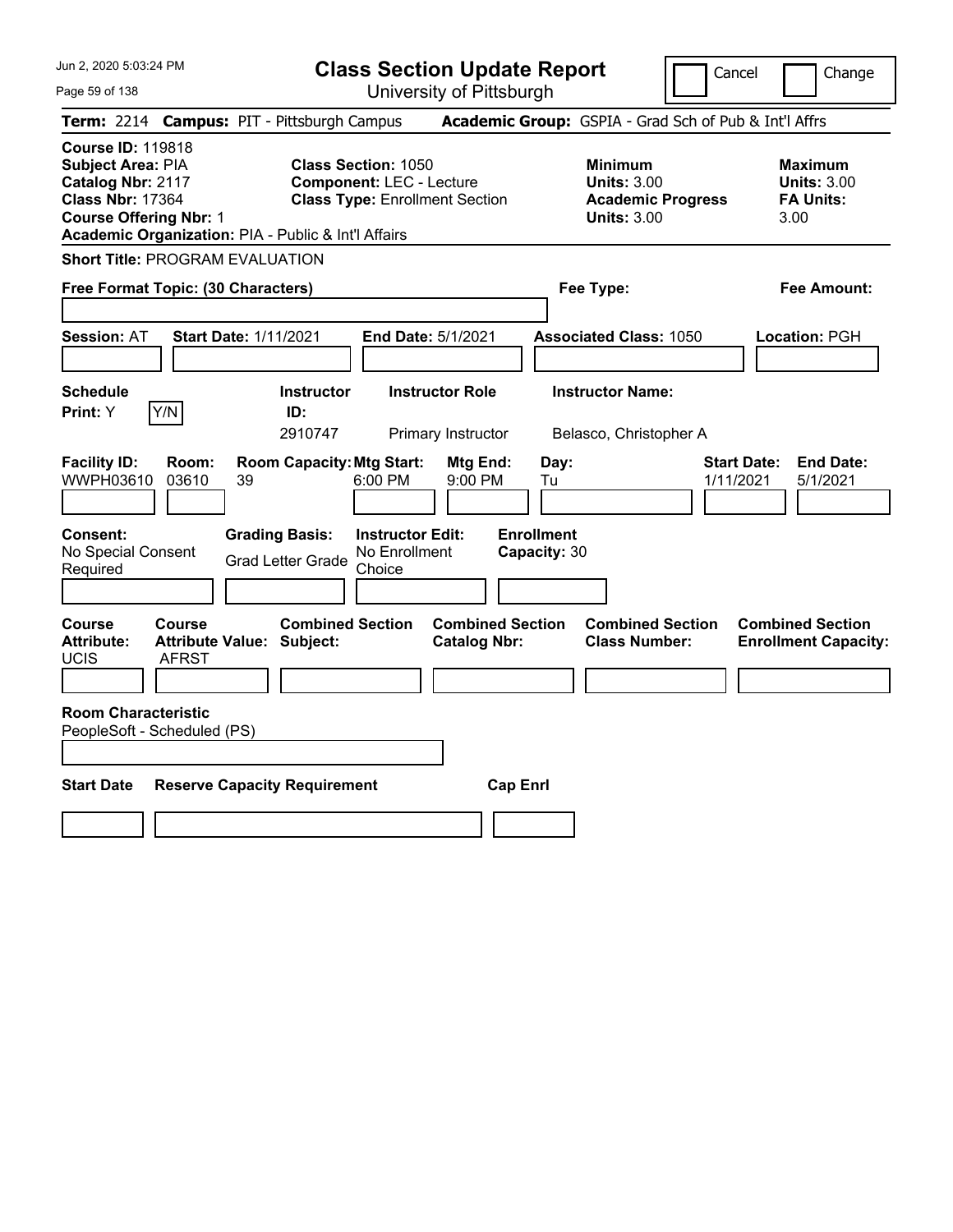Jun 2, 2020 5:03:24 PM Page 60 of 138 **Class Section Update Report** University of Pittsburgh Cancel | Change **Term:** 2214 **Campus:** PIT - Pittsburgh Campus **Academic Group:** GSPIA - Grad Sch of Pub & Int'l Affrs **Course ID:** 119818 **Subject Area:** PIA **Class Section:** 1070 **Minimum Maximum Catalog Nbr: 2117 Component:** LEC - Lecture **Units: 3.00 <b>Units: 3.00 Units: 3.00**<br> **Class Nbr: 23511 Class Type:** Enrollment Section **Academic Progress FA Units: Class Type: Enrollment Section <b>Academic Progress FA Units: Course Offering Nbr:** 1 **Units:** 3.00 3.00 **Academic Organization:** PIA - Public & Int'l Affairs **Short Title:** PROGRAM EVALUATION **Free Format Topic: (30 Characters) Fee Type: Fee Amount: Session:** AT **Start Date:** 1/11/2021 **End Date:** 5/1/2021 **Associated Class:** 1070 **Location:** PITTONLINE **Schedule Instructor Instructor Role Instructor Name: Print:**  $Y$   $|Y/N|$  **ID:** 2941685 Primary Instructor Murtazashvili,Ilia **Facility ID: Room: Room Capacity:Mtg Start: Mtg End: Day: Start Date: End Date:** WEBTBA TBA 0 1/11/2021 5/1/2021 **Consent: Grading Basis: Instructor Edit: Enrollment** Department Consent Required Grad Letter Grade No Enrollment Choice **Capacity:** 35 **Course Course Combined Section Combined Section Combined Section Combined Section Attribute: Attribute Value: Subject: Catalog Nbr: Class Number: Enrollment Capacity:**  IDM WEB **Room Characteristic Start Date Reserve Capacity Requirement Cap Enrl**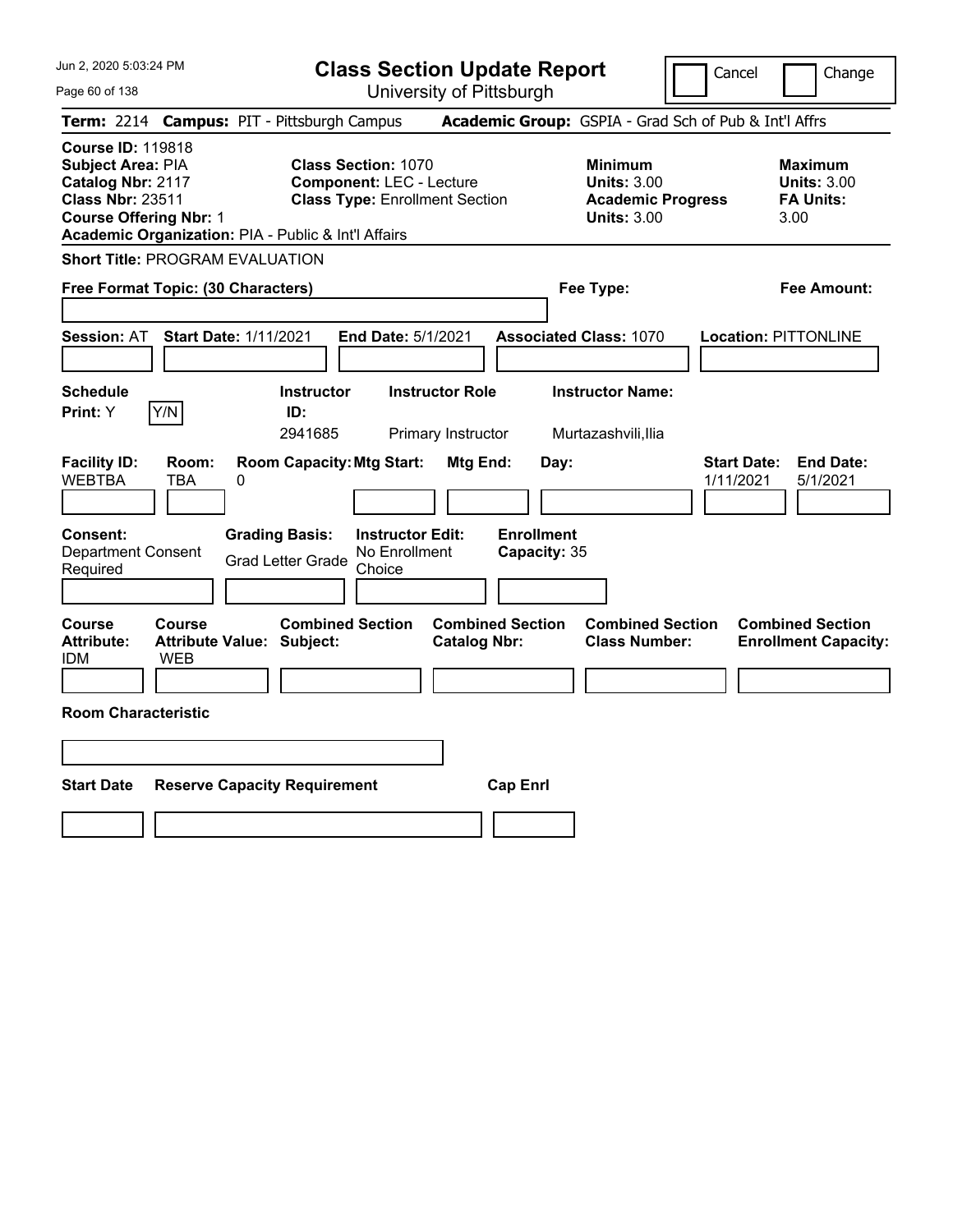| Jun 2, 2020 5:03:24 PM                                                                                                                |                                                                     |                                                   |                                                    | <b>Class Section Update Report</b>                                 |                                   |                                                                          |                          | Cancel<br>Change                                                 |
|---------------------------------------------------------------------------------------------------------------------------------------|---------------------------------------------------------------------|---------------------------------------------------|----------------------------------------------------|--------------------------------------------------------------------|-----------------------------------|--------------------------------------------------------------------------|--------------------------|------------------------------------------------------------------|
| Page 61 of 138                                                                                                                        |                                                                     |                                                   |                                                    | University of Pittsburgh                                           |                                   |                                                                          |                          |                                                                  |
|                                                                                                                                       | Term: 2214 Campus: PIT - Pittsburgh Campus                          |                                                   |                                                    |                                                                    |                                   |                                                                          |                          | Academic Group: GSPIA - Grad Sch of Pub & Int'l Affrs            |
| <b>Course ID: 119825</b><br><b>Subject Area: PIA</b><br>Catalog Nbr: 2126<br><b>Class Nbr: 18143</b><br><b>Course Offering Nbr: 1</b> | Academic Organization: PIA - Public & Int'l Affairs                 | <b>Class Section: 1120</b>                        | <b>Class Type: Enrollment Section</b>              | <b>Component: DIR - Directed Studies</b>                           |                                   | Minimum<br><b>Units: 3.00</b><br><b>Units: 3.00</b>                      | <b>Academic Progress</b> | <b>Maximum</b><br><b>Units: 3.00</b><br><b>FA Units:</b><br>3.00 |
|                                                                                                                                       | <b>Short Title: STATE GOV POLICY &amp; POLITICS</b>                 |                                                   |                                                    |                                                                    |                                   |                                                                          |                          |                                                                  |
|                                                                                                                                       | Free Format Topic: (30 Characters)<br>STATE GOV POLICY AND POLITICS |                                                   |                                                    |                                                                    |                                   | Fee Type:                                                                |                          | Fee Amount:                                                      |
| <b>Session: AT</b>                                                                                                                    | <b>Start Date: 1/11/2021</b>                                        |                                                   |                                                    | <b>End Date: 5/1/2021</b>                                          |                                   | <b>Associated Class: 1120</b>                                            |                          | Location: PGH                                                    |
| <b>Schedule</b><br>Print: Y                                                                                                           | Y/N                                                                 | <b>Instructor</b><br>ID:<br>2905146<br>1026993    |                                                    | <b>Instructor Role</b><br>Primary Instructor<br>Primary Instructor |                                   | <b>Instructor Name:</b><br>Giorgetti, Nello Orlando<br>McManus, Dennis P |                          |                                                                  |
| <b>Facility ID:</b><br><b>ALUMTBA</b>                                                                                                 | Room:<br><b>TBA</b><br>0                                            | <b>Room Capacity: Mtg Start:</b>                  | 6:00 PM                                            | Mtg End:<br>9:00 PM                                                | Day:<br>Th                        |                                                                          |                          | <b>Start Date:</b><br><b>End Date:</b><br>1/11/2021<br>5/1/2021  |
| <b>Consent:</b><br>No Special Consent<br>Required                                                                                     |                                                                     | <b>Grading Basis:</b><br><b>Grad Letter Grade</b> | <b>Instructor Edit:</b><br>No Enrollment<br>Choice |                                                                    | <b>Enrollment</b><br>Capacity: 15 |                                                                          |                          |                                                                  |
| Course<br><b>Attribute:</b>                                                                                                           | Course<br><b>Attribute Value: Subject:</b>                          | <b>Combined Section</b>                           |                                                    | <b>Combined Section</b><br><b>Catalog Nbr:</b>                     |                                   | <b>Combined Section</b><br><b>Class Number:</b>                          |                          | <b>Combined Section</b><br><b>Enrollment Capacity:</b>           |
|                                                                                                                                       |                                                                     |                                                   |                                                    |                                                                    |                                   |                                                                          |                          |                                                                  |
| <b>Room Characteristic</b>                                                                                                            |                                                                     |                                                   |                                                    |                                                                    |                                   |                                                                          |                          |                                                                  |
|                                                                                                                                       |                                                                     |                                                   |                                                    |                                                                    |                                   |                                                                          |                          |                                                                  |
| <b>Start Date</b>                                                                                                                     | <b>Reserve Capacity Requirement</b>                                 |                                                   |                                                    |                                                                    | <b>Cap Enrl</b>                   |                                                                          |                          |                                                                  |
|                                                                                                                                       |                                                                     |                                                   |                                                    |                                                                    |                                   |                                                                          |                          |                                                                  |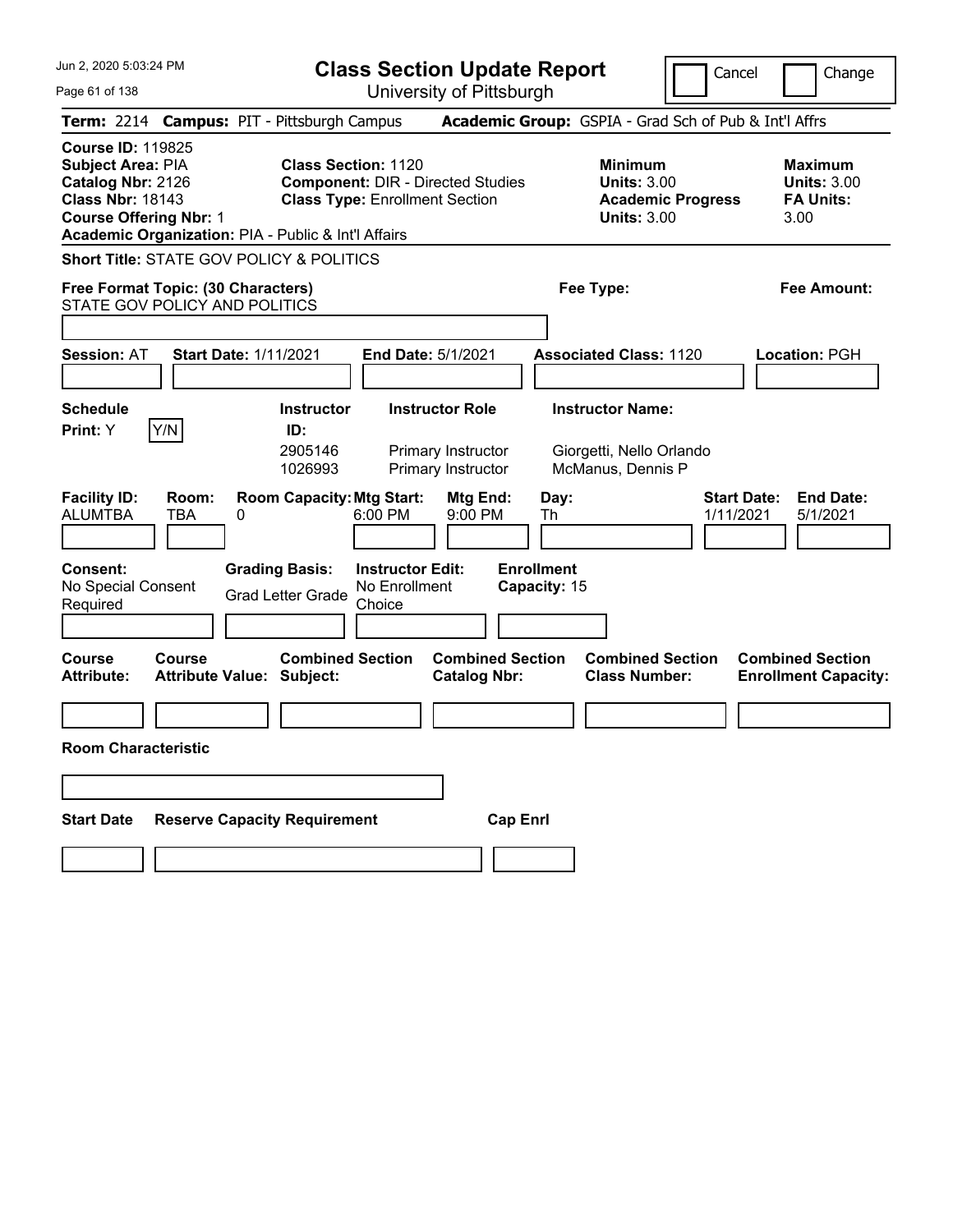Jun 2, 2020 5:03:24 PM

Page 62 of 138

**Class Section Update Report**

Cancel **Change** 

|                                                                                                                                |                      | Term: 2214 Campus: PIT - Pittsburgh Campus                  |                                                                                                        |                                              |                                   | Academic Group: GSPIA - Grad Sch of Pub & Int'l Affrs                                  |                                 |                                                           |
|--------------------------------------------------------------------------------------------------------------------------------|----------------------|-------------------------------------------------------------|--------------------------------------------------------------------------------------------------------|----------------------------------------------|-----------------------------------|----------------------------------------------------------------------------------------|---------------------------------|-----------------------------------------------------------|
| <b>Course ID: 119828</b><br>Subject Area: PIA<br>Catalog Nbr: 2131<br><b>Class Nbr: 24846</b><br><b>Course Offering Nbr: 1</b> |                      | Academic Organization: PIA - Public & Int'l Affairs         | <b>Class Section: 1050</b><br><b>Component: LEC - Lecture</b><br><b>Class Type: Enrollment Section</b> |                                              |                                   | <b>Minimum</b><br><b>Units: 3.00</b><br><b>Academic Progress</b><br><b>Units: 3.00</b> |                                 | Maximum<br><b>Units: 3.00</b><br><b>FA Units:</b><br>3.00 |
| <b>Short Title: LEADERSHIP</b><br>Free Format Topic: (30 Characters)                                                           |                      |                                                             |                                                                                                        |                                              |                                   | Fee Type:                                                                              |                                 | <b>Fee Amount:</b>                                        |
| <b>Session: AT</b>                                                                                                             |                      | <b>Start Date: 1/11/2021</b>                                | End Date: 5/1/2021                                                                                     |                                              |                                   | <b>Associated Class: 1050</b>                                                          |                                 | <b>Location: PITTONLINE</b>                               |
| <b>Schedule</b><br>Print: Y                                                                                                    | Y/N                  | <b>Instructor</b><br>ID:<br>2940467                         |                                                                                                        | <b>Instructor Role</b><br>Primary Instructor |                                   | <b>Instructor Name:</b><br>Buck, George Paul                                           |                                 |                                                           |
| <b>Facility ID:</b><br><b>WEBTBA</b>                                                                                           | Room:<br><b>TBA</b>  | <b>Room Capacity: Mtg Start:</b><br>0                       |                                                                                                        | Mtg End:                                     | Day:                              |                                                                                        | <b>Start Date:</b><br>1/11/2021 | <b>End Date:</b><br>5/1/2021                              |
| <b>Consent:</b><br><b>Department Consent</b><br>Required                                                                       |                      | <b>Grading Basis:</b><br><b>Grad Letter Grade</b>           | <b>Instructor Edit:</b><br>No Enrollment<br>Choice                                                     |                                              | <b>Enrollment</b><br>Capacity: 35 |                                                                                        |                                 |                                                           |
| <b>Course</b><br>Attribute:<br><b>IDM</b>                                                                                      | Course<br><b>WEB</b> | <b>Combined Section</b><br><b>Attribute Value: Subject:</b> |                                                                                                        | <b>Catalog Nbr:</b>                          | <b>Combined Section</b>           | <b>Combined Section</b><br><b>Class Number:</b>                                        |                                 | <b>Combined Section</b><br><b>Enrollment Capacity:</b>    |
| <b>Room Characteristic</b>                                                                                                     |                      |                                                             |                                                                                                        |                                              |                                   |                                                                                        |                                 |                                                           |
| <b>Start Date</b>                                                                                                              |                      | <b>Reserve Capacity Requirement</b>                         |                                                                                                        |                                              | <b>Cap Enrl</b>                   |                                                                                        |                                 |                                                           |
|                                                                                                                                |                      |                                                             |                                                                                                        |                                              |                                   |                                                                                        |                                 |                                                           |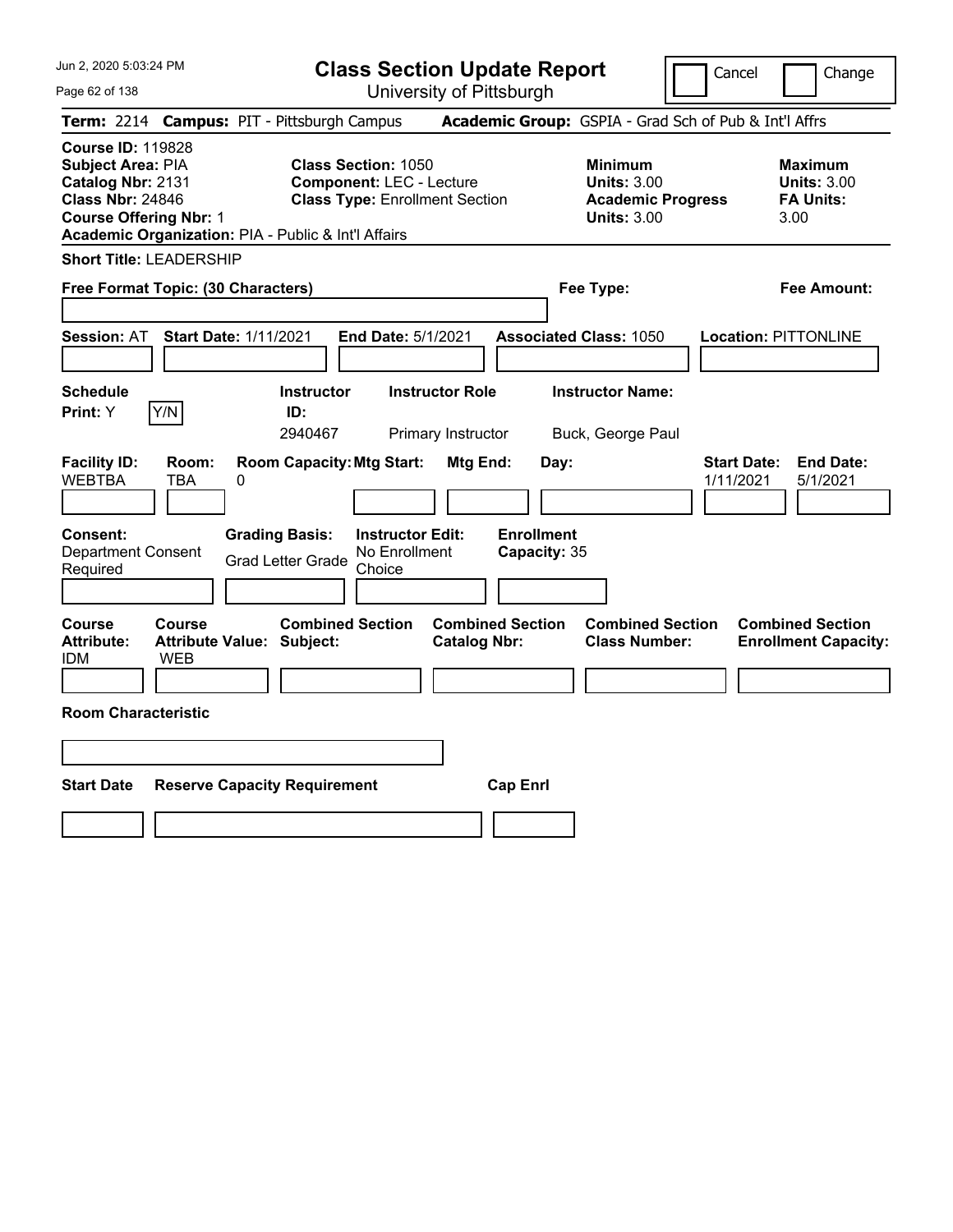Jun 2, 2020 5:03:24 PM

Page 63 of 138

**Class Section Update Report**

Cancel Change

|                                                                                                                                |                                   | Term: 2214 Campus: PIT - Pittsburgh Campus            |                                                                                                        |                                                | Academic Group: GSPIA - Grad Sch of Pub & Int'l Affrs                                  |                                 |                                                                  |
|--------------------------------------------------------------------------------------------------------------------------------|-----------------------------------|-------------------------------------------------------|--------------------------------------------------------------------------------------------------------|------------------------------------------------|----------------------------------------------------------------------------------------|---------------------------------|------------------------------------------------------------------|
| <b>Course ID: 179643</b><br>Subject Area: PIA<br>Catalog Nbr: 2156<br><b>Class Nbr: 29339</b><br><b>Course Offering Nbr: 1</b> |                                   | Academic Organization: PIA - Public & Int'l Affairs   | <b>Class Section: 1010</b><br><b>Component: LEC - Lecture</b><br><b>Class Type: Enrollment Section</b> |                                                | <b>Minimum</b><br><b>Units: 3.00</b><br><b>Academic Progress</b><br><b>Units: 3.00</b> |                                 | <b>Maximum</b><br><b>Units: 3.00</b><br><b>FA Units:</b><br>3.00 |
|                                                                                                                                |                                   | <b>Short Title: ETHICS &amp;POLICY IN CYBER SPACE</b> |                                                                                                        |                                                |                                                                                        |                                 |                                                                  |
| Free Format Topic: (30 Characters)                                                                                             |                                   |                                                       |                                                                                                        |                                                | Fee Type:                                                                              |                                 | Fee Amount:                                                      |
| Session: AT                                                                                                                    |                                   | <b>Start Date: 1/11/2021</b>                          | <b>End Date: 5/1/2021</b>                                                                              |                                                | <b>Associated Class: 1010</b>                                                          |                                 | <b>Location: PITTONLINE</b>                                      |
| <b>Schedule</b><br><b>Print:</b> Y                                                                                             | Y/N                               | <b>Instructor</b><br>ID:<br>2909099                   | <b>Instructor Role</b><br>Primary Instructor                                                           |                                                | <b>Instructor Name:</b><br>Nelson, Lisa S                                              |                                 |                                                                  |
| <b>Facility ID:</b><br><b>WEBTBA</b>                                                                                           | Room:<br>TBA                      | <b>Room Capacity: Mtg Start:</b><br>0                 |                                                                                                        | Mtg End:<br>Day:                               |                                                                                        | <b>Start Date:</b><br>1/11/2021 | <b>End Date:</b><br>5/1/2021                                     |
| <b>Consent:</b><br><b>Department Consent</b><br>Required                                                                       |                                   | <b>Grading Basis:</b><br><b>Grad Letter Grade</b>     | <b>Instructor Edit:</b><br>No Enrollment<br>Choice                                                     | <b>Enrollment</b><br>Capacity: 35              |                                                                                        |                                 |                                                                  |
| <b>Course</b><br><b>Attribute:</b><br><b>IDM</b><br><b>UCIS</b>                                                                | <b>Course</b><br><b>WEB</b><br>EU | <b>Attribute Value: Subject:</b>                      | <b>Combined Section</b>                                                                                | <b>Combined Section</b><br><b>Catalog Nbr:</b> | <b>Combined Section</b><br><b>Class Number:</b>                                        |                                 | <b>Combined Section</b><br><b>Enrollment Capacity:</b>           |
| <b>Room Characteristic</b>                                                                                                     |                                   |                                                       |                                                                                                        |                                                |                                                                                        |                                 |                                                                  |
|                                                                                                                                |                                   |                                                       |                                                                                                        |                                                |                                                                                        |                                 |                                                                  |
| <b>Start Date</b>                                                                                                              |                                   | <b>Reserve Capacity Requirement</b>                   |                                                                                                        | <b>Cap Enrl</b>                                |                                                                                        |                                 |                                                                  |
|                                                                                                                                |                                   |                                                       |                                                                                                        |                                                |                                                                                        |                                 |                                                                  |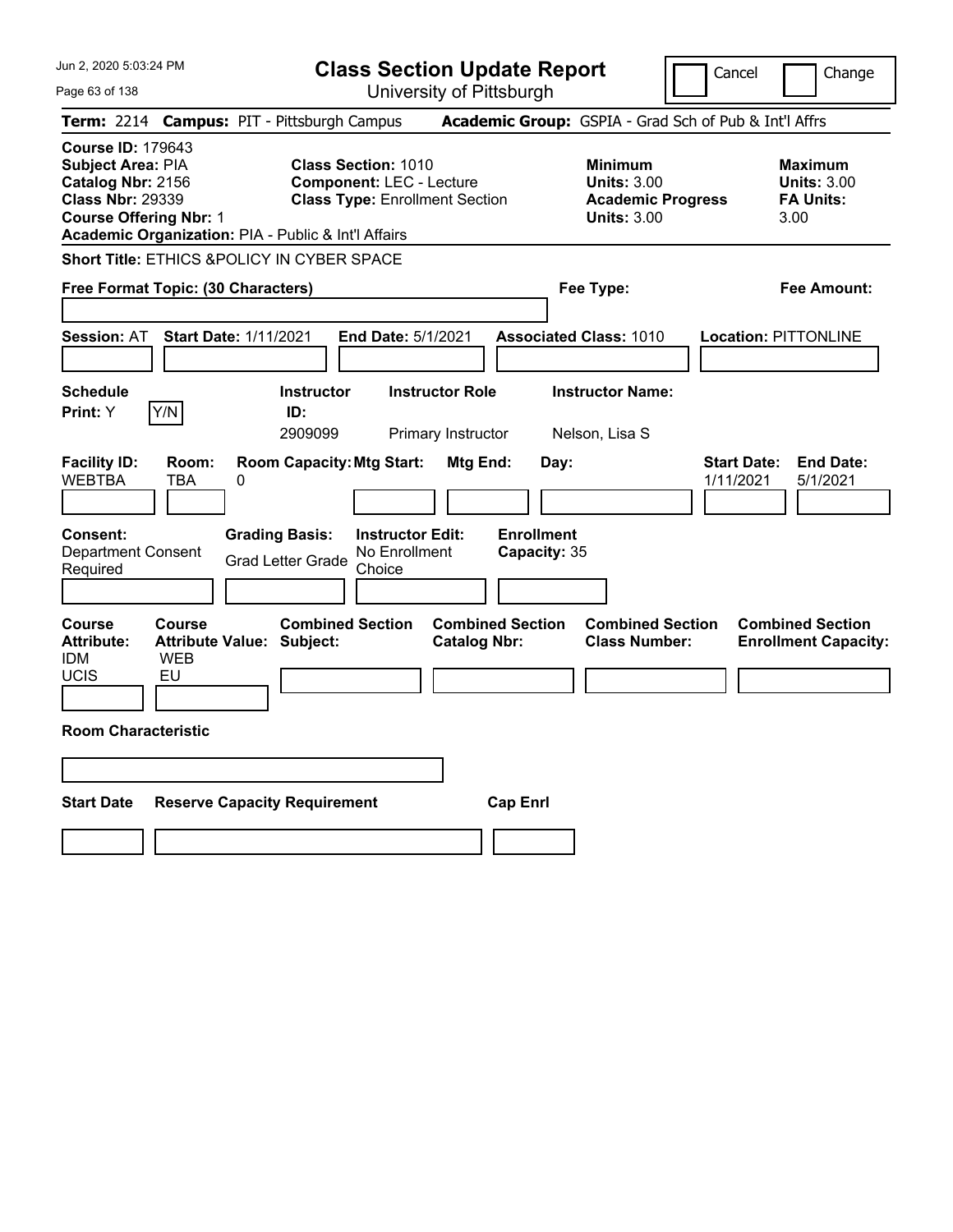Page 64 of 138

**Class Section Update Report**

Cancel Change

| Term: 2214 Campus: PIT - Pittsburgh Campus                                                                                                                                                   |                                                                                                         |                                                | Academic Group: GSPIA - Grad Sch of Pub & Int'l Affrs                                  |                                                                  |
|----------------------------------------------------------------------------------------------------------------------------------------------------------------------------------------------|---------------------------------------------------------------------------------------------------------|------------------------------------------------|----------------------------------------------------------------------------------------|------------------------------------------------------------------|
| <b>Course ID: 119872</b><br><b>Subject Area: PIA</b><br>Catalog Nbr: 2185<br><b>Class Nbr: 29340</b><br><b>Course Offering Nbr: 1</b><br>Academic Organization: PIA - Public & Int'l Affairs | <b>Class Section: 1100</b><br><b>Component: LEC - Lecture</b><br><b>Class Type: Enrollment Section</b>  |                                                | <b>Minimum</b><br><b>Units: 3.00</b><br><b>Academic Progress</b><br><b>Units: 3.00</b> | <b>Maximum</b><br><b>Units: 3.00</b><br><b>FA Units:</b><br>3.00 |
| <b>Short Title: STRATEGIC MANAGEMENT</b>                                                                                                                                                     |                                                                                                         |                                                |                                                                                        |                                                                  |
| Free Format Topic: (30 Characters)                                                                                                                                                           |                                                                                                         |                                                | Fee Type:                                                                              | Fee Amount:                                                      |
| <b>Start Date: 1/11/2021</b><br><b>Session: AT</b>                                                                                                                                           | End Date: 5/1/2021                                                                                      |                                                | <b>Associated Class: 1100</b>                                                          | Location: PGH                                                    |
| <b>Schedule</b><br>Y/N<br>Print: Y                                                                                                                                                           | <b>Instructor Role</b><br><b>Instructor</b><br>ID:<br>2925445<br>Primary Instructor                     |                                                | <b>Instructor Name:</b><br>Krekanova, Vera                                             |                                                                  |
| <b>Facility ID:</b><br>Room:<br>WWPH03431<br>03431<br>30                                                                                                                                     | <b>Room Capacity: Mtg Start:</b><br>6:00 PM                                                             | Mtg End:<br>Day:<br>9:00 PM<br>Mo              | 1/11/2021                                                                              | <b>Start Date:</b><br><b>End Date:</b><br>5/1/2021               |
| Consent:<br>No Special Consent<br>Required                                                                                                                                                   | <b>Grading Basis:</b><br><b>Instructor Edit:</b><br>No Enrollment<br><b>Grad Letter Grade</b><br>Choice | <b>Enrollment</b><br>Capacity: 30              |                                                                                        |                                                                  |
| Course<br><b>Course</b><br><b>Attribute:</b><br><b>Attribute Value: Subject:</b>                                                                                                             | <b>Combined Section</b>                                                                                 | <b>Combined Section</b><br><b>Catalog Nbr:</b> | <b>Combined Section</b><br><b>Class Number:</b>                                        | <b>Combined Section</b><br><b>Enrollment Capacity:</b>           |
|                                                                                                                                                                                              |                                                                                                         |                                                |                                                                                        |                                                                  |
| <b>Room Characteristic</b><br>PeopleSoft - Scheduled (PS)                                                                                                                                    |                                                                                                         |                                                |                                                                                        |                                                                  |
| <b>Start Date</b><br><b>Reserve Capacity Requirement</b>                                                                                                                                     |                                                                                                         | <b>Cap Enrl</b>                                |                                                                                        |                                                                  |
|                                                                                                                                                                                              |                                                                                                         |                                                |                                                                                        |                                                                  |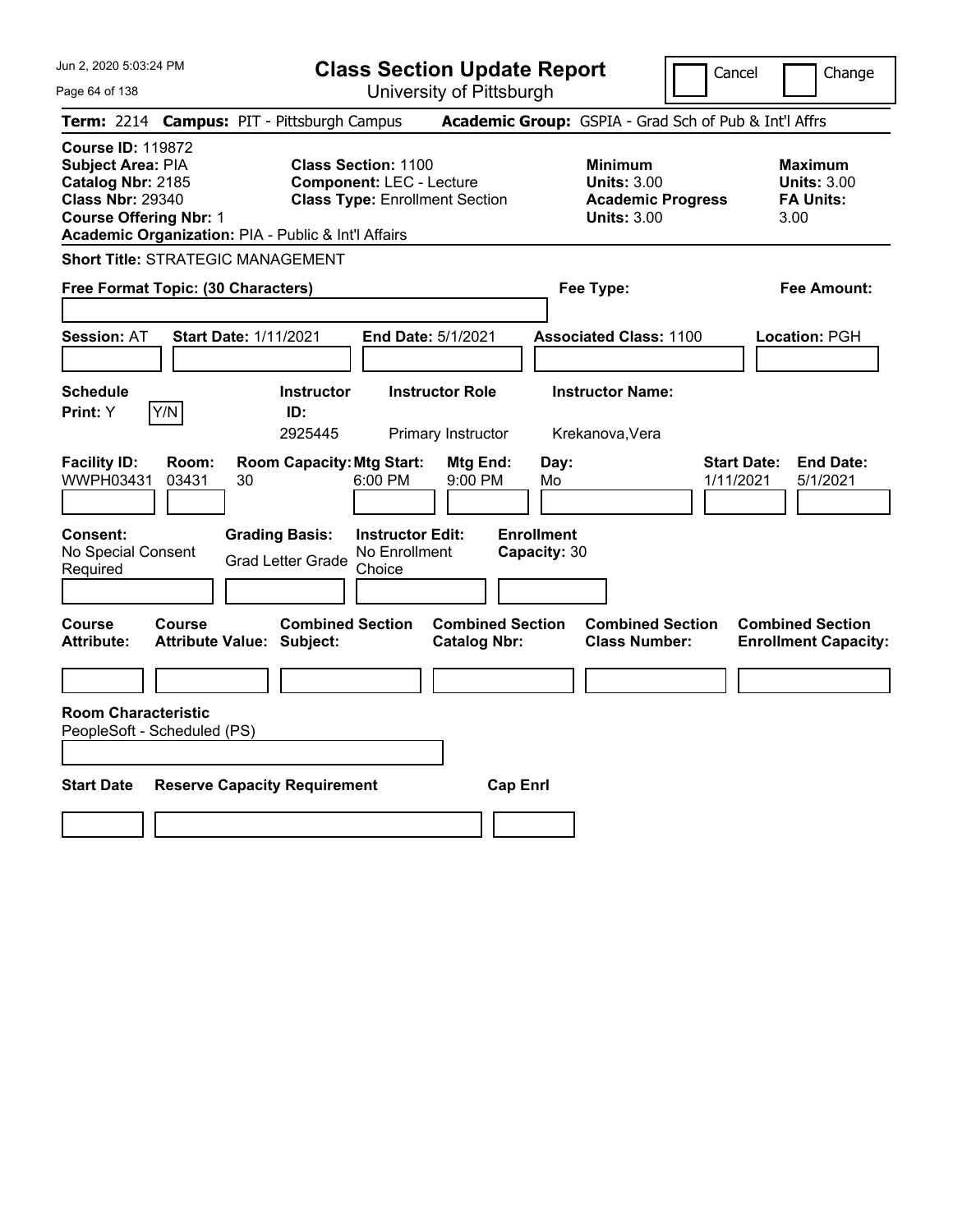| Jun 2, 2020 5:03:24 PM<br>Page 65 of 138                                                                                              |                                     |                                                             | <b>Class Section Update Report</b><br>University of Pittsburgh                                         |                                              |                                   |                                                                                        | Cancel                                                | Change                                                    |
|---------------------------------------------------------------------------------------------------------------------------------------|-------------------------------------|-------------------------------------------------------------|--------------------------------------------------------------------------------------------------------|----------------------------------------------|-----------------------------------|----------------------------------------------------------------------------------------|-------------------------------------------------------|-----------------------------------------------------------|
|                                                                                                                                       |                                     | Term: 2214 Campus: PIT - Pittsburgh Campus                  |                                                                                                        |                                              |                                   |                                                                                        | Academic Group: GSPIA - Grad Sch of Pub & Int'l Affrs |                                                           |
| <b>Course ID: 119872</b><br><b>Subject Area: PIA</b><br>Catalog Nbr: 2185<br><b>Class Nbr: 21074</b><br><b>Course Offering Nbr: 1</b> |                                     | Academic Organization: PIA - Public & Int'l Affairs         | <b>Class Section: 1300</b><br><b>Component: LEC - Lecture</b><br><b>Class Type: Enrollment Section</b> |                                              |                                   | <b>Minimum</b><br><b>Units: 3.00</b><br><b>Academic Progress</b><br><b>Units: 3.00</b> |                                                       | Maximum<br><b>Units: 3.00</b><br><b>FA Units:</b><br>3.00 |
|                                                                                                                                       |                                     | <b>Short Title: STRATEGIC MANAGEMENT</b>                    |                                                                                                        |                                              |                                   |                                                                                        |                                                       |                                                           |
| Free Format Topic: (30 Characters)                                                                                                    |                                     |                                                             |                                                                                                        |                                              |                                   | Fee Type:                                                                              |                                                       | <b>Fee Amount:</b>                                        |
| <b>Session: AT</b><br><b>Schedule</b><br>Print: Y                                                                                     | <b>Start Date: 1/11/2021</b><br>Y/N | <b>Instructor</b><br>ID:<br>2908661                         | <b>End Date: 5/1/2021</b>                                                                              | <b>Instructor Role</b><br>Primary Instructor |                                   | <b>Associated Class: 1300</b><br><b>Instructor Name:</b><br>Kearns, Kevin P            |                                                       | <b>Location: PITTONLINE</b>                               |
| <b>Facility ID:</b><br><b>WEBTBA</b>                                                                                                  | Room:<br>TBA<br>0                   | <b>Room Capacity: Mtg Start:</b>                            |                                                                                                        | Mtg End:                                     | Day:                              |                                                                                        | <b>Start Date:</b><br>1/11/2021                       | <b>End Date:</b><br>5/1/2021                              |
| <b>Consent:</b><br><b>Department Consent</b><br>Required                                                                              |                                     | <b>Grading Basis:</b><br><b>Grad Letter Grade</b>           | <b>Instructor Edit:</b><br>No Enrollment<br>Choice                                                     |                                              | <b>Enrollment</b><br>Capacity: 35 |                                                                                        |                                                       |                                                           |
| Course<br><b>Attribute:</b><br>IDM                                                                                                    | Course<br>WEB                       | <b>Combined Section</b><br><b>Attribute Value: Subject:</b> |                                                                                                        | <b>Catalog Nbr:</b>                          | <b>Combined Section</b>           | <b>Combined Section</b><br><b>Class Number:</b>                                        |                                                       | <b>Combined Section</b><br><b>Enrollment Capacity:</b>    |
| <b>Room Characteristic</b>                                                                                                            |                                     |                                                             |                                                                                                        |                                              |                                   |                                                                                        |                                                       |                                                           |
|                                                                                                                                       |                                     |                                                             |                                                                                                        |                                              |                                   |                                                                                        |                                                       |                                                           |
| <b>Start Date</b>                                                                                                                     |                                     | <b>Reserve Capacity Requirement</b>                         |                                                                                                        |                                              | <b>Cap Enrl</b>                   |                                                                                        |                                                       |                                                           |
|                                                                                                                                       |                                     |                                                             |                                                                                                        |                                              |                                   |                                                                                        |                                                       |                                                           |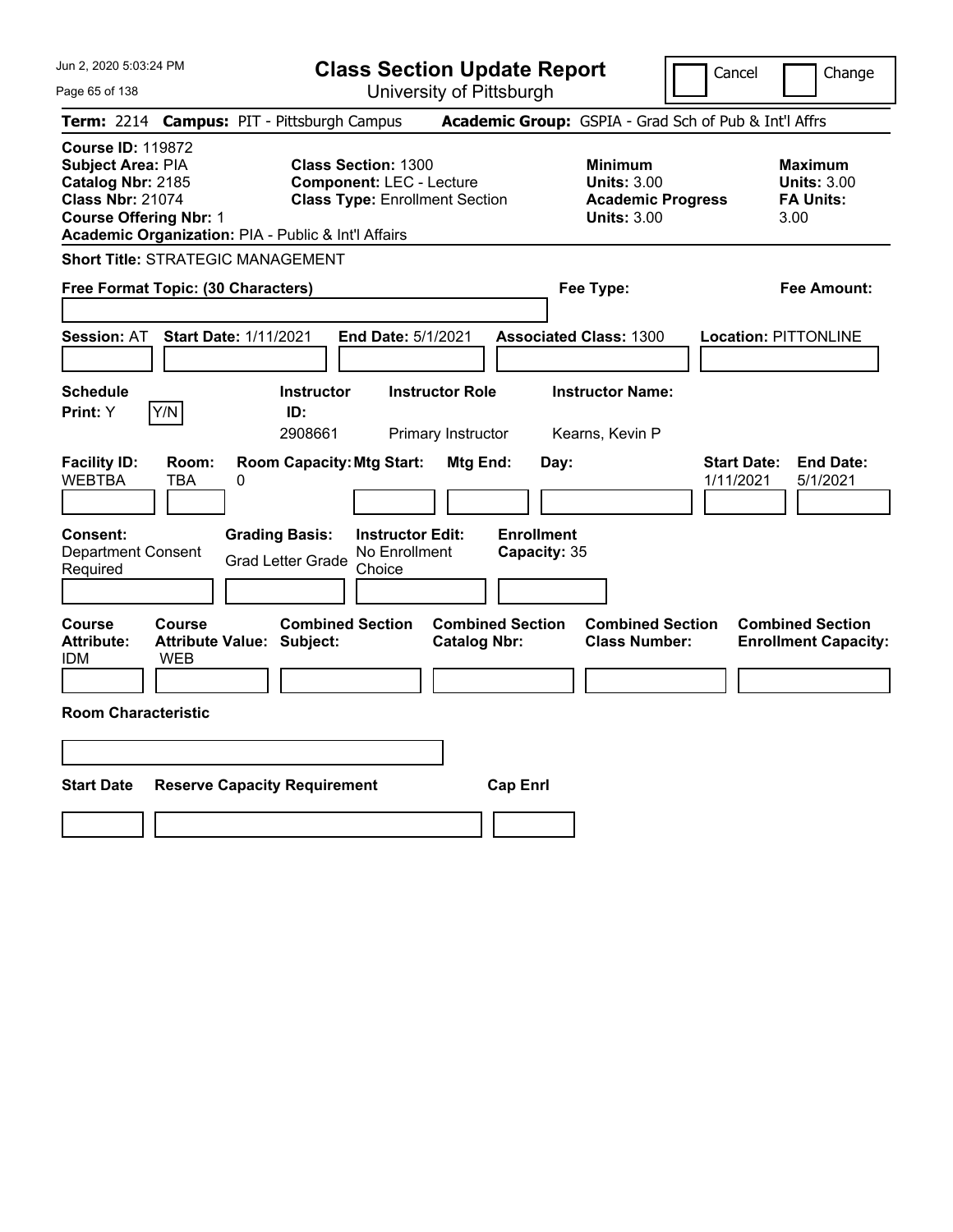| Jun 2, 2020 5:03:24 PM                                                                                                                                                                | <b>Class Section Update Report</b>                                                                      |                                                                                        | Change<br>Cancel                                                 |
|---------------------------------------------------------------------------------------------------------------------------------------------------------------------------------------|---------------------------------------------------------------------------------------------------------|----------------------------------------------------------------------------------------|------------------------------------------------------------------|
| Page 66 of 138                                                                                                                                                                        | University of Pittsburgh                                                                                |                                                                                        |                                                                  |
| Term: 2214 Campus: PIT - Pittsburgh Campus                                                                                                                                            |                                                                                                         | Academic Group: GSPIA - Grad Sch of Pub & Int'l Affrs                                  |                                                                  |
| <b>Course ID: 181788</b><br>Subject Area: PIA<br>Catalog Nbr: 2202<br><b>Class Nbr: 29345</b><br><b>Course Offering Nbr: 1</b><br>Academic Organization: PIA - Public & Int'l Affairs | <b>Class Section: 1050</b><br><b>Component: LEC - Lecture</b><br><b>Class Type: Enrollment Section</b>  | <b>Minimum</b><br><b>Units: 3.00</b><br><b>Academic Progress</b><br><b>Units: 3.00</b> | <b>Maximum</b><br><b>Units: 3.00</b><br><b>FA Units:</b><br>3.00 |
| Short Title: BEHAVIORAL ECON & GAME THEORY                                                                                                                                            |                                                                                                         |                                                                                        |                                                                  |
| Free Format Topic: (30 Characters)                                                                                                                                                    |                                                                                                         | Fee Type:                                                                              | Fee Amount:                                                      |
| <b>Session: AT</b><br><b>Start Date: 1/11/2021</b>                                                                                                                                    | End Date: 5/1/2021                                                                                      | <b>Associated Class: 1050</b>                                                          | Location: PGH                                                    |
| <b>Schedule</b><br>Y/N<br>Print: Y                                                                                                                                                    | <b>Instructor Role</b><br><b>Instructor</b><br>ID:<br>2944347<br>Primary Instructor                     | <b>Instructor Name:</b><br>Linardi, Sera                                               |                                                                  |
| <b>Facility ID:</b><br>Room:<br>WWPH03415<br>03415<br>40                                                                                                                              | <b>Room Capacity: Mtg Start:</b><br>Mtg End:<br>12:00 PM<br>2:55 PM                                     | Day:<br>Tu                                                                             | <b>Start Date:</b><br><b>End Date:</b><br>1/11/2021<br>5/1/2021  |
| Consent:<br>No Special Consent<br>Required                                                                                                                                            | <b>Grading Basis:</b><br><b>Instructor Edit:</b><br>No Enrollment<br><b>Grad Letter Grade</b><br>Choice | <b>Enrollment</b><br>Capacity: 30                                                      |                                                                  |
| Course<br>Course<br><b>Attribute:</b><br><b>Attribute Value: Subject:</b>                                                                                                             | <b>Combined Section</b><br><b>Catalog Nbr:</b>                                                          | <b>Combined Section</b><br><b>Combined Section</b><br><b>Class Number:</b>             | <b>Combined Section</b><br><b>Enrollment Capacity:</b>           |
|                                                                                                                                                                                       |                                                                                                         |                                                                                        |                                                                  |
| <b>Room Characteristic</b><br>PeopleSoft - Scheduled (PS)                                                                                                                             |                                                                                                         |                                                                                        |                                                                  |
| <b>Start Date</b><br><b>Reserve Capacity Requirement</b>                                                                                                                              |                                                                                                         | <b>Cap Enrl</b>                                                                        |                                                                  |
|                                                                                                                                                                                       |                                                                                                         |                                                                                        |                                                                  |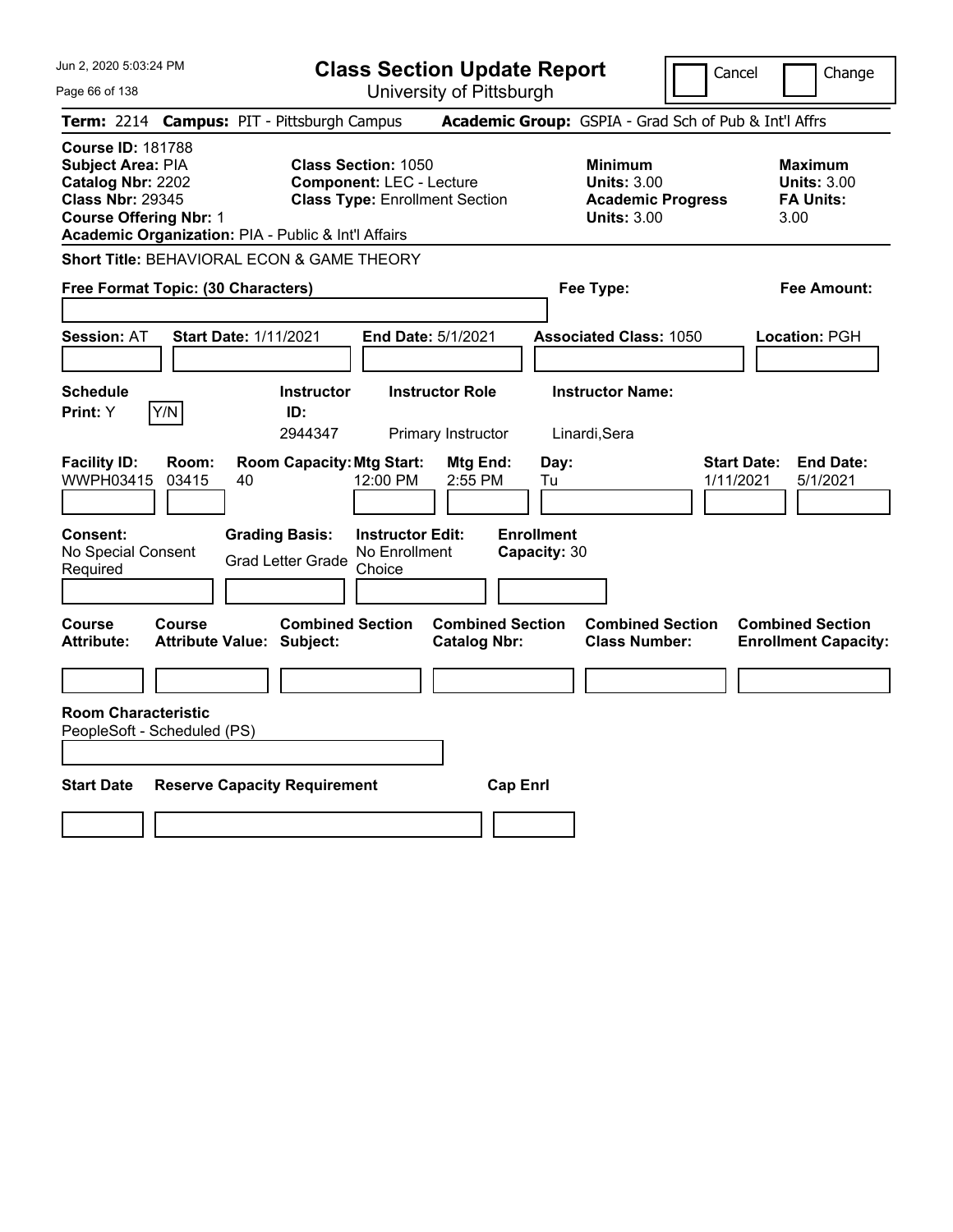Jun 2, 2020 5:03:24 PM Page 67 of 138 **Class Section Update Report** University of Pittsburgh Cancel Change **Term:** 2214 **Campus:** PIT - Pittsburgh Campus **Academic Group:** GSPIA - Grad Sch of Pub & Int'l Affrs **Course ID:** 182448 **Subject Area:** PIA **Class Section:** 1140 **Minimum Maximum Catalog Nbr:** 2204 **Component:** LEC - Lecture **Units:** 3.00 **Units:** 3.00 **Class Nbr:** 18267 **Class Type:** Enrollment Section **Academic Progress FA Units: Course Offering Nbr:** 1 **Units:** 3.00 3.00 **Academic Organization:** PIA - Public & Int'l Affairs **Short Title:** GRANT WRITING AND FUNDRAISING **Free Format Topic: (30 Characters) Fee Type: Fee Amount: Session:** AT **Start Date:** 1/11/2021 **End Date:** 5/1/2021 **Associated Class:** 1140 **Location:** PGH **Schedule Instructor Instructor Role Instructor Name: Print:**  $Y$   $|Y/N|$  **ID:** 2906856 Primary Instructor Cecchetti, Susan A **Facility ID: Room: Room Capacity:Mtg Start: Mtg End: Day: Start Date: End Date:** WWPH03415 03415 40 3:00 PM 5:55 PM We 1/11/2021 5/1/2021 **Consent: Grading Basis: Instructor Edit: Enrollment** No Special Consent No Special Consent Grad Letter Grade No Enrollment<br>Required Choice Choice **Capacity:** 20 **Course Course Combined Section Combined Section Combined Section Combined Section**  Attribute: Attribute Value: Subject: Catalog Nbr: Class Number: Enrollment Capacity: UCIS GLBST **Room Characteristic** PeopleSoft - Scheduled (PS) **Start Date Reserve Capacity Requirement Cap Enrl**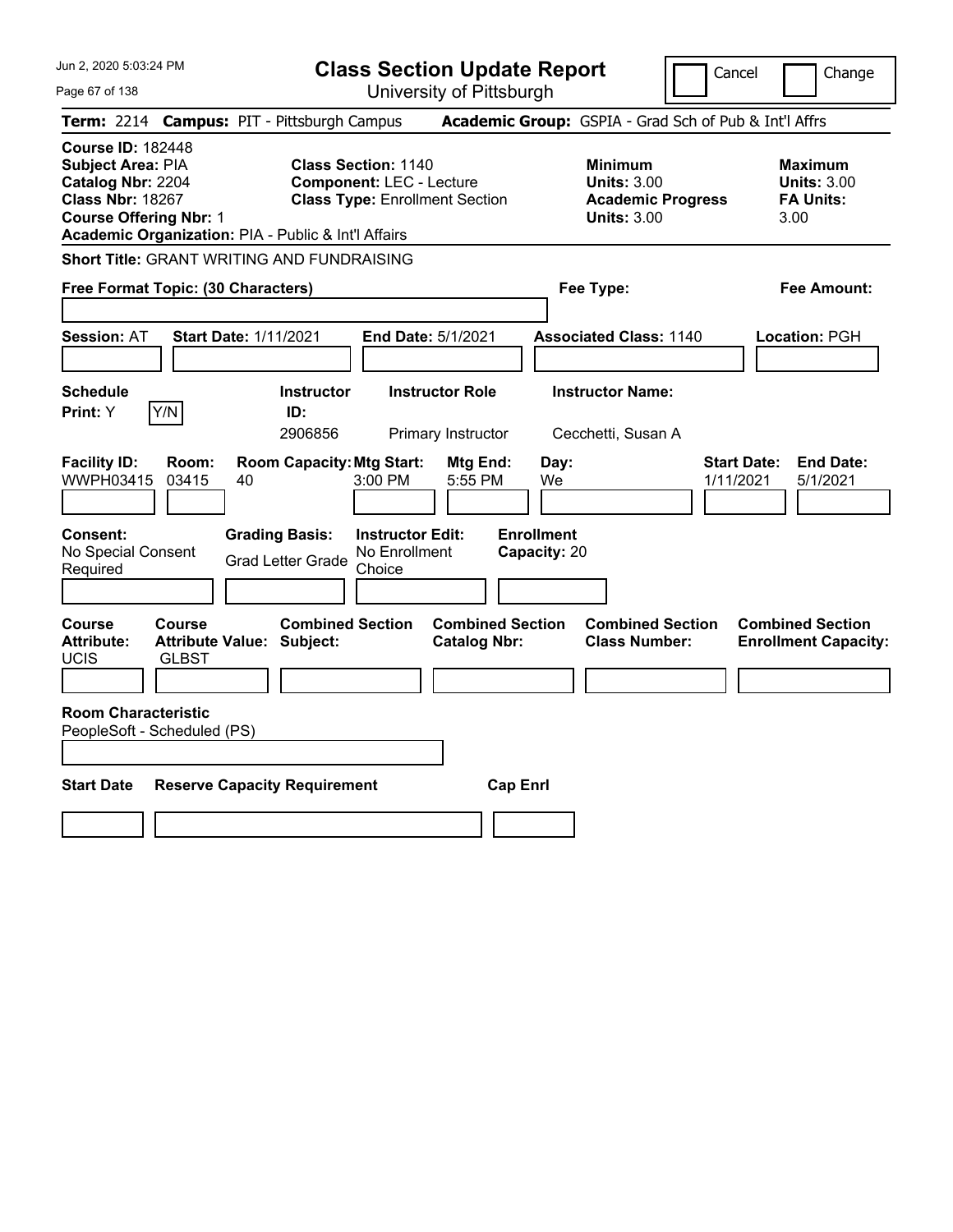Jun 2, 2020 5:03:24 PM Page 68 of 138 **Class Section Update Report** University of Pittsburgh Cancel Change **Term:** 2214 **Campus:** PIT - Pittsburgh Campus **Academic Group:** GSPIA - Grad Sch of Pub & Int'l Affrs **Course ID:** 190978 **Subject Area: PIA Class Section: 1050 Minimum Maximum Maximum Catalog Nbr:** 2210 **Component:** LEC - Lecture **Units:** 3.00 **Units:** 3.00 **Class Nbr:** 29353 **Class Type:** Enrollment Section **Academic Progress FA Units: Course Offering Nbr:** 1 **Units:** 3.00 3.00 **Academic Organization:** PIA - Public & Int'l Affairs **Short Title:** RACE, GENDER, LAW AND POLICY **Free Format Topic: (30 Characters) Fee Type: Fee Amount: Session:** AT **Start Date:** 1/11/2021 **End Date:** 5/1/2021 **Associated Class:** 1050 **Location:** PGH **Schedule Instructor Instructor Role Instructor Name: Print:**  $Y$   $|Y/N|$  **ID:** 2909099 Primary Instructor Nelson, Lisa S **Facility ID: Room: Room Capacity:Mtg Start: Mtg End: Day: Start Date: End Date:** WWPH03610 03610 39 12:00 PM 2:55 PM Tu 1/11/2021 5/1/2021 **Consent: Grading Basis: Instructor Edit: Enrollment** No Special Consent No Special Consent Grad Letter Grade No Enrollment<br>Required Choice Choice **Capacity:** 30 **Course Course Combined Section Combined Section Combined Section Combined Section**  Attribute: Attribute Value: Subject: Catalog Nbr: Class Number: Enrollment Capacity: UCIS GLBST **Room Characteristic** PeopleSoft - Scheduled (PS) **Start Date Reserve Capacity Requirement Cap Enrl**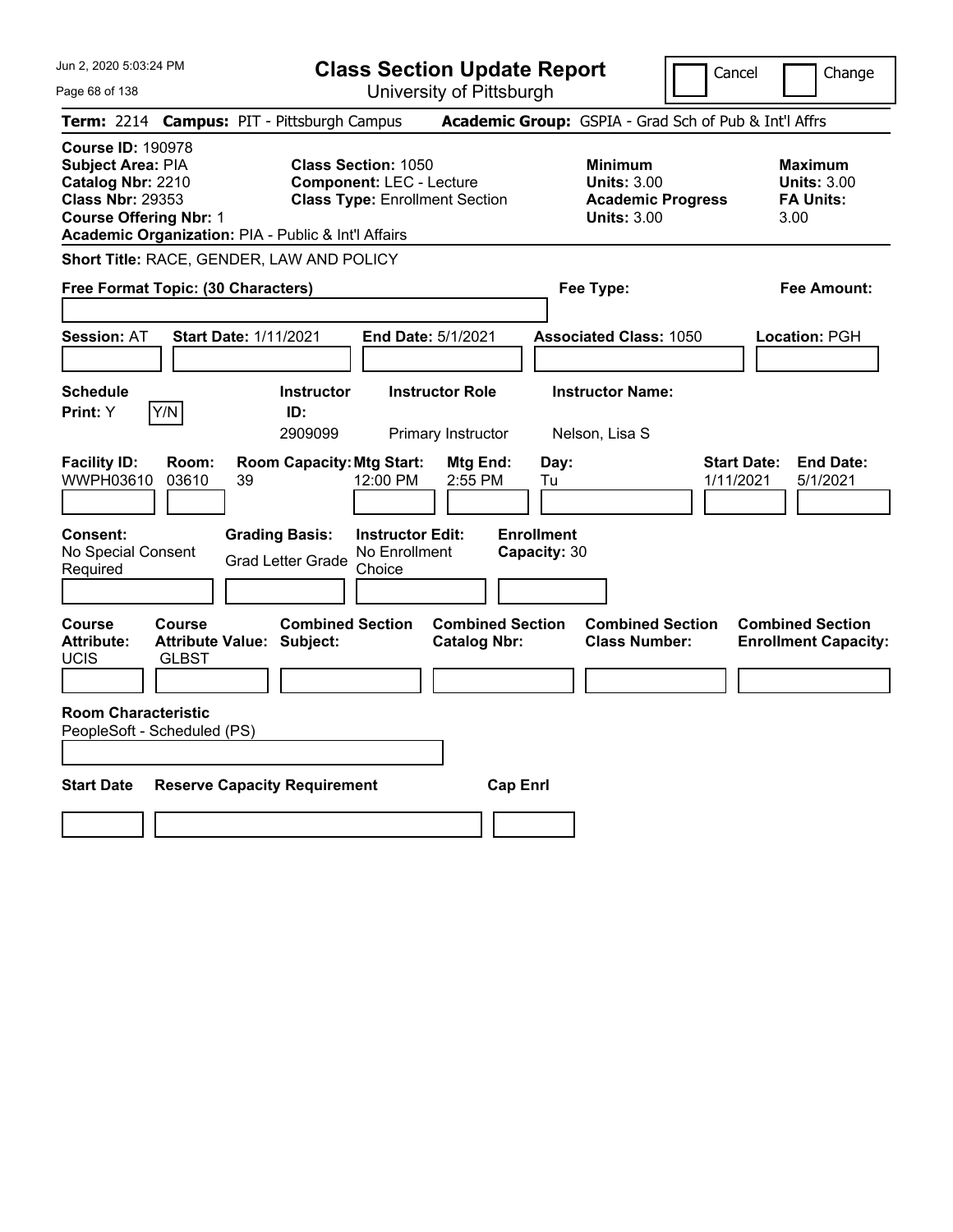| Jun 2, 2020 5:03:24 PM |
|------------------------|
|------------------------|

Page 69 of 138

**Class Section Update Report**

Cancel Change

|                                                                                                                                       |                | Term: 2214 Campus: PIT - Pittsburgh Campus                  |                                                                                                        | Academic Group: GSPIA - Grad Sch of Pub & Int'l Affrs                                  |                                                                  |  |  |
|---------------------------------------------------------------------------------------------------------------------------------------|----------------|-------------------------------------------------------------|--------------------------------------------------------------------------------------------------------|----------------------------------------------------------------------------------------|------------------------------------------------------------------|--|--|
| <b>Course ID: 190979</b><br><b>Subject Area: PIA</b><br>Catalog Nbr: 2216<br><b>Class Nbr: 29352</b><br><b>Course Offering Nbr: 1</b> |                | Academic Organization: PIA - Public & Int'l Affairs         | <b>Class Section: 1080</b><br><b>Component: LEC - Lecture</b><br><b>Class Type: Enrollment Section</b> | <b>Minimum</b><br><b>Units: 3.00</b><br><b>Academic Progress</b><br><b>Units: 3.00</b> | <b>Maximum</b><br><b>Units: 3.00</b><br><b>FA Units:</b><br>3.00 |  |  |
| Short Title: ECONOMICS OF SOCIAL POLICY                                                                                               |                |                                                             |                                                                                                        |                                                                                        |                                                                  |  |  |
| Free Format Topic: (30 Characters)                                                                                                    |                |                                                             | Fee Type:                                                                                              | <b>Fee Amount:</b>                                                                     |                                                                  |  |  |
| <b>Session: AT</b>                                                                                                                    |                | <b>Start Date: 1/11/2021</b>                                | End Date: 5/1/2021                                                                                     | <b>Associated Class: 1080</b>                                                          | Location: PGH                                                    |  |  |
| <b>Schedule</b><br>Print: Y                                                                                                           | Y/N            | <b>Instructor</b><br>ID:<br>3511568                         | <b>Instructor Role</b><br>Primary Instructor                                                           | <b>Instructor Name:</b><br>Jones, Daniel B                                             |                                                                  |  |  |
| <b>Facility ID:</b><br>WWPH03415                                                                                                      | Room:<br>03415 | <b>Room Capacity: Mtg Start:</b><br>40                      | Mtg End:<br>$3:00$ PM<br>5:55 PM                                                                       | Day:<br>Th                                                                             | <b>End Date:</b><br><b>Start Date:</b><br>1/11/2021<br>5/1/2021  |  |  |
| Consent:<br>No Special Consent<br>Required                                                                                            |                | <b>Grading Basis:</b><br><b>Grad Letter Grade</b>           | <b>Instructor Edit:</b><br>No Enrollment<br>Choice                                                     | <b>Enrollment</b><br>Capacity: 35                                                      |                                                                  |  |  |
| Course<br><b>Attribute:</b>                                                                                                           | Course         | <b>Combined Section</b><br><b>Attribute Value: Subject:</b> | <b>Combined Section</b><br><b>Catalog Nbr:</b>                                                         | <b>Combined Section</b><br><b>Class Number:</b>                                        | <b>Combined Section</b><br><b>Enrollment Capacity:</b>           |  |  |
|                                                                                                                                       |                |                                                             |                                                                                                        |                                                                                        |                                                                  |  |  |
| <b>Room Characteristic</b><br>PeopleSoft - Scheduled (PS)                                                                             |                |                                                             |                                                                                                        |                                                                                        |                                                                  |  |  |
| <b>Start Date</b><br><b>Reserve Capacity Requirement</b><br><b>Cap Enrl</b>                                                           |                |                                                             |                                                                                                        |                                                                                        |                                                                  |  |  |
|                                                                                                                                       |                |                                                             |                                                                                                        |                                                                                        |                                                                  |  |  |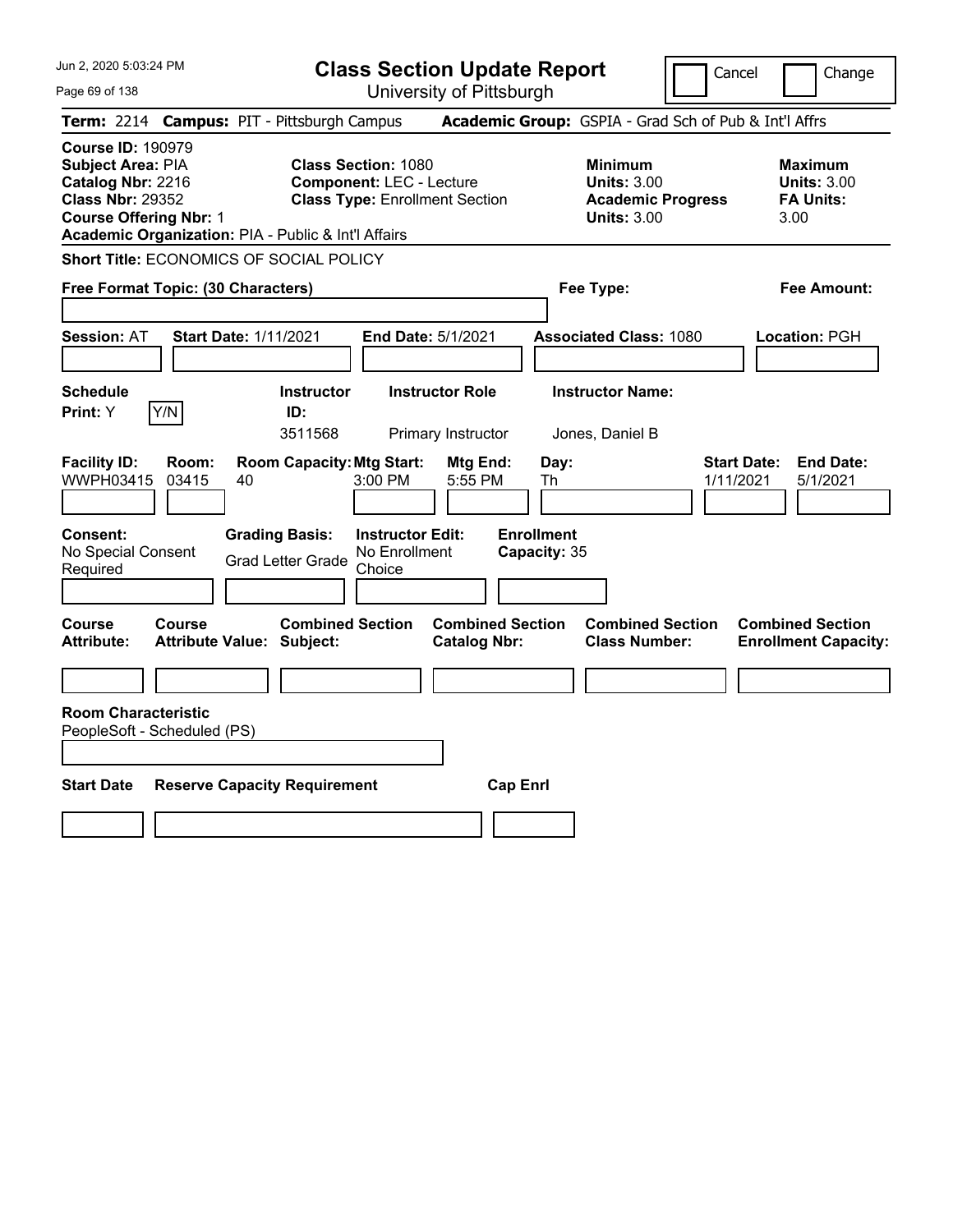| Jun 2, 2020 5:03:24 PM                                                                                                                                                                     | <b>Class Section Update Report</b>                                                                     |                                                                                        | Change<br>Cancel                                                 |  |  |  |  |
|--------------------------------------------------------------------------------------------------------------------------------------------------------------------------------------------|--------------------------------------------------------------------------------------------------------|----------------------------------------------------------------------------------------|------------------------------------------------------------------|--|--|--|--|
| Page 70 of 138                                                                                                                                                                             | University of Pittsburgh                                                                               |                                                                                        |                                                                  |  |  |  |  |
| Term: 2214 Campus: PIT - Pittsburgh Campus                                                                                                                                                 |                                                                                                        | Academic Group: GSPIA - Grad Sch of Pub & Int'l Affrs                                  |                                                                  |  |  |  |  |
| <b>Course ID: 184753</b><br>Subject Area: PIA<br>Catalog Nbr: 2231<br><b>Class Nbr: 29351</b><br><b>Course Offering Nbr: 1</b><br>Academic Organization: PIA - Public & Int'l Affairs      | <b>Class Section: 1030</b><br><b>Component: LEC - Lecture</b><br><b>Class Type: Enrollment Section</b> | <b>Minimum</b><br><b>Units: 3.00</b><br><b>Academic Progress</b><br><b>Units: 3.00</b> | <b>Maximum</b><br><b>Units: 3.00</b><br><b>FA Units:</b><br>3.00 |  |  |  |  |
| Short Title: CONTEMPORARY US ENERGY POLICY                                                                                                                                                 |                                                                                                        |                                                                                        |                                                                  |  |  |  |  |
| Free Format Topic: (30 Characters)                                                                                                                                                         |                                                                                                        | Fee Type:                                                                              | Fee Amount:                                                      |  |  |  |  |
| <b>Session: AT</b><br><b>Start Date: 1/11/2021</b>                                                                                                                                         | End Date: 5/1/2021                                                                                     | <b>Associated Class: 1030</b>                                                          | Location: PGH                                                    |  |  |  |  |
| <b>Schedule</b><br>Y/N<br>Print: Y                                                                                                                                                         | <b>Instructor Role</b><br><b>Instructor</b><br>ID:<br>2956607<br>Primary Instructor                    | <b>Instructor Name:</b><br>Blackhurst, Michael                                         |                                                                  |  |  |  |  |
| <b>Facility ID:</b><br>Room:<br>WWPH03800<br>03800<br>30                                                                                                                                   | <b>Room Capacity: Mtg Start:</b><br>Mtg End:<br>$9:00$ AM<br>11:55 AM                                  | Day:<br>Th                                                                             | <b>Start Date:</b><br><b>End Date:</b><br>1/11/2021<br>5/1/2021  |  |  |  |  |
| <b>Enrollment</b><br>Consent:<br><b>Grading Basis:</b><br><b>Instructor Edit:</b><br>No Special Consent<br>No Enrollment<br>Capacity: 30<br><b>Grad Letter Grade</b><br>Required<br>Choice |                                                                                                        |                                                                                        |                                                                  |  |  |  |  |
| Course<br>Course<br><b>Attribute:</b><br><b>Attribute Value: Subject:</b>                                                                                                                  | <b>Combined Section</b><br><b>Combined Section</b><br><b>Catalog Nbr:</b>                              | <b>Combined Section</b><br><b>Class Number:</b>                                        | <b>Combined Section</b><br><b>Enrollment Capacity:</b>           |  |  |  |  |
|                                                                                                                                                                                            |                                                                                                        |                                                                                        |                                                                  |  |  |  |  |
| <b>Room Characteristic</b><br>PeopleSoft - Scheduled (PS)                                                                                                                                  |                                                                                                        |                                                                                        |                                                                  |  |  |  |  |
| <b>Start Date</b><br><b>Reserve Capacity Requirement</b><br><b>Cap Enrl</b>                                                                                                                |                                                                                                        |                                                                                        |                                                                  |  |  |  |  |
|                                                                                                                                                                                            |                                                                                                        |                                                                                        |                                                                  |  |  |  |  |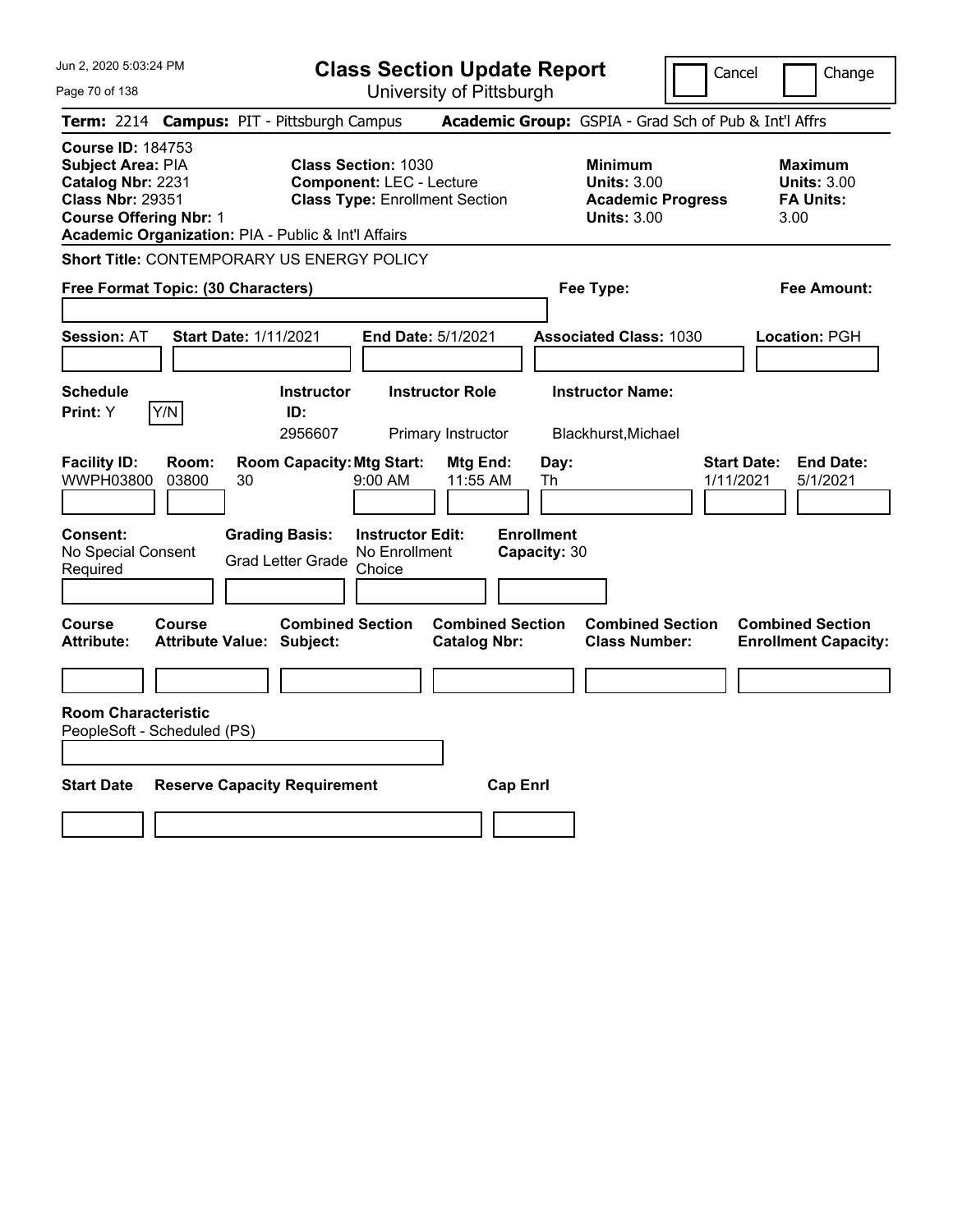Jun 2, 2020 5:03:24 PM Page 71 of 138 **Class Section Update Report** University of Pittsburgh Cancel Change **Term:** 2214 **Campus:** PIT - Pittsburgh Campus **Academic Group:** GSPIA - Grad Sch of Pub & Int'l Affrs **Course ID:** 119892 **Subject Area: PIA Class Section: 1030 Minimum Maximum Maximum Catalog Nbr:** 2301 **Component:** LEC - Lecture **Units:** 3.00 **Units:** 3.00 **Class Nbr:** 29350 **Class Type:** Enrollment Section **Academic Progress FA Units: Course Offering Nbr:** 1 **Units:** 3.00 3.00 **Academic Organization:** PIA - Public & Int'l Affairs **Short Title:** INTERNATIONAL POLITICAL ECONMY **Free Format Topic: (30 Characters) Fee Type: Fee Amount: Session:** AT **Start Date:** 1/11/2021 **End Date:** 5/1/2021 **Associated Class:** 1030 **Location:** PGH **Schedule Instructor Instructor Role Instructor Name: Print:**  $Y$   $|Y/N|$  **ID:** 2963211 Primary Instructor Palmer, Erica Owen **Facility ID: Room: Room Capacity:Mtg Start: Mtg End: Day: Start Date: End Date:** WWPH03610 03610 39 9:00 AM 11:55 AM Tu 1/11/2021 5/1/2021 **Consent: Grading Basis: Instructor Edit: Enrollment** No Special Consent Grad Letter Grade No Enrollment Choice **Capacity:** 35 **Course Course Combined Section Combined Section Combined Section Combined Section Attribute: Attribute Value: Subject: Catalog Nbr: Class Number: Enrollment Capacity:**  UCIS AFRST UCIS ASP UCIS GLBST UCIS LAS UCIS REES UCIS WES **Room Characteristic** PeopleSoft - Scheduled (PS) Start Date Reserve Capacity Requirement Cap Enrl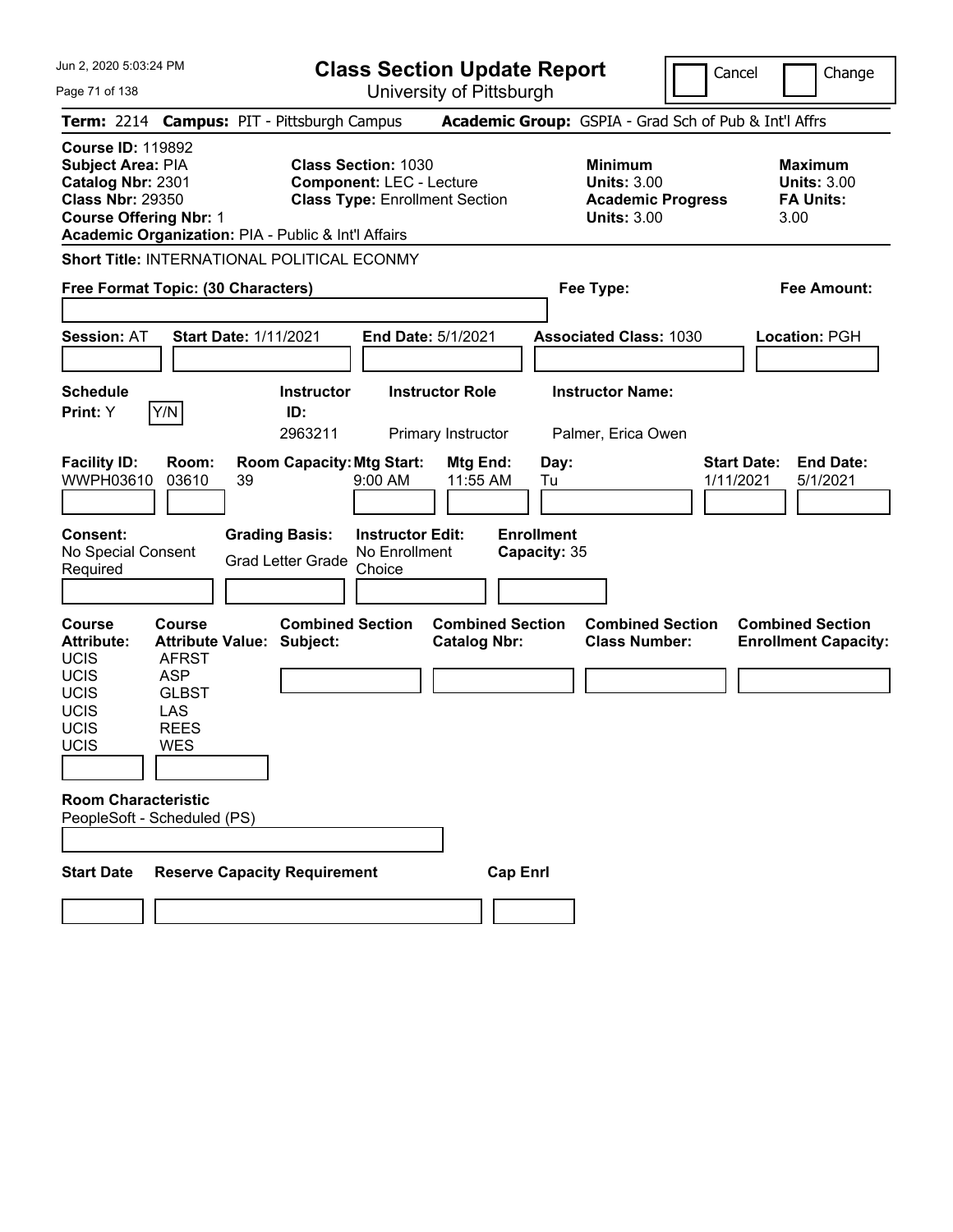Jun 2, 2020 5:03:24 PM Page 72 of 138 **Class Section Update Report** University of Pittsburgh Cancel Change **Term:** 2214 **Campus:** PIT - Pittsburgh Campus **Academic Group:** GSPIA - Grad Sch of Pub & Int'l Affrs **Course ID:** 170491 **Subject Area:** PIA **Class Section:** 1040 **Minimum Maximum Catalog Nbr:** 2307 **Component:** LEC - Lecture **Units:** 3.00 **Units:** 3.00 **Class Nbr:** 15075 **Class Type:** Enrollment Section **Academic Progress FA Units: Course Offering Nbr:** 1 **Units:** 3.00 3.00 **Academic Organization:** PIA - Public & Int'l Affairs **Short Title:** HUMAN SECURITY **Free Format Topic: (30 Characters) Fee Type: Fee Amount: Session:** AT **Start Date:** 1/11/2021 **End Date:** 5/1/2021 **Associated Class:** 1040 **Location:** PGH **Schedule Instructor Instructor Role Instructor Name: Print:**  $Y$   $|Y/N|$  **ID:** 2922611 Primary Instructor Alfredson, Lisa Stephanie **Facility ID: Room: Room Capacity:Mtg Start: Mtg End: Day: Start Date: End Date:** WWPH03610 03610 39 12:00 PM 2:55 PM Mo 1/11/2021 5/1/2021 **Consent: Grading Basis: Instructor Edit: Enrollment** No Special Consent Grad Letter Grade No Enrollment Choice **Capacity:** 30 **Course Course Combined Section Combined Section Combined Section Combined Section Attribute: Attribute Value: Subject: Catalog Nbr: Class Number: Enrollment Capacity:**  INPR GSWS UCIS AFRST UCIS ASP UCIS GLBST UCIS LAS UCIS WES **Room Characteristic** PeopleSoft - Scheduled (PS) Start Date Reserve Capacity Requirement Cap Enrl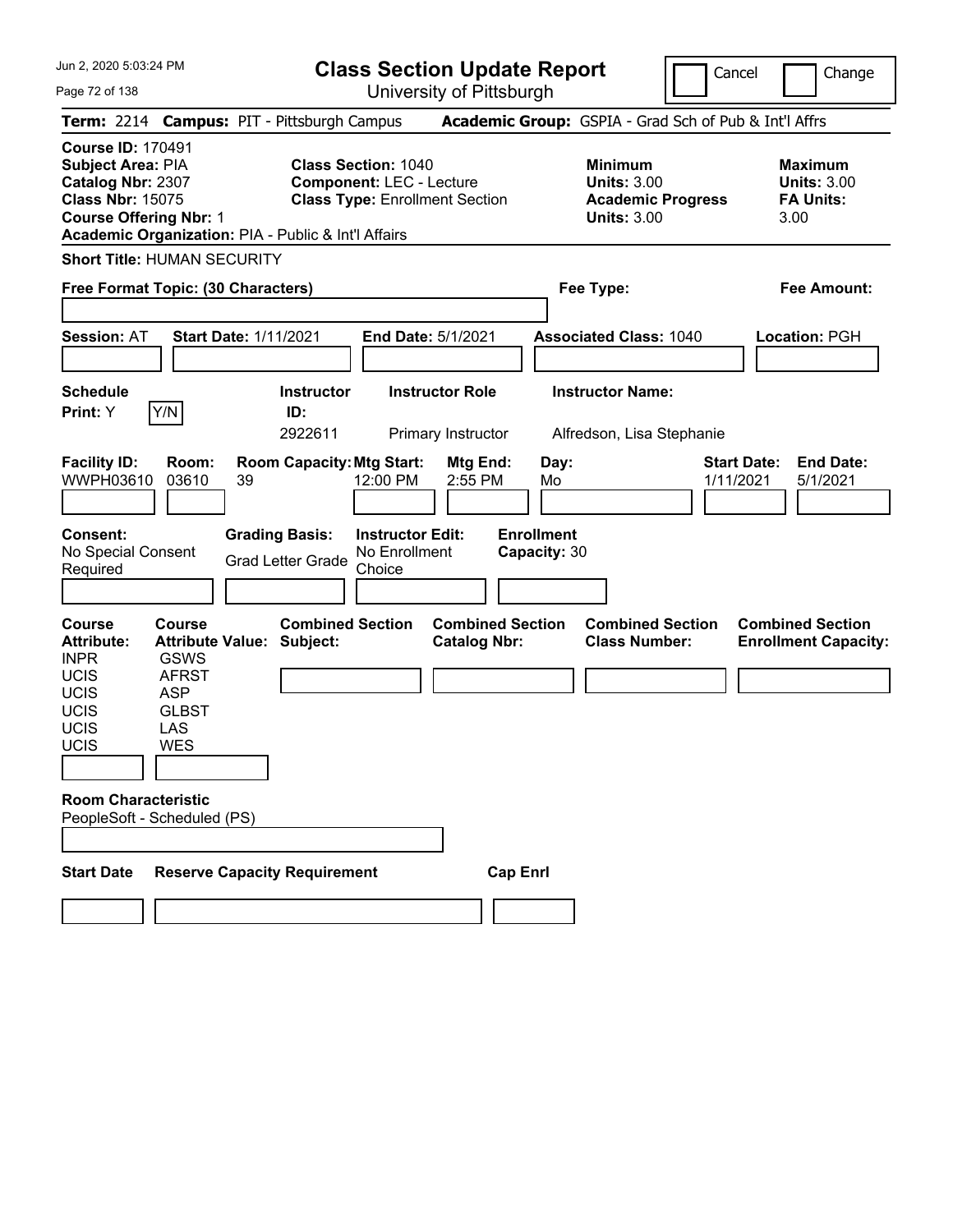Page 73 of 138

**Class Section Update Report**

Cancel **Change** 

|                                                                                                                                       |                                                                                         | Term: 2214 Campus: PIT - Pittsburgh Campus          |                                                                                                        | Academic Group: GSPIA - Grad Sch of Pub & Int'l Affrs                                  |                                                                 |
|---------------------------------------------------------------------------------------------------------------------------------------|-----------------------------------------------------------------------------------------|-----------------------------------------------------|--------------------------------------------------------------------------------------------------------|----------------------------------------------------------------------------------------|-----------------------------------------------------------------|
| <b>Course ID: 170495</b><br><b>Subject Area: PIA</b><br>Catalog Nbr: 2308<br><b>Class Nbr: 27482</b><br><b>Course Offering Nbr: 1</b> |                                                                                         | Academic Organization: PIA - Public & Int'l Affairs | <b>Class Section: 1010</b><br><b>Component: LEC - Lecture</b><br><b>Class Type: Enrollment Section</b> | <b>Minimum</b><br><b>Units: 3.00</b><br><b>Academic Progress</b><br><b>Units: 3.00</b> | Maximum<br><b>Units: 3.00</b><br><b>FA Units:</b><br>3.00       |
|                                                                                                                                       |                                                                                         | Short Title: COVERT ACTION IN WRLD POLITICS         |                                                                                                        |                                                                                        |                                                                 |
|                                                                                                                                       | Free Format Topic: (30 Characters)                                                      |                                                     |                                                                                                        | Fee Type:                                                                              | Fee Amount:                                                     |
| <b>Session: AT</b>                                                                                                                    | <b>Start Date: 1/11/2021</b>                                                            |                                                     | End Date: 5/1/2021                                                                                     | <b>Associated Class: 1010</b>                                                          | Location: PGH                                                   |
| <b>Schedule</b><br><b>Print:</b> Y                                                                                                    | Y/N                                                                                     | <b>Instructor</b><br>ID:<br>2959248                 | <b>Instructor Role</b><br>Primary Instructor                                                           | <b>Instructor Name:</b><br>Poznansky, Michael                                          |                                                                 |
| <b>Facility ID:</b><br>WWPH03610                                                                                                      | Room:<br>03610<br>39                                                                    | <b>Room Capacity: Mtg Start:</b>                    | Mtg End:<br>6:00 PM<br>9:00 PM                                                                         | Day:<br>We                                                                             | <b>Start Date:</b><br><b>End Date:</b><br>1/11/2021<br>5/1/2021 |
| <b>Consent:</b><br>No Special Consent<br>Required                                                                                     |                                                                                         | <b>Grading Basis:</b><br><b>Grad Letter Grade</b>   | <b>Instructor Edit:</b><br>No Enrollment<br>Choice                                                     | <b>Enrollment</b><br>Capacity: 15                                                      |                                                                 |
| <b>Course</b><br><b>Attribute:</b><br><b>UCIS</b><br><b>UCIS</b><br><b>UCIS</b><br>UCIS                                               | Course<br><b>Attribute Value: Subject:</b><br><b>ECC</b><br><b>GLBST</b><br>REES<br>WES | <b>Combined Section</b>                             | <b>Combined Section</b><br><b>Catalog Nbr:</b>                                                         | <b>Combined Section</b><br><b>Class Number:</b>                                        | <b>Combined Section</b><br><b>Enrollment Capacity:</b>          |
| <b>Room Characteristic</b>                                                                                                            | PeopleSoft - Scheduled (PS)                                                             |                                                     |                                                                                                        |                                                                                        |                                                                 |
| Start Date                                                                                                                            |                                                                                         | <b>Reserve Capacity Requirement</b>                 |                                                                                                        | <b>Cap Enri</b>                                                                        |                                                                 |
|                                                                                                                                       |                                                                                         |                                                     |                                                                                                        |                                                                                        |                                                                 |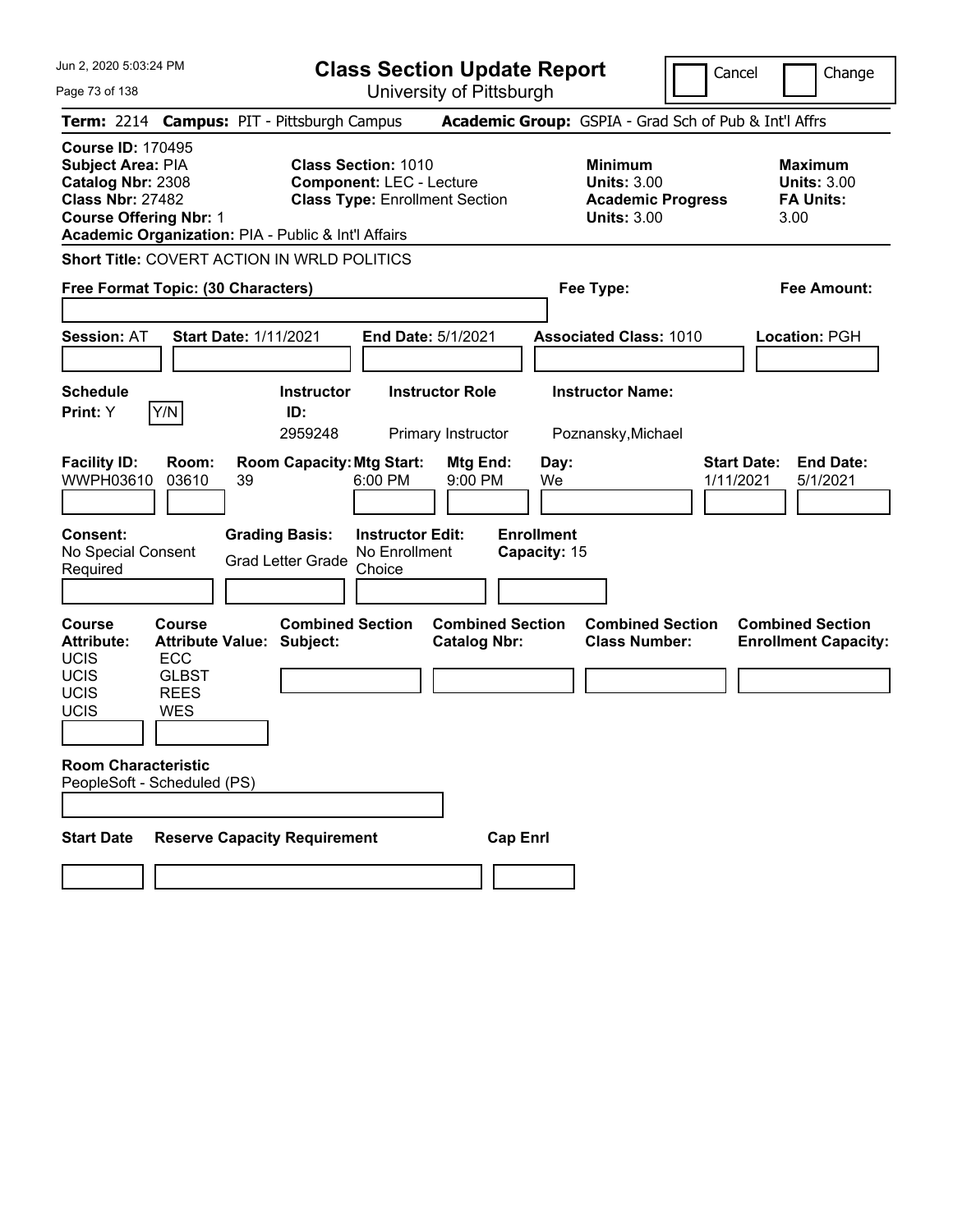| Jun 2, 2020 5:03:24 PM                                                                                                                                                                | <b>Class Section Update Report</b>                                                                     | Cancel                                                                                 | Change                                                           |
|---------------------------------------------------------------------------------------------------------------------------------------------------------------------------------------|--------------------------------------------------------------------------------------------------------|----------------------------------------------------------------------------------------|------------------------------------------------------------------|
| Page 74 of 138                                                                                                                                                                        | University of Pittsburgh                                                                               |                                                                                        |                                                                  |
| <b>Campus: PIT - Pittsburgh Campus</b><br><b>Term: 2214</b>                                                                                                                           |                                                                                                        | Academic Group: GSPIA - Grad Sch of Pub & Int'l Affrs                                  |                                                                  |
| <b>Course ID: 119911</b><br>Subject Area: PIA<br>Catalog Nbr: 2323<br><b>Class Nbr: 26010</b><br><b>Course Offering Nbr: 1</b><br>Academic Organization: PIA - Public & Int'l Affairs | <b>Class Section: 1010</b><br><b>Component: LEC - Lecture</b><br><b>Class Type: Enrollment Section</b> | <b>Minimum</b><br><b>Units: 3.00</b><br><b>Academic Progress</b><br><b>Units: 3.00</b> | <b>Maximum</b><br><b>Units: 3.00</b><br><b>FA Units:</b><br>3.00 |
| <b>Short Title: INTELLIGENCE ANALYSIS</b>                                                                                                                                             |                                                                                                        |                                                                                        |                                                                  |
| Free Format Topic: (30 Characters)<br>PROV SUPP US FOREIGN POLICY                                                                                                                     |                                                                                                        | Fee Type:                                                                              | Fee Amount:                                                      |
| <b>Session: AT</b><br><b>Start Date: 1/11/2021</b>                                                                                                                                    | <b>End Date: 5/1/2021</b>                                                                              | <b>Associated Class: 1010</b>                                                          | Location: PGH                                                    |
| <b>Schedule</b><br>Y/N<br>Print: Y                                                                                                                                                    | <b>Instructor Role</b><br><b>Instructor</b><br>ID:<br>2960868<br>Primary Instructor                    | <b>Instructor Name:</b><br>Santucci, Julia M                                           |                                                                  |
| <b>Facility ID:</b><br>Room:<br>WWPH03431<br>03431<br>30                                                                                                                              | <b>Room Capacity: Mtg Start:</b><br>Mtg End:<br>3:00 PM<br>5:50 PM                                     | Day:<br>1/11/2021<br>Th                                                                | <b>End Date:</b><br><b>Start Date:</b><br>5/1/2021               |
| <b>Grading Basis:</b><br><b>Consent:</b><br>No Special Consent<br>Required                                                                                                            | <b>Instructor Edit:</b><br>No Enrollment<br><b>Grad Letter Grade</b><br>Choice                         | <b>Enrollment</b><br>Capacity: 18                                                      |                                                                  |
| <b>Course</b><br>Course<br><b>Attribute:</b><br><b>Attribute Value: Subject:</b>                                                                                                      | <b>Combined Section</b><br><b>Combined Section</b><br><b>Catalog Nbr:</b>                              | <b>Combined Section</b><br><b>Class Number:</b>                                        | <b>Combined Section</b><br><b>Enrollment Capacity:</b>           |
|                                                                                                                                                                                       |                                                                                                        |                                                                                        |                                                                  |
| <b>Room Characteristic</b><br>PeopleSoft - Scheduled (PS)                                                                                                                             |                                                                                                        |                                                                                        |                                                                  |
| <b>Start Date</b><br><b>Reserve Capacity Requirement</b>                                                                                                                              |                                                                                                        | <b>Cap Enrl</b>                                                                        |                                                                  |
|                                                                                                                                                                                       |                                                                                                        |                                                                                        |                                                                  |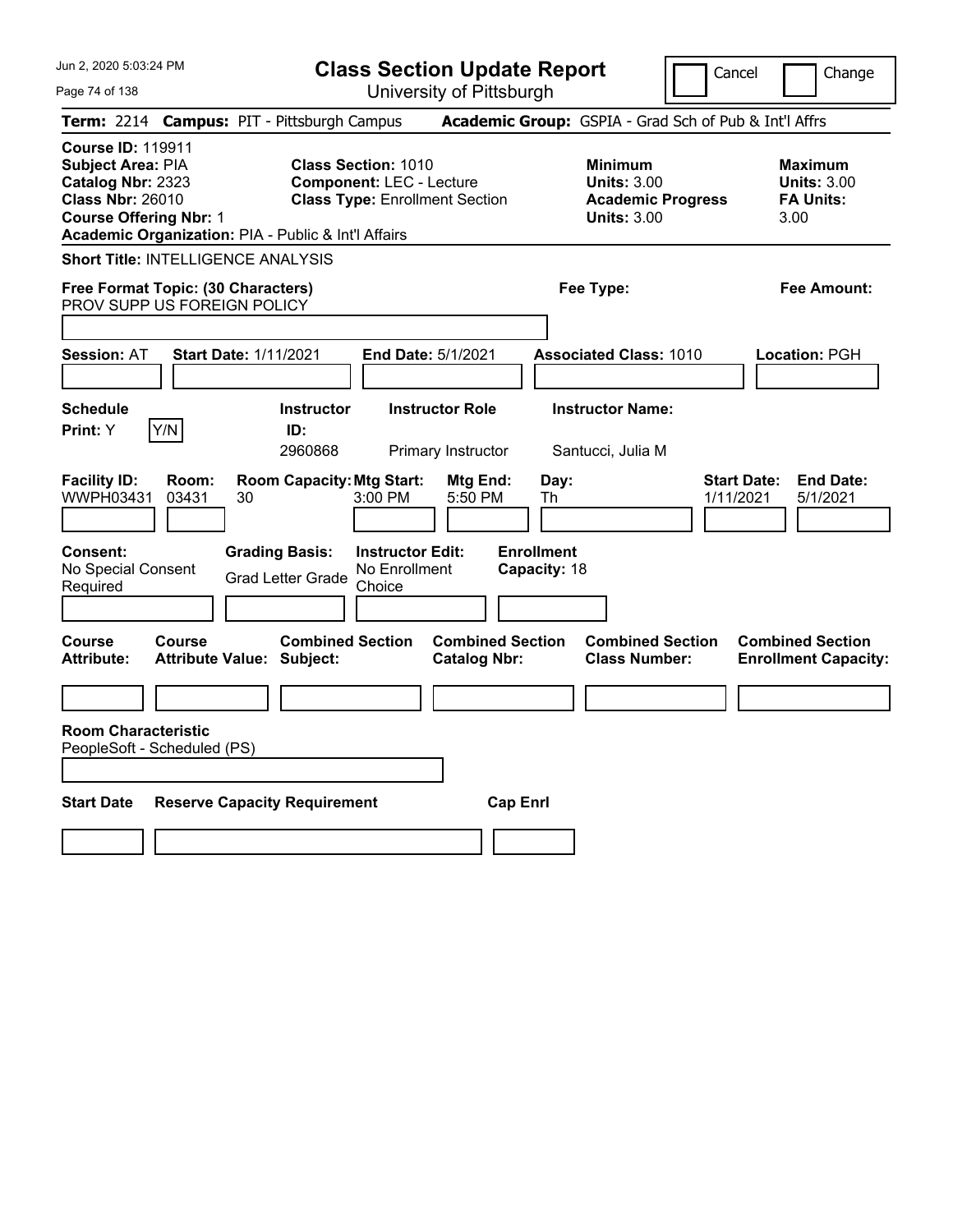Page 75 of 138

**Class Section Update Report**

Cancel **Change** 

|                                                                                                                                | Term: 2214 Campus: PIT - Pittsburgh Campus                                                                                                                    |                                                | Academic Group: GSPIA - Grad Sch of Pub & Int'l Affrs                                  |                                                                  |
|--------------------------------------------------------------------------------------------------------------------------------|---------------------------------------------------------------------------------------------------------------------------------------------------------------|------------------------------------------------|----------------------------------------------------------------------------------------|------------------------------------------------------------------|
|                                                                                                                                |                                                                                                                                                               |                                                |                                                                                        |                                                                  |
| <b>Course ID: 119945</b><br>Subject Area: PIA<br>Catalog Nbr: 2360<br><b>Class Nbr: 27483</b><br><b>Course Offering Nbr: 1</b> | <b>Class Section: 1010</b><br><b>Component: LEC - Lecture</b><br><b>Class Type: Enrollment Section</b><br>Academic Organization: PIA - Public & Int'l Affairs |                                                | <b>Minimum</b><br><b>Units: 3.00</b><br><b>Academic Progress</b><br><b>Units: 3.00</b> | <b>Maximum</b><br><b>Units: 3.00</b><br><b>FA Units:</b><br>3.00 |
| <b>Short Title: CYBER SECURITY POLICY</b>                                                                                      |                                                                                                                                                               |                                                |                                                                                        |                                                                  |
| Free Format Topic: (30 Characters)                                                                                             |                                                                                                                                                               |                                                | Fee Type:                                                                              | <b>Fee Amount:</b>                                               |
| <b>Session: AT</b>                                                                                                             | <b>Start Date: 1/11/2021</b>                                                                                                                                  | End Date: 5/1/2021                             | <b>Associated Class: 1010</b>                                                          | Location: PGH                                                    |
| <b>Schedule</b><br>Y/N<br>Print: Y                                                                                             | <b>Instructor</b><br>ID:<br>3621593                                                                                                                           | <b>Instructor Role</b><br>Primary Instructor   | <b>Instructor Name:</b><br>Whisnant, Austin B                                          |                                                                  |
| <b>Facility ID:</b><br>Room:<br>WWPH03800<br>03800                                                                             | <b>Room Capacity: Mtg Start:</b><br>30<br>6:00 PM                                                                                                             | Mtg End:<br>9:00 PM                            | Day:<br>Tu                                                                             | <b>Start Date:</b><br><b>End Date:</b><br>1/11/2021<br>5/1/2021  |
| Consent:<br>No Special Consent<br>Required                                                                                     | <b>Grading Basis:</b><br><b>Instructor Edit:</b><br>No Enrollment<br><b>Grad Letter Grade</b><br>Choice                                                       |                                                | <b>Enrollment</b><br>Capacity: 15                                                      |                                                                  |
| <b>Course</b><br>Course<br><b>Attribute:</b>                                                                                   | <b>Combined Section</b><br><b>Attribute Value: Subject:</b>                                                                                                   | <b>Combined Section</b><br><b>Catalog Nbr:</b> | <b>Combined Section</b><br><b>Class Number:</b>                                        | <b>Combined Section</b><br><b>Enrollment Capacity:</b>           |
|                                                                                                                                |                                                                                                                                                               |                                                |                                                                                        |                                                                  |
| <b>Room Characteristic</b><br>PeopleSoft - Scheduled (PS)                                                                      |                                                                                                                                                               |                                                |                                                                                        |                                                                  |
| <b>Start Date</b>                                                                                                              | <b>Reserve Capacity Requirement</b>                                                                                                                           | <b>Cap Enrl</b>                                |                                                                                        |                                                                  |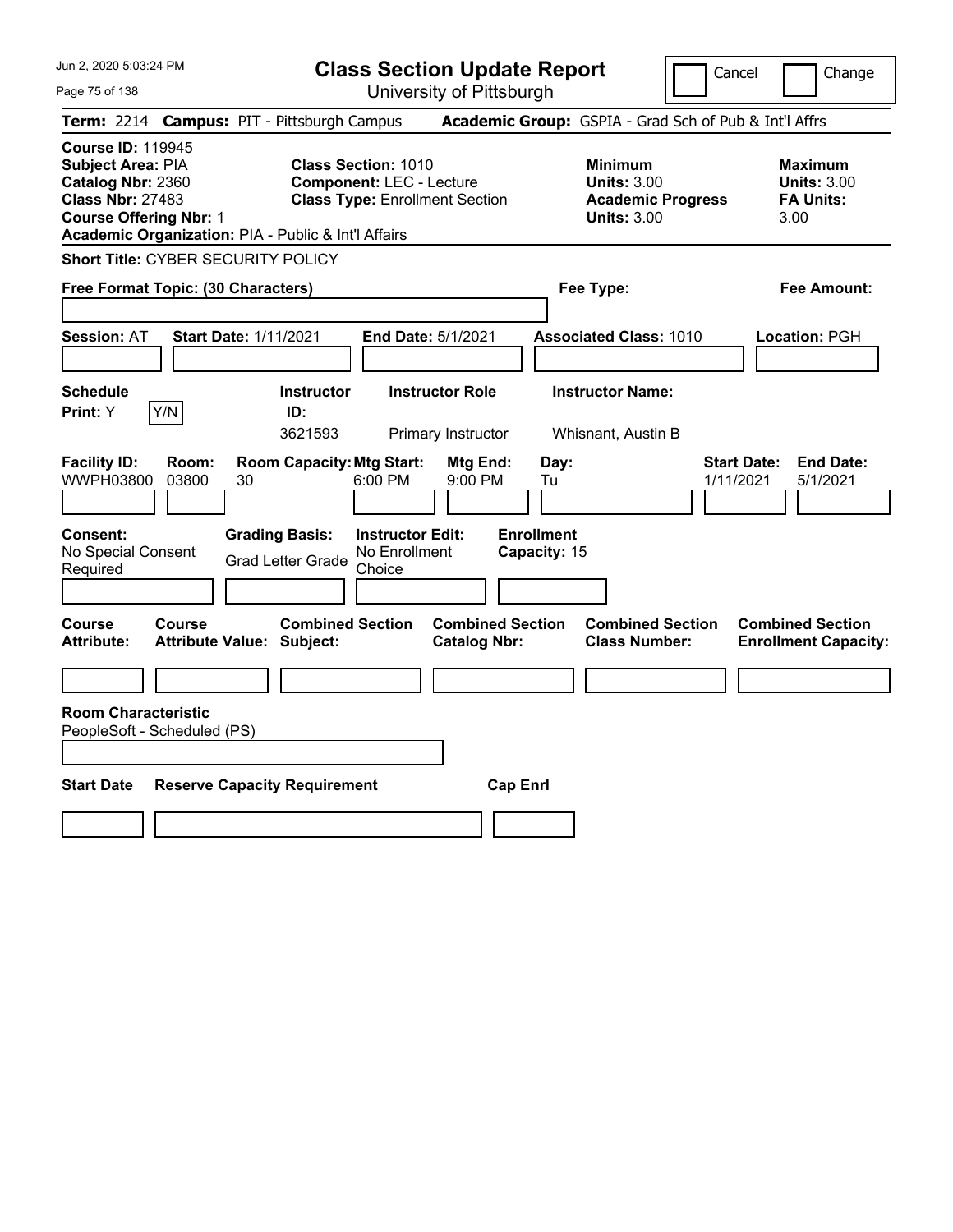**Class Section Update Report** University of Pittsburgh

Cancel Change

Page 76 of 138

| Term: 2214 Campus: PIT - Pittsburgh Campus                                                                                                                                            |                                                                                                                              |                              |                                     |                                                                                                        |                                                |                 |                                   | Academic Group: GSPIA - Grad Sch of Pub & Int'l Affrs                                  |                                                                  |
|---------------------------------------------------------------------------------------------------------------------------------------------------------------------------------------|------------------------------------------------------------------------------------------------------------------------------|------------------------------|-------------------------------------|--------------------------------------------------------------------------------------------------------|------------------------------------------------|-----------------|-----------------------------------|----------------------------------------------------------------------------------------|------------------------------------------------------------------|
| <b>Course ID: 119947</b><br>Subject Area: PIA<br>Catalog Nbr: 2363<br><b>Class Nbr: 13020</b><br><b>Course Offering Nbr: 1</b><br>Academic Organization: PIA - Public & Int'l Affairs |                                                                                                                              |                              |                                     | <b>Class Section: 1010</b><br><b>Component: LEC - Lecture</b><br><b>Class Type: Enrollment Section</b> |                                                |                 |                                   | <b>Minimum</b><br><b>Units: 3.00</b><br><b>Academic Progress</b><br><b>Units: 3.00</b> | <b>Maximum</b><br><b>Units: 3.00</b><br><b>FA Units:</b><br>3.00 |
| Short Title: INTERNATIONAL HISTORY                                                                                                                                                    |                                                                                                                              |                              |                                     |                                                                                                        |                                                |                 |                                   |                                                                                        |                                                                  |
| Free Format Topic: (30 Characters)                                                                                                                                                    |                                                                                                                              |                              |                                     |                                                                                                        |                                                |                 |                                   | Fee Type:                                                                              | Fee Amount:                                                      |
| <b>Session: AT</b>                                                                                                                                                                    |                                                                                                                              | <b>Start Date: 1/11/2021</b> |                                     |                                                                                                        | <b>End Date: 5/1/2021</b>                      |                 |                                   | <b>Associated Class: 1010</b>                                                          | Location: PGH                                                    |
| <b>Schedule</b><br><b>Print:</b> Y                                                                                                                                                    | Y/N                                                                                                                          |                              | <b>Instructor</b><br>ID:<br>2946994 |                                                                                                        | <b>Instructor Role</b><br>Primary Instructor   |                 |                                   | <b>Instructor Name:</b><br>Grauer, Ryan Daniel                                         |                                                                  |
| <b>Facility ID:</b><br>WWPH03610                                                                                                                                                      | Room:<br>03610                                                                                                               | 39                           |                                     | <b>Room Capacity: Mtg Start:</b><br>12:00 PM                                                           | Mtg End:<br>2:55 PM                            |                 | Day:<br>Th                        |                                                                                        | <b>Start Date:</b><br><b>End Date:</b><br>1/11/2021<br>5/1/2021  |
| Consent:<br>No Special Consent<br>Required                                                                                                                                            |                                                                                                                              | <b>Grading Basis:</b>        | <b>Grad Letter Grade</b>            | <b>Instructor Edit:</b><br>No Enrollment<br>Choice                                                     |                                                |                 | <b>Enrollment</b><br>Capacity: 15 |                                                                                        |                                                                  |
| <b>Course</b><br><b>Attribute:</b><br>UCIS<br>UCIS<br>UCIS<br><b>UCIS</b><br><b>UCIS</b><br>UCIS                                                                                      | <b>Course</b><br><b>Attribute Value: Subject:</b><br><b>AFRST</b><br><b>ASP</b><br><b>ECC</b><br><b>GLBST</b><br>REES<br>WES |                              | <b>Combined Section</b>             |                                                                                                        | <b>Combined Section</b><br><b>Catalog Nbr:</b> |                 |                                   | <b>Combined Section</b><br><b>Class Number:</b>                                        | <b>Combined Section</b><br><b>Enrollment Capacity:</b>           |
| <b>Room Characteristic</b><br>PeopleSoft - Scheduled (PS)                                                                                                                             |                                                                                                                              |                              |                                     |                                                                                                        |                                                |                 |                                   |                                                                                        |                                                                  |
| <b>Start Date</b>                                                                                                                                                                     |                                                                                                                              |                              | <b>Reserve Capacity Requirement</b> |                                                                                                        |                                                | <b>Cap Enri</b> |                                   |                                                                                        |                                                                  |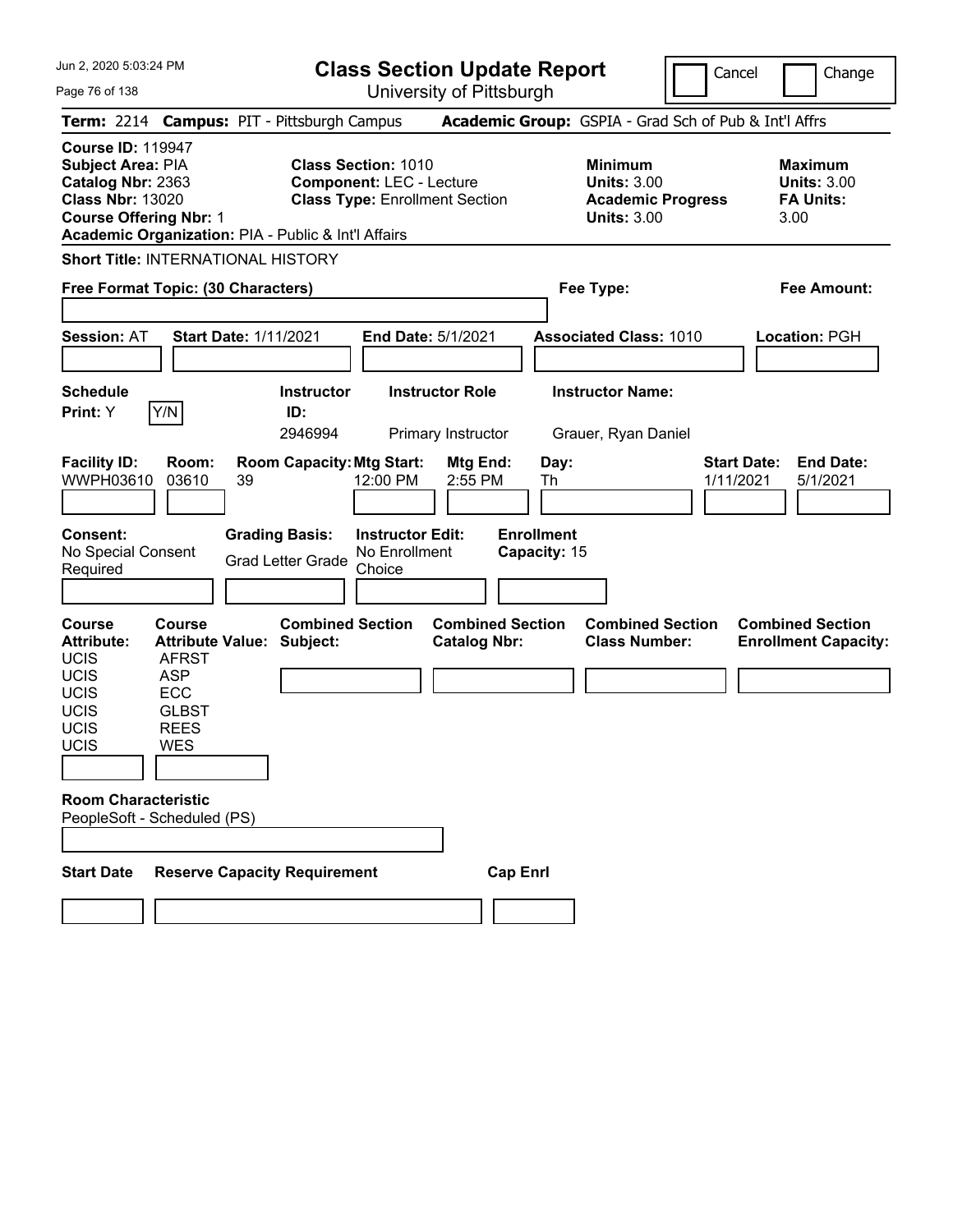|  |  | Jun 2, 2020 5:03:24 PM |  |
|--|--|------------------------|--|
|--|--|------------------------|--|

**Class Section Update Report** University of Pittsburgh

Cancel Change

Page 77 of 138

| Term: 2214 Campus: PIT - Pittsburgh Campus                                                                                                                                                   |                                                                                                       |                              |                                                   |                                                               |                                                |                                   | Academic Group: GSPIA - Grad Sch of Pub & Int'l Affrs                                  |           |                                                                  |
|----------------------------------------------------------------------------------------------------------------------------------------------------------------------------------------------|-------------------------------------------------------------------------------------------------------|------------------------------|---------------------------------------------------|---------------------------------------------------------------|------------------------------------------------|-----------------------------------|----------------------------------------------------------------------------------------|-----------|------------------------------------------------------------------|
| <b>Course ID: 119949</b><br><b>Subject Area: PIA</b><br>Catalog Nbr: 2365<br><b>Class Nbr: 26011</b><br><b>Course Offering Nbr: 1</b><br>Academic Organization: PIA - Public & Int'l Affairs |                                                                                                       |                              |                                                   | <b>Class Section: 1010</b><br><b>Component: LEC - Lecture</b> | <b>Class Type: Enrollment Section</b>          |                                   | <b>Minimum</b><br><b>Units: 3.00</b><br><b>Academic Progress</b><br><b>Units: 3.00</b> |           | <b>Maximum</b><br><b>Units: 3.00</b><br><b>FA Units:</b><br>3.00 |
| <b>Short Title: TRANSNATIONAL CRIME</b>                                                                                                                                                      |                                                                                                       |                              |                                                   |                                                               |                                                |                                   |                                                                                        |           |                                                                  |
| Free Format Topic: (30 Characters)                                                                                                                                                           |                                                                                                       |                              |                                                   |                                                               |                                                |                                   | Fee Type:                                                                              |           | Fee Amount:                                                      |
| <b>Session: AT</b>                                                                                                                                                                           |                                                                                                       | <b>Start Date: 1/11/2021</b> |                                                   |                                                               | <b>End Date: 5/1/2021</b>                      |                                   | <b>Associated Class: 1010</b>                                                          |           | Location: PGH                                                    |
| <b>Schedule</b><br><b>Print: Y</b>                                                                                                                                                           | Y/N                                                                                                   |                              | <b>Instructor</b><br>ID:<br>2910092               |                                                               | <b>Instructor Role</b><br>Primary Instructor   |                                   | <b>Instructor Name:</b><br>Williams, Philip                                            |           |                                                                  |
| <b>Facility ID:</b><br>WWPH03600                                                                                                                                                             | Room:<br>03600                                                                                        | 15                           | <b>Room Capacity: Mtg Start:</b>                  | 6:00 PM                                                       | Mtg End:<br>9:00 PM                            | Day:<br>We                        |                                                                                        | 1/11/2021 | <b>Start Date:</b><br><b>End Date:</b><br>5/1/2021               |
| <b>Consent:</b><br>No Special Consent<br>Required                                                                                                                                            |                                                                                                       |                              | <b>Grading Basis:</b><br><b>Grad Letter Grade</b> | <b>Instructor Edit:</b><br>No Enrollment<br>Choice            |                                                | <b>Enrollment</b><br>Capacity: 35 |                                                                                        |           |                                                                  |
| Course<br><b>Attribute:</b><br><b>UCIS</b><br>UCIS<br><b>UCIS</b><br>UCIS                                                                                                                    | Course<br><b>Attribute Value: Subject:</b><br><b>ASP</b><br><b>GLBST</b><br><b>REES</b><br><b>WES</b> |                              | <b>Combined Section</b>                           |                                                               | <b>Combined Section</b><br><b>Catalog Nbr:</b> |                                   | <b>Combined Section</b><br><b>Class Number:</b>                                        |           | <b>Combined Section</b><br><b>Enrollment Capacity:</b>           |
| <b>Room Characteristic</b><br>PeopleSoft - Scheduled (PS)                                                                                                                                    |                                                                                                       |                              |                                                   |                                                               |                                                |                                   |                                                                                        |           |                                                                  |
| <b>Start Date</b>                                                                                                                                                                            |                                                                                                       |                              | <b>Reserve Capacity Requirement</b>               |                                                               |                                                | <b>Cap Enrl</b>                   |                                                                                        |           |                                                                  |
|                                                                                                                                                                                              |                                                                                                       |                              |                                                   |                                                               |                                                |                                   |                                                                                        |           |                                                                  |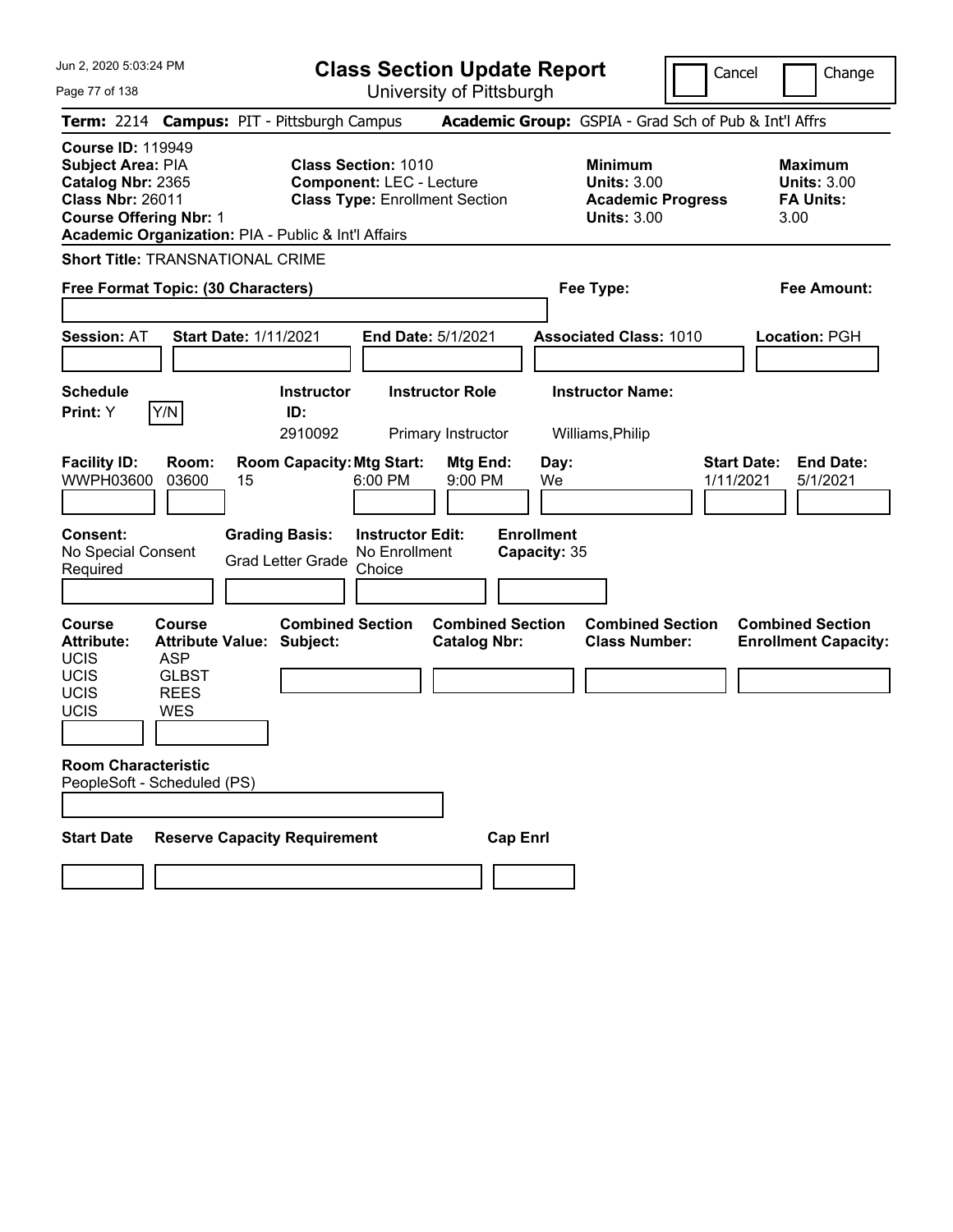Jun 2, 2020 5:03:24 PM Page 78 of 138 **Class Section Update Report** University of Pittsburgh Cancel Change **Term:** 2214 **Campus:** PIT - Pittsburgh Campus **Academic Group:** GSPIA - Grad Sch of Pub & Int'l Affrs **Course ID:** 119949 **Subject Area:** PIA **Class Section:** 1015 **Minimum Maximum Catalog Nbr:** 2365 **Component:** LEC - Lecture **Units:** 3.00 **Units:** 3.00 **Class Nbr:** 29349 **Class Type:** Enrollment Section **Academic Progress FA Units: Course Offering Nbr:** 1 **Units:** 3.00 3.00 **Academic Organization:** PIA - Public & Int'l Affairs **Short Title:** TRANSNATIONAL CRIME **Free Format Topic: (30 Characters) Fee Type: Fee Amount: Session:** AT **Start Date:** 1/11/2021 **End Date:** 5/1/2021 **Associated Class:** 1015 **Location:** PITTONLINE **Schedule Instructor Instructor Role Instructor Name: Print:**  $Y$   $|Y/N|$  **ID:** 2910092 Primary Instructor Williams,Philip **Facility ID: Room: Room Capacity:Mtg Start: Mtg End: Day: Start Date: End Date:** WEBTBA TBA 0 1/11/2021 5/1/2021 **Consent: Grading Basis: Instructor Edit: Enrollment** Department Consent Required Grad Letter Grade No Enrollment Choice **Capacity:** 35 **Course Course Combined Section Combined Section Combined Section Combined Section Attribute: Attribute Value: Subject: Catalog Nbr: Class Number: Enrollment Capacity:**  IDM WEB UCIS ASP UCIS GLBST UCIS REES UCIS WES **Room Characteristic Start Date Reserve Capacity Requirement Cap Enrl**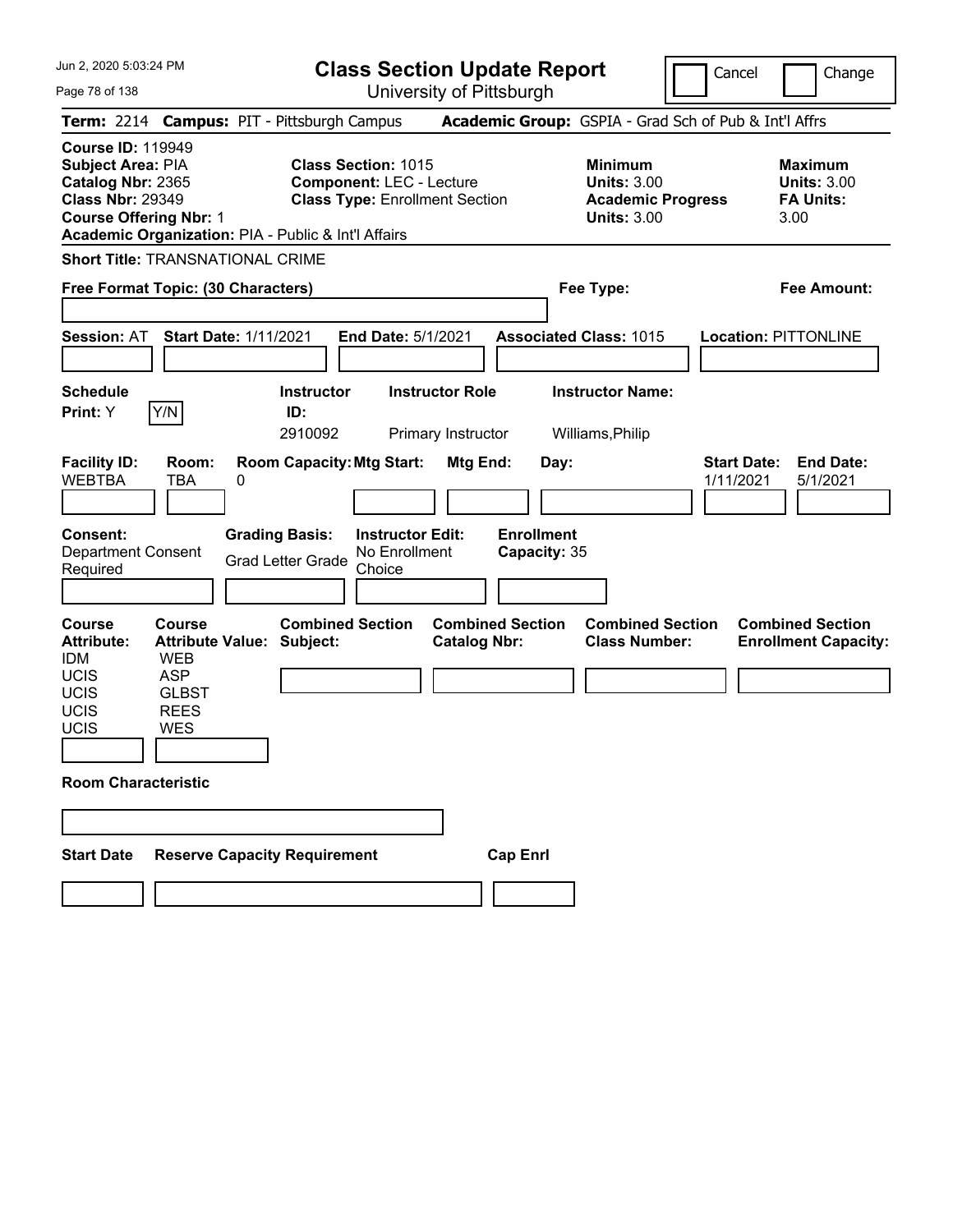| Jun 2, 2020 5:03:24 PM |  |  |  |  |
|------------------------|--|--|--|--|
|------------------------|--|--|--|--|

Page 79 of 138

**Class Section Update Report**

Cancel **Change** 

| Term: 2214 Campus: PIT - Pittsburgh Campus                                                                                                                                            |                                                   |    |                                                   |                                                               |                                                |                                   | Academic Group: GSPIA - Grad Sch of Pub & Int'l Affrs                                  |                                 |                                                                  |
|---------------------------------------------------------------------------------------------------------------------------------------------------------------------------------------|---------------------------------------------------|----|---------------------------------------------------|---------------------------------------------------------------|------------------------------------------------|-----------------------------------|----------------------------------------------------------------------------------------|---------------------------------|------------------------------------------------------------------|
| <b>Course ID: 178739</b><br>Subject Area: PIA<br>Catalog Nbr: 2388<br><b>Class Nbr: 20860</b><br><b>Course Offering Nbr: 1</b><br>Academic Organization: PIA - Public & Int'l Affairs |                                                   |    |                                                   | <b>Class Section: 1310</b><br><b>Component: LEC - Lecture</b> | <b>Class Type: Enrollment Section</b>          |                                   | <b>Minimum</b><br><b>Units: 3.00</b><br><b>Academic Progress</b><br><b>Units: 3.00</b> |                                 | <b>Maximum</b><br><b>Units: 3.00</b><br><b>FA Units:</b><br>3.00 |
| Short Title: INTERNATIONAL LAW AND POLICY                                                                                                                                             |                                                   |    |                                                   |                                                               |                                                |                                   |                                                                                        |                                 |                                                                  |
| Free Format Topic: (30 Characters)                                                                                                                                                    |                                                   |    |                                                   |                                                               |                                                |                                   | Fee Type:                                                                              |                                 | Fee Amount:                                                      |
|                                                                                                                                                                                       |                                                   |    |                                                   |                                                               |                                                |                                   |                                                                                        |                                 |                                                                  |
| <b>Session: AT</b>                                                                                                                                                                    | <b>Start Date: 1/11/2021</b>                      |    |                                                   |                                                               | <b>End Date: 5/1/2021</b>                      |                                   | <b>Associated Class: 1310</b>                                                          |                                 | Location: PGH                                                    |
|                                                                                                                                                                                       |                                                   |    |                                                   |                                                               |                                                |                                   |                                                                                        |                                 |                                                                  |
| <b>Schedule</b>                                                                                                                                                                       |                                                   |    | <b>Instructor</b>                                 |                                                               | <b>Instructor Role</b>                         |                                   | <b>Instructor Name:</b>                                                                |                                 |                                                                  |
| <b>Print:</b> Y                                                                                                                                                                       | Y/N                                               |    | ID:                                               |                                                               |                                                |                                   |                                                                                        |                                 |                                                                  |
|                                                                                                                                                                                       |                                                   |    | 2909099                                           |                                                               | Primary Instructor                             |                                   | Nelson, Lisa S                                                                         |                                 |                                                                  |
| <b>Facility ID:</b><br>WWPH03800                                                                                                                                                      | Room:<br>03800                                    | 30 | <b>Room Capacity: Mtg Start:</b>                  | 12:00 PM                                                      | <b>Mtg End:</b><br>2:55 PM                     | Day:<br>Th                        |                                                                                        | <b>Start Date:</b><br>1/11/2021 | <b>End Date:</b><br>5/1/2021                                     |
| Consent:<br>No Special Consent<br>Required                                                                                                                                            |                                                   |    | <b>Grading Basis:</b><br><b>Grad Letter Grade</b> | <b>Instructor Edit:</b><br>No Enrollment<br>Choice            |                                                | <b>Enrollment</b><br>Capacity: 25 |                                                                                        |                                 |                                                                  |
|                                                                                                                                                                                       |                                                   |    |                                                   |                                                               |                                                |                                   |                                                                                        |                                 |                                                                  |
| Course<br><b>Attribute:</b><br>UCIS                                                                                                                                                   | Course<br><b>Attribute Value: Subject:</b><br>ECC |    | <b>Combined Section</b>                           |                                                               | <b>Combined Section</b><br><b>Catalog Nbr:</b> |                                   | <b>Combined Section</b><br><b>Class Number:</b>                                        |                                 | <b>Combined Section</b><br><b>Enrollment Capacity:</b>           |
| <b>UCIS</b>                                                                                                                                                                           | EU                                                |    |                                                   |                                                               |                                                |                                   |                                                                                        |                                 |                                                                  |
| <b>UCIS</b><br>UCIS                                                                                                                                                                   | <b>GLBST</b><br><b>WES</b>                        |    |                                                   |                                                               |                                                |                                   |                                                                                        |                                 |                                                                  |
|                                                                                                                                                                                       |                                                   |    |                                                   |                                                               |                                                |                                   |                                                                                        |                                 |                                                                  |
| <b>Room Characteristic</b>                                                                                                                                                            |                                                   |    |                                                   |                                                               |                                                |                                   |                                                                                        |                                 |                                                                  |
| PeopleSoft - Scheduled (PS)                                                                                                                                                           |                                                   |    |                                                   |                                                               |                                                |                                   |                                                                                        |                                 |                                                                  |
|                                                                                                                                                                                       |                                                   |    |                                                   |                                                               |                                                |                                   |                                                                                        |                                 |                                                                  |
| <b>Start Date</b>                                                                                                                                                                     |                                                   |    | <b>Reserve Capacity Requirement</b>               |                                                               | <b>Cap Enrl</b>                                |                                   |                                                                                        |                                 |                                                                  |
|                                                                                                                                                                                       |                                                   |    |                                                   |                                                               |                                                |                                   |                                                                                        |                                 |                                                                  |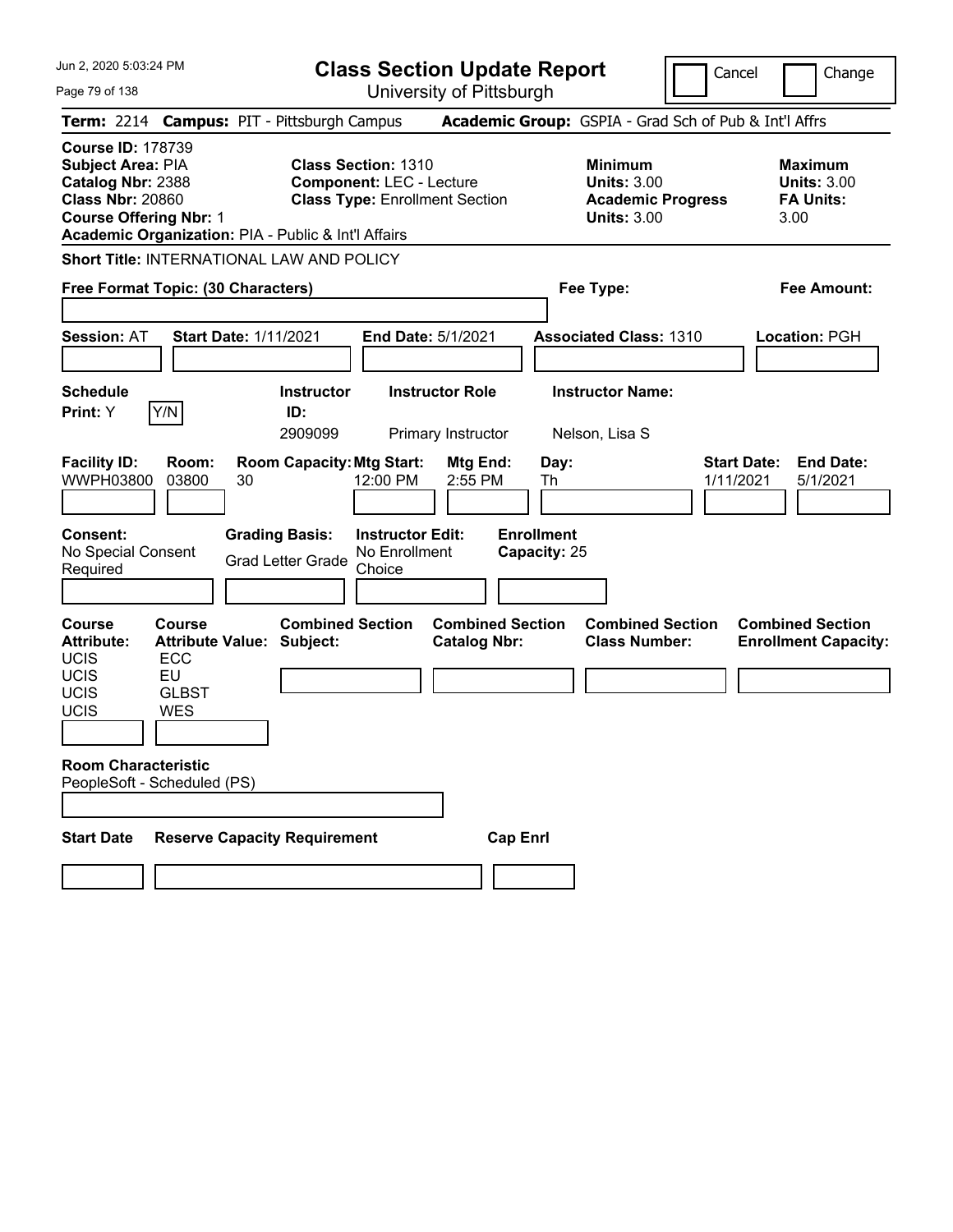Jun 2, 2020 5:03:24 PM Page 80 of 138 **Class Section Update Report** University of Pittsburgh Cancel Change **Term:** 2214 **Campus:** PIT - Pittsburgh Campus **Academic Group:** GSPIA - Grad Sch of Pub & Int'l Affrs **Course ID:** 181042 **Subject Area:** PIA **Class Section:** 1010 **Minimum Maximum Catalog Nbr:** 2424 **Component:** LEC - Lecture **Units:** 3.00 **Units:** 3.00 **Class Nbr:** 26012 **Class Type:** Enrollment Section **Academic Progress FA Units: Course Offering Nbr:** 1 **Units:** 3.00 3.00 **Academic Organization:** PIA - Public & Int'l Affairs **Short Title:** POLITICS,DEVEL&CONFLICT MID EA **Free Format Topic: (30 Characters) Fee Type: Fee Amount: Session:** AT **Start Date:** 1/11/2021 **End Date:** 5/1/2021 **Associated Class:** 1010 **Location:** PGH **Schedule Instructor Instructor Role Instructor Name: Print:**  $Y$   $|Y/N|$  **ID:** 2960868 Primary Instructor Santucci, Julia M **Facility ID: Room: Room Capacity:Mtg Start: Mtg End: Day: Start Date: End Date:** WWPH03431 03431 30 9:00 AM 11:55 AM We 1/11/2021 5/1/2021 **Consent: Grading Basis: Instructor Edit: Enrollment** No Special Consent No Special Consent Grad Letter Grade No Enrollment<br>Required Choice Choice **Capacity:** 20 **Course Course Combined Section Combined Section Combined Section Combined Section**  Attribute: Attribute Value: Subject: Catalog Nbr: Class Number: Enrollment Capacity: UCIS GLBST **Room Characteristic** PeopleSoft - Scheduled (PS) **Start Date Reserve Capacity Requirement Cap Enrl**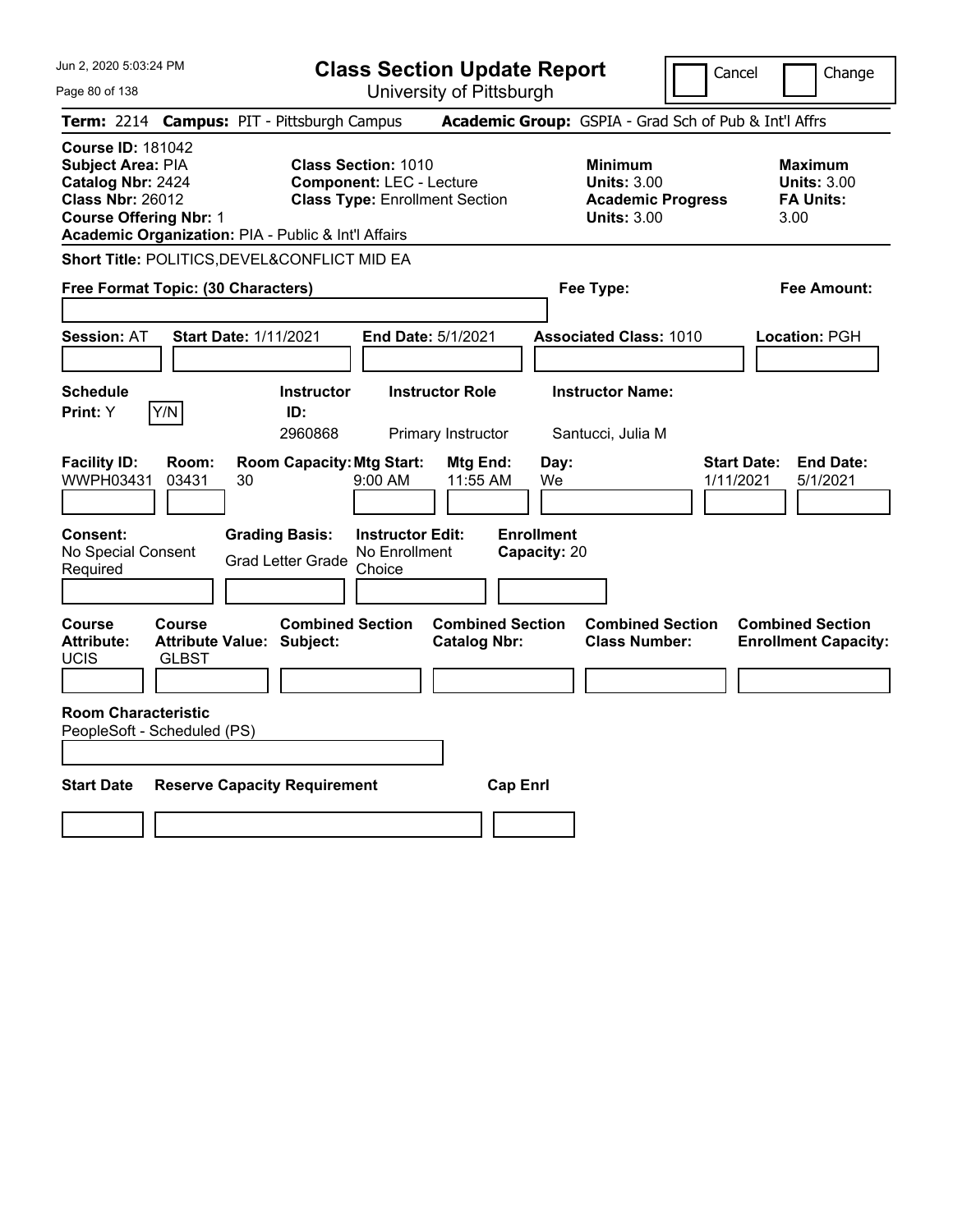| Jun 2, 2020 5:03:24 PM                                                                                                                                                                | <b>Class Section Update Report</b>                                                                                                                   |                                                                                        | Cancel<br>Change                                                 |
|---------------------------------------------------------------------------------------------------------------------------------------------------------------------------------------|------------------------------------------------------------------------------------------------------------------------------------------------------|----------------------------------------------------------------------------------------|------------------------------------------------------------------|
| Page 81 of 138                                                                                                                                                                        | University of Pittsburgh                                                                                                                             |                                                                                        |                                                                  |
| Term: 2214 Campus: PIT - Pittsburgh Campus                                                                                                                                            |                                                                                                                                                      | <b>Academic Group:</b> GSPIA - Grad Sch of Pub & Int'l Affrs                           |                                                                  |
| <b>Course ID: 191294</b><br>Subject Area: PIA<br>Catalog Nbr: 2431<br><b>Class Nbr: 30377</b><br><b>Course Offering Nbr: 1</b><br>Academic Organization: PIA - Public & Int'l Affairs | <b>Class Section: 1010</b><br><b>Component: SEM - Seminar</b><br><b>Class Type: Enrollment Section</b>                                               | <b>Minimum</b><br><b>Units: 3.00</b><br><b>Academic Progress</b><br><b>Units: 3.00</b> | <b>Maximum</b><br><b>Units: 3.00</b><br><b>FA Units:</b><br>3.00 |
| <b>Short Title: SOCECON LAT AM&amp;CARIB-CHNA RELT</b>                                                                                                                                |                                                                                                                                                      |                                                                                        |                                                                  |
| Free Format Topic: (30 Characters)<br>THEORY AND EVIDENCE                                                                                                                             |                                                                                                                                                      | Fee Type:                                                                              | <b>Fee Amount:</b>                                               |
|                                                                                                                                                                                       |                                                                                                                                                      |                                                                                        |                                                                  |
| <b>Session: AT</b><br><b>Start Date: 1/11/2021</b>                                                                                                                                    | End Date: 5/1/2021                                                                                                                                   | <b>Associated Class: 1010</b>                                                          | Location: PGH                                                    |
| <b>Schedule</b><br>Y/N<br>Print: Y                                                                                                                                                    | <b>Instructor</b><br><b>Instructor Role</b><br>ID:<br>2967627<br><b>Primary Instructor</b>                                                           | <b>Instructor Name:</b><br>Dussel, Enrique Stephanus                                   |                                                                  |
| <b>Facility ID:</b><br>Room:<br>WWPH03610<br>03610<br>39<br><b>Grading Basis:</b><br>Consent:<br>No Special Consent<br>Required                                                       | <b>Room Capacity: Mtg Start:</b><br>Mtg End:<br>5:55 PM<br>3:00 PM<br><b>Instructor Edit:</b><br>No Enrollment<br><b>Grad Letter Grade</b><br>Choice | Day:<br>We<br><b>Enrollment</b><br>Capacity: 35                                        | <b>Start Date:</b><br><b>End Date:</b><br>1/11/2021<br>5/1/2021  |
| <b>Course</b><br><b>Course</b><br><b>Attribute:</b><br><b>Attribute Value: Subject:</b>                                                                                               | <b>Combined Section</b><br><b>Combined Section</b><br><b>Catalog Nbr:</b>                                                                            | <b>Combined Section</b><br><b>Class Number:</b>                                        | <b>Combined Section</b><br><b>Enrollment Capacity:</b>           |
|                                                                                                                                                                                       |                                                                                                                                                      |                                                                                        |                                                                  |
| <b>Room Characteristic</b><br>PeopleSoft - Scheduled (PS)                                                                                                                             |                                                                                                                                                      |                                                                                        |                                                                  |
| <b>Start Date</b><br><b>Reserve Capacity Requirement</b>                                                                                                                              |                                                                                                                                                      | <b>Cap Enrl</b>                                                                        |                                                                  |
|                                                                                                                                                                                       |                                                                                                                                                      |                                                                                        |                                                                  |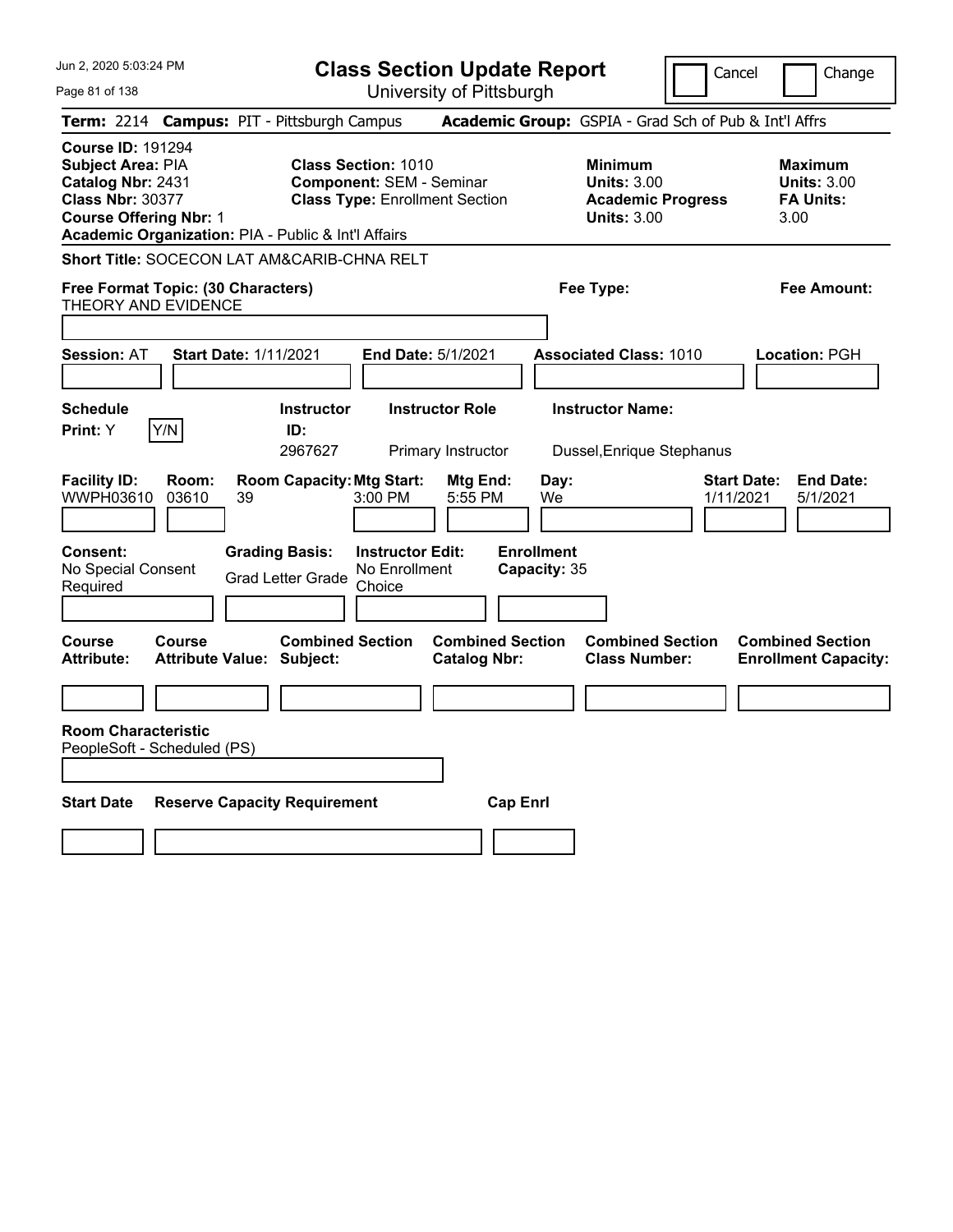Page 82 of 138

**Class Section Update Report**

Cancel **Change** 

| Term: 2214 Campus: PIT - Pittsburgh Campus                                                                                                                                                                                                                                                      |                                                                                          |    |                                                                                       |                                                                                        |                                                |                 |                                                 | Academic Group: GSPIA - Grad Sch of Pub & Int'l Affrs            |  |                                 |                                                        |
|-------------------------------------------------------------------------------------------------------------------------------------------------------------------------------------------------------------------------------------------------------------------------------------------------|------------------------------------------------------------------------------------------|----|---------------------------------------------------------------------------------------|----------------------------------------------------------------------------------------|------------------------------------------------|-----------------|-------------------------------------------------|------------------------------------------------------------------|--|---------------------------------|--------------------------------------------------------|
| <b>Course ID: 183447</b><br>Subject Area: PIA<br><b>Class Section: 1100</b><br>Catalog Nbr: 2449<br><b>Component: LEC - Lecture</b><br><b>Class Nbr: 23510</b><br><b>Class Type: Enrollment Section</b><br><b>Course Offering Nbr: 1</b><br>Academic Organization: PIA - Public & Int'l Affairs |                                                                                          |    |                                                                                       | <b>Minimum</b><br><b>Units: 3.00</b><br><b>Academic Progress</b><br><b>Units: 3.00</b> |                                                |                 |                                                 | <b>Maximum</b><br><b>Units: 3.00</b><br><b>FA Units:</b><br>3.00 |  |                                 |                                                        |
| <b>Short Title: HUMANITARIAN INTERVENTION</b>                                                                                                                                                                                                                                                   |                                                                                          |    |                                                                                       |                                                                                        |                                                |                 |                                                 |                                                                  |  |                                 |                                                        |
| Free Format Topic: (30 Characters)                                                                                                                                                                                                                                                              |                                                                                          |    |                                                                                       |                                                                                        |                                                |                 |                                                 | Fee Type:                                                        |  |                                 | <b>Fee Amount:</b>                                     |
|                                                                                                                                                                                                                                                                                                 |                                                                                          |    |                                                                                       |                                                                                        |                                                |                 |                                                 |                                                                  |  |                                 |                                                        |
| <b>Session: AT</b>                                                                                                                                                                                                                                                                              | <b>Start Date: 1/11/2021</b>                                                             |    |                                                                                       |                                                                                        | End Date: 5/1/2021                             |                 |                                                 | <b>Associated Class: 1100</b>                                    |  |                                 | Location: PGH                                          |
|                                                                                                                                                                                                                                                                                                 |                                                                                          |    |                                                                                       |                                                                                        |                                                |                 |                                                 |                                                                  |  |                                 |                                                        |
| <b>Schedule</b>                                                                                                                                                                                                                                                                                 |                                                                                          |    | <b>Instructor</b>                                                                     |                                                                                        | <b>Instructor Role</b>                         |                 |                                                 | <b>Instructor Name:</b>                                          |  |                                 |                                                        |
| <b>Print: Y</b>                                                                                                                                                                                                                                                                                 | Y/N                                                                                      |    | ID:<br>2939653                                                                        |                                                                                        | <b>Primary Instructor</b>                      |                 |                                                 | Seybolt, Taylor B                                                |  |                                 |                                                        |
| <b>Facility ID:</b><br><b>WWPH03800</b><br><b>Consent:</b><br>No Special Consent<br>Required                                                                                                                                                                                                    | Room:<br>03800                                                                           | 30 | <b>Room Capacity: Mtg Start:</b><br><b>Grading Basis:</b><br><b>Grad Letter Grade</b> | 12:00 PM<br><b>Instructor Edit:</b><br>No Enrollment<br>Choice                         | Mtg End:<br>2:50 PM                            |                 | Day:<br>Tu<br><b>Enrollment</b><br>Capacity: 15 |                                                                  |  | <b>Start Date:</b><br>1/11/2021 | <b>End Date:</b><br>5/1/2021                           |
|                                                                                                                                                                                                                                                                                                 |                                                                                          |    |                                                                                       |                                                                                        |                                                |                 |                                                 |                                                                  |  |                                 |                                                        |
| Course<br><b>Attribute:</b><br>UCIS<br>UCIS<br>UCIS                                                                                                                                                                                                                                             | <b>Course</b><br><b>Attribute Value: Subject:</b><br><b>AFRST</b><br><b>GLBST</b><br>WES |    | <b>Combined Section</b>                                                               |                                                                                        | <b>Combined Section</b><br><b>Catalog Nbr:</b> |                 |                                                 | <b>Combined Section</b><br><b>Class Number:</b>                  |  |                                 | <b>Combined Section</b><br><b>Enrollment Capacity:</b> |
| <b>Room Characteristic</b>                                                                                                                                                                                                                                                                      |                                                                                          |    |                                                                                       |                                                                                        |                                                |                 |                                                 |                                                                  |  |                                 |                                                        |
| PeopleSoft - Scheduled (PS)                                                                                                                                                                                                                                                                     |                                                                                          |    |                                                                                       |                                                                                        |                                                |                 |                                                 |                                                                  |  |                                 |                                                        |
|                                                                                                                                                                                                                                                                                                 |                                                                                          |    |                                                                                       |                                                                                        |                                                |                 |                                                 |                                                                  |  |                                 |                                                        |
| <b>Start Date</b>                                                                                                                                                                                                                                                                               |                                                                                          |    | <b>Reserve Capacity Requirement</b>                                                   |                                                                                        |                                                | <b>Cap Enrl</b> |                                                 |                                                                  |  |                                 |                                                        |
|                                                                                                                                                                                                                                                                                                 |                                                                                          |    |                                                                                       |                                                                                        |                                                |                 |                                                 |                                                                  |  |                                 |                                                        |
|                                                                                                                                                                                                                                                                                                 |                                                                                          |    |                                                                                       |                                                                                        |                                                |                 |                                                 |                                                                  |  |                                 |                                                        |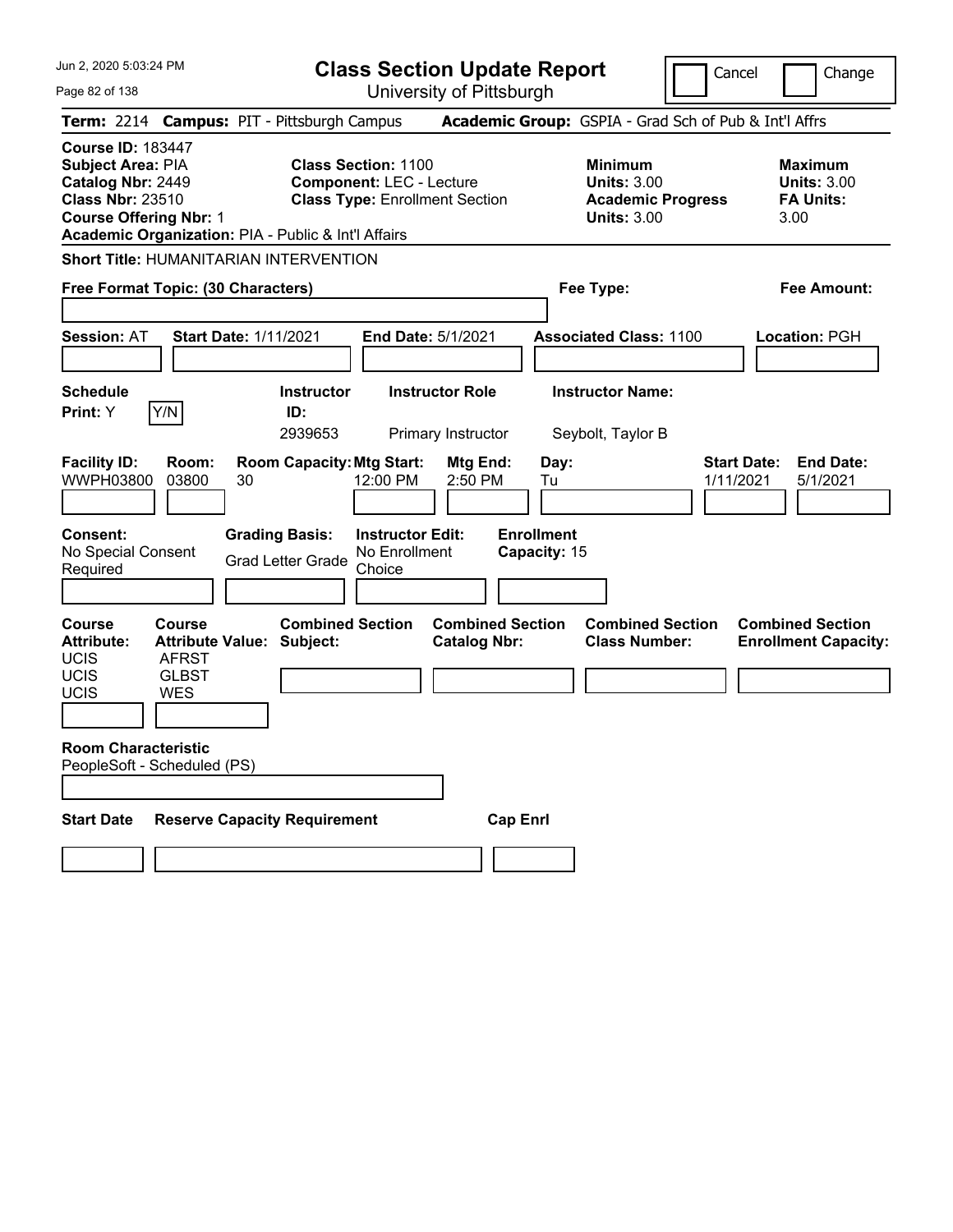Jun 2, 2020 5:03:24 PM Page 83 of 138 **Class Section Update Report** University of Pittsburgh **Term:** 2214 **Campus:** PIT - Pittsburgh Campus **Academic Group:** GSPIA - Grad Sch of Pub & Int'l Affrs **Course ID:** 120006 **Subject Area:** PIA **Class Section:** 1200 **Minimum Maximum Catalog Nbr:** 2501 **Component:** LEC - Lecture **Units:** 3.00 **Units:** 3.00 **Class Nbr:** 23509 **Class Type:** Enrollment Section **Academic Progress FA Units: Course Offering Nbr:** 1 **Units:** 3.00 3.00 **Academic Organization:** PIA - Public & Int'l Affairs **Short Title:** DEVELP POLICY & ADMINISTRATION

**Free Format Topic: (30 Characters) Fee Type: Fee Amount: Session:** AT **Start Date:** 1/11/2021 **End Date:** 5/1/2021 **Associated Class:** 1200 **Location:** PGH **Schedule Instructor Instructor Role Instructor Name: Print:**  $Y$   $|Y/N|$  **ID:** 2922829 Primary Instructor Themudo, Nuno Da Silva **Facility ID: Room: Room Capacity:Mtg Start: Mtg End: Day: Start Date: End Date:** WWPH03431 03431 30 3:00 PM 5:55 PM We 1/11/2021 5/1/2021 **Consent: Grading Basis: Instructor Edit: Enrollment** No Special Consent Grad Letter Grade No Enrollment Choice **Capacity:** 25 **Course Course Combined Section Combined Section Combined Section Combined Section Attribute: Attribute Value: Subject: Catalog Nbr: Class Number: Enrollment Capacity:**  UCIS AFRST UCIS GLBST UCIS LAS **Room Characteristic** PeopleSoft - Scheduled (PS) **Start Date Reserve Capacity Requirement Cap Enrl** 

Cancel Change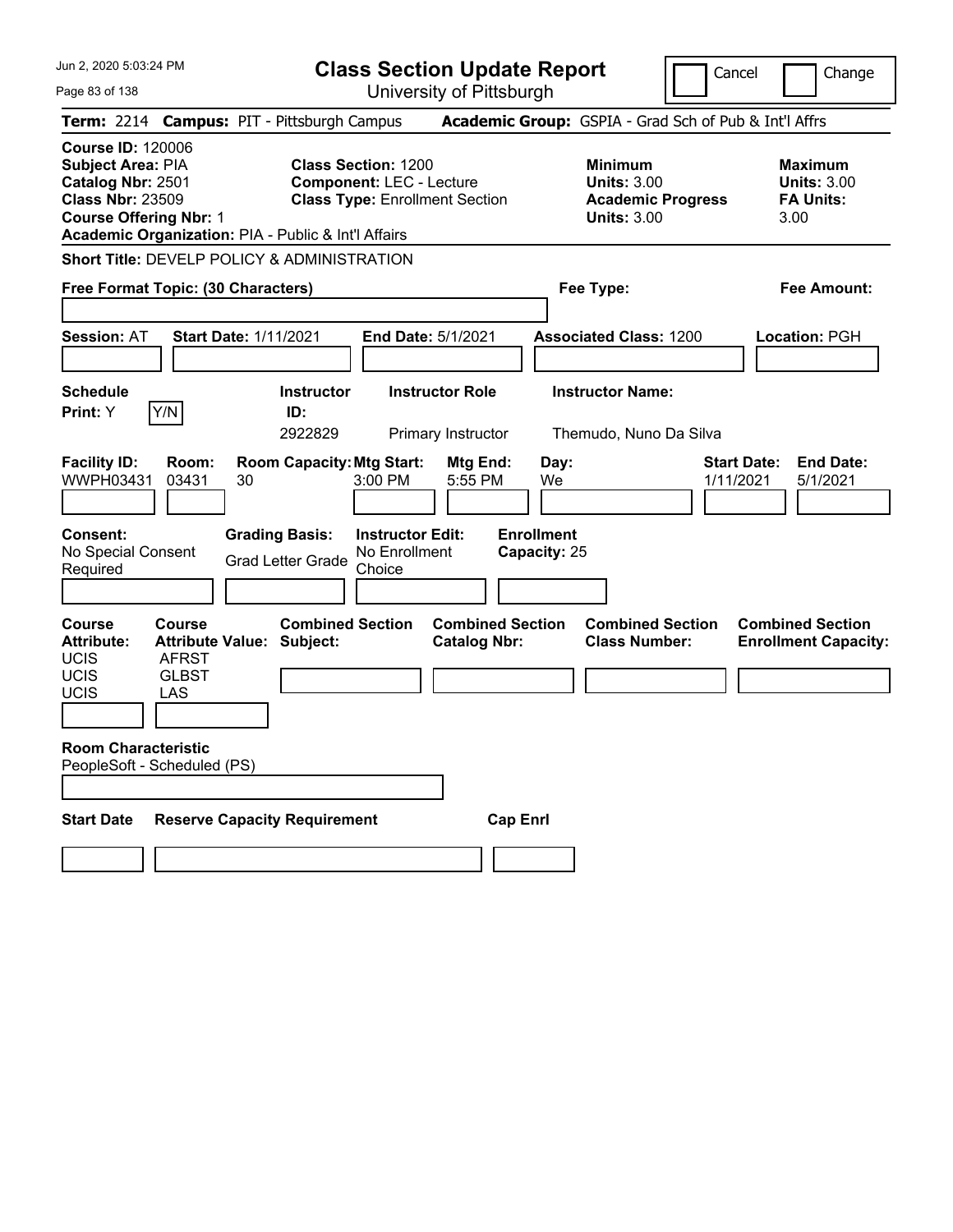Jun 2, 2020 5:03:24 PM Page 84 of 138 **Class Section Update Report** University of Pittsburgh Cancel Change **Term:** 2214 **Campus:** PIT - Pittsburgh Campus **Academic Group:** GSPIA - Grad Sch of Pub & Int'l Affrs **Course ID:** 120007 **Subject Area:** PIA **Class Section:** 1010 **Minimum Maximum Catalog Nbr:** 2502 **Component:** LEC - Lecture **Units:** 3.00 **Units:** 3.00 **Class Nbr:** 27484 **Class Type:** Enrollment Section **Academic Progress FA Units: Course Offering Nbr:** 1 **Units:** 3.00 3.00 **Academic Organization:** PIA - Public & Int'l Affairs **Short Title:** POLITICAL ECONMY OF GLOBAL ENV **Free Format Topic: (30 Characters) Fee Type: Fee Amount: Session:** AT **Start Date:** 1/11/2021 **End Date:** 5/1/2021 **Associated Class:** 1010 **Location:** PGH **Schedule Instructor Instructor Role Instructor Name: Print:**  $Y$   $|Y/N|$  **ID:** 2930146 Primary Instructor Rabindran,Shanti **Facility ID: Room: Room Capacity:Mtg Start: Mtg End: Day: Start Date: End Date:** WWPH03600 03600 15 12:00 PM 2:55 PM Tu 1/11/2021 5/1/2021 **Consent: Grading Basis: Instructor Edit: Enrollment** No Special Consent Grad Letter Grade No Enrollment Choice **Capacity:** 15 **Course Course Combined Section Combined Section Combined Section Combined Section Attribute: Attribute Value: Subject: Catalog Nbr: Class Number: Enrollment Capacity:**  UCIS EU UCIS GLBST UCIS WES **Room Characteristic** PeopleSoft - Scheduled (PS) **Start Date Reserve Capacity Requirement Cap Enrl**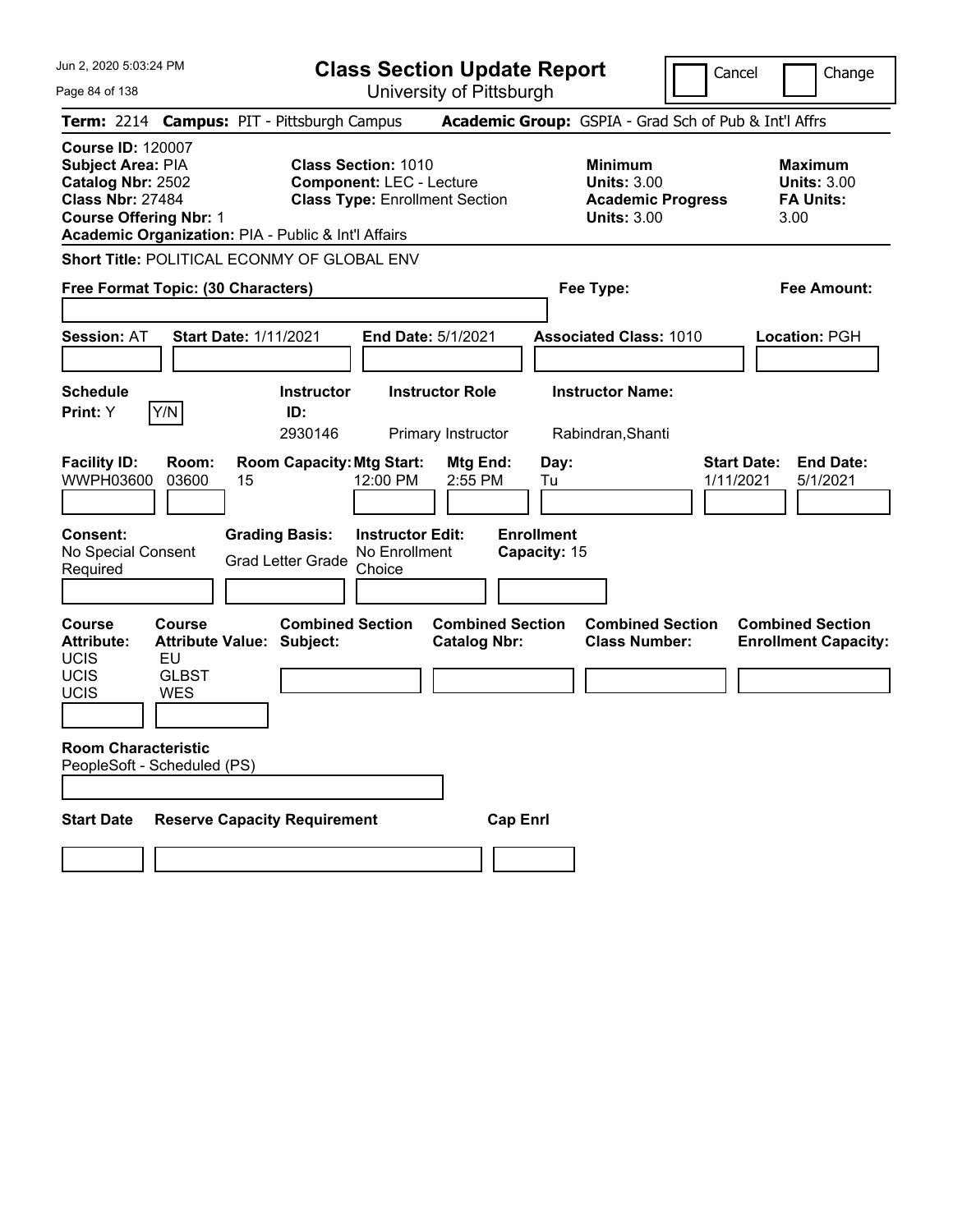Page 85 of 138

**Class Section Update Report**

Cancel Change

|                                                                                                                                |                                      | Term: 2214 Campus: PIT - Pittsburgh Campus                  |                                                                                                        | Academic Group: GSPIA - Grad Sch of Pub & Int'l Affrs                                  |                                                                  |
|--------------------------------------------------------------------------------------------------------------------------------|--------------------------------------|-------------------------------------------------------------|--------------------------------------------------------------------------------------------------------|----------------------------------------------------------------------------------------|------------------------------------------------------------------|
| <b>Course ID: 179334</b><br>Subject Area: PIA<br>Catalog Nbr: 2506<br><b>Class Nbr: 29348</b><br><b>Course Offering Nbr: 1</b> |                                      | Academic Organization: PIA - Public & Int'l Affairs         | <b>Class Section: 1080</b><br><b>Component: LEC - Lecture</b><br><b>Class Type: Enrollment Section</b> | <b>Minimum</b><br><b>Units: 3.00</b><br><b>Academic Progress</b><br><b>Units: 3.00</b> | <b>Maximum</b><br><b>Units: 3.00</b><br><b>FA Units:</b><br>3.00 |
|                                                                                                                                |                                      | <b>Short Title: SEX AND HUMAN SECURITY</b>                  |                                                                                                        |                                                                                        |                                                                  |
| Free Format Topic: (30 Characters)                                                                                             |                                      |                                                             |                                                                                                        | Fee Type:                                                                              | <b>Fee Amount:</b>                                               |
| <b>Session: AT</b>                                                                                                             |                                      | <b>Start Date: 1/11/2021</b>                                | End Date: 5/1/2021                                                                                     | <b>Associated Class: 1080</b>                                                          | Location: PGH                                                    |
| <b>Schedule</b><br><b>Print:</b> Y                                                                                             | Y/N                                  | <b>Instructor</b><br>ID:<br>2922611                         | <b>Instructor Role</b><br>Primary Instructor                                                           | <b>Instructor Name:</b><br>Alfredson, Lisa Stephanie                                   |                                                                  |
| <b>Facility ID:</b><br>WWPH03911                                                                                               | Room:<br>03911                       | <b>Room Capacity: Mtg Start:</b><br>70                      | <b>Mtg End:</b><br>3:00 PM<br>5:55 PM                                                                  | Day:<br>1/11/2021<br>Th                                                                | <b>End Date:</b><br><b>Start Date:</b><br>5/1/2021               |
| Consent:<br>No Special Consent<br>Required                                                                                     |                                      | <b>Grading Basis:</b><br><b>Grad Letter Grade</b>           | <b>Instructor Edit:</b><br>No Enrollment<br>Choice                                                     | <b>Enrollment</b><br>Capacity: 35                                                      |                                                                  |
| <b>Course</b><br><b>Attribute:</b><br><b>UCIS</b><br>UCIS                                                                      | Course<br><b>GLBST</b><br><b>WES</b> | <b>Combined Section</b><br><b>Attribute Value: Subject:</b> | <b>Combined Section</b><br><b>Catalog Nbr:</b>                                                         | <b>Combined Section</b><br><b>Class Number:</b>                                        | <b>Combined Section</b><br><b>Enrollment Capacity:</b>           |
| <b>Room Characteristic</b><br>PeopleSoft - Scheduled (PS)                                                                      |                                      |                                                             |                                                                                                        |                                                                                        |                                                                  |
| <b>Start Date</b>                                                                                                              |                                      | <b>Reserve Capacity Requirement</b>                         | <b>Cap Enrl</b>                                                                                        |                                                                                        |                                                                  |
|                                                                                                                                |                                      |                                                             |                                                                                                        |                                                                                        |                                                                  |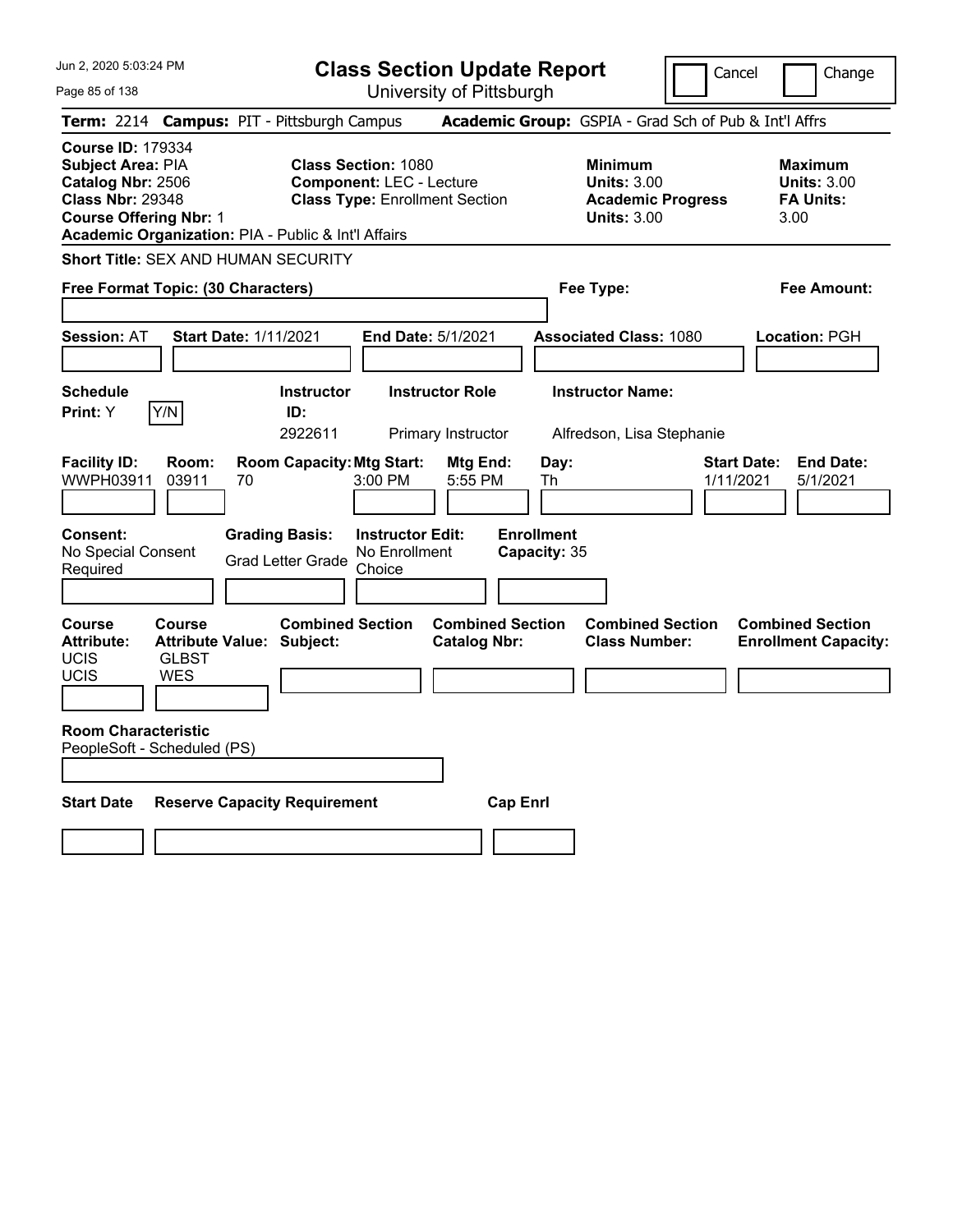Page 86 of 138

**Class Section Update Report**

Cancel **Change** 

|                                                                                                                                                                                              |                                             | Term: 2214 Campus: PIT - Pittsburgh Campus                  |                                                                                                        |                                                |                                                                                        | Academic Group: GSPIA - Grad Sch of Pub & Int'l Affrs |                                                                  |
|----------------------------------------------------------------------------------------------------------------------------------------------------------------------------------------------|---------------------------------------------|-------------------------------------------------------------|--------------------------------------------------------------------------------------------------------|------------------------------------------------|----------------------------------------------------------------------------------------|-------------------------------------------------------|------------------------------------------------------------------|
| <b>Course ID: 120009</b><br><b>Subject Area: PIA</b><br>Catalog Nbr: 2510<br><b>Class Nbr: 13022</b><br><b>Course Offering Nbr: 1</b><br>Academic Organization: PIA - Public & Int'l Affairs |                                             |                                                             | <b>Class Section: 1030</b><br><b>Component: LEC - Lecture</b><br><b>Class Type: Enrollment Section</b> |                                                | <b>Minimum</b><br><b>Units: 3.00</b><br><b>Academic Progress</b><br><b>Units: 3.00</b> |                                                       | <b>Maximum</b><br><b>Units: 3.00</b><br><b>FA Units:</b><br>3.00 |
|                                                                                                                                                                                              |                                             | Short Title: ECONOMICS OF DEVELOPMENT                       |                                                                                                        |                                                |                                                                                        |                                                       |                                                                  |
| Free Format Topic: (30 Characters)                                                                                                                                                           |                                             |                                                             |                                                                                                        |                                                | Fee Type:                                                                              |                                                       | Fee Amount:                                                      |
| <b>Session: AT</b>                                                                                                                                                                           |                                             | Start Date: 1/11/2021                                       | End Date: 5/1/2021                                                                                     |                                                | <b>Associated Class: 1030</b>                                                          |                                                       | Location: PGH                                                    |
| <b>Schedule</b><br>Print: Y                                                                                                                                                                  | Y/N                                         | <b>Instructor</b><br>ID:<br>2922829                         | <b>Instructor Role</b><br>Primary Instructor                                                           |                                                | <b>Instructor Name:</b>                                                                | Themudo, Nuno Da Silva                                |                                                                  |
| <b>Facility ID:</b><br>WWPH03911                                                                                                                                                             | Room:<br>03911                              | <b>Room Capacity: Mtg Start:</b><br>70                      | 12:00 PM                                                                                               | Mtg End:<br>2:55 PM                            | Day:<br>Tu                                                                             |                                                       | <b>End Date:</b><br><b>Start Date:</b><br>1/11/2021<br>5/1/2021  |
| <b>Consent:</b><br>No Special Consent<br>Required                                                                                                                                            |                                             | <b>Grading Basis:</b><br><b>Grad Letter Grade</b>           | <b>Instructor Edit:</b><br>No Enrollment<br>Choice                                                     |                                                | <b>Enrollment</b><br>Capacity: 30                                                      |                                                       |                                                                  |
| Course<br><b>Attribute:</b><br><b>UCIS</b><br>UCIS<br><b>UCIS</b>                                                                                                                            | Course<br><b>ASP</b><br><b>GLBST</b><br>LAS | <b>Combined Section</b><br><b>Attribute Value: Subject:</b> |                                                                                                        | <b>Combined Section</b><br><b>Catalog Nbr:</b> |                                                                                        | <b>Combined Section</b><br><b>Class Number:</b>       | <b>Combined Section</b><br><b>Enrollment Capacity:</b>           |
| <b>Room Characteristic</b><br>PeopleSoft - Scheduled (PS)                                                                                                                                    |                                             |                                                             |                                                                                                        |                                                |                                                                                        |                                                       |                                                                  |
| <b>Start Date</b>                                                                                                                                                                            |                                             | <b>Reserve Capacity Requirement</b>                         |                                                                                                        | <b>Cap Enri</b>                                |                                                                                        |                                                       |                                                                  |
|                                                                                                                                                                                              |                                             |                                                             |                                                                                                        |                                                |                                                                                        |                                                       |                                                                  |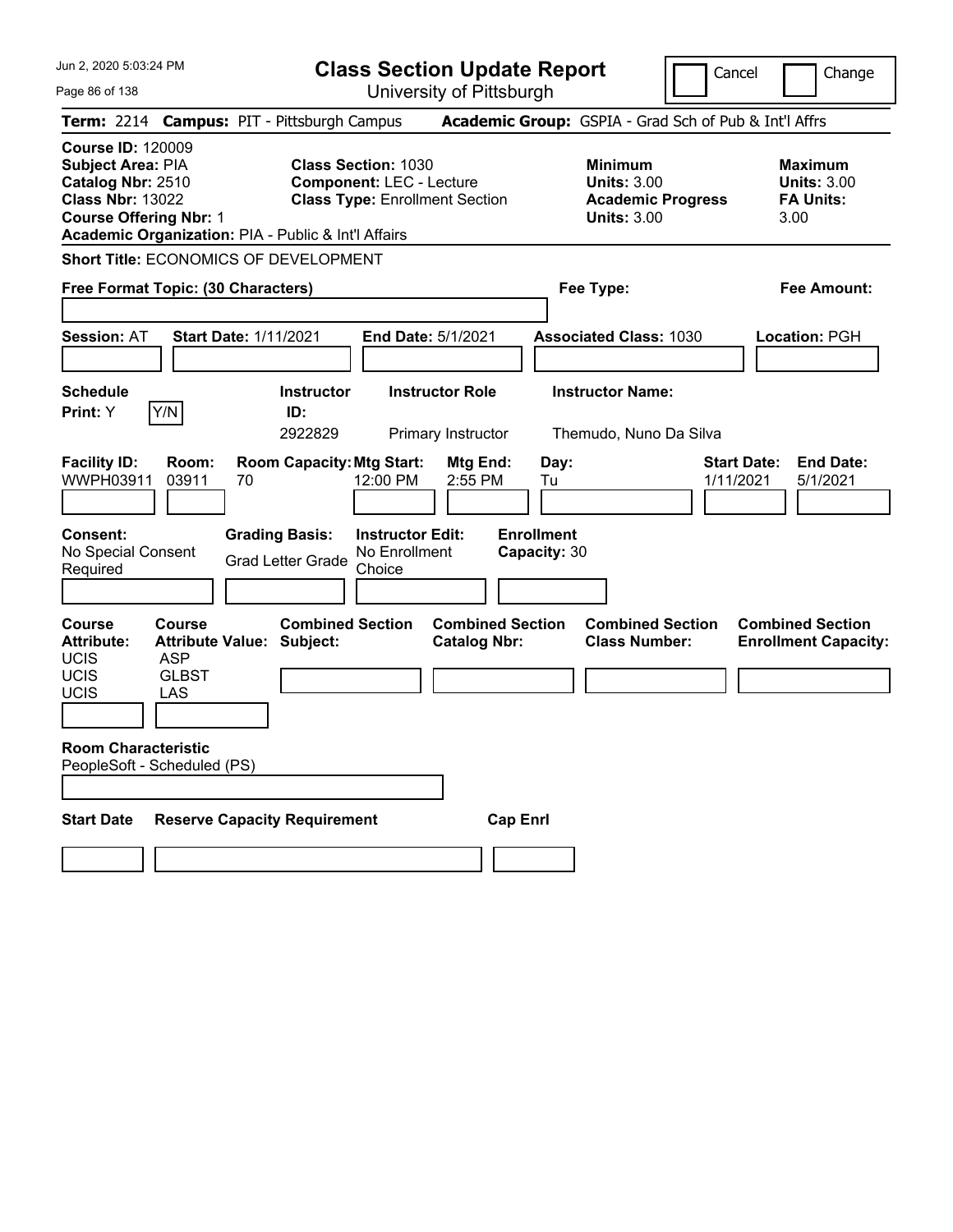Jun 2, 2020 5:03:24 PM Page 87 of 138 **Class Section Update Report** University of Pittsburgh Cancel Change **Term:** 2214 **Campus:** PIT - Pittsburgh Campus **Academic Group:** GSPIA - Grad Sch of Pub & Int'l Affrs **Course ID:** 151012 **Subject Area:** PIA **Class Section:** 1080 **Minimum Maximum Catalog Nbr:** 2528 **Component:** LEC - Lecture **Component: LEC - Lecture Beam Limits: 3.00 Units: 3.00**<br> **Class Nbr: 29347 Class Type:** Enrollment Section **Academic Progress** FA Units: **Class Type: Enrollment Section <b>Academic Progress FA Units: Course Offering Nbr:** 1 **Units:** 3.00 3.00 **Academic Organization:** PIA - Public & Int'l Affairs **Short Title:** GOVRNC LOCAL GVRNT CIVIL SOCTY **Free Format Topic: (30 Characters) Fee Type: Fee Amount: Session:** AT **Start Date:** 1/11/2021 **End Date:** 5/1/2021 **Associated Class:** 1080 **Location:** PGH **Schedule Instructor Instructor Role Instructor Name: Print:**  $Y$   $|Y/N|$  **ID:** 2908985 Primary Instructor Picard, Louis A **Facility ID: Room: Room Capacity:Mtg Start: Mtg End: Day: Start Date: End Date:** WWPH03600 03600 15 3:00 PM 5:55 PM Th 1/11/2021 5/1/2021 **Consent: Grading Basis: Instructor Edit: Enrollment** No Special Consent No Special Consent Grad Letter Grade No Enrollment<br>Required Choice Choice **Capacity:** 15 **Course Course Combined Section Combined Section Combined Section Combined Section**  Attribute: Attribute Value: Subject: Catalog Nbr: Class Number: Enrollment Capacity: UCIS GLBST **Room Characteristic** PeopleSoft - Scheduled (PS) **Start Date Reserve Capacity Requirement Cap Enrl**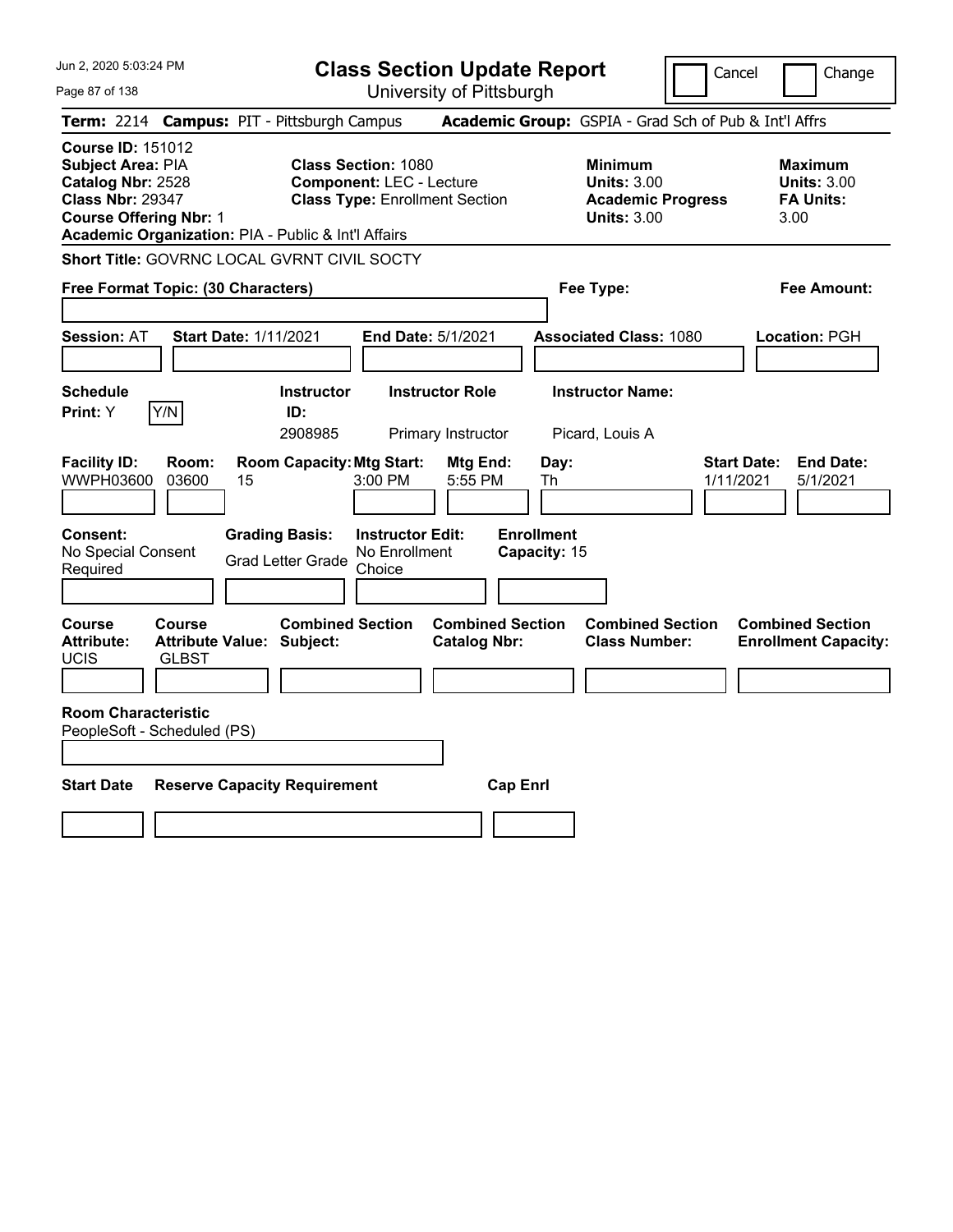Jun 2, 2020 5:03:24 PM Page 88 of 138 **Class Section Update Report** University of Pittsburgh Cancel Change **Term:** 2214 **Campus:** PIT - Pittsburgh Campus **Academic Group:** GSPIA - Grad Sch of Pub & Int'l Affrs **Course ID:** 190574 **Subject Area: PIA Class Section: 1010 Minimum Maximum <br>
<b>Catalog Nbr:** 2529 **Component:** LEC - Lecture **Units: 3.00** Units: 3.00 **Catalog Nbr: 2529 Component: LEC - Lecture Units: 3.00 Units: 3.00 Units: 3.00 Class Nbr: 30289 Class Type: Enrollment Section Academic Progress FA Units: Class Type: Enrollment Section <b>Academic Progress FA Units: Course Offering Nbr:** 1 **Units:** 3.00 3.00 **Academic Organization:** PIA - Public & Int'l Affairs **Short Title:** POL ECON ANAL FOR GLOBL AFFAIR **Free Format Topic: (30 Characters) Fee Type: Fee Amount: Session:** AT **Start Date:** 1/11/2021 **End Date:** 5/1/2021 **Associated Class:** 1010 **Location:** PITTONLINE **Schedule Instructor Instructor Role Instructor Name: Print:**  $Y$   $|Y/N|$  **ID:** 1154615 Primary Instructor Murtazashvili, Jennifer Catherine **Facility ID: Room: Room Capacity:Mtg Start: Mtg End: Day: Start Date: End Date:** WEBTBA TBA 0 1/11/2021 5/1/2021 **Consent: Grading Basis: Instructor Edit: Enrollment** No Special Consent Grad Letter Grade No Enrollment Choice **Capacity:** 30 **Course Course Combined Section Combined Section Combined Section Combined Section Attribute: Attribute Value: Subject: Catalog Nbr: Class Number: Enrollment Capacity:**  IDM WEB **Room Characteristic Start Date Reserve Capacity Requirement Cap Enrl**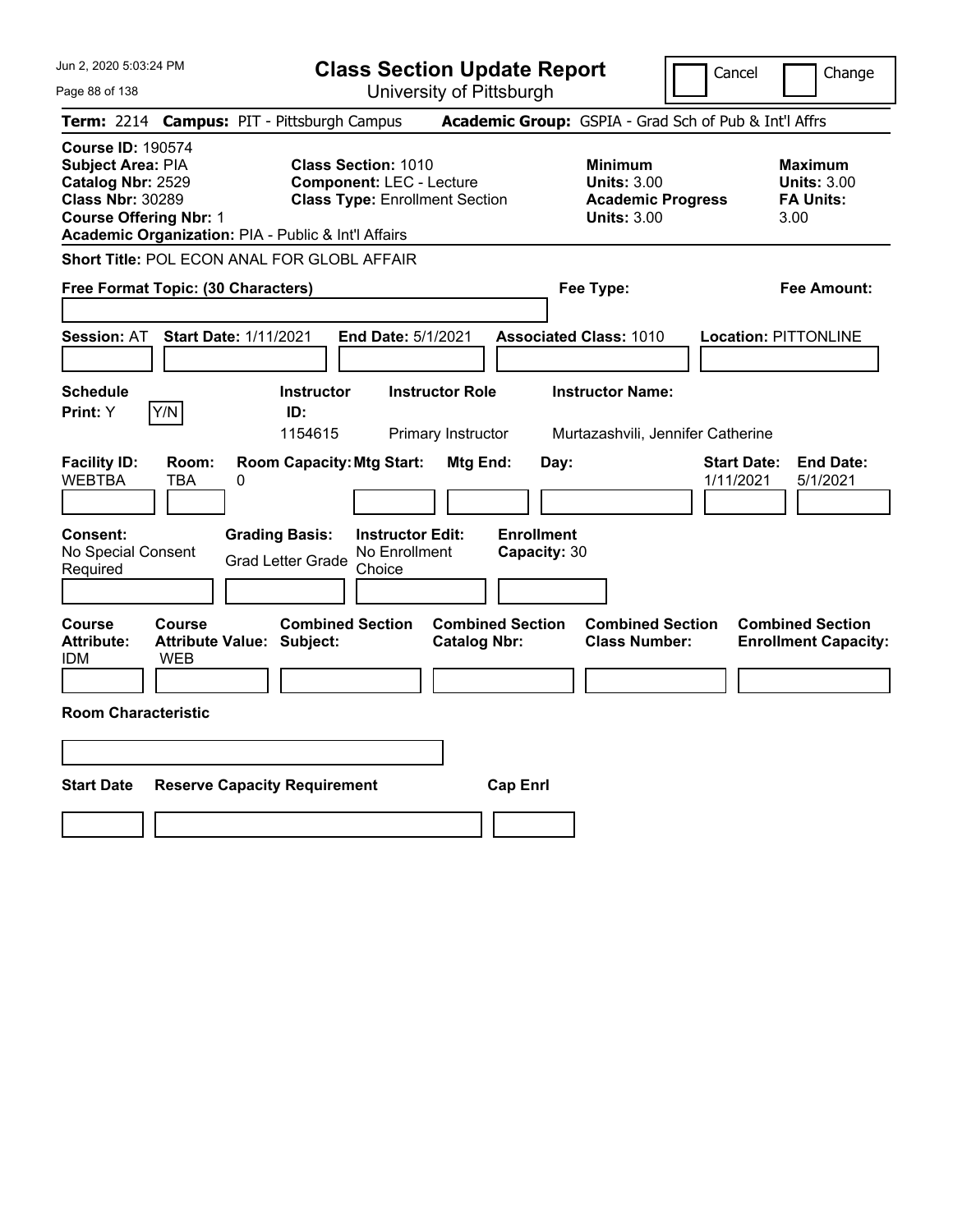**Class Section Update Report**

University of Pittsburgh

Cancel | Change

Page 89 of 138 **Term:** 2214 **Campus:** PIT - Pittsburgh Campus **Academic Group:** GSPIA - Grad Sch of Pub & Int'l Affrs **Course ID:** 190951 **Subject Area: PIA Class Section: 1080 Minimum 1080 Minimum 1080 Minimum 11881 Maximum Catalog Nbr: 2530 Component: SEM - Seminar** 150 **Units: 1.50 Units: 1.50 Catalog Nbr: 2530 Component: SEM - Seminar Component: SEM - Seminar Component: SEM - Seminar Component Component<br>
<b>Class Nbr: 29337** Class Type: Enrollment Section **Academic Progress** FA Units: **Class Type: Enrollment Section <b>Academic Progress Course Offering Nbr: 1 Course Offering Nbr: 1 Academic Organization:** PIA - Public & Int'l Affairs **Short Title:** GENDER EQUALITY&UNITED NATIONS

|                                                           | Free Format Topic: (30 Characters)                              |                                                   |                                                                    |                                                | Fee Type:                                                             | <b>Fee Amount:</b>              |                                                        |
|-----------------------------------------------------------|-----------------------------------------------------------------|---------------------------------------------------|--------------------------------------------------------------------|------------------------------------------------|-----------------------------------------------------------------------|---------------------------------|--------------------------------------------------------|
| <b>Session: AT</b>                                        | <b>Start Date: 1/11/2021</b>                                    |                                                   | <b>End Date: 5/1/2021</b>                                          |                                                | <b>Associated Class: 1080</b>                                         |                                 | <b>Location: PGH</b>                                   |
| <b>Schedule</b><br>Print: Y                               | Y/N                                                             | <b>Instructor</b><br>ID:<br>2934686<br>2939496    | <b>Instructor Role</b><br>Primary Instructor<br>Primary Instructor |                                                | <b>Instructor Name:</b><br>Finkel, Mihriban Muge<br>Hughes, Melanie M |                                 |                                                        |
| <b>Facility ID:</b><br>WWPH03800                          | Room:<br>03800<br>30                                            | <b>Room Capacity: Mtg Start:</b>                  | $3:00$ PM                                                          | Mtg End:<br>4:15 PM                            | Day:<br>We                                                            | <b>Start Date:</b><br>1/11/2021 | <b>End Date:</b><br>5/1/2021                           |
| Consent:<br>No Special Consent<br>Required                | <b>Grading Basis:</b>                                           | <b>Grad Letter Grade</b>                          | <b>Instructor Edit:</b><br>No Enrollment<br>Choice                 | <b>Enrollment</b><br>Capacity: 25              |                                                                       |                                 |                                                        |
| <b>Course</b><br><b>Attribute:</b><br>UCIS<br><b>UCIS</b> | Course<br><b>Attribute Value:</b><br><b>GLBST</b><br><b>WES</b> | <b>Combined Section</b><br>Subject:<br><b>SOC</b> | 2432                                                               | <b>Combined Section</b><br><b>Catalog Nbr:</b> | <b>Combined Section</b><br><b>Class Number:</b><br>28802              | 5                               | <b>Combined Section</b><br><b>Enrollment Capacity:</b> |
| <b>Room Characteristic</b><br>PeopleSoft - Scheduled (PS) |                                                                 |                                                   |                                                                    |                                                |                                                                       |                                 |                                                        |
| <b>Start Date</b>                                         | <b>Reserve Capacity Requirement</b>                             |                                                   |                                                                    | <b>Cap Enrl</b>                                |                                                                       |                                 |                                                        |
|                                                           |                                                                 |                                                   |                                                                    |                                                |                                                                       |                                 |                                                        |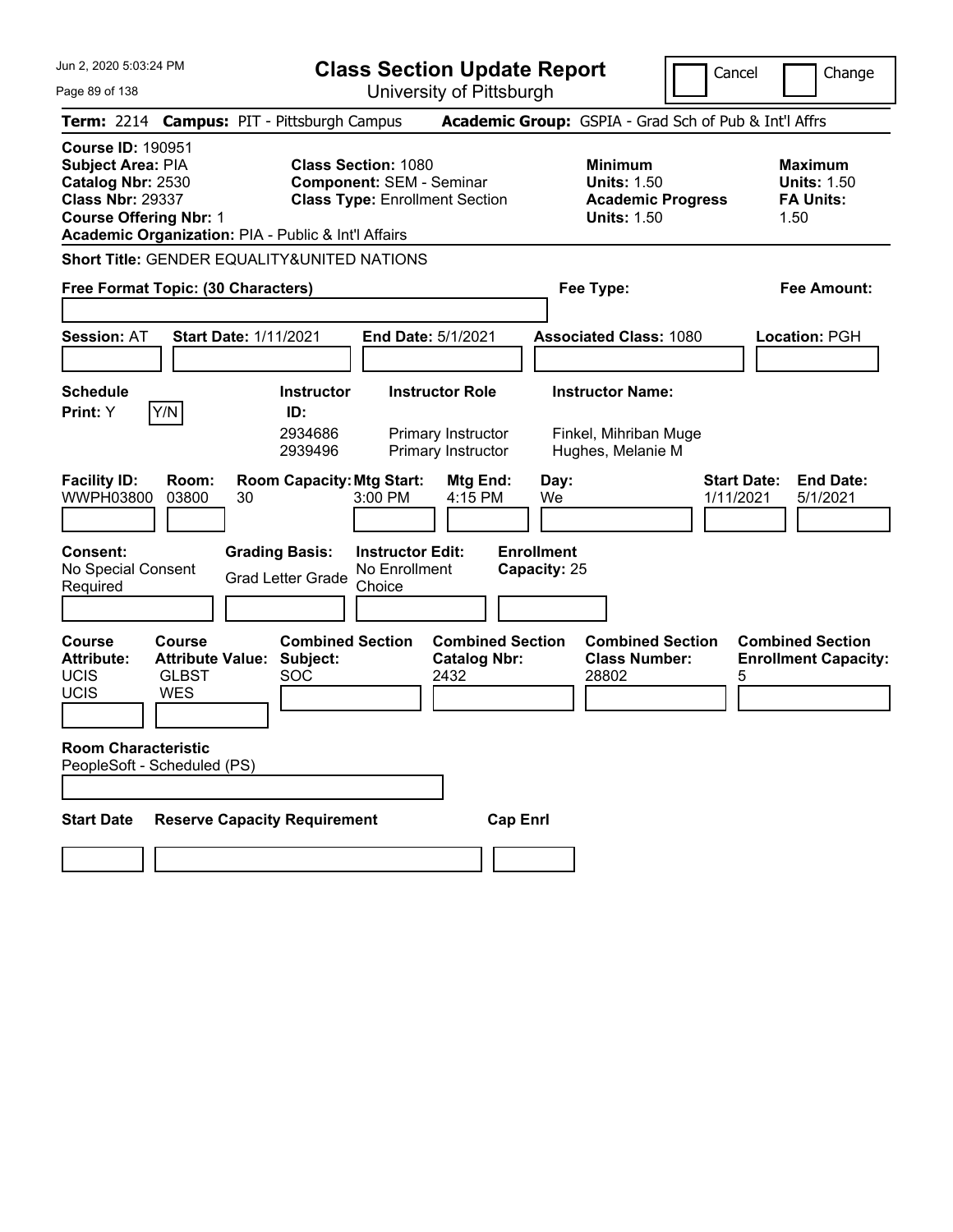| Jun 2, 2020 5:03:24 PM                                                                                                                                                                | <b>Class Section Update Report</b>                                                                      |                                                                                        | Change<br>Cancel                                                 |
|---------------------------------------------------------------------------------------------------------------------------------------------------------------------------------------|---------------------------------------------------------------------------------------------------------|----------------------------------------------------------------------------------------|------------------------------------------------------------------|
| Page 90 of 138                                                                                                                                                                        | University of Pittsburgh                                                                                |                                                                                        |                                                                  |
| <b>Term: 2214</b>                                                                                                                                                                     | <b>Campus: PIT - Pittsburgh Campus</b>                                                                  | Academic Group: GSPIA - Grad Sch of Pub & Int'l Affrs                                  |                                                                  |
| <b>Course ID: 191000</b><br>Subject Area: PIA<br>Catalog Nbr: 2550<br><b>Class Nbr: 29335</b><br><b>Course Offering Nbr: 1</b><br>Academic Organization: PIA - Public & Int'l Affairs | <b>Class Section: 1030</b><br><b>Component: LEC - Lecture</b><br><b>Class Type: Enrollment Section</b>  | <b>Minimum</b><br><b>Units: 3.00</b><br><b>Academic Progress</b><br><b>Units: 3.00</b> | <b>Maximum</b><br><b>Units: 3.00</b><br><b>FA Units:</b><br>3.00 |
| Short Title: ECON MEETS CS: MECHANISM DSGN                                                                                                                                            |                                                                                                         |                                                                                        |                                                                  |
| Free Format Topic: (30 Characters)                                                                                                                                                    |                                                                                                         | Fee Type:                                                                              | Fee Amount:                                                      |
| <b>Session: AT</b><br><b>Start Date: 1/11/2021</b>                                                                                                                                    | End Date: 5/1/2021                                                                                      | <b>Associated Class: 1030</b>                                                          | Location: PGH                                                    |
| <b>Schedule</b><br>Y/N<br>Print: Y                                                                                                                                                    | <b>Instructor Role</b><br><b>Instructor</b><br>ID:<br>2964071<br>Primary Instructor                     | <b>Instructor Name:</b><br>Jeong, Jinyong                                              |                                                                  |
| <b>Facility ID:</b><br>Room:<br>WWPH03415<br>03415<br>40                                                                                                                              | <b>Room Capacity: Mtg Start:</b><br>Mtg End:<br>$9:00$ AM<br>11:55 AM                                   | Day:<br>We                                                                             | <b>Start Date:</b><br><b>End Date:</b><br>1/11/2021<br>5/1/2021  |
| Consent:<br>No Special Consent<br>Required                                                                                                                                            | <b>Grading Basis:</b><br><b>Instructor Edit:</b><br>No Enrollment<br><b>Grad Letter Grade</b><br>Choice | <b>Enrollment</b><br>Capacity: 15                                                      |                                                                  |
| Course<br>Course<br><b>Attribute:</b><br><b>Attribute Value: Subject:</b>                                                                                                             | <b>Combined Section</b><br><b>Combined Section</b><br><b>Catalog Nbr:</b>                               | <b>Combined Section</b><br><b>Class Number:</b>                                        | <b>Combined Section</b><br><b>Enrollment Capacity:</b>           |
|                                                                                                                                                                                       |                                                                                                         |                                                                                        |                                                                  |
| <b>Room Characteristic</b><br>PeopleSoft - Scheduled (PS)                                                                                                                             |                                                                                                         |                                                                                        |                                                                  |
| <b>Start Date</b><br><b>Reserve Capacity Requirement</b>                                                                                                                              |                                                                                                         | <b>Cap Enrl</b>                                                                        |                                                                  |
|                                                                                                                                                                                       |                                                                                                         |                                                                                        |                                                                  |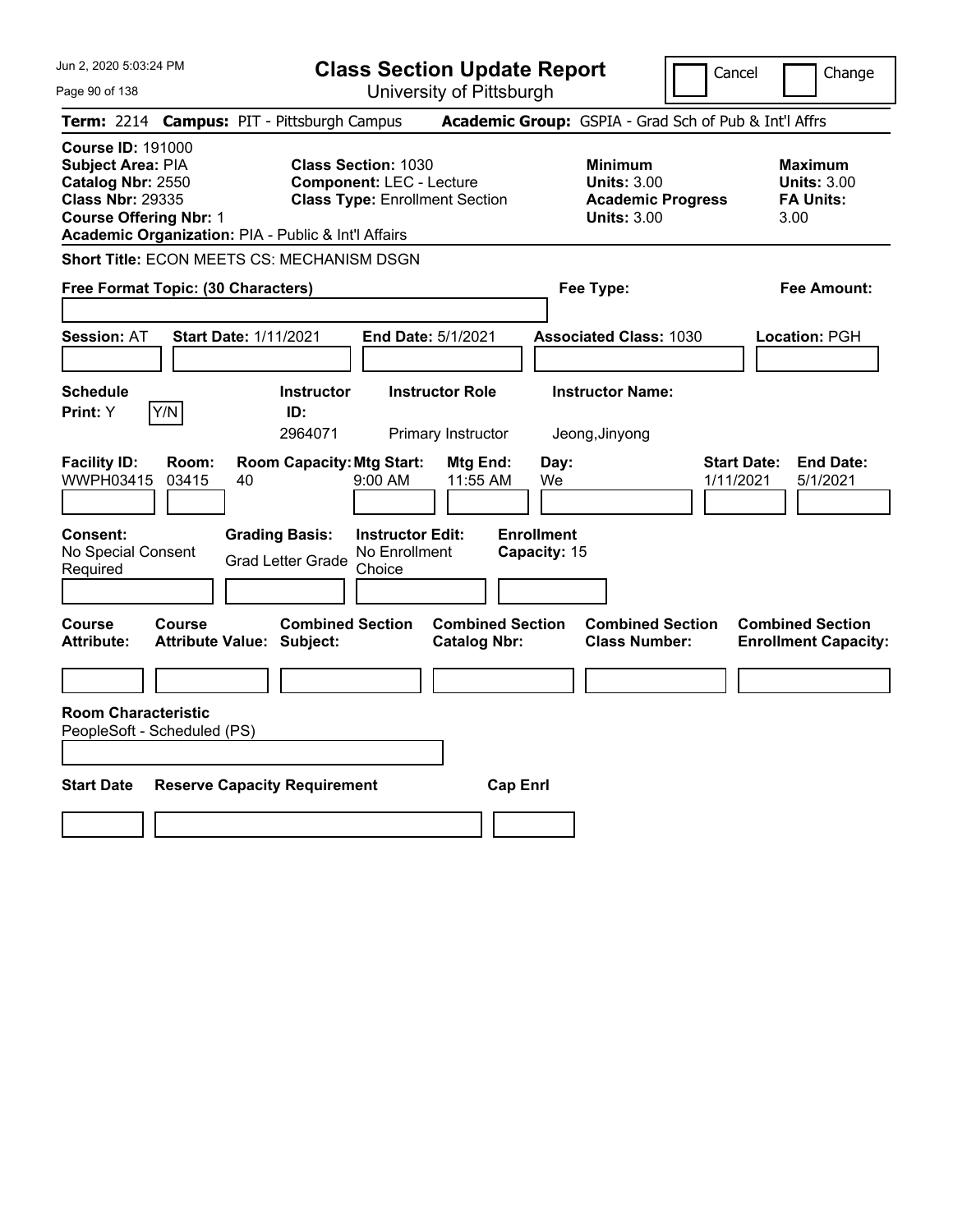| Jun 2, 2020 5:03:24 PM<br>Page 91 of 138                                                                                                                                              | <b>Class Section Update Report</b><br>University of Pittsburgh                                           |                                                                                        | Cancel<br>Change                                                 |
|---------------------------------------------------------------------------------------------------------------------------------------------------------------------------------------|----------------------------------------------------------------------------------------------------------|----------------------------------------------------------------------------------------|------------------------------------------------------------------|
| Term: 2214 Campus: PIT - Pittsburgh Campus                                                                                                                                            |                                                                                                          | Academic Group: GSPIA - Grad Sch of Pub & Int'l Affrs                                  |                                                                  |
| <b>Course ID: 180931</b><br>Subject Area: PIA<br>Catalog Nbr: 2606<br><b>Class Nbr: 23091</b><br><b>Course Offering Nbr: 1</b><br>Academic Organization: PIA - Public & Int'l Affairs | <b>Class Section: 1200</b><br><b>Component: PRA - Practicum</b><br><b>Class Type: Enrollment Section</b> | <b>Minimum</b><br><b>Units: 3.00</b><br><b>Academic Progress</b><br><b>Units: 3.00</b> | <b>Maximum</b><br><b>Units: 3.00</b><br><b>FA Units:</b><br>3.00 |
| <b>Short Title: WASHINGTON PRACTICUM</b>                                                                                                                                              |                                                                                                          |                                                                                        |                                                                  |
| Free Format Topic: (30 Characters)                                                                                                                                                    |                                                                                                          | Fee Type:                                                                              | <b>Fee Amount:</b>                                               |
| <b>Session: AT</b><br><b>Start Date: 1/11/2021</b>                                                                                                                                    | End Date: 5/1/2021                                                                                       | <b>Associated Class: 1200</b>                                                          | Location: WASHDC                                                 |
| <b>Schedule</b><br>Y/N<br>Print: Y<br>ID:<br>1501976                                                                                                                                  | <b>Instructor</b><br><b>Instructor Role</b><br>Primary Instructor                                        | <b>Instructor Name:</b><br>Dick, Emmylou Dawn                                          |                                                                  |
| <b>Facility ID:</b><br>Room:<br><b>TBATBA</b><br>TBA<br>0                                                                                                                             | <b>Room Capacity: Mtg Start:</b><br>Mtg End:                                                             | Day:                                                                                   | <b>End Date:</b><br><b>Start Date:</b><br>1/11/2021<br>5/1/2021  |
| <b>Consent:</b><br><b>Grading Basis:</b><br><b>Department Consent</b><br><b>Grad HSU Basis</b><br>Required                                                                            | <b>Enrollment</b><br><b>Instructor Edit:</b><br>No Enrollment<br>Choice                                  | Capacity: 35                                                                           |                                                                  |
| Course<br>Course<br><b>Attribute:</b><br><b>Attribute Value: Subject:</b>                                                                                                             | <b>Combined Section</b><br><b>Combined Section</b><br><b>Catalog Nbr:</b>                                | <b>Combined Section</b><br><b>Class Number:</b>                                        | <b>Combined Section</b><br><b>Enrollment Capacity:</b>           |
| <b>Room Characteristic</b>                                                                                                                                                            |                                                                                                          |                                                                                        |                                                                  |
|                                                                                                                                                                                       |                                                                                                          |                                                                                        |                                                                  |
|                                                                                                                                                                                       |                                                                                                          |                                                                                        |                                                                  |
| <b>Start Date</b><br><b>Reserve Capacity Requirement</b>                                                                                                                              | <b>Cap Enrl</b>                                                                                          |                                                                                        |                                                                  |
|                                                                                                                                                                                       |                                                                                                          |                                                                                        |                                                                  |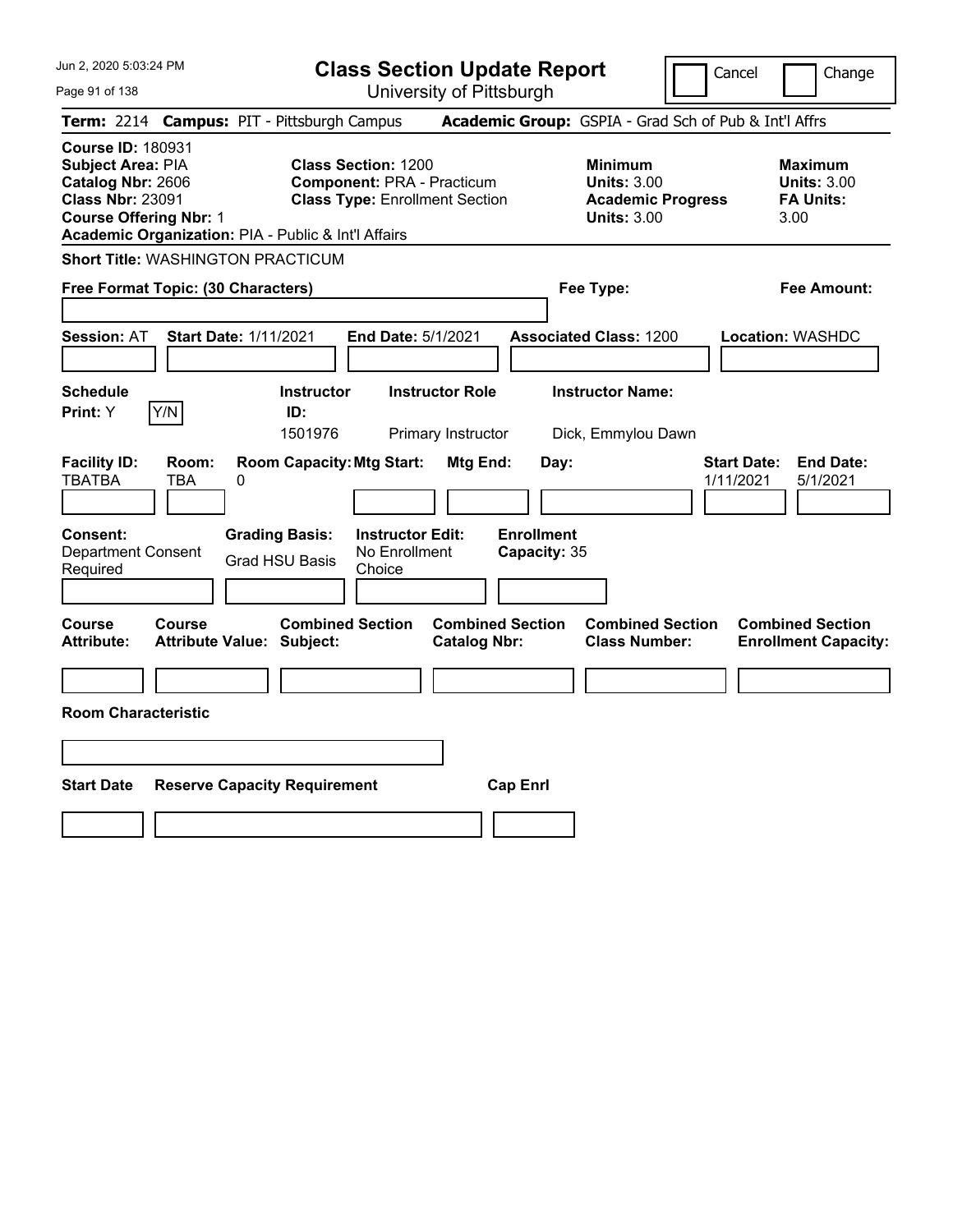**Class Section Update Report** University of Pittsburgh

Cancel Change

Page 92 of 138

|                                                                                                                                                                                       |                     |                                                             |                                                                                                        | University of Fillspurgh                                                  |                                   |                                                                                        |                                                                  |                                                                 |
|---------------------------------------------------------------------------------------------------------------------------------------------------------------------------------------|---------------------|-------------------------------------------------------------|--------------------------------------------------------------------------------------------------------|---------------------------------------------------------------------------|-----------------------------------|----------------------------------------------------------------------------------------|------------------------------------------------------------------|-----------------------------------------------------------------|
|                                                                                                                                                                                       |                     | Term: 2214 Campus: PIT - Pittsburgh Campus                  |                                                                                                        |                                                                           |                                   |                                                                                        |                                                                  | <b>Academic Group:</b> GSPIA - Grad Sch of Pub & Int'l Affrs    |
| <b>Course ID: 185873</b><br>Subject Area: PIA<br>Catalog Nbr: 2614<br><b>Class Nbr: 23089</b><br><b>Course Offering Nbr: 1</b><br>Academic Organization: PIA - Public & Int'l Affairs |                     |                                                             | <b>Class Section: 1050</b><br><b>Component: LEC - Lecture</b><br><b>Class Type: Enrollment Section</b> |                                                                           |                                   | <b>Minimum</b><br><b>Units: 3.00</b><br><b>Academic Progress</b><br><b>Units: 3.00</b> | <b>Maximum</b><br><b>Units: 3.00</b><br><b>FA Units:</b><br>3.00 |                                                                 |
|                                                                                                                                                                                       |                     | <b>Short Title: LOBBYING AND ADVOCACY- D.C.</b>             |                                                                                                        |                                                                           |                                   |                                                                                        |                                                                  |                                                                 |
| Free Format Topic: (30 Characters)                                                                                                                                                    |                     |                                                             |                                                                                                        |                                                                           |                                   | Fee Type:                                                                              |                                                                  | Fee Amount:                                                     |
| <b>Session: AT</b>                                                                                                                                                                    |                     | <b>Start Date: 1/11/2021</b>                                | <b>End Date: 5/1/2021</b>                                                                              |                                                                           |                                   | <b>Associated Class: 1050</b>                                                          |                                                                  | <b>Location: WASHDC</b>                                         |
| <b>Schedule</b><br><b>Print:</b> Y                                                                                                                                                    | Y/N                 | <b>Instructor</b><br>ID:<br>2955765<br>2960453              |                                                                                                        | <b>Instructor Role</b><br><b>Primary Instructor</b><br>Primary Instructor |                                   | <b>Instructor Name:</b><br>Hamilton, Alastair McNeish<br>Kim, Oliver J                 |                                                                  |                                                                 |
| <b>Facility ID:</b><br><b>TBATBA</b>                                                                                                                                                  | Room:<br><b>TBA</b> | <b>Room Capacity: Mtg Start:</b><br>0                       | 5:30 PM                                                                                                | Mtg End:<br>8:30 PM                                                       | Day:<br>Mo                        |                                                                                        |                                                                  | <b>Start Date:</b><br><b>End Date:</b><br>1/11/2021<br>5/1/2021 |
| Consent:<br>Department Consent<br>Required                                                                                                                                            |                     | <b>Grading Basis:</b><br><b>Grad Letter Grade</b>           | <b>Instructor Edit:</b><br>No Enrollment<br>Choice                                                     |                                                                           | <b>Enrollment</b><br>Capacity: 15 |                                                                                        |                                                                  |                                                                 |
| <b>Course</b><br><b>Attribute:</b>                                                                                                                                                    | <b>Course</b>       | <b>Combined Section</b><br><b>Attribute Value: Subject:</b> |                                                                                                        | <b>Combined Section</b><br><b>Catalog Nbr:</b>                            |                                   | <b>Combined Section</b><br><b>Class Number:</b>                                        |                                                                  | <b>Combined Section</b><br><b>Enrollment Capacity:</b>          |
| <b>Room Characteristic</b>                                                                                                                                                            |                     |                                                             |                                                                                                        |                                                                           |                                   |                                                                                        |                                                                  |                                                                 |
|                                                                                                                                                                                       |                     |                                                             |                                                                                                        |                                                                           |                                   |                                                                                        |                                                                  |                                                                 |
| <b>Start Date</b>                                                                                                                                                                     |                     | <b>Reserve Capacity Requirement</b>                         |                                                                                                        | <b>Cap Enrl</b>                                                           |                                   |                                                                                        |                                                                  |                                                                 |
|                                                                                                                                                                                       |                     |                                                             |                                                                                                        |                                                                           |                                   |                                                                                        |                                                                  |                                                                 |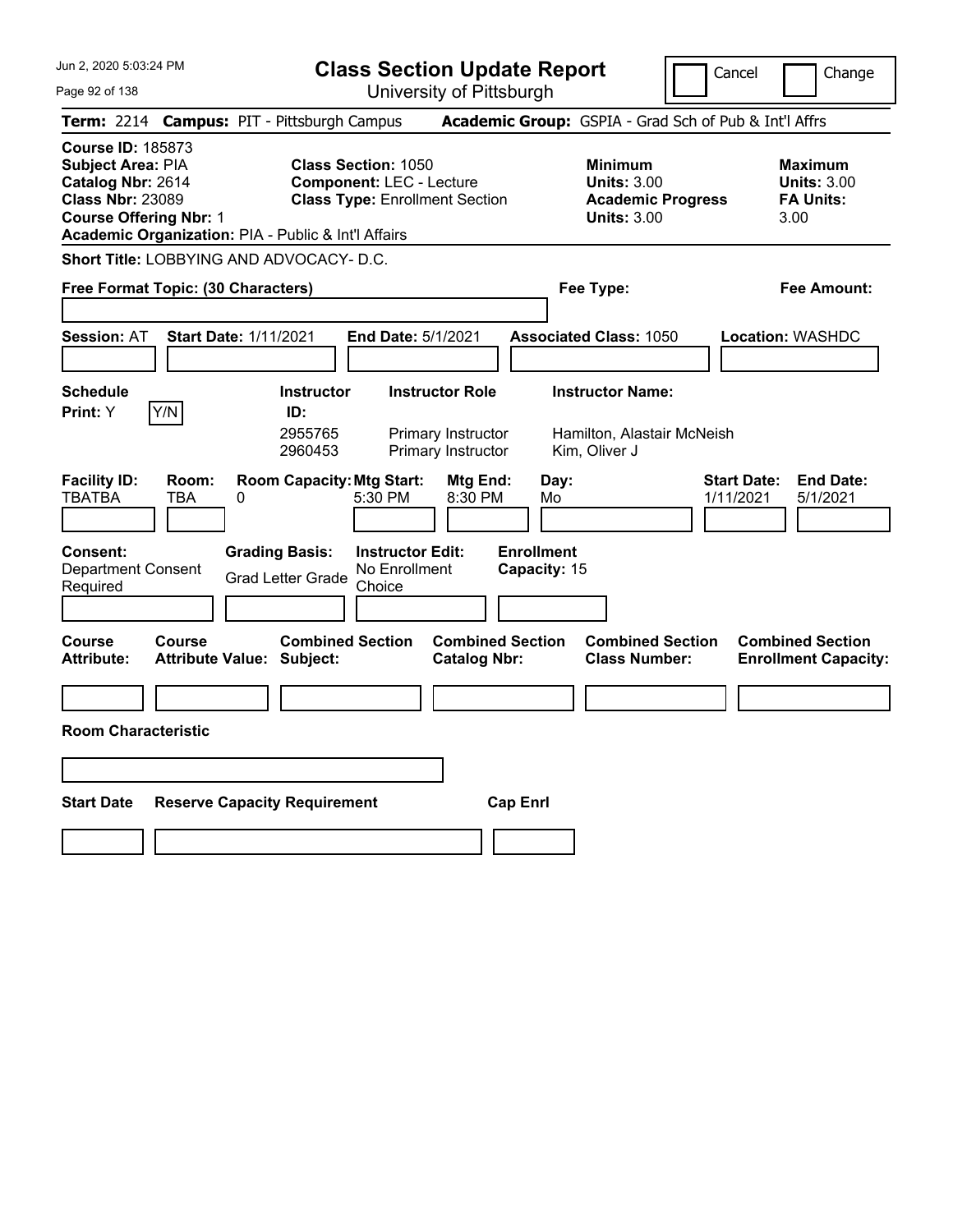Page 93 of 138

**Class Section Update Report**

Cancel Change

|                                                                                                                                |               | Term: 2214 Campus: PIT - Pittsburgh Campus                  |                                                                                                        |                                                | Academic Group: GSPIA - Grad Sch of Pub & Int'l Affrs                                  |                                 |                                                                  |
|--------------------------------------------------------------------------------------------------------------------------------|---------------|-------------------------------------------------------------|--------------------------------------------------------------------------------------------------------|------------------------------------------------|----------------------------------------------------------------------------------------|---------------------------------|------------------------------------------------------------------|
| <b>Course ID: 185874</b><br>Subject Area: PIA<br>Catalog Nbr: 2615<br><b>Class Nbr: 23088</b><br><b>Course Offering Nbr: 1</b> |               | Academic Organization: PIA - Public & Int'l Affairs         | <b>Class Section: 1050</b><br><b>Component: SEM - Seminar</b><br><b>Class Type: Enrollment Section</b> |                                                | <b>Minimum</b><br><b>Units: 3.00</b><br><b>Academic Progress</b><br><b>Units: 3.00</b> |                                 | <b>Maximum</b><br><b>Units: 3.00</b><br><b>FA Units:</b><br>3.00 |
| <b>Short Title: POLICY-MAKING</b>                                                                                              |               |                                                             |                                                                                                        |                                                |                                                                                        |                                 |                                                                  |
| Free Format Topic: (30 Characters)                                                                                             |               |                                                             |                                                                                                        |                                                | Fee Type:                                                                              |                                 | <b>Fee Amount:</b>                                               |
| <b>Session: AT</b>                                                                                                             |               | <b>Start Date: 1/11/2021</b>                                | End Date: 5/1/2021                                                                                     |                                                | <b>Associated Class: 1050</b>                                                          |                                 | <b>Location: WASHDC</b>                                          |
| <b>Schedule</b><br>Print: Y                                                                                                    | Y/N           | <b>Instructor</b><br>ID:<br>2922010                         | <b>Instructor Role</b><br>Primary Instructor                                                           |                                                | <b>Instructor Name:</b><br>Baylis, Elena Annette                                       |                                 |                                                                  |
| <b>Facility ID:</b><br><b>TBATBA</b>                                                                                           | Room:<br>TBA  | <b>Room Capacity: Mtg Start:</b><br>0                       | 5:30 PM                                                                                                | Mtg End:<br>7:30 PM<br>Tu                      | Day:                                                                                   | <b>Start Date:</b><br>1/11/2021 | <b>End Date:</b><br>5/1/2021                                     |
| <b>Consent:</b><br><b>Department Consent</b><br>Required                                                                       |               | <b>Grading Basis:</b><br><b>Grad Letter Grade</b>           | <b>Instructor Edit:</b><br>No Enrollment<br>Choice                                                     | <b>Enrollment</b><br>Capacity: 15              |                                                                                        |                                 |                                                                  |
| <b>Course</b><br><b>Attribute:</b>                                                                                             | <b>Course</b> | <b>Combined Section</b><br><b>Attribute Value: Subject:</b> |                                                                                                        | <b>Combined Section</b><br><b>Catalog Nbr:</b> | <b>Combined Section</b><br><b>Class Number:</b>                                        |                                 | <b>Combined Section</b><br><b>Enrollment Capacity:</b>           |
| <b>Room Characteristic</b>                                                                                                     |               |                                                             |                                                                                                        |                                                |                                                                                        |                                 |                                                                  |
|                                                                                                                                |               |                                                             |                                                                                                        |                                                |                                                                                        |                                 |                                                                  |
| <b>Start Date</b>                                                                                                              |               | <b>Reserve Capacity Requirement</b>                         |                                                                                                        | <b>Cap Enrl</b>                                |                                                                                        |                                 |                                                                  |
|                                                                                                                                |               |                                                             |                                                                                                        |                                                |                                                                                        |                                 |                                                                  |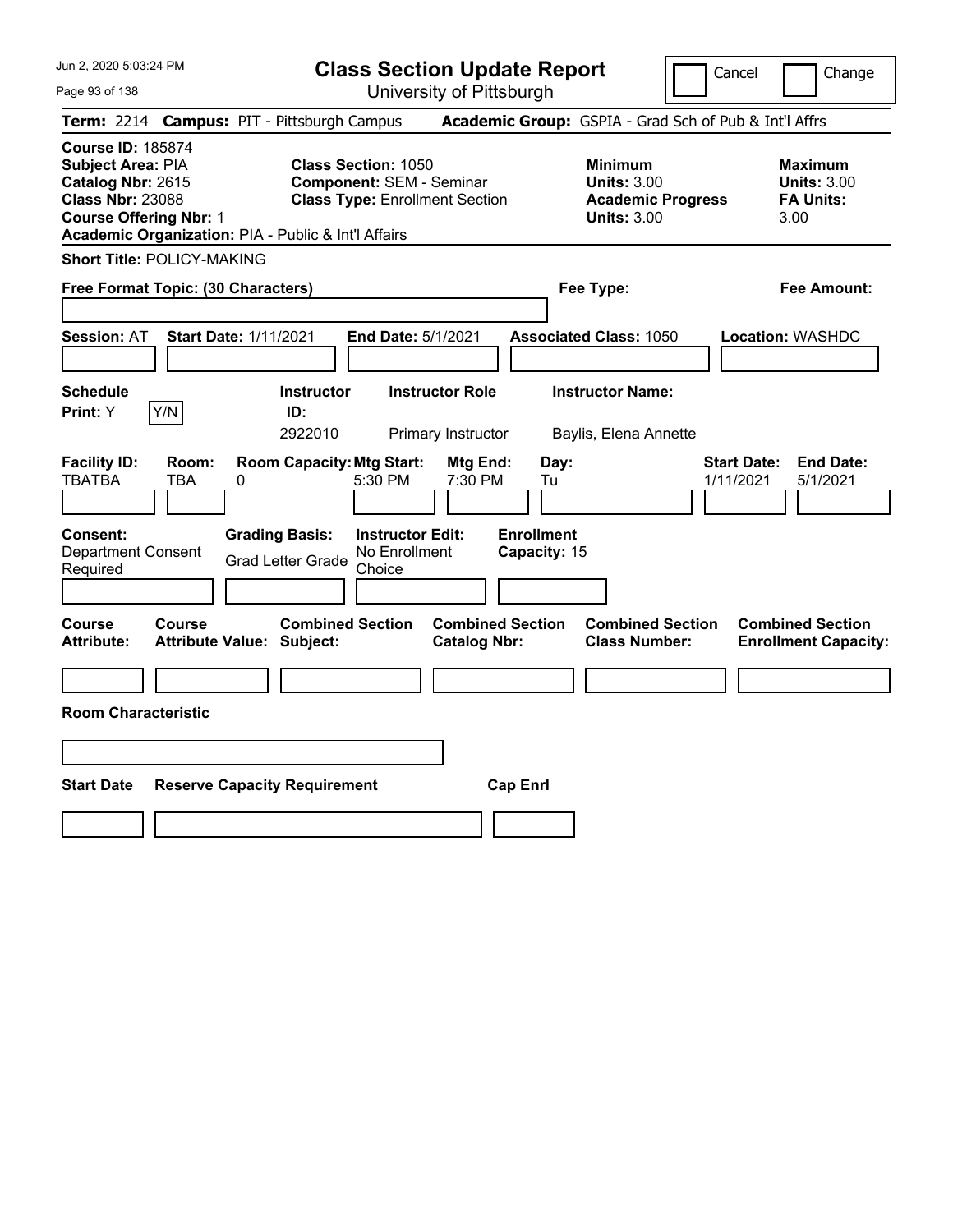| Jun 2, 2020 5:03:24 PM<br>Page 94 of 138                                                                                              |                                                          |                                                                                   | <b>Class Section Update Report</b><br>University of Pittsburgh                                              |                                                              |                                                                                        | Cancel                          | Change                                                           |
|---------------------------------------------------------------------------------------------------------------------------------------|----------------------------------------------------------|-----------------------------------------------------------------------------------|-------------------------------------------------------------------------------------------------------------|--------------------------------------------------------------|----------------------------------------------------------------------------------------|---------------------------------|------------------------------------------------------------------|
|                                                                                                                                       |                                                          | Term: 2214 Campus: PIT - Pittsburgh Campus                                        |                                                                                                             |                                                              | Academic Group: GSPIA - Grad Sch of Pub & Int'l Affrs                                  |                                 |                                                                  |
| <b>Course ID: 187538</b><br><b>Subject Area: PIA</b><br>Catalog Nbr: 2617<br><b>Class Nbr: 24848</b><br><b>Course Offering Nbr: 1</b> |                                                          | <b>Class Section: 1500</b><br>Academic Organization: PIA - Public & Int'l Affairs | <b>Component: SEM - Seminar</b><br><b>Class Type: Enrollment Section</b>                                    |                                                              | <b>Minimum</b><br><b>Units: 3.00</b><br><b>Academic Progress</b><br><b>Units: 3.00</b> |                                 | <b>Maximum</b><br><b>Units: 3.00</b><br><b>FA Units:</b><br>3.00 |
|                                                                                                                                       |                                                          | Short Title: ISSUES IN PUBLIC DIPLOMACY                                           |                                                                                                             |                                                              |                                                                                        |                                 |                                                                  |
|                                                                                                                                       | Free Format Topic: (30 Characters)                       |                                                                                   |                                                                                                             |                                                              | Fee Type:                                                                              |                                 | Fee Amount:                                                      |
| <b>Session: AT</b><br><b>Schedule</b><br>Print: Y<br><b>Facility ID:</b><br>TBATBA                                                    | <b>Start Date: 1/11/2021</b><br>Y/N<br>Room:<br>TBA<br>0 | <b>Instructor</b><br>ID:<br>2955765<br><b>Room Capacity: Mtg Start:</b>           | <b>End Date: 5/1/2021</b><br><b>Instructor Role</b><br>Primary Instructor<br>Mtg End:<br>6:00 PM<br>8:45 PM | Day:<br>Th                                                   | <b>Associated Class: 1500</b><br><b>Instructor Name:</b><br>Hamilton, Alastair McNeish | <b>Start Date:</b><br>1/11/2021 | Location: WASHDC<br><b>End Date:</b><br>5/1/2021                 |
| <b>Consent:</b><br><b>Department Consent</b><br>Required<br><b>Course</b><br><b>Attribute:</b>                                        | <b>Course</b><br><b>Attribute Value: Subject:</b>        | <b>Grading Basis:</b><br><b>Grad Letter Grade</b><br><b>Combined Section</b>      | <b>Instructor Edit:</b><br>No Enrollment<br>Choice<br><b>Catalog Nbr:</b>                                   | <b>Enrollment</b><br>Capacity: 10<br><b>Combined Section</b> | <b>Combined Section</b><br><b>Class Number:</b>                                        |                                 | <b>Combined Section</b><br><b>Enrollment Capacity:</b>           |
| <b>Room Characteristic</b>                                                                                                            |                                                          |                                                                                   |                                                                                                             |                                                              |                                                                                        |                                 |                                                                  |
| <b>Start Date</b>                                                                                                                     |                                                          | <b>Reserve Capacity Requirement</b>                                               |                                                                                                             | <b>Cap Enrl</b>                                              |                                                                                        |                                 |                                                                  |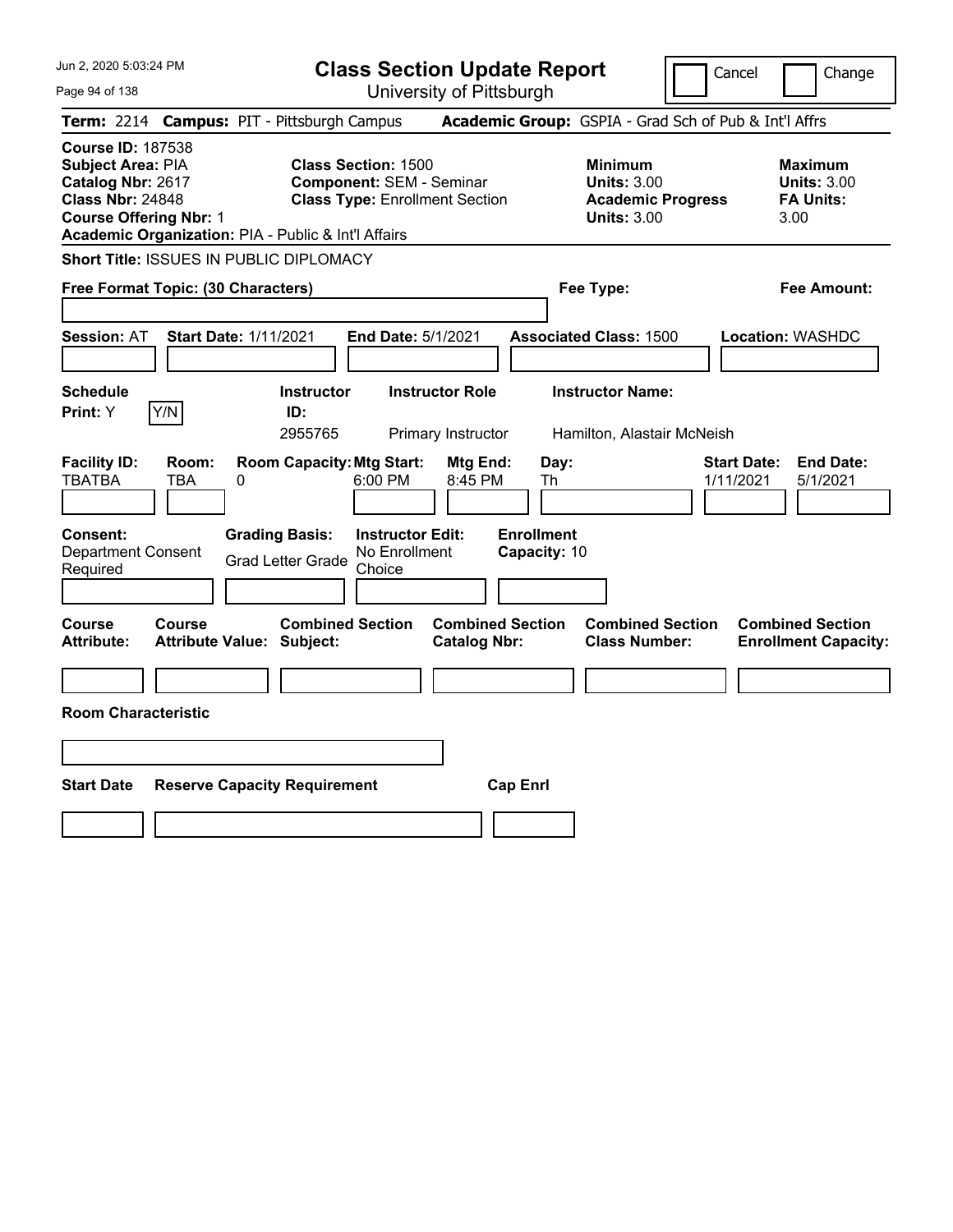Jun 2, 2020 5:03:24 PM Page 95 of 138 **Class Section Update Report** University of Pittsburgh Cancel | Change **Term:** 2214 **Campus:** PIT - Pittsburgh Campus **Academic Group:** GSPIA - Grad Sch of Pub & Int'l Affrs **Course ID:** 120071 **Subject Area: PIA Class Section: 1040 Minimum Maximum Maximum <b>Catalog Nbr:** 2715 Component: LEC - Lecture **Units: 3.00** Units: 3.00 **Catalog Nbr:** 2715 **Component:** LEC - Lecture **Units:** 3.00 **Units:** 3.00 **Class Type: Enrollment Section <b>Academic Progress FA Units: Course Offering Nbr:** 1 **Units:** 3.00 3.00 **Academic Organization:** PIA - Public & Int'l Affairs **Short Title:** GIS FOR PUBLIC POLICY **Free Format Topic: (30 Characters) Fee Type: Fee Amount: Session:** AT **Start Date:** 1/11/2021 **End Date:** 5/1/2021 **Associated Class:** 1040 **Location:** PGH **Schedule Instructor Instructor Role Instructor Name: Print:**  $Y$   $|Y/N|$  **ID:** 2920256 Primary Instructor Lewis,An **Facility ID: Room: Room Capacity:Mtg Start: Mtg End: Day: Start Date: End Date:** WWPH03800 03800 30 3:00 PM 5:55 PM Tu 1/11/2021 5/1/2021 **Consent: Grading Basis: Instructor Edit: Enrollment** No Special Consent Grad Letter Grade No Enrollment Choice **Capacity:** 30 **Course Course Combined Section Combined Section Combined Section Combined Section**  Attribute: Attribute Value: Subject: Catalog Nbr: Class Number: Enrollment Capacity: UCIS GLBST UCIS UGH **Room Characteristic** PeopleSoft - Scheduled (PS) **Start Date Reserve Capacity Requirement Cap Enrl**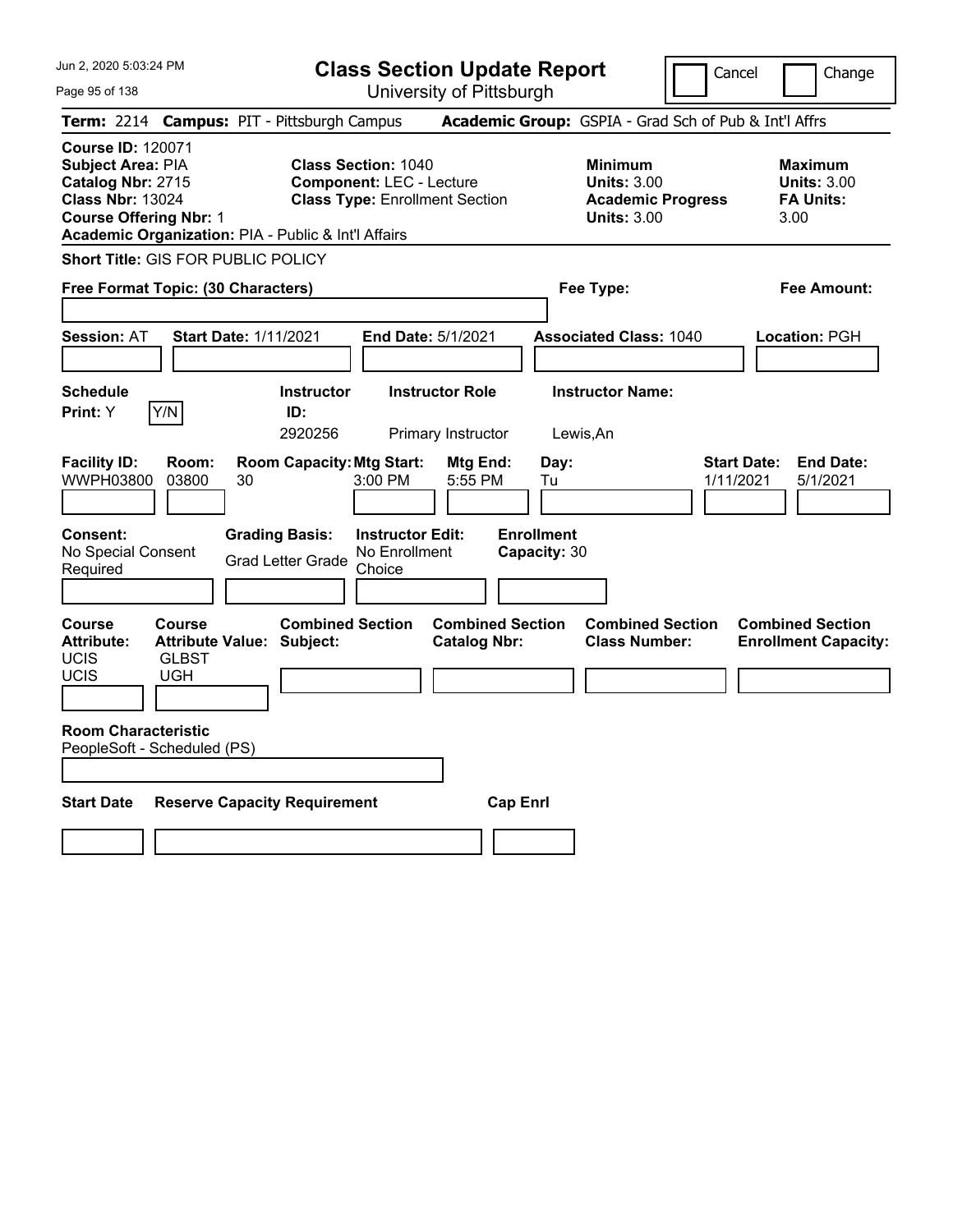Page 96 of 138

**Class Section Update Report**

Cancel Change

|                                                                                                                                       |                | Term: 2214 Campus: PIT - Pittsburgh Campus                  |                                                                                                        | Academic Group: GSPIA - Grad Sch of Pub & Int'l Affrs                                  |                                 |                                                                  |
|---------------------------------------------------------------------------------------------------------------------------------------|----------------|-------------------------------------------------------------|--------------------------------------------------------------------------------------------------------|----------------------------------------------------------------------------------------|---------------------------------|------------------------------------------------------------------|
| <b>Course ID: 189946</b><br><b>Subject Area: PIA</b><br>Catalog Nbr: 2717<br><b>Class Nbr: 28045</b><br><b>Course Offering Nbr: 1</b> |                | Academic Organization: PIA - Public & Int'l Affairs         | <b>Class Section: 1010</b><br><b>Component: LEC - Lecture</b><br><b>Class Type: Enrollment Section</b> | <b>Minimum</b><br><b>Units: 1.50</b><br><b>Academic Progress</b><br><b>Units: 1.50</b> |                                 | <b>Maximum</b><br><b>Units: 1.50</b><br><b>FA Units:</b><br>1.50 |
|                                                                                                                                       |                | <b>Short Title: STRATEGIC COMMUNICATIONS</b>                |                                                                                                        |                                                                                        |                                 |                                                                  |
| Free Format Topic: (30 Characters)                                                                                                    |                |                                                             |                                                                                                        | Fee Type:                                                                              |                                 | Fee Amount:                                                      |
| <b>Session: PA1</b>                                                                                                                   |                | <b>Start Date: 1/11/2021</b>                                | End Date: 3/6/2021                                                                                     | <b>Associated Class: 1010</b>                                                          |                                 | Location: PGH                                                    |
| <b>Schedule</b><br>Print: Y                                                                                                           | Y/N            | <b>Instructor</b><br>ID:<br>1102460                         | <b>Instructor Role</b><br>Primary Instructor                                                           | <b>Instructor Name:</b><br>DeLoughry, Catherine M                                      |                                 |                                                                  |
| <b>Facility ID:</b><br>WWPH03431                                                                                                      | Room:<br>03431 | <b>Room Capacity: Mtg Start:</b><br>30                      | Mtg End:<br>6:00 PM<br>9:00 PM                                                                         | Day:<br>Th                                                                             | <b>Start Date:</b><br>1/11/2021 | <b>End Date:</b><br>3/6/2021                                     |
| Consent:<br>No Special Consent<br>Required                                                                                            |                | <b>Grading Basis:</b><br><b>Grad Letter Grade</b>           | <b>Instructor Edit:</b><br>No Enrollment<br>Choice                                                     | <b>Enrollment</b><br>Capacity: 15                                                      |                                 |                                                                  |
| <b>Course</b><br><b>Attribute:</b>                                                                                                    | Course         | <b>Combined Section</b><br><b>Attribute Value: Subject:</b> | <b>Combined Section</b><br><b>Catalog Nbr:</b>                                                         | <b>Combined Section</b><br><b>Class Number:</b>                                        |                                 | <b>Combined Section</b><br><b>Enrollment Capacity:</b>           |
|                                                                                                                                       |                |                                                             |                                                                                                        |                                                                                        |                                 |                                                                  |
| <b>Room Characteristic</b><br>PeopleSoft - Scheduled (PS)                                                                             |                |                                                             |                                                                                                        |                                                                                        |                                 |                                                                  |
| <b>Start Date</b>                                                                                                                     |                | <b>Reserve Capacity Requirement</b>                         |                                                                                                        | <b>Cap Enri</b>                                                                        |                                 |                                                                  |
|                                                                                                                                       |                |                                                             |                                                                                                        |                                                                                        |                                 |                                                                  |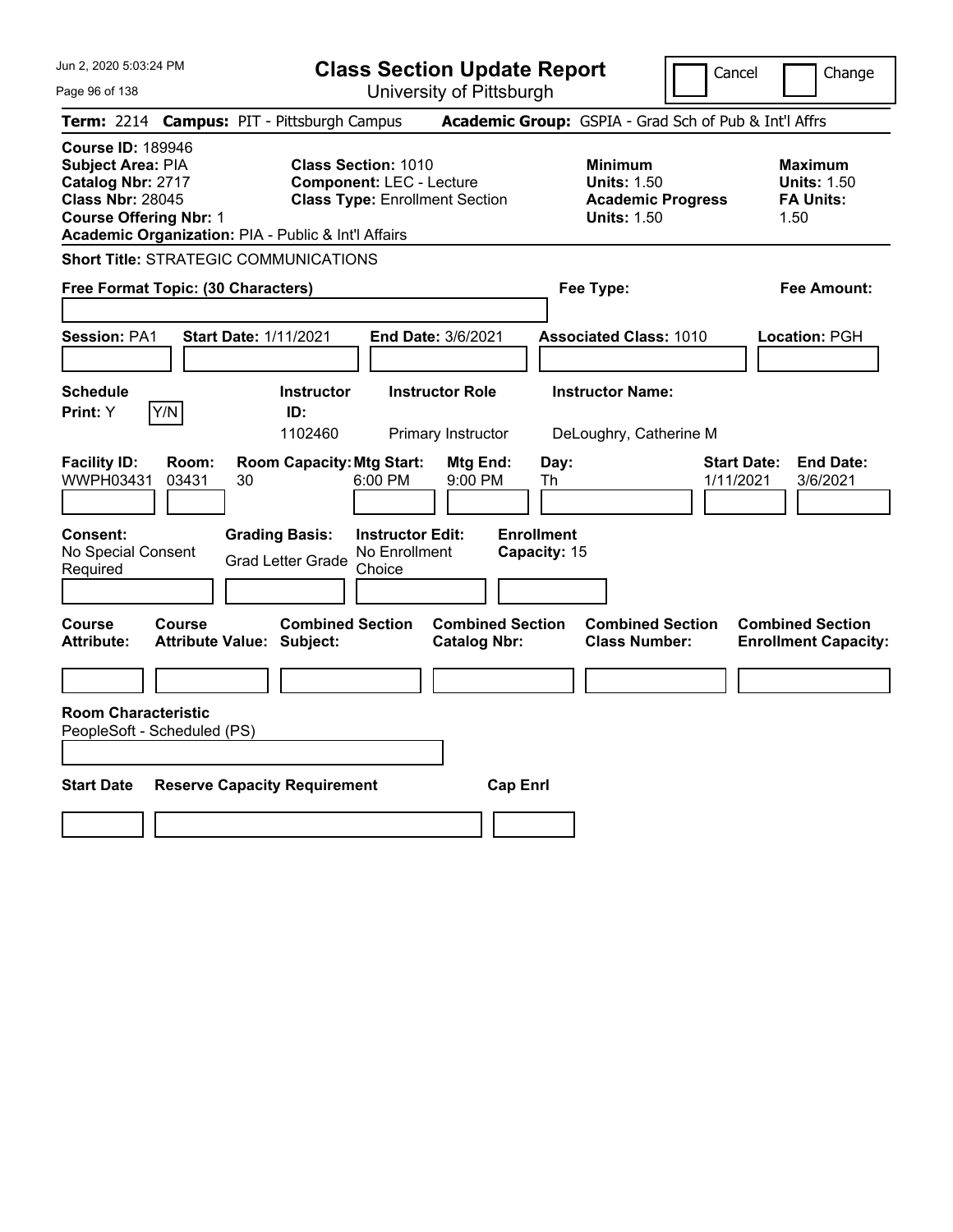Page 97 of 138

**Class Section Update Report**

Cancel Change

|                                                                                                                                |                | Term: 2214 Campus: PIT - Pittsburgh Campus                  |                                                                                                        | Academic Group: GSPIA - Grad Sch of Pub & Int'l Affrs                                  |                                                                  |
|--------------------------------------------------------------------------------------------------------------------------------|----------------|-------------------------------------------------------------|--------------------------------------------------------------------------------------------------------|----------------------------------------------------------------------------------------|------------------------------------------------------------------|
| <b>Course ID: 191230</b><br>Subject Area: PIA<br>Catalog Nbr: 2719<br><b>Class Nbr: 30090</b><br><b>Course Offering Nbr: 1</b> |                | Academic Organization: PIA - Public & Int'l Affairs         | <b>Class Section: 1010</b><br><b>Component: LEC - Lecture</b><br><b>Class Type: Enrollment Section</b> | <b>Minimum</b><br><b>Units: 1.50</b><br><b>Academic Progress</b><br><b>Units: 1.50</b> | <b>Maximum</b><br><b>Units: 1.50</b><br><b>FA Units:</b><br>1.50 |
|                                                                                                                                |                | Short Title: APPLIED GIS IN THE LOCAL GVRNT                 |                                                                                                        |                                                                                        |                                                                  |
| Free Format Topic: (30 Characters)                                                                                             |                |                                                             |                                                                                                        | Fee Type:                                                                              | Fee Amount:                                                      |
| Session: AT                                                                                                                    |                | <b>Start Date: 1/11/2021</b>                                | End Date: 5/1/2021                                                                                     | <b>Associated Class: 1010</b>                                                          | Location: PGH                                                    |
| <b>Schedule</b><br>Print: Y                                                                                                    | Y/N            | <b>Instructor</b><br>ID:<br>2920256                         | <b>Instructor Role</b><br>Primary Instructor                                                           | <b>Instructor Name:</b><br>Lewis, An                                                   |                                                                  |
| <b>Facility ID:</b><br>WWPH03800                                                                                               | Room:<br>03800 | <b>Room Capacity: Mtg Start:</b><br>30                      | Mtg End:<br>5:55 PM<br>4:30 PM                                                                         | Day:<br>1/11/2021<br>Mo                                                                | <b>Start Date:</b><br><b>End Date:</b><br>5/1/2021               |
| Consent:<br>No Special Consent<br>Required                                                                                     |                | <b>Grading Basis:</b><br><b>Grad Letter Grade</b>           | <b>Instructor Edit:</b><br>No Enrollment<br>Choice                                                     | <b>Enrollment</b><br>Capacity: 20                                                      |                                                                  |
| Course<br><b>Attribute:</b>                                                                                                    | Course         | <b>Combined Section</b><br><b>Attribute Value: Subject:</b> | <b>Combined Section</b><br><b>Catalog Nbr:</b>                                                         | <b>Combined Section</b><br><b>Class Number:</b>                                        | <b>Combined Section</b><br><b>Enrollment Capacity:</b>           |
|                                                                                                                                |                |                                                             |                                                                                                        |                                                                                        |                                                                  |
| <b>Room Characteristic</b><br>PeopleSoft - Scheduled (PS)                                                                      |                |                                                             |                                                                                                        |                                                                                        |                                                                  |
| <b>Start Date</b>                                                                                                              |                | <b>Reserve Capacity Requirement</b>                         | <b>Cap Enrl</b>                                                                                        |                                                                                        |                                                                  |
|                                                                                                                                |                |                                                             |                                                                                                        |                                                                                        |                                                                  |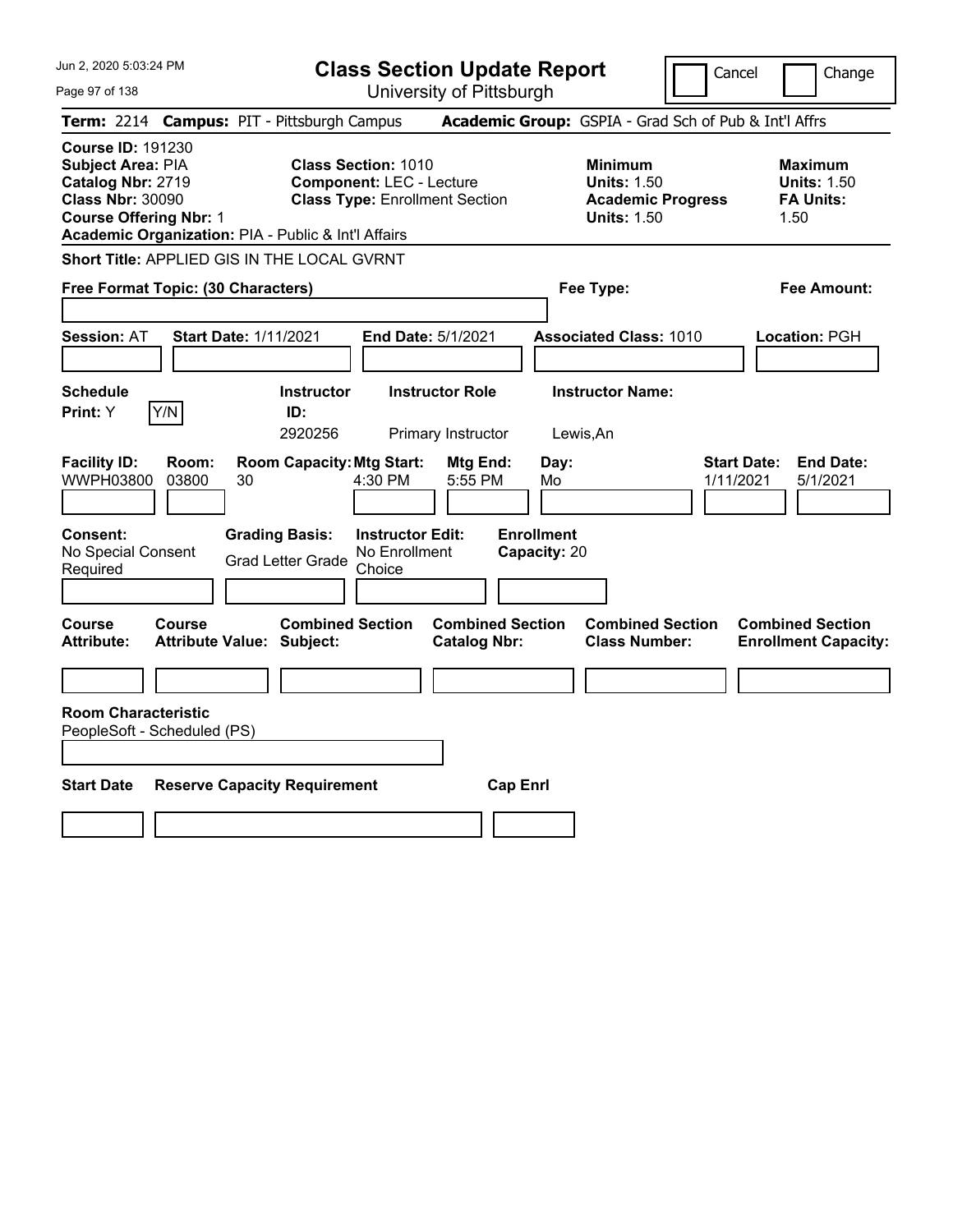Jun 2, 2020 5:03:24 PM Page 98 of 138 **Class Section Update Report** University of Pittsburgh Cancel Change **Term:** 2214 **Campus:** PIT - Pittsburgh Campus **Academic Group:** GSPIA - Grad Sch of Pub & Int'l Affrs **Course ID:** 120074 **Subject Area:** PIA **Class Section:** 1090 **Minimum Maximum Catalog Nbr:** 2730 **Component:** LEC - Lecture **Units:** 1.50 **Units:** 1.50 **Class Nbr:** 13025 **Class Type:** Enrollment Section **Academic Progress FA Units: Course Offering Nbr: 1 Course Offering Nbr: 1 Units: 1.50 Units: 1.50** 1.50 **Academic Organization:** PIA - Public & Int'l Affairs **Short Title:** COMMUNTY DEVELP & FOCUS GROUPS **Free Format Topic: (30 Characters) Fee Type: Fee Amount: Session:** PA1 **Start Date:** 1/11/2021 **End Date:** 3/6/2021 **Associated Class:** 1090 **Location:** PGH **Schedule Instructor Instructor Role Instructor Name: Print:**  $Y$   $|Y/N|$  **ID:** 2909428 Primary Instructor Terry, Martha A **Facility ID: Room: Room Capacity:Mtg Start: Mtg End: Day: Start Date: End Date:** WWPH03415 03415 40 6:00 PM 9:00 PM Th 1/11/2021 3/6/2021 **Consent: Grading Basis: Instructor Edit: Enrollment** No Special Consent Grad Letter Grade No Enrollment Choice **Capacity:** 20 **Course Course Combined Section Combined Section Combined Section Combined Section**  Attribute: Attribute Value: Subject: Catalog Nbr: Class Number: Enrollment Capacity: UCIS GLBST **Room Characteristic** Media - Data Projector/Monitor PeopleSoft - Scheduled (PS) Seating - Moveable **Start Date Reserve Capacity Requirement Cap Enrl**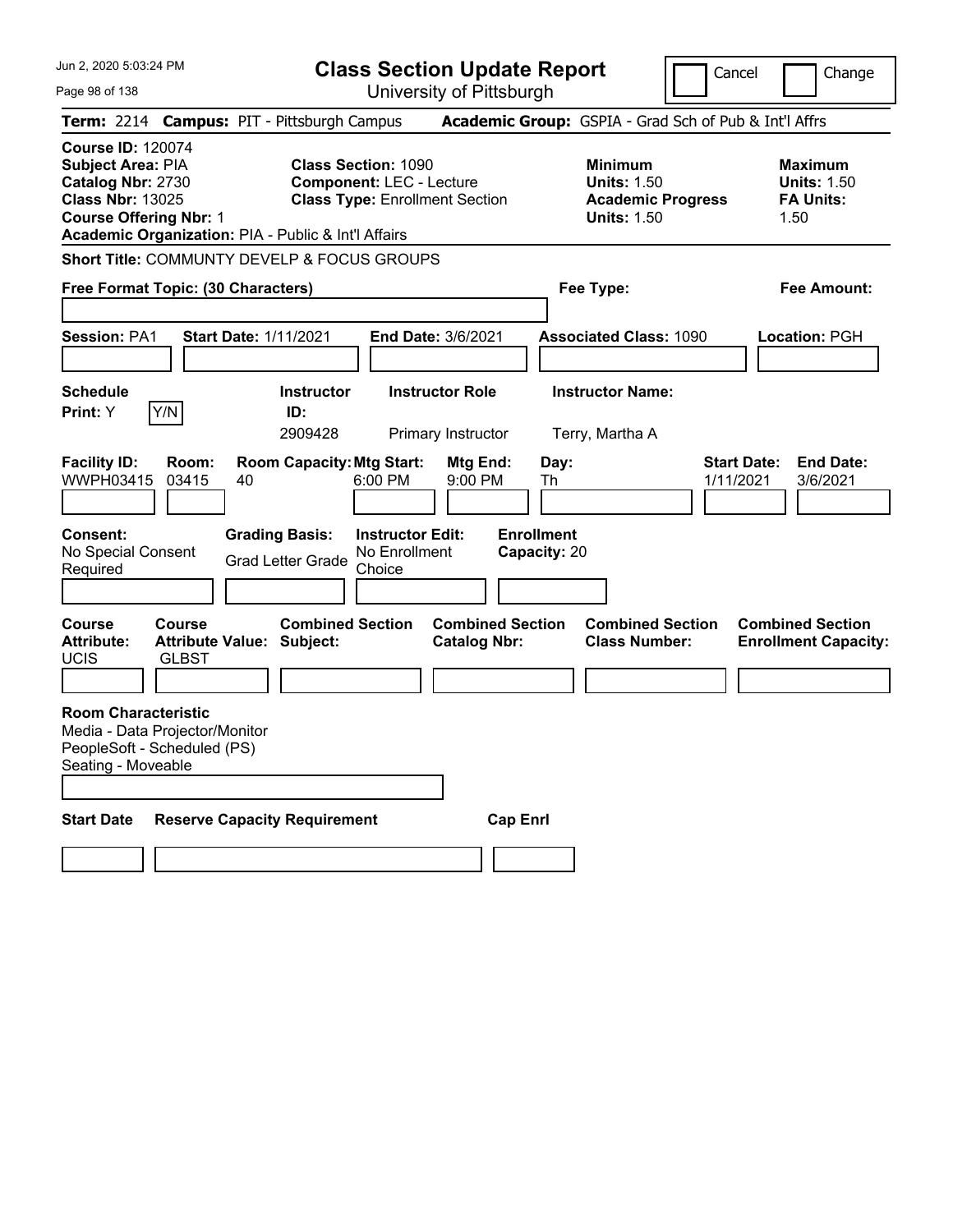Jun 2, 2020 5:03:24 PM Page 99 of 138 **Class Section Update Report** University of Pittsburgh Cancel Change **Term:** 2214 **Campus:** PIT - Pittsburgh Campus **Academic Group:** GSPIA - Grad Sch of Pub & Int'l Affrs **Course ID:** 120082 **Subject Area: PIA Class Section: 1020 Minimum Maximum Maximum Catalog Nbr:** 2740 **Component:** LEC - Lecture **Units:** 3.00 **Units:** 3.00 **Class Nbr:** 21058 **Class Type:** Enrollment Section **Academic Progress FA Units: Course Offering Nbr:** 1 **Units:** 3.00 3.00 **Academic Organization:** PIA - Public & Int'l Affairs **Short Title:** PLN & ANAL SUSTAINABLE REGIONS **Free Format Topic: (30 Characters) Fee Type: Fee Amount: Session:** AT **Start Date:** 1/11/2021 **End Date:** 5/1/2021 **Associated Class:** 1020 **Location:** PGH **Schedule Instructor Instructor Role Instructor Name: Print:**  $Y$   $|Y/N|$  **ID:** 2951149 Primary Instructor Gonzalez Rivas,Marcela **Facility ID: Room: Room Capacity:Mtg Start: Mtg End: Day: Start Date: End Date:** WWPH03610 03610 39 9:00 AM 12:00 PM We 1/11/2021 5/1/2021 **Consent: Grading Basis: Instructor Edit: Enrollment** No Special Consent No Special Consent Grad Letter Grade No Enrollment<br>Required Choice Choice **Capacity:** 30 **Course Course Combined Section Combined Section Combined Section Combined Section Attribute: Attribute Value: Subject: Catalog Nbr: Class Number: Enrollment Capacity: Room Characteristic** PeopleSoft - Scheduled (PS) **Start Date Reserve Capacity Requirement Cap Enrl**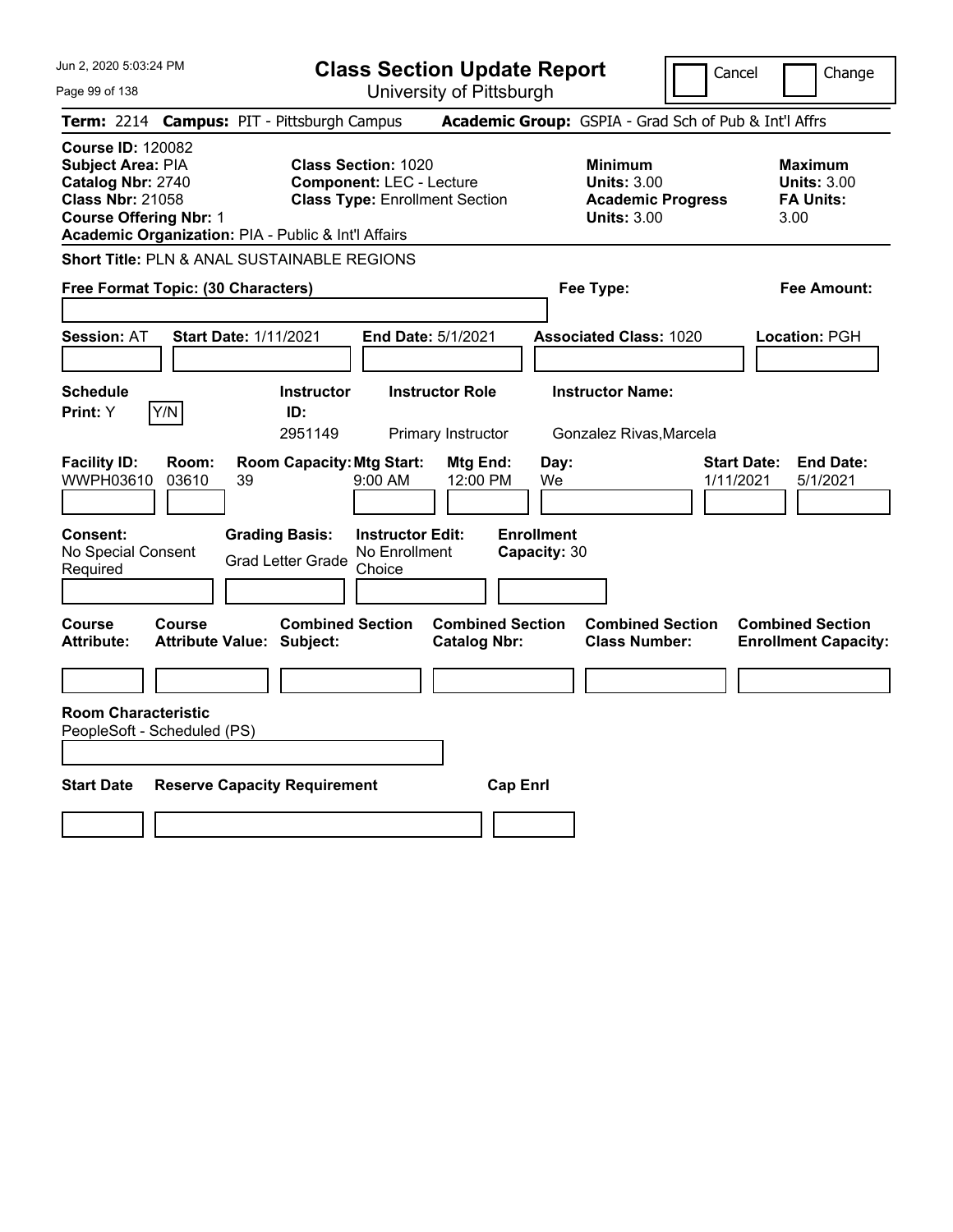Jun 2, 2020 5:03:24 PM Page 100 of 138 **Class Section Update Report** University of Pittsburgh Cancel | Change **Term:** 2214 **Campus:** PIT - Pittsburgh Campus **Academic Group:** GSPIA - Grad Sch of Pub & Int'l Affrs **Course ID:** 191028 **Subject Area: PIA Class Section: 1055 Minimum Maximum Maximum <br>
<b>Catalog Nbr:** 2813 Component: SEM - Seminar **Units: 3.00** Units: 3.00 **Catalog Nbr:** 2813 **Component:** SEM - Seminar **Units:** 3.00 **Units:** 3.00 **Class Type: Enrollment Section <b>Academic Progress FA Units: Course Offering Nbr:** 1 **Units:** 3.00 3.00 **Academic Organization:** PIA - Public & Int'l Affairs **Short Title:** SEMINAR POLITICAL INSTITUTIONS **Free Format Topic: (30 Characters) Fee Type: Fee Amount: Session:** AT **Start Date:** 1/11/2021 **End Date:** 5/1/2021 **Associated Class:** 1055 **Location:** PGH **Schedule Instructor Instructor Role Instructor Name: Print:**  $Y$   $|Y/N|$  **ID:** 2907953 Primary Instructor Peters, B. Guy **Facility ID: Room: Room Capacity:Mtg Start: Mtg End: Day: Start Date: End Date:** WWPH04801 04801 20 12:30 PM 2:55 PM Tu 1/11/2021 5/1/2021 **Consent: Grading Basis: Instructor Edit: Enrollment** No Special Consent Required Grad LG/SNC Basis No Enrollment Choice **Capacity:** 5 **Course Course Combined Section Combined Section Combined Section Combined Section Attribute: Attribute Value: Subject: Catalog Nbr: Class Number: Enrollment Capacity:**  PS 2381 23828 28828 **Room Characteristic Start Date Reserve Capacity Requirement Cap Enrl**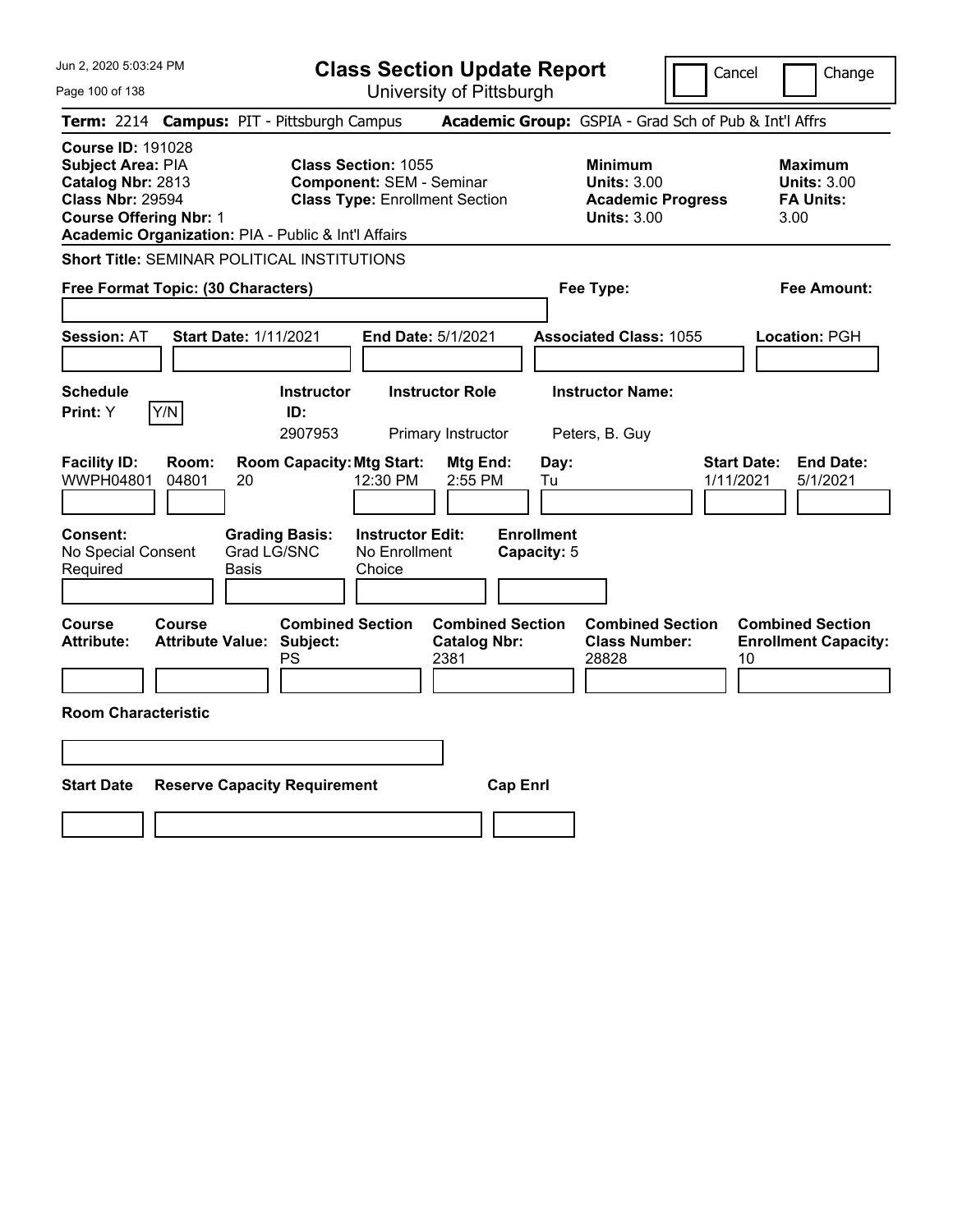| Jun 2, 2020 5:03:24 PM |  |  |  |  |  |
|------------------------|--|--|--|--|--|
|------------------------|--|--|--|--|--|

Page 101 of 138

**Class Section Update Report**

Cancel **Change** 

|                                                                                                                                |                | Term: 2214 Campus: PIT - Pittsburgh Campus                 |                                                                                                        |                                                        |                                                                                        | Academic Group: GSPIA - Grad Sch of Pub & Int'l Affrs         |                                 |                                                                  |
|--------------------------------------------------------------------------------------------------------------------------------|----------------|------------------------------------------------------------|--------------------------------------------------------------------------------------------------------|--------------------------------------------------------|----------------------------------------------------------------------------------------|---------------------------------------------------------------|---------------------------------|------------------------------------------------------------------|
| <b>Course ID: 191025</b><br>Subject Area: PIA<br>Catalog Nbr: 2815<br><b>Class Nbr: 29677</b><br><b>Course Offering Nbr: 1</b> |                | Academic Organization: PIA - Public & Int'l Affairs        | <b>Class Section: 1020</b><br><b>Component: SEM - Seminar</b><br><b>Class Type: Enrollment Section</b> |                                                        | <b>Minimum</b><br><b>Units: 3.00</b><br><b>Academic Progress</b><br><b>Units: 3.00</b> |                                                               |                                 | <b>Maximum</b><br><b>Units: 3.00</b><br><b>FA Units:</b><br>3.00 |
| <b>Short Title: WOMEN &amp; POLITICS</b>                                                                                       |                |                                                            |                                                                                                        |                                                        |                                                                                        |                                                               |                                 |                                                                  |
| Free Format Topic: (30 Characters)                                                                                             |                |                                                            |                                                                                                        |                                                        |                                                                                        | Fee Type:                                                     |                                 | Fee Amount:                                                      |
| <b>Session: AT</b>                                                                                                             |                | <b>Start Date: 1/11/2021</b>                               | <b>End Date: 5/1/2021</b>                                                                              |                                                        |                                                                                        | <b>Associated Class: 1020</b>                                 |                                 | <b>Location: PGH</b>                                             |
| <b>Schedule</b><br>Print: Y                                                                                                    | Y/N            | <b>Instructor</b><br>ID:<br>2963288                        |                                                                                                        | <b>Instructor Role</b><br>Primary Instructor           |                                                                                        | <b>Instructor Name:</b><br>Smith, Tessa Provins Tessa Provins |                                 |                                                                  |
| <b>Facility ID:</b><br>WWPH04430                                                                                               | Room:<br>04430 | <b>Room Capacity: Mtg Start:</b><br>30                     | $9:00 \, \text{AM}$                                                                                    | Mtg End:<br>12:00 PM                                   | Day:<br>We                                                                             |                                                               | <b>Start Date:</b><br>1/11/2021 | <b>End Date:</b><br>5/1/2021                                     |
| Consent:<br>No Special Consent<br>Required                                                                                     |                | <b>Grading Basis:</b><br>Grad LG/SNC<br><b>Basis</b>       | <b>Instructor Edit:</b><br>No Enrollment<br>Choice                                                     |                                                        | <b>Enrollment</b><br>Capacity: 5                                                       |                                                               |                                 |                                                                  |
| <b>Course</b><br><b>Attribute:</b>                                                                                             | <b>Course</b>  | <b>Combined Section</b><br>Attribute Value: Subject:<br>PS |                                                                                                        | <b>Combined Section</b><br><b>Catalog Nbr:</b><br>2204 |                                                                                        | <b>Combined Section</b><br><b>Class Number:</b><br>29603      | 10                              | <b>Combined Section</b><br><b>Enrollment Capacity:</b>           |
| <b>Room Characteristic</b><br>PeopleSoft - Scheduled (PS)                                                                      |                |                                                            |                                                                                                        |                                                        |                                                                                        |                                                               |                                 |                                                                  |
| <b>Start Date</b>                                                                                                              |                | <b>Reserve Capacity Requirement</b>                        |                                                                                                        | <b>Cap Enrl</b>                                        |                                                                                        |                                                               |                                 |                                                                  |
|                                                                                                                                |                |                                                            |                                                                                                        |                                                        |                                                                                        |                                                               |                                 |                                                                  |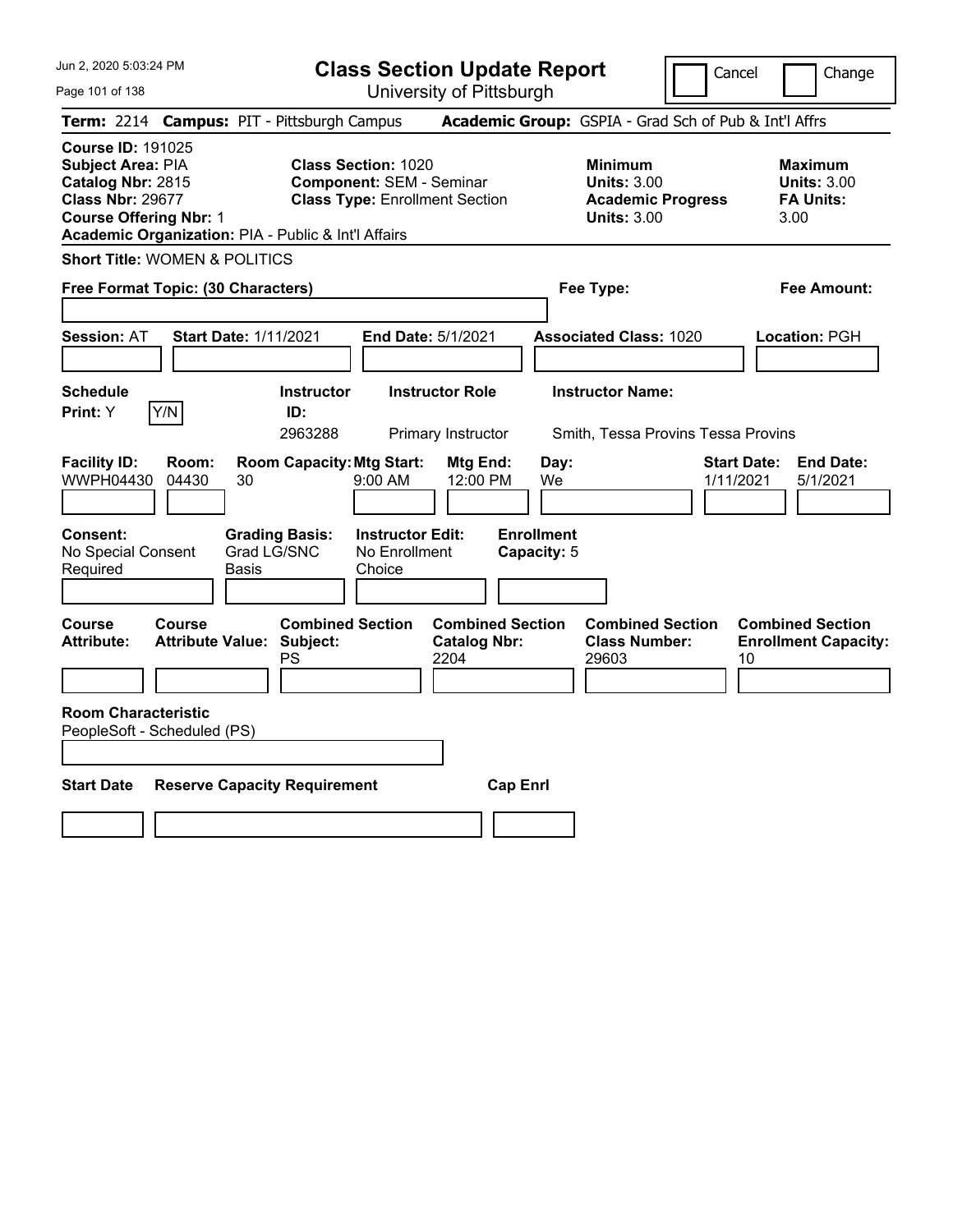Jun 2, 2020 5:03:24 PM Page 102 of 138 **Class Section Update Report** University of Pittsburgh Cancel | Change **Term:** 2214 **Campus:** PIT - Pittsburgh Campus **Academic Group:** GSPIA - Grad Sch of Pub & Int'l Affrs **Course ID:** 191026 **Subject Area:** PIA **Class Section:** 1065 **Minimum Maximum Catalog Nbr:** 2816 **Component:** SEM - Seminar **Units:** 3.00 **Units:** 3.00 **Class Type: Enrollment Section <b>Academic Progress FA Units: Course Offering Nbr:** 1 **Units:** 3.00 3.00 **Academic Organization:** PIA - Public & Int'l Affairs **Short Title:** RES TOPCS ON POL ECONY OF DVLP **Free Format Topic: (30 Characters) Fee Type: Fee Amount: Session:** AT **Start Date:** 1/11/2021 **End Date:** 5/1/2021 **Associated Class:** 1065 **Location:** PGH **Schedule Instructor Instructor Role Instructor Name: Print:**  $Y$   $|Y/N|$  **ID:** 2951790 Primary Instructor Paler, Laura B **Facility ID: Room: Room Capacity:Mtg Start: Mtg End: Day: Start Date: End Date:** WWPH04430 04430 30 2:00 PM 4:30 PM We 1/11/2021 5/1/2021 **Consent: Grading Basis: Instructor Edit: Enrollment** No Special Consent Required Grad LG/SNC Basis No Enrollment Choice **Capacity:** 5 **Course Course Combined Section Combined Section Combined Section Combined Section Attribute: Attribute Value: Subject: Catalog Nbr: Class Number: Enrollment Capacity:**  PS 2370 28827 10 **Room Characteristic** PeopleSoft - Scheduled (PS) **Start Date Reserve Capacity Requirement Cap Enrl**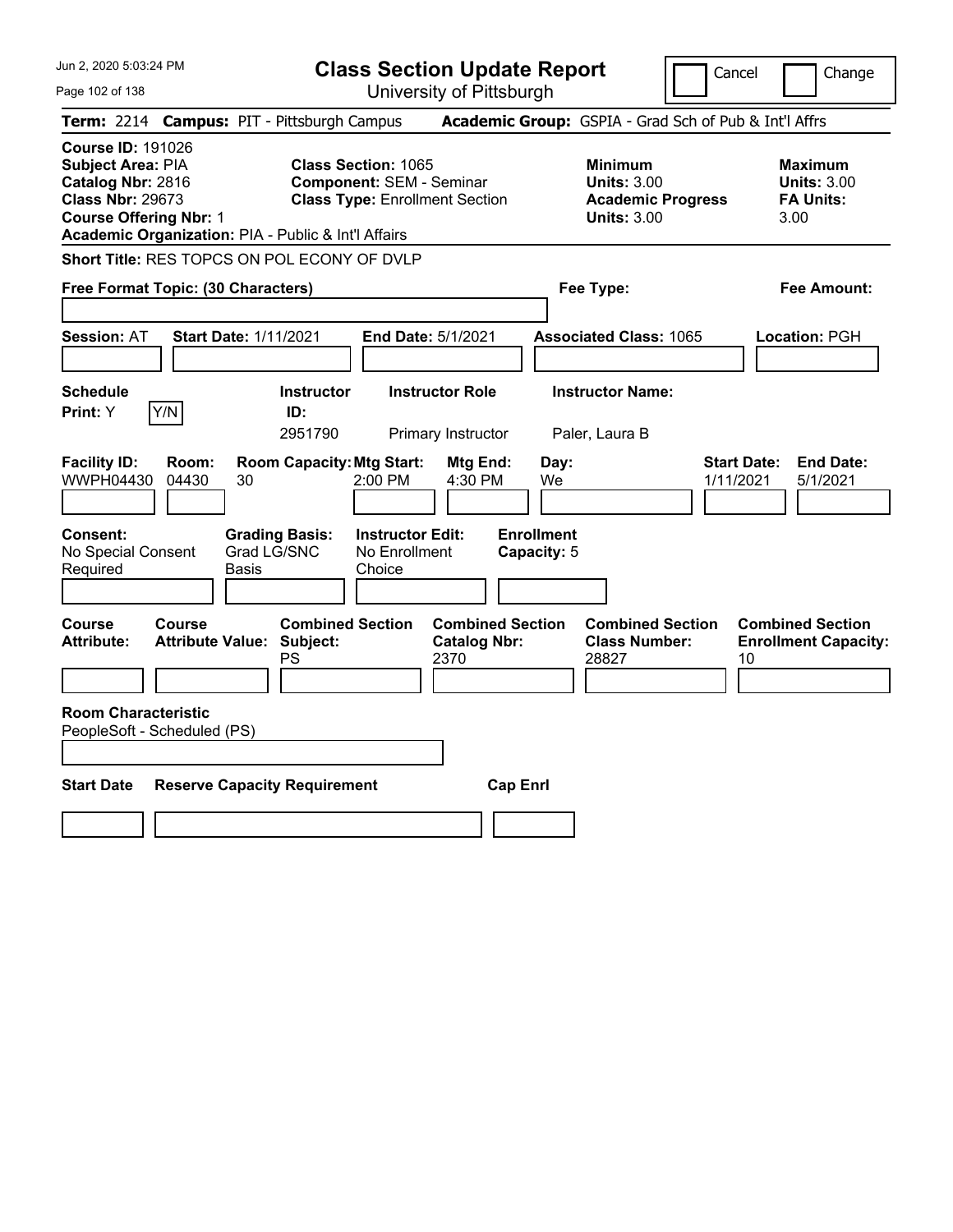|  | Jun 2, 2020 5:03:24 PM |  |
|--|------------------------|--|
|--|------------------------|--|

**Class Section Update Report** University of Pittsburgh

Cancel Change

Page 103 of 138

|                                                                                                                                                                                                                                                                                                        |                | Term: 2214 Campus: PIT - Pittsburgh Campus                        |                                                    |                                  | Academic Group: GSPIA - Grad Sch of Pub & Int'l Affrs                                  |                                                                  |
|--------------------------------------------------------------------------------------------------------------------------------------------------------------------------------------------------------------------------------------------------------------------------------------------------------|----------------|-------------------------------------------------------------------|----------------------------------------------------|----------------------------------|----------------------------------------------------------------------------------------|------------------------------------------------------------------|
| <b>Course ID: 191029</b><br><b>Class Section: 1020</b><br><b>Subject Area: PIA</b><br>Catalog Nbr: 2818<br><b>Component: SEM - Seminar</b><br><b>Class Nbr: 29596</b><br><b>Class Type: Enrollment Section</b><br><b>Course Offering Nbr: 1</b><br>Academic Organization: PIA - Public & Int'l Affairs |                |                                                                   |                                                    |                                  | <b>Minimum</b><br><b>Units: 3.00</b><br><b>Academic Progress</b><br><b>Units: 3.00</b> | <b>Maximum</b><br><b>Units: 3.00</b><br><b>FA Units:</b><br>3.00 |
|                                                                                                                                                                                                                                                                                                        |                | Short Title: DMSTC POLIT INTL CNFL INFO AGE                       |                                                    |                                  |                                                                                        |                                                                  |
| Free Format Topic: (30 Characters)                                                                                                                                                                                                                                                                     |                |                                                                   |                                                    |                                  | Fee Type:                                                                              | <b>Fee Amount:</b>                                               |
| <b>Session: AT</b>                                                                                                                                                                                                                                                                                     |                | <b>Start Date: 1/11/2021</b>                                      | End Date: 5/1/2021                                 |                                  | <b>Associated Class: 1020</b>                                                          | Location: PGH                                                    |
| <b>Schedule</b><br>Print: Y                                                                                                                                                                                                                                                                            | Y/N            | <b>Instructor</b><br>ID:<br>2961703                               | <b>Instructor Role</b><br>Primary Instructor       |                                  | <b>Instructor Name:</b><br>Colaresi, Michael Penn                                      |                                                                  |
| <b>Facility ID:</b><br>WWPH04801                                                                                                                                                                                                                                                                       | Room:<br>04801 | <b>Room Capacity: Mtg Start:</b><br>20                            | Mtg End:<br>12:15 PM<br>2:15 PM                    | Day:<br>Th                       |                                                                                        | <b>Start Date:</b><br><b>End Date:</b><br>1/11/2021<br>5/1/2021  |
| Consent:<br>No Special Consent<br>Required                                                                                                                                                                                                                                                             |                | <b>Grading Basis:</b><br>Grad LG/SNC<br>Basis                     | <b>Instructor Edit:</b><br>No Enrollment<br>Choice | <b>Enrollment</b><br>Capacity: 5 |                                                                                        |                                                                  |
| Course<br><b>Attribute:</b>                                                                                                                                                                                                                                                                            | Course         | <b>Combined Section</b><br><b>Attribute Value: Subject:</b><br>PS | <b>Catalog Nbr:</b><br>2515                        | <b>Combined Section</b>          | <b>Combined Section</b><br><b>Class Number:</b><br>28829                               | <b>Combined Section</b><br><b>Enrollment Capacity:</b><br>10     |
| <b>Room Characteristic</b><br>PeopleSoft - Scheduled (PS)                                                                                                                                                                                                                                              |                |                                                                   |                                                    |                                  |                                                                                        |                                                                  |
| <b>Start Date</b>                                                                                                                                                                                                                                                                                      |                | <b>Reserve Capacity Requirement</b>                               |                                                    | <b>Cap Enrl</b>                  |                                                                                        |                                                                  |
|                                                                                                                                                                                                                                                                                                        |                |                                                                   |                                                    |                                  |                                                                                        |                                                                  |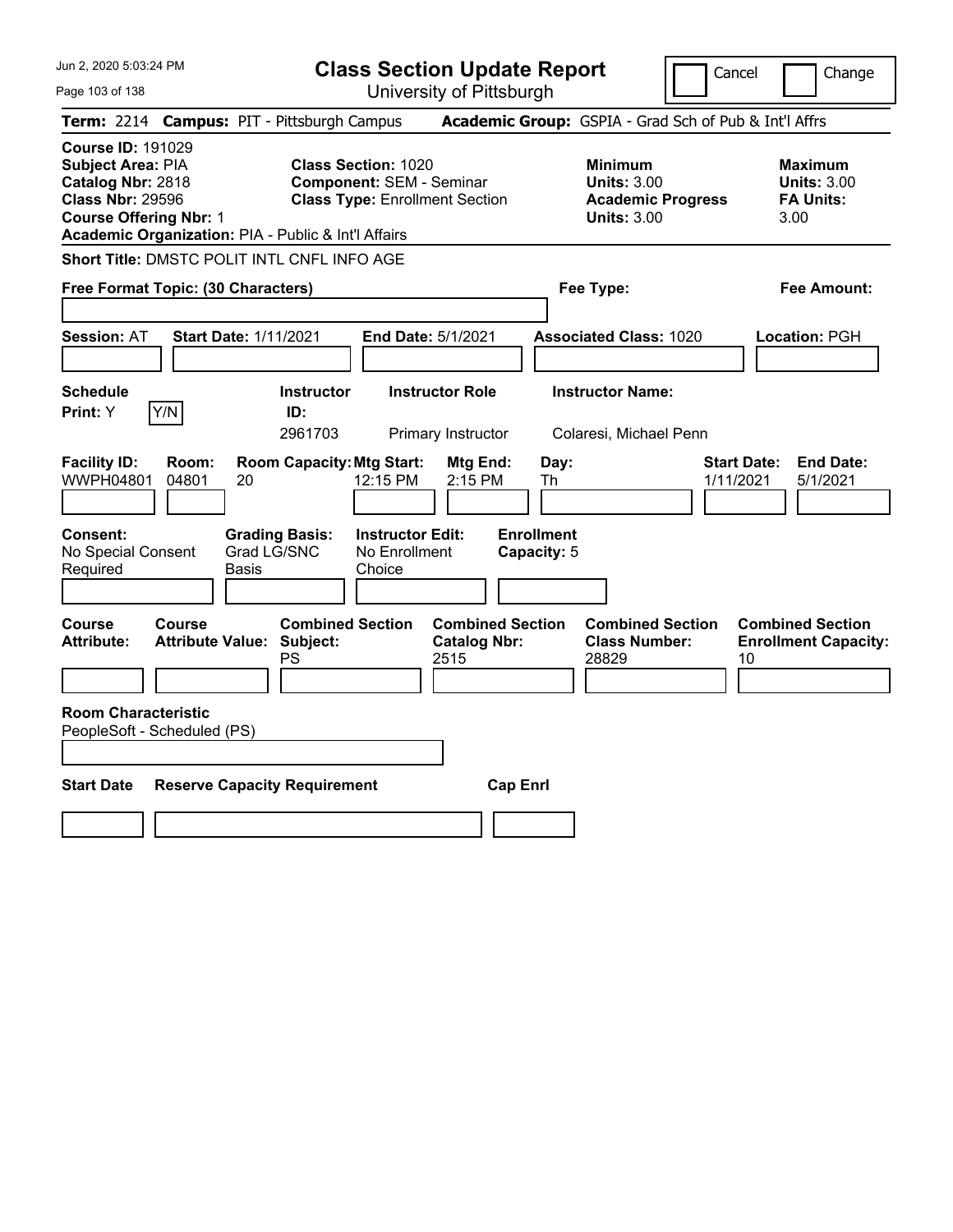|  | Jun 2, 2020 5:03:24 PM |  |
|--|------------------------|--|
|--|------------------------|--|

Page 104 of 138

**Class Section Update Report**

Cancel **Change** 

|                                                                                                                                |                |                                                                                         |                                                               | UNIVUOILY ULI ILLUUUI YN                               |                                                |                                                                                        |                                                                  |
|--------------------------------------------------------------------------------------------------------------------------------|----------------|-----------------------------------------------------------------------------------------|---------------------------------------------------------------|--------------------------------------------------------|------------------------------------------------|----------------------------------------------------------------------------------------|------------------------------------------------------------------|
|                                                                                                                                |                | Term: 2214 Campus: PIT - Pittsburgh Campus                                              |                                                               |                                                        |                                                | Academic Group: GSPIA - Grad Sch of Pub & Int'l Affrs                                  |                                                                  |
| <b>Course ID: 191231</b><br>Subject Area: PIA<br>Catalog Nbr: 2819<br><b>Class Nbr: 30149</b><br><b>Course Offering Nbr: 1</b> |                | Academic Organization: PIA - Public & Int'l Affairs                                     | <b>Class Section: 1030</b><br><b>Component: SEM - Seminar</b> | <b>Class Type: Enrollment Section</b>                  |                                                | <b>Minimum</b><br><b>Units: 3.00</b><br><b>Academic Progress</b><br><b>Units: 3.00</b> | <b>Maximum</b><br><b>Units: 3.00</b><br><b>FA Units:</b><br>3.00 |
|                                                                                                                                |                | Short Title: FORMAL POLITICAL THEORY                                                    |                                                               |                                                        |                                                |                                                                                        |                                                                  |
| Free Format Topic: (30 Characters)                                                                                             |                |                                                                                         |                                                               |                                                        | Fee Type:                                      |                                                                                        | Fee Amount:                                                      |
| <b>Session: AT</b>                                                                                                             |                | <b>Start Date: 1/11/2021</b>                                                            |                                                               | End Date: 5/1/2021                                     |                                                | <b>Associated Class: 1030</b>                                                          | Location: PGH                                                    |
| <b>Schedule</b><br>Print: Y                                                                                                    | Y/N            | <b>Instructor</b><br>ID:<br>2936813                                                     |                                                               | <b>Instructor Role</b><br>Primary Instructor           | <b>Instructor Name:</b><br>Woon, Jonathan E    |                                                                                        |                                                                  |
| <b>Facility ID:</b><br>WWPH04430<br>Consent:<br>No Special Consent<br>Required                                                 | Room:<br>04430 | <b>Room Capacity: Mtg Start:</b><br>30<br><b>Grading Basis:</b><br>Grad LG/SNC<br>Basis | 9:00 AM<br><b>Instructor Edit:</b><br>No Enrollment<br>Choice | Mtg End:<br>12:00 PM                                   | Day:<br>Tu<br><b>Enrollment</b><br>Capacity: 5 | 1/11/2021                                                                              | <b>Start Date:</b><br><b>End Date:</b><br>5/1/2021               |
| Course<br><b>Attribute:</b>                                                                                                    | Course         | <b>Combined Section</b><br><b>Attribute Value: Subject:</b><br>PS                       |                                                               | <b>Combined Section</b><br><b>Catalog Nbr:</b><br>2703 | 28830                                          | <b>Combined Section</b><br><b>Class Number:</b>                                        | <b>Combined Section</b><br><b>Enrollment Capacity:</b><br>10     |
| <b>Room Characteristic</b><br>PeopleSoft - Scheduled (PS)<br><b>Start Date</b>                                                 |                | <b>Reserve Capacity Requirement</b>                                                     |                                                               | <b>Cap Enrl</b>                                        |                                                |                                                                                        |                                                                  |
|                                                                                                                                |                |                                                                                         |                                                               |                                                        |                                                |                                                                                        |                                                                  |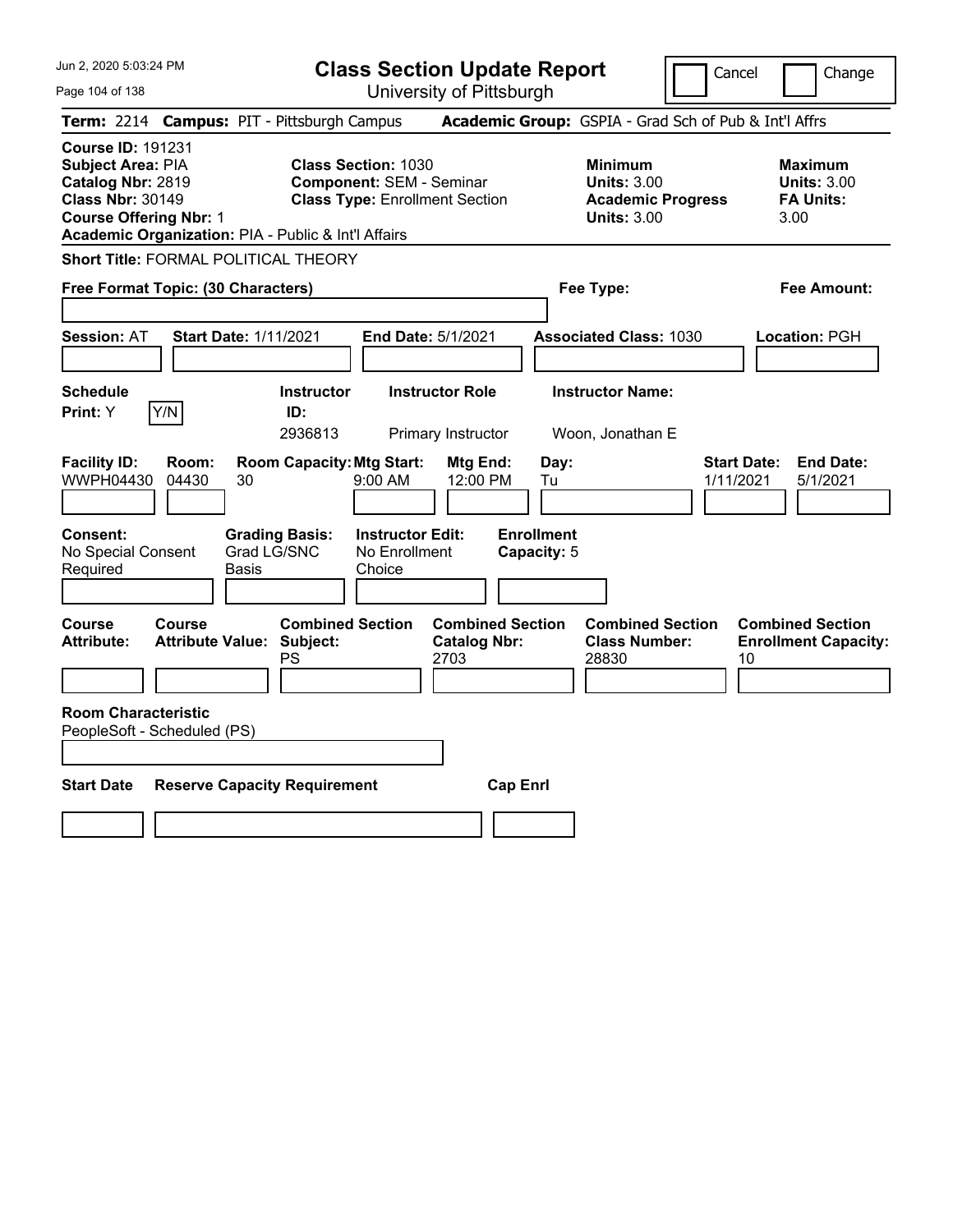**Class Section Update Report** University of Pittsburgh

Cancel Change

Page 105 of 138

**Term:** 2214 **Campus:** PIT - Pittsburgh Campus **Academic Group:** GSPIA - Grad Sch of Pub & Int'l Affrs **Course ID:** 120100 **Subject Area: PIA Class Section: 1080 Minimum Maximum Maximum <b>Catalog Nbr:** 2896 Component: SEM - Seminar **Units:** 3.00 Units: 3.00 **Catalog Nbr:** 2896 **Component:** SEM - Seminar **Units:** 3.00 **Units:** 3.00 **Class Type: Enrollment Section <b>Academic Progress FA Units: Course Offering Nbr:** 1 **Units:** 3.00 3.00 **Academic Organization:** PIA - Public & Int'l Affairs **Short Title:** MPPM POLICY SEMINAR **Free Format Topic: (30 Characters) Fee Type: Fee Amount: Session:** AT **Start Date:** 1/11/2021 **End Date:** 5/1/2021 **Associated Class:** 1080 **Location:** PGH **Schedule Instructor Instructor Role Instructor Name: Print:**  $Y$   $|Y/N|$  **ID:** 2925060 Primary Instructor Dougherty, George William **Facility ID: Room: Room Capacity:Mtg Start: Mtg End: Day: Start Date: End Date:** WWPH03610 03610 39 6:00 PM 9:00 PM Mo 1/11/2021 5/1/2021 **Consent: Grading Basis: Instructor Edit: Enrollment** No Special Consent Required Grad LG/SU3 Basis No Enrollment Choice **Capacity:** 30 **Course Course Combined Section Combined Section Combined Section Combined Section Attribute: Attribute Value: Subject: Catalog Nbr: Class Number: Enrollment Capacity: Room Characteristic** PeopleSoft - Scheduled (PS) **Start Date Reserve Capacity Requirement Cap Enrl**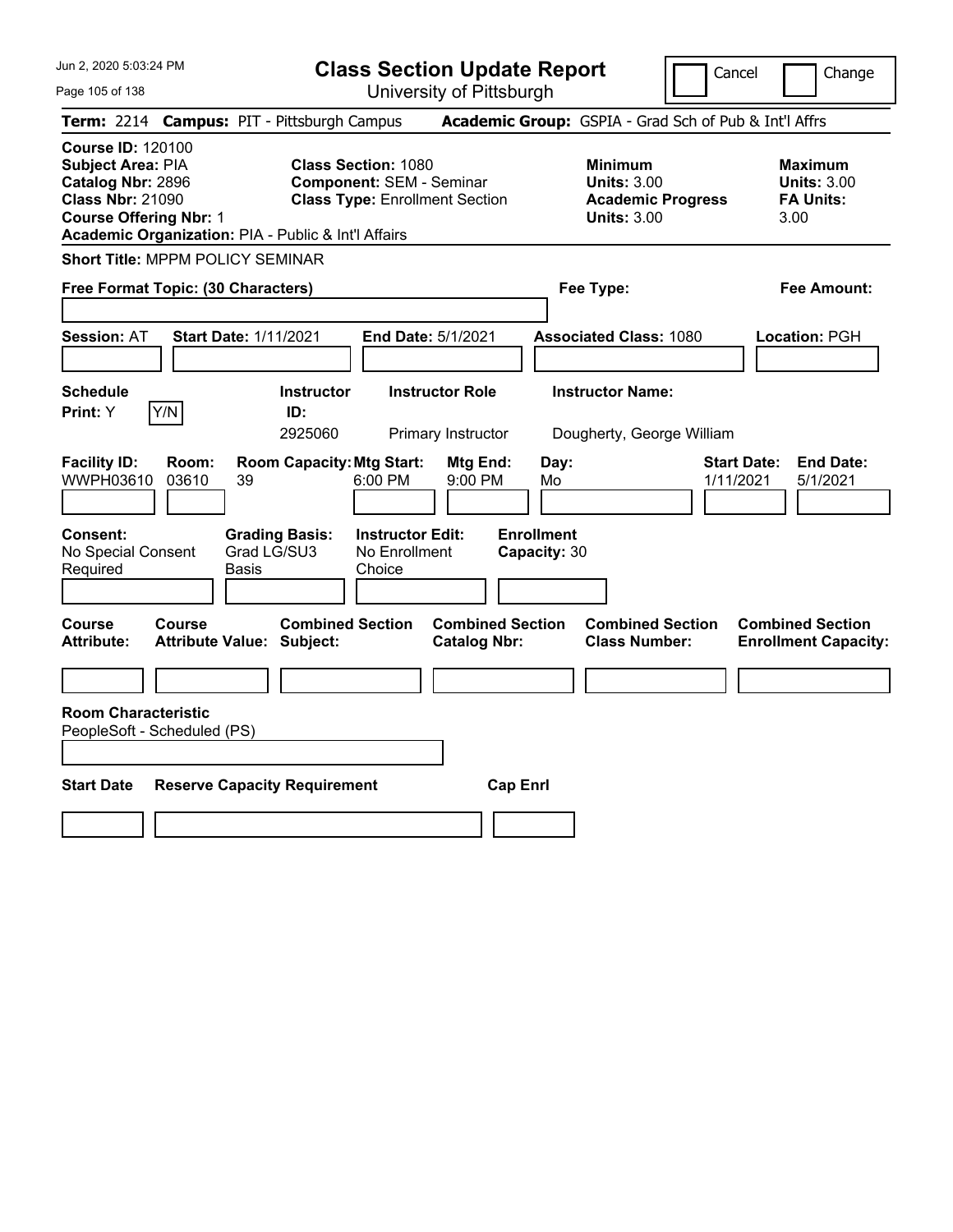|  | Jun 2, 2020 5:03:24 PM |  |
|--|------------------------|--|
|--|------------------------|--|

Page 106 of 138

**Class Section Update Report**

Cancel **Change** 

|                                                                                                                                |                     |                                                      |                                                                                                        | UNIVUOILY ULI ILLUUUI YN                     |                                   |                                                                                        |                                 |                                                                  |
|--------------------------------------------------------------------------------------------------------------------------------|---------------------|------------------------------------------------------|--------------------------------------------------------------------------------------------------------|----------------------------------------------|-----------------------------------|----------------------------------------------------------------------------------------|---------------------------------|------------------------------------------------------------------|
|                                                                                                                                |                     | Term: 2214 Campus: PIT - Pittsburgh Campus           |                                                                                                        |                                              |                                   | Academic Group: GSPIA - Grad Sch of Pub & Int'l Affrs                                  |                                 |                                                                  |
| <b>Course ID: 120100</b><br>Subject Area: PIA<br>Catalog Nbr: 2896<br><b>Class Nbr: 24847</b><br><b>Course Offering Nbr: 1</b> |                     | Academic Organization: PIA - Public & Int'l Affairs  | <b>Class Section: 1085</b><br><b>Component: SEM - Seminar</b><br><b>Class Type: Enrollment Section</b> |                                              |                                   | <b>Minimum</b><br><b>Units: 3.00</b><br><b>Academic Progress</b><br><b>Units: 3.00</b> |                                 | <b>Maximum</b><br><b>Units: 3.00</b><br><b>FA Units:</b><br>3.00 |
| Short Title: MPPM POLICY SEMINAR                                                                                               |                     |                                                      |                                                                                                        |                                              |                                   |                                                                                        |                                 |                                                                  |
| Free Format Topic: (30 Characters)                                                                                             |                     |                                                      |                                                                                                        |                                              |                                   | Fee Type:                                                                              |                                 | Fee Amount:                                                      |
| <b>Session: AT</b>                                                                                                             |                     | <b>Start Date: 1/11/2021</b>                         | <b>End Date: 5/1/2021</b>                                                                              |                                              |                                   | <b>Associated Class: 1085</b>                                                          |                                 | <b>Location: PITTONLINE</b>                                      |
| <b>Schedule</b><br>Print: Y                                                                                                    | Y/N                 | <b>Instructor</b><br>ID:<br>2925060                  |                                                                                                        | <b>Instructor Role</b><br>Primary Instructor |                                   | <b>Instructor Name:</b><br>Dougherty, George William                                   |                                 |                                                                  |
| <b>Facility ID:</b><br><b>WEBTBA</b>                                                                                           | Room:<br><b>TBA</b> | <b>Room Capacity: Mtg Start:</b><br>0                |                                                                                                        | Mtg End:                                     | Day:                              |                                                                                        | <b>Start Date:</b><br>1/11/2021 | <b>End Date:</b><br>5/1/2021                                     |
| <b>Consent:</b><br><b>Department Consent</b><br>Required                                                                       |                     | <b>Grading Basis:</b><br>Grad LG/SU3<br><b>Basis</b> | <b>Instructor Edit:</b><br>No Enrollment<br>Choice                                                     |                                              | <b>Enrollment</b><br>Capacity: 35 |                                                                                        |                                 |                                                                  |
| <b>Course</b><br><b>Attribute:</b><br>IDM                                                                                      | Course<br>WEB       | <b>Attribute Value: Subject:</b>                     | <b>Combined Section</b>                                                                                | <b>Catalog Nbr:</b>                          | <b>Combined Section</b>           | <b>Combined Section</b><br><b>Class Number:</b>                                        |                                 | <b>Combined Section</b><br><b>Enrollment Capacity:</b>           |
| <b>Room Characteristic</b>                                                                                                     |                     |                                                      |                                                                                                        |                                              |                                   |                                                                                        |                                 |                                                                  |
|                                                                                                                                |                     |                                                      |                                                                                                        |                                              |                                   |                                                                                        |                                 |                                                                  |
| <b>Start Date</b>                                                                                                              |                     | <b>Reserve Capacity Requirement</b>                  |                                                                                                        |                                              | <b>Cap Enrl</b>                   |                                                                                        |                                 |                                                                  |
|                                                                                                                                |                     |                                                      |                                                                                                        |                                              |                                   |                                                                                        |                                 |                                                                  |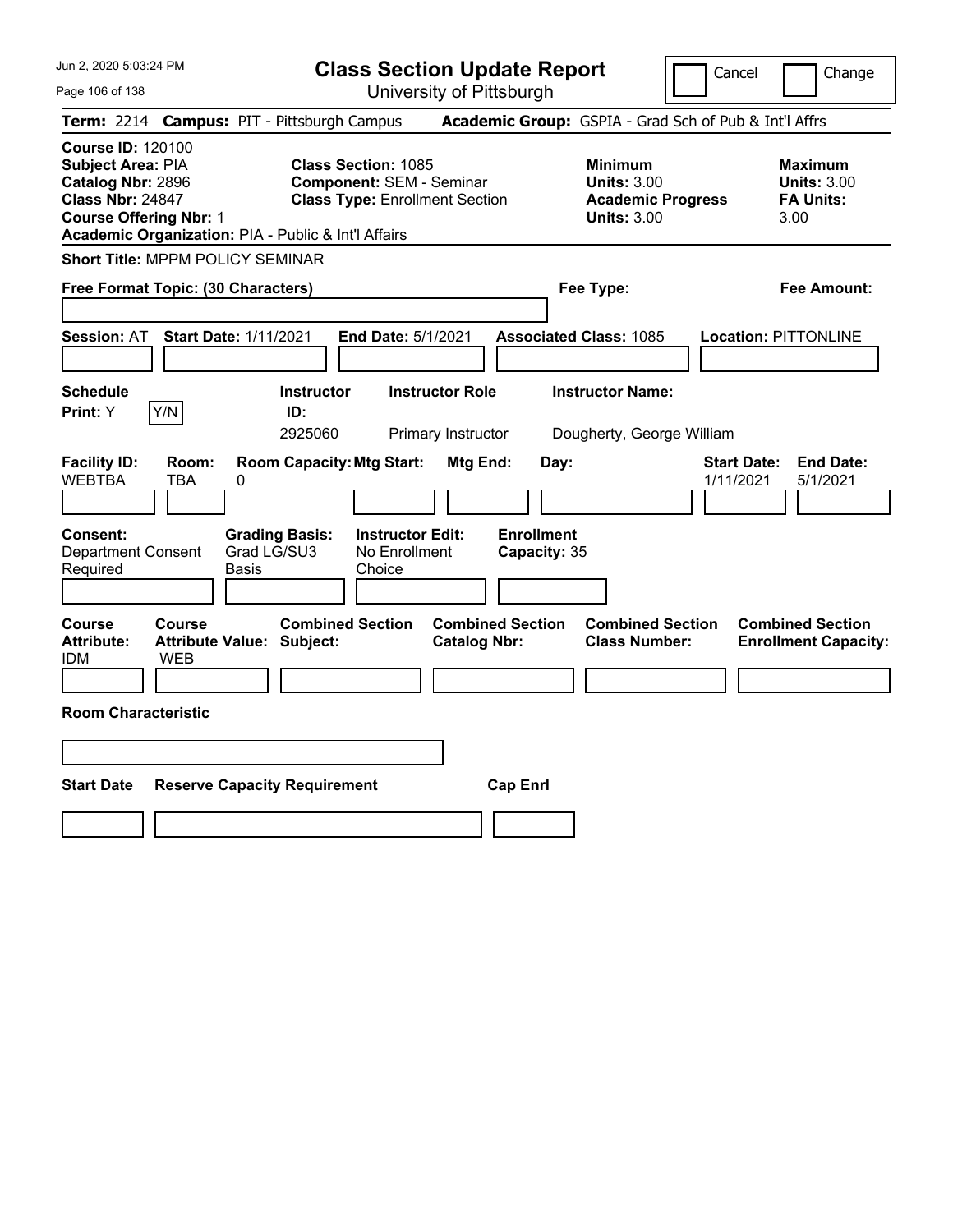| Jun 2, 2020 5:03:24 PM                                                                                                                                                                | <b>Class Section Update Report</b>                                                                      |                                                                                        | Change<br>Cancel                                                 |
|---------------------------------------------------------------------------------------------------------------------------------------------------------------------------------------|---------------------------------------------------------------------------------------------------------|----------------------------------------------------------------------------------------|------------------------------------------------------------------|
| Page 107 of 138                                                                                                                                                                       | University of Pittsburgh                                                                                |                                                                                        |                                                                  |
| <b>Term: 2214</b>                                                                                                                                                                     | <b>Campus: PIT - Pittsburgh Campus</b>                                                                  | Academic Group: GSPIA - Grad Sch of Pub & Int'l Affrs                                  |                                                                  |
| <b>Course ID: 177811</b><br>Subject Area: PIA<br>Catalog Nbr: 3004<br><b>Class Nbr: 28204</b><br><b>Course Offering Nbr: 1</b><br>Academic Organization: PIA - Public & Int'l Affairs | <b>Class Section: 1010</b><br><b>Component: SEM - Seminar</b><br><b>Class Type: Enrollment Section</b>  | <b>Minimum</b><br><b>Units: 3.00</b><br><b>Academic Progress</b><br><b>Units: 3.00</b> | <b>Maximum</b><br><b>Units: 3.00</b><br><b>FA Units:</b><br>3.00 |
| Short Title: SEM IN RESEARCH DSGN & METHODS                                                                                                                                           |                                                                                                         |                                                                                        |                                                                  |
| Free Format Topic: (30 Characters)                                                                                                                                                    |                                                                                                         | Fee Type:                                                                              | Fee Amount:                                                      |
| <b>Session: AT</b><br><b>Start Date: 1/11/2021</b>                                                                                                                                    | End Date: 5/1/2021                                                                                      | <b>Associated Class: 1010</b>                                                          | Location: PGH                                                    |
| <b>Schedule</b><br>Y/N<br>Print: Y                                                                                                                                                    | <b>Instructor Role</b><br><b>Instructor</b><br>ID:<br>2909837<br>Primary Instructor                     | <b>Instructor Name:</b><br>Dunn, William N                                             |                                                                  |
| <b>Facility ID:</b><br>Room:<br>WWPH03610<br>03610<br>39                                                                                                                              | <b>Room Capacity: Mtg Start:</b><br>Mtg End:<br>3:00 PM<br>5:50 PM                                      | Day:<br>Th                                                                             | <b>Start Date:</b><br><b>End Date:</b><br>1/11/2021<br>5/1/2021  |
| Consent:<br>No Special Consent<br>Required                                                                                                                                            | <b>Grading Basis:</b><br><b>Instructor Edit:</b><br>No Enrollment<br><b>Grad Letter Grade</b><br>Choice | <b>Enrollment</b><br>Capacity: 30                                                      |                                                                  |
| Course<br>Course<br><b>Attribute:</b><br><b>Attribute Value: Subject:</b>                                                                                                             | <b>Combined Section</b><br><b>Combined Section</b><br><b>Catalog Nbr:</b>                               | <b>Combined Section</b><br><b>Class Number:</b>                                        | <b>Combined Section</b><br><b>Enrollment Capacity:</b>           |
|                                                                                                                                                                                       |                                                                                                         |                                                                                        |                                                                  |
| <b>Room Characteristic</b><br>PeopleSoft - Scheduled (PS)                                                                                                                             |                                                                                                         |                                                                                        |                                                                  |
| <b>Start Date</b><br><b>Reserve Capacity Requirement</b>                                                                                                                              |                                                                                                         | <b>Cap Enrl</b>                                                                        |                                                                  |
|                                                                                                                                                                                       |                                                                                                         |                                                                                        |                                                                  |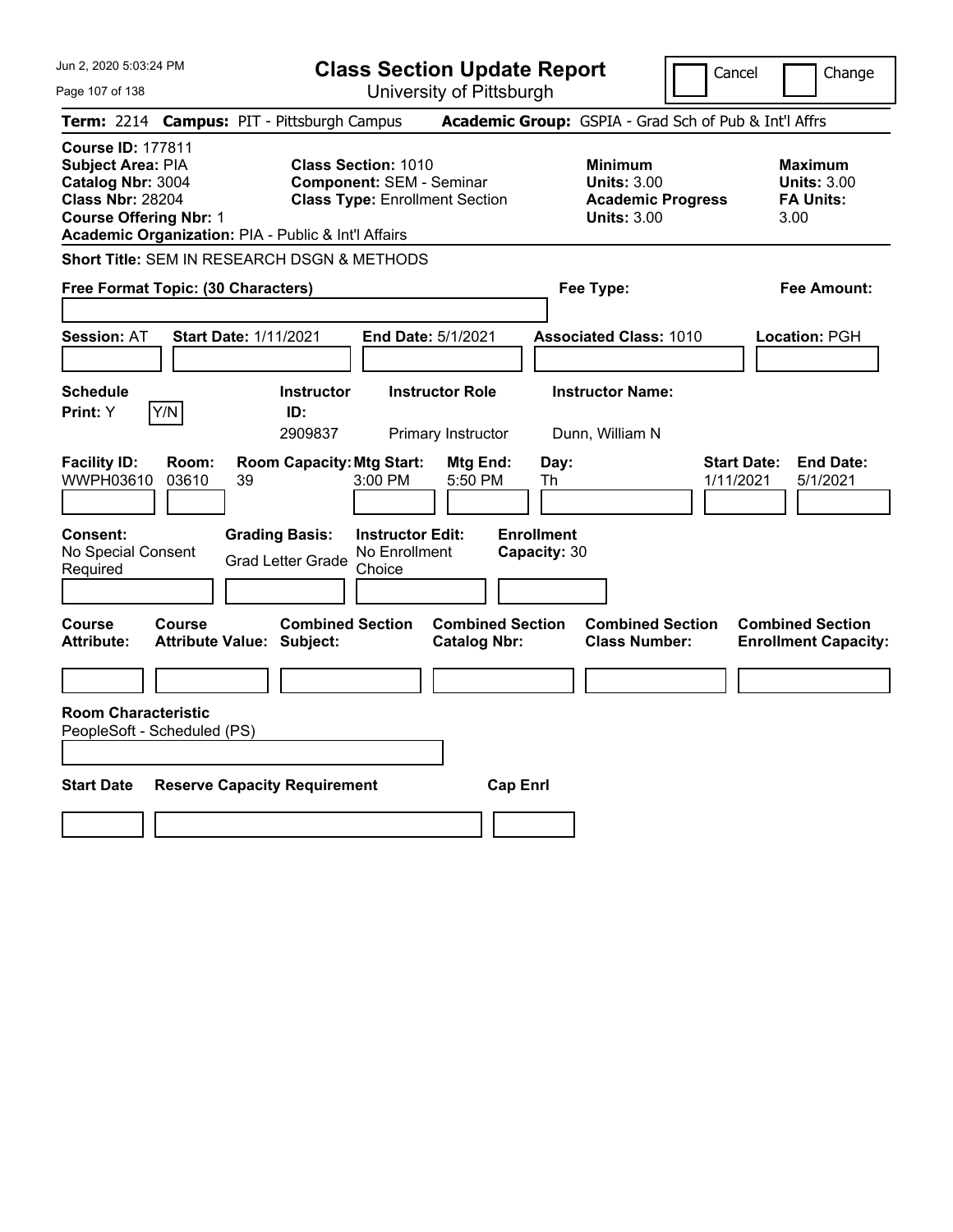| Jun 2, 2020 5:03:24 PM<br>Page 108 of 138                                                                                                                                                    | <b>Class Section Update Report</b><br>University of Pittsburgh                                          |                                                                                        | Cancel<br>Change                                                 |
|----------------------------------------------------------------------------------------------------------------------------------------------------------------------------------------------|---------------------------------------------------------------------------------------------------------|----------------------------------------------------------------------------------------|------------------------------------------------------------------|
| Term: 2214 Campus: PIT - Pittsburgh Campus                                                                                                                                                   |                                                                                                         | Academic Group: GSPIA - Grad Sch of Pub & Int'l Affrs                                  |                                                                  |
| <b>Course ID: 120137</b><br><b>Subject Area: PIA</b><br>Catalog Nbr: 3020<br><b>Class Nbr: 29334</b><br><b>Course Offering Nbr: 1</b><br>Academic Organization: PIA - Public & Int'l Affairs | <b>Class Section: 1080</b><br><b>Component: SEM - Seminar</b><br><b>Class Type: Enrollment Section</b>  | <b>Minimum</b><br><b>Units: 3.00</b><br><b>Academic Progress</b><br><b>Units: 3.00</b> | <b>Maximum</b><br><b>Units: 3.00</b><br><b>FA Units:</b><br>3.00 |
| Short Title: ADV SEM: EVID INFRN PUBLC POLC                                                                                                                                                  |                                                                                                         |                                                                                        |                                                                  |
| Free Format Topic: (30 Characters)                                                                                                                                                           |                                                                                                         | Fee Type:                                                                              | Fee Amount:                                                      |
| <b>Start Date: 1/11/2021</b><br><b>Session: AT</b>                                                                                                                                           | End Date: 5/1/2021                                                                                      | <b>Associated Class: 1080</b>                                                          | Location: PGH                                                    |
| <b>Schedule</b><br>Y/N<br><b>Print: Y</b>                                                                                                                                                    | <b>Instructor Role</b><br><b>Instructor</b><br>ID:<br>2909837<br>Primary Instructor                     | <b>Instructor Name:</b><br>Dunn, William N                                             |                                                                  |
| <b>Facility ID:</b><br>Room:<br>WWPH03600<br>03600<br>15                                                                                                                                     | <b>Room Capacity: Mtg Start:</b><br>Mtg End:<br>3:00 PM<br>5:50 PM                                      | Day:<br>Tu                                                                             | <b>Start Date:</b><br><b>End Date:</b><br>1/11/2021<br>5/1/2021  |
| Consent:<br>No Special Consent<br>Required                                                                                                                                                   | <b>Grading Basis:</b><br><b>Instructor Edit:</b><br>No Enrollment<br><b>Grad Letter Grade</b><br>Choice | <b>Enrollment</b><br>Capacity: 15                                                      |                                                                  |
| Course<br><b>Course</b><br><b>Attribute:</b><br><b>Attribute Value: Subject:</b>                                                                                                             | <b>Combined Section</b><br><b>Catalog Nbr:</b>                                                          | <b>Combined Section</b><br><b>Combined Section</b><br><b>Class Number:</b>             | <b>Combined Section</b><br><b>Enrollment Capacity:</b>           |
|                                                                                                                                                                                              |                                                                                                         |                                                                                        |                                                                  |
| <b>Room Characteristic</b><br>PeopleSoft - Scheduled (PS)                                                                                                                                    |                                                                                                         |                                                                                        |                                                                  |
| <b>Start Date</b><br><b>Reserve Capacity Requirement</b>                                                                                                                                     |                                                                                                         | <b>Cap Enrl</b>                                                                        |                                                                  |
|                                                                                                                                                                                              |                                                                                                         |                                                                                        |                                                                  |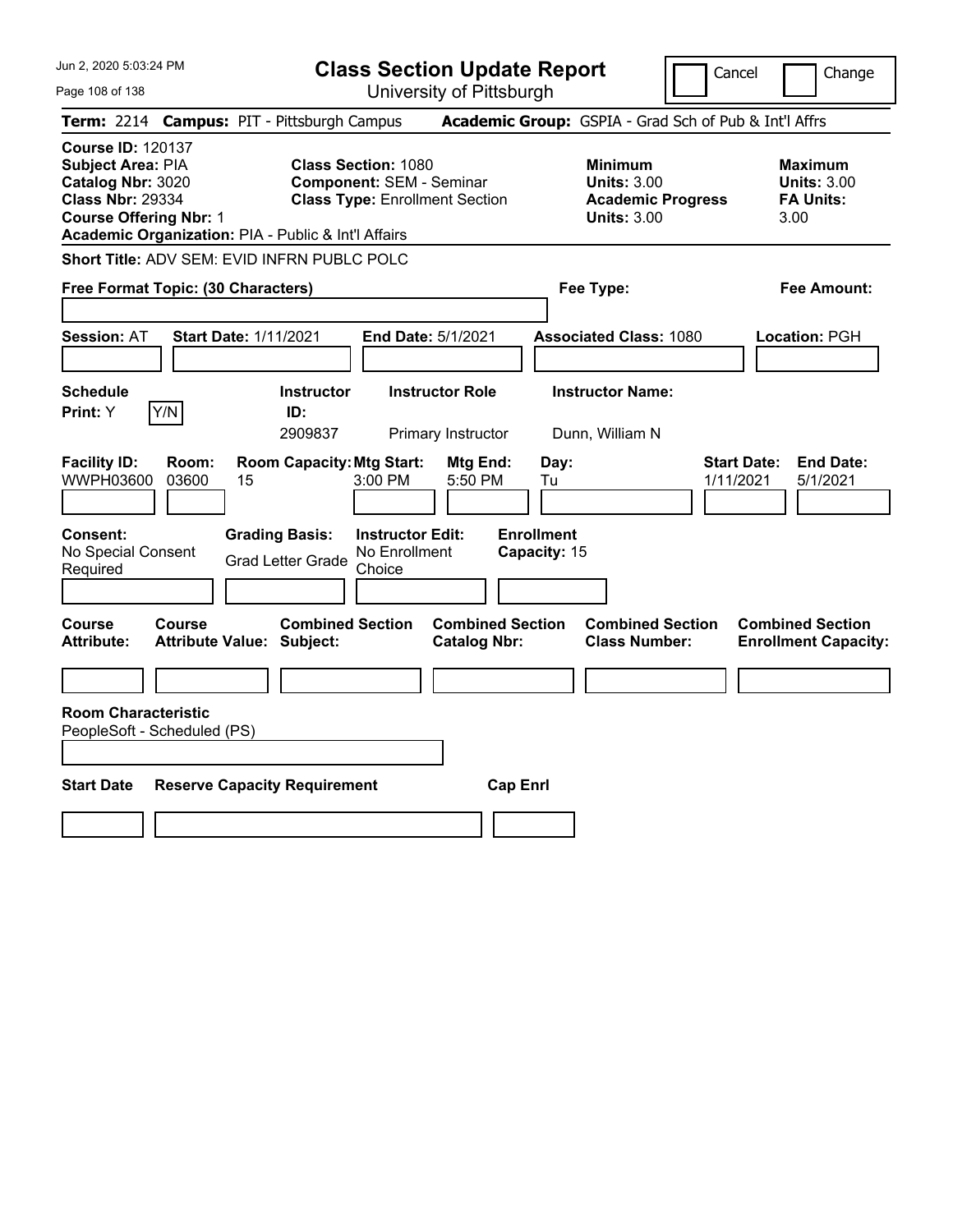| Jun 2, 2020 5:03:24 PM                                                                                                                                                                |                                                                     | <b>Class Section Update Report</b>                                            |                                                                                        | Cancel<br>Change                                                 |  |  |
|---------------------------------------------------------------------------------------------------------------------------------------------------------------------------------------|---------------------------------------------------------------------|-------------------------------------------------------------------------------|----------------------------------------------------------------------------------------|------------------------------------------------------------------|--|--|
| Page 109 of 138                                                                                                                                                                       |                                                                     | University of Pittsburgh                                                      |                                                                                        |                                                                  |  |  |
| Term: 2214 Campus: PIT - Pittsburgh Campus                                                                                                                                            |                                                                     |                                                                               | Academic Group: GSPIA - Grad Sch of Pub & Int'l Affrs                                  |                                                                  |  |  |
| <b>Course ID: 120141</b><br>Subject Area: PIA<br>Catalog Nbr: 3097<br><b>Class Nbr: 13016</b><br><b>Course Offering Nbr: 1</b><br>Academic Organization: PIA - Public & Int'l Affairs | <b>Class Section: 1015</b><br><b>Class Type: Enrollment Section</b> | Component: IND - Independent Study                                            | <b>Minimum</b><br><b>Units: 1.00</b><br><b>Academic Progress</b><br><b>Units: 1.00</b> | <b>Maximum</b><br><b>Units: 6.00</b><br><b>FA Units:</b><br>1.00 |  |  |
| Short Title: INDEPENDENT STUDY PHD                                                                                                                                                    |                                                                     |                                                                               |                                                                                        |                                                                  |  |  |
| Free Format Topic: (30 Characters)                                                                                                                                                    |                                                                     |                                                                               | Fee Type:                                                                              | Fee Amount:                                                      |  |  |
| <b>Session: AT</b>                                                                                                                                                                    | <b>Start Date: 1/11/2021</b>                                        | End Date: 5/1/2021                                                            | <b>Associated Class: 1015</b>                                                          | Location: PGH                                                    |  |  |
| <b>Schedule</b><br>Y/N<br>Print: Y                                                                                                                                                    | <b>Instructor</b><br>ID:<br>2912844                                 | <b>Instructor Role</b><br>Primary Instructor                                  | <b>Instructor Name:</b><br>Rizzi, Michael T                                            |                                                                  |  |  |
| <b>Facility ID:</b><br>Room:<br><b>TBATBA</b><br>TBA                                                                                                                                  | <b>Room Capacity: Mtg Start:</b><br>0                               | Mtg End:                                                                      | Day:                                                                                   | <b>Start Date:</b><br><b>End Date:</b><br>1/11/2021<br>5/1/2021  |  |  |
| <b>Consent:</b><br><b>Department Consent</b><br>Required                                                                                                                              | <b>Grading Basis:</b><br><b>Grad HSU Basis</b><br>Choice            | <b>Enrollment</b><br><b>Instructor Edit:</b><br>No Enrollment<br>Capacity: 35 |                                                                                        |                                                                  |  |  |
| <b>Course</b><br><b>Course</b><br><b>Attribute:</b>                                                                                                                                   | <b>Combined Section</b><br><b>Attribute Value: Subject:</b>         | <b>Combined Section</b><br><b>Catalog Nbr:</b>                                | <b>Combined Section</b><br><b>Class Number:</b>                                        | <b>Combined Section</b><br><b>Enrollment Capacity:</b>           |  |  |
| <b>Room Characteristic</b>                                                                                                                                                            |                                                                     |                                                                               |                                                                                        |                                                                  |  |  |
|                                                                                                                                                                                       |                                                                     |                                                                               |                                                                                        |                                                                  |  |  |
| <b>Start Date</b>                                                                                                                                                                     | <b>Reserve Capacity Requirement</b>                                 | <b>Cap Enrl</b>                                                               |                                                                                        |                                                                  |  |  |
|                                                                                                                                                                                       |                                                                     |                                                                               |                                                                                        |                                                                  |  |  |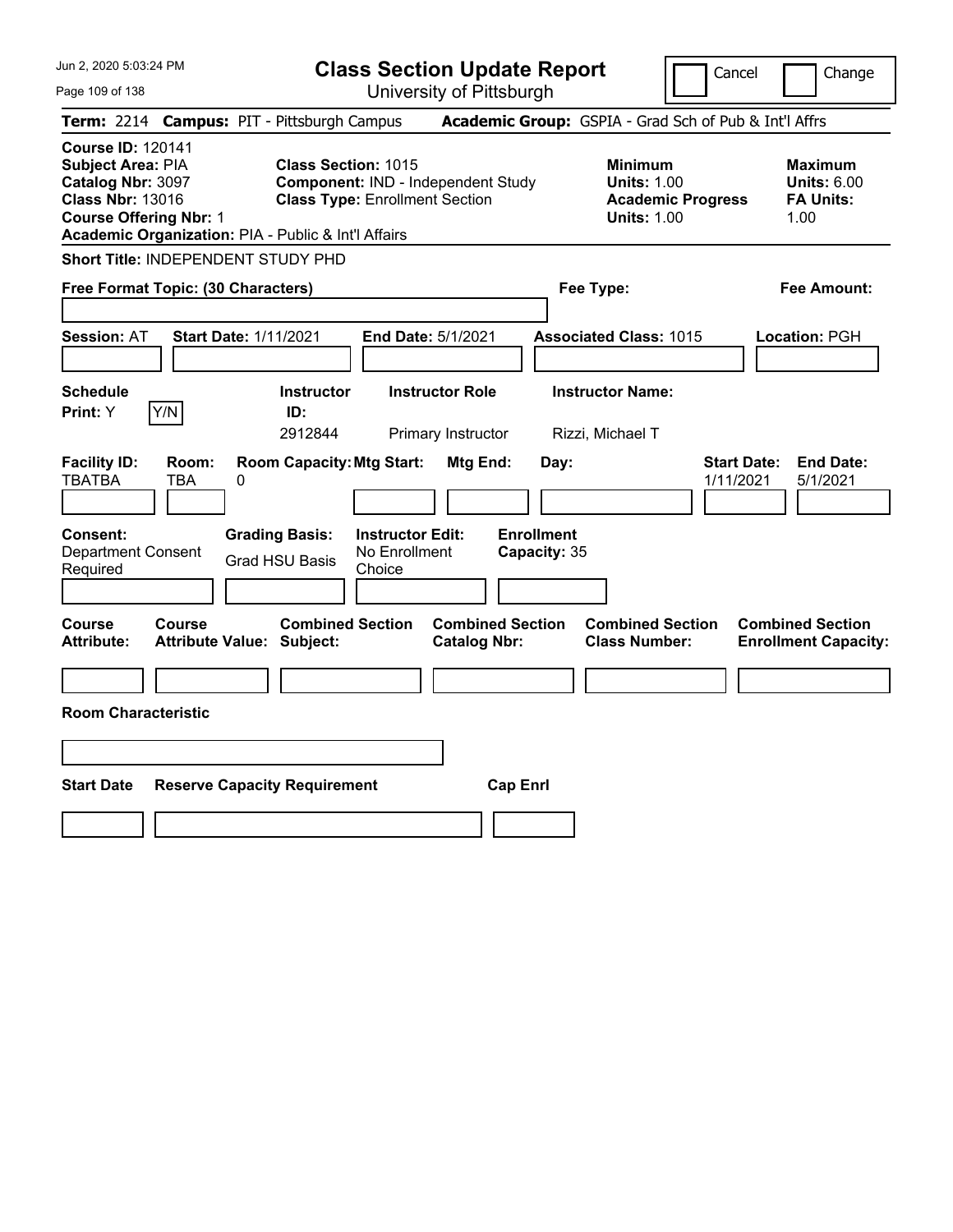| Jun 2, 2020 5:03:24 PM                                                                                                                                                                |                                                                                                           | <b>Class Section Update Report</b>             |                                                                                        | Cancel<br>Change                                                 |  |  |
|---------------------------------------------------------------------------------------------------------------------------------------------------------------------------------------|-----------------------------------------------------------------------------------------------------------|------------------------------------------------|----------------------------------------------------------------------------------------|------------------------------------------------------------------|--|--|
| Page 110 of 138                                                                                                                                                                       |                                                                                                           | University of Pittsburgh                       |                                                                                        |                                                                  |  |  |
| Term: 2214 Campus: PIT - Pittsburgh Campus                                                                                                                                            |                                                                                                           |                                                | Academic Group: GSPIA - Grad Sch of Pub & Int'l Affrs                                  |                                                                  |  |  |
| <b>Course ID: 120141</b><br>Subject Area: PIA<br>Catalog Nbr: 3097<br><b>Class Nbr: 15707</b><br><b>Course Offering Nbr: 1</b><br>Academic Organization: PIA - Public & Int'l Affairs | <b>Class Section: 1025</b><br>Component: IND - Independent Study<br><b>Class Type: Enrollment Section</b> |                                                | <b>Minimum</b><br><b>Units: 1.00</b><br><b>Academic Progress</b><br><b>Units: 1.00</b> | <b>Maximum</b><br><b>Units: 6.00</b><br><b>FA Units:</b><br>1.00 |  |  |
| Short Title: INDEPENDENT STUDY PHD                                                                                                                                                    |                                                                                                           |                                                |                                                                                        |                                                                  |  |  |
| Free Format Topic: (30 Characters)                                                                                                                                                    |                                                                                                           |                                                | Fee Type:                                                                              | Fee Amount:                                                      |  |  |
| <b>Start Date: 1/11/2021</b><br><b>Session: AT</b>                                                                                                                                    |                                                                                                           | End Date: 5/1/2021                             | <b>Associated Class: 1025</b>                                                          | Location: PGH                                                    |  |  |
| <b>Schedule</b><br>Y/N<br>Print: Y                                                                                                                                                    | <b>Instructor</b><br>ID:<br>2953420                                                                       | <b>Instructor Role</b><br>Primary Instructor   | <b>Instructor Name:</b><br>Lewin, Michael                                              |                                                                  |  |  |
| <b>Facility ID:</b><br>Room:<br><b>TBATBA</b><br>TBA<br>0                                                                                                                             | <b>Room Capacity: Mtg Start:</b>                                                                          | Mtg End:<br>Day:                               |                                                                                        | <b>Start Date:</b><br><b>End Date:</b><br>1/11/2021<br>5/1/2021  |  |  |
| <b>Consent:</b><br><b>Department Consent</b><br>Required                                                                                                                              | <b>Instructor Edit:</b><br><b>Grading Basis:</b><br>No Enrollment<br><b>Grad HSU Basis</b><br>Choice      | <b>Enrollment</b><br>Capacity: 35              |                                                                                        |                                                                  |  |  |
| <b>Course</b><br><b>Course</b><br><b>Attribute:</b><br><b>Attribute Value: Subject:</b>                                                                                               | <b>Combined Section</b>                                                                                   | <b>Combined Section</b><br><b>Catalog Nbr:</b> | <b>Combined Section</b><br><b>Class Number:</b>                                        | <b>Combined Section</b><br><b>Enrollment Capacity:</b>           |  |  |
| <b>Room Characteristic</b>                                                                                                                                                            |                                                                                                           |                                                |                                                                                        |                                                                  |  |  |
|                                                                                                                                                                                       |                                                                                                           |                                                |                                                                                        |                                                                  |  |  |
| <b>Start Date</b>                                                                                                                                                                     | <b>Reserve Capacity Requirement</b>                                                                       | <b>Cap Enrl</b>                                |                                                                                        |                                                                  |  |  |
|                                                                                                                                                                                       |                                                                                                           |                                                |                                                                                        |                                                                  |  |  |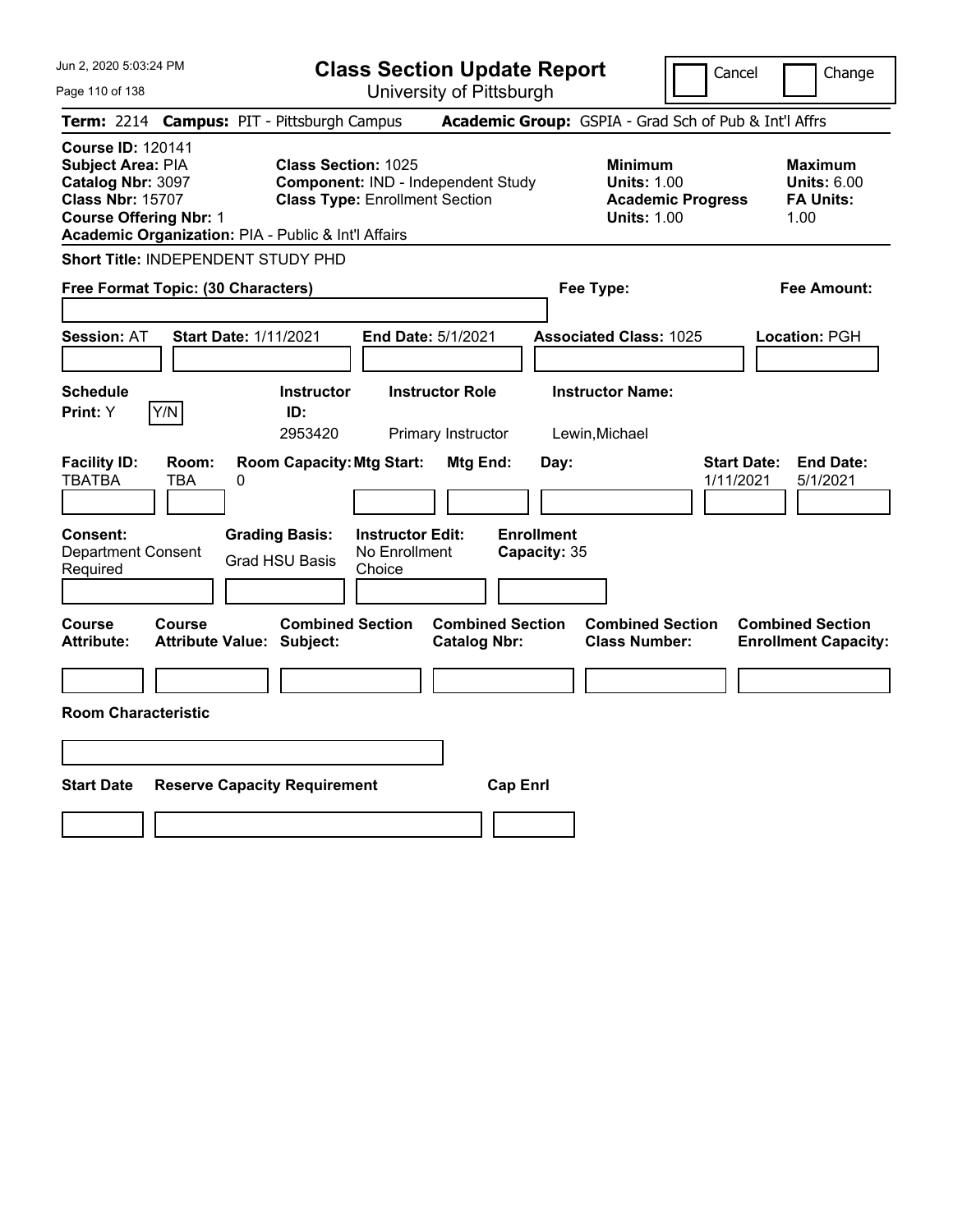| Jun 2, 2020 5:03:24 PM                                                                                                                                                                |                                                             | <b>Class Section Update Report</b><br>Cancel                                |                                                       |                                                            |                                 |                                                                  |
|---------------------------------------------------------------------------------------------------------------------------------------------------------------------------------------|-------------------------------------------------------------|-----------------------------------------------------------------------------|-------------------------------------------------------|------------------------------------------------------------|---------------------------------|------------------------------------------------------------------|
| Page 111 of 138                                                                                                                                                                       |                                                             | University of Pittsburgh                                                    |                                                       |                                                            |                                 | Change                                                           |
| Term: 2214 Campus: PIT - Pittsburgh Campus                                                                                                                                            |                                                             |                                                                             | Academic Group: GSPIA - Grad Sch of Pub & Int'l Affrs |                                                            |                                 |                                                                  |
| <b>Course ID: 120141</b><br>Subject Area: PIA<br>Catalog Nbr: 3097<br><b>Class Nbr: 15708</b><br><b>Course Offering Nbr: 1</b><br>Academic Organization: PIA - Public & Int'l Affairs | <b>Class Section: 1030</b>                                  | Component: IND - Independent Study<br><b>Class Type: Enrollment Section</b> |                                                       | <b>Minimum</b><br><b>Units: 1.00</b><br><b>Units: 1.00</b> | <b>Academic Progress</b>        | <b>Maximum</b><br><b>Units: 6.00</b><br><b>FA Units:</b><br>1.00 |
| Short Title: INDEPENDENT STUDY PHD                                                                                                                                                    |                                                             |                                                                             |                                                       |                                                            |                                 |                                                                  |
| Free Format Topic: (30 Characters)                                                                                                                                                    |                                                             |                                                                             |                                                       | Fee Type:                                                  |                                 | Fee Amount:                                                      |
| <b>Session: AT</b>                                                                                                                                                                    | <b>Start Date: 1/11/2021</b>                                | End Date: 5/1/2021                                                          |                                                       | <b>Associated Class: 1030</b>                              |                                 | Location: PGH                                                    |
| <b>Schedule</b><br>Y/N<br>Print: Y                                                                                                                                                    | <b>Instructor</b><br>ID:<br>2963211                         | <b>Instructor Role</b><br>Primary Instructor                                |                                                       | <b>Instructor Name:</b><br>Palmer, Erica Owen              |                                 |                                                                  |
| <b>Facility ID:</b><br>Room:<br><b>TBATBA</b><br>TBA                                                                                                                                  | <b>Room Capacity: Mtg Start:</b><br>0                       |                                                                             | Mtg End:<br>Day:                                      |                                                            | <b>Start Date:</b><br>1/11/2021 | <b>End Date:</b><br>5/1/2021                                     |
| <b>Consent:</b><br><b>Department Consent</b><br>Required                                                                                                                              | <b>Grading Basis:</b><br><b>Grad HSU Basis</b>              | <b>Instructor Edit:</b><br>No Enrollment<br>Choice                          | <b>Enrollment</b><br>Capacity: 35                     |                                                            |                                 |                                                                  |
| <b>Course</b><br><b>Course</b><br><b>Attribute:</b>                                                                                                                                   | <b>Combined Section</b><br><b>Attribute Value: Subject:</b> |                                                                             | <b>Combined Section</b><br><b>Catalog Nbr:</b>        | <b>Combined Section</b><br><b>Class Number:</b>            |                                 | <b>Combined Section</b><br><b>Enrollment Capacity:</b>           |
| <b>Room Characteristic</b>                                                                                                                                                            |                                                             |                                                                             |                                                       |                                                            |                                 |                                                                  |
|                                                                                                                                                                                       |                                                             |                                                                             |                                                       |                                                            |                                 |                                                                  |
| <b>Start Date</b>                                                                                                                                                                     | <b>Reserve Capacity Requirement</b>                         |                                                                             | <b>Cap Enrl</b>                                       |                                                            |                                 |                                                                  |
|                                                                                                                                                                                       |                                                             |                                                                             |                                                       |                                                            |                                 |                                                                  |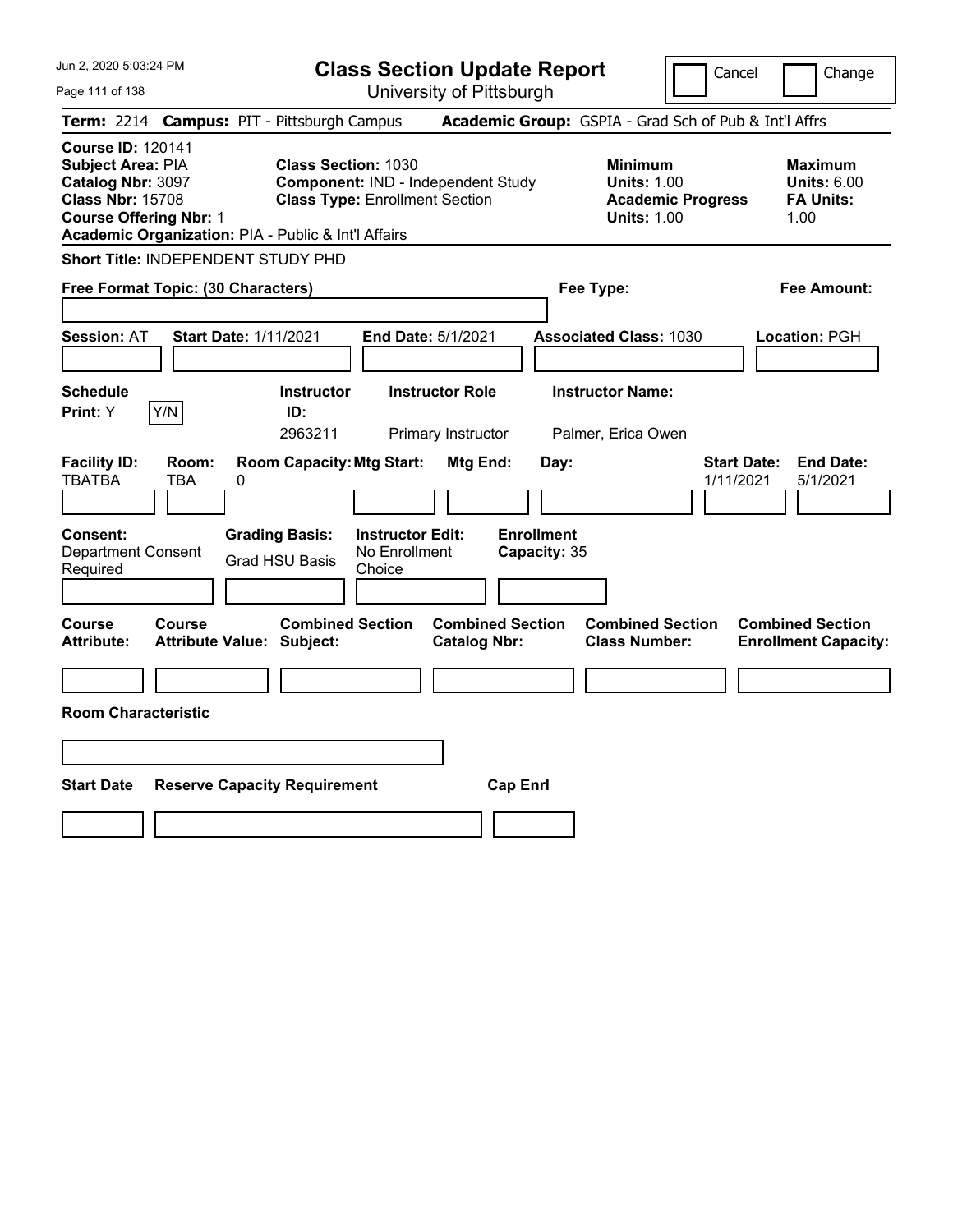| Jun 2, 2020 5:03:24 PM                                                                                                                                                                |                                            | <b>Class Section Update Report</b><br>Cancel                                       |                                          |                                                |                                           |                                                            | Change                   |                                                                  |
|---------------------------------------------------------------------------------------------------------------------------------------------------------------------------------------|--------------------------------------------|------------------------------------------------------------------------------------|------------------------------------------|------------------------------------------------|-------------------------------------------|------------------------------------------------------------|--------------------------|------------------------------------------------------------------|
| Page 112 of 138                                                                                                                                                                       |                                            |                                                                                    |                                          | University of Pittsburgh                       |                                           |                                                            |                          |                                                                  |
| Term: 2214 Campus: PIT - Pittsburgh Campus                                                                                                                                            |                                            |                                                                                    |                                          |                                                |                                           |                                                            |                          | Academic Group: GSPIA - Grad Sch of Pub & Int'l Affrs            |
| <b>Course ID: 120141</b><br>Subject Area: PIA<br>Catalog Nbr: 3097<br><b>Class Nbr: 15709</b><br><b>Course Offering Nbr: 1</b><br>Academic Organization: PIA - Public & Int'l Affairs |                                            | <b>Class Section: 1045</b><br><b>Class Type: Enrollment Section</b>                |                                          | Component: IND - Independent Study             |                                           | <b>Minimum</b><br><b>Units: 1.00</b><br><b>Units: 1.00</b> | <b>Academic Progress</b> | <b>Maximum</b><br><b>Units: 6.00</b><br><b>FA Units:</b><br>1.00 |
| Short Title: INDEPENDENT STUDY PHD                                                                                                                                                    |                                            |                                                                                    |                                          |                                                |                                           |                                                            |                          |                                                                  |
| Free Format Topic: (30 Characters)                                                                                                                                                    |                                            |                                                                                    |                                          |                                                |                                           | Fee Type:                                                  |                          | Fee Amount:                                                      |
| <b>Session: AT</b>                                                                                                                                                                    | <b>Start Date: 1/11/2021</b>               |                                                                                    |                                          | End Date: 5/1/2021                             |                                           | <b>Associated Class: 1045</b>                              |                          | Location: PGH                                                    |
| <b>Schedule</b><br>Y/N<br>Print: Y                                                                                                                                                    |                                            | <b>Instructor</b><br>ID:                                                           |                                          | <b>Instructor Role</b>                         |                                           | <b>Instructor Name:</b>                                    |                          |                                                                  |
|                                                                                                                                                                                       |                                            | 2901843                                                                            |                                          | Primary Instructor                             |                                           | Deitrick, Sabina Eva                                       |                          |                                                                  |
| <b>Facility ID:</b><br><b>TBATBA</b><br>Consent:<br><b>Department Consent</b>                                                                                                         | Room:<br>TBA<br>0                          | <b>Room Capacity: Mtg Start:</b><br><b>Grading Basis:</b><br><b>Grad HSU Basis</b> | <b>Instructor Edit:</b><br>No Enrollment | <b>Mtg End:</b>                                | Day:<br><b>Enrollment</b><br>Capacity: 35 |                                                            |                          | <b>End Date:</b><br><b>Start Date:</b><br>1/11/2021<br>5/1/2021  |
| Required                                                                                                                                                                              |                                            |                                                                                    | Choice                                   |                                                |                                           |                                                            |                          |                                                                  |
| Course<br><b>Attribute:</b><br><b>Room Characteristic</b>                                                                                                                             | <b>Course</b><br>Attribute Value: Subject: | <b>Combined Section</b>                                                            |                                          | <b>Combined Section</b><br><b>Catalog Nbr:</b> |                                           | <b>Combined Section</b><br><b>Class Number:</b>            |                          | <b>Combined Section</b><br><b>Enrollment Capacity:</b>           |
|                                                                                                                                                                                       |                                            |                                                                                    |                                          |                                                |                                           |                                                            |                          |                                                                  |
|                                                                                                                                                                                       |                                            |                                                                                    |                                          |                                                |                                           |                                                            |                          |                                                                  |
| <b>Start Date</b>                                                                                                                                                                     | <b>Reserve Capacity Requirement</b>        |                                                                                    |                                          | <b>Cap Enrl</b>                                |                                           |                                                            |                          |                                                                  |
|                                                                                                                                                                                       |                                            |                                                                                    |                                          |                                                |                                           |                                                            |                          |                                                                  |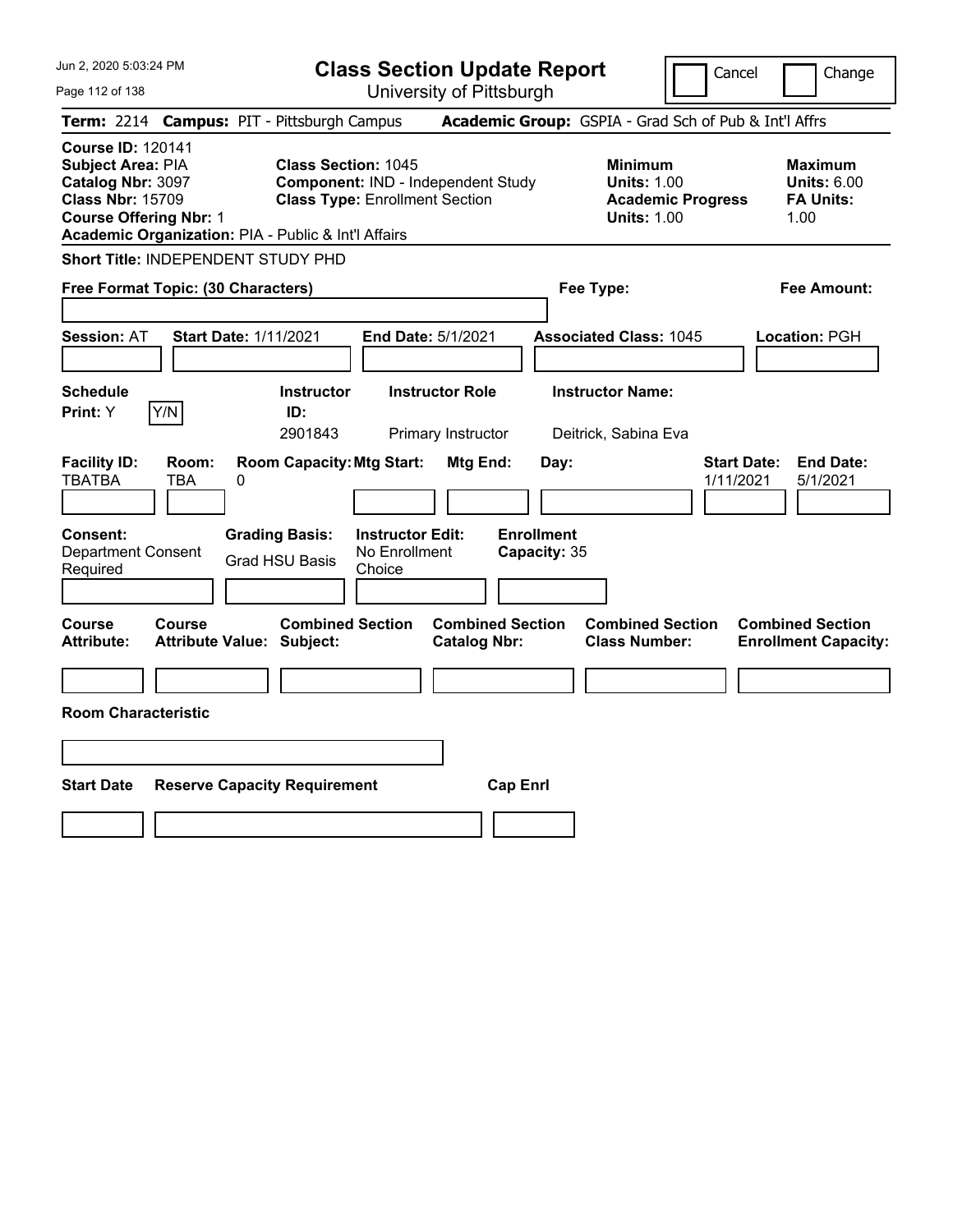| Jun 2, 2020 5:03:24 PM                                                                                                                                                                |                                                      |                                                                             | <b>Class Section Update Report</b>                    |                                                            | Cancel<br>Change                |                                                                  |  |
|---------------------------------------------------------------------------------------------------------------------------------------------------------------------------------------|------------------------------------------------------|-----------------------------------------------------------------------------|-------------------------------------------------------|------------------------------------------------------------|---------------------------------|------------------------------------------------------------------|--|
| Page 113 of 138                                                                                                                                                                       |                                                      | University of Pittsburgh                                                    |                                                       |                                                            |                                 |                                                                  |  |
| Term: 2214 Campus: PIT - Pittsburgh Campus                                                                                                                                            |                                                      |                                                                             | Academic Group: GSPIA - Grad Sch of Pub & Int'l Affrs |                                                            |                                 |                                                                  |  |
| <b>Course ID: 120141</b><br>Subject Area: PIA<br>Catalog Nbr: 3097<br><b>Class Nbr: 15710</b><br><b>Course Offering Nbr: 1</b><br>Academic Organization: PIA - Public & Int'l Affairs | <b>Class Section: 1050</b>                           | Component: IND - Independent Study<br><b>Class Type: Enrollment Section</b> |                                                       | <b>Minimum</b><br><b>Units: 1.00</b><br><b>Units: 1.00</b> | <b>Academic Progress</b>        | <b>Maximum</b><br><b>Units: 6.00</b><br><b>FA Units:</b><br>1.00 |  |
| Short Title: INDEPENDENT STUDY PHD                                                                                                                                                    |                                                      |                                                                             |                                                       |                                                            |                                 |                                                                  |  |
| Free Format Topic: (30 Characters)                                                                                                                                                    |                                                      |                                                                             |                                                       | Fee Type:                                                  |                                 | Fee Amount:                                                      |  |
| <b>Session: AT</b>                                                                                                                                                                    | <b>Start Date: 1/11/2021</b>                         | <b>End Date: 5/1/2021</b>                                                   |                                                       | <b>Associated Class: 1050</b>                              |                                 | Location: PGH                                                    |  |
| <b>Schedule</b><br>Y/N<br>Print: Y                                                                                                                                                    | <b>Instructor</b><br>ID:<br>2925060                  | <b>Instructor Role</b><br>Primary Instructor                                |                                                       | <b>Instructor Name:</b><br>Dougherty, George William       |                                 |                                                                  |  |
| <b>Facility ID:</b><br>Room:<br><b>TBATBA</b><br><b>TBA</b>                                                                                                                           | <b>Room Capacity: Mtg Start:</b><br>0                |                                                                             | Mtg End:<br>Day:                                      |                                                            | <b>Start Date:</b><br>1/11/2021 | <b>End Date:</b><br>5/1/2021                                     |  |
| Consent:<br><b>Department Consent</b><br>Required                                                                                                                                     | <b>Grading Basis:</b><br><b>Grad HSU Basis</b>       | <b>Instructor Edit:</b><br>No Enrollment<br>Choice                          | <b>Enrollment</b><br>Capacity: 35                     |                                                            |                                 |                                                                  |  |
| Course<br><b>Course</b><br><b>Attribute:</b>                                                                                                                                          | <b>Combined Section</b><br>Attribute Value: Subject: |                                                                             | <b>Combined Section</b><br><b>Catalog Nbr:</b>        | <b>Combined Section</b><br><b>Class Number:</b>            |                                 | <b>Combined Section</b><br><b>Enrollment Capacity:</b>           |  |
| <b>Room Characteristic</b>                                                                                                                                                            |                                                      |                                                                             |                                                       |                                                            |                                 |                                                                  |  |
|                                                                                                                                                                                       |                                                      |                                                                             |                                                       |                                                            |                                 |                                                                  |  |
| <b>Start Date</b>                                                                                                                                                                     | <b>Reserve Capacity Requirement</b>                  |                                                                             | <b>Cap Enrl</b>                                       |                                                            |                                 |                                                                  |  |
|                                                                                                                                                                                       |                                                      |                                                                             |                                                       |                                                            |                                 |                                                                  |  |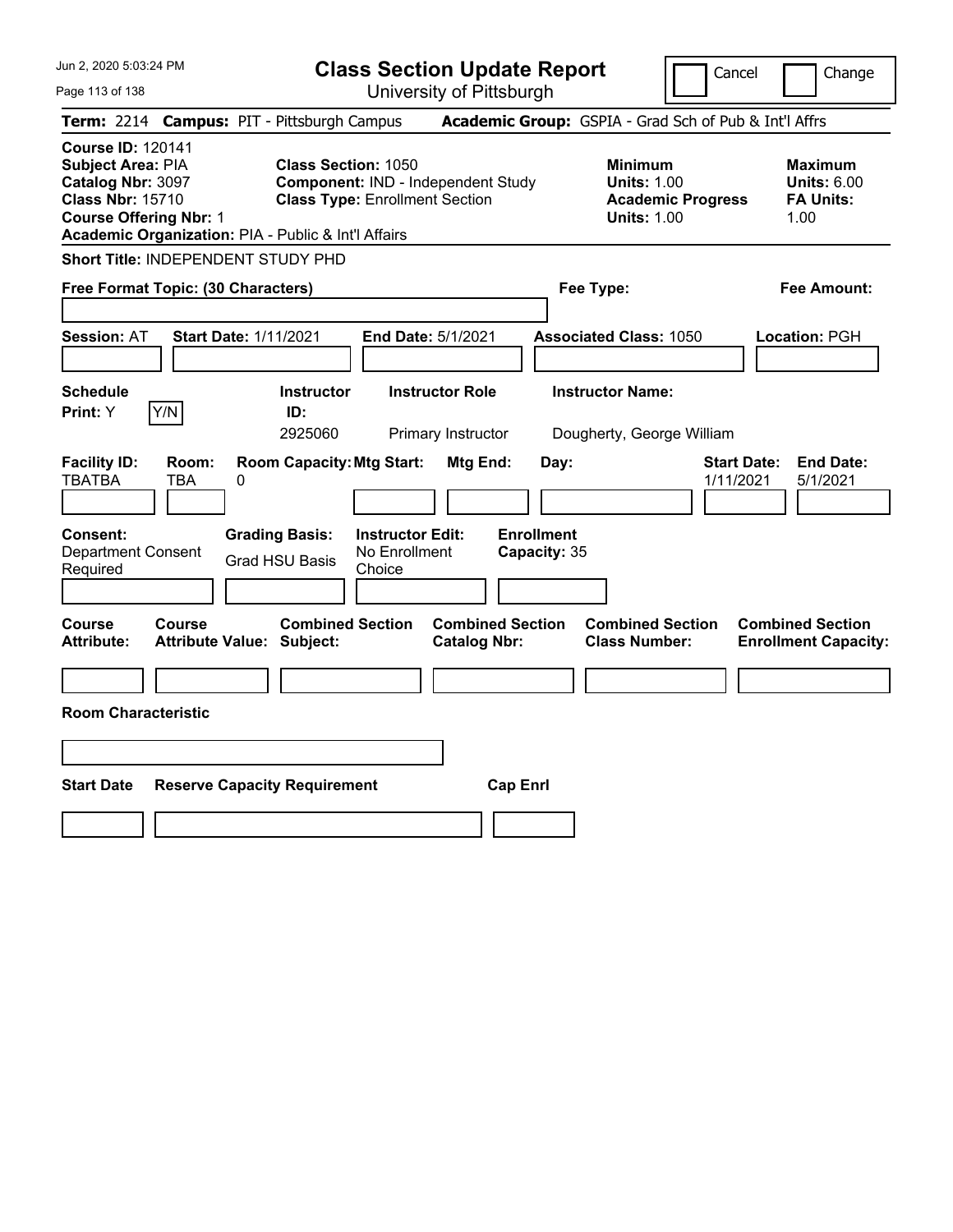| Jun 2, 2020 5:03:24 PM                                                                                                                                                                |                                                   | <b>Class Section Update Report</b><br>Cancel                        |                                                    |                                                |                                   |                                                            | Change                   |                                                                  |
|---------------------------------------------------------------------------------------------------------------------------------------------------------------------------------------|---------------------------------------------------|---------------------------------------------------------------------|----------------------------------------------------|------------------------------------------------|-----------------------------------|------------------------------------------------------------|--------------------------|------------------------------------------------------------------|
| Page 114 of 138                                                                                                                                                                       |                                                   |                                                                     |                                                    | University of Pittsburgh                       |                                   |                                                            |                          |                                                                  |
| <b>Term: 2214</b>                                                                                                                                                                     | <b>Campus: PIT - Pittsburgh Campus</b>            |                                                                     |                                                    |                                                |                                   |                                                            |                          | Academic Group: GSPIA - Grad Sch of Pub & Int'l Affrs            |
| <b>Course ID: 120141</b><br>Subject Area: PIA<br>Catalog Nbr: 3097<br><b>Class Nbr: 15711</b><br><b>Course Offering Nbr: 1</b><br>Academic Organization: PIA - Public & Int'l Affairs |                                                   | <b>Class Section: 1060</b><br><b>Class Type: Enrollment Section</b> |                                                    | Component: IND - Independent Study             |                                   | <b>Minimum</b><br><b>Units: 1.00</b><br><b>Units: 1.00</b> | <b>Academic Progress</b> | <b>Maximum</b><br><b>Units: 6.00</b><br><b>FA Units:</b><br>1.00 |
| Short Title: INDEPENDENT STUDY PHD                                                                                                                                                    |                                                   |                                                                     |                                                    |                                                |                                   |                                                            |                          |                                                                  |
| Free Format Topic: (30 Characters)                                                                                                                                                    |                                                   |                                                                     |                                                    |                                                |                                   | Fee Type:                                                  |                          | Fee Amount:                                                      |
| <b>Session: AT</b>                                                                                                                                                                    | <b>Start Date: 1/11/2021</b>                      |                                                                     |                                                    | End Date: 5/1/2021                             |                                   | <b>Associated Class: 1060</b>                              |                          | Location: PGH                                                    |
| <b>Schedule</b><br>Y/N<br>Print: Y                                                                                                                                                    |                                                   | <b>Instructor</b><br>ID:<br>3511568                                 |                                                    | <b>Instructor Role</b><br>Primary Instructor   |                                   | <b>Instructor Name:</b><br>Jones, Daniel B                 |                          |                                                                  |
| <b>Facility ID:</b><br><b>TBATBA</b>                                                                                                                                                  | Room:<br><b>TBA</b><br>0                          | <b>Room Capacity: Mtg Start:</b>                                    |                                                    | Mtg End:                                       | Day:                              |                                                            | 1/11/2021                | <b>Start Date:</b><br><b>End Date:</b><br>5/1/2021               |
| Consent:<br><b>Department Consent</b><br>Required                                                                                                                                     |                                                   | <b>Grading Basis:</b><br><b>Grad HSU Basis</b>                      | <b>Instructor Edit:</b><br>No Enrollment<br>Choice |                                                | <b>Enrollment</b><br>Capacity: 35 |                                                            |                          |                                                                  |
| <b>Course</b><br><b>Attribute:</b>                                                                                                                                                    | <b>Course</b><br><b>Attribute Value: Subject:</b> | <b>Combined Section</b>                                             |                                                    | <b>Combined Section</b><br><b>Catalog Nbr:</b> |                                   | <b>Combined Section</b><br><b>Class Number:</b>            |                          | <b>Combined Section</b><br><b>Enrollment Capacity:</b>           |
|                                                                                                                                                                                       |                                                   |                                                                     |                                                    |                                                |                                   |                                                            |                          |                                                                  |
| <b>Room Characteristic</b>                                                                                                                                                            |                                                   |                                                                     |                                                    |                                                |                                   |                                                            |                          |                                                                  |
|                                                                                                                                                                                       |                                                   |                                                                     |                                                    |                                                |                                   |                                                            |                          |                                                                  |
| <b>Start Date</b>                                                                                                                                                                     | <b>Reserve Capacity Requirement</b>               |                                                                     |                                                    | <b>Cap Enrl</b>                                |                                   |                                                            |                          |                                                                  |
|                                                                                                                                                                                       |                                                   |                                                                     |                                                    |                                                |                                   |                                                            |                          |                                                                  |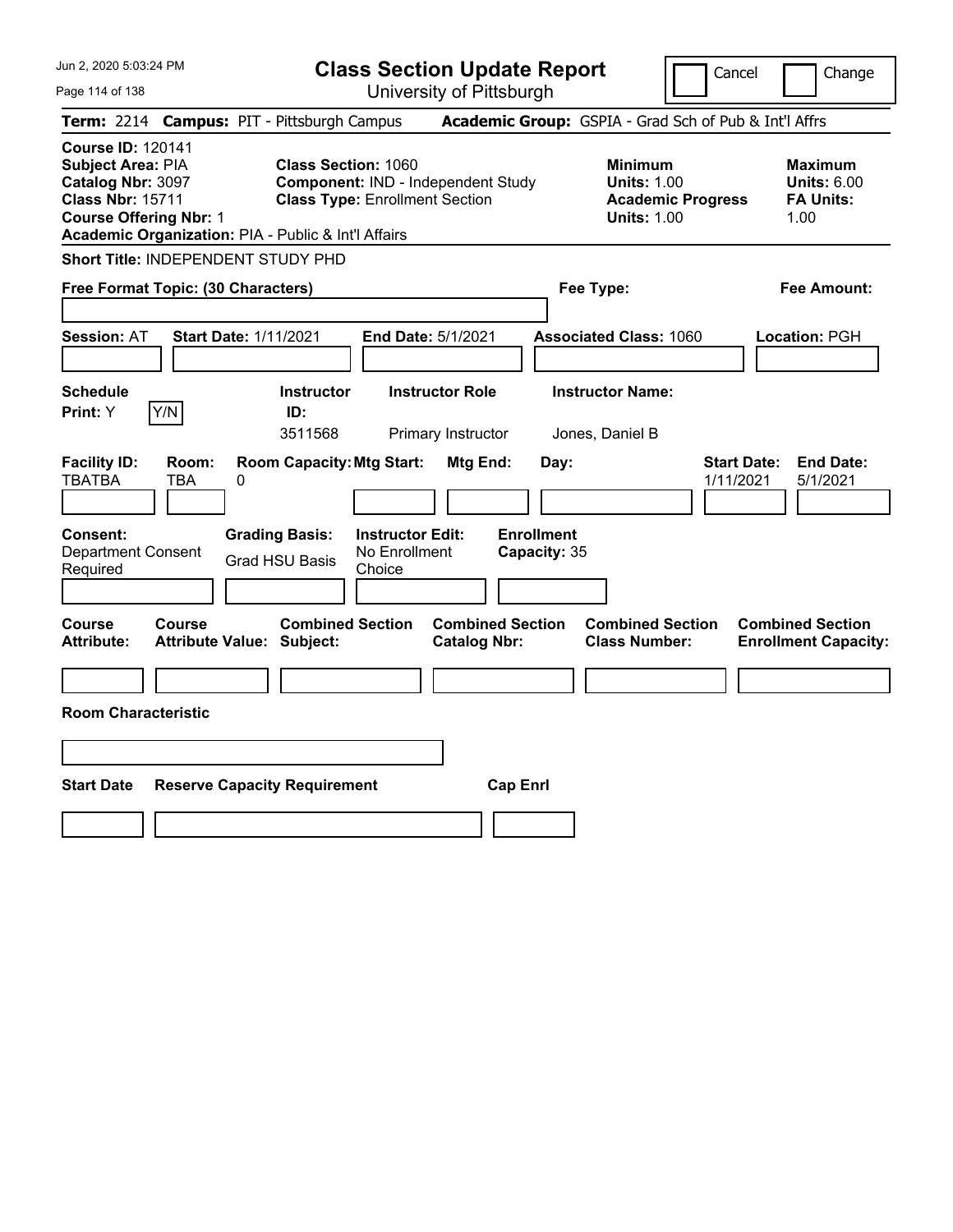| Jun 2, 2020 5:03:24 PM                                                                                                                                                                |                                                                                                           | <b>Class Section Update Report</b>             |                                                                                        | Cancel<br>Change                                                 |  |  |
|---------------------------------------------------------------------------------------------------------------------------------------------------------------------------------------|-----------------------------------------------------------------------------------------------------------|------------------------------------------------|----------------------------------------------------------------------------------------|------------------------------------------------------------------|--|--|
| Page 115 of 138                                                                                                                                                                       |                                                                                                           | University of Pittsburgh                       |                                                                                        |                                                                  |  |  |
| Term: 2214 Campus: PIT - Pittsburgh Campus                                                                                                                                            |                                                                                                           |                                                | Academic Group: GSPIA - Grad Sch of Pub & Int'l Affrs                                  |                                                                  |  |  |
| <b>Course ID: 120141</b><br>Subject Area: PIA<br>Catalog Nbr: 3097<br><b>Class Nbr: 15712</b><br><b>Course Offering Nbr: 1</b><br>Academic Organization: PIA - Public & Int'l Affairs | <b>Class Section: 1065</b><br>Component: IND - Independent Study<br><b>Class Type: Enrollment Section</b> |                                                | <b>Minimum</b><br><b>Units: 1.00</b><br><b>Academic Progress</b><br><b>Units: 1.00</b> | <b>Maximum</b><br><b>Units: 6.00</b><br><b>FA Units:</b><br>1.00 |  |  |
| Short Title: INDEPENDENT STUDY PHD                                                                                                                                                    |                                                                                                           |                                                |                                                                                        |                                                                  |  |  |
| Free Format Topic: (30 Characters)                                                                                                                                                    |                                                                                                           |                                                | Fee Type:                                                                              | Fee Amount:                                                      |  |  |
| <b>Session: AT</b>                                                                                                                                                                    | <b>Start Date: 1/11/2021</b>                                                                              | End Date: 5/1/2021                             | <b>Associated Class: 1065</b>                                                          | Location: PGH                                                    |  |  |
| <b>Schedule</b><br>Y/N<br>Print: Y                                                                                                                                                    | <b>Instructor</b><br>ID:<br>2930146                                                                       | <b>Instructor Role</b><br>Primary Instructor   | <b>Instructor Name:</b><br>Rabindran, Shanti                                           |                                                                  |  |  |
| <b>Facility ID:</b><br>Room:<br><b>TBATBA</b><br>TBA<br>0                                                                                                                             | <b>Room Capacity: Mtg Start:</b>                                                                          | <b>Mtg End:</b><br>Day:                        |                                                                                        | <b>Start Date:</b><br><b>End Date:</b><br>1/11/2021<br>5/1/2021  |  |  |
| <b>Consent:</b><br><b>Department Consent</b><br>Required                                                                                                                              | <b>Instructor Edit:</b><br><b>Grading Basis:</b><br>No Enrollment<br><b>Grad HSU Basis</b><br>Choice      | <b>Enrollment</b><br>Capacity: 35              |                                                                                        |                                                                  |  |  |
| <b>Course</b><br><b>Course</b><br><b>Attribute:</b>                                                                                                                                   | <b>Combined Section</b><br><b>Attribute Value: Subject:</b>                                               | <b>Combined Section</b><br><b>Catalog Nbr:</b> | <b>Combined Section</b><br><b>Class Number:</b>                                        | <b>Combined Section</b><br><b>Enrollment Capacity:</b>           |  |  |
| <b>Room Characteristic</b>                                                                                                                                                            |                                                                                                           |                                                |                                                                                        |                                                                  |  |  |
|                                                                                                                                                                                       |                                                                                                           |                                                |                                                                                        |                                                                  |  |  |
| <b>Start Date</b>                                                                                                                                                                     | <b>Reserve Capacity Requirement</b>                                                                       | <b>Cap Enrl</b>                                |                                                                                        |                                                                  |  |  |
|                                                                                                                                                                                       |                                                                                                           |                                                |                                                                                        |                                                                  |  |  |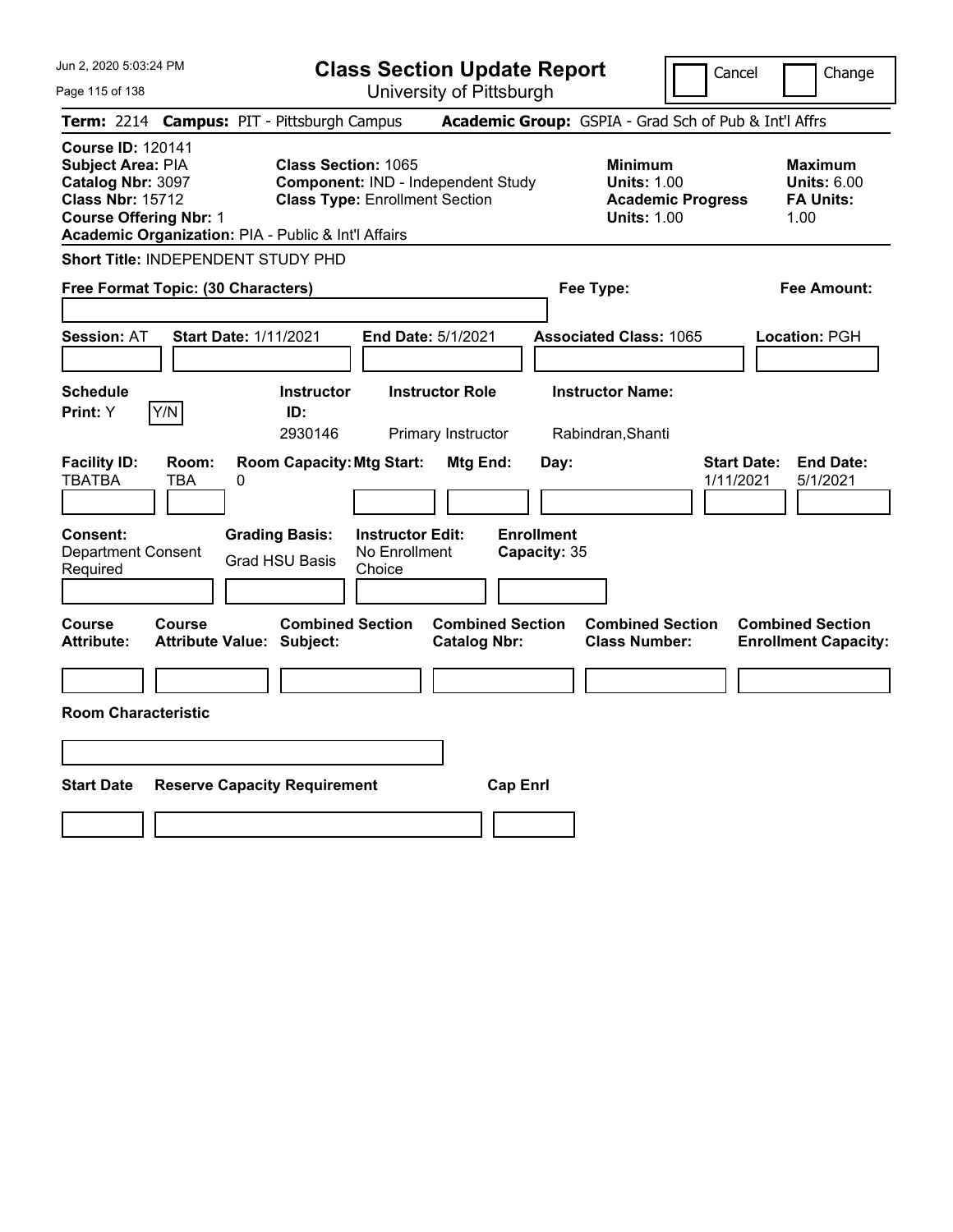| Jun 2, 2020 5:03:24 PM                                                                                                                                                                |                                                                                                           | <b>Class Section Update Report</b>                           |                                                                                        | Cancel<br>Change                                                 |  |  |
|---------------------------------------------------------------------------------------------------------------------------------------------------------------------------------------|-----------------------------------------------------------------------------------------------------------|--------------------------------------------------------------|----------------------------------------------------------------------------------------|------------------------------------------------------------------|--|--|
| Page 116 of 138                                                                                                                                                                       |                                                                                                           | University of Pittsburgh                                     |                                                                                        |                                                                  |  |  |
| Term: 2214 Campus: PIT - Pittsburgh Campus                                                                                                                                            |                                                                                                           |                                                              | Academic Group: GSPIA - Grad Sch of Pub & Int'l Affrs                                  |                                                                  |  |  |
| <b>Course ID: 120141</b><br>Subject Area: PIA<br>Catalog Nbr: 3097<br><b>Class Nbr: 15713</b><br><b>Course Offering Nbr: 1</b><br>Academic Organization: PIA - Public & Int'l Affairs | <b>Class Section: 1075</b><br>Component: IND - Independent Study<br><b>Class Type: Enrollment Section</b> |                                                              | <b>Minimum</b><br><b>Units: 1.00</b><br><b>Academic Progress</b><br><b>Units: 1.00</b> | <b>Maximum</b><br><b>Units: 6.00</b><br><b>FA Units:</b><br>1.00 |  |  |
| Short Title: INDEPENDENT STUDY PHD                                                                                                                                                    |                                                                                                           |                                                              |                                                                                        |                                                                  |  |  |
| Free Format Topic: (30 Characters)                                                                                                                                                    |                                                                                                           |                                                              | Fee Type:                                                                              | Fee Amount:                                                      |  |  |
| <b>Session: AT</b>                                                                                                                                                                    | <b>Start Date: 1/11/2021</b>                                                                              | <b>End Date: 5/1/2021</b>                                    | <b>Associated Class: 1075</b>                                                          | Location: PGH                                                    |  |  |
| <b>Schedule</b><br>Y/N<br>Print: Y                                                                                                                                                    | <b>Instructor</b><br>ID:<br>2960868                                                                       | <b>Instructor Role</b><br>Primary Instructor                 | <b>Instructor Name:</b><br>Santucci, Julia M                                           |                                                                  |  |  |
| <b>Facility ID:</b><br>Room:<br><b>TBATBA</b><br><b>TBA</b>                                                                                                                           | <b>Room Capacity: Mtg Start:</b><br>0                                                                     | Mtg End:<br>Day:                                             |                                                                                        | <b>Start Date:</b><br><b>End Date:</b><br>1/11/2021<br>5/1/2021  |  |  |
| Consent:<br><b>Department Consent</b><br>Required                                                                                                                                     | <b>Grading Basis:</b><br>No Enrollment<br><b>Grad HSU Basis</b><br>Choice                                 | <b>Enrollment</b><br><b>Instructor Edit:</b><br>Capacity: 35 |                                                                                        |                                                                  |  |  |
| Course<br>Course<br><b>Attribute:</b>                                                                                                                                                 | <b>Combined Section</b><br>Attribute Value: Subject:                                                      | <b>Combined Section</b><br><b>Catalog Nbr:</b>               | <b>Combined Section</b><br><b>Class Number:</b>                                        | <b>Combined Section</b><br><b>Enrollment Capacity:</b>           |  |  |
| <b>Room Characteristic</b>                                                                                                                                                            |                                                                                                           |                                                              |                                                                                        |                                                                  |  |  |
|                                                                                                                                                                                       |                                                                                                           |                                                              |                                                                                        |                                                                  |  |  |
| <b>Start Date</b>                                                                                                                                                                     | <b>Reserve Capacity Requirement</b>                                                                       | <b>Cap Enrl</b>                                              |                                                                                        |                                                                  |  |  |
|                                                                                                                                                                                       |                                                                                                           |                                                              |                                                                                        |                                                                  |  |  |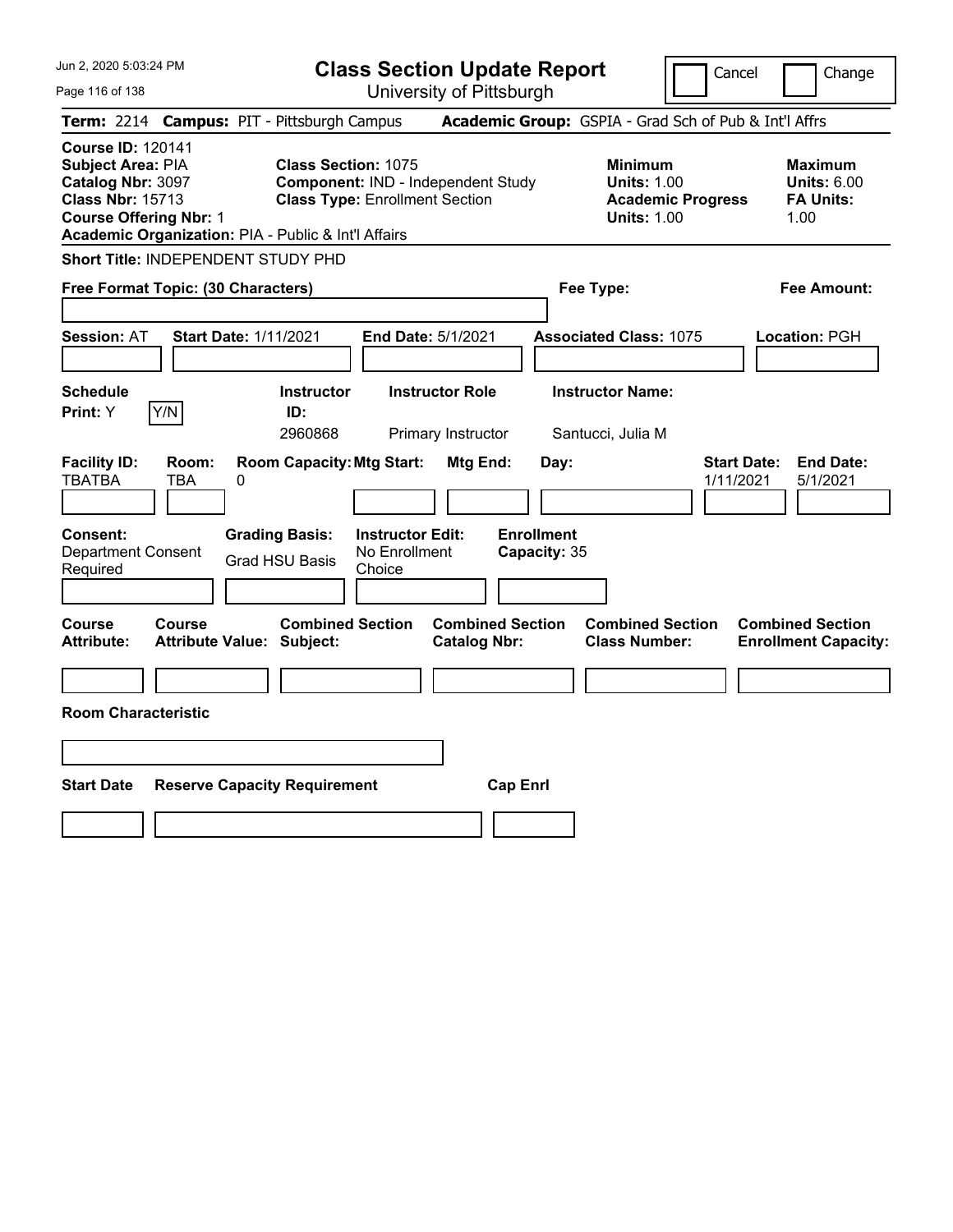| Jun 2, 2020 5:03:24 PM                                                                                                                                                                |                                                   |                                                                                                           | <b>Class Section Update Report</b>                 |                                                |                                   |                                                            |                          | Cancel<br>Change                                                 |  |  |
|---------------------------------------------------------------------------------------------------------------------------------------------------------------------------------------|---------------------------------------------------|-----------------------------------------------------------------------------------------------------------|----------------------------------------------------|------------------------------------------------|-----------------------------------|------------------------------------------------------------|--------------------------|------------------------------------------------------------------|--|--|
| Page 117 of 138                                                                                                                                                                       |                                                   |                                                                                                           |                                                    | University of Pittsburgh                       |                                   |                                                            |                          |                                                                  |  |  |
| Term: 2214 Campus: PIT - Pittsburgh Campus                                                                                                                                            |                                                   |                                                                                                           |                                                    |                                                |                                   | Academic Group: GSPIA - Grad Sch of Pub & Int'l Affrs      |                          |                                                                  |  |  |
| <b>Course ID: 120141</b><br>Subject Area: PIA<br>Catalog Nbr: 3097<br><b>Class Nbr: 15714</b><br><b>Course Offering Nbr: 1</b><br>Academic Organization: PIA - Public & Int'l Affairs |                                                   | <b>Class Section: 1085</b><br>Component: IND - Independent Study<br><b>Class Type: Enrollment Section</b> |                                                    |                                                |                                   | <b>Minimum</b><br><b>Units: 1.00</b><br><b>Units: 1.00</b> | <b>Academic Progress</b> | <b>Maximum</b><br><b>Units: 6.00</b><br><b>FA Units:</b><br>1.00 |  |  |
| Short Title: INDEPENDENT STUDY PHD                                                                                                                                                    |                                                   |                                                                                                           |                                                    |                                                |                                   |                                                            |                          |                                                                  |  |  |
| Free Format Topic: (30 Characters)                                                                                                                                                    |                                                   |                                                                                                           |                                                    |                                                |                                   | Fee Type:                                                  |                          | Fee Amount:                                                      |  |  |
| <b>Session: AT</b>                                                                                                                                                                    | <b>Start Date: 1/11/2021</b>                      |                                                                                                           |                                                    | End Date: 5/1/2021                             |                                   | <b>Associated Class: 1085</b>                              |                          | Location: PGH                                                    |  |  |
| <b>Schedule</b><br>Print: Y                                                                                                                                                           | Y/N                                               | <b>Instructor</b><br>ID:<br>2908661                                                                       |                                                    | <b>Instructor Role</b><br>Primary Instructor   |                                   | <b>Instructor Name:</b><br>Kearns, Kevin P                 |                          |                                                                  |  |  |
| <b>Facility ID:</b><br><b>TBATBA</b>                                                                                                                                                  | Room:<br>0<br>TBA                                 | <b>Room Capacity: Mtg Start:</b>                                                                          |                                                    | Mtg End:                                       | Day:                              |                                                            | 1/11/2021                | <b>Start Date:</b><br><b>End Date:</b><br>5/1/2021               |  |  |
| Consent:<br><b>Department Consent</b><br>Required                                                                                                                                     |                                                   | <b>Grading Basis:</b><br><b>Grad HSU Basis</b>                                                            | <b>Instructor Edit:</b><br>No Enrollment<br>Choice |                                                | <b>Enrollment</b><br>Capacity: 35 |                                                            |                          |                                                                  |  |  |
| Course<br><b>Attribute:</b>                                                                                                                                                           | <b>Course</b><br><b>Attribute Value: Subject:</b> | <b>Combined Section</b>                                                                                   |                                                    | <b>Combined Section</b><br><b>Catalog Nbr:</b> |                                   | <b>Combined Section</b><br><b>Class Number:</b>            |                          | <b>Combined Section</b><br><b>Enrollment Capacity:</b>           |  |  |
|                                                                                                                                                                                       |                                                   |                                                                                                           |                                                    |                                                |                                   |                                                            |                          |                                                                  |  |  |
| <b>Room Characteristic</b>                                                                                                                                                            |                                                   |                                                                                                           |                                                    |                                                |                                   |                                                            |                          |                                                                  |  |  |
|                                                                                                                                                                                       |                                                   |                                                                                                           |                                                    |                                                |                                   |                                                            |                          |                                                                  |  |  |
| <b>Start Date</b>                                                                                                                                                                     | <b>Reserve Capacity Requirement</b>               |                                                                                                           |                                                    |                                                | <b>Cap Enrl</b>                   |                                                            |                          |                                                                  |  |  |
|                                                                                                                                                                                       |                                                   |                                                                                                           |                                                    |                                                |                                   |                                                            |                          |                                                                  |  |  |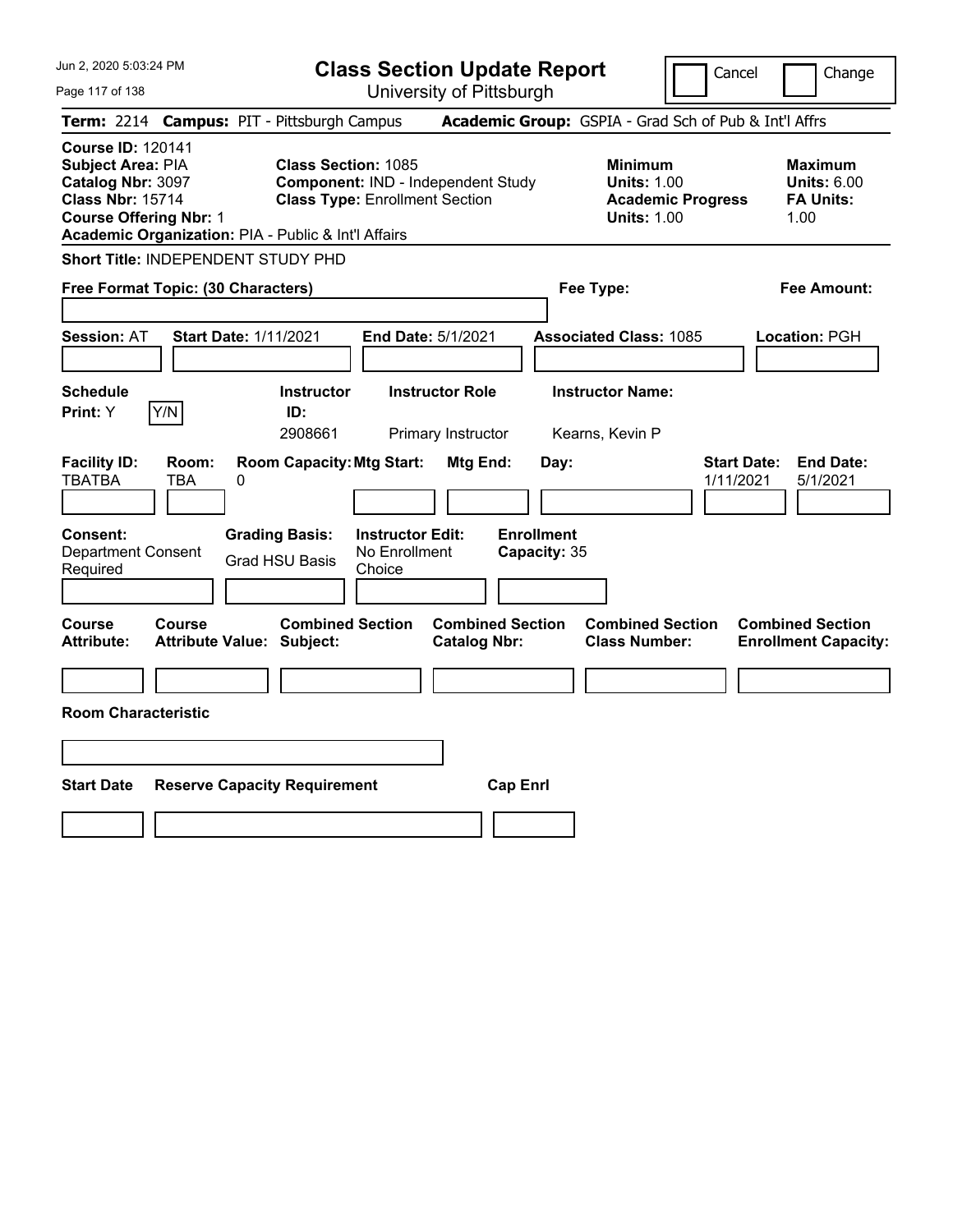| Jun 2, 2020 5:03:24 PM                                                                                                                                                                |                                                   | <b>Class Section Update Report</b><br>Cancel                        |                                                    |                                                |                                   |                                                            | Change                   |                                                                  |
|---------------------------------------------------------------------------------------------------------------------------------------------------------------------------------------|---------------------------------------------------|---------------------------------------------------------------------|----------------------------------------------------|------------------------------------------------|-----------------------------------|------------------------------------------------------------|--------------------------|------------------------------------------------------------------|
| Page 118 of 138                                                                                                                                                                       |                                                   |                                                                     |                                                    | University of Pittsburgh                       |                                   |                                                            |                          |                                                                  |
| Term: 2214 Campus: PIT - Pittsburgh Campus                                                                                                                                            |                                                   |                                                                     |                                                    |                                                |                                   |                                                            |                          | Academic Group: GSPIA - Grad Sch of Pub & Int'l Affrs            |
| <b>Course ID: 120141</b><br>Subject Area: PIA<br>Catalog Nbr: 3097<br><b>Class Nbr: 15715</b><br><b>Course Offering Nbr: 1</b><br>Academic Organization: PIA - Public & Int'l Affairs |                                                   | <b>Class Section: 1090</b><br><b>Class Type: Enrollment Section</b> |                                                    | Component: IND - Independent Study             |                                   | <b>Minimum</b><br><b>Units: 1.00</b><br><b>Units: 1.00</b> | <b>Academic Progress</b> | <b>Maximum</b><br><b>Units: 6.00</b><br><b>FA Units:</b><br>1.00 |
| Short Title: INDEPENDENT STUDY PHD                                                                                                                                                    |                                                   |                                                                     |                                                    |                                                |                                   |                                                            |                          |                                                                  |
| Free Format Topic: (30 Characters)                                                                                                                                                    |                                                   |                                                                     |                                                    |                                                |                                   | Fee Type:                                                  |                          | Fee Amount:                                                      |
| <b>Session: AT</b>                                                                                                                                                                    | <b>Start Date: 1/11/2021</b>                      |                                                                     |                                                    | End Date: 5/1/2021                             |                                   | <b>Associated Class: 1090</b>                              |                          | Location: PGH                                                    |
| <b>Schedule</b><br>Y/N<br>Print: Y                                                                                                                                                    |                                                   | <b>Instructor</b><br>ID:<br>2922611                                 |                                                    | <b>Instructor Role</b><br>Primary Instructor   |                                   | <b>Instructor Name:</b><br>Alfredson, Lisa Stephanie       |                          |                                                                  |
| <b>Facility ID:</b><br><b>TBATBA</b>                                                                                                                                                  | Room:<br>TBA<br>0                                 | <b>Room Capacity: Mtg Start:</b>                                    |                                                    | <b>Mtg End:</b>                                | Day:                              |                                                            |                          | <b>End Date:</b><br><b>Start Date:</b><br>1/11/2021<br>5/1/2021  |
| <b>Consent:</b><br><b>Department Consent</b><br>Required                                                                                                                              |                                                   | <b>Grading Basis:</b><br><b>Grad HSU Basis</b>                      | <b>Instructor Edit:</b><br>No Enrollment<br>Choice |                                                | <b>Enrollment</b><br>Capacity: 35 |                                                            |                          |                                                                  |
| <b>Course</b><br><b>Attribute:</b>                                                                                                                                                    | <b>Course</b><br><b>Attribute Value: Subject:</b> | <b>Combined Section</b>                                             |                                                    | <b>Combined Section</b><br><b>Catalog Nbr:</b> |                                   | <b>Combined Section</b><br><b>Class Number:</b>            |                          | <b>Combined Section</b><br><b>Enrollment Capacity:</b>           |
| <b>Room Characteristic</b>                                                                                                                                                            |                                                   |                                                                     |                                                    |                                                |                                   |                                                            |                          |                                                                  |
|                                                                                                                                                                                       |                                                   |                                                                     |                                                    |                                                |                                   |                                                            |                          |                                                                  |
| <b>Start Date</b>                                                                                                                                                                     | <b>Reserve Capacity Requirement</b>               |                                                                     |                                                    | <b>Cap Enrl</b>                                |                                   |                                                            |                          |                                                                  |
|                                                                                                                                                                                       |                                                   |                                                                     |                                                    |                                                |                                   |                                                            |                          |                                                                  |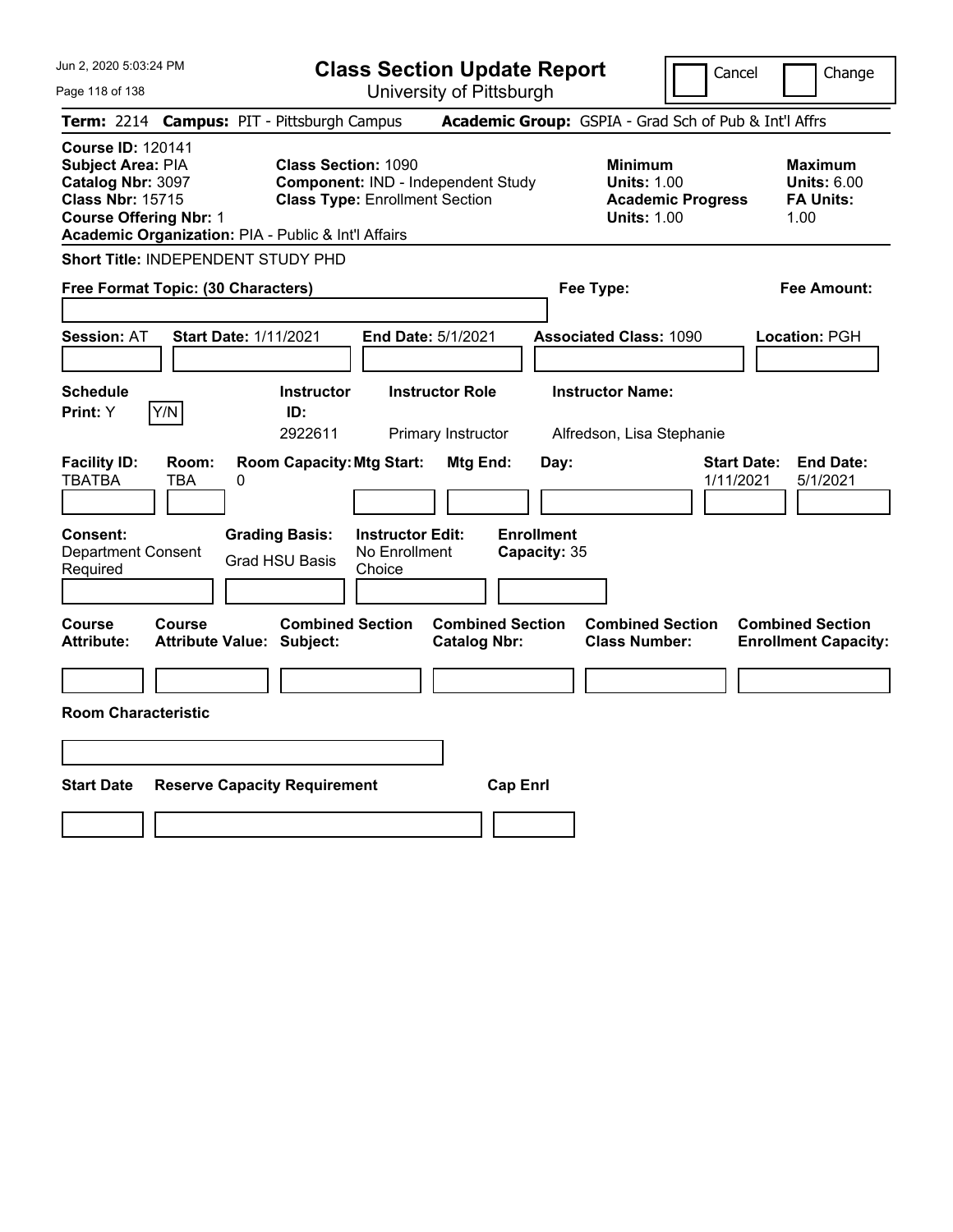| Jun 2, 2020 5:03:24 PM                                                                                                                                                                |                                                   |                                                                     | <b>Class Section Update Report</b>                 |                                                |                                   |                                                            |                          | Cancel<br>Change                                                 |  |  |
|---------------------------------------------------------------------------------------------------------------------------------------------------------------------------------------|---------------------------------------------------|---------------------------------------------------------------------|----------------------------------------------------|------------------------------------------------|-----------------------------------|------------------------------------------------------------|--------------------------|------------------------------------------------------------------|--|--|
| Page 119 of 138                                                                                                                                                                       |                                                   |                                                                     |                                                    | University of Pittsburgh                       |                                   |                                                            |                          |                                                                  |  |  |
| Term: 2214 Campus: PIT - Pittsburgh Campus                                                                                                                                            |                                                   |                                                                     |                                                    |                                                |                                   |                                                            |                          | Academic Group: GSPIA - Grad Sch of Pub & Int'l Affrs            |  |  |
| <b>Course ID: 120141</b><br>Subject Area: PIA<br>Catalog Nbr: 3097<br><b>Class Nbr: 15716</b><br><b>Course Offering Nbr: 1</b><br>Academic Organization: PIA - Public & Int'l Affairs |                                                   | <b>Class Section: 1095</b><br><b>Class Type: Enrollment Section</b> |                                                    | Component: IND - Independent Study             |                                   | <b>Minimum</b><br><b>Units: 1.00</b><br><b>Units: 1.00</b> | <b>Academic Progress</b> | <b>Maximum</b><br><b>Units: 6.00</b><br><b>FA Units:</b><br>1.00 |  |  |
| Short Title: INDEPENDENT STUDY PHD                                                                                                                                                    |                                                   |                                                                     |                                                    |                                                |                                   |                                                            |                          |                                                                  |  |  |
| Free Format Topic: (30 Characters)                                                                                                                                                    |                                                   |                                                                     |                                                    |                                                |                                   | Fee Type:                                                  |                          | Fee Amount:                                                      |  |  |
| <b>Session: AT</b>                                                                                                                                                                    | <b>Start Date: 1/11/2021</b>                      |                                                                     |                                                    | End Date: 5/1/2021                             |                                   | <b>Associated Class: 1095</b>                              |                          | Location: PGH                                                    |  |  |
| <b>Schedule</b><br>Y/N<br>Print: Y                                                                                                                                                    |                                                   | <b>Instructor</b><br>ID:<br>2909562                                 |                                                    | <b>Instructor Role</b><br>Primary Instructor   |                                   | <b>Instructor Name:</b><br>Mckinney, Jerome                |                          |                                                                  |  |  |
| <b>Facility ID:</b><br><b>TBATBA</b>                                                                                                                                                  | Room:<br>TBA<br>0                                 | <b>Room Capacity: Mtg Start:</b>                                    |                                                    | <b>Mtg End:</b>                                | Day:                              |                                                            |                          | <b>Start Date:</b><br><b>End Date:</b><br>1/11/2021<br>5/1/2021  |  |  |
| <b>Consent:</b><br><b>Department Consent</b><br>Required                                                                                                                              |                                                   | <b>Grading Basis:</b><br><b>Grad HSU Basis</b>                      | <b>Instructor Edit:</b><br>No Enrollment<br>Choice |                                                | <b>Enrollment</b><br>Capacity: 35 |                                                            |                          |                                                                  |  |  |
| <b>Course</b><br><b>Attribute:</b>                                                                                                                                                    | <b>Course</b><br><b>Attribute Value: Subject:</b> | <b>Combined Section</b>                                             |                                                    | <b>Combined Section</b><br><b>Catalog Nbr:</b> |                                   | <b>Combined Section</b><br><b>Class Number:</b>            |                          | <b>Combined Section</b><br><b>Enrollment Capacity:</b>           |  |  |
|                                                                                                                                                                                       |                                                   |                                                                     |                                                    |                                                |                                   |                                                            |                          |                                                                  |  |  |
| <b>Room Characteristic</b>                                                                                                                                                            |                                                   |                                                                     |                                                    |                                                |                                   |                                                            |                          |                                                                  |  |  |
|                                                                                                                                                                                       |                                                   |                                                                     |                                                    |                                                |                                   |                                                            |                          |                                                                  |  |  |
| <b>Start Date</b>                                                                                                                                                                     | <b>Reserve Capacity Requirement</b>               |                                                                     |                                                    | <b>Cap Enrl</b>                                |                                   |                                                            |                          |                                                                  |  |  |
|                                                                                                                                                                                       |                                                   |                                                                     |                                                    |                                                |                                   |                                                            |                          |                                                                  |  |  |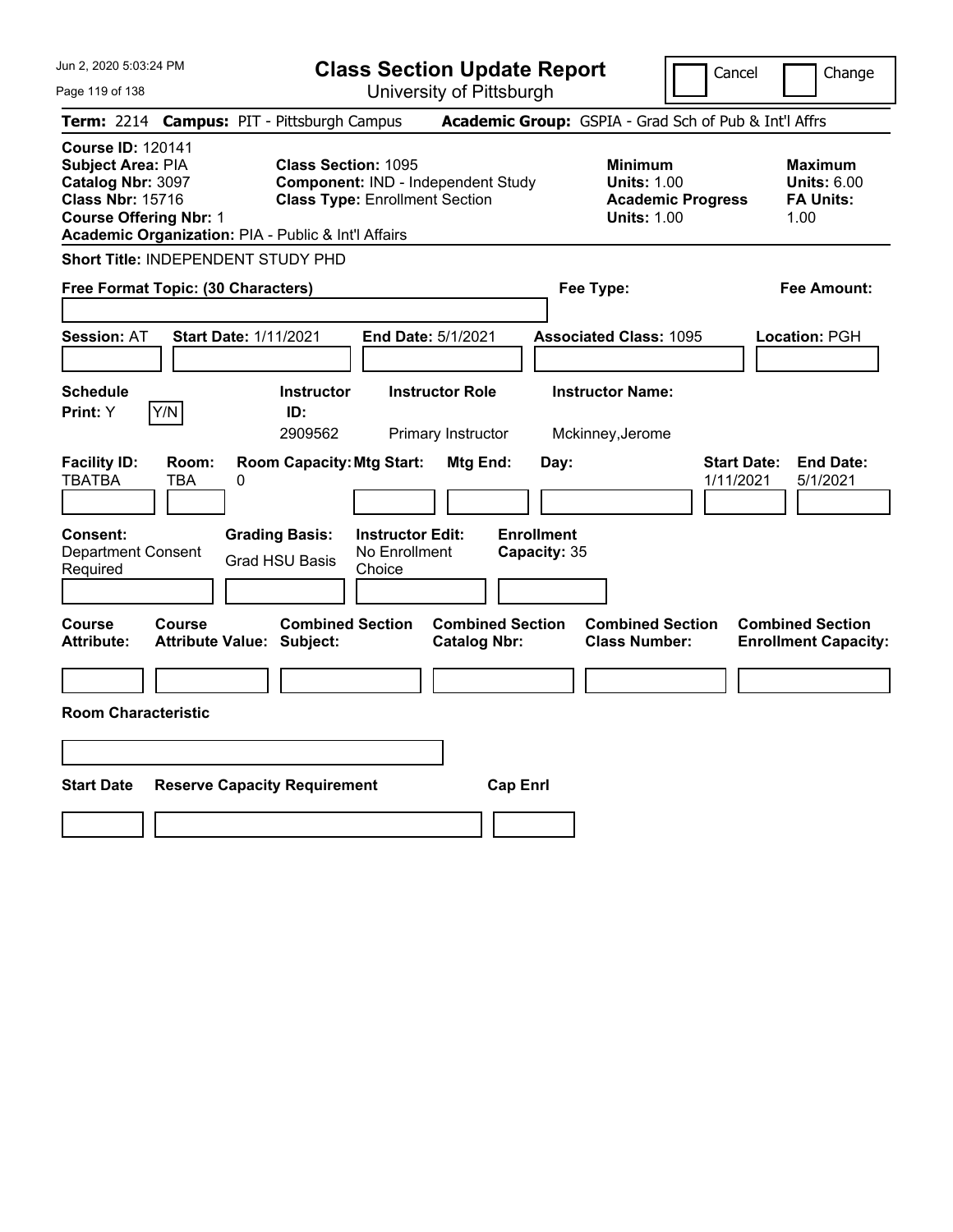| Jun 2, 2020 5:03:24 PM                                                                                                                                                                |                                        |                                                                     |                                                    | <b>Class Section Update Report</b>             |                                           |                                                            | Cancel                   | Change                                                           |
|---------------------------------------------------------------------------------------------------------------------------------------------------------------------------------------|----------------------------------------|---------------------------------------------------------------------|----------------------------------------------------|------------------------------------------------|-------------------------------------------|------------------------------------------------------------|--------------------------|------------------------------------------------------------------|
| Page 120 of 138                                                                                                                                                                       |                                        |                                                                     |                                                    | University of Pittsburgh                       |                                           |                                                            |                          |                                                                  |
| <b>Term: 2214</b>                                                                                                                                                                     | <b>Campus: PIT - Pittsburgh Campus</b> |                                                                     |                                                    |                                                |                                           |                                                            |                          | Academic Group: GSPIA - Grad Sch of Pub & Int'l Affrs            |
| <b>Course ID: 120141</b><br>Subject Area: PIA<br>Catalog Nbr: 3097<br><b>Class Nbr: 15717</b><br><b>Course Offering Nbr: 1</b><br>Academic Organization: PIA - Public & Int'l Affairs |                                        | <b>Class Section: 1105</b><br><b>Class Type: Enrollment Section</b> |                                                    | Component: IND - Independent Study             |                                           | <b>Minimum</b><br><b>Units: 1.00</b><br><b>Units: 1.00</b> | <b>Academic Progress</b> | <b>Maximum</b><br><b>Units: 6.00</b><br><b>FA Units:</b><br>1.00 |
| Short Title: INDEPENDENT STUDY PHD                                                                                                                                                    |                                        |                                                                     |                                                    |                                                |                                           |                                                            |                          |                                                                  |
| Free Format Topic: (30 Characters)                                                                                                                                                    |                                        |                                                                     |                                                    |                                                |                                           | Fee Type:                                                  |                          | Fee Amount:                                                      |
| <b>Session: AT</b>                                                                                                                                                                    | <b>Start Date: 1/11/2021</b>           |                                                                     |                                                    | End Date: 5/1/2021                             |                                           | <b>Associated Class: 1105</b>                              |                          | Location: PGH                                                    |
| <b>Schedule</b>                                                                                                                                                                       |                                        | <b>Instructor</b>                                                   |                                                    | <b>Instructor Role</b>                         |                                           | <b>Instructor Name:</b>                                    |                          |                                                                  |
| Y/N<br>Print: Y                                                                                                                                                                       |                                        | ID:<br>2900485                                                      |                                                    | Primary Instructor                             |                                           | Miller, David Young                                        |                          |                                                                  |
| <b>Facility ID:</b><br><b>TBATBA</b><br><b>TBA</b><br>Consent:<br><b>Department Consent</b><br>Required                                                                               | Room:<br>0<br><b>Grading Basis:</b>    | <b>Room Capacity: Mtg Start:</b><br><b>Grad HSU Basis</b>           | <b>Instructor Edit:</b><br>No Enrollment<br>Choice | Mtg End:                                       | Day:<br><b>Enrollment</b><br>Capacity: 35 |                                                            |                          | <b>Start Date:</b><br><b>End Date:</b><br>1/11/2021<br>5/1/2021  |
| <b>Course</b><br><b>Course</b><br><b>Attribute:</b>                                                                                                                                   | <b>Attribute Value: Subject:</b>       | <b>Combined Section</b>                                             |                                                    | <b>Combined Section</b><br><b>Catalog Nbr:</b> |                                           | <b>Combined Section</b><br><b>Class Number:</b>            |                          | <b>Combined Section</b><br><b>Enrollment Capacity:</b>           |
|                                                                                                                                                                                       |                                        |                                                                     |                                                    |                                                |                                           |                                                            |                          |                                                                  |
| <b>Room Characteristic</b>                                                                                                                                                            |                                        |                                                                     |                                                    |                                                |                                           |                                                            |                          |                                                                  |
|                                                                                                                                                                                       |                                        |                                                                     |                                                    |                                                |                                           |                                                            |                          |                                                                  |
| <b>Start Date</b>                                                                                                                                                                     | <b>Reserve Capacity Requirement</b>    |                                                                     |                                                    |                                                | <b>Cap Enrl</b>                           |                                                            |                          |                                                                  |
|                                                                                                                                                                                       |                                        |                                                                     |                                                    |                                                |                                           |                                                            |                          |                                                                  |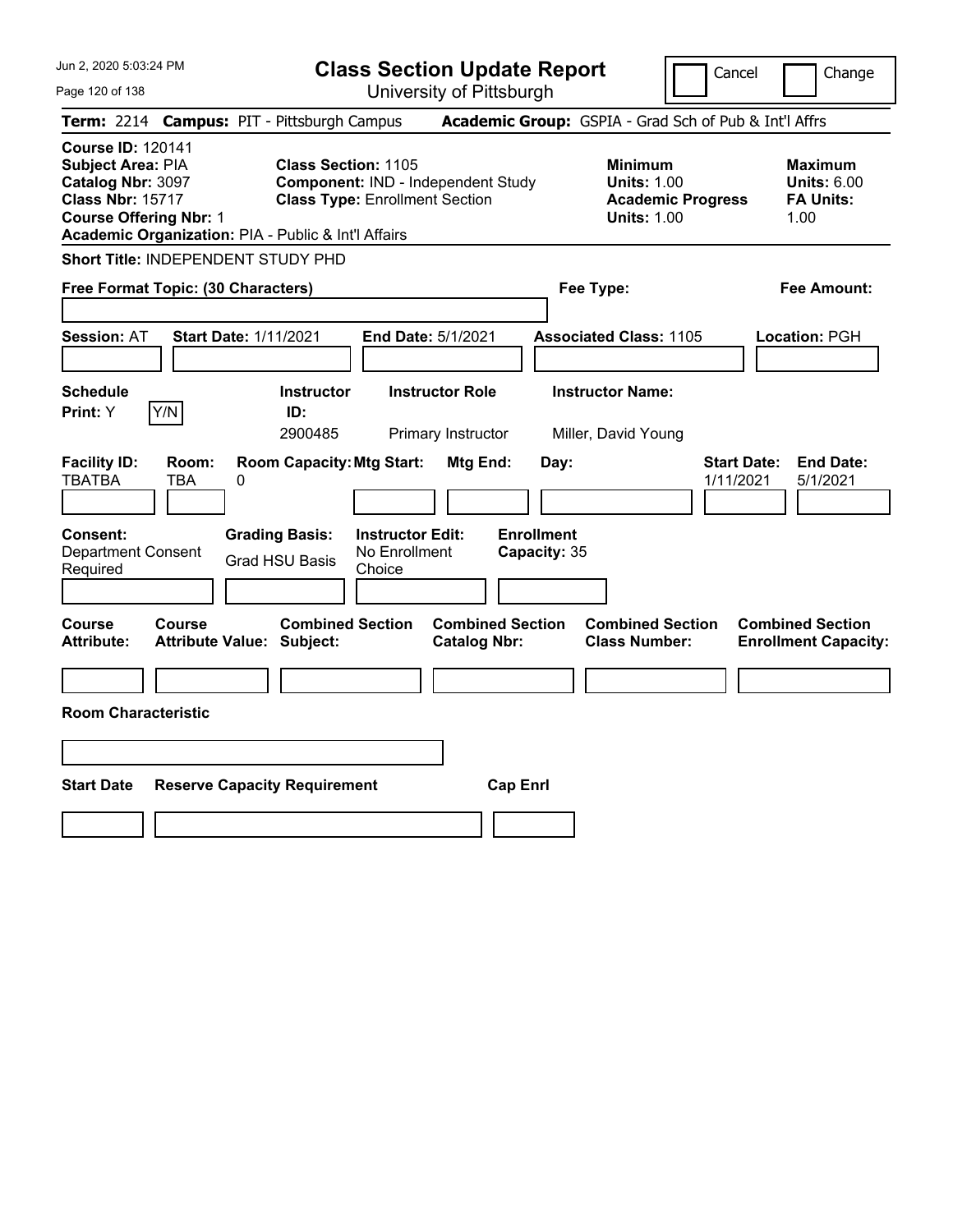| Jun 2, 2020 5:03:24 PM                                                                                                                                                                |                                            |                                                                     | <b>Class Section Update Report</b>                 |                                                |                                   |                                                            | Cancel                   | Change                                                           |
|---------------------------------------------------------------------------------------------------------------------------------------------------------------------------------------|--------------------------------------------|---------------------------------------------------------------------|----------------------------------------------------|------------------------------------------------|-----------------------------------|------------------------------------------------------------|--------------------------|------------------------------------------------------------------|
| Page 121 of 138                                                                                                                                                                       |                                            |                                                                     |                                                    | University of Pittsburgh                       |                                   |                                                            |                          |                                                                  |
| Term: 2214 Campus: PIT - Pittsburgh Campus                                                                                                                                            |                                            |                                                                     |                                                    |                                                |                                   | Academic Group: GSPIA - Grad Sch of Pub & Int'l Affrs      |                          |                                                                  |
| <b>Course ID: 120141</b><br>Subject Area: PIA<br>Catalog Nbr: 3097<br><b>Class Nbr: 15718</b><br><b>Course Offering Nbr: 1</b><br>Academic Organization: PIA - Public & Int'l Affairs |                                            | <b>Class Section: 1115</b><br><b>Class Type: Enrollment Section</b> |                                                    | Component: IND - Independent Study             |                                   | <b>Minimum</b><br><b>Units: 1.00</b><br><b>Units: 1.00</b> | <b>Academic Progress</b> | <b>Maximum</b><br><b>Units: 6.00</b><br><b>FA Units:</b><br>1.00 |
| Short Title: INDEPENDENT STUDY PHD                                                                                                                                                    |                                            |                                                                     |                                                    |                                                |                                   |                                                            |                          |                                                                  |
| Free Format Topic: (30 Characters)                                                                                                                                                    |                                            |                                                                     |                                                    |                                                |                                   | Fee Type:                                                  |                          | Fee Amount:                                                      |
| <b>Session: AT</b>                                                                                                                                                                    | <b>Start Date: 1/11/2021</b>               |                                                                     |                                                    | End Date: 5/1/2021                             |                                   | <b>Associated Class: 1115</b>                              |                          | Location: PGH                                                    |
| <b>Schedule</b><br>Print: Y                                                                                                                                                           | Y/N                                        | <b>Instructor</b><br>ID:<br>2909099                                 |                                                    | <b>Instructor Role</b><br>Primary Instructor   |                                   | <b>Instructor Name:</b><br>Nelson, Lisa S                  |                          |                                                                  |
| <b>Facility ID:</b><br><b>TBATBA</b>                                                                                                                                                  | Room:<br>0<br>TBA                          | <b>Room Capacity: Mtg Start:</b>                                    |                                                    | Mtg End:                                       | Day:                              |                                                            | 1/11/2021                | <b>Start Date:</b><br><b>End Date:</b><br>5/1/2021               |
| Consent:<br><b>Department Consent</b><br>Required                                                                                                                                     |                                            | <b>Grading Basis:</b><br><b>Grad HSU Basis</b>                      | <b>Instructor Edit:</b><br>No Enrollment<br>Choice |                                                | <b>Enrollment</b><br>Capacity: 35 |                                                            |                          |                                                                  |
| Course<br><b>Attribute:</b>                                                                                                                                                           | <b>Course</b><br>Attribute Value: Subject: | <b>Combined Section</b>                                             |                                                    | <b>Combined Section</b><br><b>Catalog Nbr:</b> |                                   | <b>Combined Section</b><br><b>Class Number:</b>            |                          | <b>Combined Section</b><br><b>Enrollment Capacity:</b>           |
|                                                                                                                                                                                       |                                            |                                                                     |                                                    |                                                |                                   |                                                            |                          |                                                                  |
| <b>Room Characteristic</b>                                                                                                                                                            |                                            |                                                                     |                                                    |                                                |                                   |                                                            |                          |                                                                  |
|                                                                                                                                                                                       |                                            |                                                                     |                                                    |                                                |                                   |                                                            |                          |                                                                  |
| <b>Start Date</b>                                                                                                                                                                     | <b>Reserve Capacity Requirement</b>        |                                                                     |                                                    |                                                | <b>Cap Enrl</b>                   |                                                            |                          |                                                                  |
|                                                                                                                                                                                       |                                            |                                                                     |                                                    |                                                |                                   |                                                            |                          |                                                                  |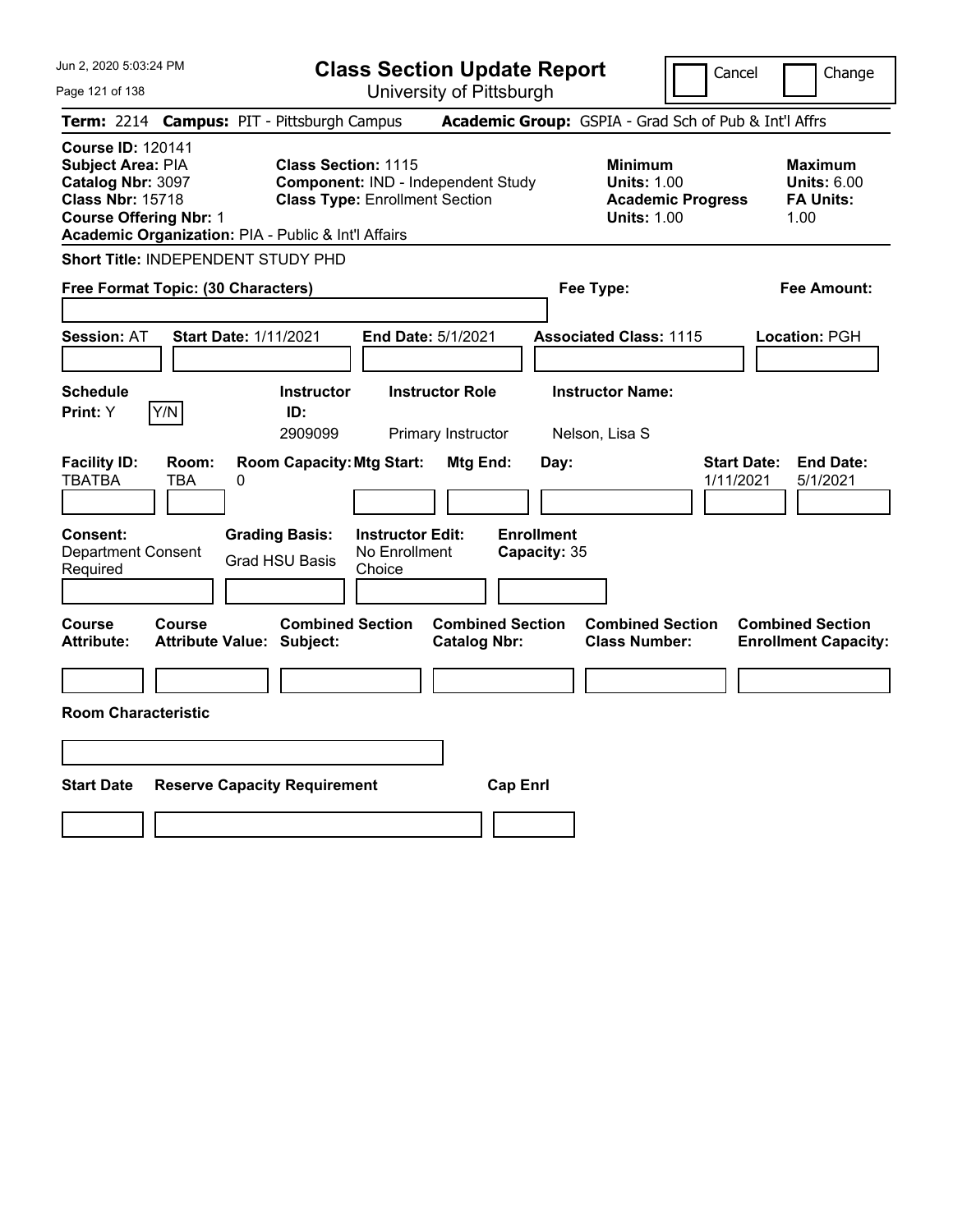| Jun 2, 2020 5:03:24 PM                                                                                                                                                                |                                                             |                                                                             | <b>Class Section Update Report</b>                    |                                                            | Cancel                          | Change                                                           |
|---------------------------------------------------------------------------------------------------------------------------------------------------------------------------------------|-------------------------------------------------------------|-----------------------------------------------------------------------------|-------------------------------------------------------|------------------------------------------------------------|---------------------------------|------------------------------------------------------------------|
| Page 122 of 138                                                                                                                                                                       |                                                             |                                                                             | University of Pittsburgh                              |                                                            |                                 |                                                                  |
| Term: 2214 Campus: PIT - Pittsburgh Campus                                                                                                                                            |                                                             |                                                                             | Academic Group: GSPIA - Grad Sch of Pub & Int'l Affrs |                                                            |                                 |                                                                  |
| <b>Course ID: 120141</b><br>Subject Area: PIA<br>Catalog Nbr: 3097<br><b>Class Nbr: 15719</b><br><b>Course Offering Nbr: 1</b><br>Academic Organization: PIA - Public & Int'l Affairs | <b>Class Section: 1120</b>                                  | Component: IND - Independent Study<br><b>Class Type: Enrollment Section</b> |                                                       | <b>Minimum</b><br><b>Units: 1.00</b><br><b>Units: 1.00</b> | <b>Academic Progress</b>        | <b>Maximum</b><br><b>Units: 6.00</b><br><b>FA Units:</b><br>1.00 |
| Short Title: INDEPENDENT STUDY PHD                                                                                                                                                    |                                                             |                                                                             |                                                       |                                                            |                                 |                                                                  |
| Free Format Topic: (30 Characters)                                                                                                                                                    |                                                             |                                                                             |                                                       | Fee Type:                                                  |                                 | Fee Amount:                                                      |
| <b>Session: AT</b>                                                                                                                                                                    | <b>Start Date: 1/11/2021</b>                                | End Date: 5/1/2021                                                          |                                                       | <b>Associated Class: 1120</b>                              |                                 | Location: PGH                                                    |
| <b>Schedule</b><br>Y/N<br>Print: Y                                                                                                                                                    | <b>Instructor</b><br>ID:<br>2946994                         | <b>Instructor Role</b><br>Primary Instructor                                |                                                       | <b>Instructor Name:</b><br>Grauer, Ryan Daniel             |                                 |                                                                  |
| <b>Facility ID:</b><br>Room:<br><b>TBATBA</b><br>TBA                                                                                                                                  | <b>Room Capacity: Mtg Start:</b><br>0                       |                                                                             | <b>Mtg End:</b><br>Day:                               |                                                            | <b>Start Date:</b><br>1/11/2021 | <b>End Date:</b><br>5/1/2021                                     |
| <b>Consent:</b><br><b>Department Consent</b><br>Required                                                                                                                              | <b>Grading Basis:</b><br><b>Grad HSU Basis</b>              | <b>Instructor Edit:</b><br>No Enrollment<br>Choice                          | <b>Enrollment</b><br>Capacity: 35                     |                                                            |                                 |                                                                  |
| <b>Course</b><br><b>Course</b><br><b>Attribute:</b>                                                                                                                                   | <b>Combined Section</b><br><b>Attribute Value: Subject:</b> |                                                                             | <b>Combined Section</b><br><b>Catalog Nbr:</b>        | <b>Combined Section</b><br><b>Class Number:</b>            |                                 | <b>Combined Section</b><br><b>Enrollment Capacity:</b>           |
| <b>Room Characteristic</b>                                                                                                                                                            |                                                             |                                                                             |                                                       |                                                            |                                 |                                                                  |
|                                                                                                                                                                                       |                                                             |                                                                             |                                                       |                                                            |                                 |                                                                  |
| <b>Start Date</b>                                                                                                                                                                     | <b>Reserve Capacity Requirement</b>                         |                                                                             | <b>Cap Enrl</b>                                       |                                                            |                                 |                                                                  |
|                                                                                                                                                                                       |                                                             |                                                                             |                                                       |                                                            |                                 |                                                                  |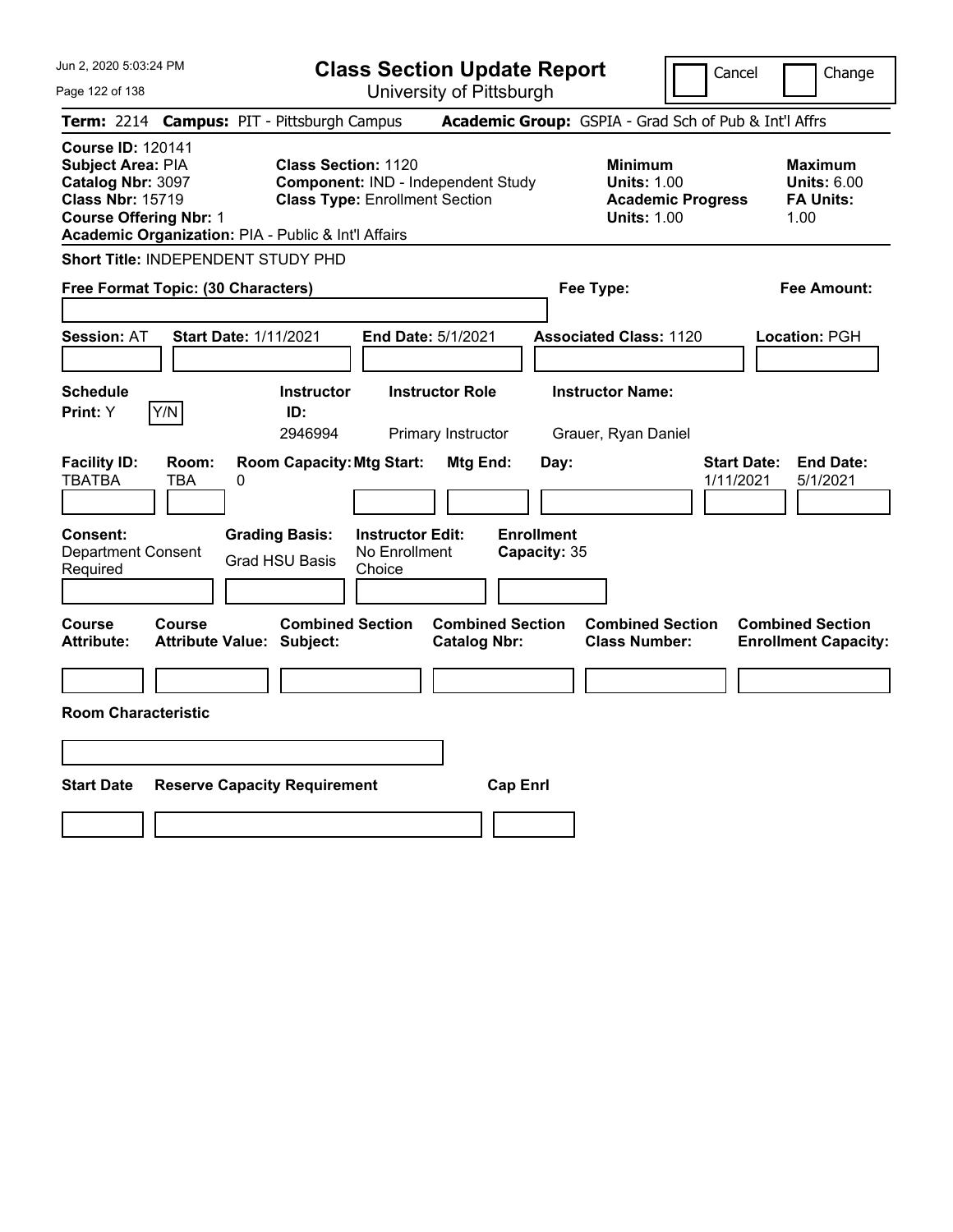| Jun 2, 2020 5:03:24 PM                                                                                                                                                                |                                                   |                                                                                    | <b>Class Section Update Report</b><br>Cancel<br>Change |                                                |                                           |                                                            |                          |                                                                  |
|---------------------------------------------------------------------------------------------------------------------------------------------------------------------------------------|---------------------------------------------------|------------------------------------------------------------------------------------|--------------------------------------------------------|------------------------------------------------|-------------------------------------------|------------------------------------------------------------|--------------------------|------------------------------------------------------------------|
| Page 123 of 138                                                                                                                                                                       |                                                   |                                                                                    |                                                        | University of Pittsburgh                       |                                           |                                                            |                          |                                                                  |
| Term: 2214 Campus: PIT - Pittsburgh Campus                                                                                                                                            |                                                   |                                                                                    |                                                        |                                                |                                           |                                                            |                          | Academic Group: GSPIA - Grad Sch of Pub & Int'l Affrs            |
| <b>Course ID: 120141</b><br>Subject Area: PIA<br>Catalog Nbr: 3097<br><b>Class Nbr: 15720</b><br><b>Course Offering Nbr: 1</b><br>Academic Organization: PIA - Public & Int'l Affairs |                                                   | <b>Class Section: 1125</b><br><b>Class Type: Enrollment Section</b>                |                                                        | Component: IND - Independent Study             |                                           | <b>Minimum</b><br><b>Units: 1.00</b><br><b>Units: 1.00</b> | <b>Academic Progress</b> | <b>Maximum</b><br><b>Units: 6.00</b><br><b>FA Units:</b><br>1.00 |
| Short Title: INDEPENDENT STUDY PHD                                                                                                                                                    |                                                   |                                                                                    |                                                        |                                                |                                           |                                                            |                          |                                                                  |
| Free Format Topic: (30 Characters)                                                                                                                                                    |                                                   |                                                                                    |                                                        |                                                |                                           | Fee Type:                                                  |                          | Fee Amount:                                                      |
| <b>Session: AT</b>                                                                                                                                                                    | <b>Start Date: 1/11/2021</b>                      |                                                                                    |                                                        | End Date: 5/1/2021                             |                                           | <b>Associated Class: 1125</b>                              |                          | Location: PGH                                                    |
| <b>Schedule</b>                                                                                                                                                                       |                                                   | <b>Instructor</b>                                                                  |                                                        | <b>Instructor Role</b>                         |                                           | <b>Instructor Name:</b>                                    |                          |                                                                  |
| Y/N<br>Print: Y                                                                                                                                                                       |                                                   | ID:<br>2939432                                                                     |                                                        | Primary Instructor                             |                                           | Buechel, Kathleen                                          |                          |                                                                  |
| <b>Facility ID:</b><br><b>TBATBA</b><br><b>Consent:</b><br><b>Department Consent</b><br>Required                                                                                      | Room:<br>TBA<br>0                                 | <b>Room Capacity: Mtg Start:</b><br><b>Grading Basis:</b><br><b>Grad HSU Basis</b> | <b>Instructor Edit:</b><br>No Enrollment<br>Choice     | <b>Mtg End:</b>                                | Day:<br><b>Enrollment</b><br>Capacity: 35 |                                                            |                          | <b>Start Date:</b><br><b>End Date:</b><br>1/11/2021<br>5/1/2021  |
|                                                                                                                                                                                       |                                                   |                                                                                    |                                                        |                                                |                                           |                                                            |                          |                                                                  |
| <b>Course</b><br><b>Attribute:</b>                                                                                                                                                    | <b>Course</b><br><b>Attribute Value: Subject:</b> | <b>Combined Section</b>                                                            |                                                        | <b>Combined Section</b><br><b>Catalog Nbr:</b> |                                           | <b>Combined Section</b><br><b>Class Number:</b>            |                          | <b>Combined Section</b><br><b>Enrollment Capacity:</b>           |
|                                                                                                                                                                                       |                                                   |                                                                                    |                                                        |                                                |                                           |                                                            |                          |                                                                  |
| <b>Room Characteristic</b>                                                                                                                                                            |                                                   |                                                                                    |                                                        |                                                |                                           |                                                            |                          |                                                                  |
|                                                                                                                                                                                       |                                                   |                                                                                    |                                                        |                                                |                                           |                                                            |                          |                                                                  |
| <b>Start Date</b>                                                                                                                                                                     | <b>Reserve Capacity Requirement</b>               |                                                                                    |                                                        | <b>Cap Enrl</b>                                |                                           |                                                            |                          |                                                                  |
|                                                                                                                                                                                       |                                                   |                                                                                    |                                                        |                                                |                                           |                                                            |                          |                                                                  |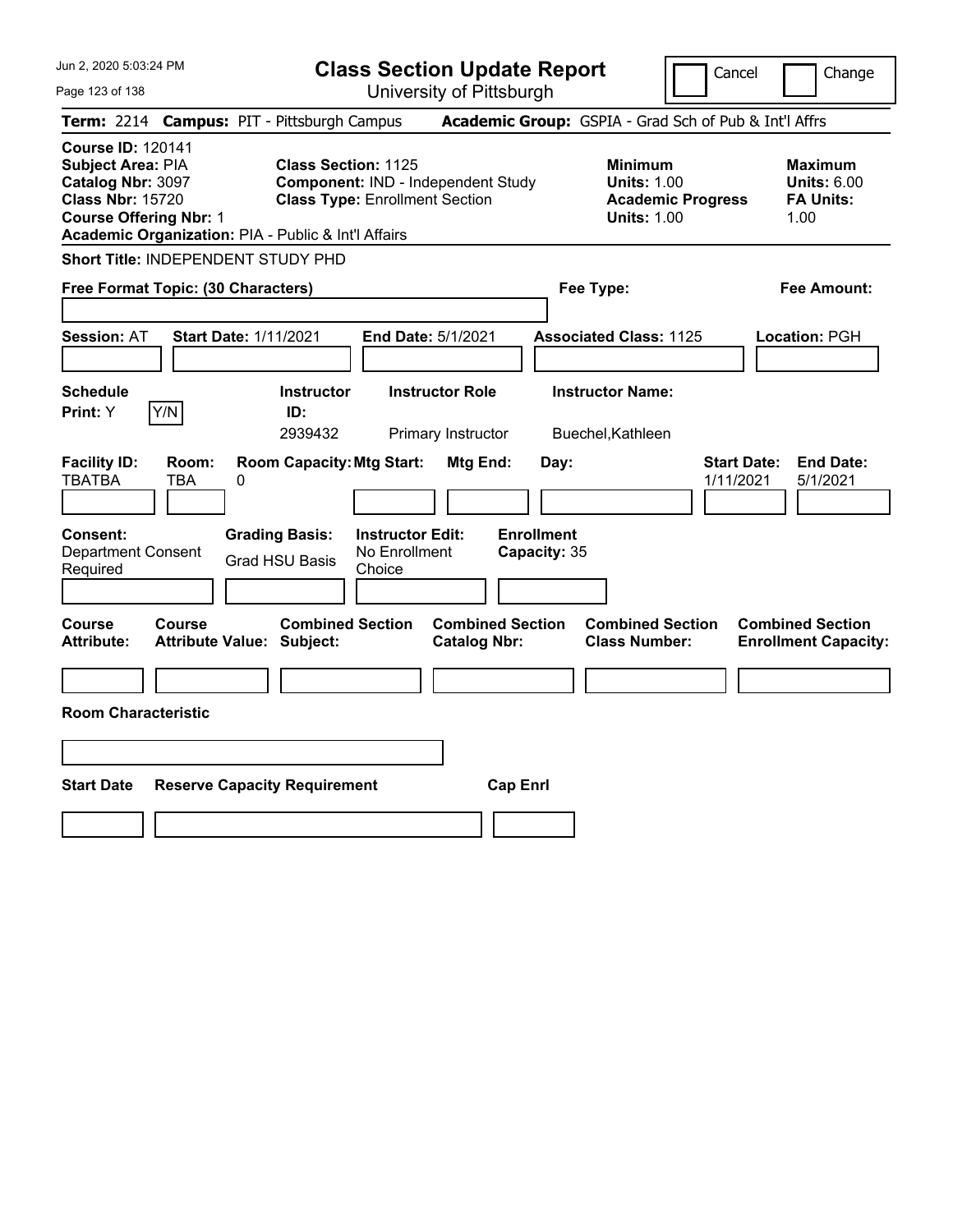| Jun 2, 2020 5:03:24 PM                                                                                                                                                                |                                                                                                           | <b>Class Section Update Report</b><br>Cancel<br>Change |                                                                                        |                                                                  |  |  |
|---------------------------------------------------------------------------------------------------------------------------------------------------------------------------------------|-----------------------------------------------------------------------------------------------------------|--------------------------------------------------------|----------------------------------------------------------------------------------------|------------------------------------------------------------------|--|--|
| Page 124 of 138                                                                                                                                                                       |                                                                                                           | University of Pittsburgh                               |                                                                                        |                                                                  |  |  |
| Term: 2214 Campus: PIT - Pittsburgh Campus                                                                                                                                            |                                                                                                           |                                                        | Academic Group: GSPIA - Grad Sch of Pub & Int'l Affrs                                  |                                                                  |  |  |
| <b>Course ID: 120141</b><br>Subject Area: PIA<br>Catalog Nbr: 3097<br><b>Class Nbr: 15721</b><br><b>Course Offering Nbr: 1</b><br>Academic Organization: PIA - Public & Int'l Affairs | <b>Class Section: 1130</b><br>Component: IND - Independent Study<br><b>Class Type: Enrollment Section</b> |                                                        | <b>Minimum</b><br><b>Units: 1.00</b><br><b>Academic Progress</b><br><b>Units: 1.00</b> | <b>Maximum</b><br><b>Units: 6.00</b><br><b>FA Units:</b><br>1.00 |  |  |
| Short Title: INDEPENDENT STUDY PHD                                                                                                                                                    |                                                                                                           |                                                        |                                                                                        |                                                                  |  |  |
| Free Format Topic: (30 Characters)                                                                                                                                                    |                                                                                                           |                                                        | Fee Type:                                                                              | Fee Amount:                                                      |  |  |
| <b>Session: AT</b><br><b>Start Date: 1/11/2021</b>                                                                                                                                    |                                                                                                           | <b>End Date: 5/1/2021</b>                              | <b>Associated Class: 1130</b>                                                          | Location: PGH                                                    |  |  |
| <b>Schedule</b><br>Y/N<br>Print: Y                                                                                                                                                    | <b>Instructor</b><br>ID:<br>2908985                                                                       | <b>Instructor Role</b><br>Primary Instructor           | <b>Instructor Name:</b><br>Picard, Louis A                                             |                                                                  |  |  |
| <b>Facility ID:</b><br>Room:<br><b>TBATBA</b><br><b>TBA</b><br>0                                                                                                                      | <b>Room Capacity: Mtg Start:</b>                                                                          | Mtg End:<br>Day:                                       |                                                                                        | <b>Start Date:</b><br><b>End Date:</b><br>1/11/2021<br>5/1/2021  |  |  |
| Consent:<br><b>Department Consent</b><br>Required                                                                                                                                     | <b>Grading Basis:</b><br><b>Instructor Edit:</b><br>No Enrollment<br><b>Grad HSU Basis</b><br>Choice      | <b>Enrollment</b><br>Capacity: 35                      |                                                                                        |                                                                  |  |  |
| Course<br>Course<br><b>Attribute:</b><br>Attribute Value: Subject:                                                                                                                    | <b>Combined Section</b>                                                                                   | <b>Combined Section</b><br><b>Catalog Nbr:</b>         | <b>Combined Section</b><br><b>Class Number:</b>                                        | <b>Combined Section</b><br><b>Enrollment Capacity:</b>           |  |  |
| <b>Room Characteristic</b>                                                                                                                                                            |                                                                                                           |                                                        |                                                                                        |                                                                  |  |  |
|                                                                                                                                                                                       |                                                                                                           |                                                        |                                                                                        |                                                                  |  |  |
| <b>Start Date</b>                                                                                                                                                                     | <b>Reserve Capacity Requirement</b>                                                                       | <b>Cap Enrl</b>                                        |                                                                                        |                                                                  |  |  |
|                                                                                                                                                                                       |                                                                                                           |                                                        |                                                                                        |                                                                  |  |  |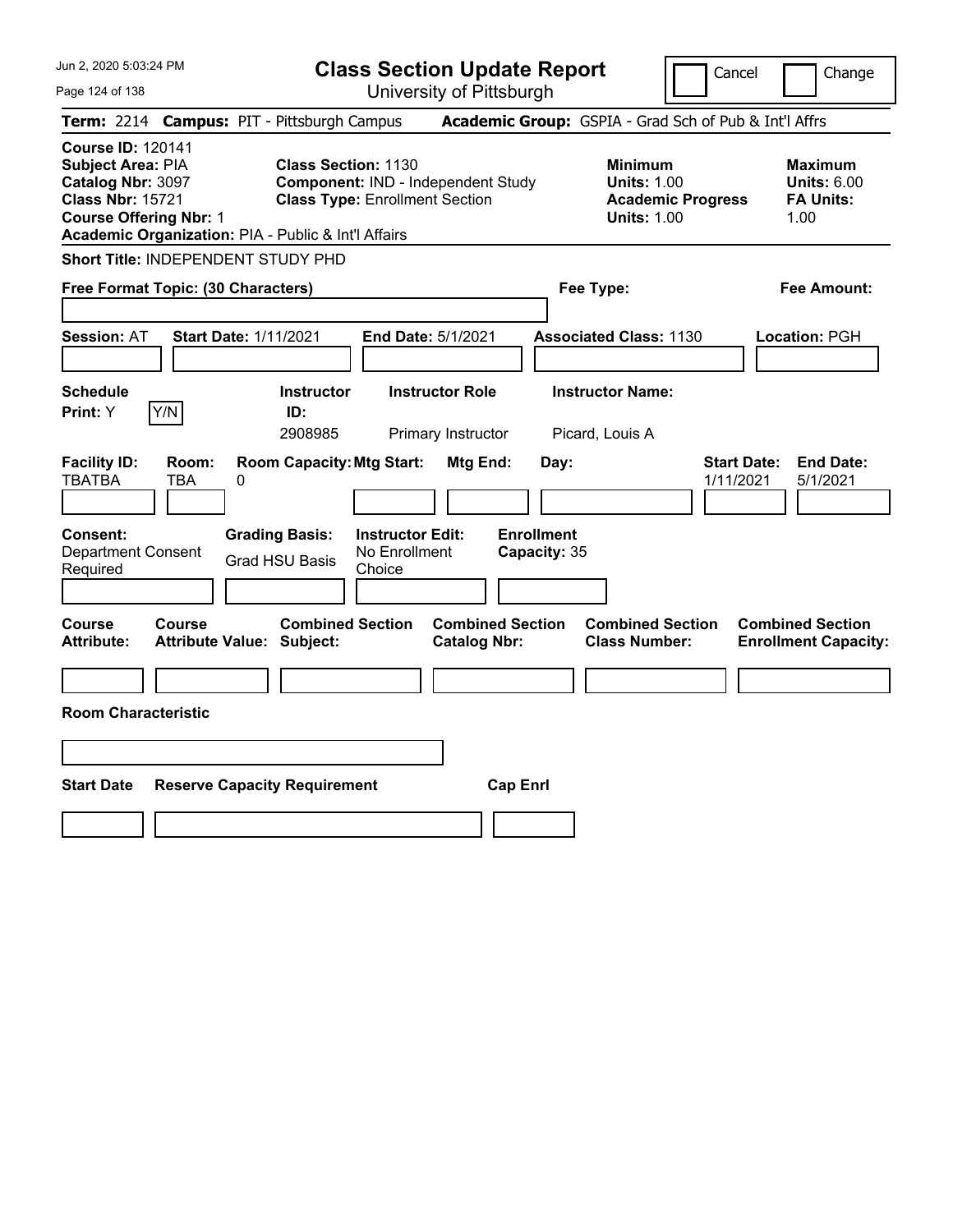| Jun 2, 2020 5:03:24 PM                                                                                                                                                                |                                                                     | <b>Class Section Update Report</b><br>Cancel<br>Change                        |                                                                                        |                                                                  |  |  |
|---------------------------------------------------------------------------------------------------------------------------------------------------------------------------------------|---------------------------------------------------------------------|-------------------------------------------------------------------------------|----------------------------------------------------------------------------------------|------------------------------------------------------------------|--|--|
| Page 125 of 138                                                                                                                                                                       |                                                                     | University of Pittsburgh                                                      |                                                                                        |                                                                  |  |  |
| Term: 2214 Campus: PIT - Pittsburgh Campus                                                                                                                                            |                                                                     |                                                                               | Academic Group: GSPIA - Grad Sch of Pub & Int'l Affrs                                  |                                                                  |  |  |
| <b>Course ID: 120141</b><br>Subject Area: PIA<br>Catalog Nbr: 3097<br><b>Class Nbr: 15722</b><br><b>Course Offering Nbr: 1</b><br>Academic Organization: PIA - Public & Int'l Affairs | <b>Class Section: 1140</b><br><b>Class Type: Enrollment Section</b> | Component: IND - Independent Study                                            | <b>Minimum</b><br><b>Units: 1.00</b><br><b>Academic Progress</b><br><b>Units: 1.00</b> | <b>Maximum</b><br><b>Units: 6.00</b><br><b>FA Units:</b><br>1.00 |  |  |
| Short Title: INDEPENDENT STUDY PHD                                                                                                                                                    |                                                                     |                                                                               |                                                                                        |                                                                  |  |  |
| Free Format Topic: (30 Characters)                                                                                                                                                    |                                                                     |                                                                               | Fee Type:                                                                              | Fee Amount:                                                      |  |  |
| <b>Session: AT</b>                                                                                                                                                                    | <b>Start Date: 1/11/2021</b>                                        | End Date: 5/1/2021                                                            | <b>Associated Class: 1140</b>                                                          | Location: PGH                                                    |  |  |
| <b>Schedule</b><br>Y/N<br>Print: Y                                                                                                                                                    | <b>Instructor</b><br>ID:<br>2959248                                 | <b>Instructor Role</b><br>Primary Instructor                                  | <b>Instructor Name:</b><br>Poznansky, Michael                                          |                                                                  |  |  |
| <b>Facility ID:</b><br>Room:<br><b>TBATBA</b><br>TBA                                                                                                                                  | <b>Room Capacity: Mtg Start:</b><br>0                               | Mtg End:<br>Day:                                                              |                                                                                        | <b>End Date:</b><br><b>Start Date:</b><br>1/11/2021<br>5/1/2021  |  |  |
| <b>Consent:</b><br><b>Department Consent</b><br>Required                                                                                                                              | <b>Grading Basis:</b><br><b>Grad HSU Basis</b><br>Choice            | <b>Enrollment</b><br><b>Instructor Edit:</b><br>No Enrollment<br>Capacity: 35 |                                                                                        |                                                                  |  |  |
| <b>Course</b><br><b>Course</b><br><b>Attribute:</b>                                                                                                                                   | <b>Combined Section</b><br><b>Attribute Value: Subject:</b>         | <b>Combined Section</b><br><b>Catalog Nbr:</b>                                | <b>Combined Section</b><br><b>Class Number:</b>                                        | <b>Combined Section</b><br><b>Enrollment Capacity:</b>           |  |  |
| <b>Room Characteristic</b>                                                                                                                                                            |                                                                     |                                                                               |                                                                                        |                                                                  |  |  |
|                                                                                                                                                                                       |                                                                     |                                                                               |                                                                                        |                                                                  |  |  |
| <b>Start Date</b>                                                                                                                                                                     | <b>Reserve Capacity Requirement</b>                                 | <b>Cap Enrl</b>                                                               |                                                                                        |                                                                  |  |  |
|                                                                                                                                                                                       |                                                                     |                                                                               |                                                                                        |                                                                  |  |  |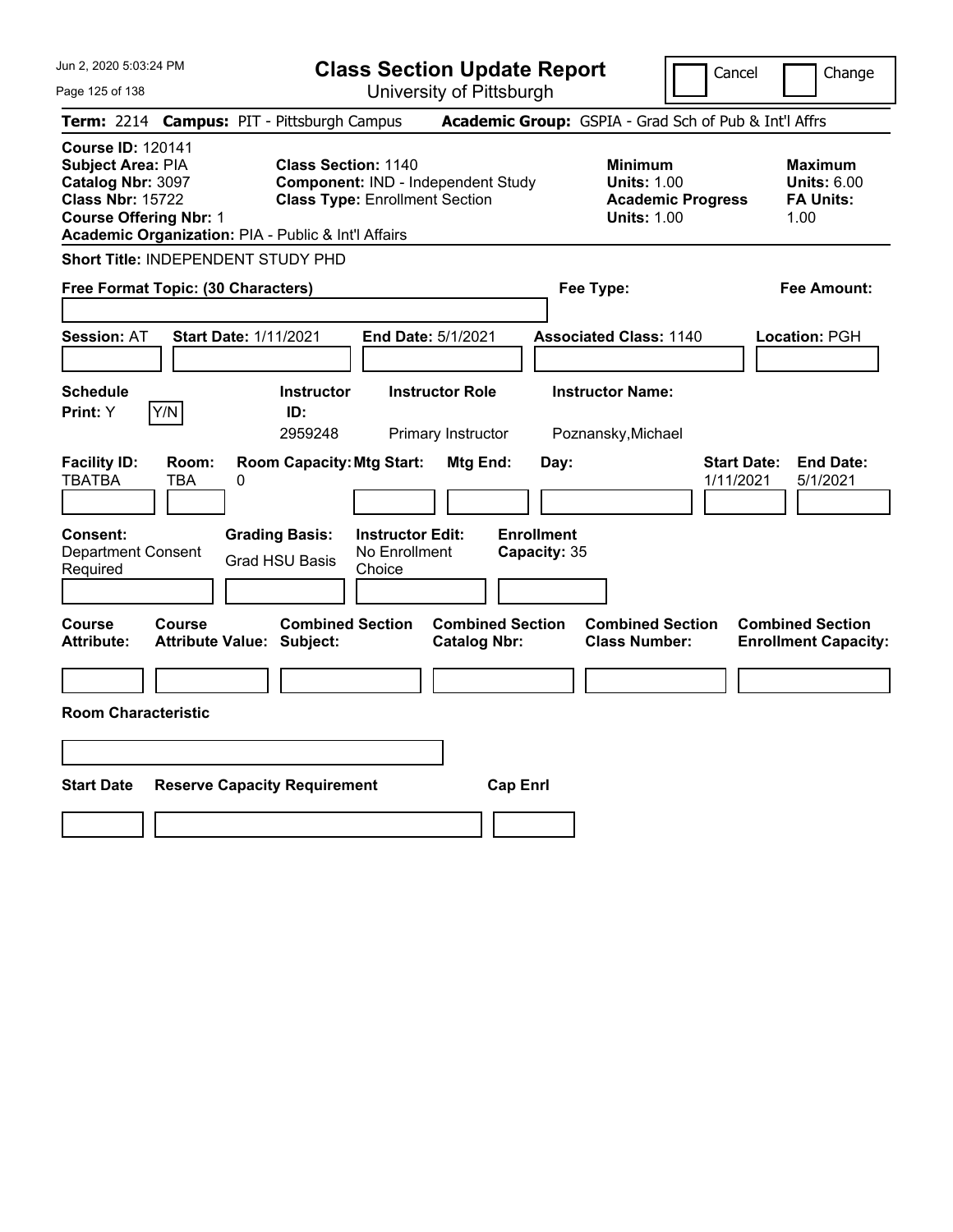| Jun 2, 2020 5:03:24 PM                                                                                                                                                                |                                                                                                           | <b>Class Section Update Report</b>             |                                                                                        | Cancel<br>Change                                                 |
|---------------------------------------------------------------------------------------------------------------------------------------------------------------------------------------|-----------------------------------------------------------------------------------------------------------|------------------------------------------------|----------------------------------------------------------------------------------------|------------------------------------------------------------------|
| Page 126 of 138                                                                                                                                                                       |                                                                                                           | University of Pittsburgh                       |                                                                                        |                                                                  |
| Term: 2214 Campus: PIT - Pittsburgh Campus                                                                                                                                            |                                                                                                           |                                                | Academic Group: GSPIA - Grad Sch of Pub & Int'l Affrs                                  |                                                                  |
| <b>Course ID: 120141</b><br>Subject Area: PIA<br>Catalog Nbr: 3097<br><b>Class Nbr: 15723</b><br><b>Course Offering Nbr: 1</b><br>Academic Organization: PIA - Public & Int'l Affairs | <b>Class Section: 1155</b><br>Component: IND - Independent Study<br><b>Class Type: Enrollment Section</b> |                                                | <b>Minimum</b><br><b>Units: 1.00</b><br><b>Academic Progress</b><br><b>Units: 1.00</b> | <b>Maximum</b><br><b>Units: 6.00</b><br><b>FA Units:</b><br>1.00 |
| Short Title: INDEPENDENT STUDY PHD                                                                                                                                                    |                                                                                                           |                                                |                                                                                        |                                                                  |
| Free Format Topic: (30 Characters)                                                                                                                                                    |                                                                                                           |                                                | Fee Type:                                                                              | Fee Amount:                                                      |
| <b>Session: AT</b>                                                                                                                                                                    | <b>Start Date: 1/11/2021</b>                                                                              | End Date: 5/1/2021                             | <b>Associated Class: 1155</b>                                                          | Location: PGH                                                    |
| <b>Schedule</b><br>Y/N<br>Print: Y                                                                                                                                                    | <b>Instructor</b><br>ID:<br>2922829                                                                       | <b>Instructor Role</b><br>Primary Instructor   | <b>Instructor Name:</b><br>Themudo, Nuno Da Silva                                      |                                                                  |
| <b>Facility ID:</b><br>Room:<br><b>TBATBA</b><br>TBA<br>0                                                                                                                             | <b>Room Capacity: Mtg Start:</b>                                                                          | Mtg End:<br>Day:                               |                                                                                        | <b>End Date:</b><br><b>Start Date:</b><br>1/11/2021<br>5/1/2021  |
| <b>Consent:</b><br><b>Department Consent</b><br>Required                                                                                                                              | <b>Instructor Edit:</b><br><b>Grading Basis:</b><br>No Enrollment<br><b>Grad HSU Basis</b><br>Choice      | <b>Enrollment</b><br>Capacity: 35              |                                                                                        |                                                                  |
| <b>Course</b><br><b>Course</b><br><b>Attribute:</b>                                                                                                                                   | <b>Combined Section</b><br><b>Attribute Value: Subject:</b>                                               | <b>Combined Section</b><br><b>Catalog Nbr:</b> | <b>Combined Section</b><br><b>Class Number:</b>                                        | <b>Combined Section</b><br><b>Enrollment Capacity:</b>           |
| <b>Room Characteristic</b>                                                                                                                                                            |                                                                                                           |                                                |                                                                                        |                                                                  |
|                                                                                                                                                                                       |                                                                                                           |                                                |                                                                                        |                                                                  |
| <b>Start Date</b>                                                                                                                                                                     | <b>Reserve Capacity Requirement</b>                                                                       | <b>Cap Enrl</b>                                |                                                                                        |                                                                  |
|                                                                                                                                                                                       |                                                                                                           |                                                |                                                                                        |                                                                  |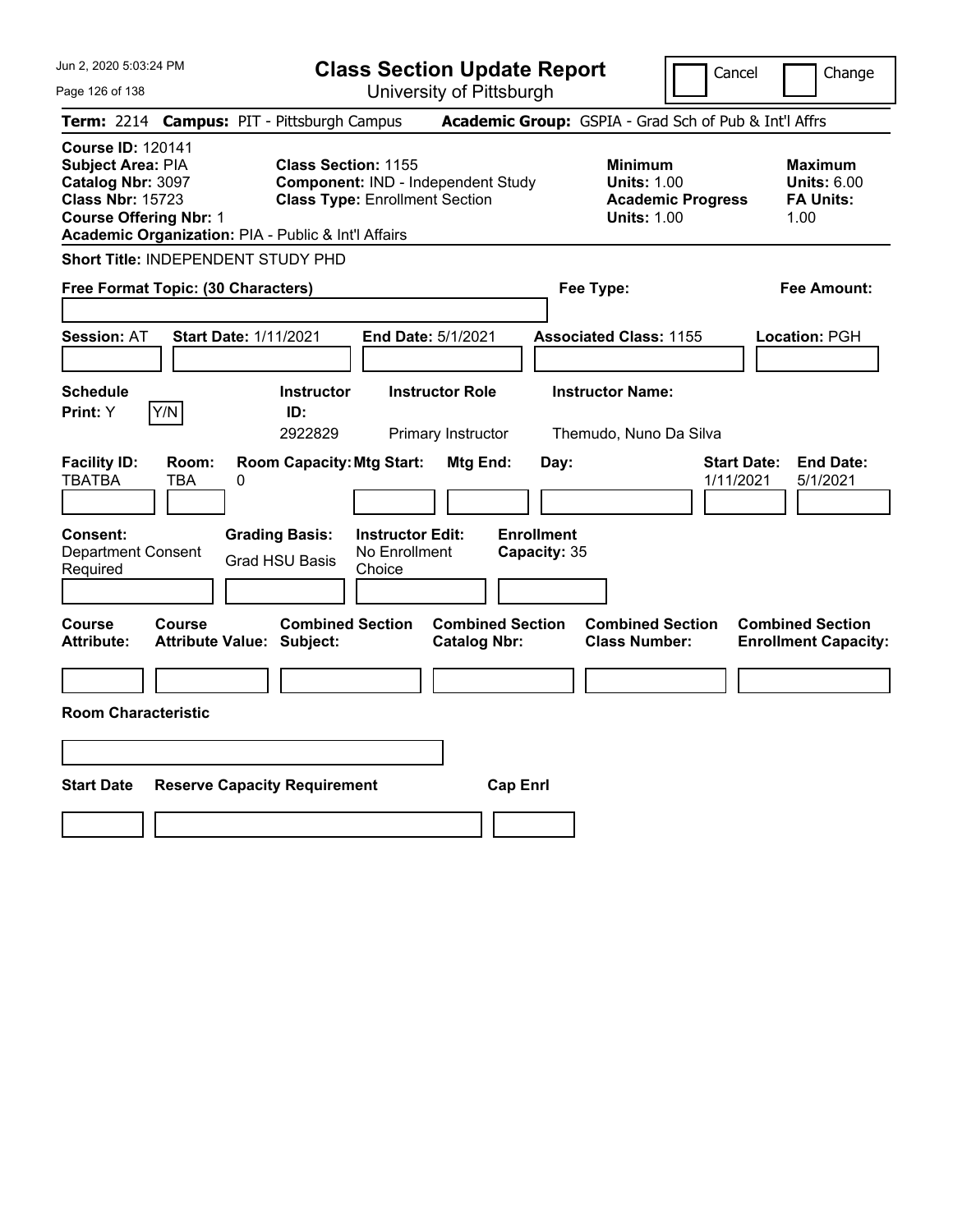| Jun 2, 2020 5:03:24 PM                                                                                                                                                                |                                     | <b>Class Section Update Report</b>                                  |                                                    |                                                |                                   |                                                            | Cancel                   | Change                          |                                                          |
|---------------------------------------------------------------------------------------------------------------------------------------------------------------------------------------|-------------------------------------|---------------------------------------------------------------------|----------------------------------------------------|------------------------------------------------|-----------------------------------|------------------------------------------------------------|--------------------------|---------------------------------|----------------------------------------------------------|
| Page 127 of 138                                                                                                                                                                       |                                     |                                                                     |                                                    | University of Pittsburgh                       |                                   |                                                            |                          |                                 |                                                          |
| Term: 2214 Campus: PIT - Pittsburgh Campus                                                                                                                                            |                                     |                                                                     |                                                    |                                                |                                   | Academic Group: GSPIA - Grad Sch of Pub & Int'l Affrs      |                          |                                 |                                                          |
| <b>Course ID: 120141</b><br>Subject Area: PIA<br>Catalog Nbr: 3097<br><b>Class Nbr: 15724</b><br><b>Course Offering Nbr: 1</b><br>Academic Organization: PIA - Public & Int'l Affairs |                                     | <b>Class Section: 1165</b><br><b>Class Type: Enrollment Section</b> |                                                    | Component: IND - Independent Study             |                                   | <b>Minimum</b><br><b>Units: 1.00</b><br><b>Units: 1.00</b> | <b>Academic Progress</b> | 1.00                            | <b>Maximum</b><br><b>Units: 6.00</b><br><b>FA Units:</b> |
| Short Title: INDEPENDENT STUDY PHD                                                                                                                                                    |                                     |                                                                     |                                                    |                                                |                                   |                                                            |                          |                                 |                                                          |
| Free Format Topic: (30 Characters)                                                                                                                                                    |                                     |                                                                     |                                                    |                                                |                                   | Fee Type:                                                  |                          |                                 | Fee Amount:                                              |
| <b>Session: AT</b>                                                                                                                                                                    | <b>Start Date: 1/11/2021</b>        |                                                                     |                                                    | End Date: 5/1/2021                             |                                   | <b>Associated Class: 1165</b>                              |                          |                                 | Location: PGH                                            |
| <b>Schedule</b><br>Y/N<br>Print: Y                                                                                                                                                    |                                     | <b>Instructor</b><br>ID:<br>2909837                                 |                                                    | <b>Instructor Role</b><br>Primary Instructor   |                                   | <b>Instructor Name:</b><br>Dunn, William N                 |                          |                                 |                                                          |
| <b>Facility ID:</b><br><b>TBATBA</b><br>TBA                                                                                                                                           | Room:<br>0                          | <b>Room Capacity: Mtg Start:</b>                                    |                                                    | Mtg End:                                       | Day:                              |                                                            |                          | <b>Start Date:</b><br>1/11/2021 | <b>End Date:</b><br>5/1/2021                             |
| <b>Consent:</b><br><b>Department Consent</b><br>Required                                                                                                                              |                                     | <b>Grading Basis:</b><br><b>Grad HSU Basis</b>                      | <b>Instructor Edit:</b><br>No Enrollment<br>Choice |                                                | <b>Enrollment</b><br>Capacity: 35 |                                                            |                          |                                 |                                                          |
| <b>Course</b><br><b>Course</b><br><b>Attribute:</b>                                                                                                                                   | <b>Attribute Value: Subject:</b>    | <b>Combined Section</b>                                             |                                                    | <b>Combined Section</b><br><b>Catalog Nbr:</b> |                                   | <b>Combined Section</b><br><b>Class Number:</b>            |                          | <b>Combined Section</b>         | <b>Enrollment Capacity:</b>                              |
| <b>Room Characteristic</b>                                                                                                                                                            |                                     |                                                                     |                                                    |                                                |                                   |                                                            |                          |                                 |                                                          |
|                                                                                                                                                                                       |                                     |                                                                     |                                                    |                                                |                                   |                                                            |                          |                                 |                                                          |
| <b>Start Date</b>                                                                                                                                                                     | <b>Reserve Capacity Requirement</b> |                                                                     |                                                    | <b>Cap Enrl</b>                                |                                   |                                                            |                          |                                 |                                                          |
|                                                                                                                                                                                       |                                     |                                                                     |                                                    |                                                |                                   |                                                            |                          |                                 |                                                          |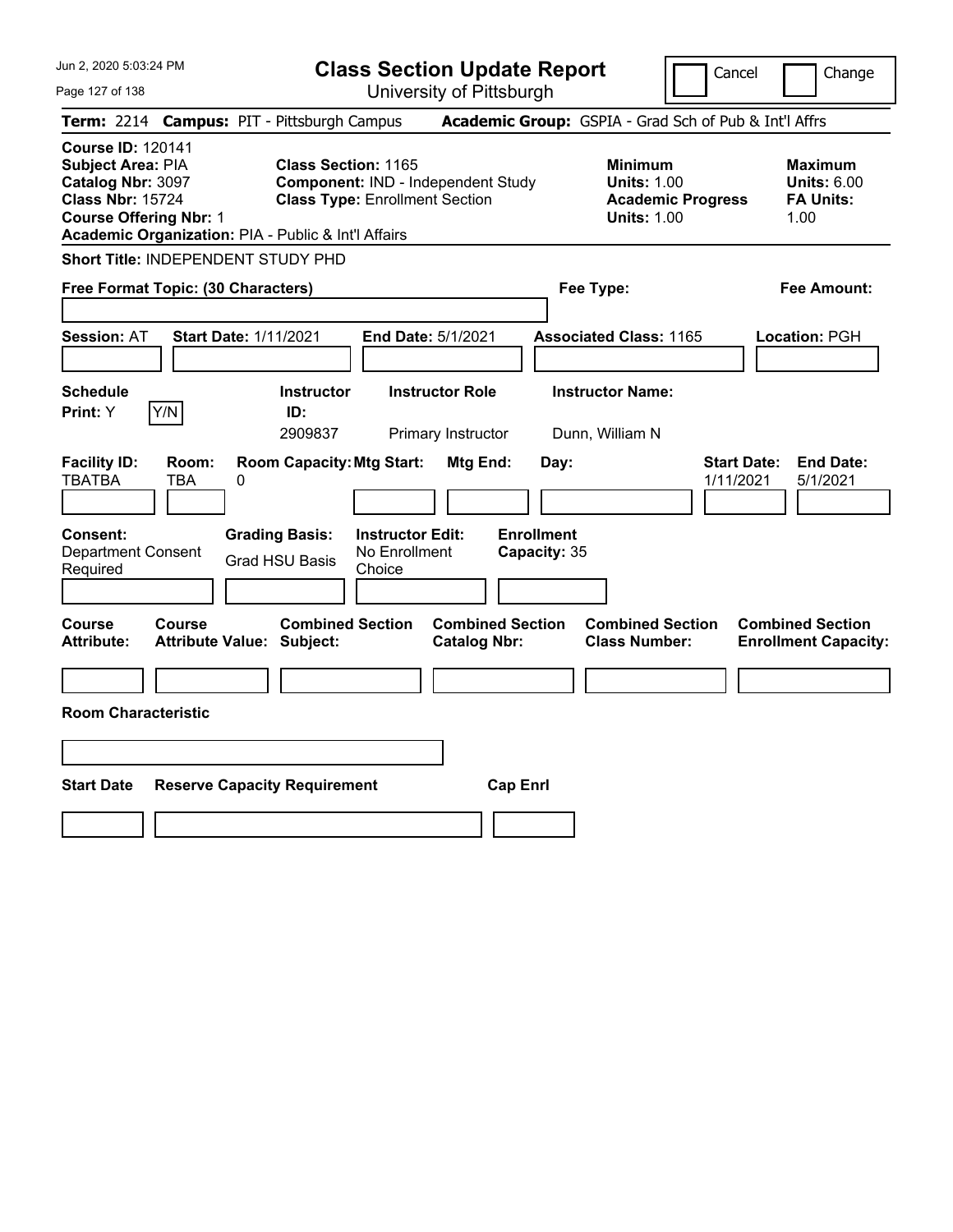| Jun 2, 2020 5:03:24 PM                                                                                                                                                                |                                     | <b>Class Section Update Report</b><br>Cancel<br>Change              |                                                    |                                                |                                   |                                                            |                          |                                                                  |  |
|---------------------------------------------------------------------------------------------------------------------------------------------------------------------------------------|-------------------------------------|---------------------------------------------------------------------|----------------------------------------------------|------------------------------------------------|-----------------------------------|------------------------------------------------------------|--------------------------|------------------------------------------------------------------|--|
| Page 128 of 138                                                                                                                                                                       |                                     |                                                                     |                                                    | University of Pittsburgh                       |                                   |                                                            |                          |                                                                  |  |
| Term: 2214 Campus: PIT - Pittsburgh Campus                                                                                                                                            |                                     |                                                                     |                                                    |                                                |                                   |                                                            |                          | Academic Group: GSPIA - Grad Sch of Pub & Int'l Affrs            |  |
| <b>Course ID: 120141</b><br>Subject Area: PIA<br>Catalog Nbr: 3097<br><b>Class Nbr: 17365</b><br><b>Course Offering Nbr: 1</b><br>Academic Organization: PIA - Public & Int'l Affairs |                                     | <b>Class Section: 1170</b><br><b>Class Type: Enrollment Section</b> |                                                    | Component: IND - Independent Study             |                                   | <b>Minimum</b><br><b>Units: 1.00</b><br><b>Units: 1.00</b> | <b>Academic Progress</b> | <b>Maximum</b><br><b>Units: 6.00</b><br><b>FA Units:</b><br>1.00 |  |
| Short Title: INDEPENDENT STUDY PHD                                                                                                                                                    |                                     |                                                                     |                                                    |                                                |                                   |                                                            |                          |                                                                  |  |
| Free Format Topic: (30 Characters)                                                                                                                                                    |                                     |                                                                     |                                                    |                                                |                                   | Fee Type:                                                  |                          | Fee Amount:                                                      |  |
| <b>Session: AT</b>                                                                                                                                                                    | <b>Start Date: 1/11/2021</b>        |                                                                     |                                                    | End Date: 5/1/2021                             |                                   | <b>Associated Class: 1170</b>                              |                          | Location: PGH                                                    |  |
| <b>Schedule</b><br>Y/N<br>Print: Y                                                                                                                                                    |                                     | <b>Instructor</b><br>ID:<br>2934686                                 |                                                    | <b>Instructor Role</b><br>Primary Instructor   |                                   | <b>Instructor Name:</b><br>Finkel, Mihriban Muge           |                          |                                                                  |  |
| <b>Facility ID:</b><br><b>TBATBA</b><br>TBA                                                                                                                                           | Room:<br>0                          | <b>Room Capacity: Mtg Start:</b>                                    |                                                    | Mtg End:                                       | Day:                              |                                                            |                          | <b>End Date:</b><br><b>Start Date:</b><br>1/11/2021<br>5/1/2021  |  |
| <b>Consent:</b><br><b>Department Consent</b><br>Required                                                                                                                              |                                     | <b>Grading Basis:</b><br><b>Grad HSU Basis</b>                      | <b>Instructor Edit:</b><br>No Enrollment<br>Choice |                                                | <b>Enrollment</b><br>Capacity: 35 |                                                            |                          |                                                                  |  |
| <b>Course</b><br><b>Course</b><br><b>Attribute:</b>                                                                                                                                   | <b>Attribute Value: Subject:</b>    | <b>Combined Section</b>                                             |                                                    | <b>Combined Section</b><br><b>Catalog Nbr:</b> |                                   | <b>Combined Section</b><br><b>Class Number:</b>            |                          | <b>Combined Section</b><br><b>Enrollment Capacity:</b>           |  |
| <b>Room Characteristic</b>                                                                                                                                                            |                                     |                                                                     |                                                    |                                                |                                   |                                                            |                          |                                                                  |  |
|                                                                                                                                                                                       |                                     |                                                                     |                                                    |                                                |                                   |                                                            |                          |                                                                  |  |
| <b>Start Date</b>                                                                                                                                                                     | <b>Reserve Capacity Requirement</b> |                                                                     |                                                    | <b>Cap Enrl</b>                                |                                   |                                                            |                          |                                                                  |  |
|                                                                                                                                                                                       |                                     |                                                                     |                                                    |                                                |                                   |                                                            |                          |                                                                  |  |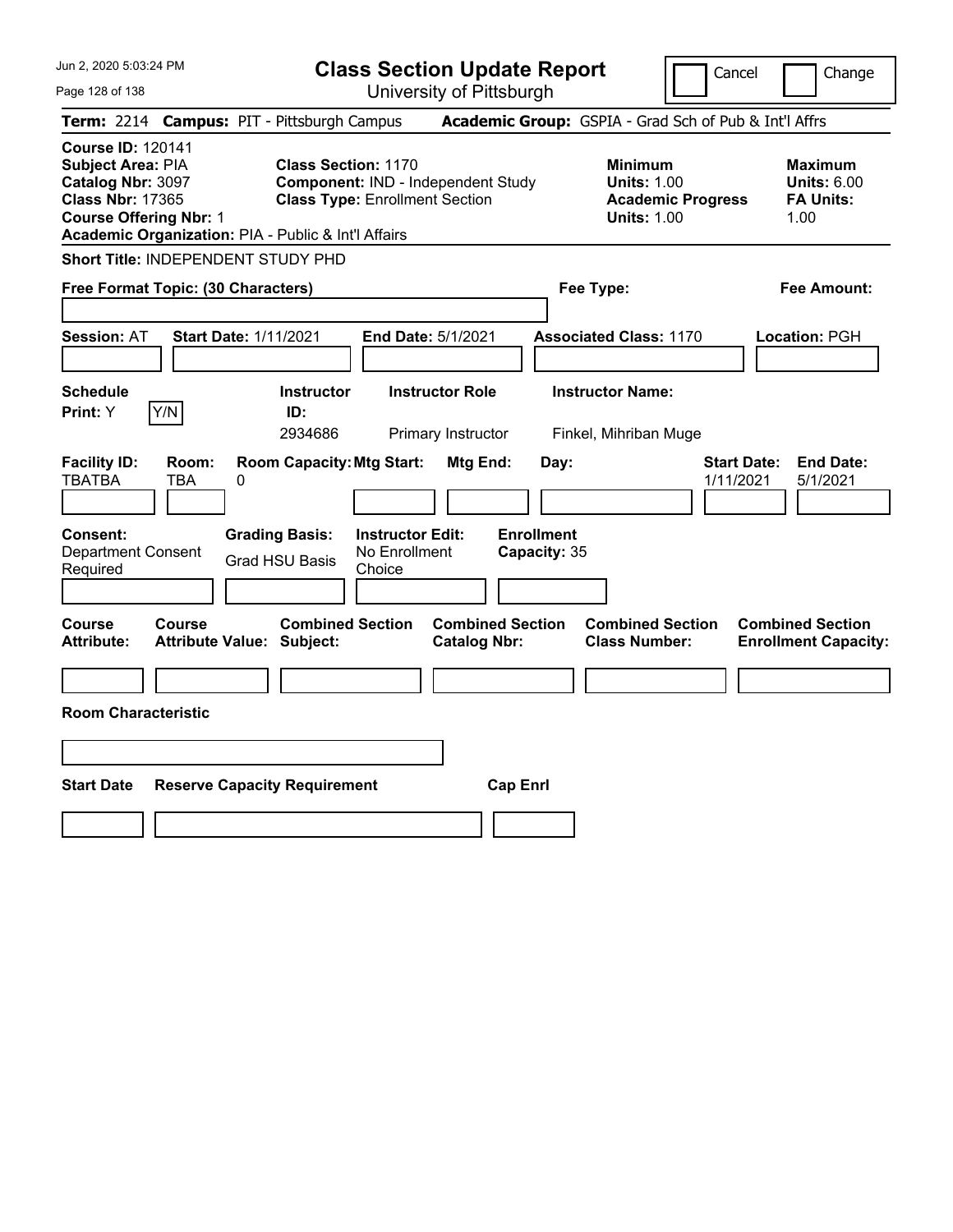| Jun 2, 2020 5:03:24 PM                                                                                                                                                                | <b>Class Section Update Report</b>                                                                        |                                                |                                                                                        | Cancel<br>Change                                                 |
|---------------------------------------------------------------------------------------------------------------------------------------------------------------------------------------|-----------------------------------------------------------------------------------------------------------|------------------------------------------------|----------------------------------------------------------------------------------------|------------------------------------------------------------------|
| Page 129 of 138                                                                                                                                                                       |                                                                                                           | University of Pittsburgh                       |                                                                                        |                                                                  |
| <b>Term: 2214</b>                                                                                                                                                                     | <b>Campus: PIT - Pittsburgh Campus</b>                                                                    |                                                | Academic Group: GSPIA - Grad Sch of Pub & Int'l Affrs                                  |                                                                  |
| <b>Course ID: 120141</b><br>Subject Area: PIA<br>Catalog Nbr: 3097<br><b>Class Nbr: 17366</b><br><b>Course Offering Nbr: 1</b><br>Academic Organization: PIA - Public & Int'l Affairs | <b>Class Section: 1175</b><br>Component: IND - Independent Study<br><b>Class Type: Enrollment Section</b> |                                                | <b>Minimum</b><br><b>Units: 1.00</b><br><b>Academic Progress</b><br><b>Units: 1.00</b> | <b>Maximum</b><br><b>Units: 6.00</b><br><b>FA Units:</b><br>1.00 |
| Short Title: INDEPENDENT STUDY PHD                                                                                                                                                    |                                                                                                           |                                                |                                                                                        |                                                                  |
| Free Format Topic: (30 Characters)                                                                                                                                                    |                                                                                                           |                                                | Fee Type:                                                                              | Fee Amount:                                                      |
| <b>Session: AT</b><br><b>Start Date: 1/11/2021</b>                                                                                                                                    | <b>End Date: 5/1/2021</b>                                                                                 |                                                | <b>Associated Class: 1175</b>                                                          | Location: PGH                                                    |
| <b>Schedule</b><br>Y/N<br>Print: Y                                                                                                                                                    | <b>Instructor</b><br><b>Instructor Role</b><br>ID:<br>2954711                                             | Primary Instructor                             | <b>Instructor Name:</b><br>Weber, Jeremy Glenn                                         |                                                                  |
| <b>Facility ID:</b><br>Room:<br><b>TBATBA</b><br><b>TBA</b><br>0                                                                                                                      | <b>Room Capacity: Mtg Start:</b>                                                                          | Mtg End:<br>Day:                               |                                                                                        | <b>Start Date:</b><br><b>End Date:</b><br>1/11/2021<br>5/1/2021  |
| Consent:<br><b>Department Consent</b><br>Required                                                                                                                                     | <b>Grading Basis:</b><br><b>Instructor Edit:</b><br>No Enrollment<br><b>Grad HSU Basis</b><br>Choice      | <b>Enrollment</b><br>Capacity: 35              |                                                                                        |                                                                  |
| Course<br><b>Course</b><br>Attribute Value: Subject:<br><b>Attribute:</b>                                                                                                             | <b>Combined Section</b>                                                                                   | <b>Combined Section</b><br><b>Catalog Nbr:</b> | <b>Combined Section</b><br><b>Class Number:</b>                                        | <b>Combined Section</b><br><b>Enrollment Capacity:</b>           |
| <b>Room Characteristic</b>                                                                                                                                                            |                                                                                                           |                                                |                                                                                        |                                                                  |
|                                                                                                                                                                                       |                                                                                                           |                                                |                                                                                        |                                                                  |
| <b>Start Date</b>                                                                                                                                                                     | <b>Reserve Capacity Requirement</b>                                                                       | <b>Cap Enrl</b>                                |                                                                                        |                                                                  |
|                                                                                                                                                                                       |                                                                                                           |                                                |                                                                                        |                                                                  |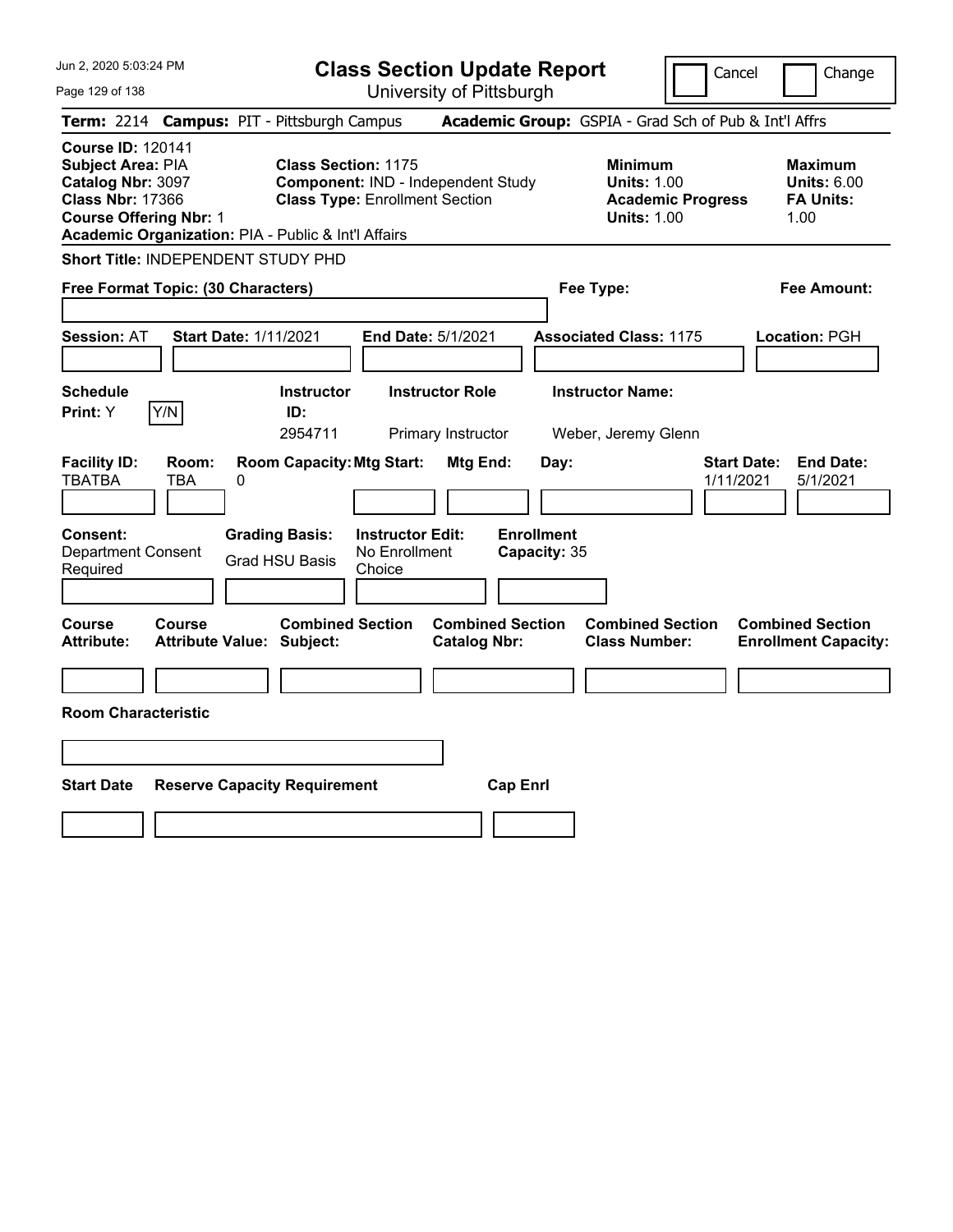| Jun 2, 2020 5:03:24 PM                                                                                                                                                                |                                                                                                                                          | <b>Class Section Update Report</b>                    |                                                                                        | Cancel<br>Change                                                 |
|---------------------------------------------------------------------------------------------------------------------------------------------------------------------------------------|------------------------------------------------------------------------------------------------------------------------------------------|-------------------------------------------------------|----------------------------------------------------------------------------------------|------------------------------------------------------------------|
| Page 130 of 138                                                                                                                                                                       |                                                                                                                                          | University of Pittsburgh                              |                                                                                        |                                                                  |
| <b>Term: 2214</b>                                                                                                                                                                     | <b>Campus: PIT - Pittsburgh Campus</b>                                                                                                   |                                                       | Academic Group: GSPIA - Grad Sch of Pub & Int'l Affrs                                  |                                                                  |
| <b>Course ID: 120141</b><br>Subject Area: PIA<br>Catalog Nbr: 3097<br><b>Class Nbr: 17367</b><br><b>Course Offering Nbr: 1</b><br>Academic Organization: PIA - Public & Int'l Affairs | <b>Class Section: 1185</b><br>Component: IND - Independent Study<br><b>Class Type: Enrollment Section</b>                                |                                                       | <b>Minimum</b><br><b>Units: 1.00</b><br><b>Academic Progress</b><br><b>Units: 1.00</b> | <b>Maximum</b><br><b>Units: 6.00</b><br><b>FA Units:</b><br>1.00 |
| Short Title: INDEPENDENT STUDY PHD                                                                                                                                                    |                                                                                                                                          |                                                       |                                                                                        |                                                                  |
| Free Format Topic: (30 Characters)                                                                                                                                                    |                                                                                                                                          |                                                       | Fee Type:                                                                              | Fee Amount:                                                      |
| <b>Session: AT</b>                                                                                                                                                                    | <b>Start Date: 1/11/2021</b>                                                                                                             | End Date: 5/1/2021                                    | <b>Associated Class: 1185</b>                                                          | Location: PGH                                                    |
| <b>Schedule</b>                                                                                                                                                                       | <b>Instructor</b>                                                                                                                        | <b>Instructor Role</b>                                | <b>Instructor Name:</b>                                                                |                                                                  |
| Y/N<br>Print: Y                                                                                                                                                                       | ID:<br>2941685                                                                                                                           | Primary Instructor                                    | Murtazashvili, Ilia                                                                    |                                                                  |
| <b>Facility ID:</b><br>Room:<br><b>TBATBA</b><br><b>TBA</b><br>0<br>Consent:<br><b>Department Consent</b><br>Required                                                                 | <b>Room Capacity: Mtg Start:</b><br><b>Grading Basis:</b><br><b>Instructor Edit:</b><br>No Enrollment<br><b>Grad HSU Basis</b><br>Choice | Mtg End:<br>Day:<br><b>Enrollment</b><br>Capacity: 35 |                                                                                        | <b>Start Date:</b><br><b>End Date:</b><br>1/11/2021<br>5/1/2021  |
| <b>Course</b><br><b>Course</b><br><b>Attribute:</b>                                                                                                                                   | <b>Combined Section</b><br><b>Attribute Value: Subject:</b>                                                                              | <b>Combined Section</b><br><b>Catalog Nbr:</b>        | <b>Combined Section</b><br><b>Class Number:</b>                                        | <b>Combined Section</b><br><b>Enrollment Capacity:</b>           |
|                                                                                                                                                                                       |                                                                                                                                          |                                                       |                                                                                        |                                                                  |
| <b>Room Characteristic</b>                                                                                                                                                            |                                                                                                                                          |                                                       |                                                                                        |                                                                  |
|                                                                                                                                                                                       |                                                                                                                                          |                                                       |                                                                                        |                                                                  |
| <b>Start Date</b>                                                                                                                                                                     | <b>Reserve Capacity Requirement</b>                                                                                                      | <b>Cap Enrl</b>                                       |                                                                                        |                                                                  |
|                                                                                                                                                                                       |                                                                                                                                          |                                                       |                                                                                        |                                                                  |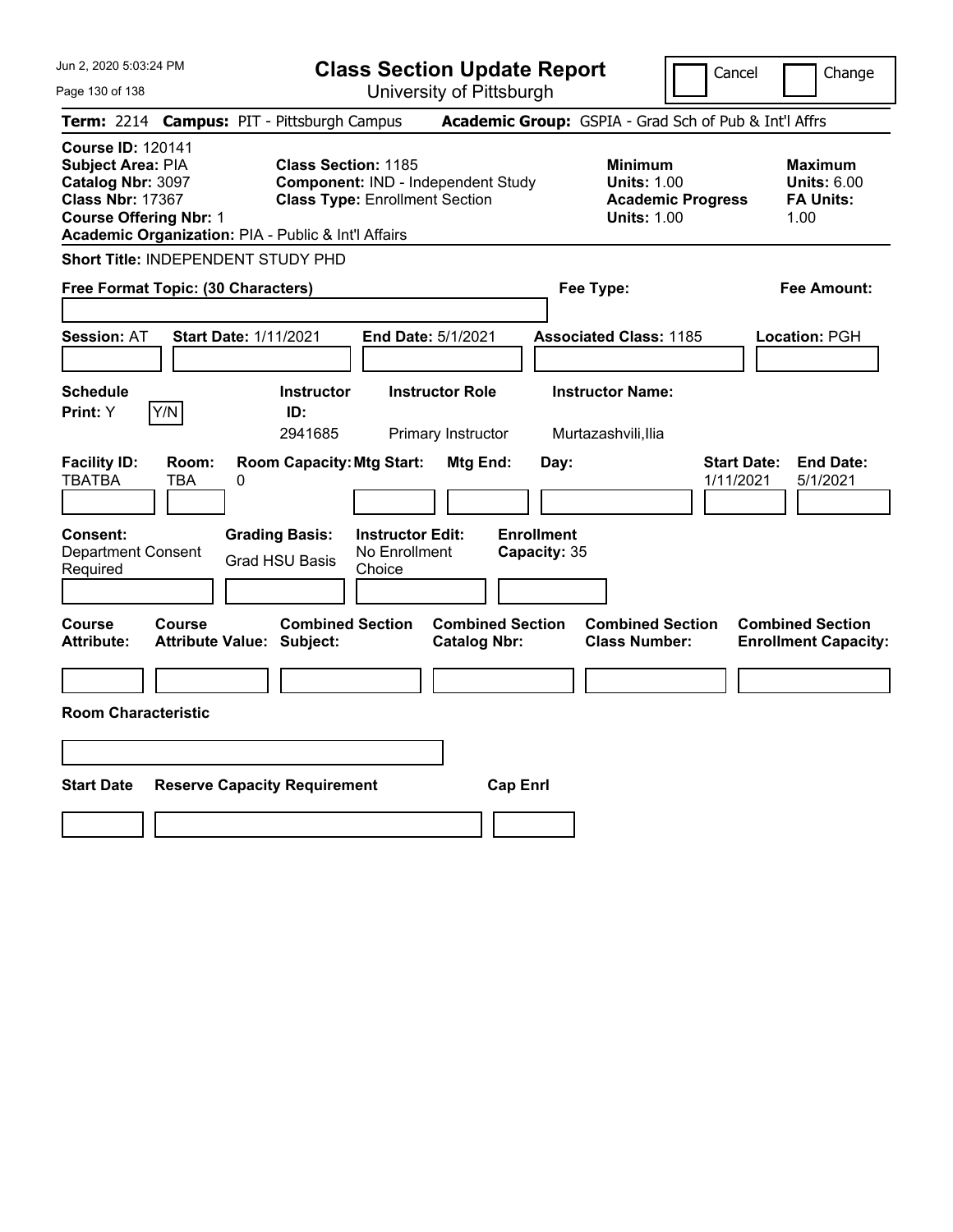| Jun 2, 2020 5:03:24 PM                                                                                                                                                                |                                                      | <b>Class Section Update Report</b><br>Cancel                                |                                                       |                                                            |                                 |                                                                  |
|---------------------------------------------------------------------------------------------------------------------------------------------------------------------------------------|------------------------------------------------------|-----------------------------------------------------------------------------|-------------------------------------------------------|------------------------------------------------------------|---------------------------------|------------------------------------------------------------------|
| Page 131 of 138                                                                                                                                                                       |                                                      | University of Pittsburgh                                                    |                                                       |                                                            |                                 | Change                                                           |
| Term: 2214 Campus: PIT - Pittsburgh Campus                                                                                                                                            |                                                      |                                                                             | Academic Group: GSPIA - Grad Sch of Pub & Int'l Affrs |                                                            |                                 |                                                                  |
| <b>Course ID: 120141</b><br>Subject Area: PIA<br>Catalog Nbr: 3097<br><b>Class Nbr: 20859</b><br><b>Course Offering Nbr: 1</b><br>Academic Organization: PIA - Public & Int'l Affairs | <b>Class Section: 1205</b>                           | Component: IND - Independent Study<br><b>Class Type: Enrollment Section</b> |                                                       | <b>Minimum</b><br><b>Units: 1.00</b><br><b>Units: 1.00</b> | <b>Academic Progress</b>        | <b>Maximum</b><br><b>Units: 6.00</b><br><b>FA Units:</b><br>1.00 |
| Short Title: INDEPENDENT STUDY PHD                                                                                                                                                    |                                                      |                                                                             |                                                       |                                                            |                                 |                                                                  |
| Free Format Topic: (30 Characters)                                                                                                                                                    |                                                      |                                                                             |                                                       | Fee Type:                                                  |                                 | Fee Amount:                                                      |
| <b>Session: AT</b>                                                                                                                                                                    | <b>Start Date: 1/11/2021</b>                         | <b>End Date: 5/1/2021</b>                                                   |                                                       | <b>Associated Class: 1205</b>                              |                                 | Location: PGH                                                    |
| <b>Schedule</b><br>Y/N<br>Print: Y                                                                                                                                                    | <b>Instructor</b><br>ID:<br>2951149                  | <b>Instructor Role</b><br>Primary Instructor                                |                                                       | <b>Instructor Name:</b><br>Gonzalez Rivas, Marcela         |                                 |                                                                  |
| <b>Facility ID:</b><br>Room:<br><b>TBATBA</b><br><b>TBA</b>                                                                                                                           | <b>Room Capacity: Mtg Start:</b><br>0                |                                                                             | Mtg End:<br>Day:                                      |                                                            | <b>Start Date:</b><br>1/11/2021 | <b>End Date:</b><br>5/1/2021                                     |
| Consent:<br>No Special Consent<br>Required                                                                                                                                            | <b>Grading Basis:</b><br><b>Grad HSU Basis</b>       | <b>Instructor Edit:</b><br>No Enrollment<br>Choice                          | <b>Enrollment</b><br>Capacity: 35                     |                                                            |                                 |                                                                  |
| Course<br>Course<br><b>Attribute:</b>                                                                                                                                                 | <b>Combined Section</b><br>Attribute Value: Subject: |                                                                             | <b>Combined Section</b><br><b>Catalog Nbr:</b>        | <b>Combined Section</b><br><b>Class Number:</b>            |                                 | <b>Combined Section</b><br><b>Enrollment Capacity:</b>           |
| <b>Room Characteristic</b>                                                                                                                                                            |                                                      |                                                                             |                                                       |                                                            |                                 |                                                                  |
|                                                                                                                                                                                       |                                                      |                                                                             |                                                       |                                                            |                                 |                                                                  |
| <b>Start Date</b>                                                                                                                                                                     | <b>Reserve Capacity Requirement</b>                  |                                                                             | <b>Cap Enrl</b>                                       |                                                            |                                 |                                                                  |
|                                                                                                                                                                                       |                                                      |                                                                             |                                                       |                                                            |                                 |                                                                  |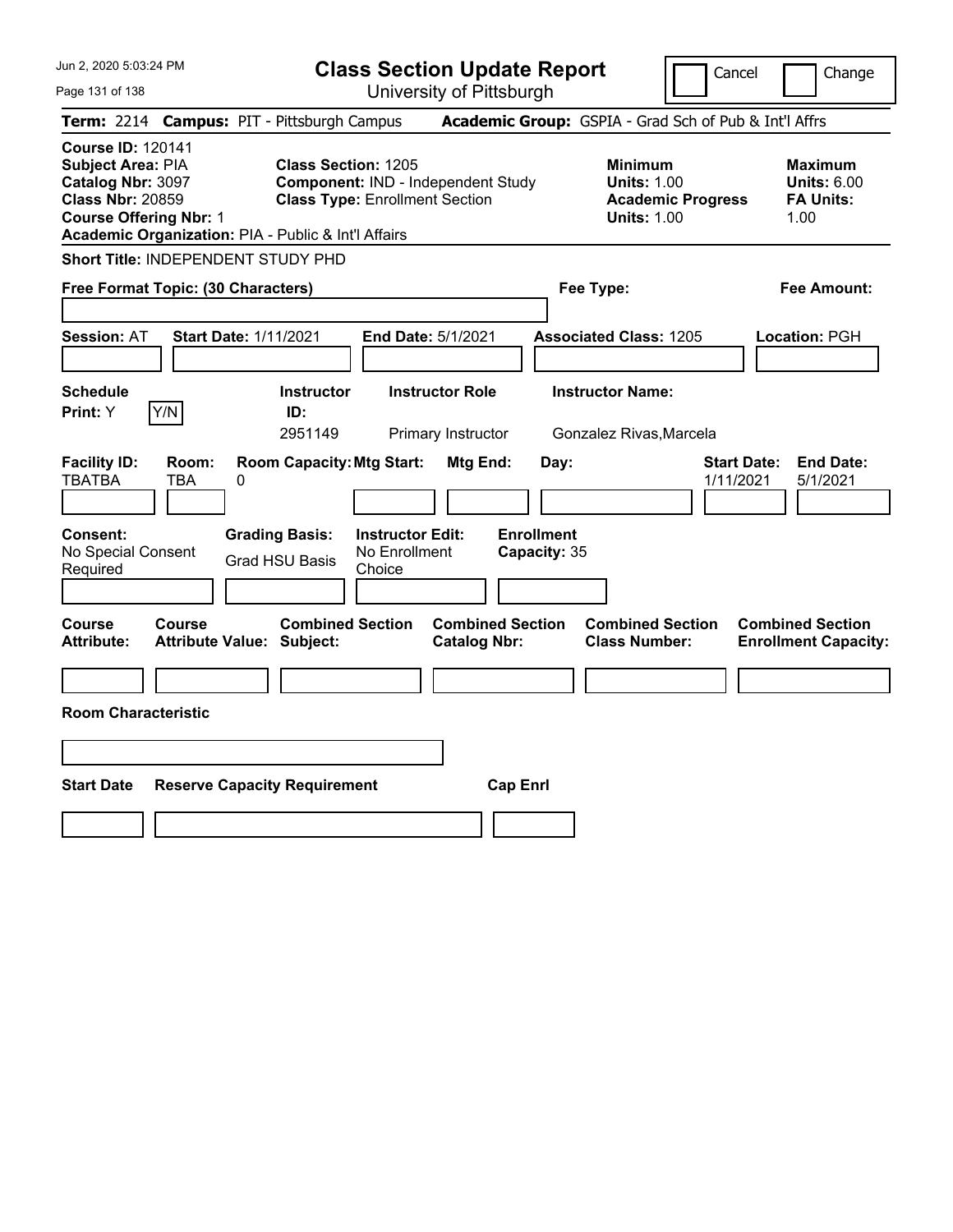| Jun 2, 2020 5:03:24 PM                                                                                                                                                                | <b>Class Section Update Report</b>                                                                   |                                                |                                                                                        | Cancel<br>Change                                                 |
|---------------------------------------------------------------------------------------------------------------------------------------------------------------------------------------|------------------------------------------------------------------------------------------------------|------------------------------------------------|----------------------------------------------------------------------------------------|------------------------------------------------------------------|
| Page 132 of 138                                                                                                                                                                       | University of Pittsburgh                                                                             |                                                |                                                                                        |                                                                  |
| Term: 2214 Campus: PIT - Pittsburgh Campus                                                                                                                                            |                                                                                                      |                                                | Academic Group: GSPIA - Grad Sch of Pub & Int'l Affrs                                  |                                                                  |
| <b>Course ID: 120141</b><br>Subject Area: PIA<br>Catalog Nbr: 3097<br><b>Class Nbr: 21057</b><br><b>Course Offering Nbr: 1</b><br>Academic Organization: PIA - Public & Int'l Affairs | Class Section: 1210<br>Component: IND - Independent Study<br><b>Class Type: Enrollment Section</b>   |                                                | <b>Minimum</b><br><b>Units: 1.00</b><br><b>Academic Progress</b><br><b>Units: 1.00</b> | <b>Maximum</b><br><b>Units: 6.00</b><br><b>FA Units:</b><br>1.00 |
| Short Title: INDEPENDENT STUDY PHD                                                                                                                                                    |                                                                                                      |                                                |                                                                                        |                                                                  |
| Free Format Topic: (30 Characters)                                                                                                                                                    |                                                                                                      |                                                | Fee Type:                                                                              | Fee Amount:                                                      |
| <b>Session: AT</b><br><b>Start Date: 1/11/2021</b>                                                                                                                                    | <b>End Date: 5/1/2021</b>                                                                            |                                                | <b>Associated Class: 1210</b>                                                          | Location: PGH                                                    |
| <b>Schedule</b><br>Y/N<br>Print: Y                                                                                                                                                    | <b>Instructor</b><br><b>Instructor Role</b><br>ID:<br>1154615<br>Primary Instructor                  |                                                | <b>Instructor Name:</b><br>Murtazashvili, Jennifer Catherine                           |                                                                  |
| <b>Facility ID:</b><br>Room:<br><b>TBATBA</b><br><b>TBA</b><br>0                                                                                                                      | <b>Room Capacity: Mtg Start:</b>                                                                     | Mtg End:<br>Day:                               |                                                                                        | <b>Start Date:</b><br><b>End Date:</b><br>1/11/2021<br>5/1/2021  |
| Consent:<br>No Special Consent<br>Required                                                                                                                                            | <b>Grading Basis:</b><br><b>Instructor Edit:</b><br>No Enrollment<br><b>Grad HSU Basis</b><br>Choice | <b>Enrollment</b><br>Capacity: 35              |                                                                                        |                                                                  |
| Course<br>Course<br><b>Attribute:</b><br>Attribute Value: Subject:                                                                                                                    | <b>Combined Section</b>                                                                              | <b>Combined Section</b><br><b>Catalog Nbr:</b> | <b>Combined Section</b><br><b>Class Number:</b>                                        | <b>Combined Section</b><br><b>Enrollment Capacity:</b>           |
| <b>Room Characteristic</b>                                                                                                                                                            |                                                                                                      |                                                |                                                                                        |                                                                  |
|                                                                                                                                                                                       |                                                                                                      |                                                |                                                                                        |                                                                  |
| <b>Start Date</b>                                                                                                                                                                     | <b>Reserve Capacity Requirement</b>                                                                  | <b>Cap Enrl</b>                                |                                                                                        |                                                                  |
|                                                                                                                                                                                       |                                                                                                      |                                                |                                                                                        |                                                                  |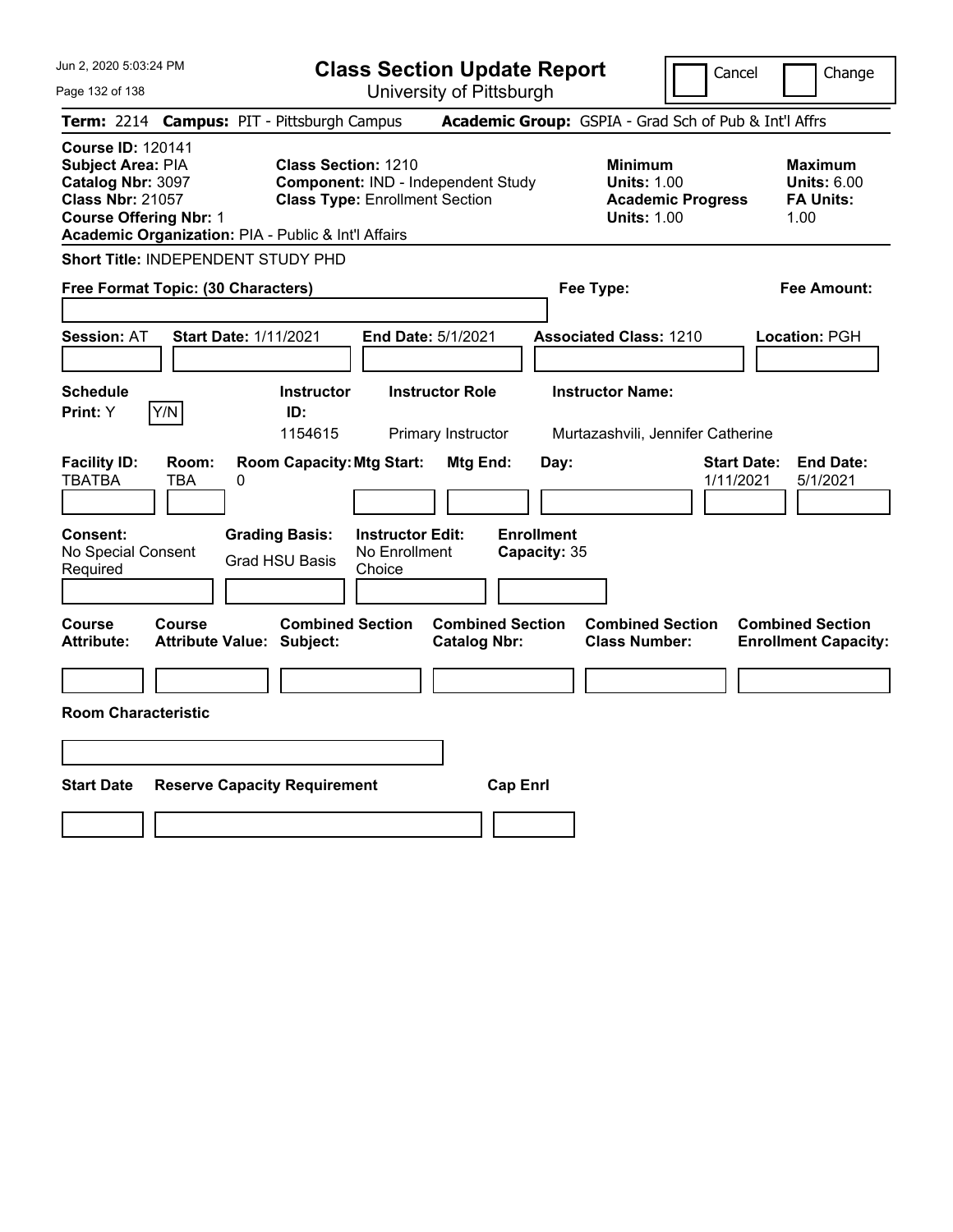| Jun 2, 2020 5:03:24 PM                                                                                                                                                                | <b>Class Section Update Report</b>                                                                        |                                                | Cancel<br>Change                                                                       |                                                                  |  |
|---------------------------------------------------------------------------------------------------------------------------------------------------------------------------------------|-----------------------------------------------------------------------------------------------------------|------------------------------------------------|----------------------------------------------------------------------------------------|------------------------------------------------------------------|--|
| Page 133 of 138                                                                                                                                                                       |                                                                                                           | University of Pittsburgh                       |                                                                                        |                                                                  |  |
| Term: 2214 Campus: PIT - Pittsburgh Campus                                                                                                                                            |                                                                                                           |                                                | Academic Group: GSPIA - Grad Sch of Pub & Int'l Affrs                                  |                                                                  |  |
| <b>Course ID: 120141</b><br>Subject Area: PIA<br>Catalog Nbr: 3097<br><b>Class Nbr: 23450</b><br><b>Course Offering Nbr: 1</b><br>Academic Organization: PIA - Public & Int'l Affairs | <b>Class Section: 1220</b><br>Component: IND - Independent Study<br><b>Class Type: Enrollment Section</b> |                                                | <b>Minimum</b><br><b>Units: 1.00</b><br><b>Academic Progress</b><br><b>Units: 1.00</b> | <b>Maximum</b><br><b>Units: 6.00</b><br><b>FA Units:</b><br>1.00 |  |
| Short Title: INDEPENDENT STUDY PHD                                                                                                                                                    |                                                                                                           |                                                |                                                                                        |                                                                  |  |
| Free Format Topic: (30 Characters)                                                                                                                                                    |                                                                                                           |                                                | Fee Type:                                                                              | Fee Amount:                                                      |  |
| <b>Start Date: 1/11/2021</b><br><b>Session: AT</b>                                                                                                                                    |                                                                                                           | End Date: 5/1/2021                             | <b>Associated Class: 1220</b>                                                          | Location: PGH                                                    |  |
| <b>Schedule</b><br>Y/N<br>Print: Y                                                                                                                                                    | <b>Instructor</b><br>ID:<br>2963213                                                                       | <b>Instructor Role</b><br>Primary Instructor   | <b>Instructor Name:</b><br>Hollibaugh, Gary E                                          |                                                                  |  |
| <b>Facility ID:</b><br>Room:<br><b>TBATBA</b><br>TBA<br>0                                                                                                                             | <b>Room Capacity: Mtg Start:</b>                                                                          | Mtg End:<br>Day:                               |                                                                                        | <b>End Date:</b><br><b>Start Date:</b><br>1/11/2021<br>5/1/2021  |  |
| <b>Consent:</b><br>No Special Consent<br>Required                                                                                                                                     | <b>Instructor Edit:</b><br><b>Grading Basis:</b><br>No Enrollment<br><b>Grad HSU Basis</b><br>Choice      | <b>Enrollment</b><br>Capacity: 35              |                                                                                        |                                                                  |  |
| <b>Course</b><br><b>Course</b><br><b>Attribute:</b><br><b>Attribute Value: Subject:</b>                                                                                               | <b>Combined Section</b>                                                                                   | <b>Combined Section</b><br><b>Catalog Nbr:</b> | <b>Combined Section</b><br><b>Class Number:</b>                                        | <b>Combined Section</b><br><b>Enrollment Capacity:</b>           |  |
| <b>Room Characteristic</b>                                                                                                                                                            |                                                                                                           |                                                |                                                                                        |                                                                  |  |
|                                                                                                                                                                                       |                                                                                                           |                                                |                                                                                        |                                                                  |  |
| <b>Start Date</b>                                                                                                                                                                     | <b>Reserve Capacity Requirement</b>                                                                       | <b>Cap Enrl</b>                                |                                                                                        |                                                                  |  |
|                                                                                                                                                                                       |                                                                                                           |                                                |                                                                                        |                                                                  |  |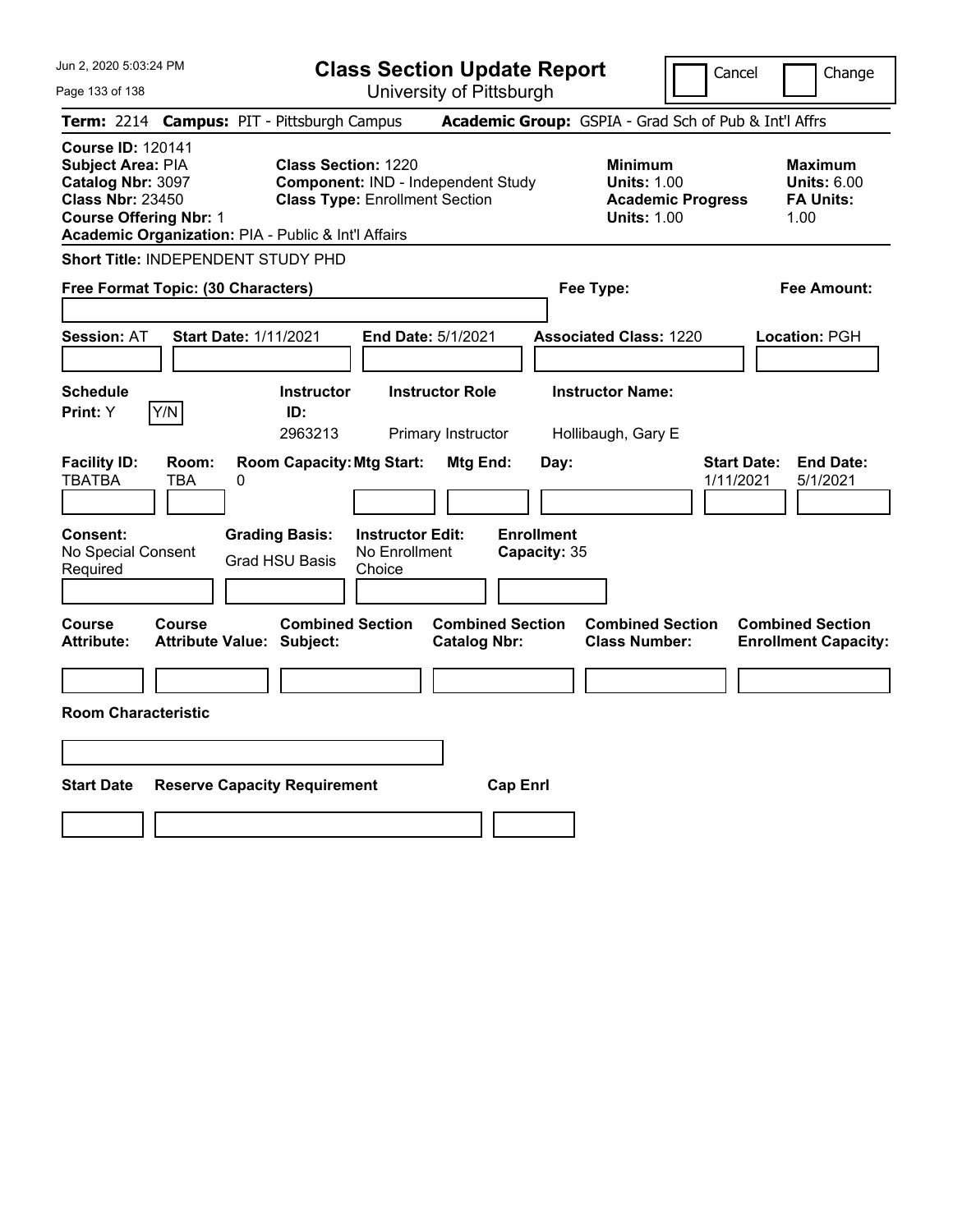| Jun 2, 2020 5:03:24 PM                                                                                                                                                                |                                                |                                                                     | <b>Class Section Update Report</b>             |                                                       | Cancel                                                               | Change                                                           |
|---------------------------------------------------------------------------------------------------------------------------------------------------------------------------------------|------------------------------------------------|---------------------------------------------------------------------|------------------------------------------------|-------------------------------------------------------|----------------------------------------------------------------------|------------------------------------------------------------------|
| Page 134 of 138                                                                                                                                                                       |                                                |                                                                     | University of Pittsburgh                       |                                                       |                                                                      |                                                                  |
| Term: 2214 Campus: PIT - Pittsburgh Campus                                                                                                                                            |                                                |                                                                     |                                                | Academic Group: GSPIA - Grad Sch of Pub & Int'l Affrs |                                                                      |                                                                  |
| <b>Course ID: 120141</b><br>Subject Area: PIA<br>Catalog Nbr: 3097<br><b>Class Nbr: 26829</b><br><b>Course Offering Nbr: 1</b><br>Academic Organization: PIA - Public & Int'l Affairs |                                                | <b>Class Section: 1225</b><br><b>Class Type: Enrollment Section</b> | Component: IND - Independent Study             | <b>Minimum</b>                                        | <b>Units: 1.00</b><br><b>Academic Progress</b><br><b>Units: 1.00</b> | <b>Maximum</b><br><b>Units: 6.00</b><br><b>FA Units:</b><br>1.00 |
| Short Title: INDEPENDENT STUDY PHD                                                                                                                                                    |                                                |                                                                     |                                                |                                                       |                                                                      |                                                                  |
| Free Format Topic: (30 Characters)                                                                                                                                                    |                                                |                                                                     |                                                | Fee Type:                                             |                                                                      | Fee Amount:                                                      |
| <b>Session: AT</b>                                                                                                                                                                    | <b>Start Date: 1/11/2021</b>                   |                                                                     | End Date: 5/1/2021                             | <b>Associated Class: 1225</b>                         |                                                                      | Location: PGH                                                    |
| <b>Schedule</b><br>Y/N<br>Print: Y                                                                                                                                                    | <b>Instructor</b><br>ID:<br>2900570            |                                                                     | <b>Instructor Role</b><br>Primary Instructor   | <b>Instructor Name:</b><br>Mendeloff, John            |                                                                      |                                                                  |
| <b>Facility ID:</b><br>Room:<br><b>TBATBA</b><br>TBA                                                                                                                                  | 0                                              | <b>Room Capacity: Mtg Start:</b>                                    | Mtg End:                                       | Day:                                                  | <b>Start Date:</b><br>1/11/2021                                      | <b>End Date:</b><br>5/1/2021                                     |
| <b>Consent:</b><br>No Special Consent<br>Required                                                                                                                                     | <b>Grading Basis:</b><br><b>Grad HSU Basis</b> | <b>Instructor Edit:</b><br>No Enrollment<br>Choice                  | <b>Enrollment</b>                              | Capacity: 35                                          |                                                                      |                                                                  |
| <b>Course</b><br><b>Course</b><br><b>Attribute:</b>                                                                                                                                   | <b>Attribute Value: Subject:</b>               | <b>Combined Section</b>                                             | <b>Combined Section</b><br><b>Catalog Nbr:</b> | <b>Class Number:</b>                                  | <b>Combined Section</b>                                              | <b>Combined Section</b><br><b>Enrollment Capacity:</b>           |
| <b>Room Characteristic</b>                                                                                                                                                            |                                                |                                                                     |                                                |                                                       |                                                                      |                                                                  |
|                                                                                                                                                                                       |                                                |                                                                     |                                                |                                                       |                                                                      |                                                                  |
| <b>Start Date</b>                                                                                                                                                                     | <b>Reserve Capacity Requirement</b>            |                                                                     | <b>Cap Enrl</b>                                |                                                       |                                                                      |                                                                  |
|                                                                                                                                                                                       |                                                |                                                                     |                                                |                                                       |                                                                      |                                                                  |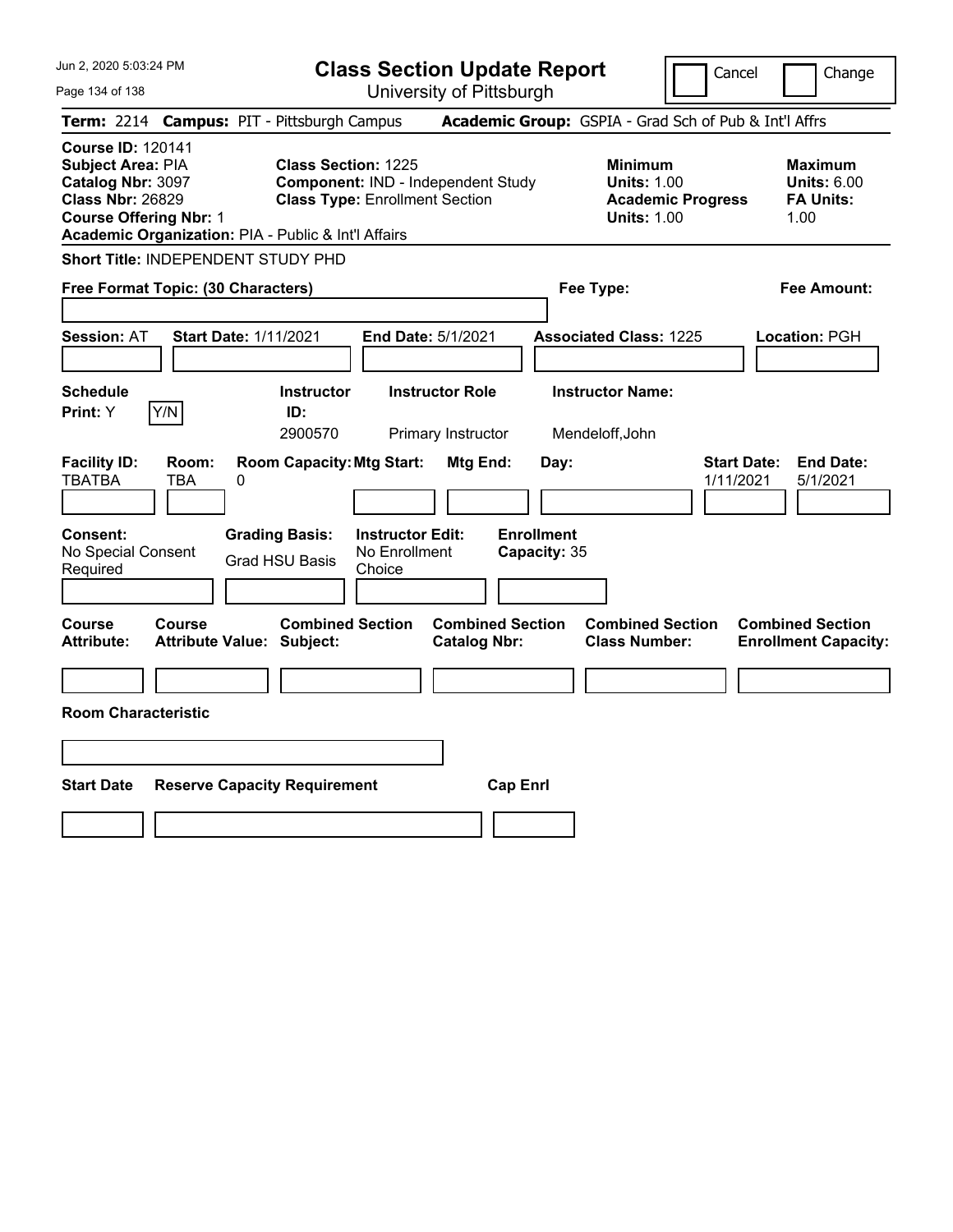| Jun 2, 2020 5:03:24 PM                                                                                                                                                                |                                                   |                                                                                    |                                                    | <b>Class Section Update Report</b>             |                                           |                                                            |                          | Cancel<br>Change                                                 |  |
|---------------------------------------------------------------------------------------------------------------------------------------------------------------------------------------|---------------------------------------------------|------------------------------------------------------------------------------------|----------------------------------------------------|------------------------------------------------|-------------------------------------------|------------------------------------------------------------|--------------------------|------------------------------------------------------------------|--|
| Page 135 of 138                                                                                                                                                                       |                                                   |                                                                                    |                                                    | University of Pittsburgh                       |                                           |                                                            |                          |                                                                  |  |
| Term: 2214 Campus: PIT - Pittsburgh Campus                                                                                                                                            |                                                   |                                                                                    |                                                    |                                                |                                           |                                                            |                          | Academic Group: GSPIA - Grad Sch of Pub & Int'l Affrs            |  |
| <b>Course ID: 120141</b><br>Subject Area: PIA<br>Catalog Nbr: 3097<br><b>Class Nbr: 26830</b><br><b>Course Offering Nbr: 1</b><br>Academic Organization: PIA - Public & Int'l Affairs |                                                   | <b>Class Section: 1230</b><br><b>Class Type: Enrollment Section</b>                |                                                    | Component: IND - Independent Study             |                                           | <b>Minimum</b><br><b>Units: 1.00</b><br><b>Units: 1.00</b> | <b>Academic Progress</b> | <b>Maximum</b><br><b>Units: 6.00</b><br><b>FA Units:</b><br>1.00 |  |
| Short Title: INDEPENDENT STUDY PHD                                                                                                                                                    |                                                   |                                                                                    |                                                    |                                                |                                           |                                                            |                          |                                                                  |  |
| Free Format Topic: (30 Characters)                                                                                                                                                    |                                                   |                                                                                    |                                                    |                                                |                                           | Fee Type:                                                  |                          | Fee Amount:                                                      |  |
| <b>Session: AT</b>                                                                                                                                                                    | <b>Start Date: 1/11/2021</b>                      |                                                                                    |                                                    | End Date: 5/1/2021                             |                                           | <b>Associated Class: 1230</b>                              |                          | Location: PGH                                                    |  |
| <b>Schedule</b>                                                                                                                                                                       |                                                   | <b>Instructor</b>                                                                  |                                                    | <b>Instructor Role</b>                         |                                           | <b>Instructor Name:</b>                                    |                          |                                                                  |  |
| Y/N<br>Print: Y                                                                                                                                                                       |                                                   | ID:<br>2939653                                                                     |                                                    | Primary Instructor                             |                                           | Seybolt, Taylor B                                          |                          |                                                                  |  |
| <b>Facility ID:</b><br><b>TBATBA</b><br><b>Consent:</b><br>No Special Consent<br>Required                                                                                             | Room:<br>TBA<br>0                                 | <b>Room Capacity: Mtg Start:</b><br><b>Grading Basis:</b><br><b>Grad HSU Basis</b> | <b>Instructor Edit:</b><br>No Enrollment<br>Choice | Mtg End:                                       | Day:<br><b>Enrollment</b><br>Capacity: 35 |                                                            |                          | <b>Start Date:</b><br><b>End Date:</b><br>1/11/2021<br>5/1/2021  |  |
|                                                                                                                                                                                       |                                                   |                                                                                    |                                                    |                                                |                                           |                                                            |                          |                                                                  |  |
| <b>Course</b><br><b>Attribute:</b>                                                                                                                                                    | <b>Course</b><br><b>Attribute Value: Subject:</b> | <b>Combined Section</b>                                                            |                                                    | <b>Combined Section</b><br><b>Catalog Nbr:</b> |                                           | <b>Combined Section</b><br><b>Class Number:</b>            |                          | <b>Combined Section</b><br><b>Enrollment Capacity:</b>           |  |
|                                                                                                                                                                                       |                                                   |                                                                                    |                                                    |                                                |                                           |                                                            |                          |                                                                  |  |
| <b>Room Characteristic</b>                                                                                                                                                            |                                                   |                                                                                    |                                                    |                                                |                                           |                                                            |                          |                                                                  |  |
|                                                                                                                                                                                       |                                                   |                                                                                    |                                                    |                                                |                                           |                                                            |                          |                                                                  |  |
| <b>Start Date</b>                                                                                                                                                                     | <b>Reserve Capacity Requirement</b>               |                                                                                    |                                                    | <b>Cap Enrl</b>                                |                                           |                                                            |                          |                                                                  |  |
|                                                                                                                                                                                       |                                                   |                                                                                    |                                                    |                                                |                                           |                                                            |                          |                                                                  |  |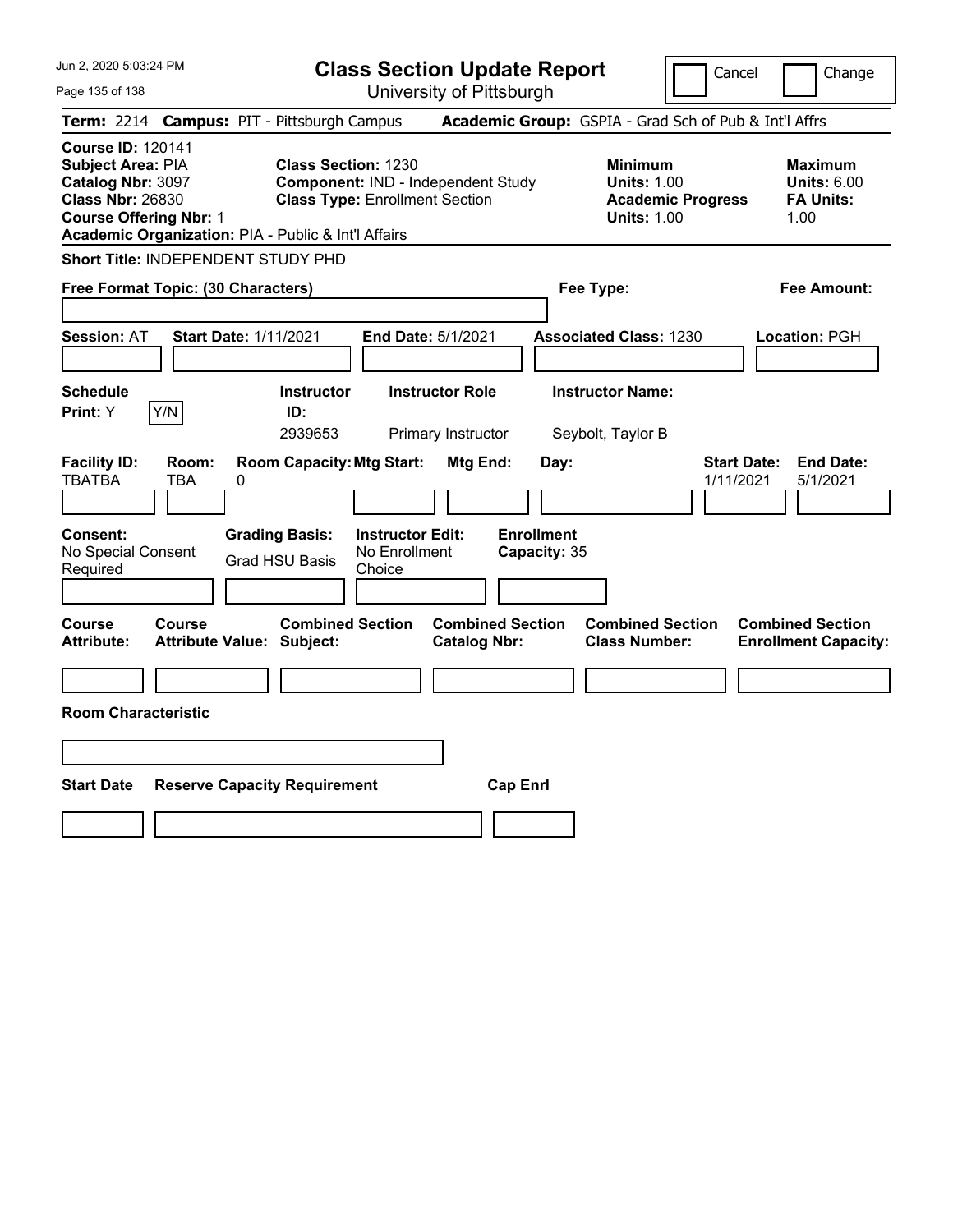| Jun 2, 2020 5:03:24 PM                                                                                                         |                   |                                                                                                                            |                                                    | <b>Class Section Update Report</b>             |                                           |                                                            | Cancel                   | Change                                                           |
|--------------------------------------------------------------------------------------------------------------------------------|-------------------|----------------------------------------------------------------------------------------------------------------------------|----------------------------------------------------|------------------------------------------------|-------------------------------------------|------------------------------------------------------------|--------------------------|------------------------------------------------------------------|
| Page 136 of 138                                                                                                                |                   |                                                                                                                            |                                                    | University of Pittsburgh                       |                                           |                                                            |                          |                                                                  |
| <b>Term: 2214</b>                                                                                                              |                   | <b>Campus: PIT - Pittsburgh Campus</b>                                                                                     |                                                    |                                                |                                           |                                                            |                          | Academic Group: GSPIA - Grad Sch of Pub & Int'l Affrs            |
| <b>Course ID: 120141</b><br>Subject Area: PIA<br>Catalog Nbr: 3097<br><b>Class Nbr: 26831</b><br><b>Course Offering Nbr: 1</b> |                   | <b>Class Section: 1240</b><br><b>Class Type: Enrollment Section</b><br>Academic Organization: PIA - Public & Int'l Affairs |                                                    | Component: IND - Independent Study             |                                           | <b>Minimum</b><br><b>Units: 1.00</b><br><b>Units: 1.00</b> | <b>Academic Progress</b> | <b>Maximum</b><br><b>Units: 6.00</b><br><b>FA Units:</b><br>1.00 |
| Short Title: INDEPENDENT STUDY PHD                                                                                             |                   |                                                                                                                            |                                                    |                                                |                                           |                                                            |                          |                                                                  |
| Free Format Topic: (30 Characters)                                                                                             |                   |                                                                                                                            |                                                    |                                                |                                           | Fee Type:                                                  |                          | Fee Amount:                                                      |
| <b>Session: AT</b>                                                                                                             |                   | <b>Start Date: 1/11/2021</b>                                                                                               | End Date: 5/1/2021                                 |                                                |                                           | <b>Associated Class: 1240</b>                              |                          | Location: PGH                                                    |
| <b>Schedule</b>                                                                                                                |                   | <b>Instructor</b>                                                                                                          |                                                    | <b>Instructor Role</b>                         |                                           | <b>Instructor Name:</b>                                    |                          |                                                                  |
| Print: Y                                                                                                                       | Y/N               | ID:<br>3483927                                                                                                             |                                                    | Primary Instructor                             |                                           | McCreery, John Andrew                                      |                          |                                                                  |
| <b>Facility ID:</b><br><b>TBATBA</b><br>Consent:<br>No Special Consent<br>Required                                             | Room:<br>TBA<br>0 | <b>Room Capacity: Mtg Start:</b><br><b>Grading Basis:</b><br><b>Grad HSU Basis</b>                                         | <b>Instructor Edit:</b><br>No Enrollment<br>Choice | Mtg End:                                       | Day:<br><b>Enrollment</b><br>Capacity: 35 |                                                            | 1/11/2021                | <b>End Date:</b><br><b>Start Date:</b><br>5/1/2021               |
|                                                                                                                                |                   |                                                                                                                            |                                                    |                                                |                                           |                                                            |                          |                                                                  |
| Course<br><b>Attribute:</b>                                                                                                    | <b>Course</b>     | <b>Combined Section</b><br>Attribute Value: Subject:                                                                       |                                                    | <b>Combined Section</b><br><b>Catalog Nbr:</b> |                                           | <b>Combined Section</b><br><b>Class Number:</b>            |                          | <b>Combined Section</b><br><b>Enrollment Capacity:</b>           |
|                                                                                                                                |                   |                                                                                                                            |                                                    |                                                |                                           |                                                            |                          |                                                                  |
| <b>Room Characteristic</b>                                                                                                     |                   |                                                                                                                            |                                                    |                                                |                                           |                                                            |                          |                                                                  |
|                                                                                                                                |                   |                                                                                                                            |                                                    |                                                |                                           |                                                            |                          |                                                                  |
| <b>Start Date</b>                                                                                                              |                   | <b>Reserve Capacity Requirement</b>                                                                                        |                                                    | <b>Cap Enrl</b>                                |                                           |                                                            |                          |                                                                  |
|                                                                                                                                |                   |                                                                                                                            |                                                    |                                                |                                           |                                                            |                          |                                                                  |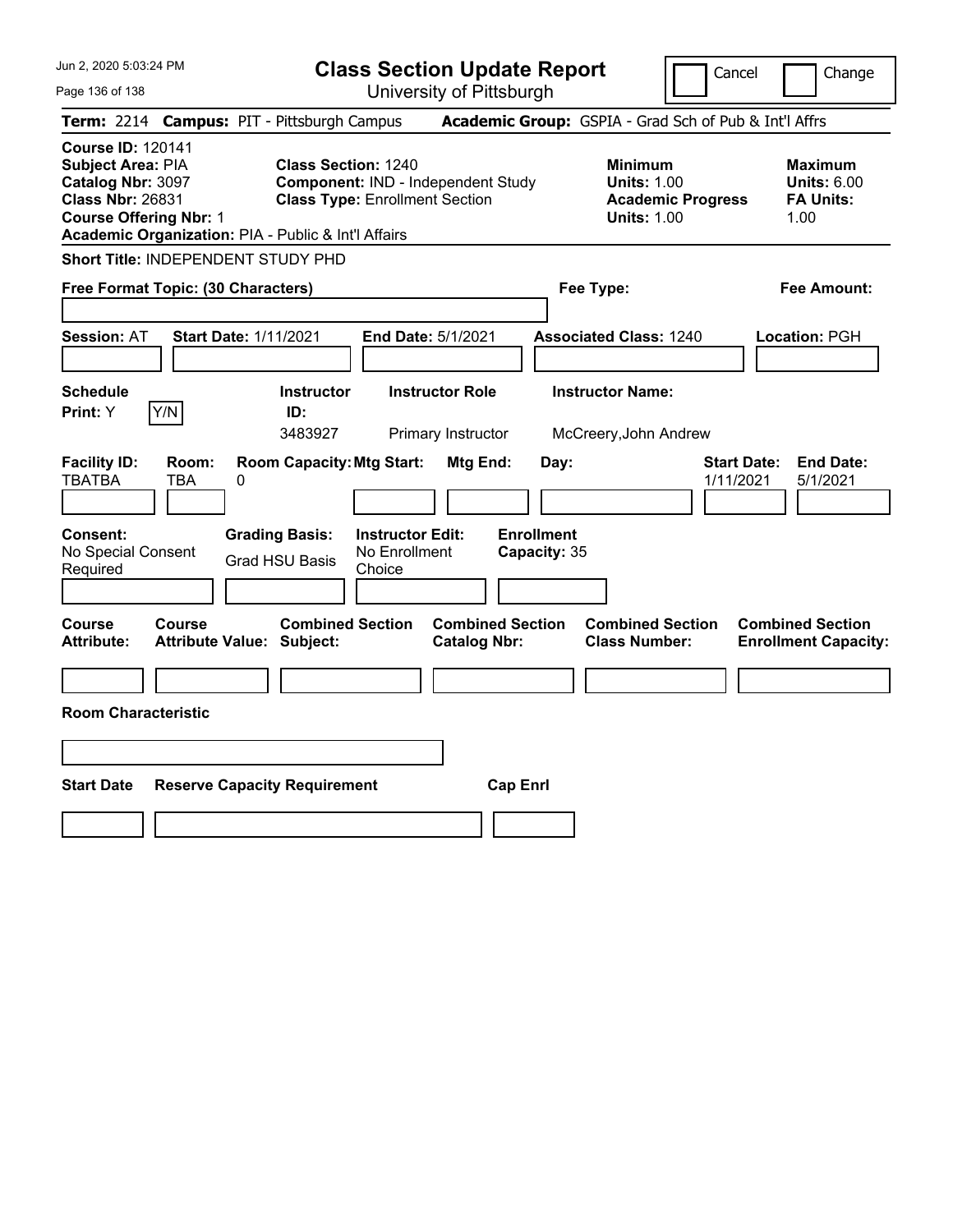| Jun 2, 2020 5:03:24 PM                                                                                                                                                                |                                                                                                           | <b>Class Section Update Report</b>             |                                                                                        | Cancel<br>Change                                                 |
|---------------------------------------------------------------------------------------------------------------------------------------------------------------------------------------|-----------------------------------------------------------------------------------------------------------|------------------------------------------------|----------------------------------------------------------------------------------------|------------------------------------------------------------------|
| Page 137 of 138                                                                                                                                                                       |                                                                                                           | University of Pittsburgh                       |                                                                                        |                                                                  |
| Term: 2214 Campus: PIT - Pittsburgh Campus                                                                                                                                            |                                                                                                           |                                                | Academic Group: GSPIA - Grad Sch of Pub & Int'l Affrs                                  |                                                                  |
| <b>Course ID: 120141</b><br>Subject Area: PIA<br>Catalog Nbr: 3097<br><b>Class Nbr: 26832</b><br><b>Course Offering Nbr: 1</b><br>Academic Organization: PIA - Public & Int'l Affairs | <b>Class Section: 1245</b><br>Component: IND - Independent Study<br><b>Class Type: Enrollment Section</b> |                                                | <b>Minimum</b><br><b>Units: 1.00</b><br><b>Academic Progress</b><br><b>Units: 1.00</b> | <b>Maximum</b><br><b>Units: 6.00</b><br><b>FA Units:</b><br>1.00 |
| Short Title: INDEPENDENT STUDY PHD                                                                                                                                                    |                                                                                                           |                                                |                                                                                        |                                                                  |
| Free Format Topic: (30 Characters)                                                                                                                                                    |                                                                                                           |                                                | Fee Type:                                                                              | Fee Amount:                                                      |
| <b>Session: AT</b><br><b>Start Date: 1/11/2021</b>                                                                                                                                    |                                                                                                           | <b>End Date: 5/1/2021</b>                      | <b>Associated Class: 1245</b>                                                          | Location: PGH                                                    |
| <b>Schedule</b><br>Y/N<br>Print: Y                                                                                                                                                    | <b>Instructor</b><br>ID:<br>2910092                                                                       | <b>Instructor Role</b><br>Primary Instructor   | <b>Instructor Name:</b><br>Williams, Philip                                            |                                                                  |
| <b>Facility ID:</b><br>Room:<br><b>TBATBA</b><br><b>TBA</b><br>0                                                                                                                      | <b>Room Capacity: Mtg Start:</b>                                                                          | Mtg End:<br>Day:                               |                                                                                        | <b>Start Date:</b><br><b>End Date:</b><br>1/11/2021<br>5/1/2021  |
| Consent:<br>No Special Consent<br>Required                                                                                                                                            | <b>Grading Basis:</b><br><b>Instructor Edit:</b><br>No Enrollment<br><b>Grad HSU Basis</b><br>Choice      | <b>Enrollment</b><br>Capacity: 35              |                                                                                        |                                                                  |
| Course<br>Course<br><b>Attribute:</b><br>Attribute Value: Subject:                                                                                                                    | <b>Combined Section</b>                                                                                   | <b>Combined Section</b><br><b>Catalog Nbr:</b> | <b>Combined Section</b><br><b>Class Number:</b>                                        | <b>Combined Section</b><br><b>Enrollment Capacity:</b>           |
| <b>Room Characteristic</b>                                                                                                                                                            |                                                                                                           |                                                |                                                                                        |                                                                  |
|                                                                                                                                                                                       |                                                                                                           |                                                |                                                                                        |                                                                  |
| <b>Start Date</b>                                                                                                                                                                     | <b>Reserve Capacity Requirement</b>                                                                       | <b>Cap Enrl</b>                                |                                                                                        |                                                                  |
|                                                                                                                                                                                       |                                                                                                           |                                                |                                                                                        |                                                                  |